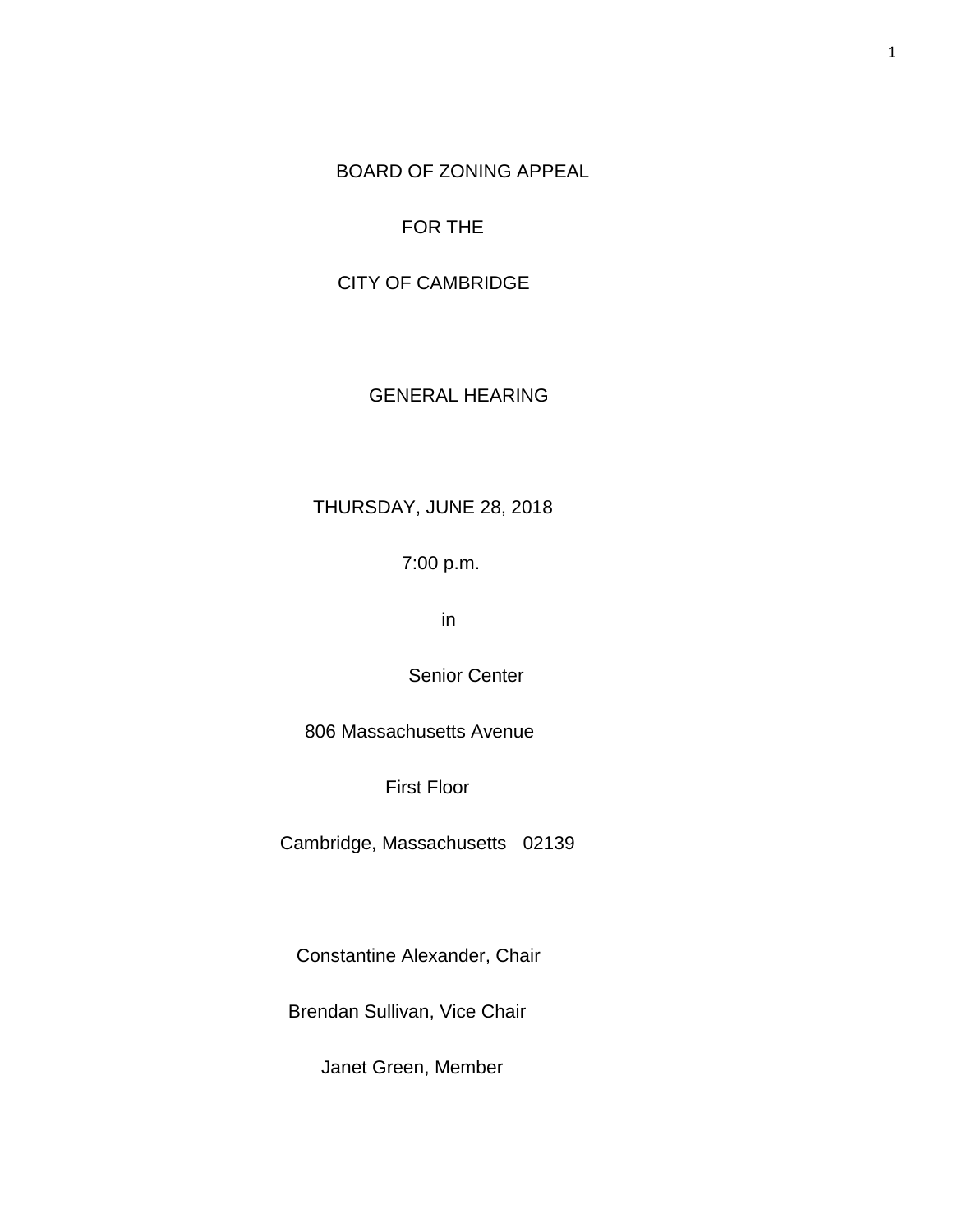Andrea A. Hickey, Member

George S. Best, Associate Member

Laura Wernick, Associate Member

Sean O'Grady, Zoning Specialist

## **REPORTERS, INC.**

## **CAPTURING THE OFFICIAL RECORD**

617.786.7783/617.639.0396 (Fax)

 $\frac{1}{\sqrt{2}}$  ,  $\frac{1}{\sqrt{2}}$  ,  $\frac{1}{\sqrt{2}}$  ,  $\frac{1}{\sqrt{2}}$  ,  $\frac{1}{\sqrt{2}}$  ,  $\frac{1}{\sqrt{2}}$  ,  $\frac{1}{\sqrt{2}}$  ,  $\frac{1}{\sqrt{2}}$  ,  $\frac{1}{\sqrt{2}}$  ,  $\frac{1}{\sqrt{2}}$  ,  $\frac{1}{\sqrt{2}}$  ,  $\frac{1}{\sqrt{2}}$  ,  $\frac{1}{\sqrt{2}}$  ,  $\frac{1}{\sqrt{2}}$  ,  $\frac{1}{\sqrt{2}}$ 

www.reportersinc.com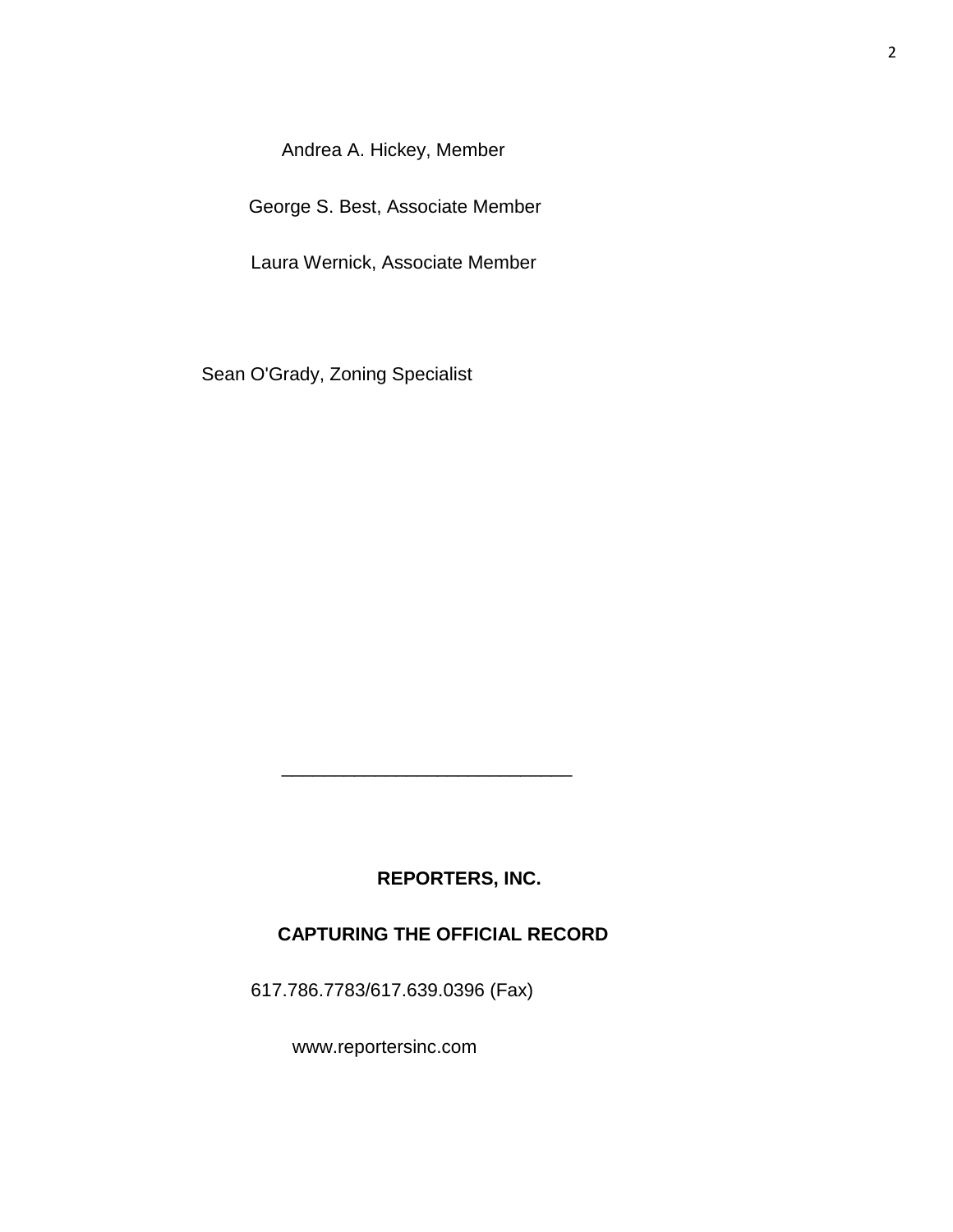# **I N D E X**

**CASE PAGE**

| BZA-015890-2018 -- 605 Mt. Auburn Street | <b>Original Hearing Date:</b> |
|------------------------------------------|-------------------------------|
|                                          |                               |

04/26/18 5

BZA-015973-2018 -- 134 Vassal Lane

Original Hearing Date: 05/10/18 33

BZA-012929-2017 -- 43 Richdale Avenue

Original Hearing Date: 05/11/17

EXTENSION OF TIME REQUEST 42

BZA-016631-2018 -- 100 Trowbridge Street 45

BZA-016359-2018 -- 22, 24-26 Berkshire Street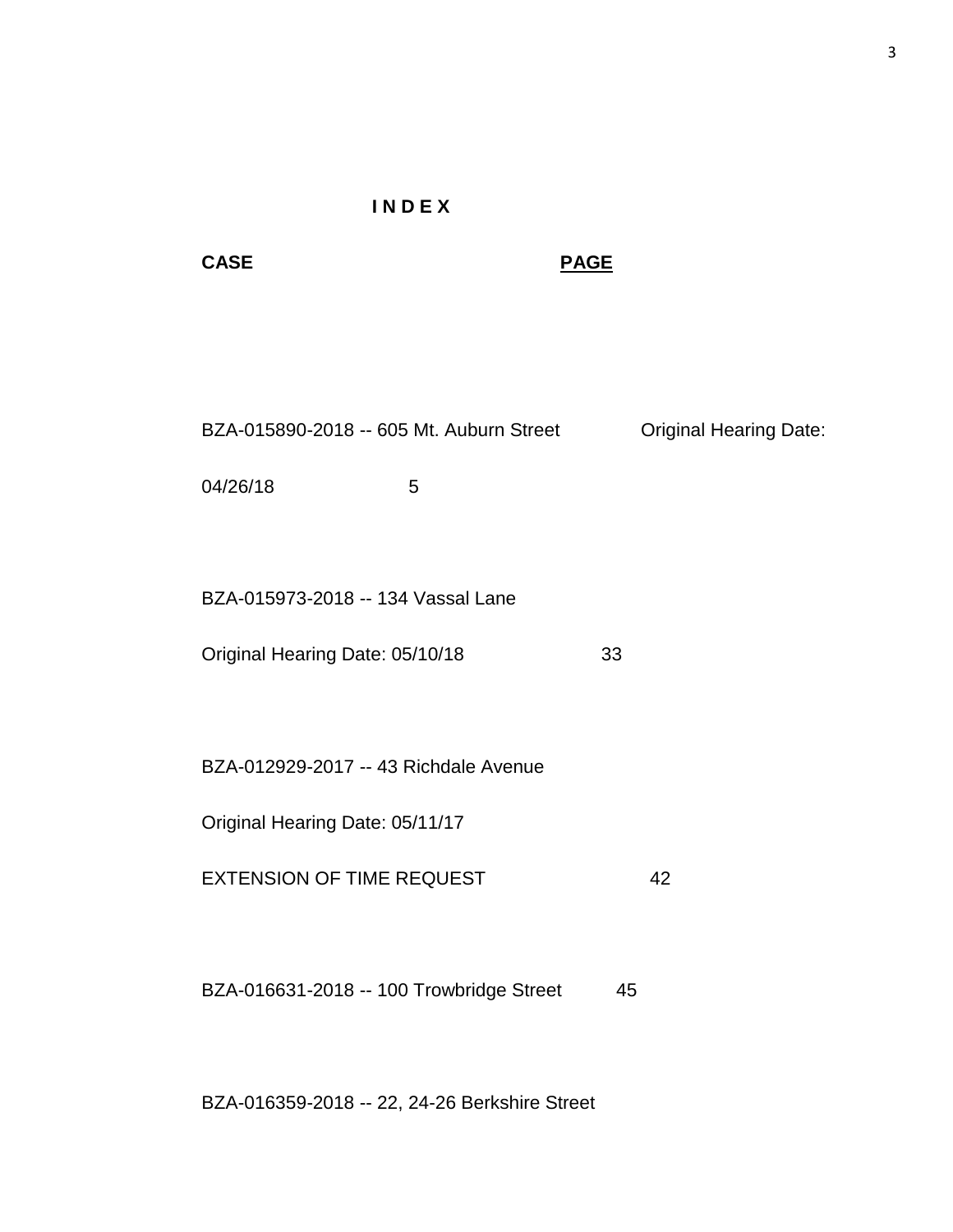55/112

- BZA-016450-2018 -- 58 Clay Street 96
- BZA-016468-2018 -- 19 Fayette Street 123
- BZA-016402-2018 -- 59 Ellery Street 150

BZA-016474-2018 -- 2 Newell Street 161

BZA-016573-2018 -- 116 Henry Street 171

KeyWordIndex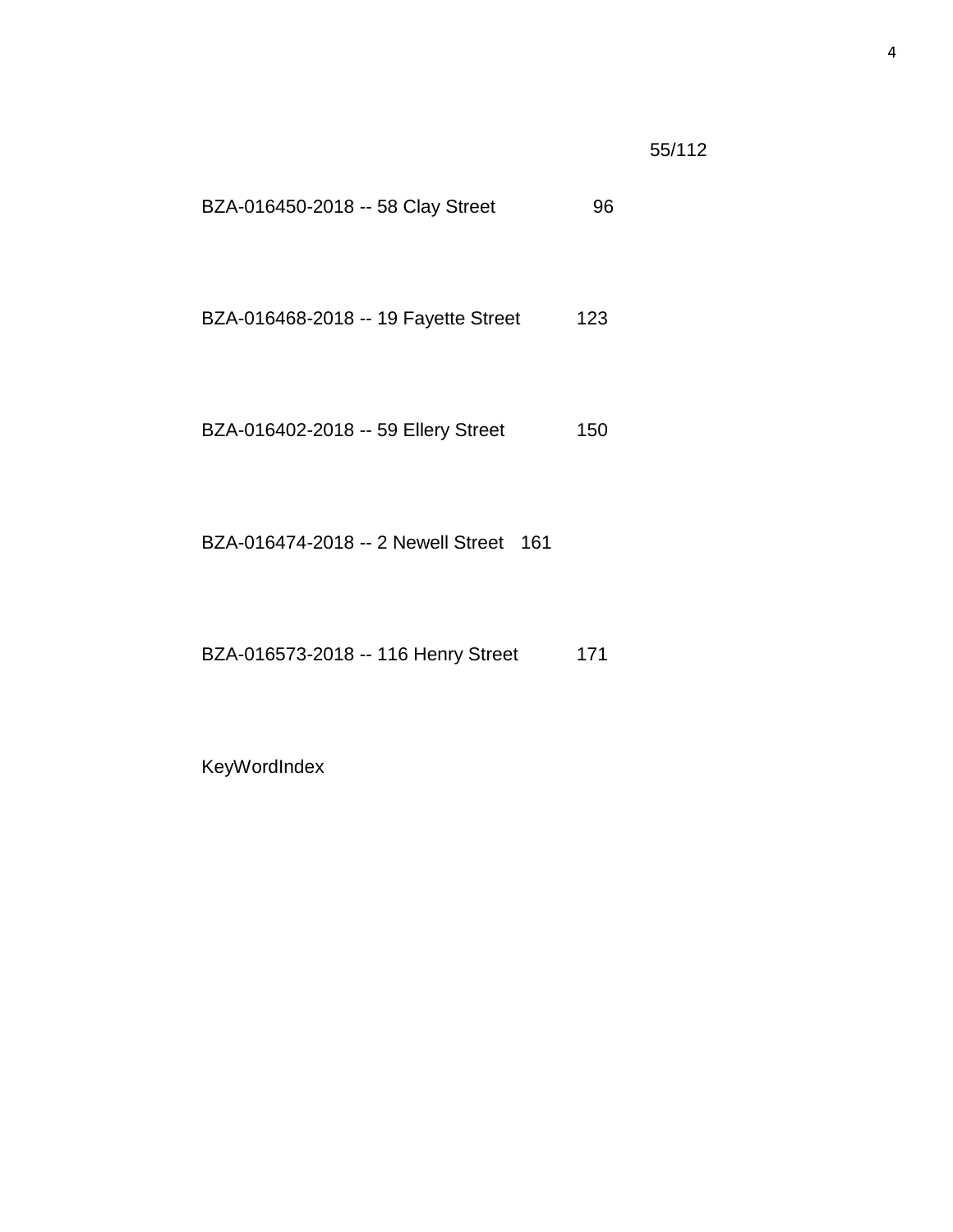## **P R O C E E D I N G S**

 **\* \* \* \* \*** 

(7:00 p.m.)

(Sitting Members: Constantine Alexander, Brendan Sullivan, Janet Green, Andrea A. Hickey, George S. Best, Laura Wernick.)

CONSTANTINE ALEXANDER: The Chair will call this meeting of the Board of Zoning Appeals to order. And as is our custom, we're going to start with the continued cases. These are cases that started at an earlier date, but for one reason or another we didn't reach a decision and the petitioner wanted to come back at a later date. This is the later date.

Before I call the first continued case, I'd like to read a statement as follows:

After notifying the Chair, any person may make a video or audio recording of our open sessions, which this is, or may transmit the meeting through any medium, subject to reasonable requirements that the Chair may impose as to the number, placement, and operation of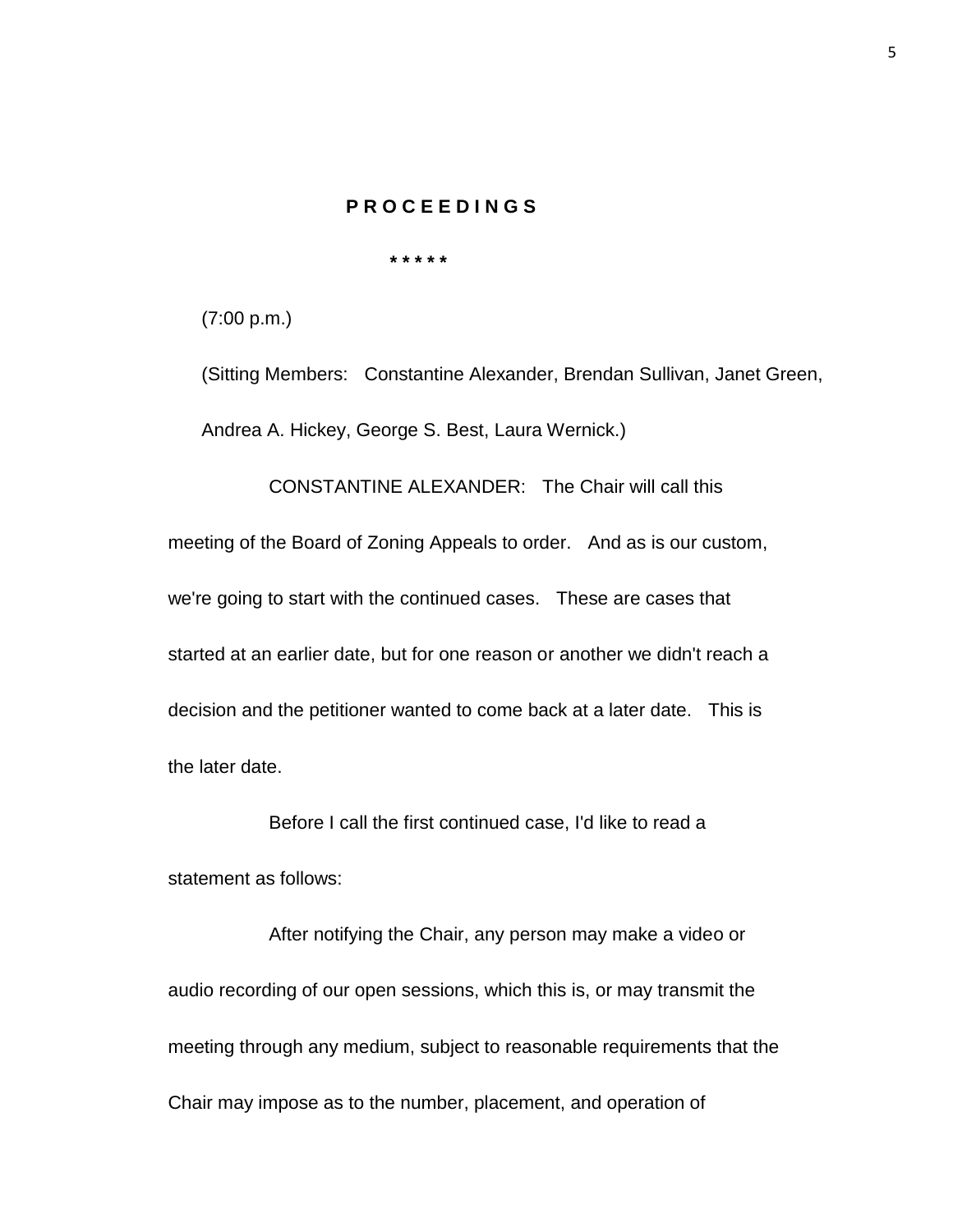equipment used so as to not to interfere with the conduct of the meeting. At the beginning of the meeting the Chair will inform other attendees at that meeting that a recording is being made.

And I wish to advise both of you in the audience that a recording is being made. Our stenographer tapes the meeting to assist her when she prepares the written transcript of our meeting. So you're being recorded.

I trust no one else in the room has any recording device that's recording the meeting? If so, you've got to let me know.

(No Response.)

CONSTANTINE ALEXANDER: None. Okay.

(7:00 p.m.)

(Sitting Members Case BZA-015890-2018: Constantine Alexander,

Brendan Sullivan, Janet Green, Andrea A. Hickey.)

CONSTANTINE ALEXANDER: I'm going to call the first

continued case. Case No. 015890, 605 Mount Auburn Street.

Is there anyone here wishing to be heard on this matter?

ATTORNEY FRANZ STRASSMANN: So Franz Strassmann,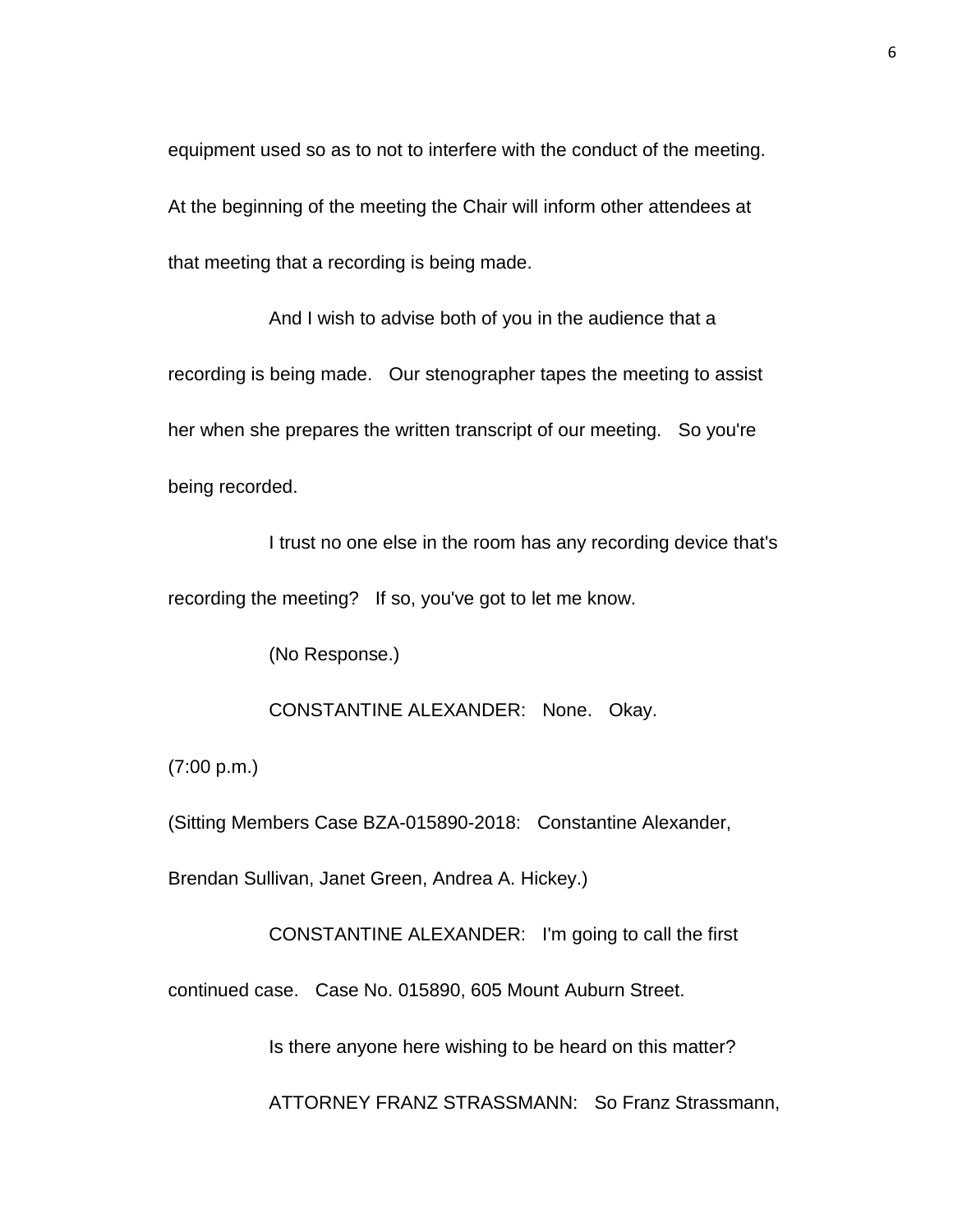37 Quonset Street, Hull, Massachusetts, 02045.

CONSTANTINE ALEXANDER: Okay. Before we get into the merits of the case, let me advise you of something, which you may already know but I want to make sure you do know so it's on the record.

This case started, as you all know, at an earlier date. There were five of us. We got into the merits of the case, which makes it what we call it a case heard. We continued it to tonight, or actually an earlier night, but now it's tonight. The five members who sat on the case when we first heard it must sit on this case. We can't use other members of the board. One of those members is no longer a member -- a former member is no longer a member of the board. You'll see four of us here.

The consequences are as follows: We can go forward tonight here with the four of us, but to get relief by law you need four votes. If we had five of us, you could have one person opposed and still get relief if the other four wanted to grant you relief. With four of us, any one member who chooses not to like what you want to do votes against it, the relief is denied. So it's your choice whether you want to go forward.

The only alternative under the circumstances, because this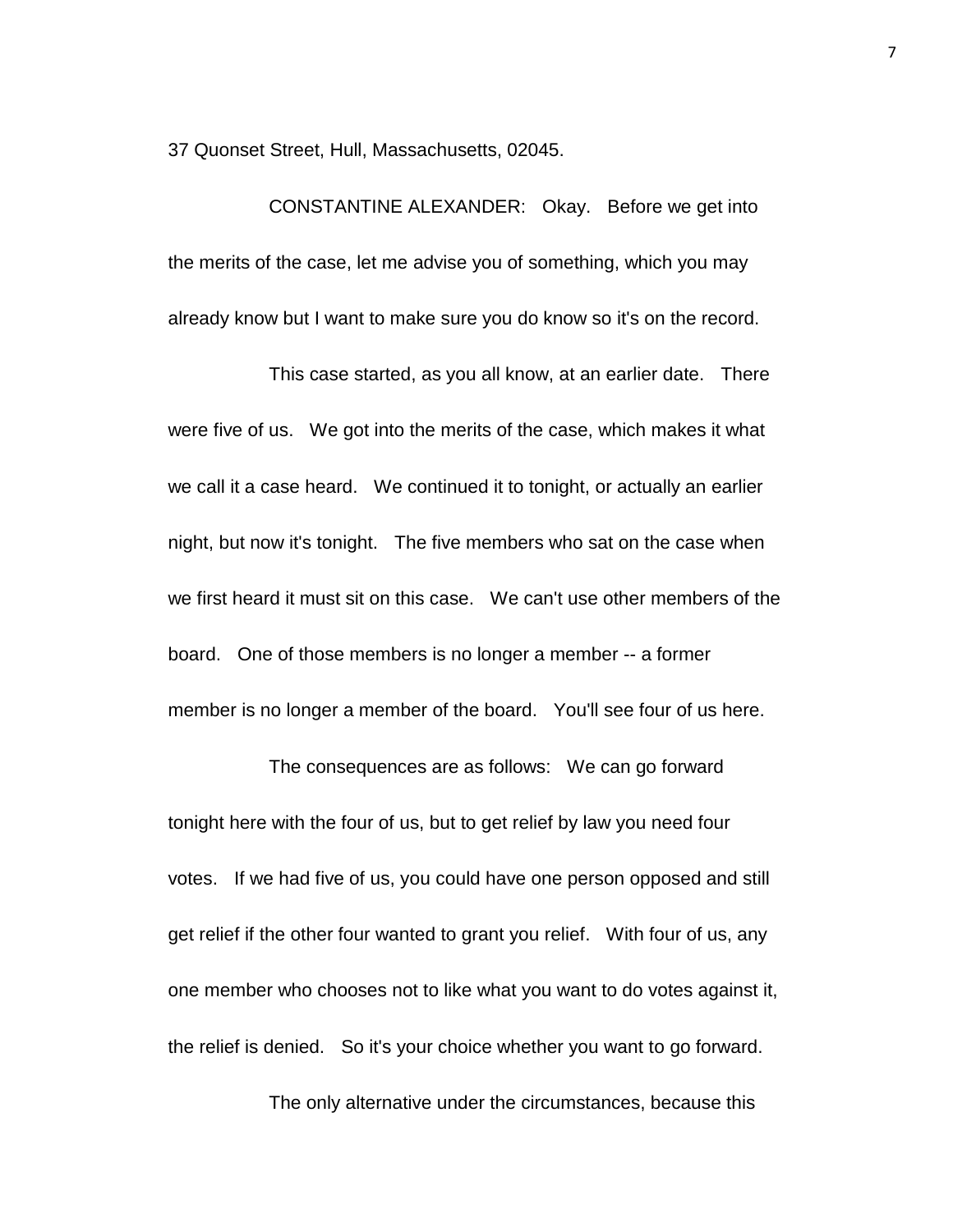member is gone from our Board permanently, is you can file a new application and we'll get five new members and we'll start -- it will be like a fresh case. We don't need to have the four of us. Maybe four of us plus one, it may be others. But that means it will further delay. It means a little bit of expense because you've got to re-advertise. So those are your choices.

I just want you to, you know, understand you. It's your call, not ours. I can only apologize for the Board that we don't have five members, the same five members here that we did the last time. But those are the facts.

ATTORNEY FRANZ STRASSMANN: We appreciate that and we certainly hope that he's okay.

CONSTANTINE ALEXANDER: He's not.

ATTORNEY FRANZ STRASSMANN: Oh, I'm sorry to hear

that.

JANET GREEN: He's not.

CONSTANTINE ALEXANDER: He passed away.

ATTORNEY FRANZ STRASSMAN: Oh, I'm so sorry.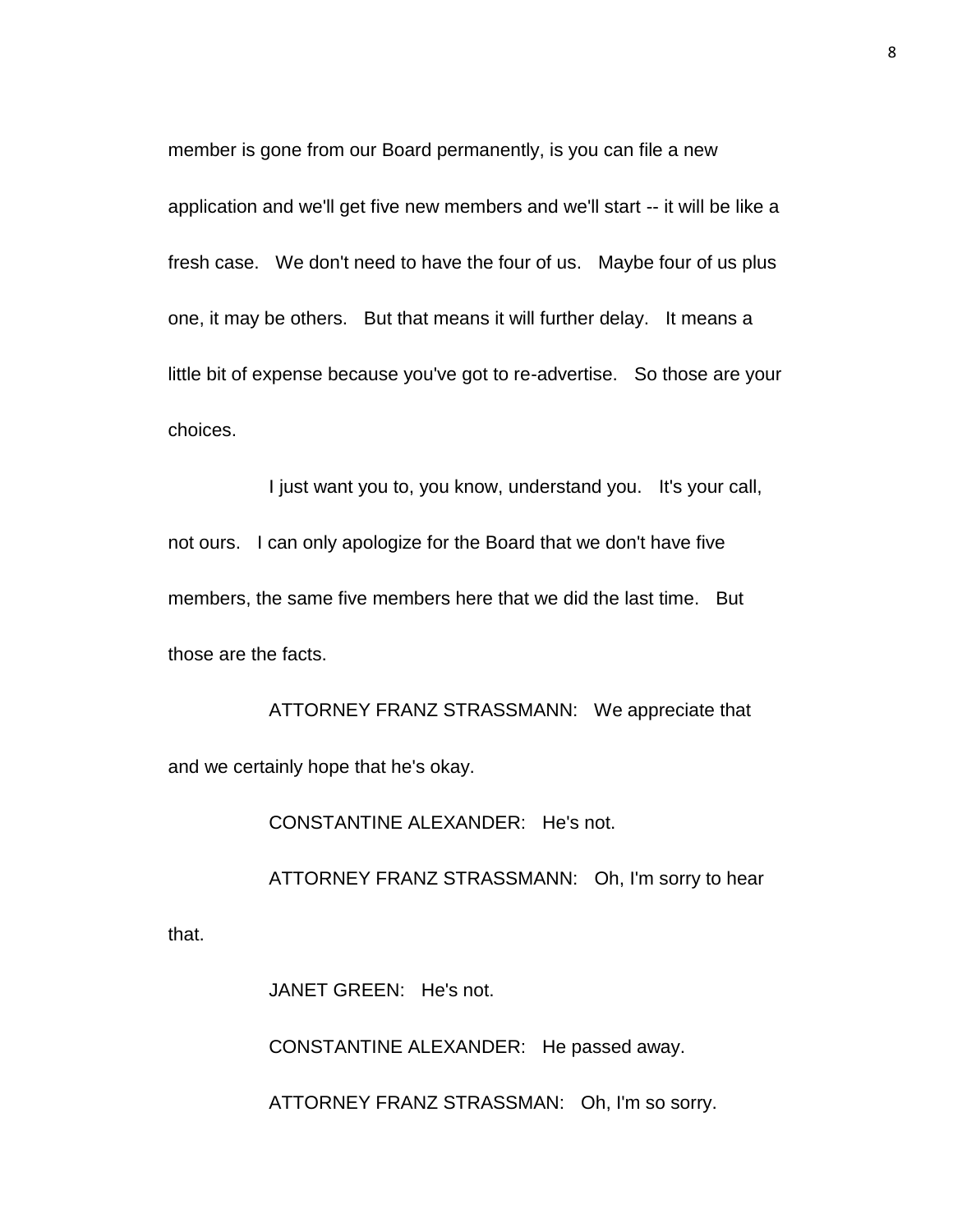JANET GREEN: Would you like to use the microphone, sir,

so that other people in the audience can hear.

ATTORNEY FRANZ STRASSMAN: There's an appeal

process beyond this?

CONSTANTINE ALEXANDER: You always have an appeal

process to the courts, not to us.

ATTORNEY FRANZ STRASSMAN: Sure. So it makes sense to go forward.

NORMAN KHERLOP: Yeah.

CONSTANTINE ALEXANDER: You want to go forward?

That's your call.

NORMAN KHERLOP: I just want to say one thing. Norman

Kherlop, the architect, 21 Half Road, Belmont, Mass.

Our understanding the last time was there were favorable for

the project, but there was some details that we had to finalize. So we

never got the impression that there was going to be a probable opposition.

So --

CONSTANTINE ALEXANDER: I think your impression is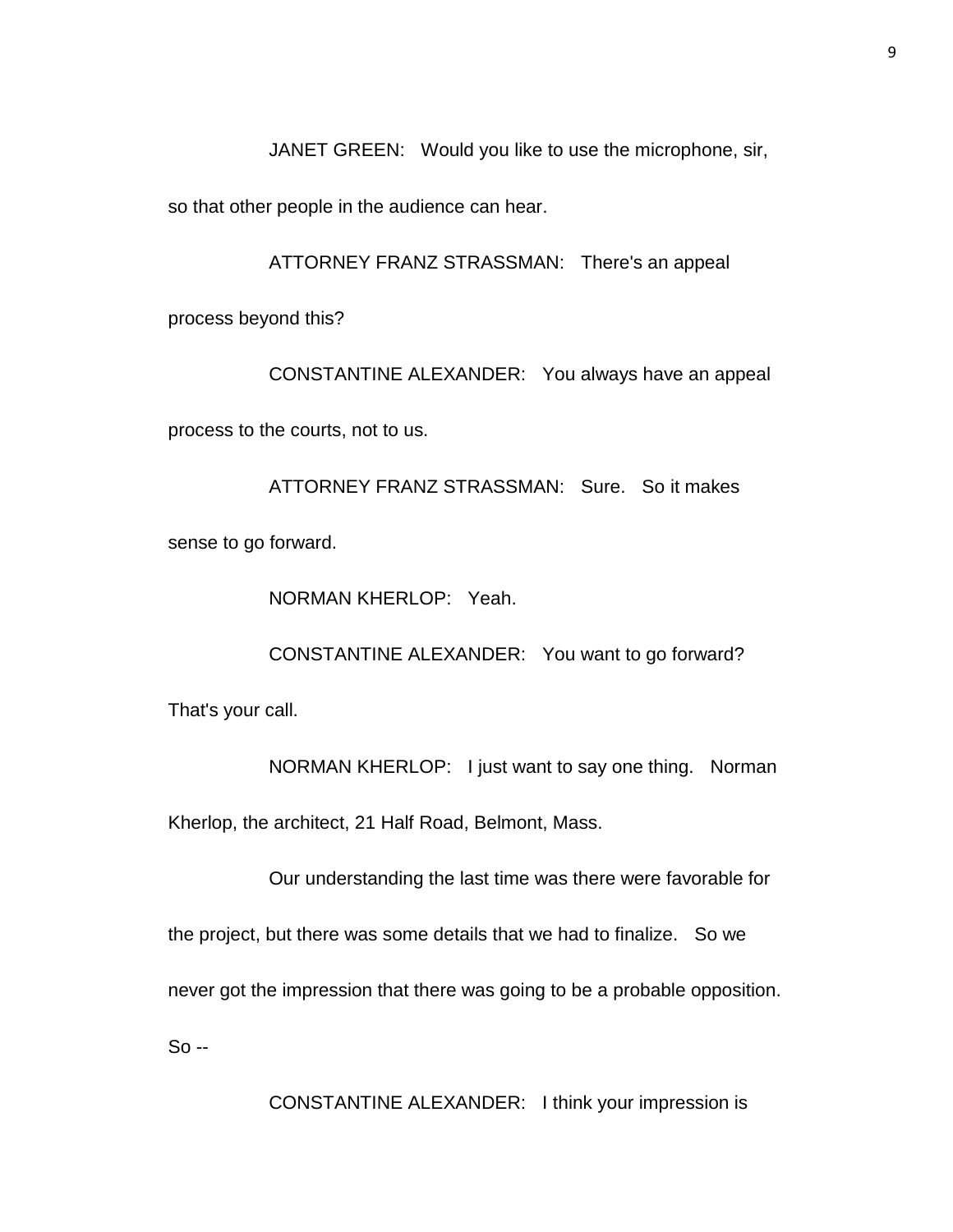correct. I mean, I think there was sympathy for the relief.

NORMAN KHERLOP: Sure.

CONSTANTINE ALEXANDER: It was the design of the

canopy that caused some members, including the fellow who is not here any longer, problems and that's why we asked you to go back and redesign. It doesn't mean we're going to grant you relief tonight. But your instincts and your memory is very accurate.

ATTORNEY FRANZ STRASSMANN: And I think we've addressed the concerns that were raised. We addressed them and we look forward --

CONSTANTINE ALEXANDER: I just wanted to read you your rights.

ATTORNEY FRANZ STRASSMANN: Certainly appreciate that. Thanks.

Franz Strassmann --

JANET GREEN: When you speak, just why don't you take it out of the sleeve and then you can hold it. You have to really hold it closer than you think. Like about like that. Yeah.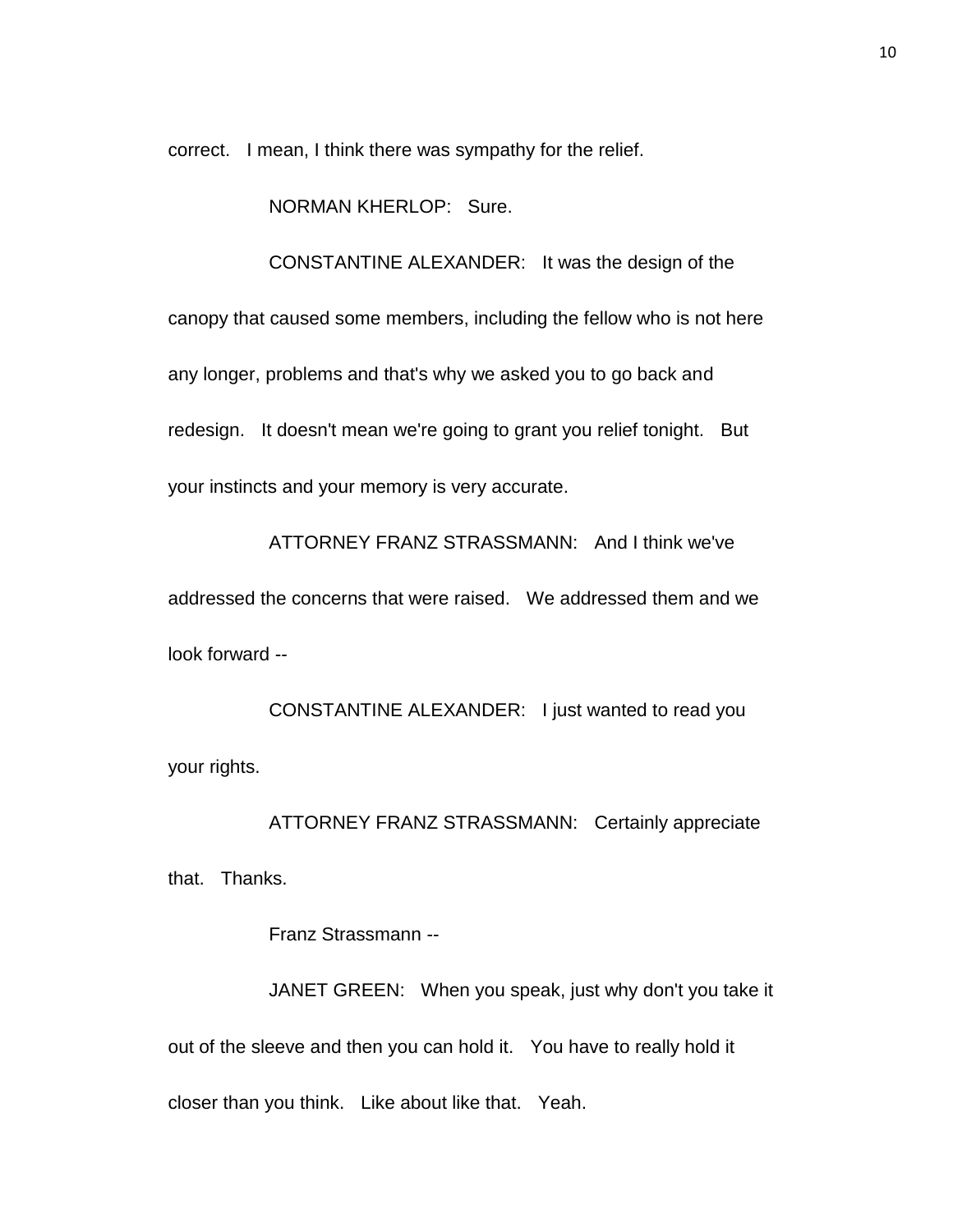ATTORNEY FRANZ STRASSMANN: I might want to break into song here.

So we have Grigor Mesrobian and his son Sarkis Mesrobian, they're the proprietors of the business. So those are the -- those are us. CONSTANTINE ALEXANDER: Okay, you want to go over what your new plans are?

# ATTORNEY FRANZ STRASSMANN: Sure. So the concerns were the bulkiness. And your associate had mentioned that, you know, why don't you stick with a conventional plan. We were trying to make it look like a -- the continuation of a roof, that sort of thing. And he said it's a little bit bulky. You know, it's a gas station, presented as a gas station and go with something conventional. So that's exactly what we've done. There are a couple of other issues relative to deliveries and the turning radius, and I'm going to have Sarkis address those. I think he can sort of address your concerns on that.

And there was a discussion of some lighting, although I think that we addressed that time, and we can certainly address that again as well. So I think the first thing would be the design. And I think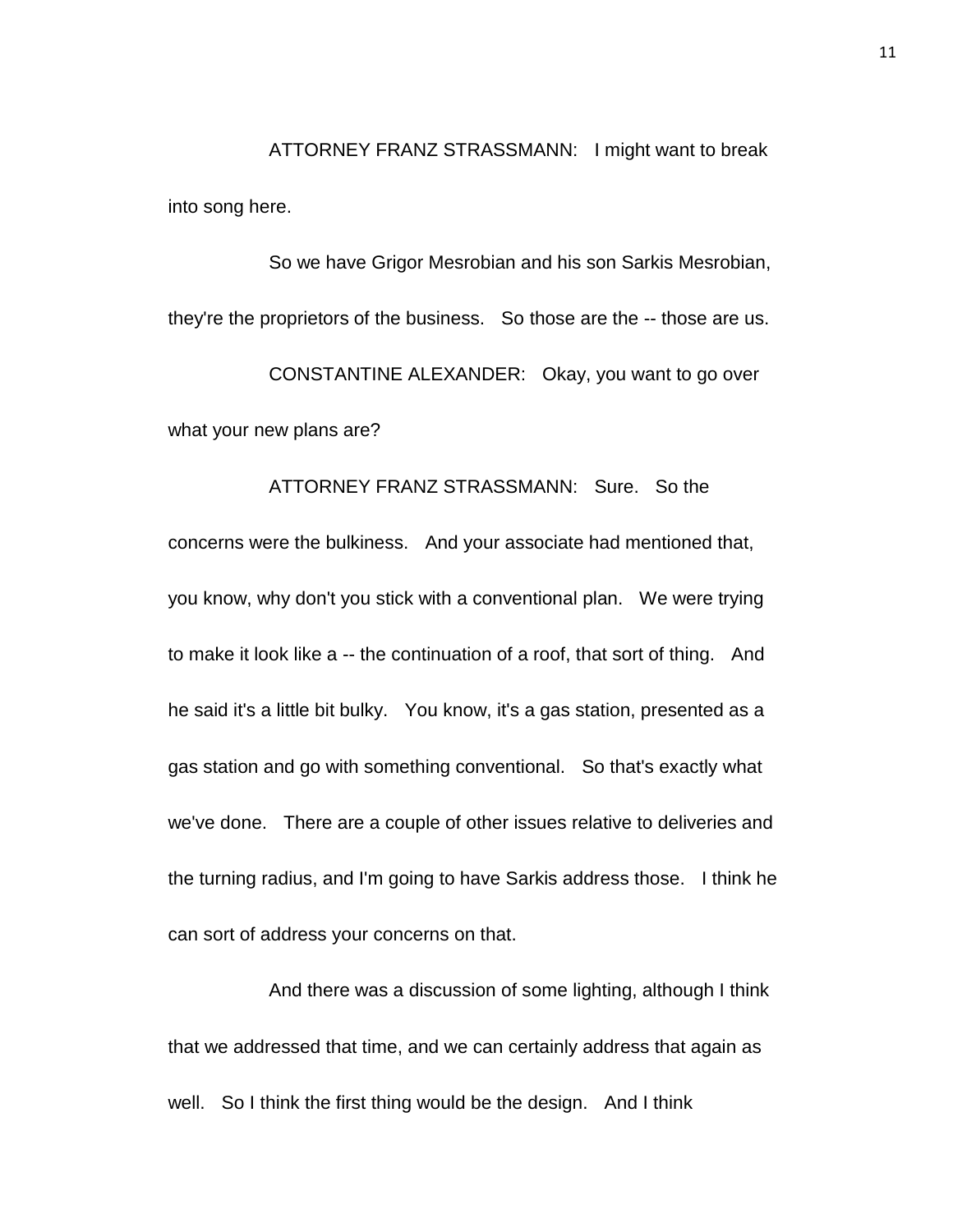Mr. Kherlop has some photos of some new plans.

NORMAN KHERLOP: Okay, I'm now the talent show, right? Shall I sing or shall I do magic?

CONSTANTINE ALEXANDER: You must do a lot of public speaking.

NORMAN KHERLOP: Well, as Franz said, last time there was some concern about the bulkiness and the look of the canopy. First you said you would like to see something more slanted, No. 1.

And then the shingles were making it very oppressive, very visual. Although the attempt was to make it look like residential, but the proportional effect was not very satisfying.

So for that basis -- and that also material, I think there was a preference expressed over this nice, clean steel look, you know. Not complications. No architecture or fantasies. And we tried to stay within those recommendations. And we have 3-D which shows the impression in the last page, a canopy about three foot in height and that's gonna be blue as is most of the canopies there.

CONSTANTINE ALEXANDER: Where is it?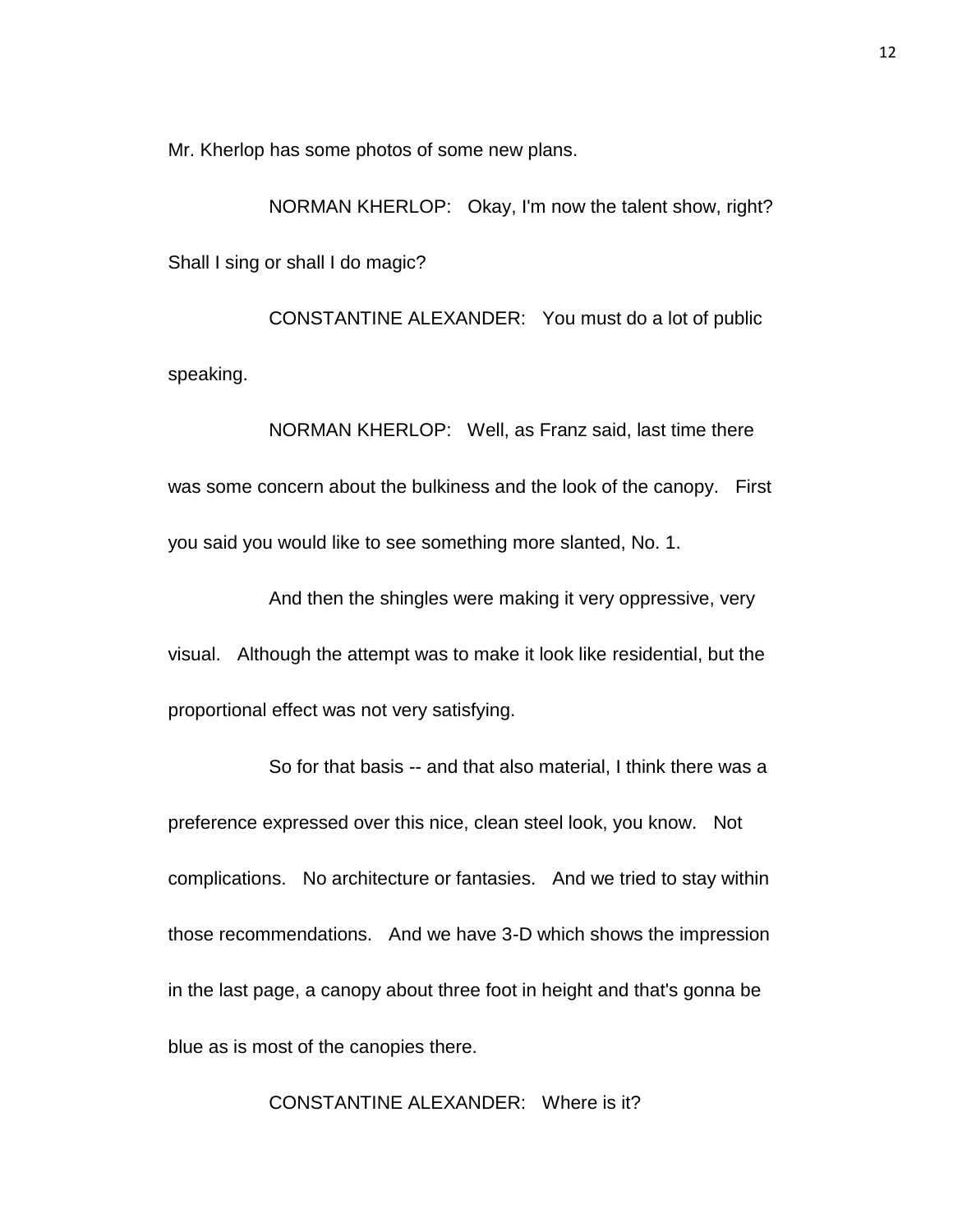SARKIS MESROBIAN: It's on the plans.

NORMAN KHERLOP: At the very end.

CONSTANTINE ALEXANDER: Are these photos that we

have --

NORMAN KHERLOP: This is new. We didn't have it last

time.

CONSTANTINE ALEXANDER: I know. This is what it would look like?

SARKIS MESROBIAN: Correct. This is an idea of what we're going for.

CONSTANTINE ALEXANDER: Right.

SARKIS MESROBIAN: This is the industry standard.

CONSTANTINE ALEXANDER: Yeah.

SARKIS MESROBIAN: There are two versions. One of

them being 30 inches in height. The other being 36. There's also other ones.

> CONSTANTINE ALEXANDER: Which one are you using? SARKIS MESROBIAN: 30. The most slim design. The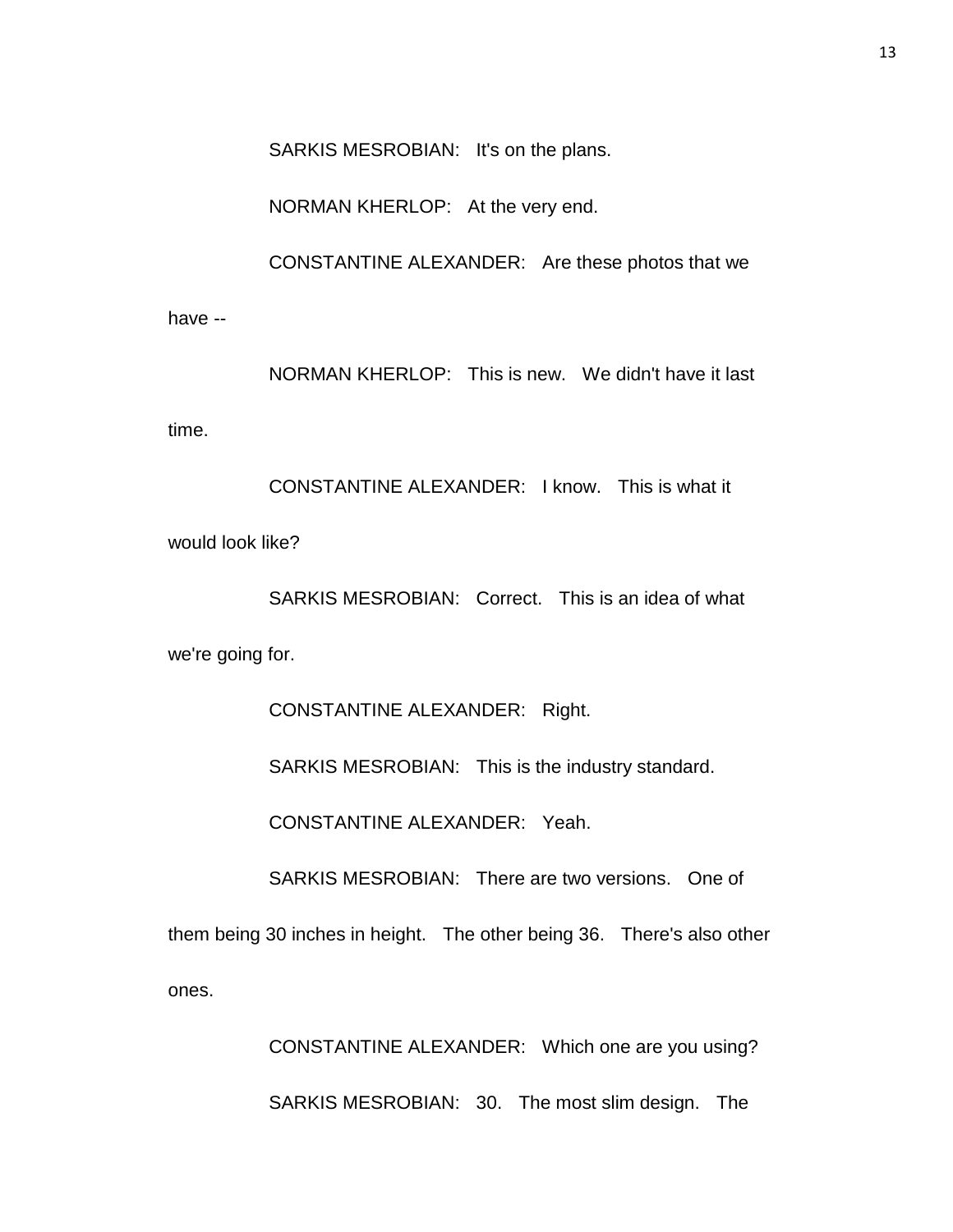idea being we want it to be sleek, and we want it to be, you know,

minimalistic. Using the same concept you see here, it's steel on top with scaffolding inside to support it.

In our situation, as you'll see inside the plans, there are two main posts that hold the canopy, that is the minimum requirement and there's a giant mounting on top that connects everything. And then through that there are catch basin systems for rain and everything which will, you know, accommodate for --

CONSTANTINE ALEXANDER: Is there a fire suppression system in those?

SARKIS MESROBIAN: For full services stations like us, you have the option of getting a fire suppression system or having them on the posts. Currently because we are and will remain full service, we have them on the posts. So we're going to keep it that way.

Should we ever go to self-service, which I don't see, we can add that no matter what. Like, it's very easy to add anything.

For example, in this picture these lights you can see are converted. These are LED lights.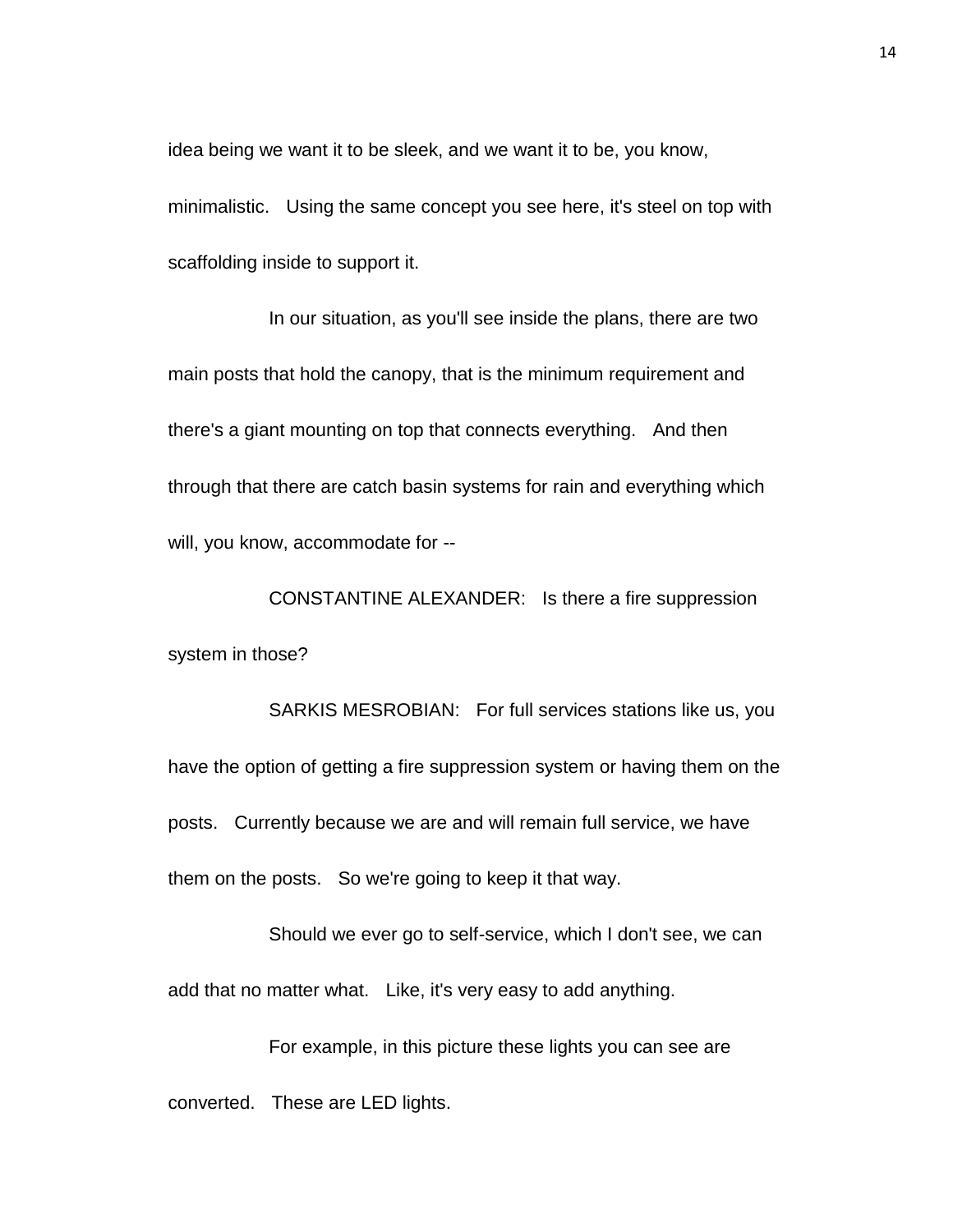## CONSTANTINE ALEXANDER: Yes.

SARKIS MESROBIAN: Before they were the old style, very powerful, and like very consuming of electricity lights. What we have at our station right now as you can see in one of these pictures way back here. So these are the old style --

## CONSTANTINE ALEXANDER: Yeah.

SARKIS MESROBIAN: -- with the ballasts and everything that's being phased out. It's not environmentally friendly. It sucks up too much electricity, and it actually is more light pollution than is helping you.

CONSTANTINE ALEXANDER: How much glare? That's what everyone -- that's the issue what I would think people would worry about.

SARKIS MESROBIAN: So the glare from the new LED style is very minimal. It's aimed down projection style, and the light we will put in the garage now, it will only be on, first of all from four to six in the wintertime. We close at six. Today we left at five. We didn't even use the lights and it's cloudy. And there won't be any glare essentially to our neighbors in the back. In front of us there's a cemetery. I'm sure they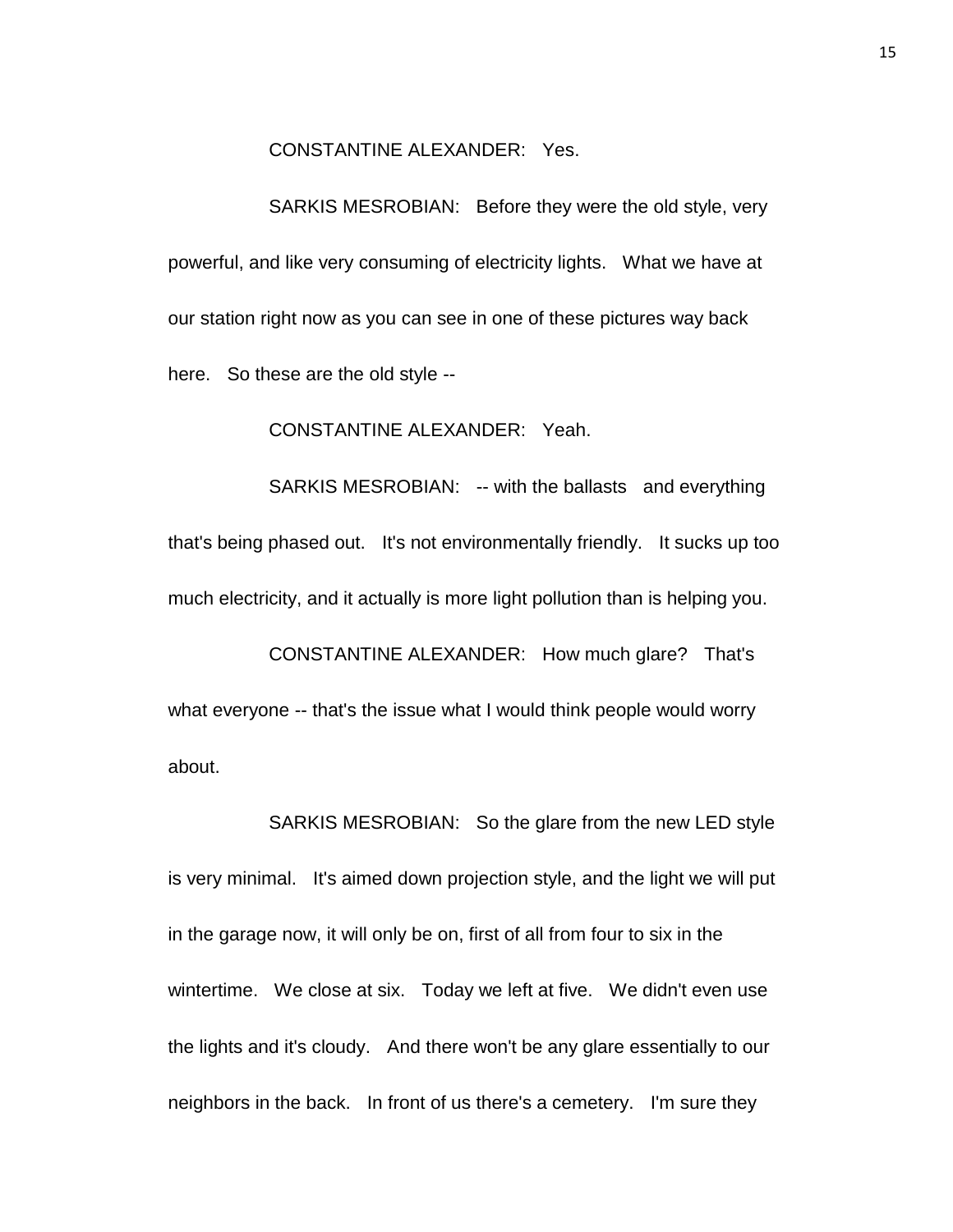won't complain.

CONSTANTINE ALEXANDER: They might.

SARKIS MESROBIAN: You never know. Zombie Apocalypse, I don't know. To our left --

JANET GREEN: It is Cambridge.

SARKIS MESROBIAN: To our left is our neighbors Nick.

They love us. They'll never complain to anything. And to our right is our commercial building, which about 80 percent of them come to us.

Charles Analytics. There's a robot company out of there. Even the employees of that building come to us all the time. And, you know, when they heard about this, they were like all for it. We rarely have the lights on that are already there for above the pumps. The only time we'll turn them on is, again, wintertime. And if we're late snowplowing, making sure the sidewalks are clear, we have that on as well for our protection for people seeing us. But otherwise we rarely have it on.

The only other lights that are on are building lights which we have for our camera systems, which are very low and they've been on for years.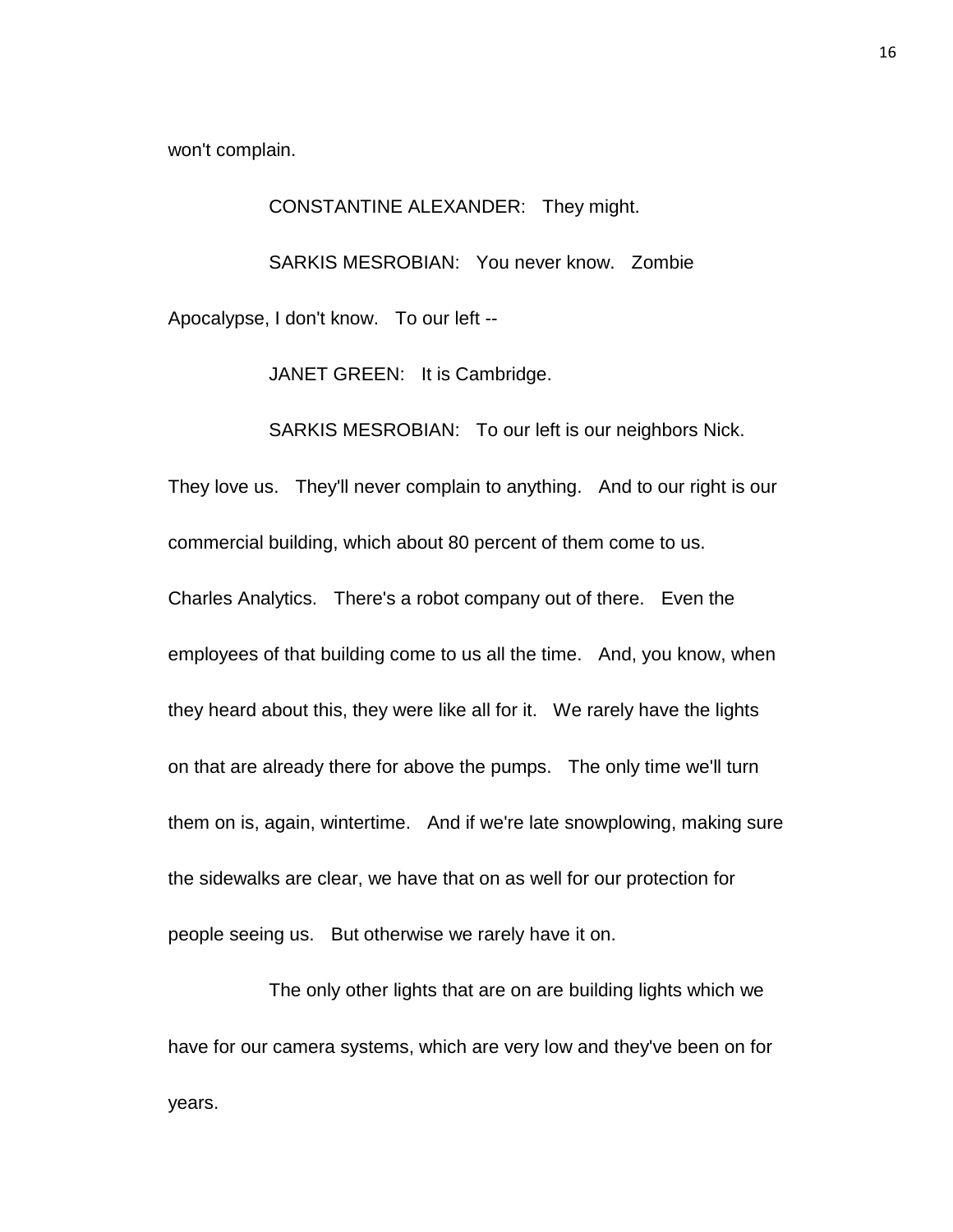CONSTANTINE ALEXANDER: The canopy is really just to shield people from the elements?

SARKIS MESROBIAN: Yeah.

CONSTANTINE ALEXANDER: It's a lot of money to spend I would think.

SARKIS MESROBIAN: Believe me it's worth every penny. I was drenched today and I regret it.

So my dad worked here. This is my uncle's gas station. When he was my age, he worked here. And when he moved to our location -- so we didn't own it at that point. And now we do. Seven years now it's ours. So we want to improve. How do you improve? You get this. This is the next step. So we want to do it. And I really think, you know, everyone loves it. Why not?

But, again, going back, we want to be simple, elegant, minimalistic. Like, before I even wanted to come here, I asked all of my neighbors, like, if I were to do this, would you guys be on board? Would you feel that it's okay?

CONSTANTINE ALEXANDER: We did get, and we have a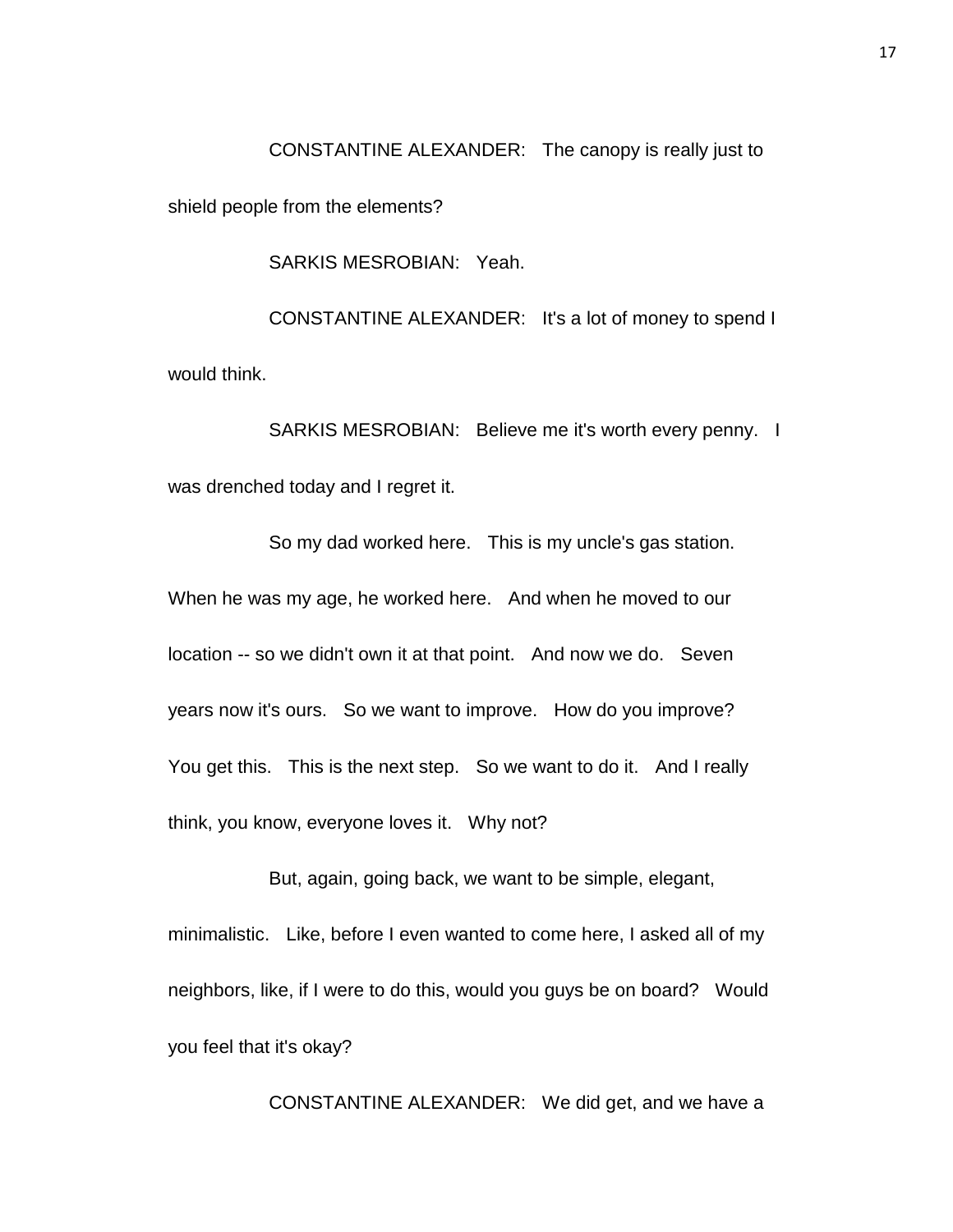letter of petition from them, and I'll mention that later.

But when you went to them was it with the old canopy, the one -- are they aware of this design?

SARKIS MESROBIAN: Yes. And since our meeting, I have spoken to a lot of our customers and people who signed and they've -- because they're curious. And I had told them we went with this design and they were afraid of the mass, and so now we're saying okay, let's do something else. And I showed them options. And a few people said do whatever you want. A few people said, I like the sleek design. A few people said well, that was cool but if they don't want it, it's not good, that's okay. And it was basically whatever will work. And for me it's that, too. I just want to be out of the snow and that's it.

CONSTANTINE ALEXANDER: Did anybody ask you, your neighbors, about the glare?

SARKIS MESROBIAN: No. No one asked. The only other, the only other thing was a problem last time was with the columns being in the way of the trucks. And we basically -- in the plan, you'll see that one column is on the existing pump island, and the other one is in front of the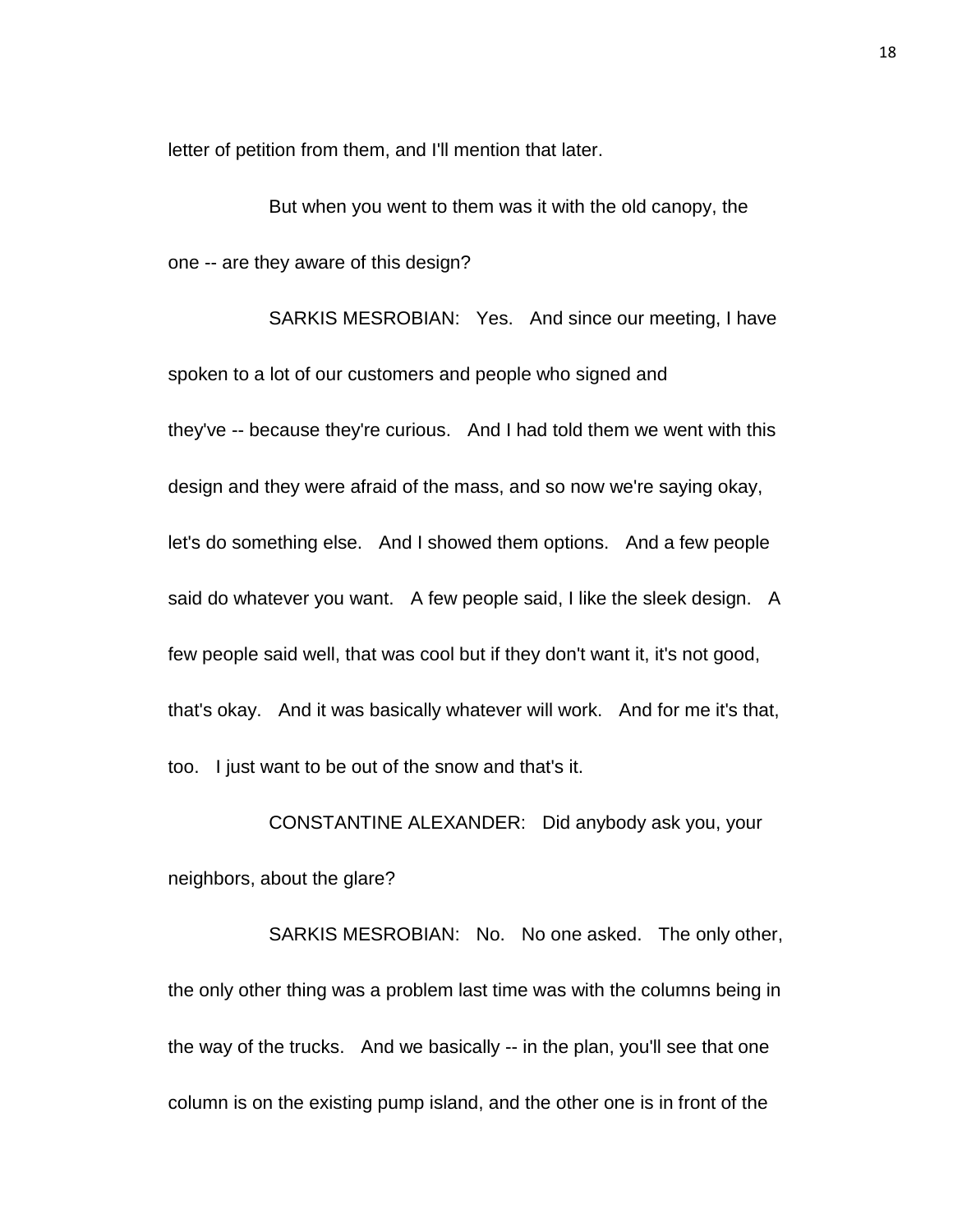office door. And in the pictures you'll notice that at our gas station, not one truck goes in front of the office from Fed Ex, UPS, our fuel delivery. We even had an 18-wheeler come in, as I'm sure you saw, to maneuver around because people were concerned.

So this is one of our routine suppliers. They remove our waste antifreeze for recycling purposes and they provide us with new antifreeze, and they bring in oil. Basically our supplies. They're here at least once a month. And the way he maneuvers, he comes down Mount Auburn Street because of the truck routes and parks in front of the gas station. And you can see in the next picture where he parks every time. It's the same delivery driver for four years now. He's a great guy, Clint. He's awesome. So there should be no problem with that either. Otherwise, it's -- I don't see any other issues that could come up. No one's mentioned anything to me.

## CONSTANTINE ALEXANDER: Okay.

ATTORNEY FRANZ STRASSMANN: And you mentioned the glare. On Aberdeen the houses are all set back. The gas station itself blocks any of the ambient light or any of the direct -- the light that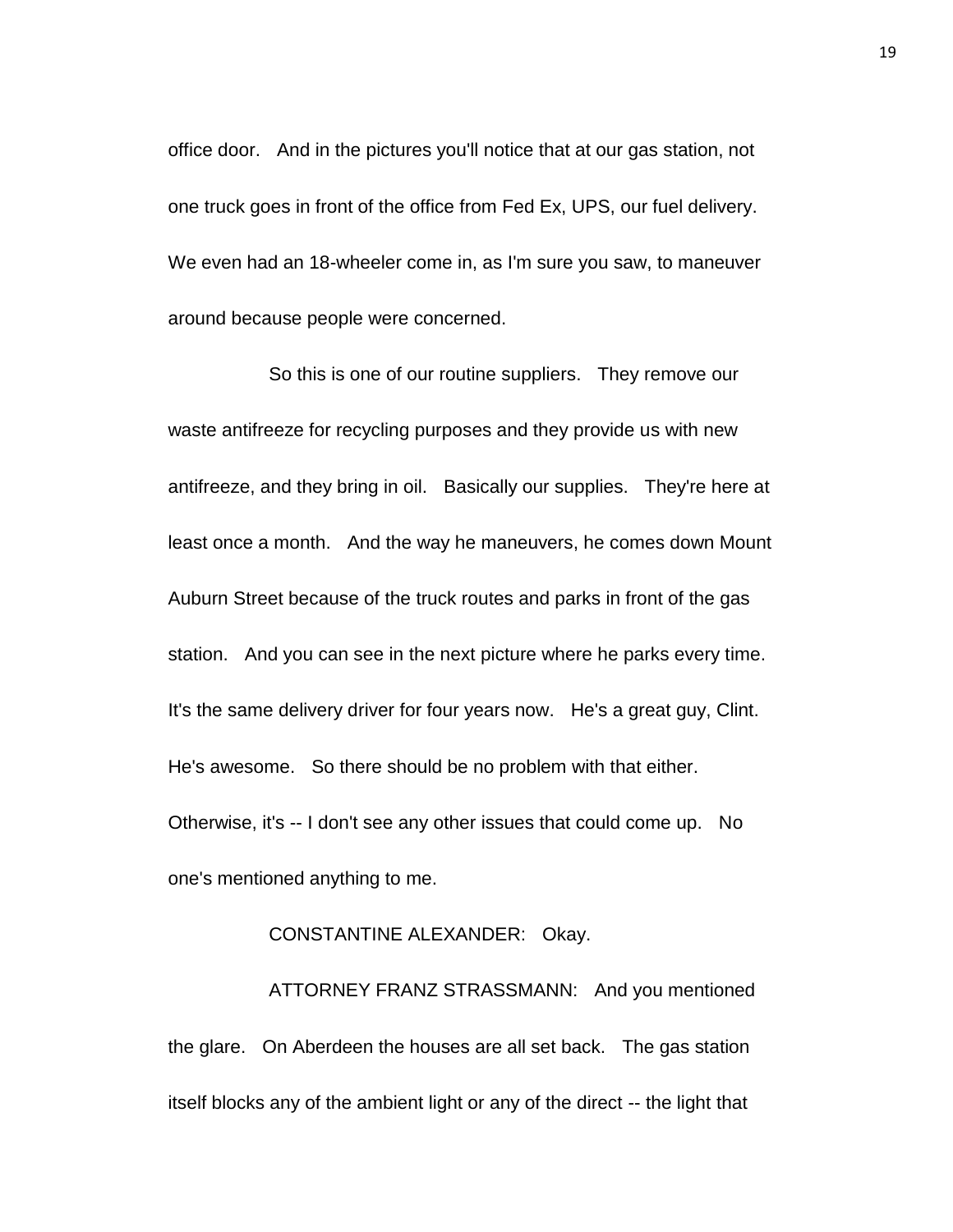shines down is all blocked at any rate by the gas station itself.

CONSTANTINE ALEXANDER: All right, okay. Questions from members of the Board? JANET GREEN: No.

BRENDAN SULLIVAN: No, I think I had mentioned, too, that having some lights on at that corner in the wintertime is probably not a bad thing because it does sort of give you more visual for people coming and going, cars. Especially the crosswalk there and the bus station. And the building next to you is probably -- have lights on probably 24/7 I would think at -- some parts of it. I haven't gone through there well into the wee hours of the night, and there are lights on in that building. So you're not the sort of beacon on that corner anyhow.

SARKIS MESROBIAN: Yeah.

BRENDAN SULLIVAN: Now sleek is good. And now and blue color is fine.

> Signage. Do you anticipate any signage on the canopy? SARKIS MESROBIAN: No, we're unbranded so we don't -- BRENDAN SULLIVAN: Can we ask, and again, the Board,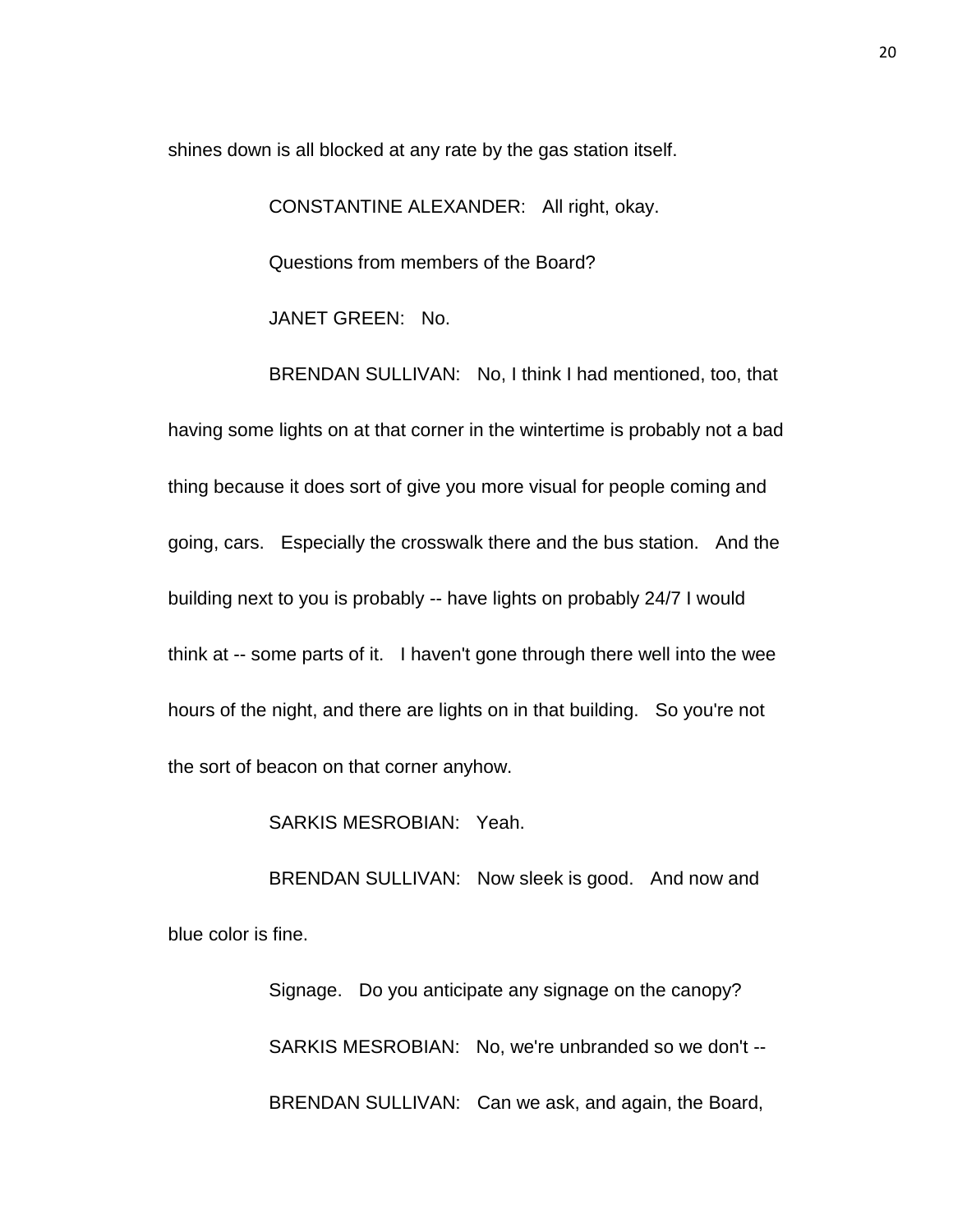whether or not we would request that there not be any signage?

CONSTANTINE ALEXANDER: I think my first instinct, but it's only a first instinct, is let the zoning laws control. If they can put a sign up that complies with the zoning, so be it. If they can't, then they'll have to come back to us for relief for the sign.

ANDREA HICKEY: Yeah, I agree with that as opposed to just a ban, an outright ban.

BRENDAN SULLIVAN: Okay.

ANDREA HICKEY: If they have a proposal that meets the requirements of right to have a sign, I don't see any need to restrict that.

CONSTANTINE ALEXANDER: That's how I feel, too.

ATTORNEY FRANZ STRASSMANN: And the Citgo that's on

there is, again, the uncle's gas station in Cushing Square in Belmont.

SARKIS MESROBIAN: Yeah, this is in Cushing Square.

They are required --

CONSTANTINE ALEXANDER: Oh, yeah.

SARKIS MESROBIAN: -- by Citgo. They have a contract.

They have to have it. Personally if that Citgo wasn't there, I think it would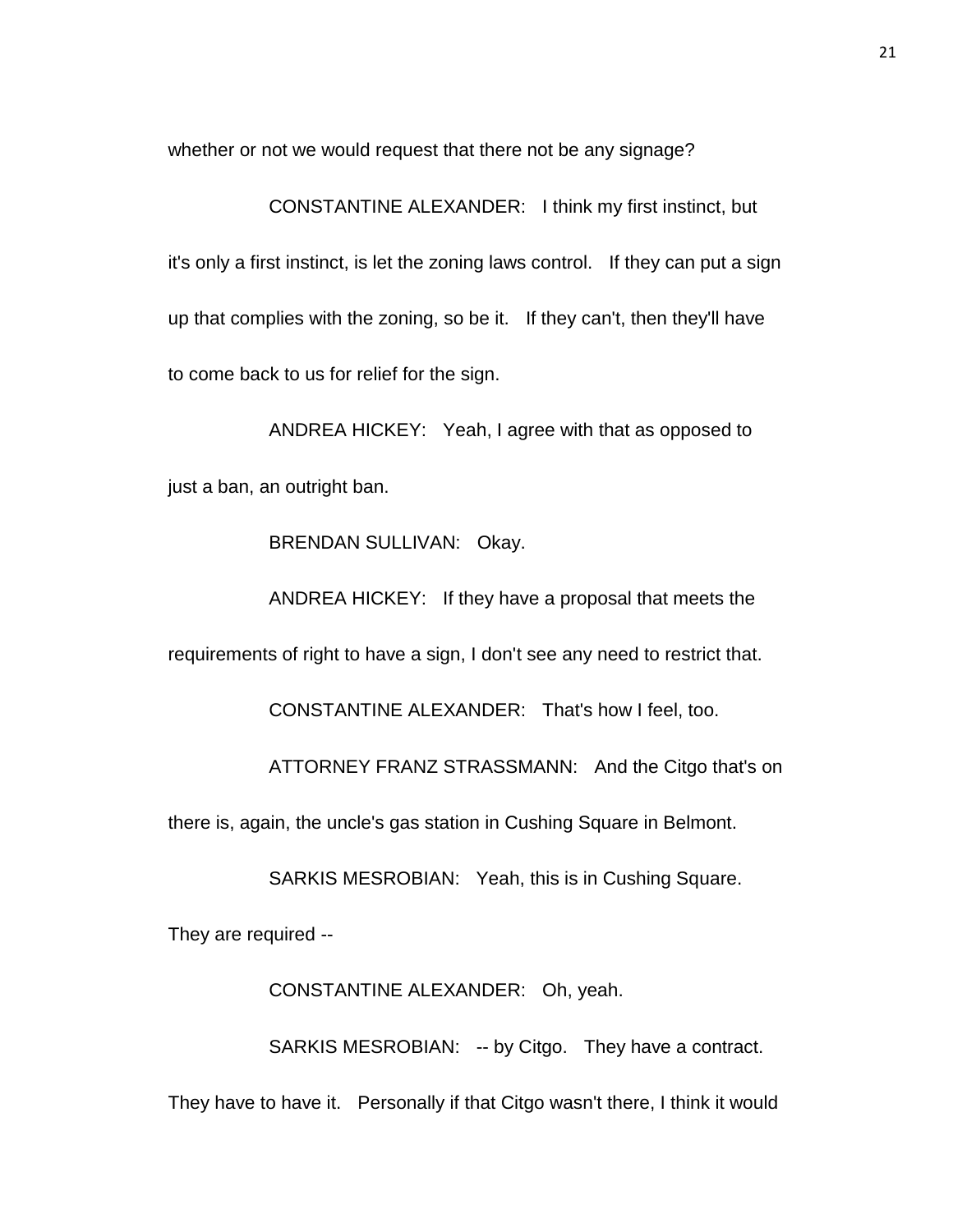look much better because it looks more elegant. But we don't anticipate getting --

BRENDAN SULLIVAN: That was my thought, too.

SARKIS MESROBIAN: Yeah. The minimalistic is the idea.

BRENDAN SULLIVAN: I will agree with the Board.

CONSTANTINE ALEXANDER: Any other comments from

members of the Board?

(No Response.)

CONSTANTINE ALEXANDER: The Chair will open the

matter up for public testimony. Is there anyone here wishing to be heard

in this matter?

(No Response.)

CONSTANTINE ALEXANDER: Apparently not.

I will report that we do have some letters, some written

communications, that I'll put into the record.

We have a letter here from Naim Bourji, N-A-I-M, first name,

B-O-U-R-J-I. (Reading) We are writing to you today to show our full

support of our good friends and neighbors Grigor Mesrobian and his son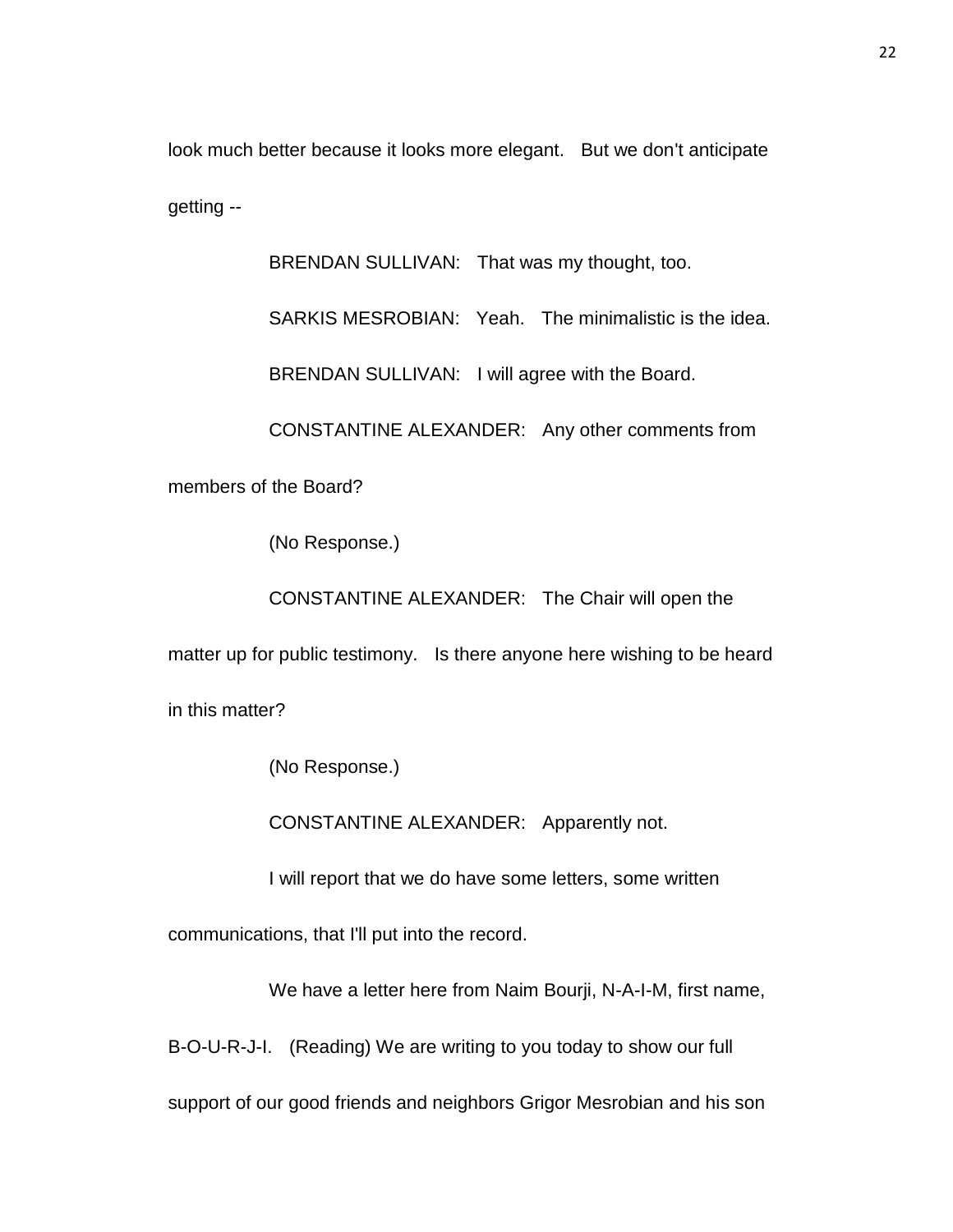Sarkis H. Mesrobian, owners/operators of HAYG, Inc., d/b/a Hayg Auto Repair. Grigor and Sarkis wish to construct a new canopy over their existing fuel pumps. We could not possibly be more thrilled and excited to see their dreams come true, come to fruition. We hope our letter of approval in support of their project helps you in your decision of the petition of their Special Permit.

Very nice letter.

And I believe there's a petition in here from somewhere. Yeah, there is a petition. More than that, there's also -- no, that's your letter to the neighbors.

SARKIS MESROBIAN: Yes.

CONSTANTINE ALEXANDER: A petition signed by, it says: I am a neighbor of Hayg Auto at 605 Mount Auburn Street in Cambridge and have no objection to a canopy being over the gas pumps. And it looks like it's been signed by I'd say about 10, 12 -- about 15, no more than that.

ATTORNEY FRANZ STRASSMANN: I think there's close to 40.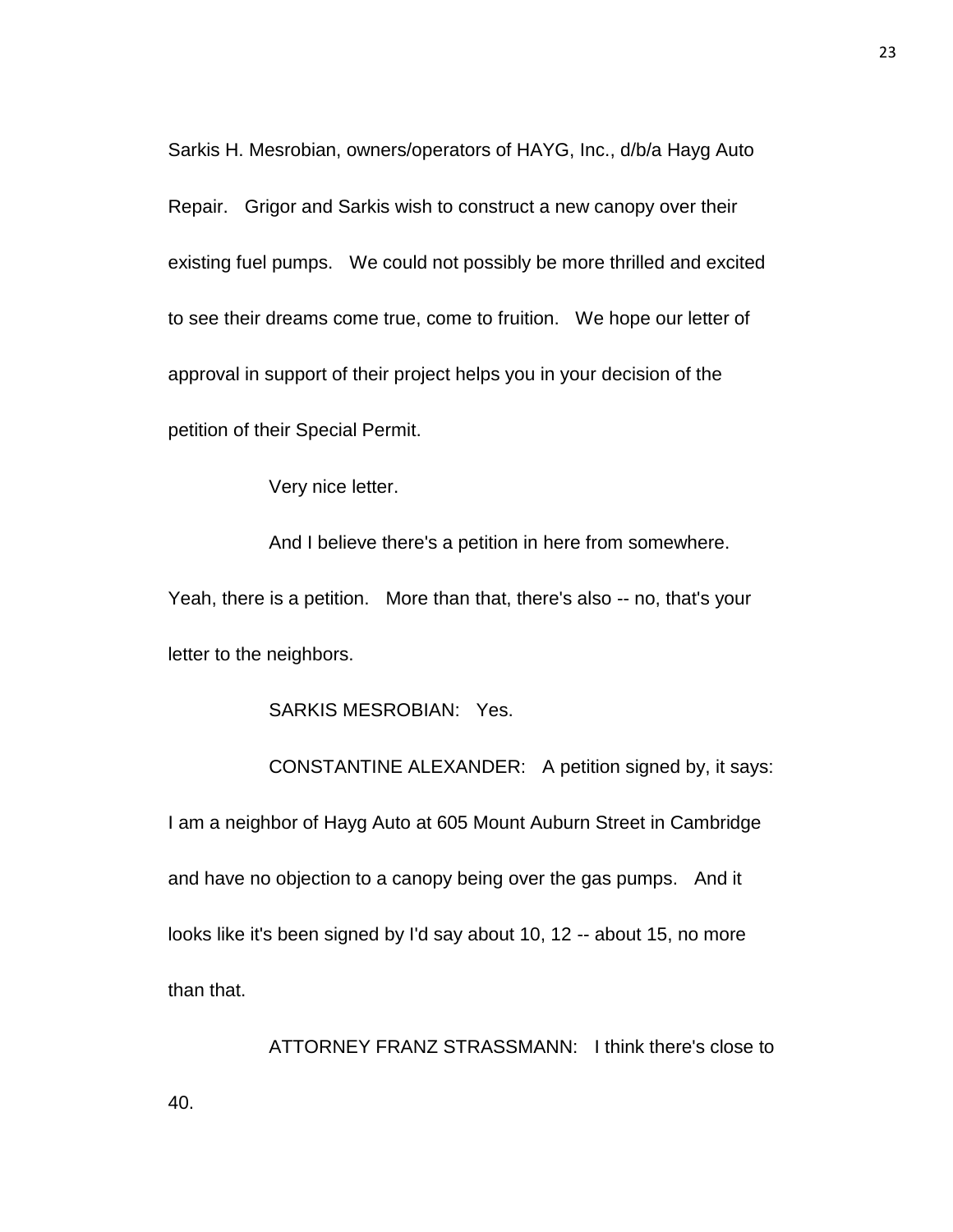## CONSTANTINE ALEXANDER: Close to 40?

SARKIS MESROBIAN: Yeah. Including the President and CEO of Mount Auburn Cemetery, which was awesome. The building next-door, the new owner, and all the neighbors.

ATTORNEY FRANZ STRASSMANN: And much further

down Aberdeen. And I think that was even sent --

SARKIS MESROBIAN: Yeah, people from Huron Avenue, I went to. Brattle Street.

CONSTANTINE ALEXANDER: Okay. Anyway, you got unanimous citizens support and neighbor support and that's part of our record.

I'll close public testimony. Discussion or we ready for a vote?

JANET GREEN: I'm ready.

CONSTANTINE ALEXANDER: Okay.

The Chair moves that we make the following findings with

regard to the Special Permit being sought:

That the requirements of the Ordinance cannot be met without

the Special Permit that you are seeking.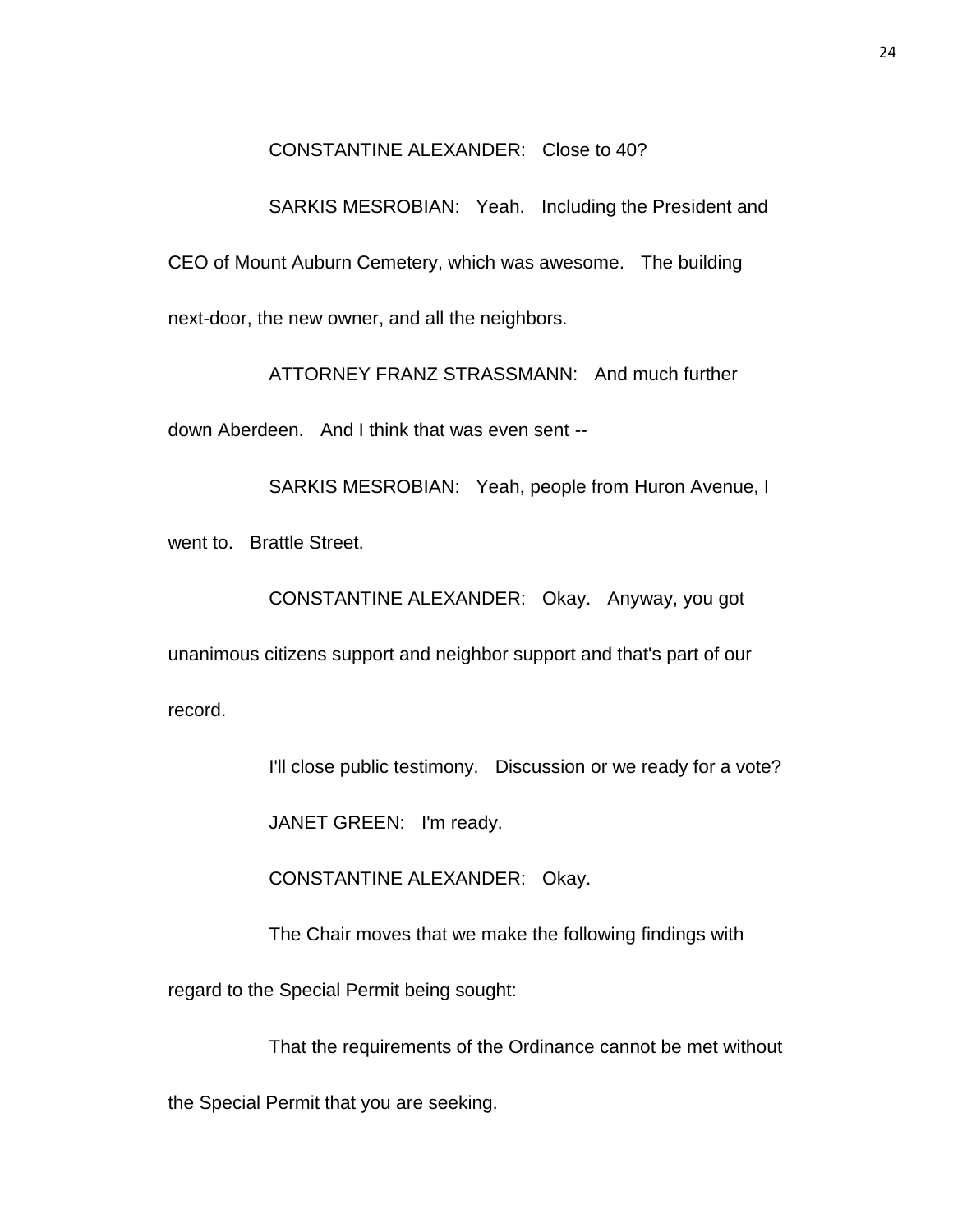That traffic generated or patterns of access or egress will not cause congestion, hazard, or substantial change in established neighborhood character. And, again, what is being proposed here is a canopy over the gas pumps. And, therefore, there will be no, congestion, hazard, or substantial change in established neighborhood character.

That the continued operation of or development of adjacent uses as permitted by the Ordinance will not be adversely affected by what you're proposing. And as proof of that we have a letter from your competitor friends next-door and the neighbors who signed the -- they're the abutters, and they have no -- they're not concerned about their use of the property as a result of your canopy.

That no nuisance or hazard will be created to the detriment of the health, safety, and welfare of the occupant of the proposed use or the citizens of the city. In fact, we're going to provide shelter from the rain if we grant you the canopy.

And that generally what is being proposed will not impair the integrity of the district or adjoining district or otherwise derogate from the intent and purpose of this Ordinance.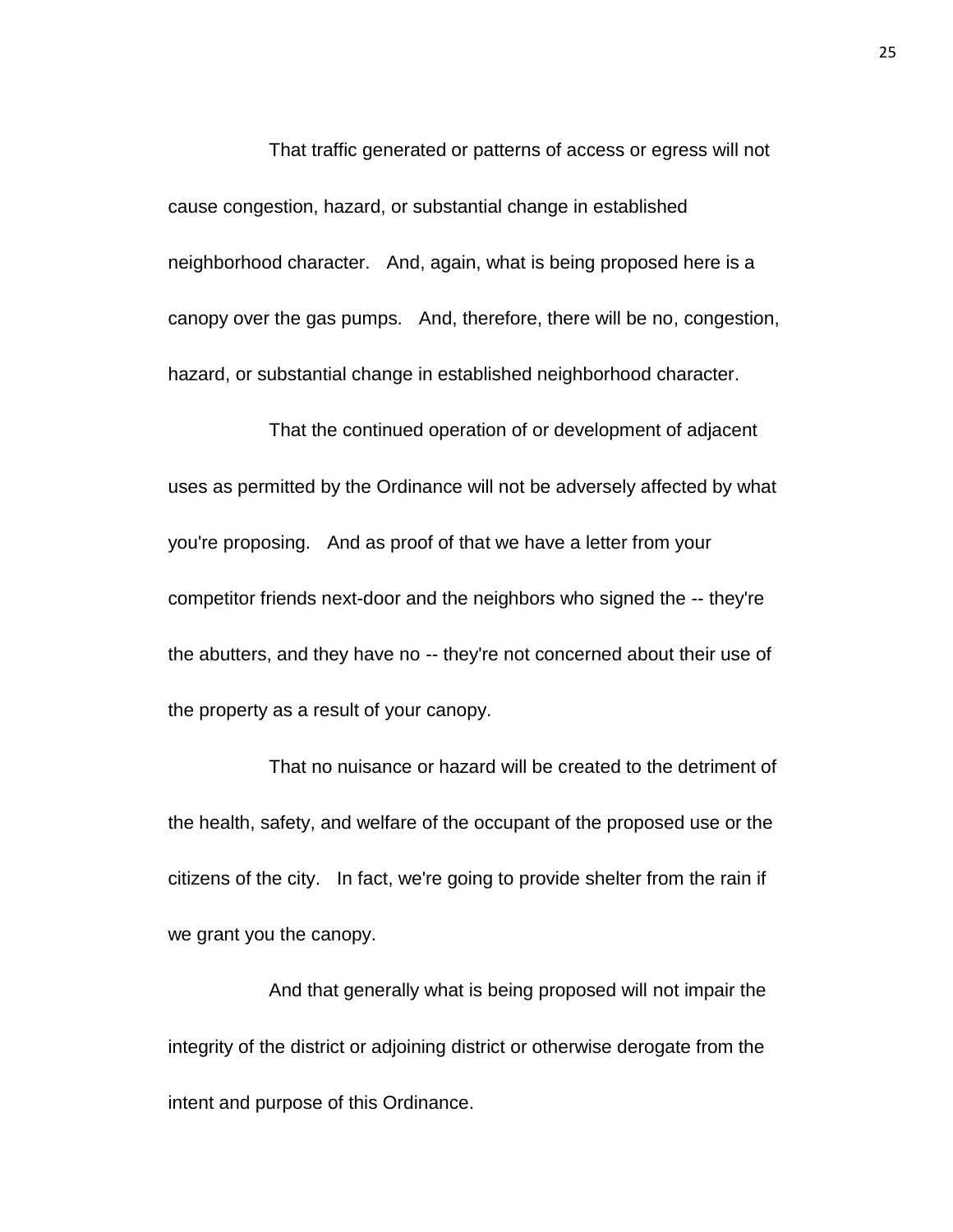In this regard what is being proposed will be to upgrade the service station, make it more compliant with contemporary, best practices.

So on the basis of all of these findings the Chair moves we grant you the Special Permit you're requesting on the condition that the work proceed in accordance with these plans. So if you change the plans as you go through construction, you're going to have to come back.

SARKIS MESROBIAN: Yeah.

CONSTANTINE ALEXANDER: So you've got to be

comfortable unless you want to come back, these are the final plans.

SARKIS MESROBIAN: No, we're very happy with it. Thank you guys so much.

CONSTANTINE ALEXANDER: All right. All those in

favor -- we have to take a vote.

SARKIS MESROBIAN: Oh, all right. Too soon.

CONSTANTINE ALEXANDER: All those in favor say "Aye." SARKIS MESROBIAN: Too soon. All right, thank you very

much.

(Aye.)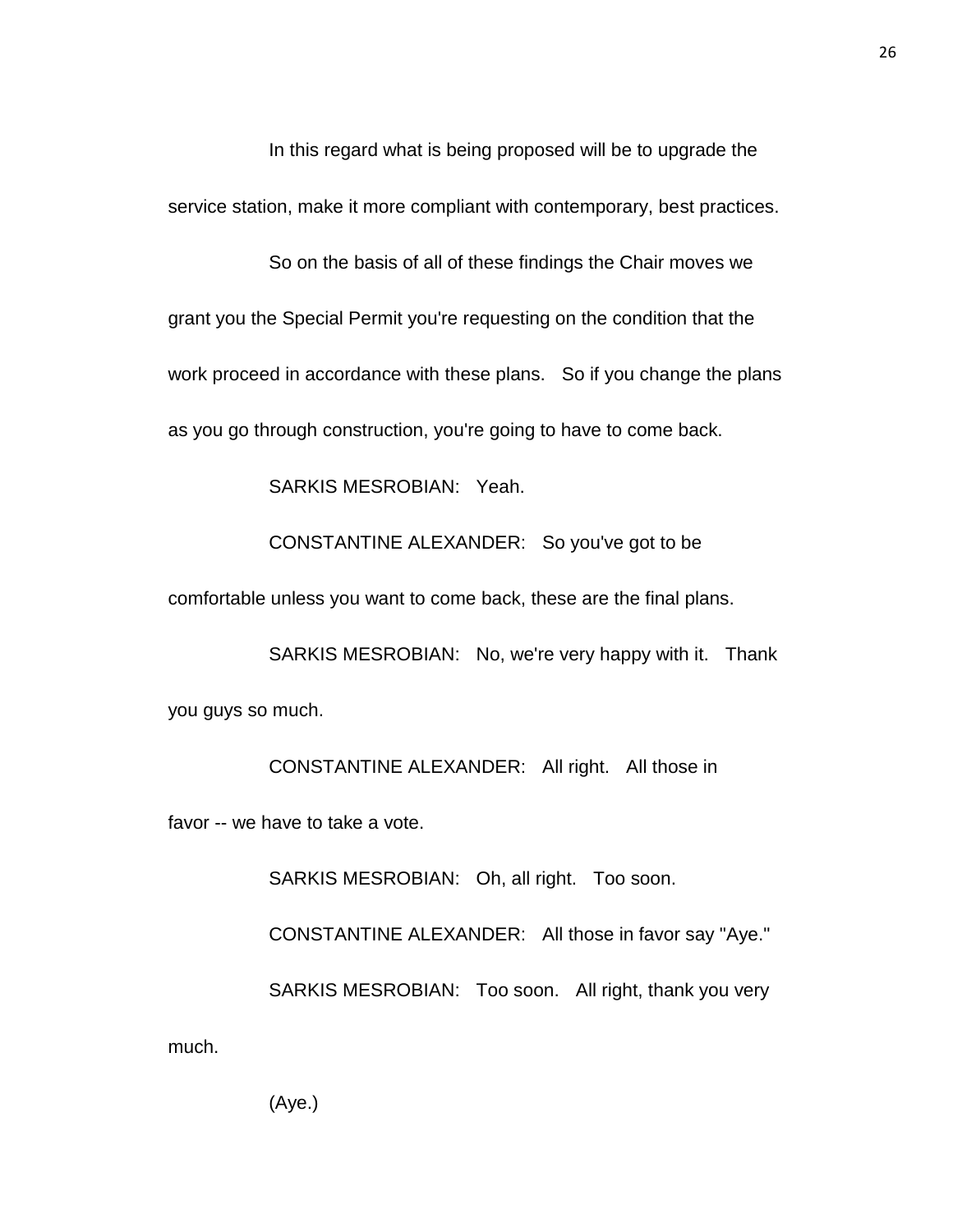(Alexander, Sullivan, Green, Hickey.)

\* \* \* \* \*

(7:20 p.m.)

(Sitting Members Case BZA-015973-2018: Constantine Alexander,

Brendan Sullivan, Janet Green, Andrea A. Hickey, Laura Wernick.)

CONSTANTINE ALEXANDER: The Chair will next call case

No. 015973, 134 Vassal Lane.

Is there anyone here wishing to be heard on this matter?

Somehow you found a way to reduce the size of the dormer?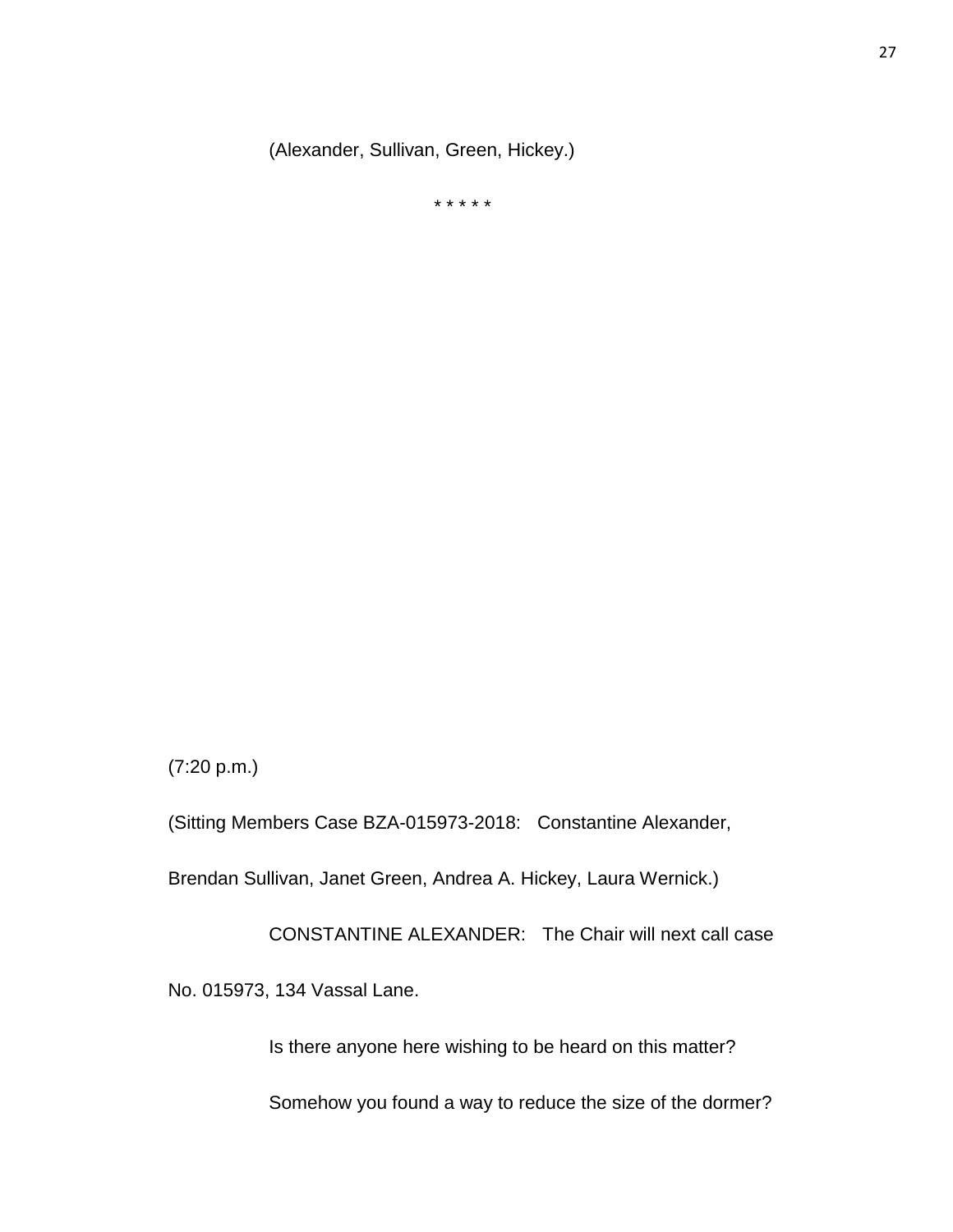THOMAS DOWNER: We did.

CONSTANTINE ALEXANDER: Is this a new one or in our

files?

THOMAS DOWNER: No, that's a copy of what I submitted for the hearing.

CONSTANTINE ALEXANDER: Thank you.

Okay, why don't you just briefly, you know, start from the beginning just briefly.

THOMAS DOWNER: Tom Downer, architect, 13 Regent Street, Cambridge.

CHANDRASEKHAR MIDUTURU: My name is Chandrasekhar Miduturu. I live in 134 Vassal Lane. And that's my wife and my two daughters. I just brought them along because it's early enough today.

THOMAS DOWNER: The clients have a two-story condominium -- two-unit condominium. They have a third floor which is, it's finished but has minimal headroom and they would like to create a bedroom on that floor and improve the bathroom that is existing. We had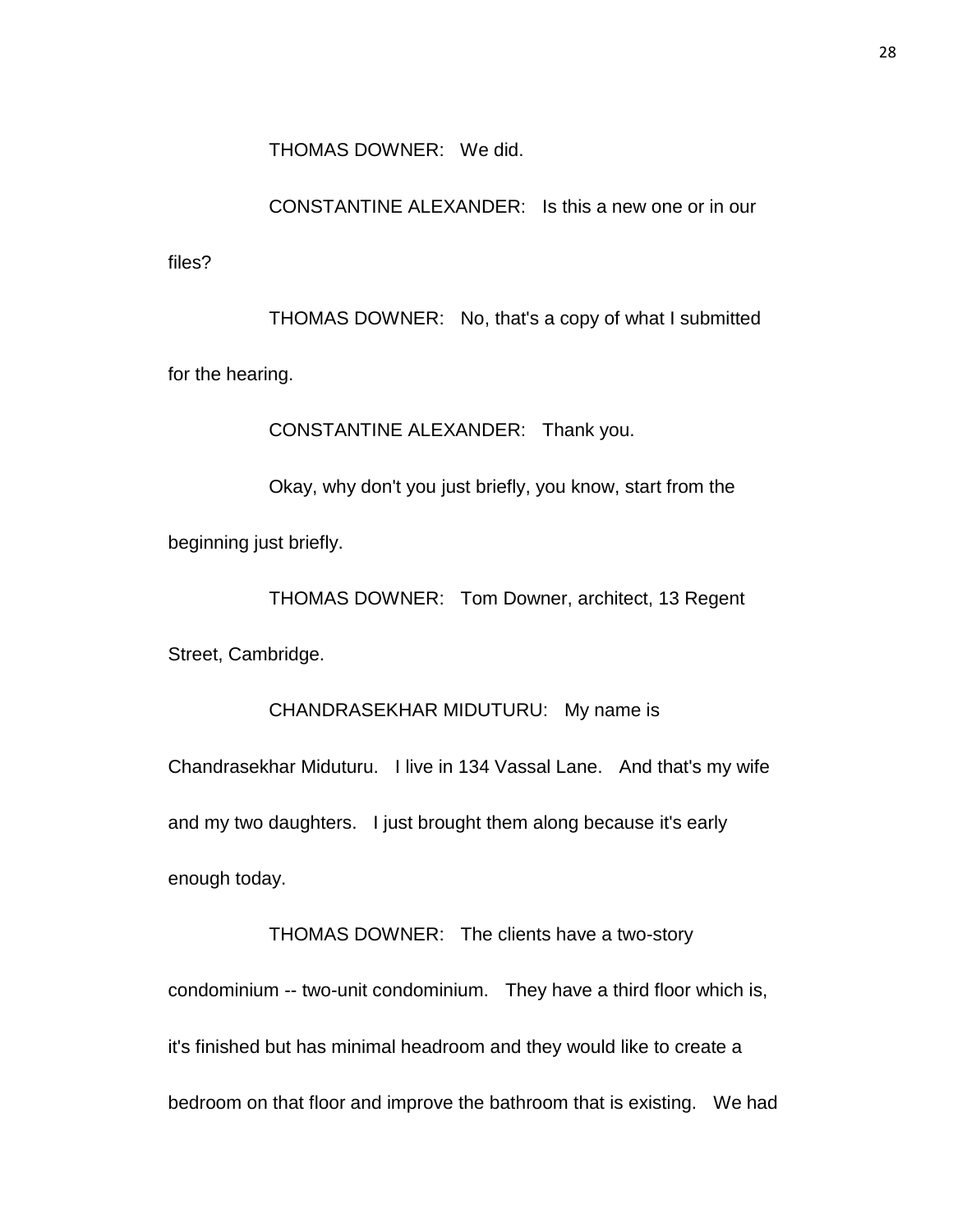made an earlier proposal for a dormer that was 19-foot, six inches long and it was made clear that that was not gonna fly, and it was requested that we see if we couldn't make 15 feet work. So we revised the design. Instead of having two beds in that third floor bedroom, we brought it down to a single bed and kept it to the 15 feet.

It still increases the FAR by I think 86 feet, so we need a Variance for the FAR increase that's over -- it's an already non-conforming structure that is over the FAR, and we would be increasing it by a little under three percent I think is the number.

CONSTANTINE ALEXANDER: In one respect I would characterize it, in my opinion anyway, a minor respect, you don't comply with the dormer guidelines because you're going right to the ridge line.

Is there a reason for that?

THOMAS DOWNER: The reason is that we have such limited headroom right now.

CONSTANTINE ALEXANDER: I see that. I want to get it on the record.

THOMAS DOWNER: Okay, yeah.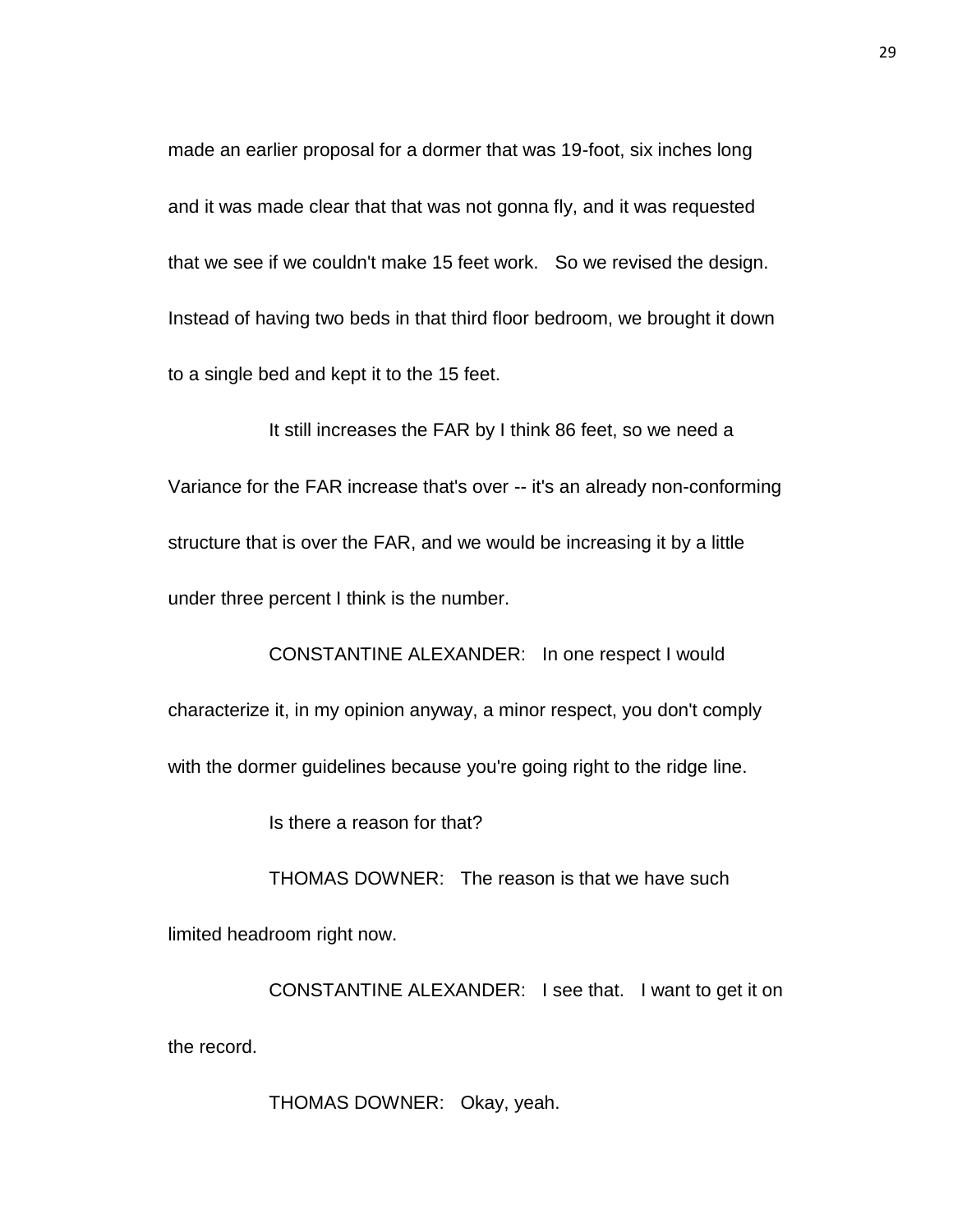We are stepped back from the outside wall a little bit to make

that transition different.

CONSTANTINE ALEXANDER: Questions from members of

the Board?

(No Response.)

CONSTANTINE ALEXANDER: I'll open the matter up to public testimony.

Is there anyone here wishing to be heard on this matter?

(No Response.)

CONSTANTINE ALEXANDER: Apparently not.

We are in receipt of letters in support for the project. The

letters go back to the original plan, but I don't think they would change the

results of the modified plans.

There's one from Marie Manna, M-A-N-N-A and James

McCreight, M-C-C-R-E-I-G-H-T who reside at 136 Vassal Lane. They're at the same property.

And also a letter from Ken Turnvull. T-U-R-N-V-U-L-L at 73-75 Chilton Street. It says: I have no objections to the proposed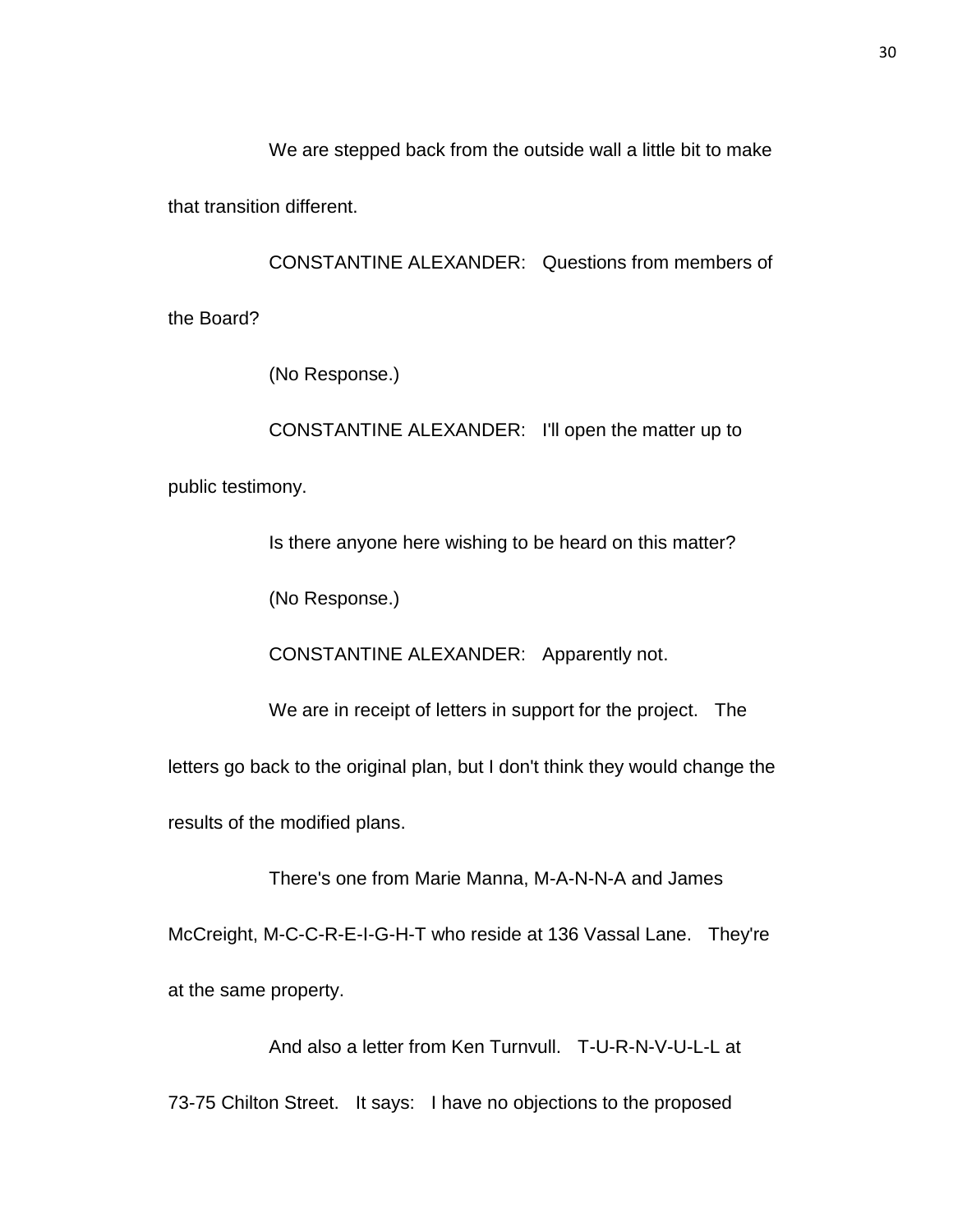construction. It goes on to say: However, I do have concerns about construction noise; i.e. hammering, electric saws, etcetera. And respectfully request that such activities not take place after five p.m. on weekdays and not at all on Saturdays and Sundays.

This is an issue that comes up often on projects like this. We don't have authority over this, but the city does.

What are the rules for time, hours for construction? SEAN O'GRADY: Seven to -- I think it's seven to six on

Mondays.

CONSTANTINE ALEXANDER: That's my recollection. SEAN O'GRADY: Monday through Friday. CONSTANTINE ALEXANDER: Monday through Friday. SEAN O'GRADY: Saturday it may be nine to -- CONSTANTINE ALEXANDER: That's the city rules. You know, out of deference to your neighbors, obviously do the best you can. CHANDRASEKHAR MIDUTURU: Absolutely. And we come home by 5:30, so we wouldn't want noise at home as well as on weekends.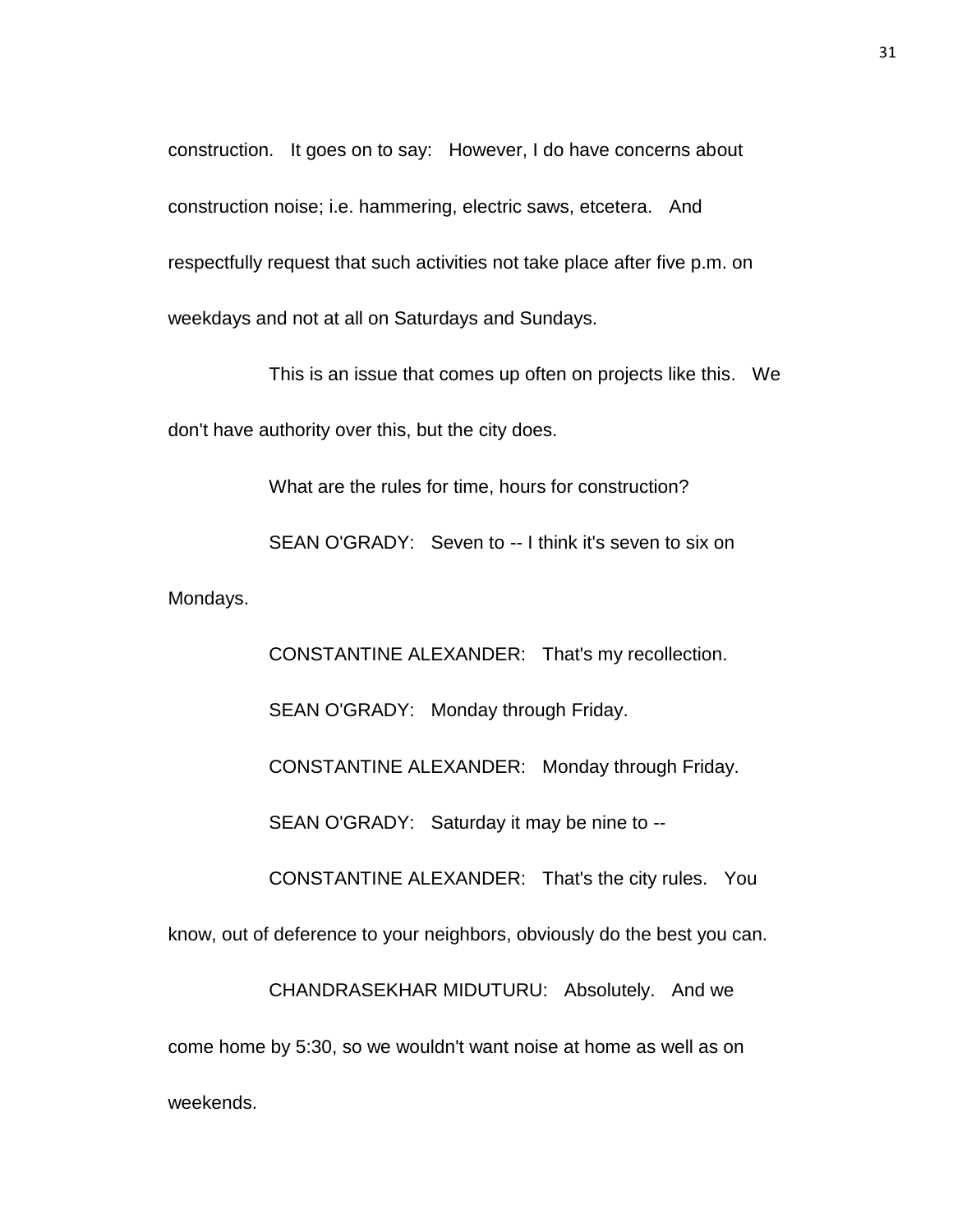CONSTANTINE ALEXANDER: Okay.

I'll close public testimony.

Discussion from members of the Board or ready for a vote? JANET GREEN: Ready.

CONSTANTINE ALEXANDER: Okay, the Chair moves that we make the following findings with regard to the Variance being sought:

That a literal enforcement of the Ordinance would involve a substantial hardship. This hardship being that whoever occupies your unit, be it you or your successors, need additional living space and to utilize the third floor, and that is the reason for the dormer.

That the hardship is owing to the fact that this is already a non-conforming structure and any modification requires zoning relief.

There is a -- you looked at me in a puzzled way. I just want to say, to grant a Variance we have to make three findings, that's by state law. We can't make those findings, you don't get relief. But as you'll see, we're going to find that you do satisfy these standards.

So anyways, the second one I just identified, that the hardship is the fact that it's already a non-conforming structure.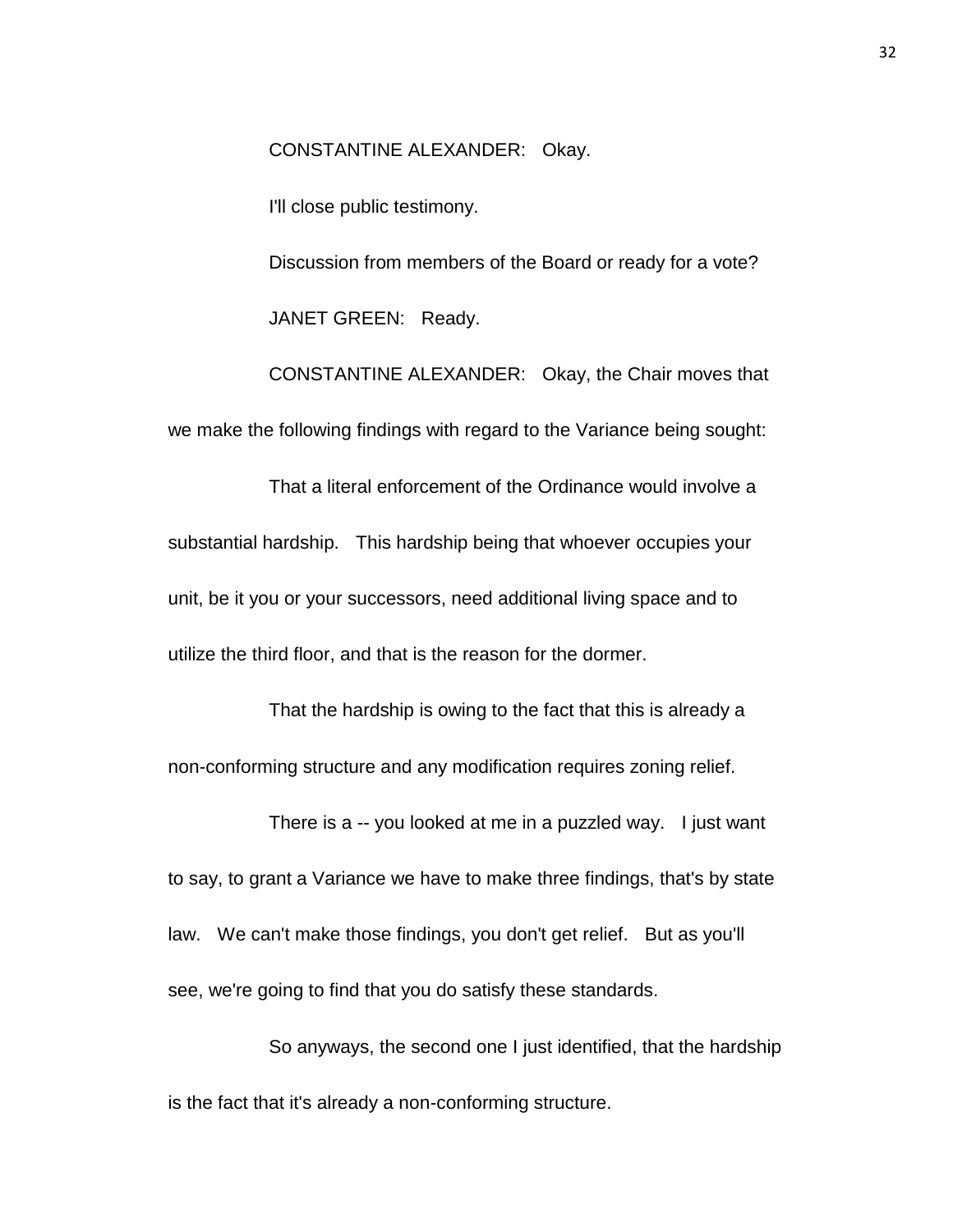And that relief may be granted without substantial detriment to the public good or nullifying or substantially derogating from the intent or purpose of the Ordinance.

In this regard the relief being sought is miner. It essentially complies with our dormer guidelines. And it allows a young family to grow and continue in the City of Cambridge -- to live in the City of Cambridge which is a desirable goal from the point of view of our city.

So on the basis of all of these findings, the Chair moves that we grant the Variance you're requesting on the condition that the -- before we take a vote, that the work proceed in accordance with these revised plans that you submitted. I just want to point out that, and you proceed, if you decide to modify these, you're going to have to come back before us. So be comfortable these are the final ones the best you can tell.

You understand that?

THOMAS DOWNER: Yes.

CONSTANTINE ALEXANDER: So on the condition that the work proceed in accordance with the plans prepared by Downer Associates that are now dated June 8, 2018, the first page of which has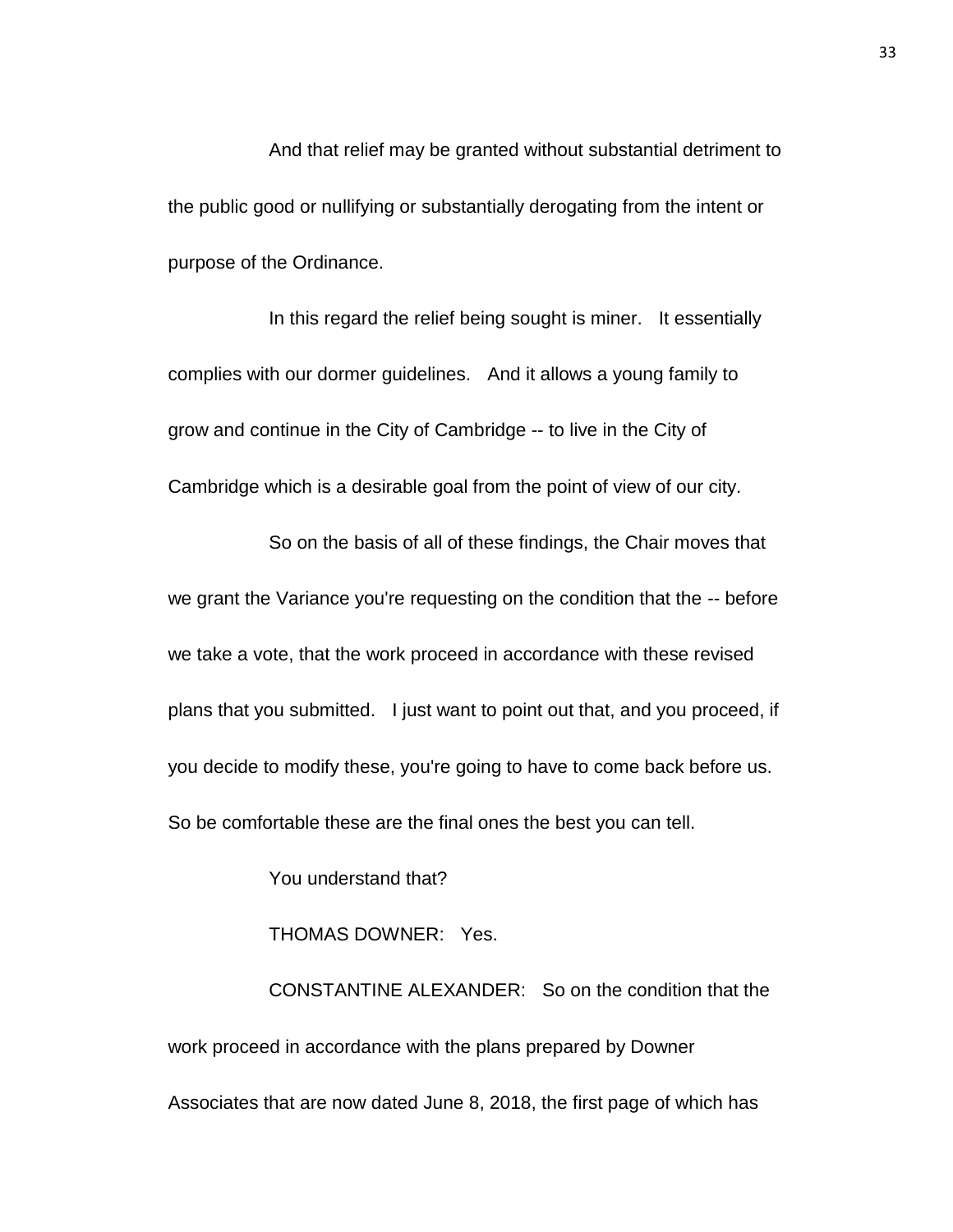been initialled by the Chair.

All those in favor please say "Aye."

(Aye.)

CONSTANTINE ALEXANDER: Five in favor. Variance

granted. Good luck.

(Alexander, Sullivan, Green, Hickey, Wernick.)

\* \* \* \* \*

(7:30 p.m.)

(Sitting Members Case BZA-012929-2017: Constantine Alexander,

Brendan Sullivan, Janet Green, Andrea A. Hickey, Laura Wernick.)

CONSTANTINE ALEXANDER: The last case of business on our continued agenda is case No. 012929, 45 Richdale Avenue. And this case is a case involving a Variance. We heard this sometime ago and we granted the Variance.

As under state law, if you're granted a Variance you must take action to implement it within a certain period of time or the Variance lapses. And this petitioner is having issues and running against that time limit. So and as state law allows us to give one extension. And this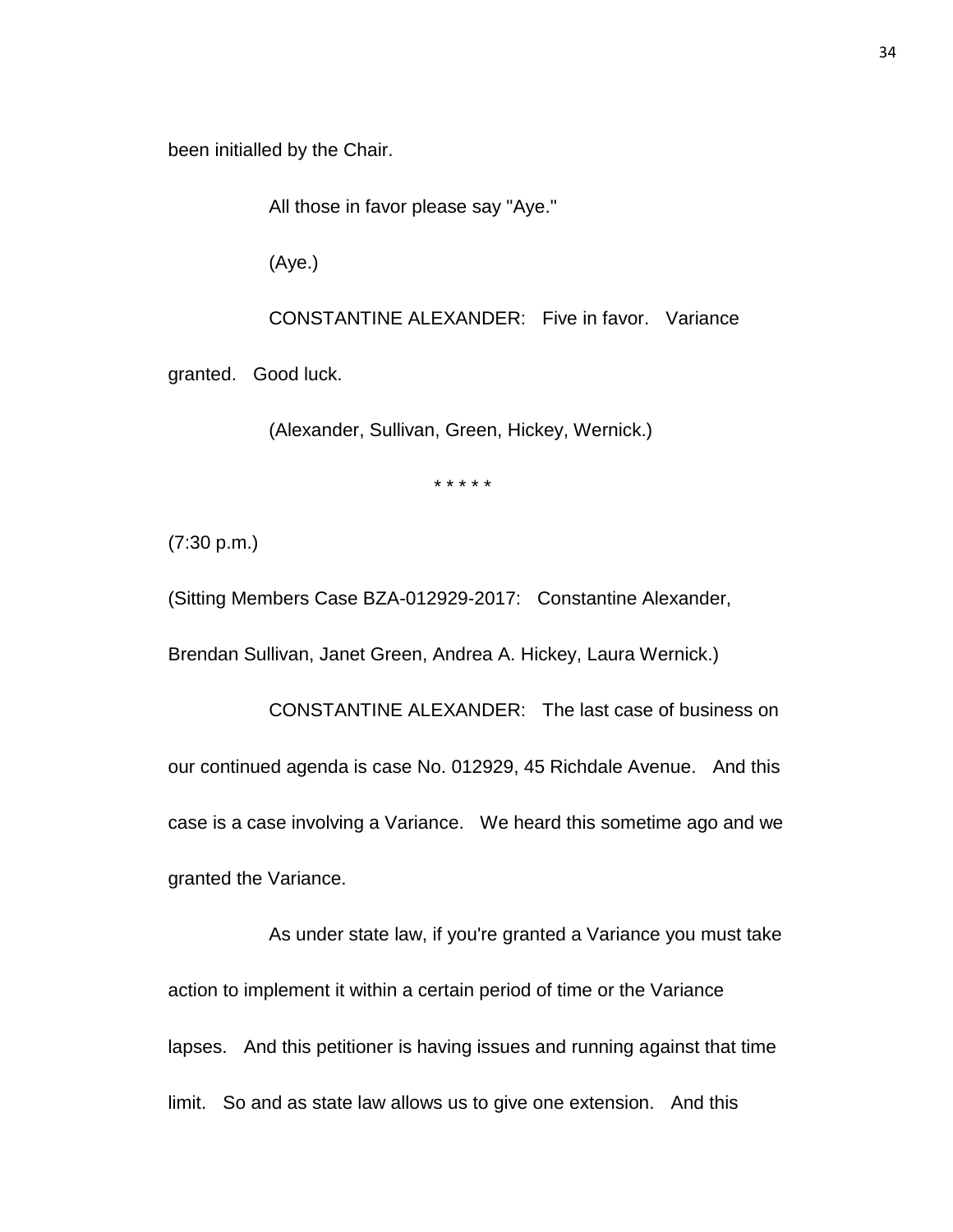petitioner has requested such an extension. And I'll read the letter. The letter is from his counsel, James J. Rafferty:

(Reading) Please accept this correspondence as a request to the Board of Zoning Appeal to extend the time for the above-captioned Variance for a period of six months. The petitioner is actively engaged in efforts to obtain a Building Permit for the conversion of this industrial building that abuts railroad property. However, it has become apparent that the Building Permit cannot be issued by July 26th, the one year anniversary of the granting of the Variance.

The Chair moves that we grant the -- unless -- I should ask for a discussion. Does anybody have a problem with granting the extension? (No Response.)

CONSTANTINE ALEXANDER: The Chair moves that we grant the extension requested to six months.

All those in favor please say "Aye."

(Aye.)

CONSTANTINE ALEXANDER: Five in favor. Extension granted.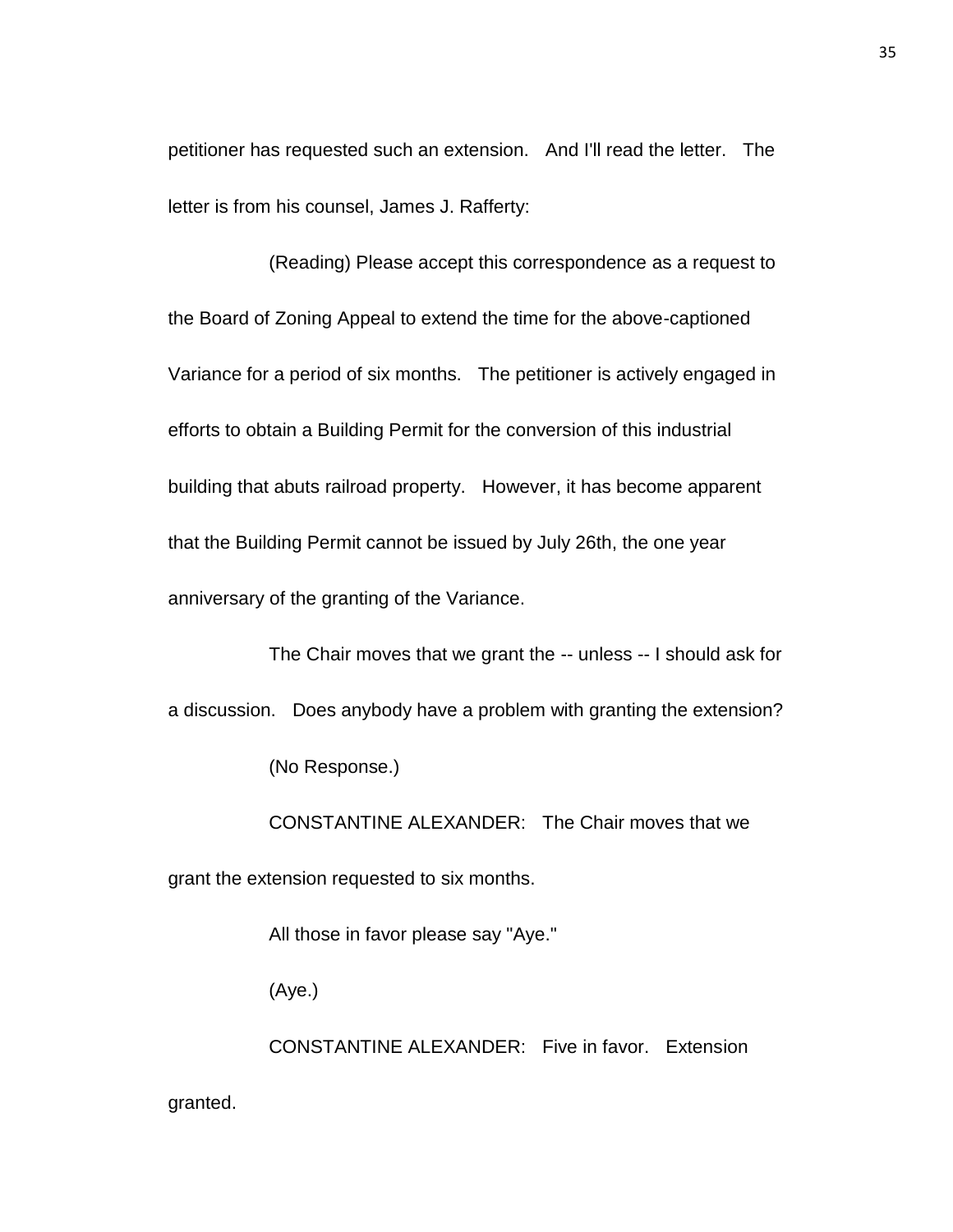(Alexander, Sullivan, Green, Hickey, Wernick.)

\* \* \* \* \*

(7:30 p.m.)

(Sitting Members Case BZA-016631-2018: Constantine Alexander, Janet

Green, Andrea A. Hickey, George S. Best, Laura Wernick.)

CONSTANTINE ALEXANDER: We're now going to the

regular agenda. Case No. 016631, 100 Trowbridge Street.

Give your name and address to the stenographer, please.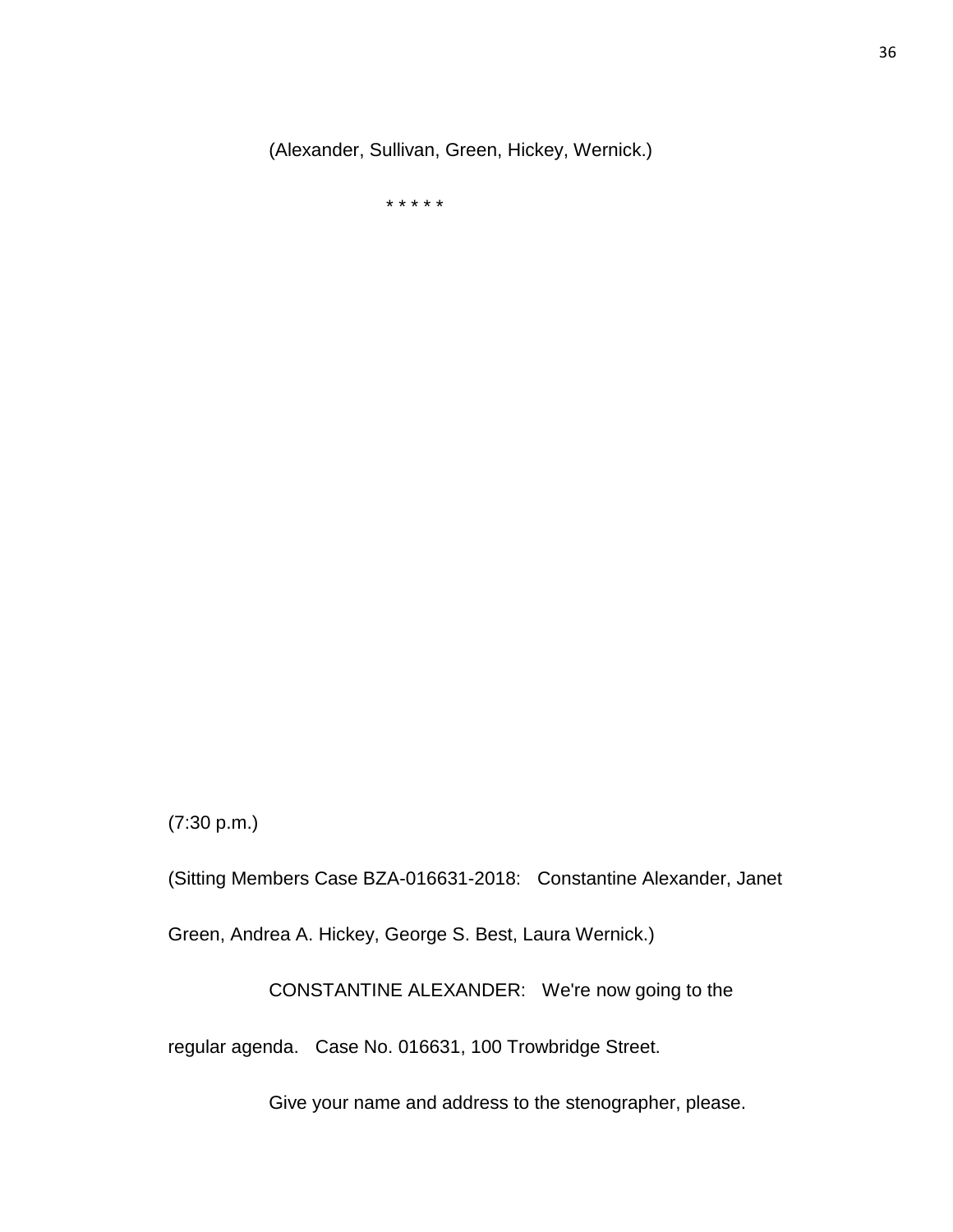## GERALD FLANNELLY: What's that?

CONSTANTINE ALEXANDER: Give your name and address to the stenographer.

JANET GREEN: And use the mic.

CONSTANTINE ALEXANDER: Hold it.

JANET GREEN: Hold it right up.

CONSTANTINE ALEXANDER: There you go.

GERALD FLANNELLY: Mr. Alexander and members of the

Board, I'm Gerry Flannelly. This is my wife, Dory King. We've lived at

100 Trowbridge Street for 45 years. That's our address, our names.

We'd like to keep living there. We like the house. We like the

neighborhood. We have a lot of friends among the neighbors.

For the past 45 years Dory and I have lived on the second and third floor of the house, but with all the stairs that involves, it's becoming challenging. We're now in our mid 70s. Dory has knee issues. I have cardiac issues. Results of that all, we are moving concession to aging, we are moving down to the first floor. Our son and his family are gonna move in above us, which will be great.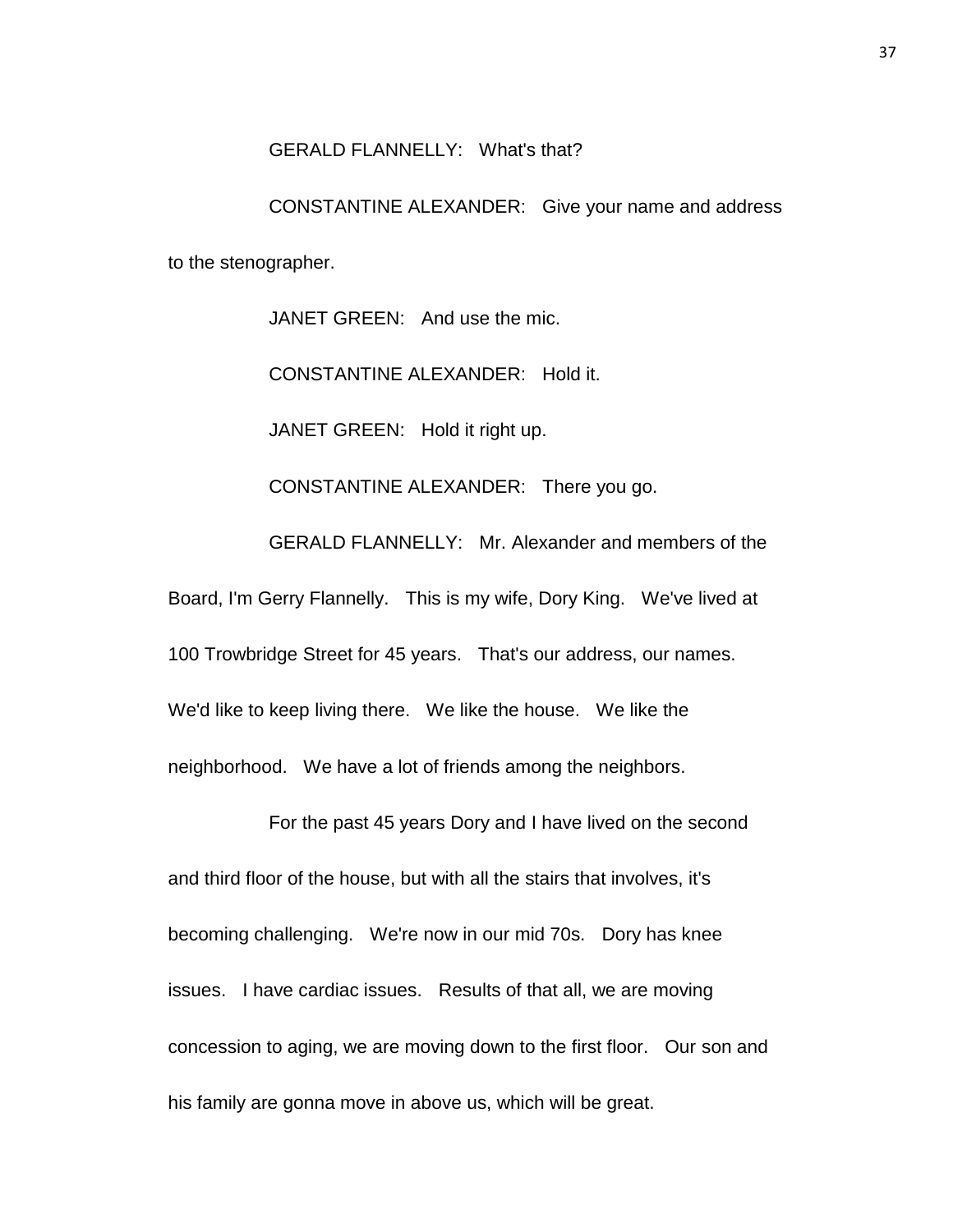One of the things that we most enjoy about where we've been living is we have a deck on the second floor off the kitchen. We can go out with a cup of coffee, a cup of tea, be among the trees, listen to the birds, enjoy our yard which isn't big but we like it.

Now, on the first floor there's an old porch, but you can't even access it from the first floor. So we would like to rebuild that porch so that we could access directly from the kitchen area without going up or down steps. So we can still enjoy the yard, the trees the birds.

CONSTANTINE ALEXANDER: You can't access the porch from the house?

GERALD FLANNELLY: No. You have to go down some steps all around up some more steps. There's no direct.

DOROTHY KING: There's two doors.

CONSTANTINE ALEXANDER: Got it.

DOROTHY KING: From the firs floor. One for each unit.

GERALD FLANNELLY: There's a door from the second floor that accesses that deck, but not from the first floor.

So anyways, our hardship with respect to this is that the post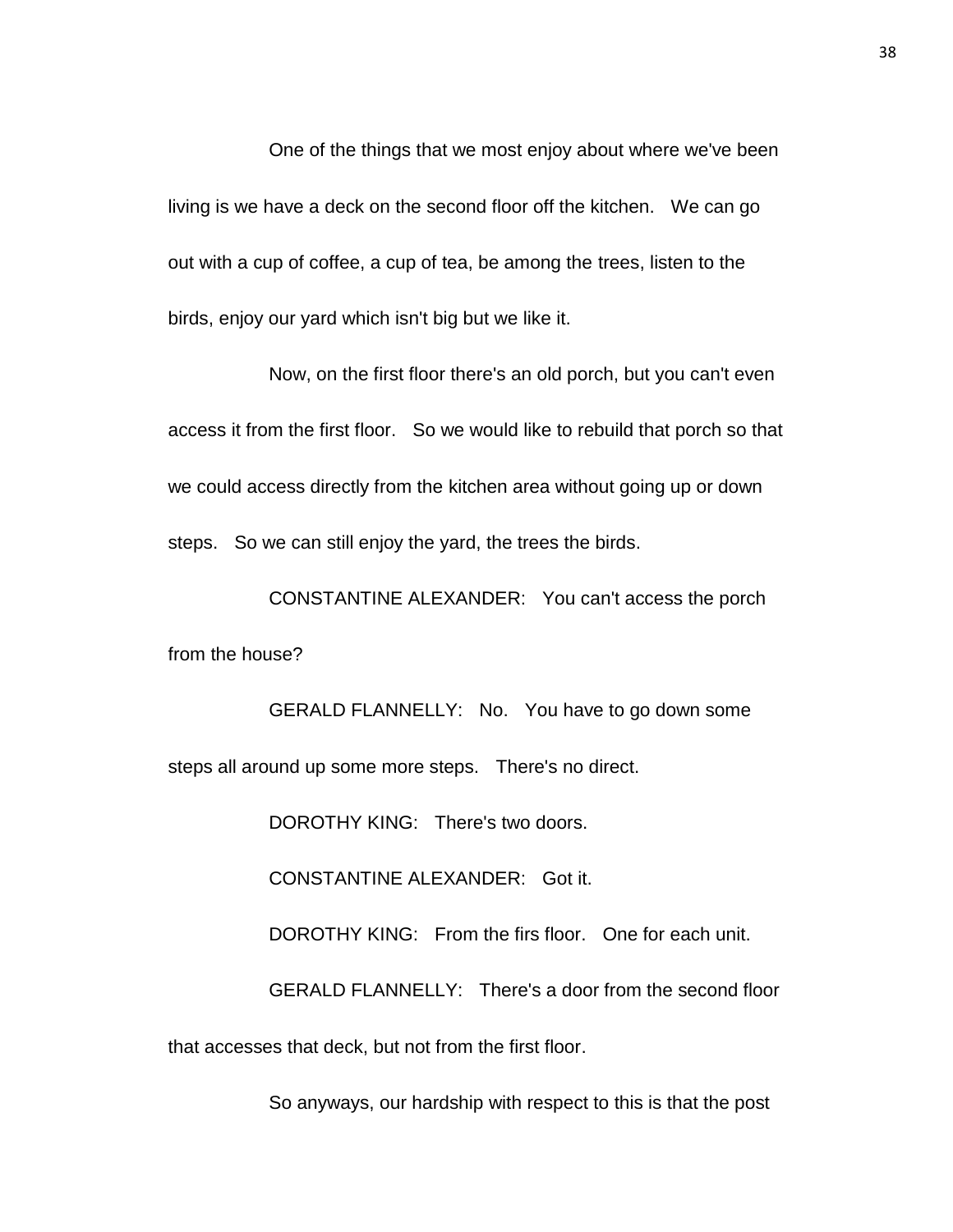porch is cutting off a non-conforming wall.

CONSTANTINE ALEXANDER: Right.

GERALD FLANNELLY: So we can't meet the side yard

setback requirements.

CONSTANTINE ALEXANDER: You have a very irregularly

shaped lot to start with anyway.

GERALD FLANNELLY: Oh, yes. The house is 100 years or more old and it's on a small, regular lot.

Mid Cambridge has concluded that it's not visible from the

public way, and they don't need to review it.

We've met with the abutters to the south, to the rear, they've

all been in support.

Accordingly, you know, we respectfully ask that the Board

grant the relief we need to proceed with construction.

Thank you.

CONSTANTINE ALEXANDER: Thank you for a cogent

presentation.

Questions from members of the Board?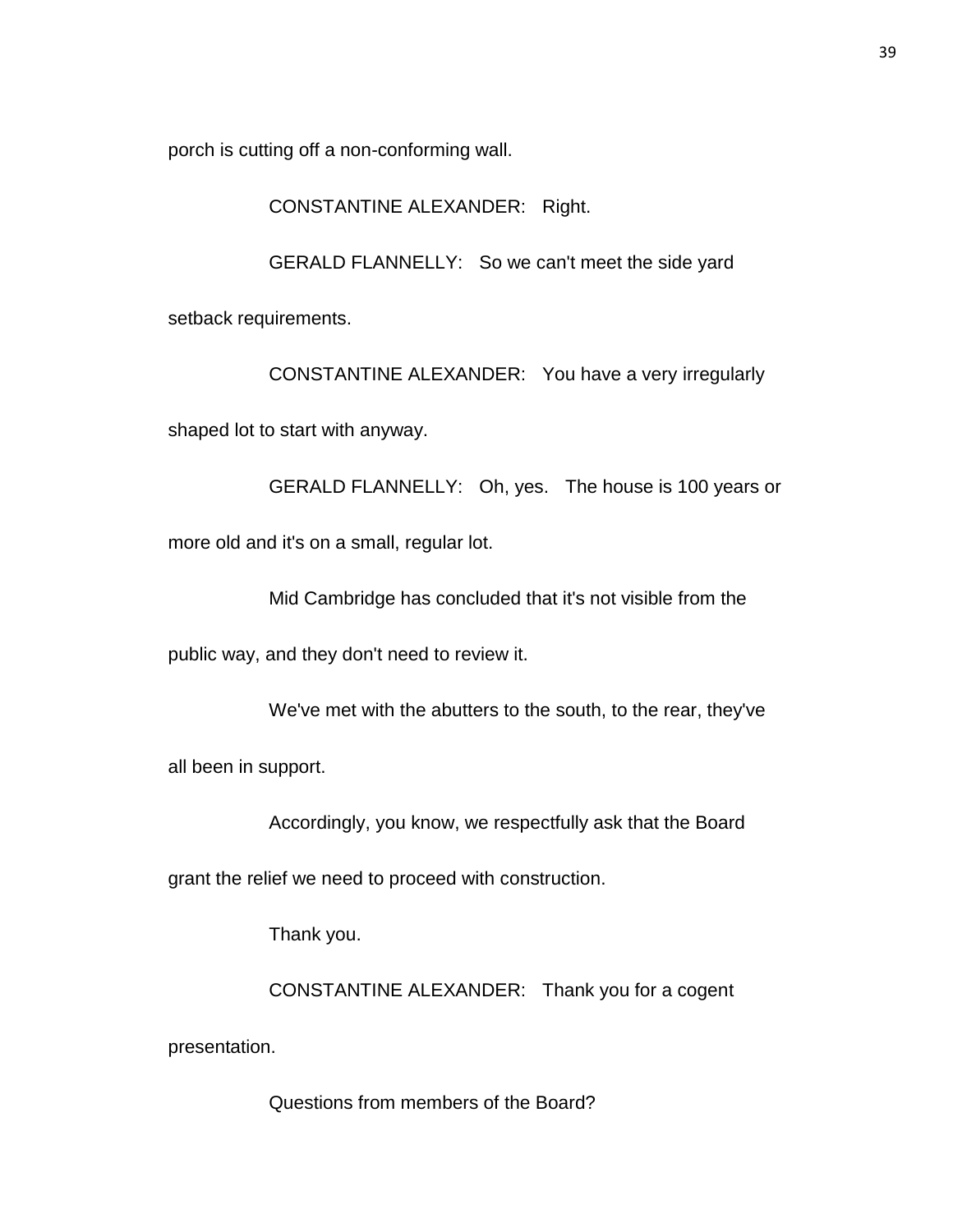JANET GREEN: I just have one comment, and that is I think

you made the nicest outreach to neighbors and their response. I mean, it was just lovely to see that really concern that the neighbors be brought along with your project and know what you were planning to do. And I think you did a really great job on that.

GERALD FLANNELLY: Thank you.

CONSTANTINE ALEXANDER: And that's important in

zoning cases. We take -- we pay attention to neighbors' comments pro or con. And it's nice to see unanimous neighborhood support. It makes us feel better if we grant relief. We don't have to worry about --

GERALD FLANNELLY: Us, too.

DOROTHY KING: Since we're very close.

CONSTANTINE ALEXANDER: Any comments at this point

or should I open the matter up to public testimony?

(No Response.)

CONSTANTINE ALEXANDER: I'll open the matter up to public testimony.

Is there anyone here wishing to be heard on this matter?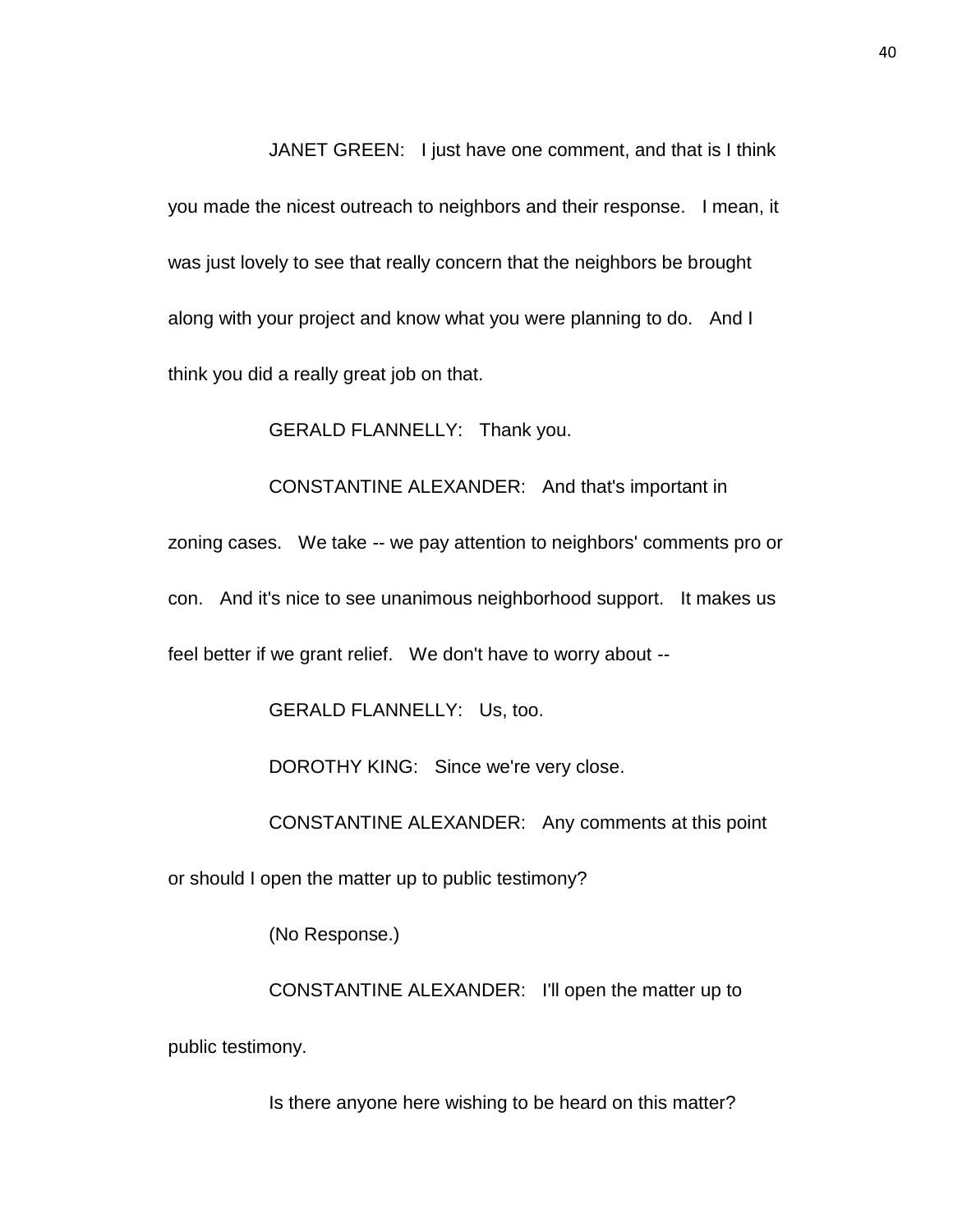(No Response.)

CONSTANTINE ALEXANDER: Apparently not.

We are in -- as Janet has mentioned, we are in receipt of written communications from your neighbors.

One is from Tony and Tamara Rogers who reside at 96 Trowbridge Street. (Reading) Thanks for keeping Tamara and me informed of your plans for modification of your porch. Tamara and I fully support your plans. As your next-door neighbors, we think your plans will enhance not only your yard and house, but will improve the attractiveness of the neighborhood.

And there was a question about screening, but you've answered that. That's not relevant to us, but -- not necessarily, you've answered that.

And there are other letters. I'm not going to read them. They're all to the same effect, that they are in support for what you want to do.

With that, I'm going to close public testimony.

Discussion or ready for a vote?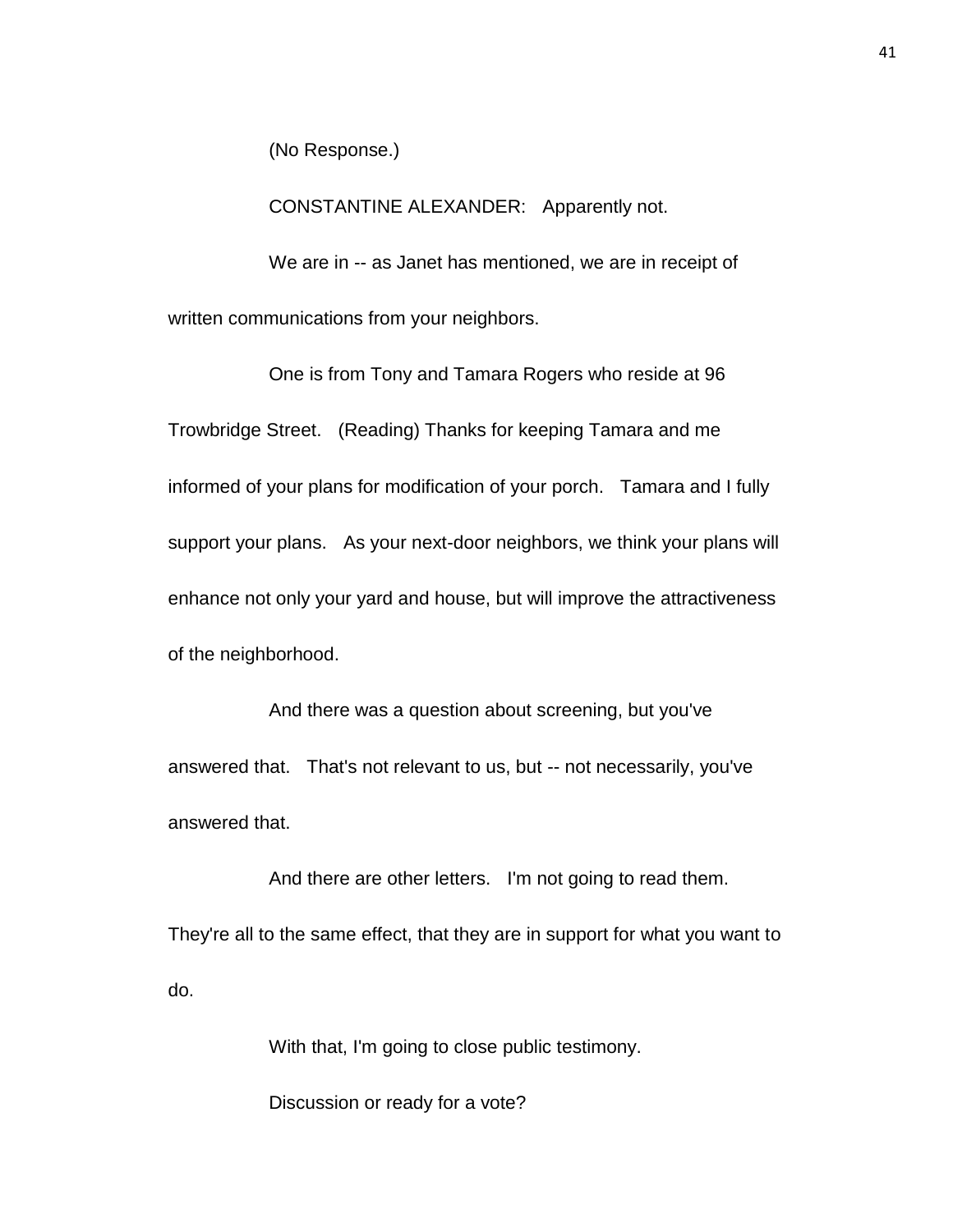ANDREA HICKEY: Ready.

JANET GREEN: I'm ready.

## CONSTANTINE ALEXANDER: Okay.

The Chair moves that we make the following findings with regard to the Variance you're seeking. And as I indicated with the prior petitioner, by law we have to make three findings. If you can't -- we can't make those three, then you don't get -- you're not entitled to a Variance.

The first is that a literal enforcement of the provisions of the Ordinance would involve a substantial hardship to the petitioner. Well, it's actually, the hardship is one that has to run with the land. So it's not just for you, it's for anybody who occupies the structure. And in this case the hardship is that you are sort of effectively denied, or whoever occupies the structure, is effectively denied easy access to the outdoors because there's no direct -- going to the porch or the deck whatever, from the house itself, you've got to go around. That's the reason why you're modifying your deck.

That the hardship is owing to the fact that this is a non-conforming lot with very irregular lot, and therefore any kind of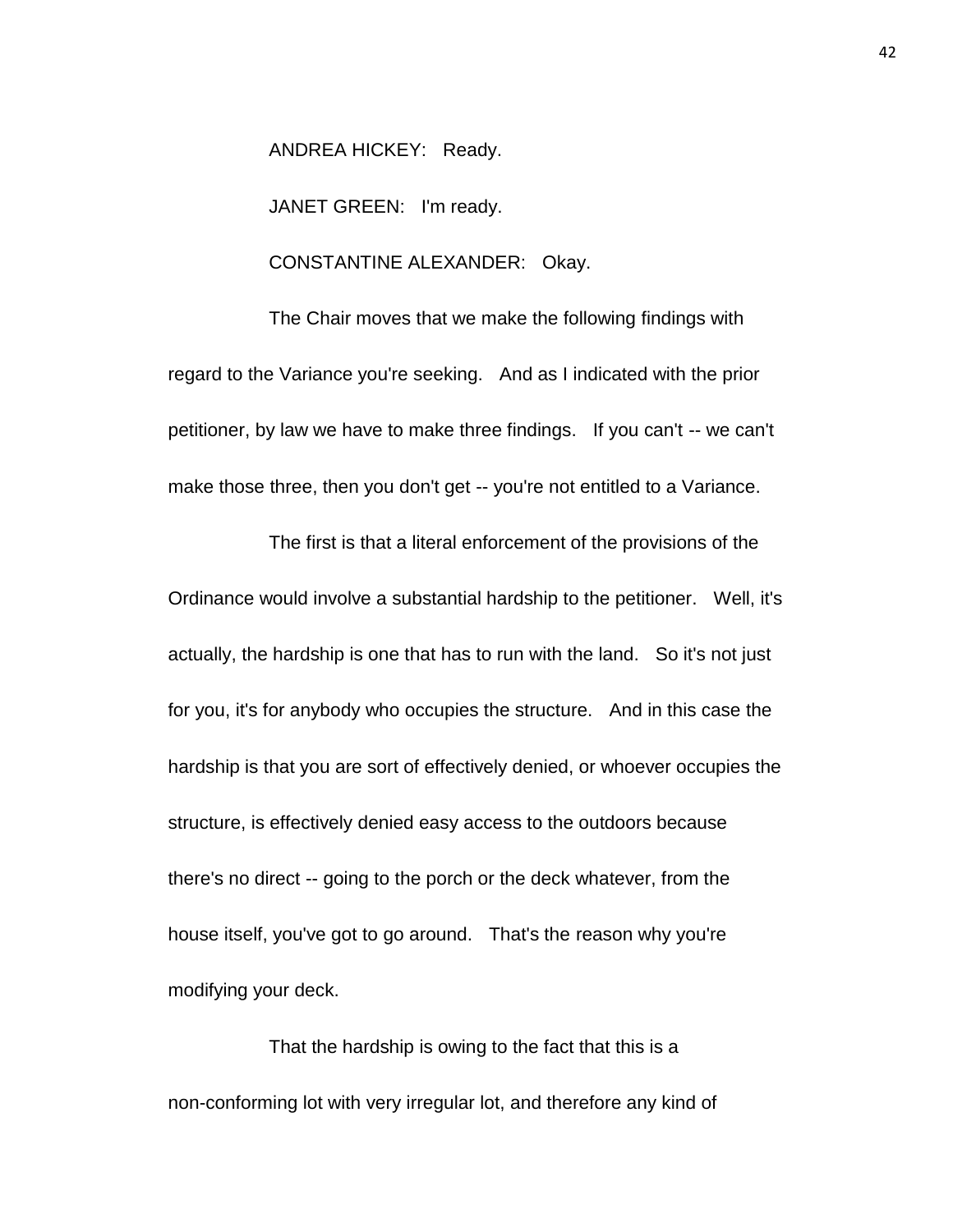modification or structure in the rear requires zoning relief. You'll have a setback of one or more being violated without relief.

And that relief may be granted without substantial detriment to the public good or nullifying or substantially derogating from the intent and purpose of the Ordinance.

In this regard the relief being sought is modest. It allows longtime residents of Cambridge and of this address to continue to reside in this structure that you've been residing in for 45 years. And that has unanimous neighborhood support.

So on the basis of all of these findings, the Chair moves that we grant the Variance requested on the condition that the work proceed in accordance with these plans that you've submitted and which I've initialled.

So if you modify those, you're going to have to come back.

Okay?

All those in favor please say "Aye."

(Aye.)

CONSTANTINE ALEXANDER: Five in favor. Variance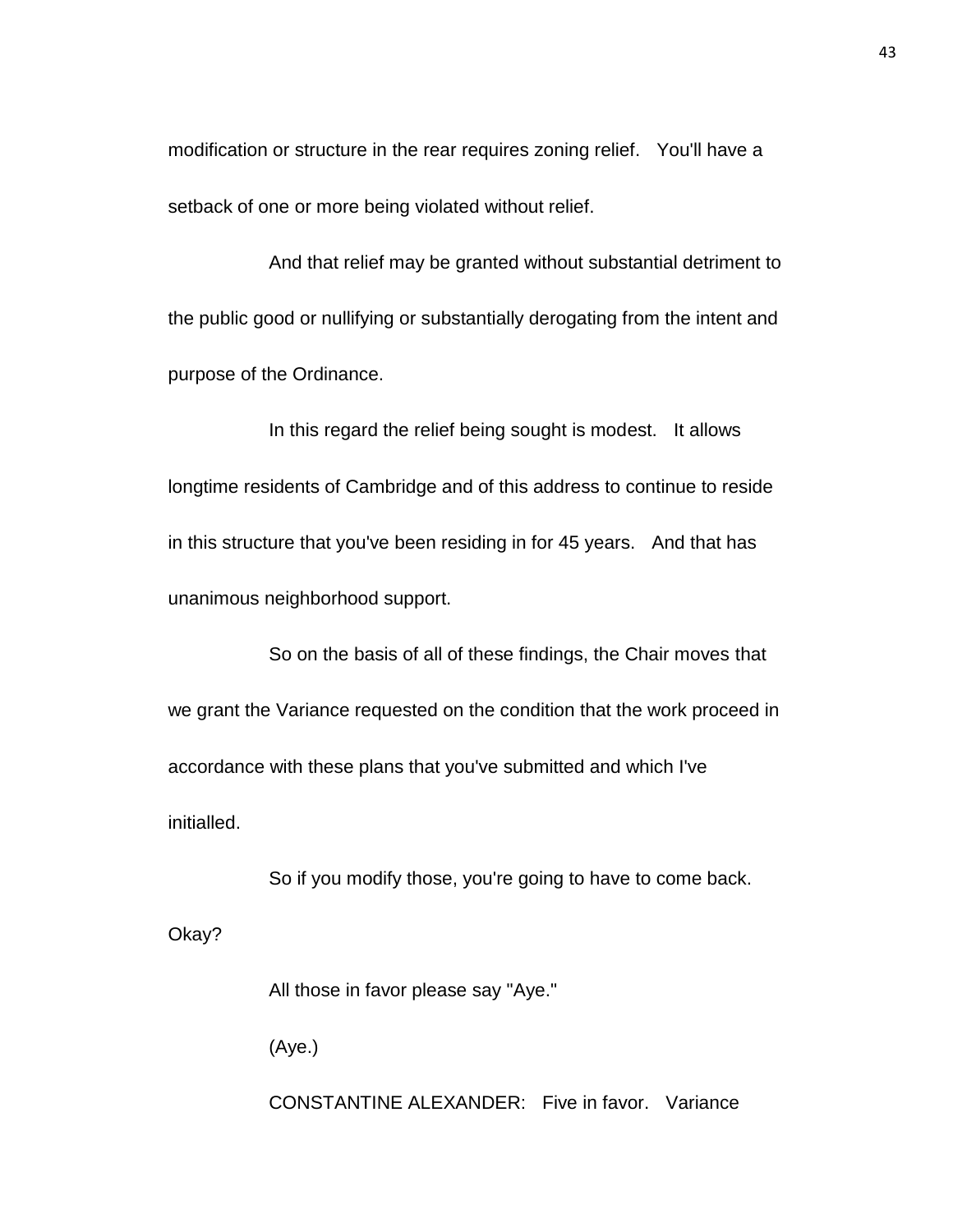granted. Good luck.

(Alexander, Green, Hickey, Best, Wernick.)

(7:45 p.m.)

(Sitting Members Case BZA-016359-2018: Constantine Alexander, Brendan Sullivan, Janet Green, Andrea A. Hickey, George S. Best.)

CONSTANTINE ALEXANDER: The Chair will now call case No. 016359, 22, 24-26 Berkshire Street.

Is there anyone here wishing to be heard on this matter?

ATTORNEY JASON PANOS: Good evening. My name is

Jason Panos. I'm an attorney at law practicing at 246 Andover Street, Peabody, Massachusetts. I'm accompanied by Joao. De Andrade Bairos, the property owner of 59 Plymouth Street, Cambridge. Emanuel Coelho who is the general contractor for the project, of 52 Hawthorne Street, Malden, Massachusetts, and Scott Cameron, civil engineer of the Morin-Cameron Group at 66 Elm Street in Danvers. And also Eric Gjerde, the project architect at Sea Glass Architects, 246 Andover Street, Peabody.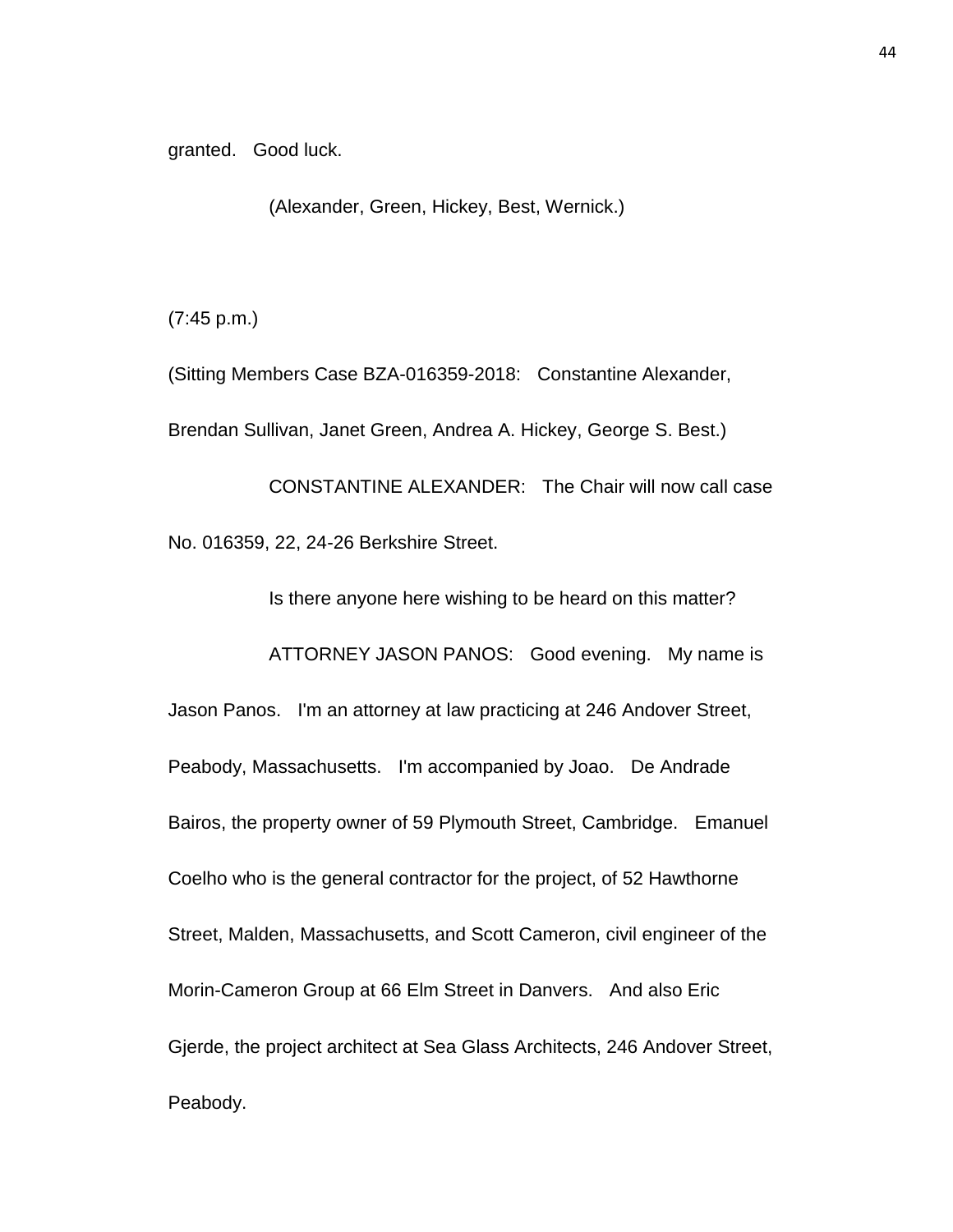Just a couple of administrative matters. When I downloaded the plans offline, they were labelled draft. There is no difference from the plans --

CONSTANTINE ALEXANDER: This is the one I have in our files, this is the one we're going to work with.

ATTORNEY JASON PANOS: How about the application plans that show the existing condition? CONSTANTINE ALEXANDER: We have in the file I think.

ATTORNEY JASON PANOS: Okay. Because I have the

stamped signed plans. The ones online are labelled draft. There is no difference between them.

CONSTANTINE ALEXANDER: Okay.

ATTORNEY JASON PANOS: But if you want the copies of

the plans for your file that are stamped and signed --

CONSTANTINE ALEXANDER: I think this is the only plan

that I'm interested in. Unless, Sean, do you --

SEAN O'GRADY: That's fine.

ATTORNEY JASON PANOS: Is that fine?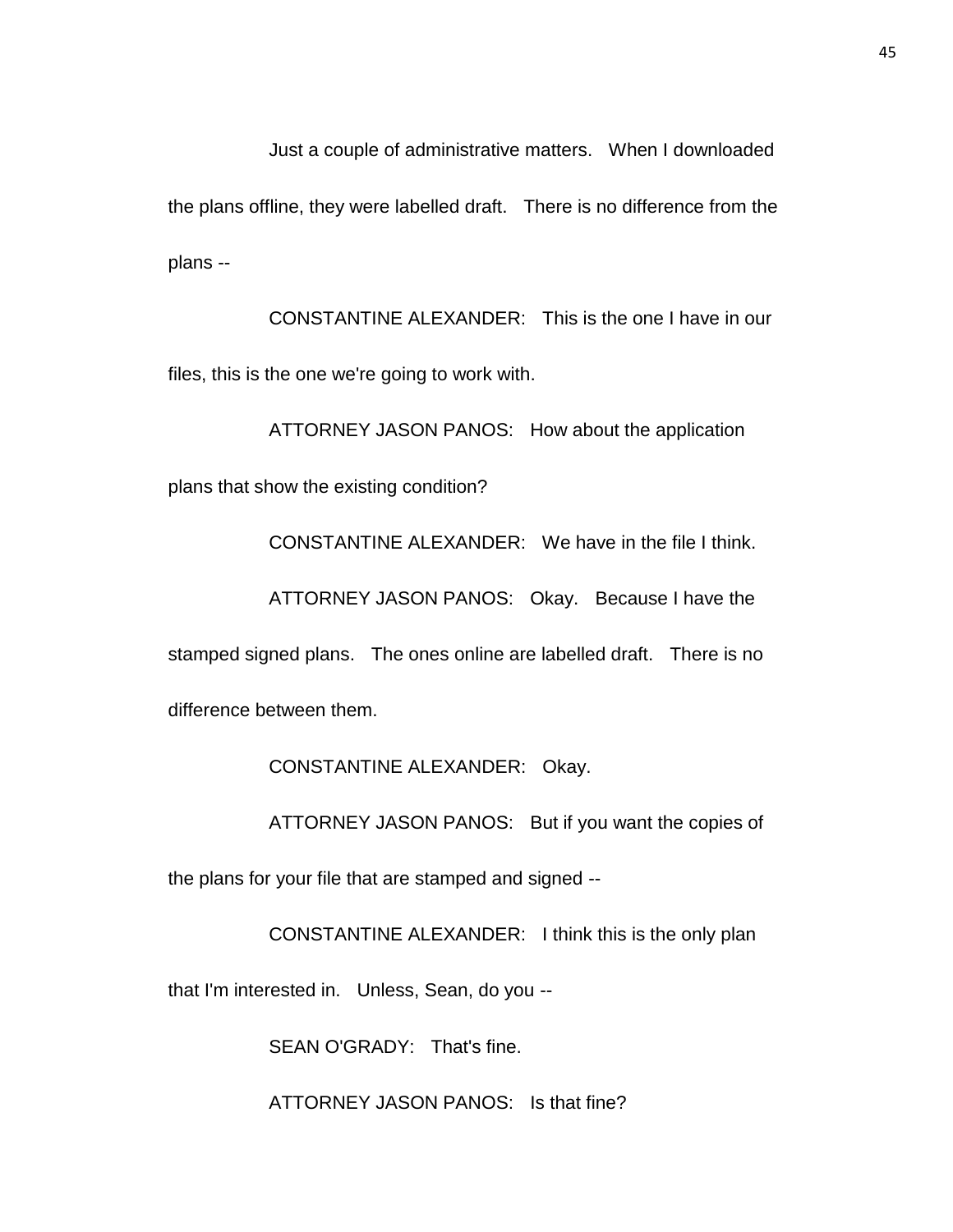SEAN O'GRADY: Yeah, the document -- he's going to be the certifier of the document.

ATTORNEY JASON PANOS: Okay, so do you want these? CONSTANTINE ALEXANDER: No. ATTORNEY JASON PANOS: No. All right. And also I'm sure you have this, but there was a late receipt of communication by Cambridge City Councillor Tim Toomey. CONSTANTINE ALEXANDER: We have that.

ATTORNEY JASON PANOS: Terrific. That puts that to

rest.

So the locus that we're dealing with is 22, 24-26 Berkshire Street located in the Wellington-Harrington neighborhood at the corner of Berkshire Street and Plymouth Street in the Residence C-1 District. I have behind me, Scott, if you don't mind flipping, pictures that show the existing condition. As you know, this property was destroyed by the fire of December 3, 2016. The property is located in the neighborhood with many existing structures, similarly destroyed or severely damaged by the fire and are populated with primarily residential uses with a mix of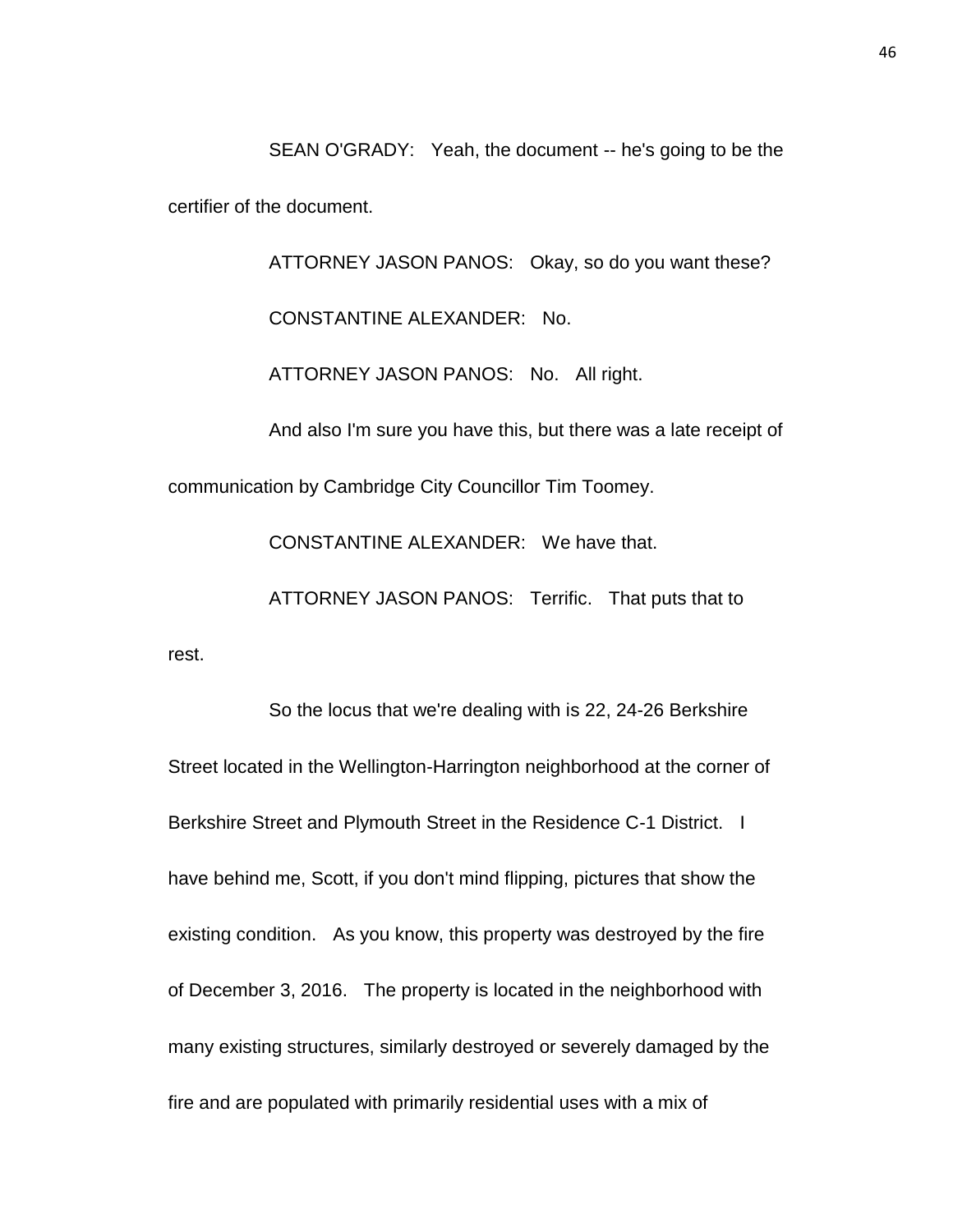architectural styles.

The petitioner proposes replacing the two principal structures currently on-site located at the property, which were totally destroyed as I indicated, and condemned by the City of Cambridge Building Commissioner with one structure. Two structures, one housing; two units; the other four units; two, one-structure housing, six units. So there is no change in the proposed use at all.

Mr. Bairos along with his tenants were displaced from their homes as a result of the fire.

There are soil conditions on the -- upon which the existing principal structures sit of a soft and sandy composition, and the foundations were greatly compromised as a result of the fire when thousands of gallons of water flooded into the basements disturbing the soils and causing resettling of the foundations in the existing buildings. And you can see from the pictures the foundations are currently collapsing into themselves.

As I indicated, there is no change in use proposed. And the proposed structure more particularly depicted in the plans which you have,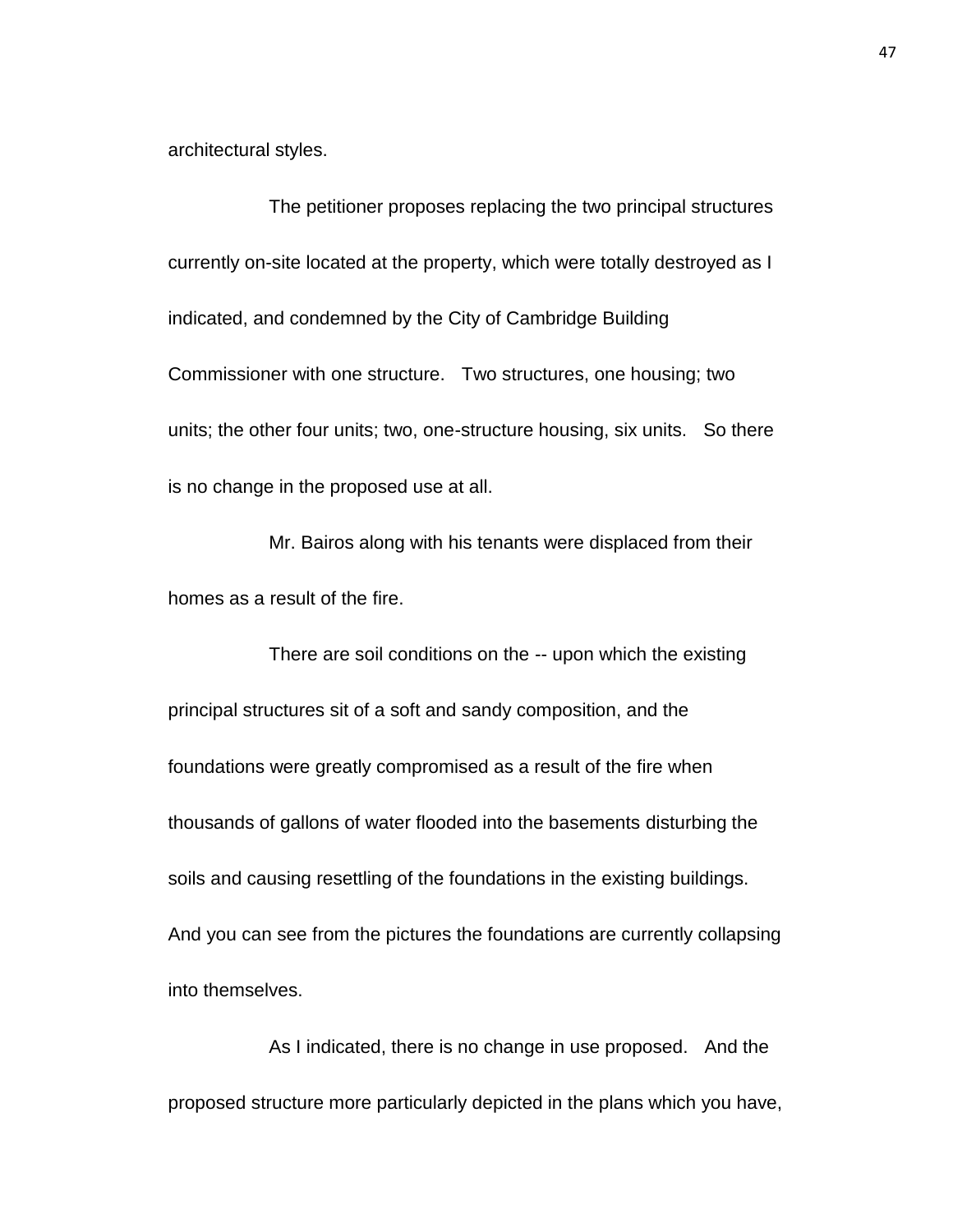which were submitted with the application, will accommodate six residential dwelling units and three parking spaces where one currently exists.

Parking for bicycles, one charging station for an electric car, and other accommodations.

The BZA application is for relief from the dimensional requirements of the Zoning Ordinance as more particularly set forth in the application form Dimensional Information Table completed and submitted with the application.

A Special Permit is also sought for parking to allow for three parking spaces, including one accessible space where a minimum of six spaces are required and replacing the existing condition as I mentioned of one space provided.

The proposed building on the property will comply with the provisions of the Zoning Ordinance in all other respects.

The application was submitted for review by the Historical Commission at its hearing on June 7, 2018, and the Historical Commission Executive Director Sullivan has indicated he will sign off on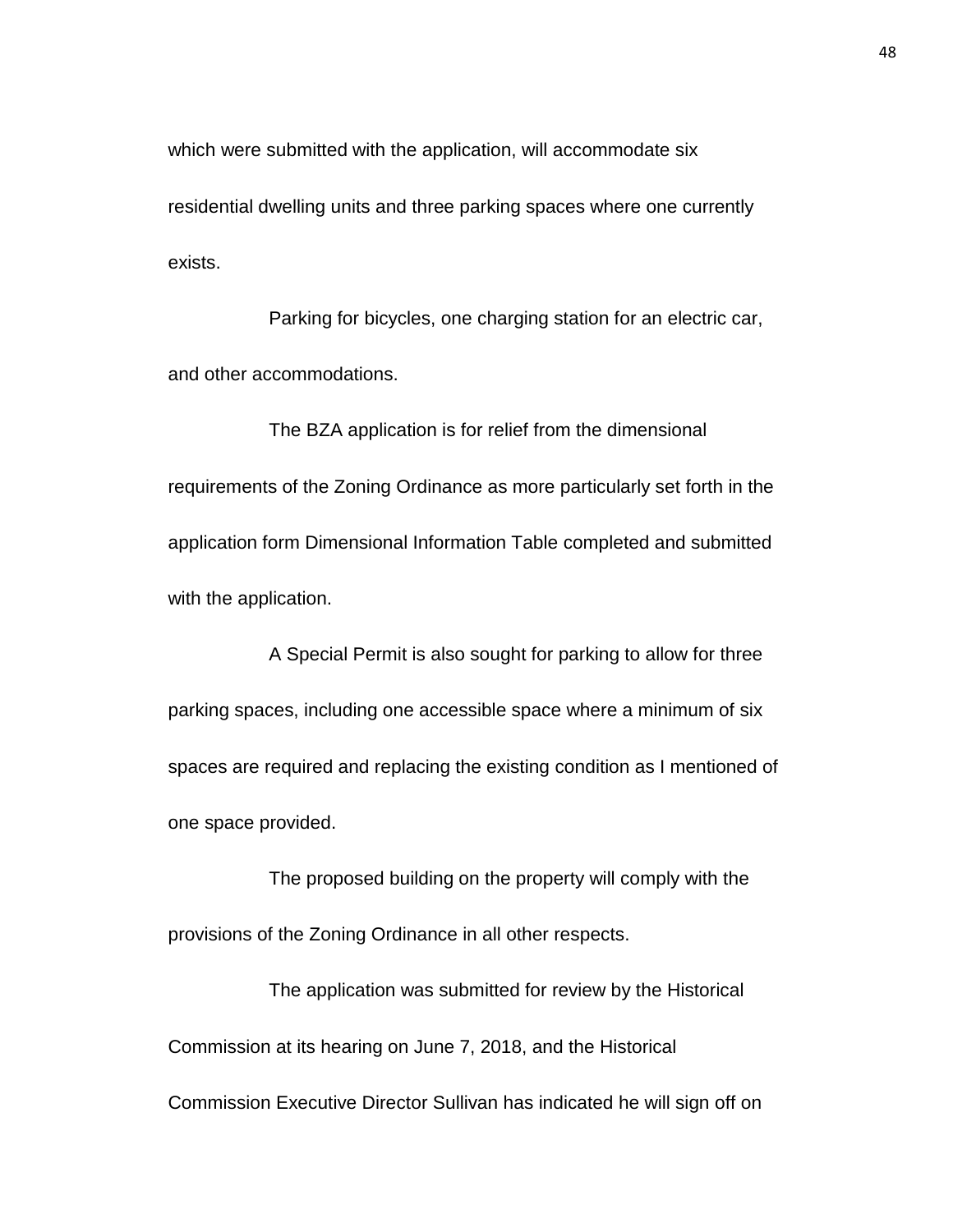the demolition permit application as a result.

The Planning Board also reviewed the application and plans at its hearing on June 26, 2018, when I made a very brief presentation to it and answered their questions. The Planning Board, as a result, decided to leave the matter to you without any comment.

CONSTANTINE ALEXANDER: They don't have any approval anyway for the project I don't think.

ATTORNEY JASON PANOS: No.

CONSTANTINE ALEXANDER: They could obviously offer their opinion, pro or con.

ATTORNEY JASON PANOS: Right.

CONSTANTINE ALEXANDER: But it's not a matter -- you didn't need their approval. You just wanted to bring --

ATTORNEY JASON PANOS: Right. I wanted to be there and wanted to gauge what their thoughts were. Oftentimes I go to those meetings to kind of see what's coming at me, but more importantly if they have constructive comments with regard to plans and we can incorporate them and make a better plan, you know, we're very much sensitive to the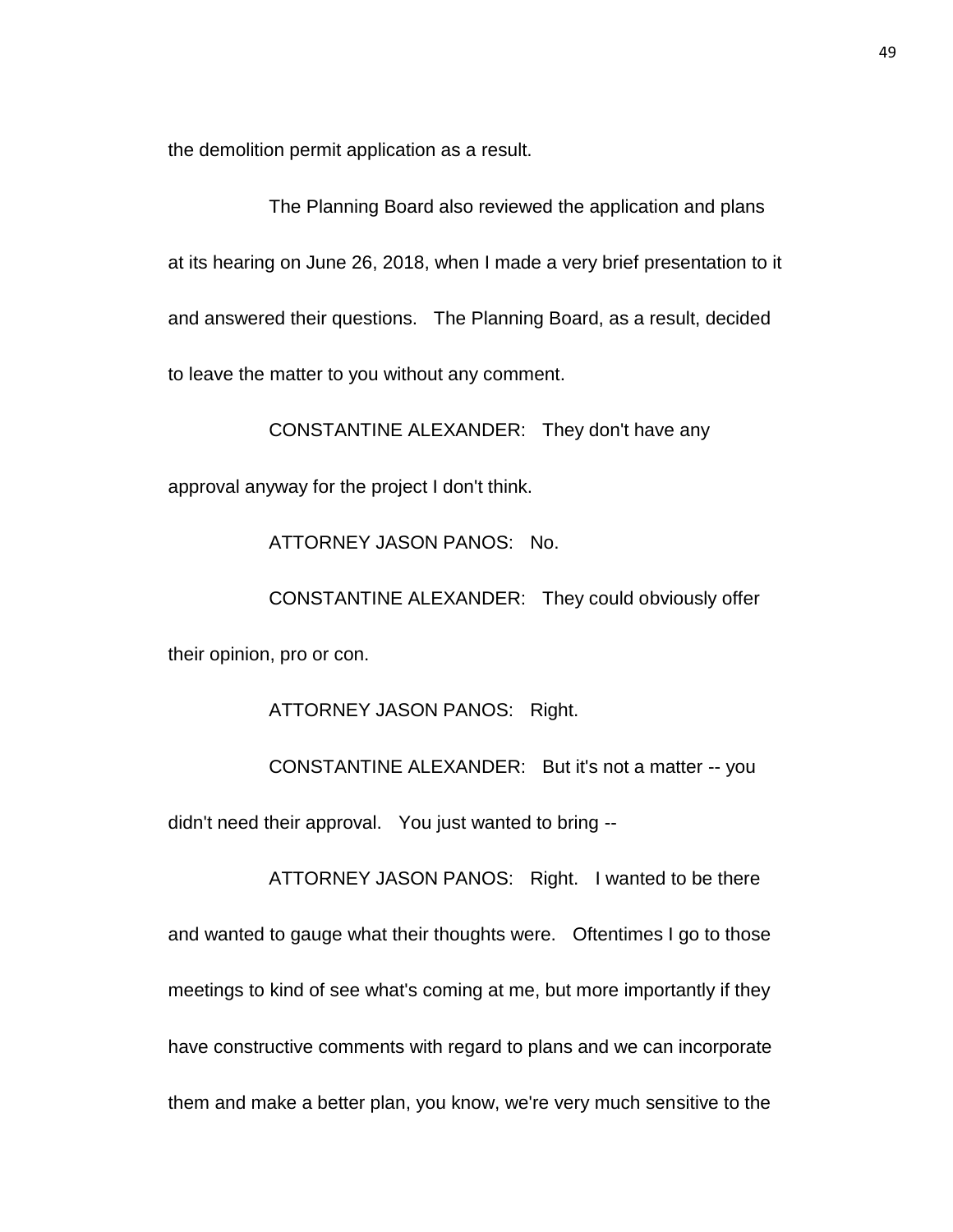needs of the community and the surrounding neighborhood. And to that point, we actually did reach out to members of the neighborhood, those who are existing and there, and under the tragic circumstances people are rebuilding their lives and their homes. But generally everyone we were able to speak with is in support of and they're in the shame shoes we are.

I want to talk a little bit about the mitigation and benefits of this new proposal. And they're basically set forth in that Dimensional Information Table I referred to earlier. But we made great efforts to go through the Zoning Ordinance, particularly the dimensional requirements, and pull back every single dimensional nonconformity currently existing and we were able to do that. And during the technical part of the presentation we'll explain that a little more detail, but every dimensional nonconformity that currently exists is reduced or eliminated.

Particularly the elimination of the nonconformity from the requirement of the distance to the nearest building on the same lot requiring ten feet where currently there is about 2.3 feet is going to be totally eliminated because we're taking two buildings and constructing one.

CONSTANTINE ALEXANDER: Right.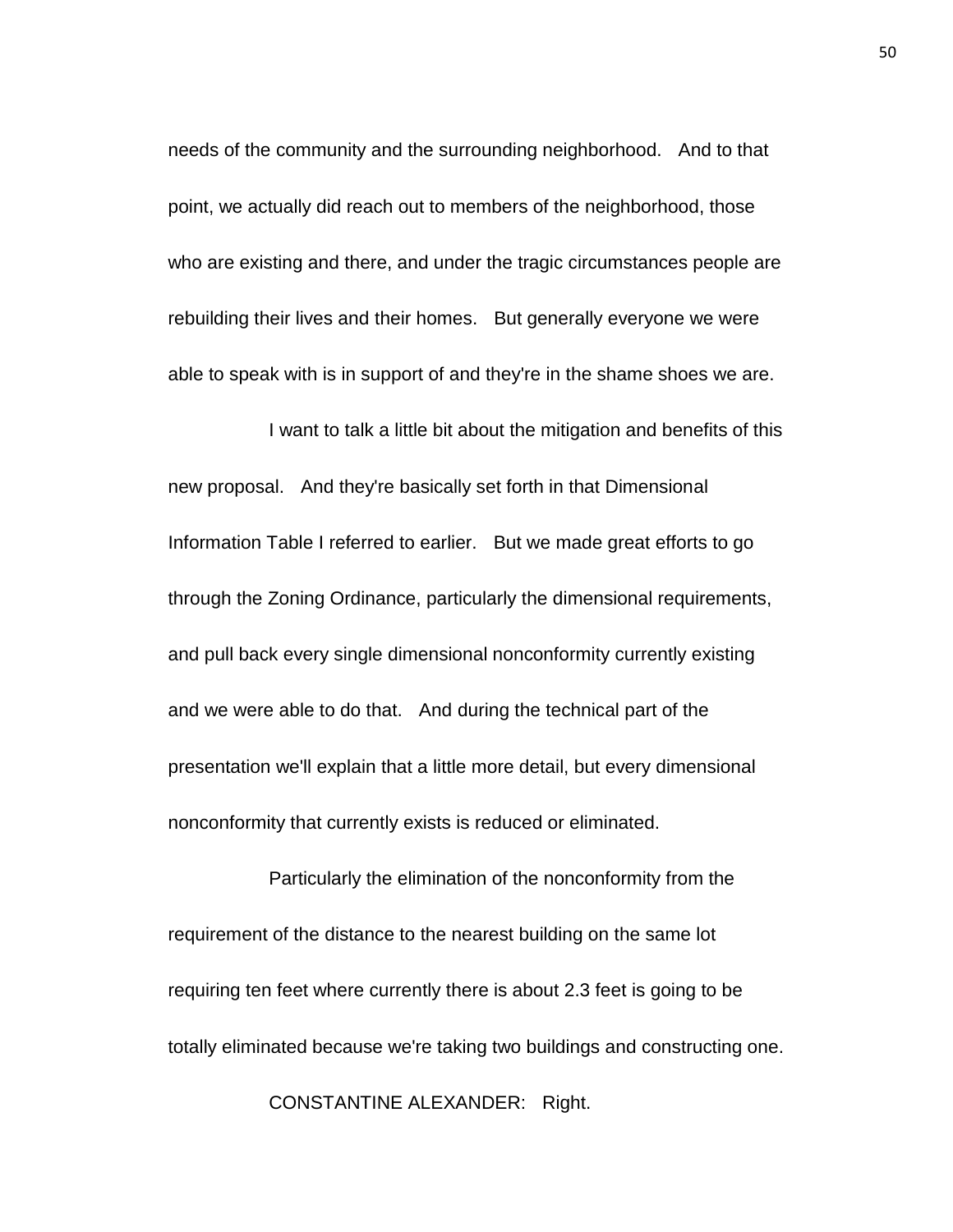## ATTORNEY JASON PANOS: And also to the rear that

there's an accessory garage which is encroaching on the rear setback and is also eight-and-a-half feet from the four-family structure right here. And that will also be eliminated because this garage is coming down. All of the parking will be put beneath the building.

CONSTANTINE ALEXANDER: So where will the access to the underground garage be, what street?

ATTORNEY JASON PANOS: Through the existing curb cut on Plymouth Street, right here.

CONSTANTINE ALEXANDER: Okay.

ATTORNEY JASON PANOS: The existing curb cut is right by the garage, pardon me. So the access will be from Plymouth Street as it currently exists. Plymouth Street being the less traveled street as well. It just, you know, we had to --

CONSTANTINE ALEXANDER: You already have a curb

ATTORNEY JASON PANOS: We do, yes.

cut?

Also there will be reduction in parking non-conformities with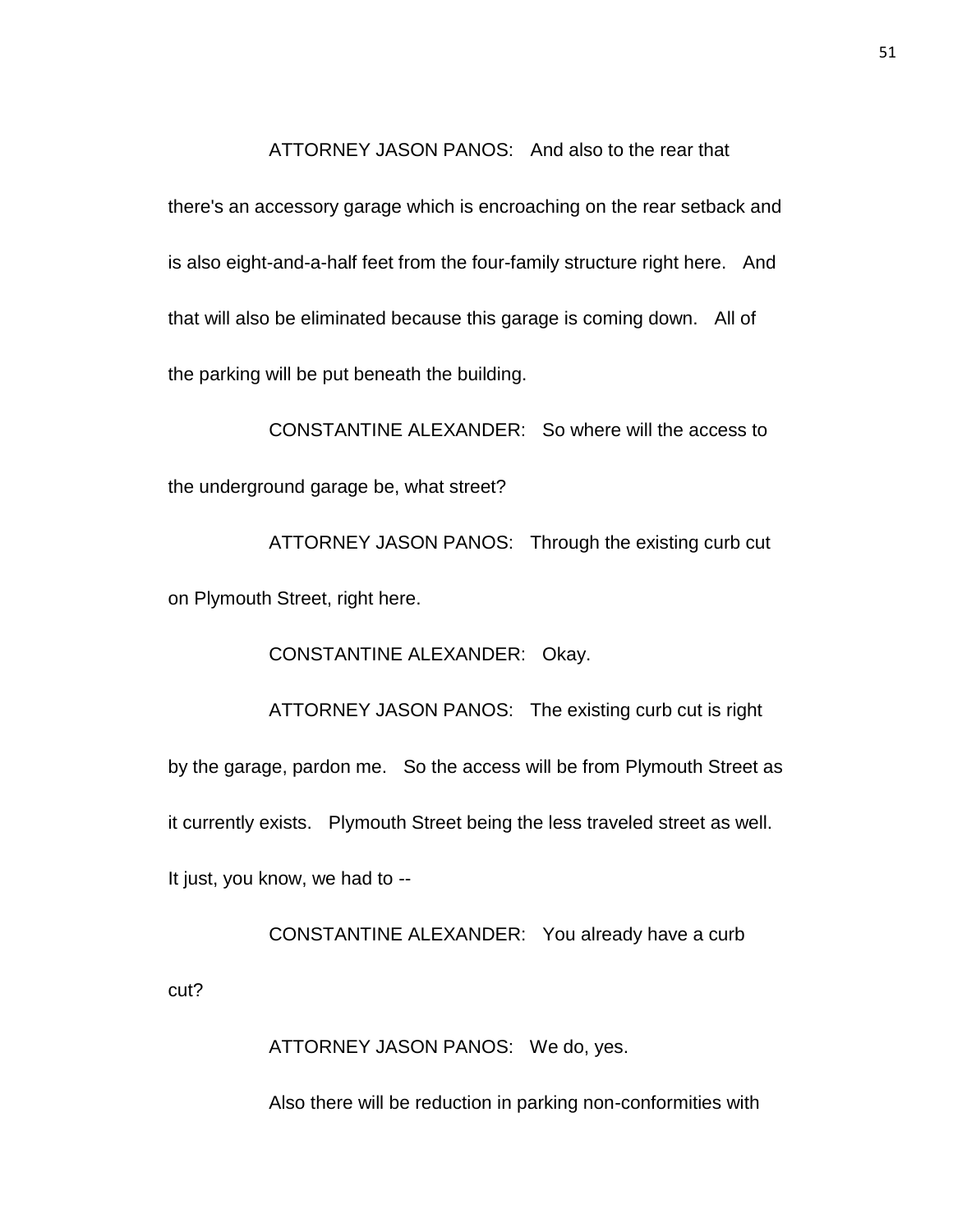the addition of -- with the addition of onsite two parking spaces including the accessible parking space where one currently exists, and a more than three-fold increase in open space provided on the lot.

The proposed structure will be in compliant in all respects with the applicable provisions of the current version of the Building Code where it is currently, probably noncompliant with all aspects of the Building Code, with the building built 100 years ago or more.

The -- and importantly proposed building will be compliant with the architectural access board rules and regulations prescribing rules and regulations to make public buildings and facilities accessible to, functional for, and safe for use by persons with disabilities.

The proposed building will also include green amenities such as roof mounted solar panels, commuter-friendly bicycle storage, and an electric car charging station which are also not included in the existing condition.

The proposed development will also comply with Cambridge storm water management regulations.

And the proposal generally preserves and makes more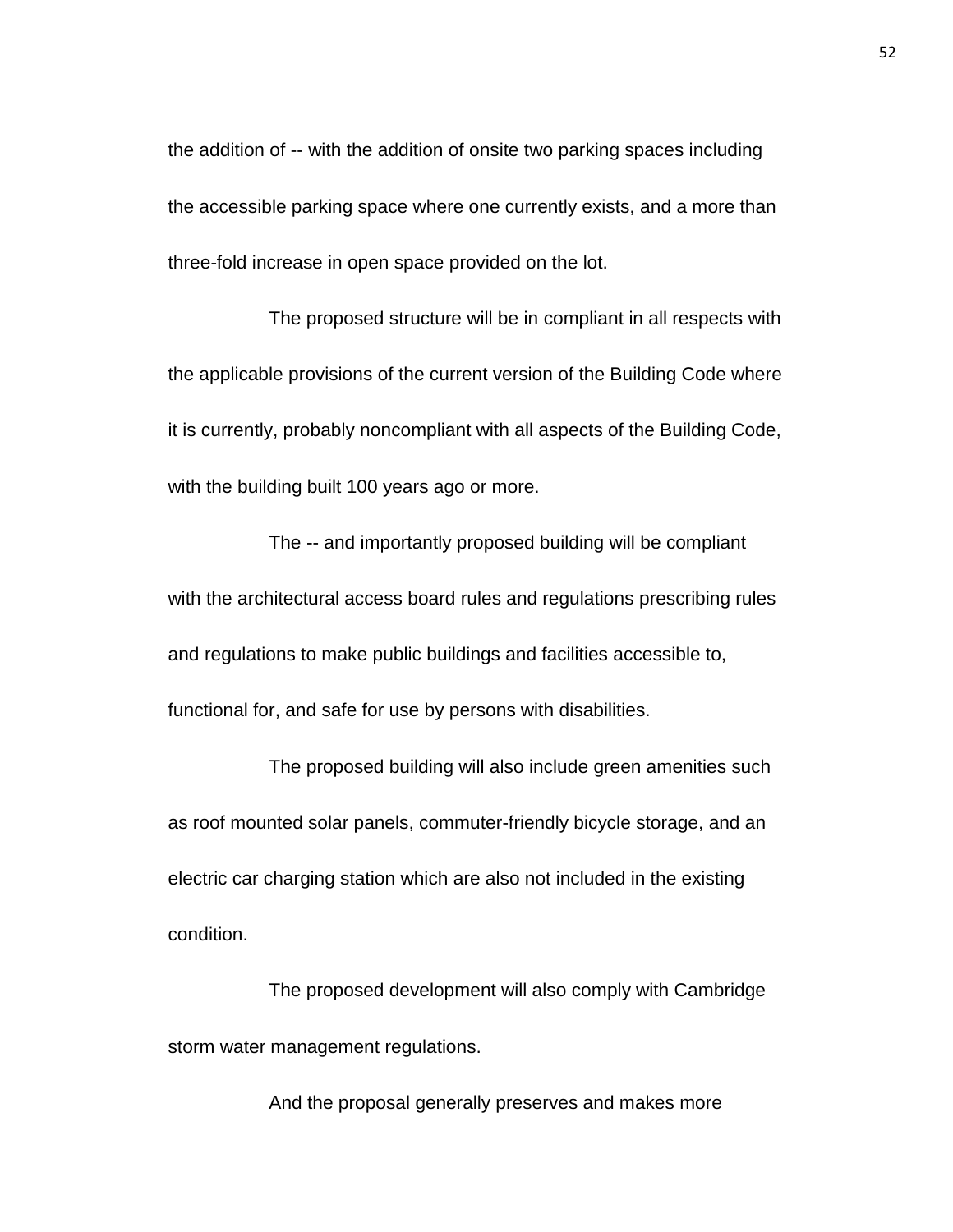efficient use of open space and of the property generally.

Going through the hardship and --

CONSTANTINE ALEXANDER: One thing you didn't mention

is right now the structures are very much noncompliant with regard to

FAR.

ATTORNEY JASON PANOS: Yes.

CONSTANTINE ALEXANDER: And you are, you're still going to be noncompliant significantly.

ATTORNEY JASON PANOS: But we're pulling it back.

CONSTANTINE ALEXANDER: From 1.79 to 1.64.

ATTORNEY JASON PANOS: That's correct.

CONSTANTINE ALEXANDER: Which is another benefit to

the city. You're creating more parking than now exists with three spaces rather than one.

ATTORNEY JASON PANOS: Yes.

CONSTANTINE ALEXANDER: You're reducing the intensive use of the property in question, and all to the good.

ATTORNEY JASON PANOS: Absolutely.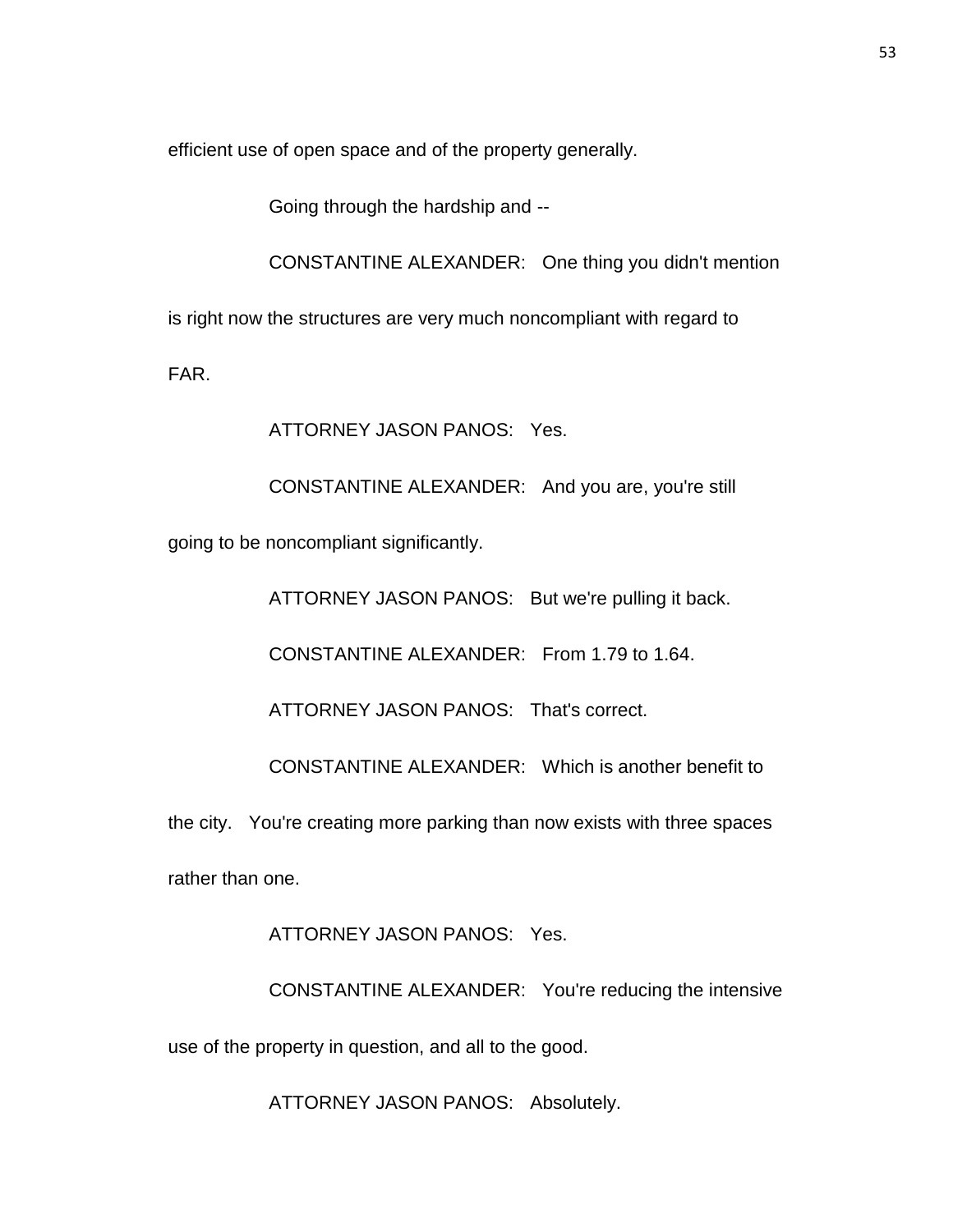CONSTANTINE ALEXANDER: But I still have one question,

and it may --

ATTORNEY JASON PANOS: Yes.

CONSTANTINE ALEXANDER: -- just me being persnickety.

I look at your plans I see a roof deck.

ATTORNEY JASON PANOS: Yes.

CONSTANTINE ALEXANDER: Is that going to be for the

tenants of the building?

ATTORNEY JASON PANOS: Yes.

CONSTANTINE ALEXANDER: Roof decks are not looked

upon with favor by this Board. It doesn't mean we don't grant them --

ATTORNEY JASON PANOS: Okay.

CONSTANTINE ALEXANDER: -- as a member of the Board.

And particularly in dense neighborhoods, which this certainly is in terms of

impact on privacy, in terms of noise.

Also I see balconies I think on some of the units.

ATTORNEY JASON PANOS: Yes.

CONSTANTINE ALEXANDER: And although that's similar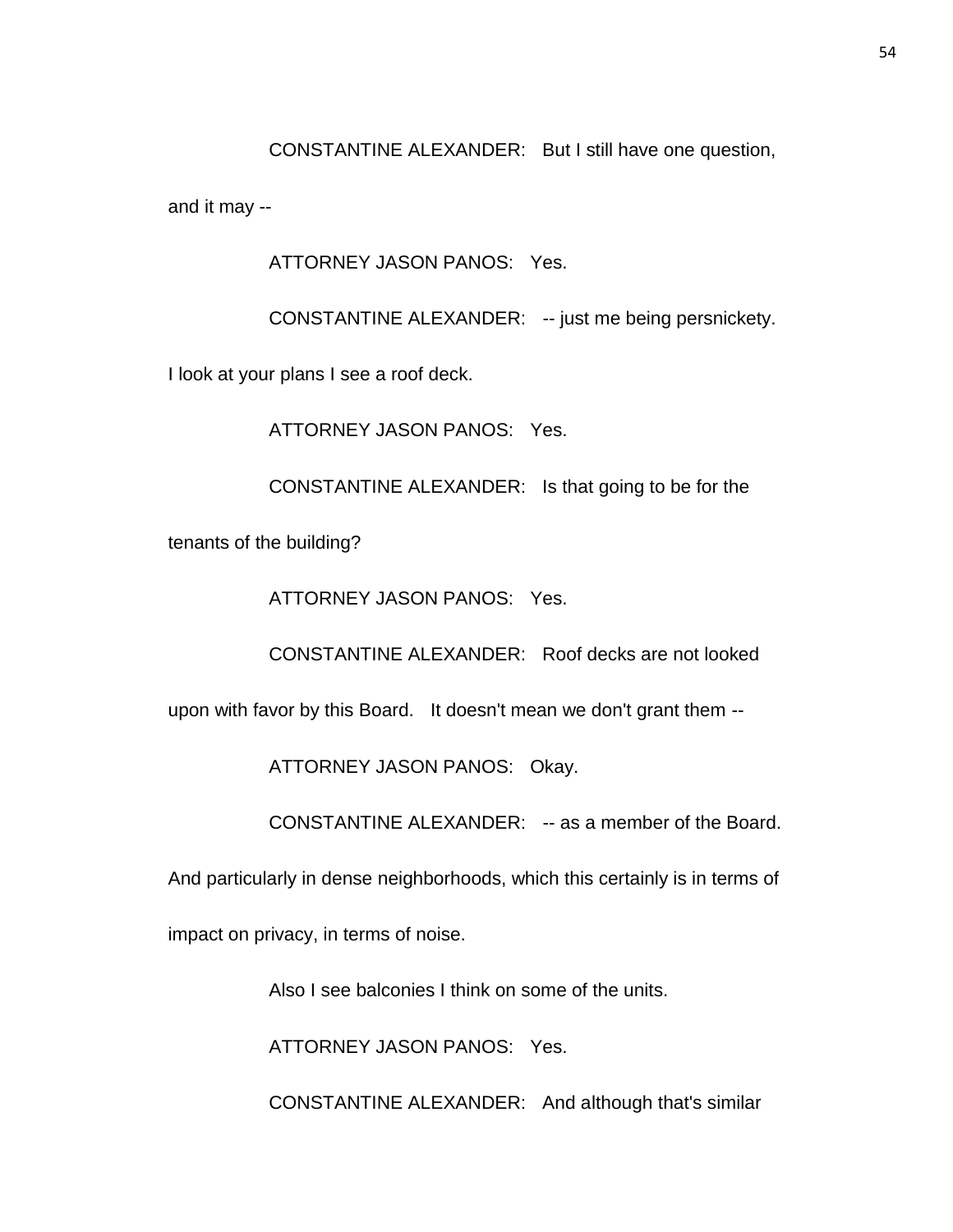issue, and there are no -- are there any buildings in the neighborhood that have balconies? Or roof decks?

JOAO DeANDRADE BAIROS: They have roof decks in the back of the three families. The elements on the back that go up across the

street --

## CONSTANTINE ALEXANDER: Where?

JOAO DeANDRADE BAIROS: On the three-family that's on the corner of Plymouth -- on the opposite corner. But they're more like you would see in traditional Boston where you have the exits out the back.

CONSTANTINE ALEXANDER: At least give it to some thought to maybe you don't need these -- and my board members would probably shoot me. You don't need the roof deck. I mean, you're doing -- you're building a nice project. You're going to have modern accommodations. You're doing, as I said, in my opinion a very, very good job with the site. Is roof deck a little bit overkill for this neighborhood in the City of Cambridge is my question?

I don't know if other members feel the same way.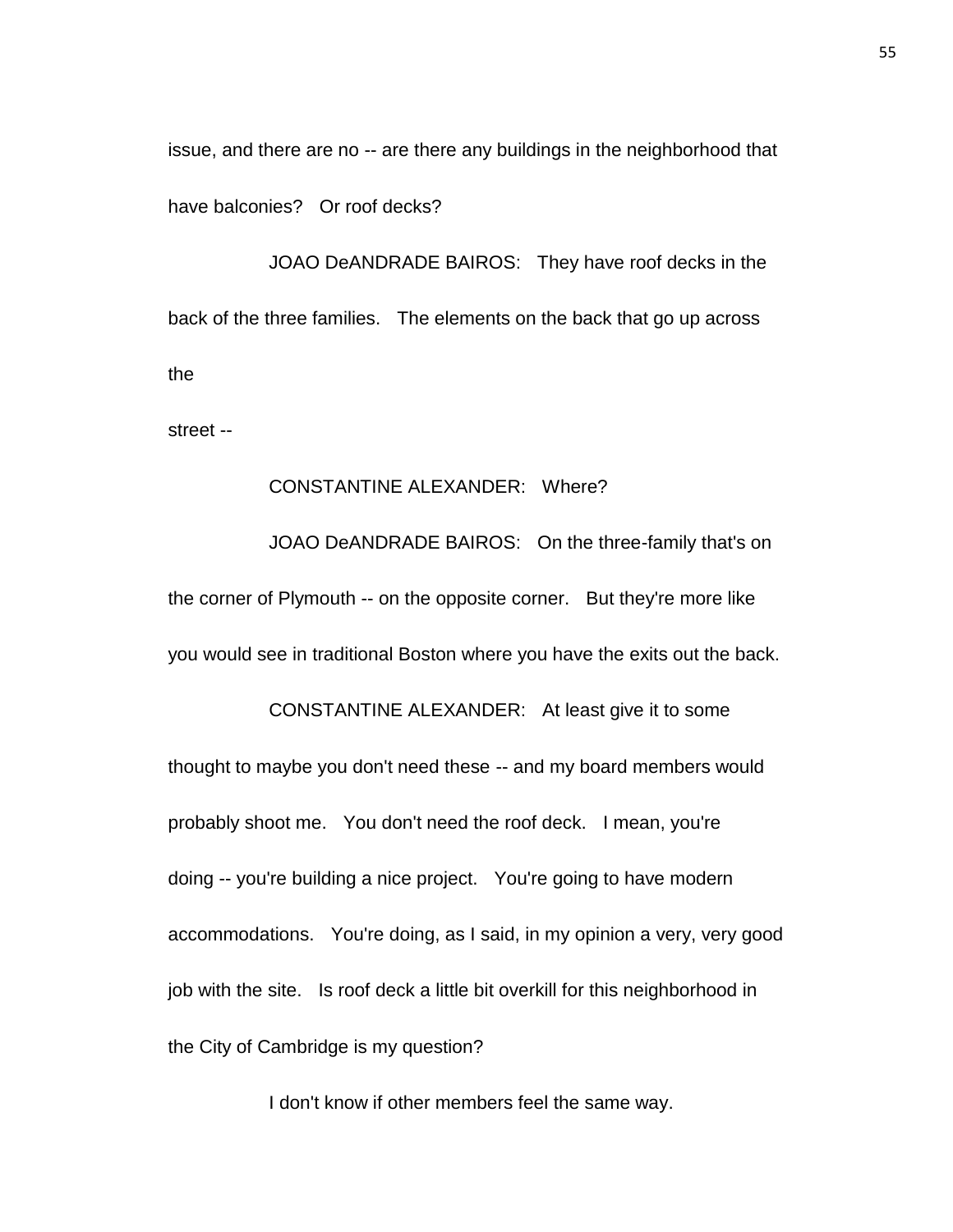ATTORNEY JASON PANOS: And in answer to the question,

and I'm certainly willing to entertain more questions from members of the Board on that point as well or more comments or concerns. We did talk about it extensively, and part of even though it's not included in the definition of open space, part of the thought in putting the roof deck up there was to create -- and the balconies, every unit has outdoor amenity, either by balcony or on grade --

CONSTANTINE ALEXANDER: Oh, I understand, but when you're doing it in a dense neighborhood. This is not South End of Boston where everybody has them, you know.

ATTORNEY JASON PANOS: Right.

CONSTANTINE ALEXANDER: And I just wonder whether you may be doing a disservice to the neighborhood, because you get some tenants, I don't know if they're going to be condos -- I think you said it's going to be rentals.

ATTORNEY JASON PANOS: It's going to be rentals. CONSTANTINE ALEXANDER: They'll have some parties up there, and the people living in abutting properties won't be too happy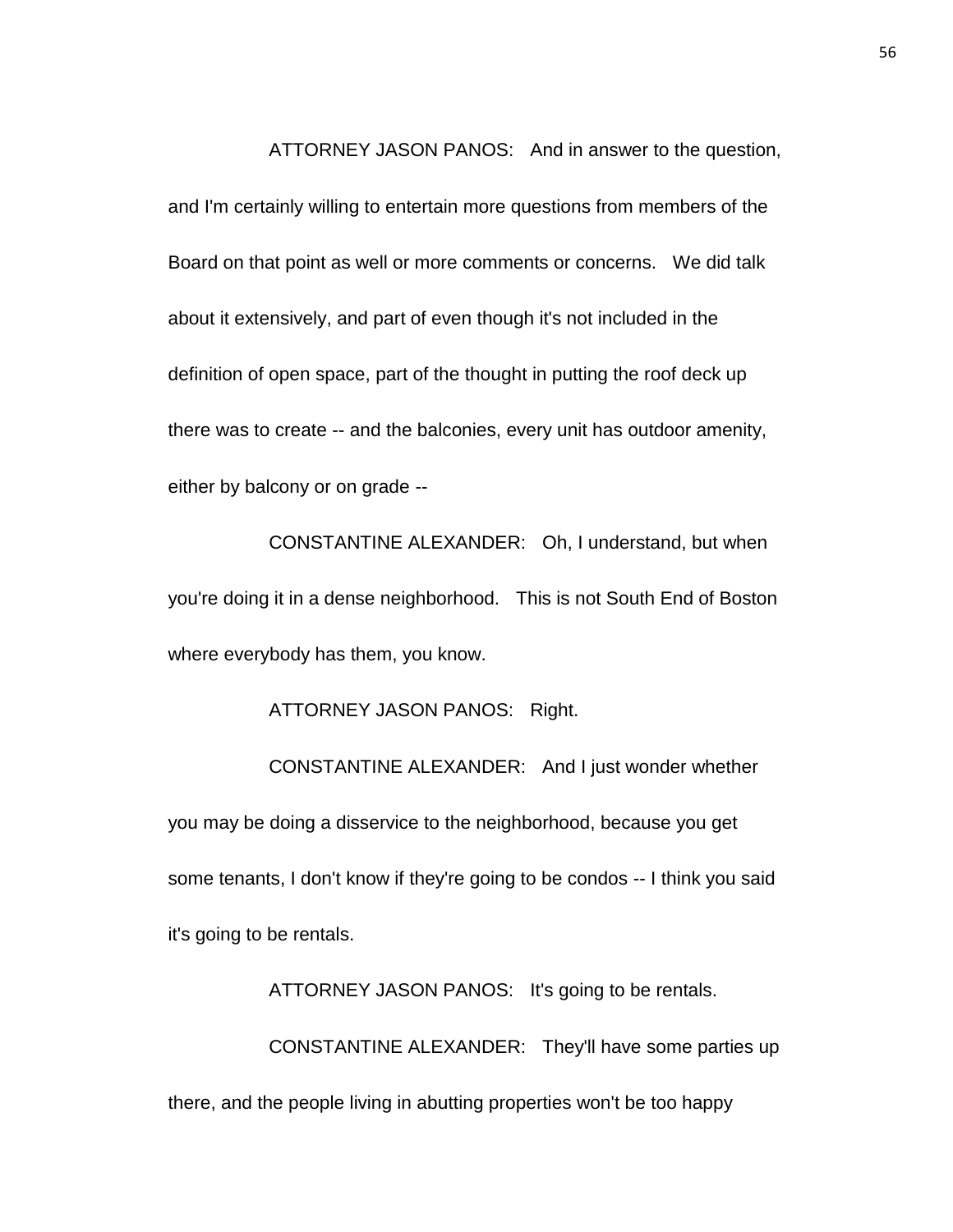about it.

ATTORNEY JASON PANOS: Well, I think and I'll talk with my client about this, but I think they'd be willing to entertain rules and regulations that would prohibit parties from happening.

CONSTANTINE ALEXANDER: Well, why not just eliminate

it? I mean, the easiest way --

ATTORNEY JASON PANOS: Eliminate the roof deck?

CONSTANTINE ALEXANDER: The roof decks.

JANET GREEN: Can we discuss it?

CONSTANTINE ALEXANDER: Yeah, I was going to say

before you go there. I'm just doing all the talking. If other members of

the Board don't have a problem with it, don't go there.

ATTORNEY JASON PANOS: Okay.

EMANUEL COELHO: If I may just say something. I'm

Emanuel Coelho. I'm the general contractor --

ATTORNEY JASON PANOS: Your address, please?

EMANUEL COELHO: I'm sorry?

ATTORNEY JASON PANOS: Your address.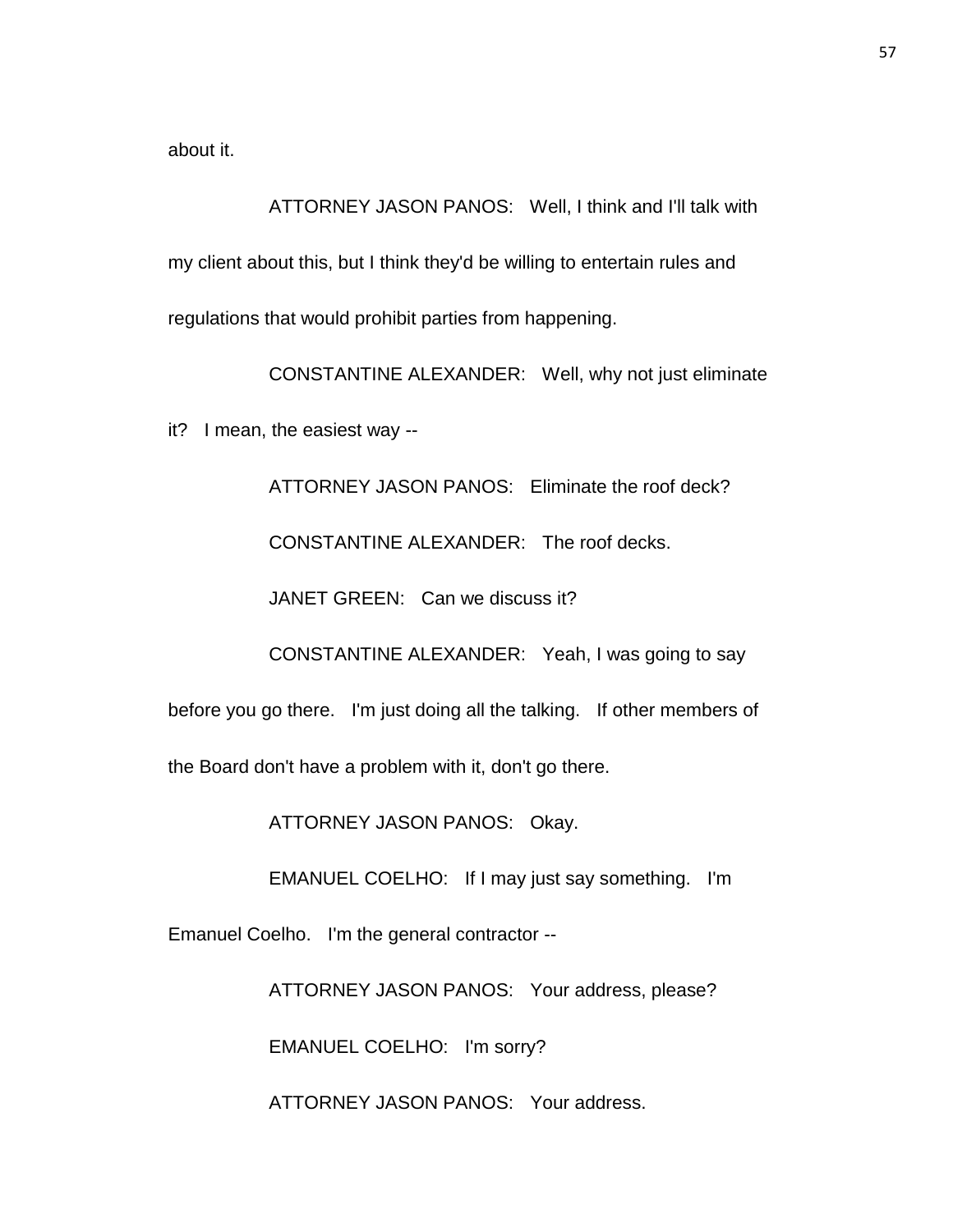EMANUEL COELHO: Oh, I'm sorry. Emanuel Coelho.

That was at 51 Hawthorne Street.

ATTORNEY JASON PANOS: Oh, it was 51.

EMANUEL COELHO: Malden, Mass.

CONSTANTINE ALEXANDER: You gave it to us. You're good.

EMANUEL COELHO: Joao, the owner of the property is my step-dad, and I'm also a general contractor licensed and do a lot of work here in Cambridge as well. In regards to the roof deck, I see your point what you're saying about how parties and other things may occur. Thirty years ago Cambridge was a very different place, and I grew up here as well, as well as many of you have I'm sure. It's an ever changing location where many of the structures unfortunately were burned down because of the fire. So we have a total revitalization of that area. We're building a beautiful 16-unit building across the street. A lot of the adjacent properties are getting variances as well. Creating outdoor space. Our thoughts behind that, in addition to the solar panels, was to have some rooftop -- right, rooftop units to conceal that. But also go green and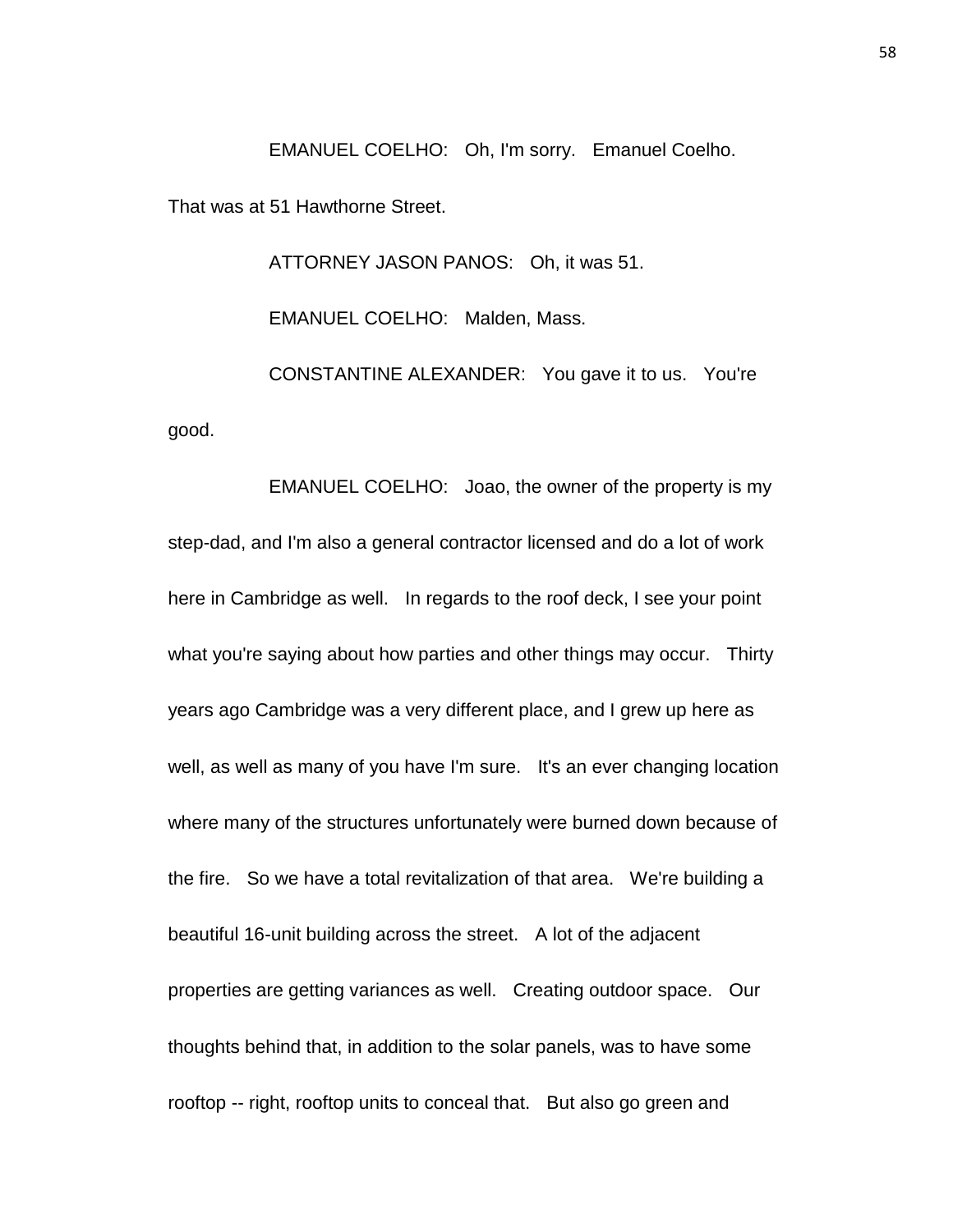continue down that road, because the tenants of yesterday are not the tenants of today. People like bike storage, they have the electrical solar panels, and they also grow rooftop gardens. And that was one of the biggest add-ons to this was we're not creating a party space per se. Twenty-five years ago it would have been a hell of a party in Cambridge, but right now, no. Right now we're dealing with a whole different area. It's completely changing. And this is what the new tenants and the new faces of Cambridge, for better for worse, this is what they're looking for. Joao has grown his garden, and he lost everything. He lost his grapevine and, you know, it was 50-years-old, 60-years-old. And now we're in Cambridge we're basically lifting that and putting maybe not a grapevine but maybe some tomatoes and other greens up on the rooftop. And I think that was the idea of creating that space, outdoor space for the tenants, not so much of a party or a, you know.

CONSTANTINE ALEXANDER: Roughly how big will that roof deck be? How many square feet? Just roughly.

ERIC GJERDE: 1200 square feet. But not usable -- most of it's not usable. I'd say the usable --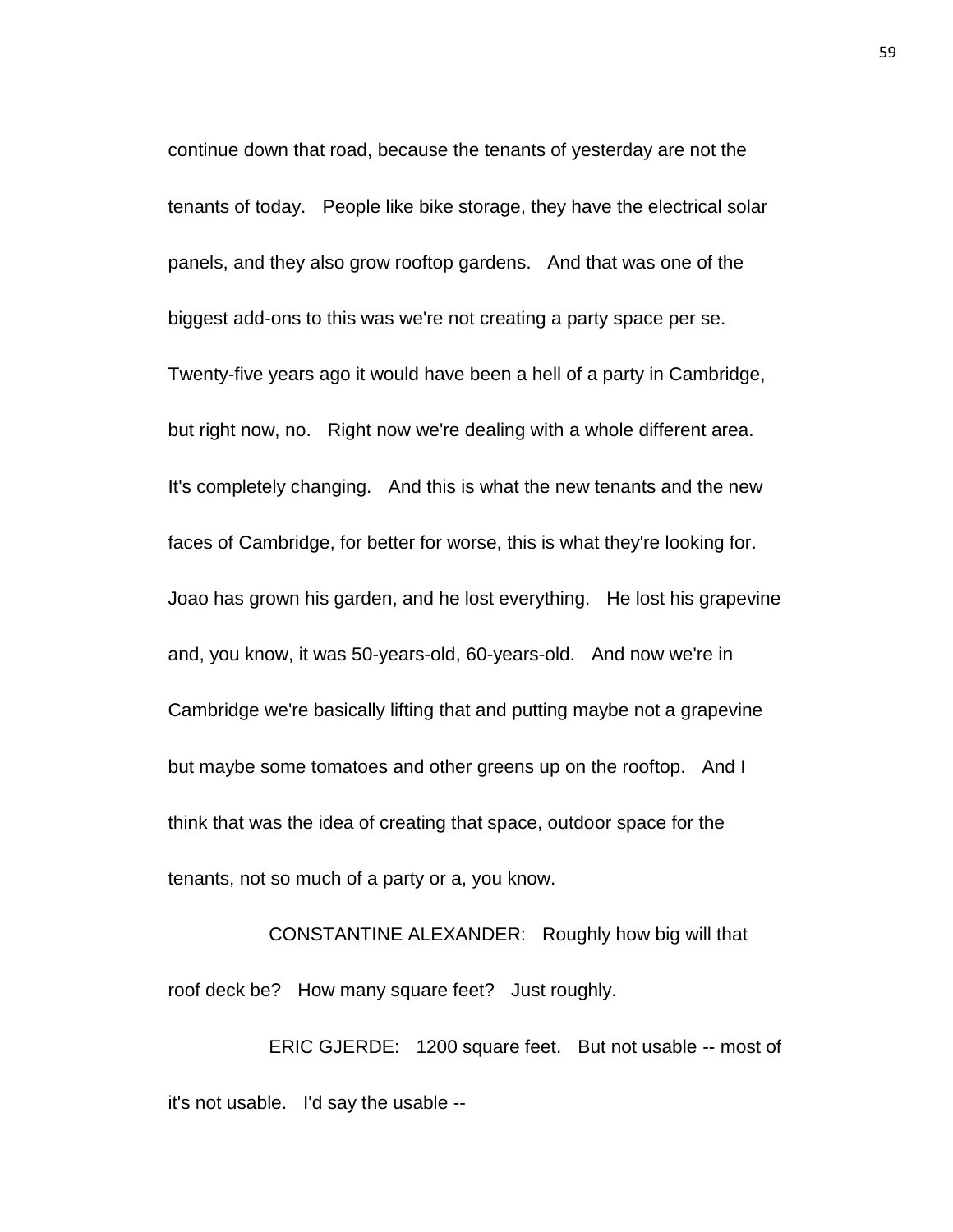CONSTANTINE ALEXANDER: I'm interested in the roof

deck.

ATTORNEY JASON PANOS: The roof deck.

ERIC GJERDE: Oh, the -- I labeled the roof deck. That's 500 square feet.

SEAN O'GRADY: May I just ask, did you include that in your

FAR?

ATTORNEY JASON PANOS: I don't believe we did.

SEAN O'GRADY: The deck above the third story is FAR.

CONSTANTINE ALEXANDER: Which means they probably

are increasing the FAR rather than decreasing it.

ATTORNEY JASON PANOS: Then we did. We followed

the Zoning Ordinance requirements.

SEAN O'GRADY: You did?

ATTORNEY JASON PANOS: We did.

JANET GREEN: What's the railing like that's around the deck part of it? Not the mechanicals or whatever else is up there, but the deck? I'm sorry, the rail.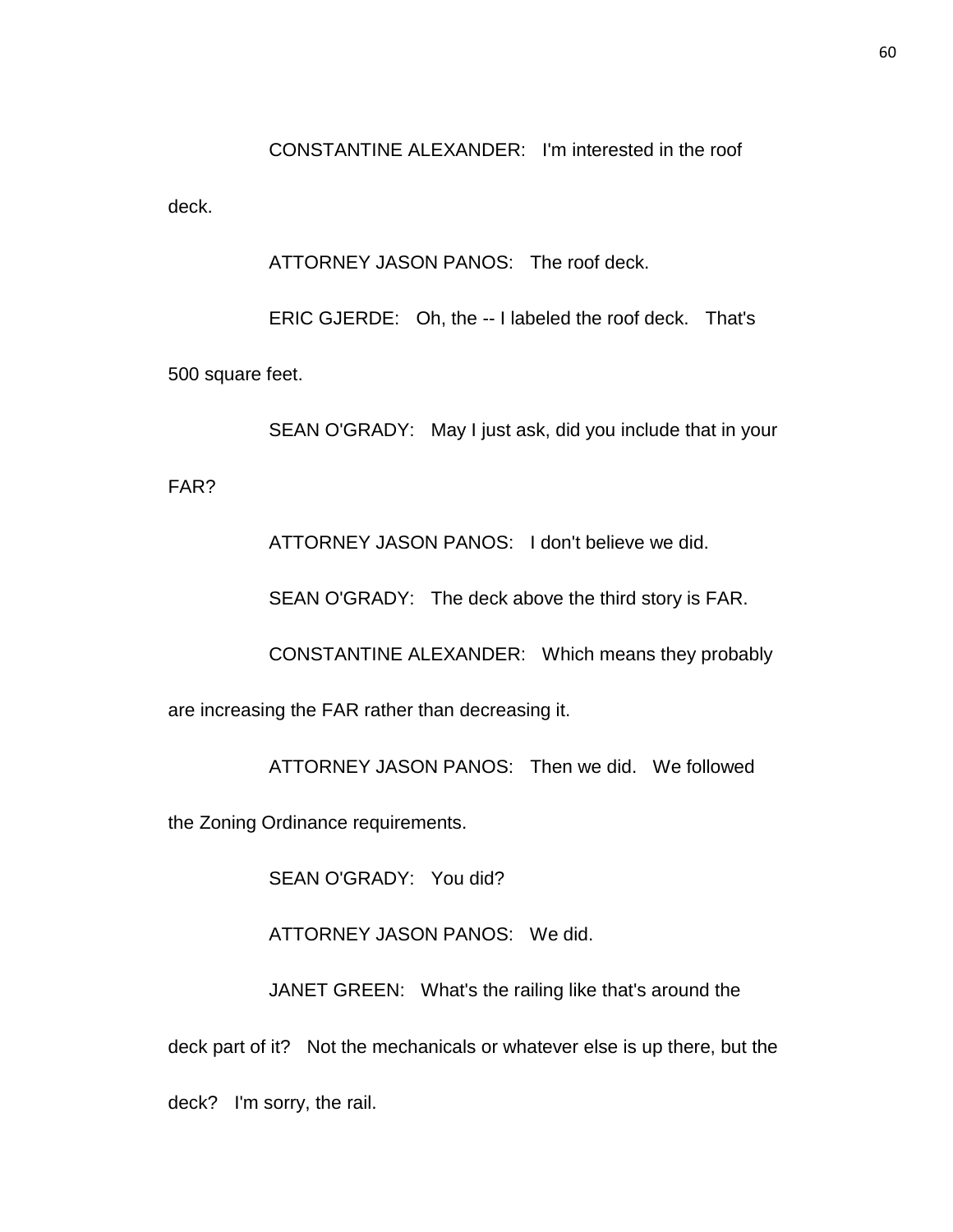ERIC GJERDE: So this is a plan of the roof and this would

be Berkshire and this would be Plymouth and these are the two gables that you would see on Plymouth. And so what happens is the ridge comes down and creates a cheat wall down to the roof surface. So all this element is obscured from view and it's -- and you come up from this stair, continue up, and then the solar panels happen on the roof slopes that you see from the rear and from this phase. And then this becomes a parapet from here to here, that's approximately three-foot, six from the roof deck. So it goes from being a roof structure, and the parapet comes up over the roof and contains that. We'll have scuffers.

> JANET GREEN: What are the little round things? ERIC GJERDE: Those are condensing units. JANET GREEN: Those are the condensing units. ERIC GJERDE: Yes. JANET GREEN: Okay. ERIC GJERDE: They tend to be noisy so we don't like to

keep them on grade because they disturb the neighbors. So we feel that this is a good place for them.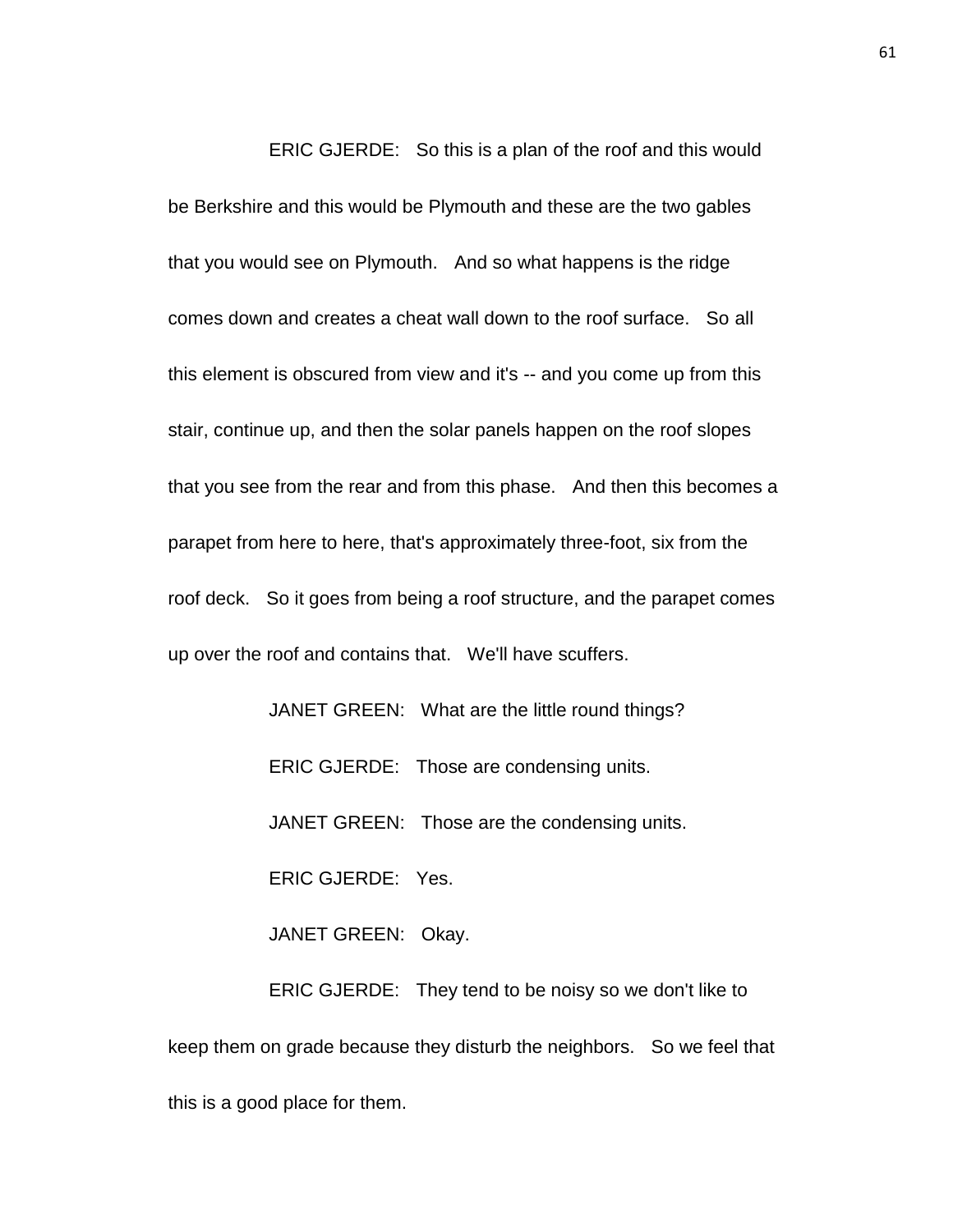CONSTANTINE ALEXANDER: And the slanted -- where it's

shaded or slanted, that's where the tenants --

ERIC GJERDE: That's a walkable surface that I would say that would be innate, the ability to walk walk. To limit the access to this particular --

CONSTANTINE ALEXANDER: That's the recreational space for the tenants?

ERIC GJERDE: Or the garden area.

CONSTANTINE ALEXANDER: Or the garden area.

ERIC GJERDE: That's right.

CONSTANTINE ALEXANDER: That's recreation. Okay.

SEAN O'GRADY: And, I'm sorry, the landscaping, are you

counting that?

ERIC GJERDE: Yes.

ATTORNEY JASON PANOS: Yes.

It's in the notes?

SCOTT CAMERON: Yes.

ATTORNEY JASON PANOS: Which note is it?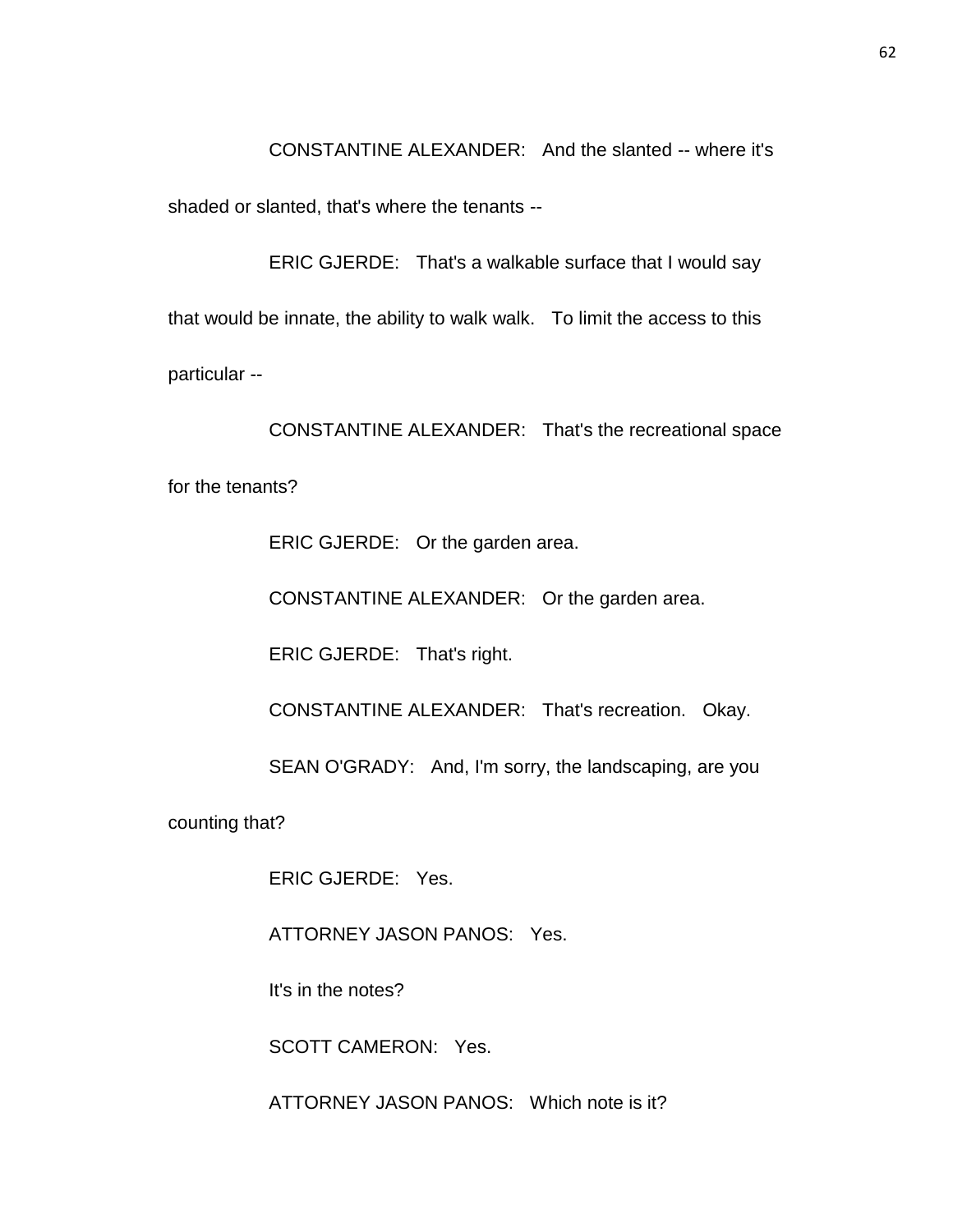SCOTT CAMERON: Note 2. It's in note 2 on the site plan. ATTORNEY JASON PANOS: It's on note 2 that we did. CONSTANTINE ALEXANDER: Before we go further with regard to what we're talking about right now. Other members of the Board have any feelings about this? If I'm just a lone wolf, I'm willing to shut my mouth.

ATTORNEY JASON PANOS: About the roof deck you're talking about?

CONSTANTINE ALEXANDER: About the roof deck issue.

JANET GREEN: I'm actually okay with it. It seems like -- it seems very consistent with trying to find outdoor space for people. And I know they're going to have a balcony and that's one thing. But this is a different kind of outdoor space and it seems to me that that's fine to have that in the city.

BRENDAN SULLIVAN: Let me see the drawings there, Jason?

> ATTORNEY JASON PANOS: Yes. This plan? GEORGE BEST: And for me I think if they're doing more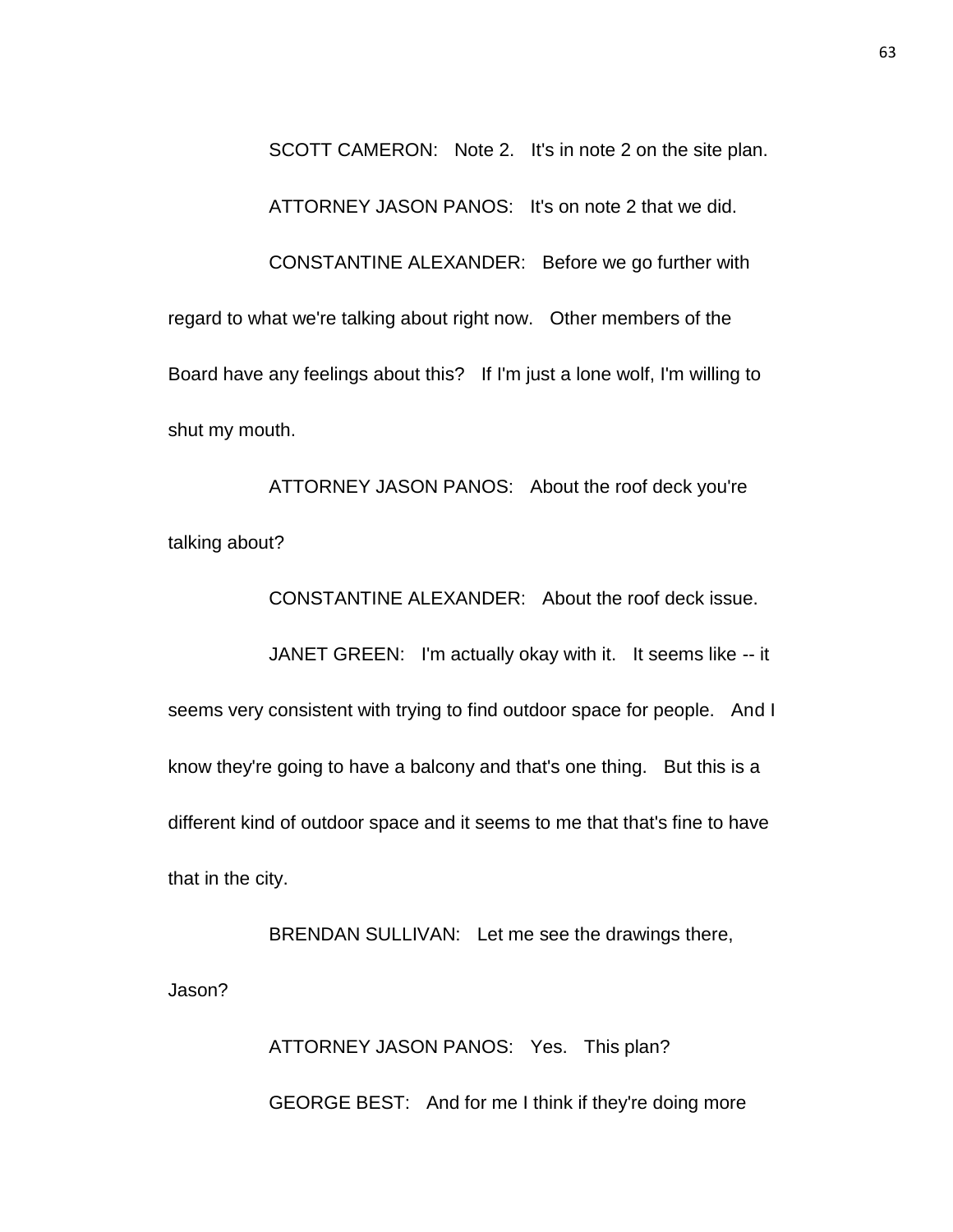green than good, because that's also an insulation for the -- not only for the sound but for the tenants below.

CONSTANTINE ALEXANDER: Okay.

ANDREA HICKEY: I agree with you. In sort of tight

neighborhoods I am not a real fan of roof decks, and I think it's really hard to kind of have rules that are enforceable.

CONSTANTINE ALEXANDER: Yeah, because who is going to enforce the rules? Either you have a roof deck or you don't, it seems to me.

ANDREA HICKEY: Yeah.

CONSTANTINE ALEXANDER: We shouldn't try to solve it by rules.

ANDREA HICKEY: A roof deck is a nice amenity, but I'm not sure that it's sort of a requirement for urban living. So I sort of skew a little toward your position, but....

CONSTANTINE ALEXANDER: Okay.

Brendan, do you have any thoughts yet?

BRENDAN SULLIVAN: Well, that's, that's the one aspect of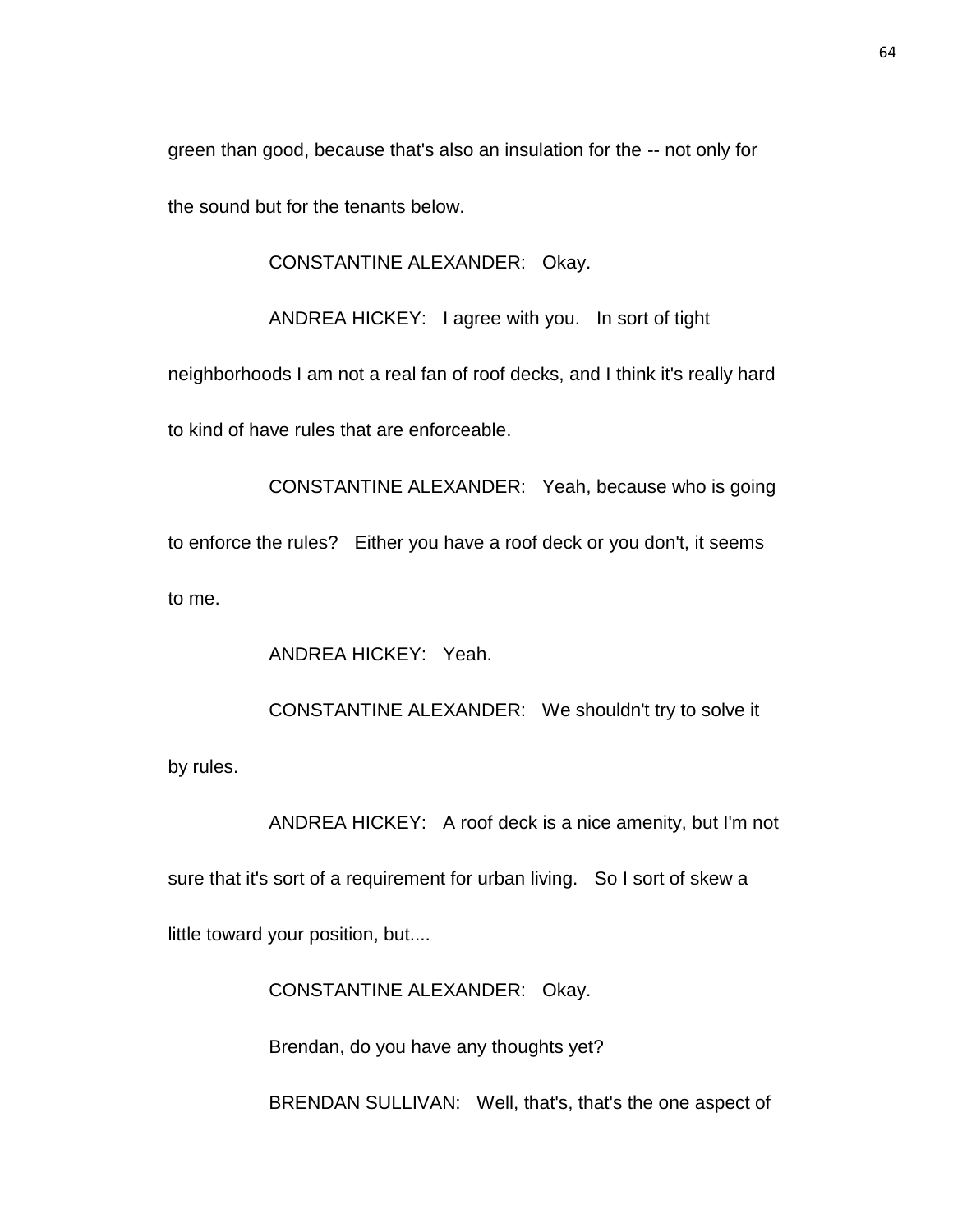the whole project that stuck out to me, that gave me a bit of pause. And it's really the fear of the unknown, the fear of, you know, what could. And that it would be very disruptive if it spun out of control I guess.

CONSTANTINE ALEXANDER: Would you entertain in terms of the plans you're proposing tonight to eliminate the roof deck?

ATTORNEY JASON PANOS: I have to talk to my client about that.

CONSTANTINE ALEXANDER: Well, you can do it now and we can recess and we can hear another case.

ATTORNEY JASON PANOS: Well, do you want me to finish the rest of the presentation?

EMANUEL COELHO: We can do it now, Jason.

ATTORNEY JASON PANOS: Do it now?

CONSTANTINE ALEXANDER: I mean, I think your

presentation is a very comprehensive presentation and your materials.

The case otherwise to mind at least is open and shut.

ATTORNEY JASON PANOS: Okay.

CONSTANTINE ALEXANDER: I mean, you're going to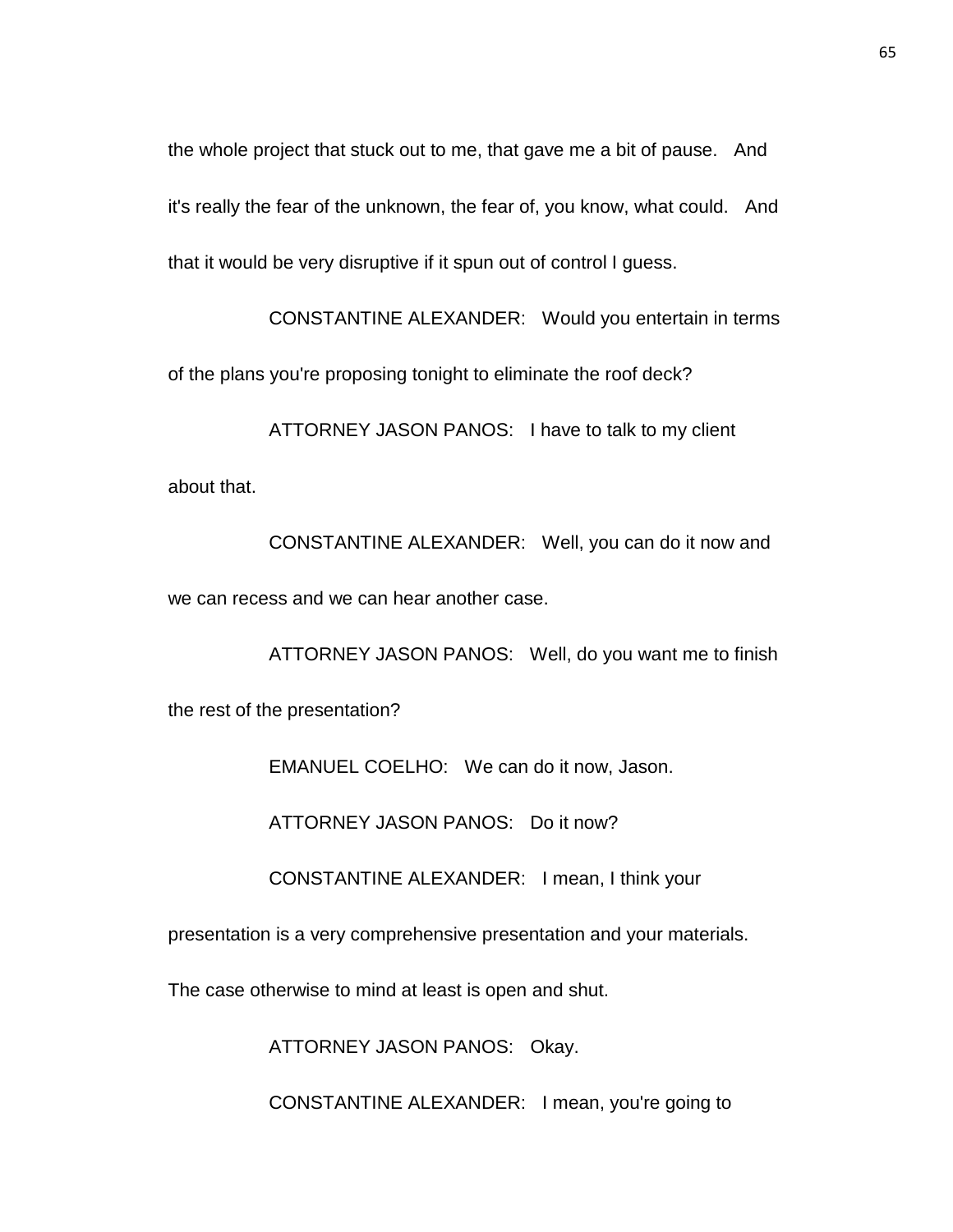improve the neighborhood.

ATTORNEY JASON PANOS: Okay, excellent.

CONSTANTINE ALEXANDER: I don't want you to now take some of that back, in my view, the improvement by the roof deck. As I said before, you're not increasing the density of use; six units, six units. You're improving the parking situation. And it's going to be a new building, and I'm sure it's going to be well constructed. So I don't see any negatives. But the roof deck is the one that gives me pause.

ATTORNEY JASON PANOS: Is one negative.

EMANUEL COELHO: I think if we find a middle ground -- we keep calling it a deck. And myself and Eric had this conversation initially about it, and working in Cambridge and working in the area I know red flag when you hear something like that. But I think the idea behind this, and I'm open to suggestions, if we do something up there and scale it back, but just create more of that green space, because that green space I think will enhance creating that green roof, they call it nowadays. And a lot of these larger buildings I'm sure you've seen, have, you know, plants and vegetables and everything growing up there which I think would be a nice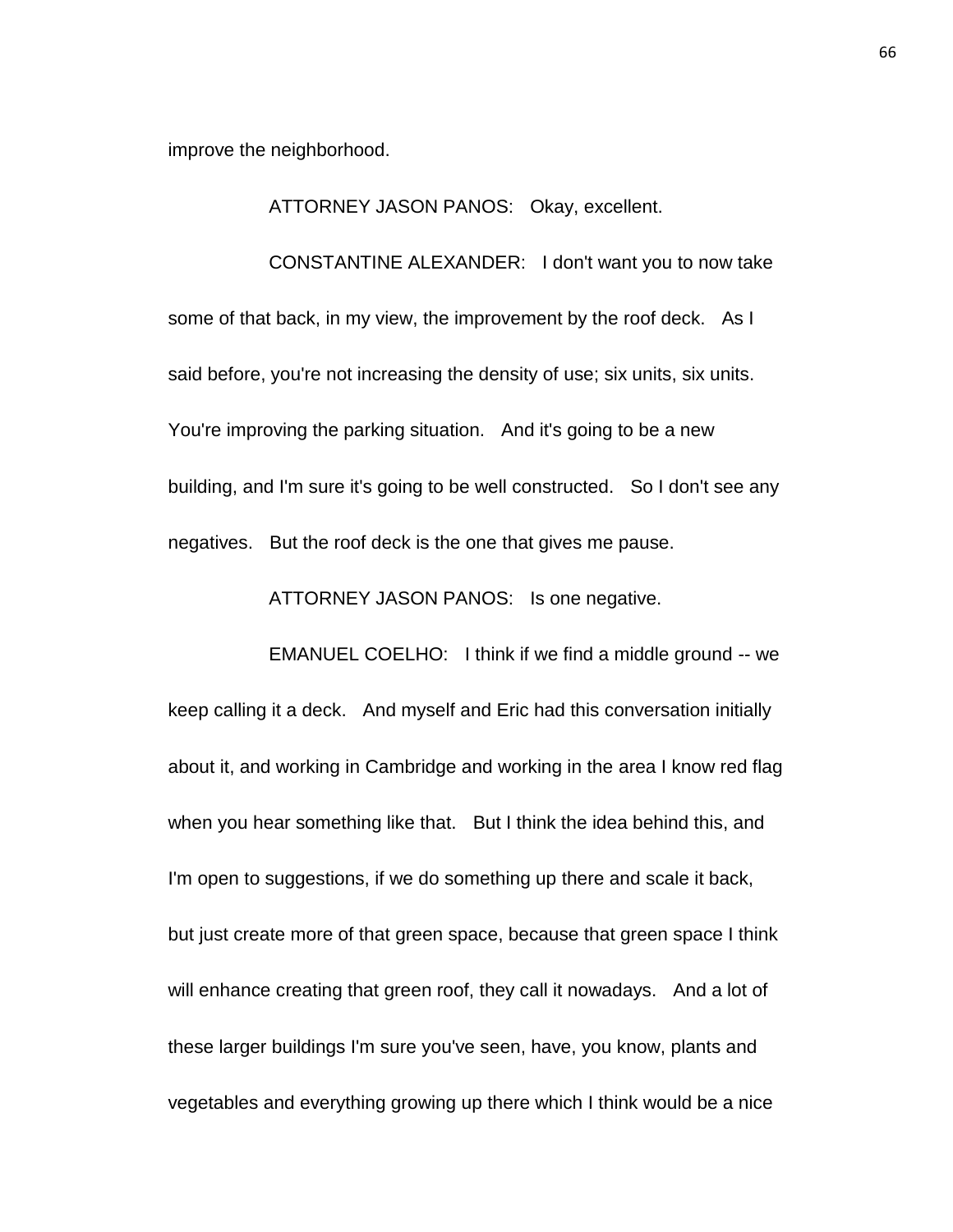feature to the building.

CONSTANTINE ALEXANDER: Well, if you want to do that, then we have a little problem -- some sort of compromise. You're going to have to go out, you're going to have to modify your plans either tonight or some other night. The simpler approach, frankly, is either yes or no, I think. No deck or, yes, you have a deck. I don't know what you have in mind by scaling it back. So if you don't know what you have in mind.

EMANUEL COELHO: Well, instead of using that --

CONSTANTINE ALEXANDER: Right.

EMANUEL COELHO: We're all concerned about noise,

right? Of this something getting out of hand. If you reduce the size and say that 500 square feet, right, approximately, of open deck, let's say we take only -- use half of that amount and the other half actually create planters. So --

CONSTANTINE ALEXANDER: So it can't be used for people congregating is what you're saying?

EMANUEL COELHO: So 500 square feet, you can fill a lot. That's a good amount of space. And I understand the concern with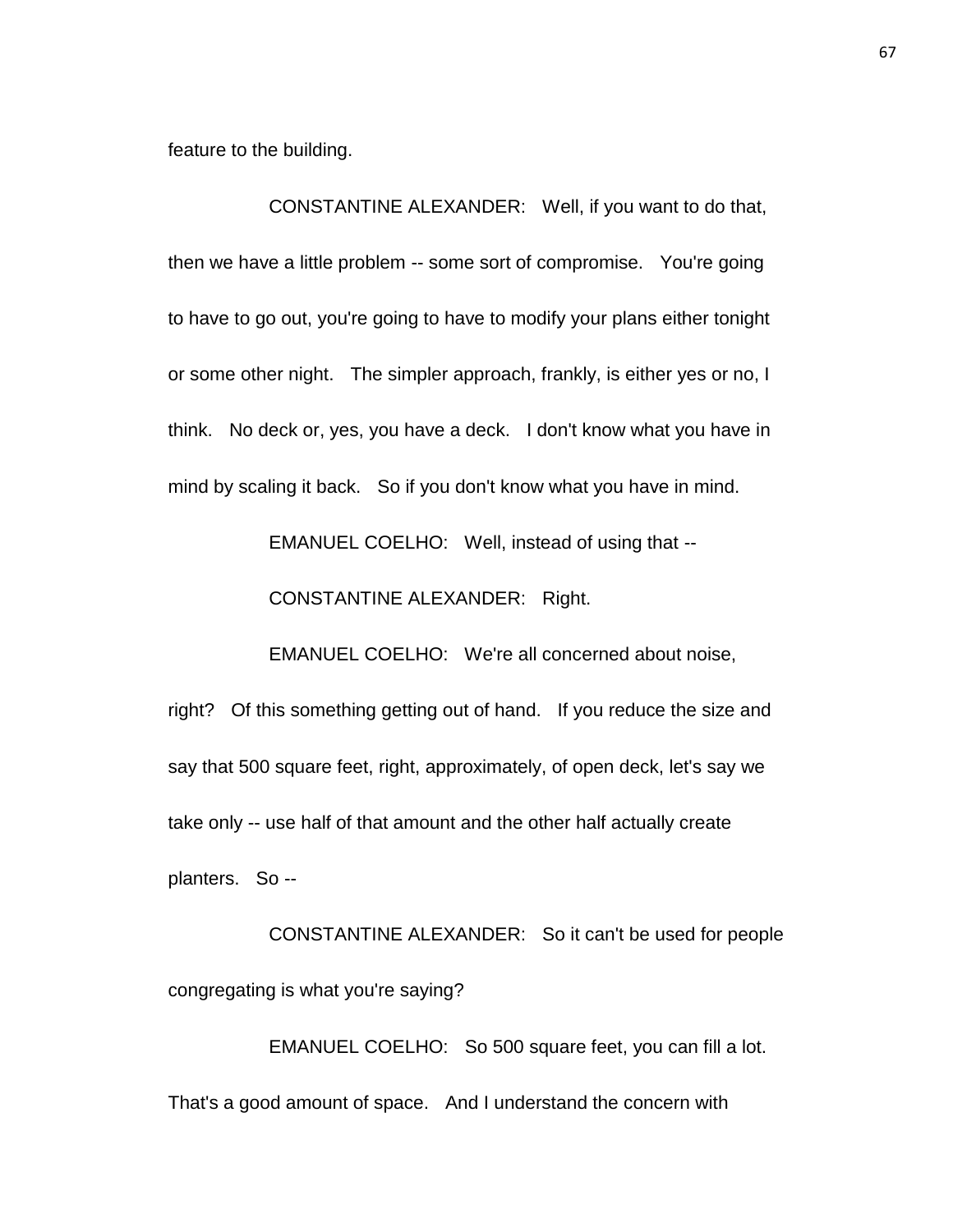volume and noise and parties. But if you're restricting that to only 200 square feet, 250 square feet, and I can construct planters and low level planting area, part of that 500 square feet, and scale it back to maybe only 250 square feet of --

CONSTANTINE ALEXANDER: So there would be no area on the roof that would be for congregation purposes?

EMANUEL COELHO: Right.

ATTORNEY JASON PANOS: And without modifying the plan, we would agree to that condition. I mean, just because we don't depict that use on the plan doesn't mean we can't condition it.

CONSTANTINE ALEXANDER: I understand what you're saying.

EMANUEL COELHO: I think that's middle ground for --

CONSTANTINE ALEXANDER: What do other members of the Board think about that? I mean, if there's planters and no ability to have parties up there, I'm all for it. I don't see the problems.

ANDREA HICKEY: Right, but I think the compromise proposal is sort of half deck, half garden.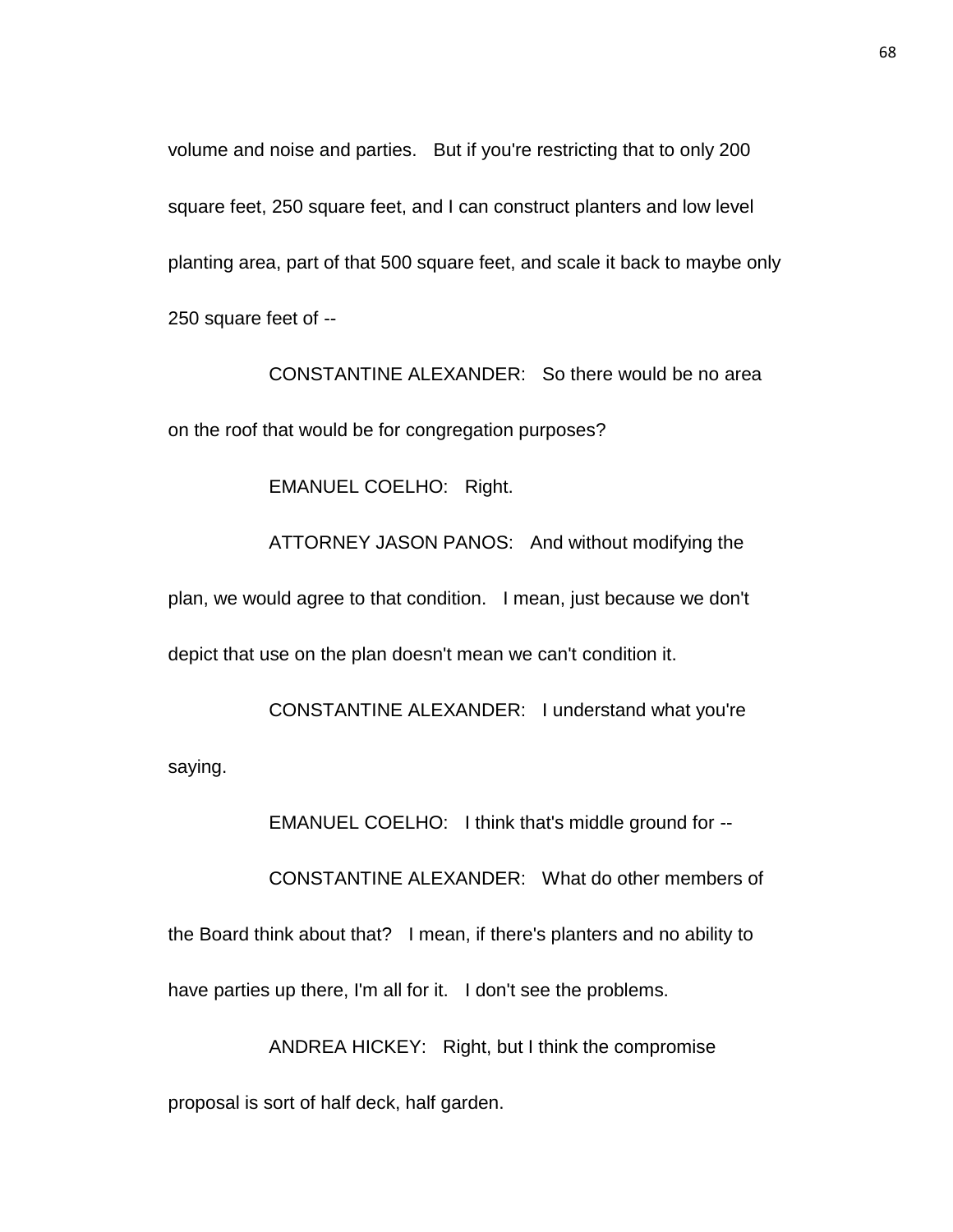CONSTANTINE ALEXANDER: No, no. All garden but the

garden is half the size of the deck.

ANDREA HICKEY: Is that correct?

CONSTANTINE ALEXANDER: That's what I heard. Maybe

I missed something.

ANDREA HICKEY: That's not what I heard.

EMANUEL COELHO: Right. So if we're talking about a

square foot area, 500 square feet, scaling that back to 250 square feet of

open area and 250 square feet --

CONSTANTINE ALEXANDER: Oh, I misunderstood.

Thank you.

EMANUEL COELHO: -- made up of the planters.

CONSTANTINE ALEXANDER: Why not just have planters?

Why don't you have --

EMANUEL COELHO: Or we can just do planters.

CONSTANTINE ALEXANDER: 250 of planters or 500 feet of

planters, I don't care.

EMANUEL COELHO: Let's do 500.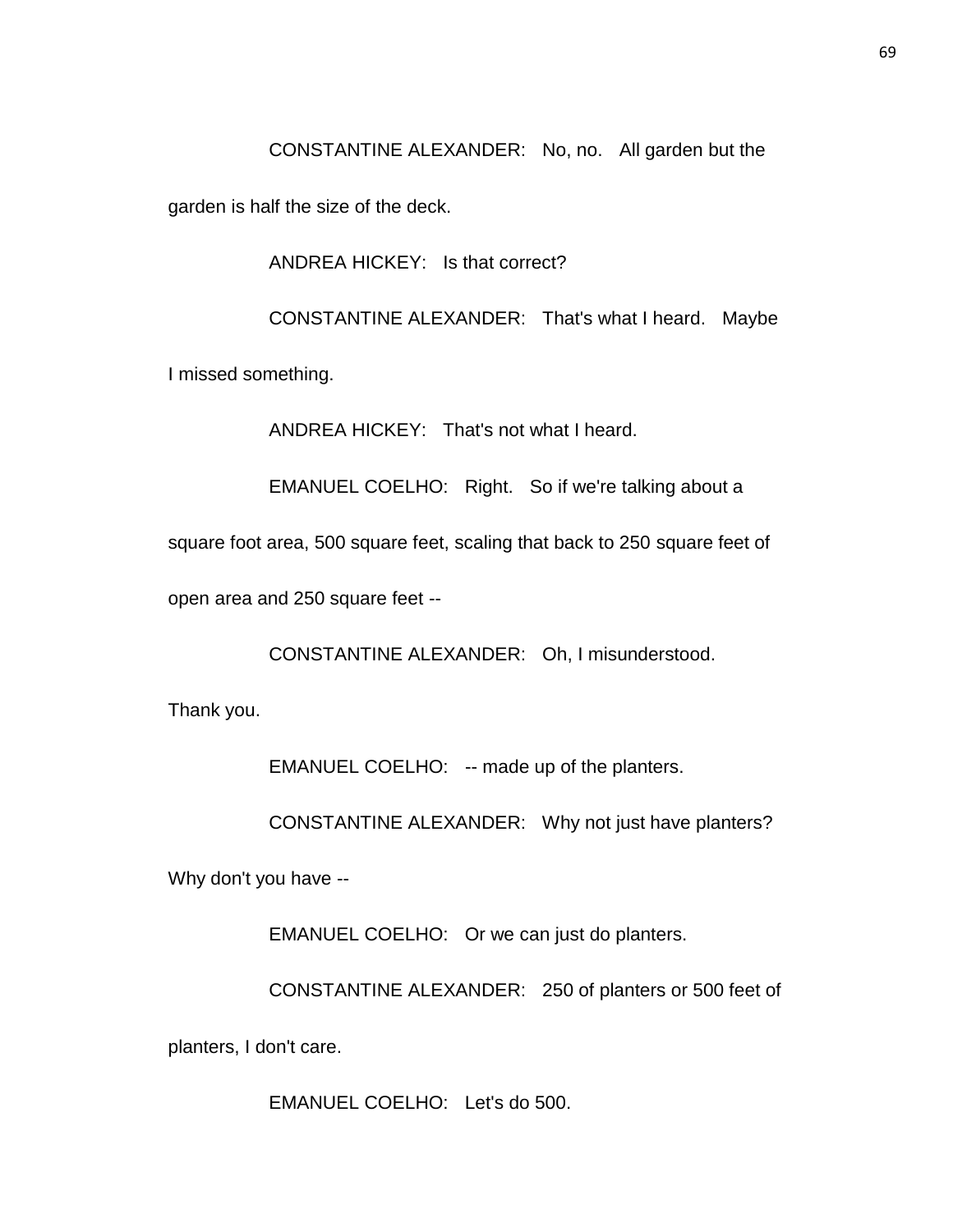JANET GREEN: Well, you have to get in between the

planters.

EMANUEL COELHO: You have to access them.

JANET GREEN: You need some space for consideration. CONSTANTINE ALEXANDER: Just don't grow marijuana on the roof.

EMANUEL COELHO: That's all have tomatoes. I think legally we could now, right?

ATTORNEY JASON PANOS: And from a practical standpoint, we would have to keep something open in the event of a fire in the building and penetration by the fire department, so forth, from the top from the roof.

CONSTANTINE ALEXANDER: What do other members of the Board think about if it's only planters, it's not going to be more than 500 feet of planters? I mean, there's always an enforcement issue and those planters could disappear six months after the building's open and then you also have people up there congregating.

EMANUEL COELHO: I would actually construct them as part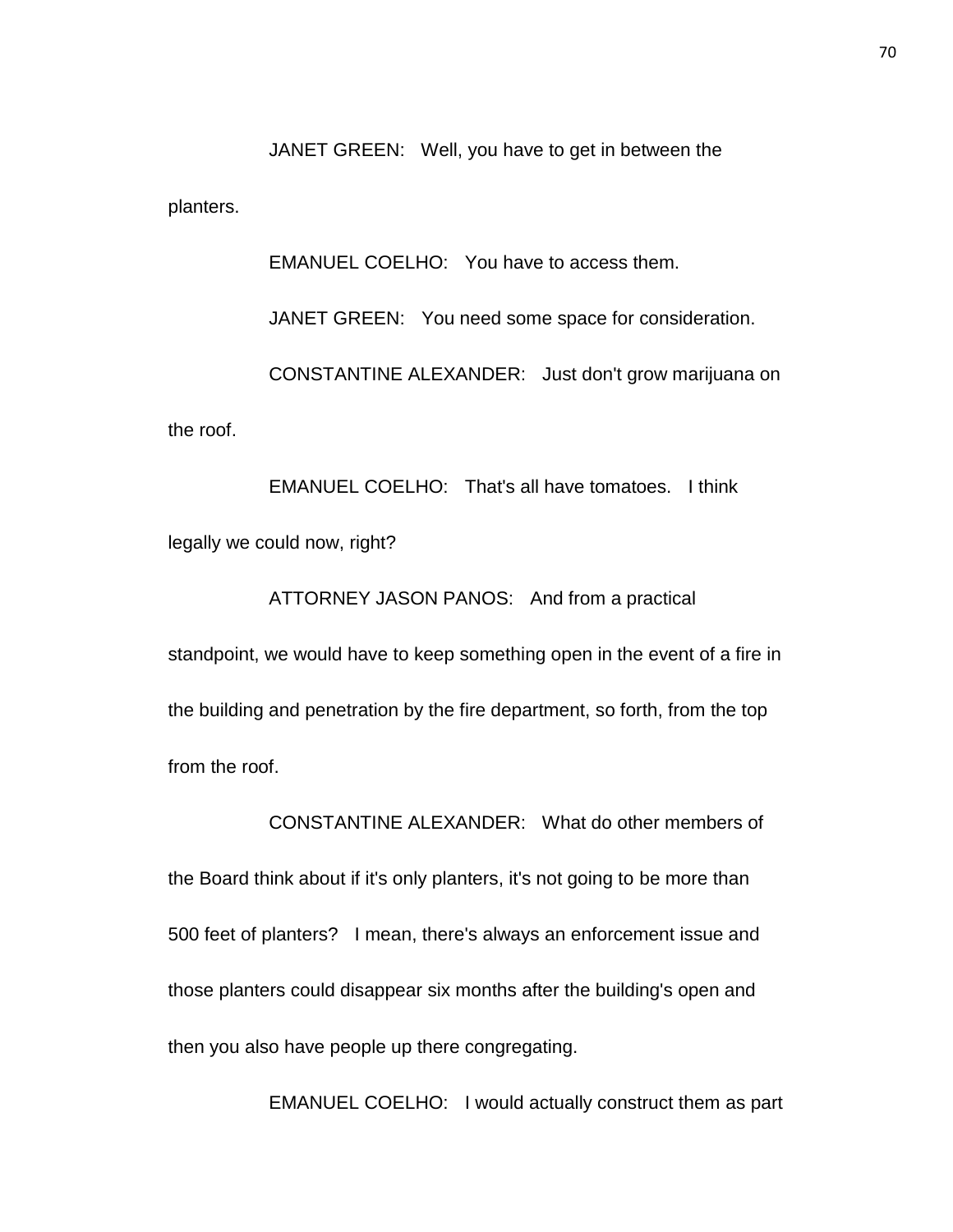of the deck. So it would be actually low level, wood frame, lined with rubber planters, irrigation system. And, again, you're correct, you do need to access them so you need to create --

JANET GREEN: You're gonna get weeds there even though you're that high.

EMANUEL COELHO: Right. You have to access them. CONSTANTINE ALEXANDER: You don't want a drone going over and watering the plants.

SCOTT CAMERON: That's a good idea.

CONSTANTINE ALEXANDER: Sean, you have any

thoughts?

SEAN O'GRADY: Either plans or there are rules that are developed for green roofs that allow limited decks. Either maybe buy into the rules or get new plans so I don't have arguments later about "What's a planter?" "What's not a planter?" "How close to the wall can I get?" And "Is that standing area?" "Can people congregate there?" I don't want to get into that.

CONSTANTINE ALEXANDER: That means we continue the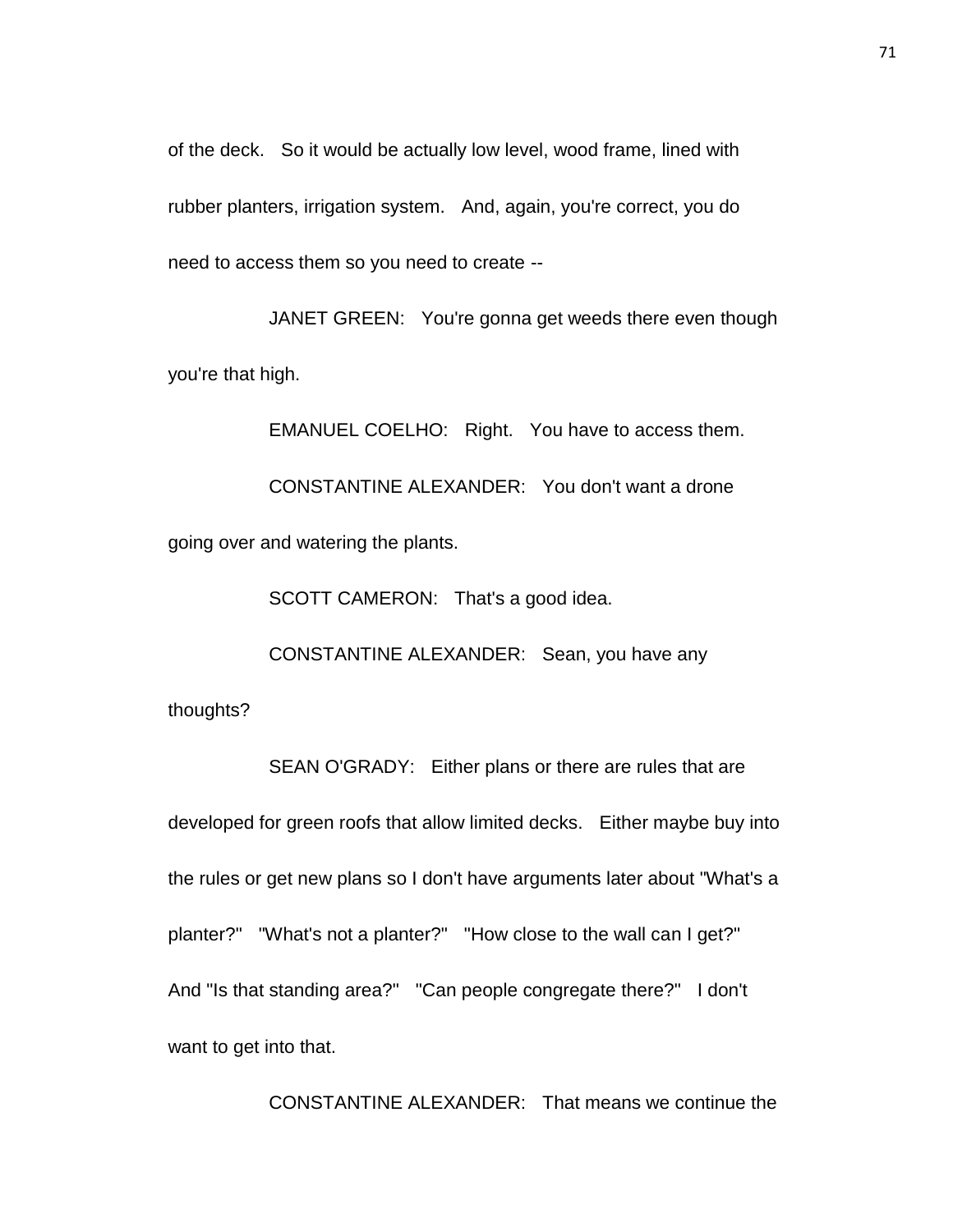case tonight as a case heard, we have to get the same five members back.

SEAN O'GRADY: Yeah.

CONSTANTINE ALEXANDER: I mean, that's just a

statement of fact.

JANET GREEN: And they're existing, existing regulations for

having a green roof?

SEAN O'GRADY: Yes.

JANET GREEN: Is what you're saying? And so you would

have to meet that and it would have to be in your plans.

CONSTANTINE ALEXANDER: Other members feel -- have

any thoughts about this?

BRENDAN SULLIVAN: Well, we're heading in the right

direction anyhow on this.

CONSTANTINE ALEXANDER: Yeah.

So you hear where we're going with this?

ATTORNEY JASON PANOS: I do. And I think the

preference is to hopefully conclude tonight because the reason for that is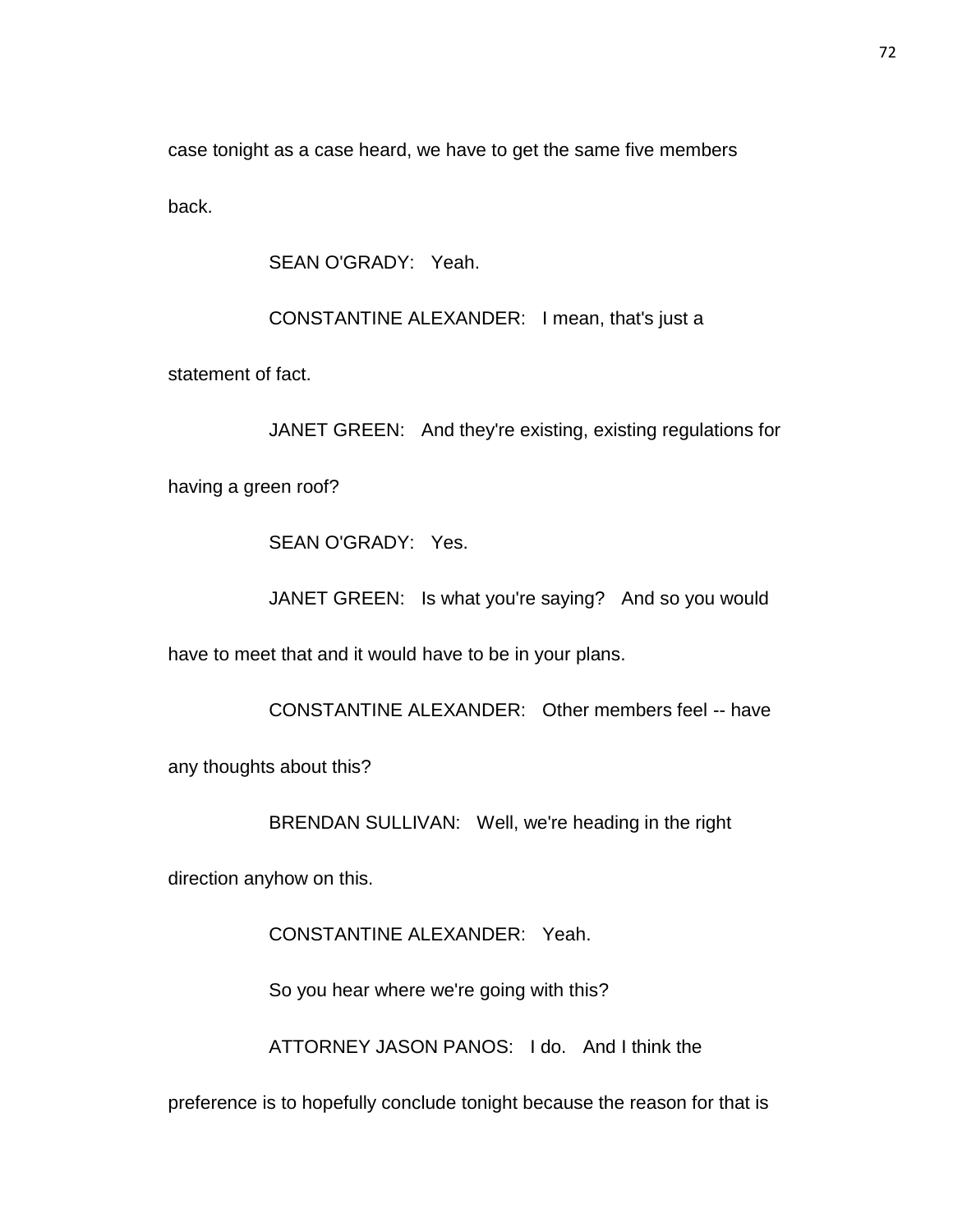because we have a time constraint to rebuild.

CONSTANTINE ALEXANDER: Well, you can get back

before us in, if you -- well.

ANDREA HICKEY: Or give up the deck altogether.

CONSTANTINE ALEXANDER: Yeah.

BRENDAN SULLIVAN: Do you want to huddle?

ATTORNEY JASON PANOS: Yeah.

BRENDAN SULLIVAN: And we can go to the next case.

ATTORNEY JASON PANOS: Do you mind if

we --

CONSTANTINE ALEXANDER: No, no. We'll take the next

case. There's a room back there you can use --

ATTORNEY JASON PANOS: Okay.

BRENDAN SULLIVAN: Why don't you use that.

CONSTANTINE ALEXANDER: Talk privately among

yourselves, come back when you're ready and we'll move on with our

agenda.

(Case recessed.)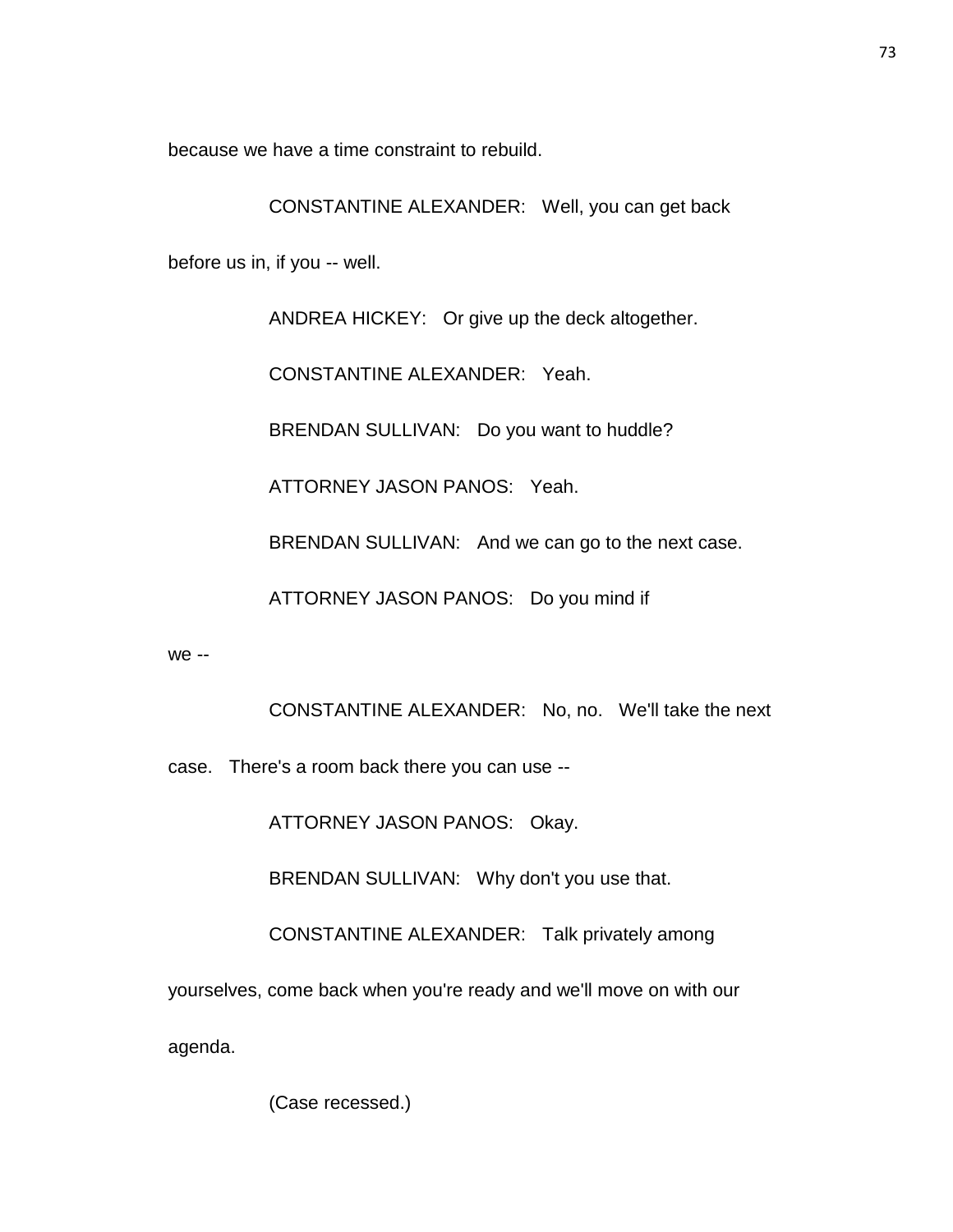(8:10 p.m.)

(Sitting Members Case BZA-016450-2018: Constantine Alexander,

\* \* \* \* \*

Brendan Sullivan, Janet Green, Andrea A. Hickey, George S. Best.)

CONSTANTINE ALEXANDER: The Chair will now call case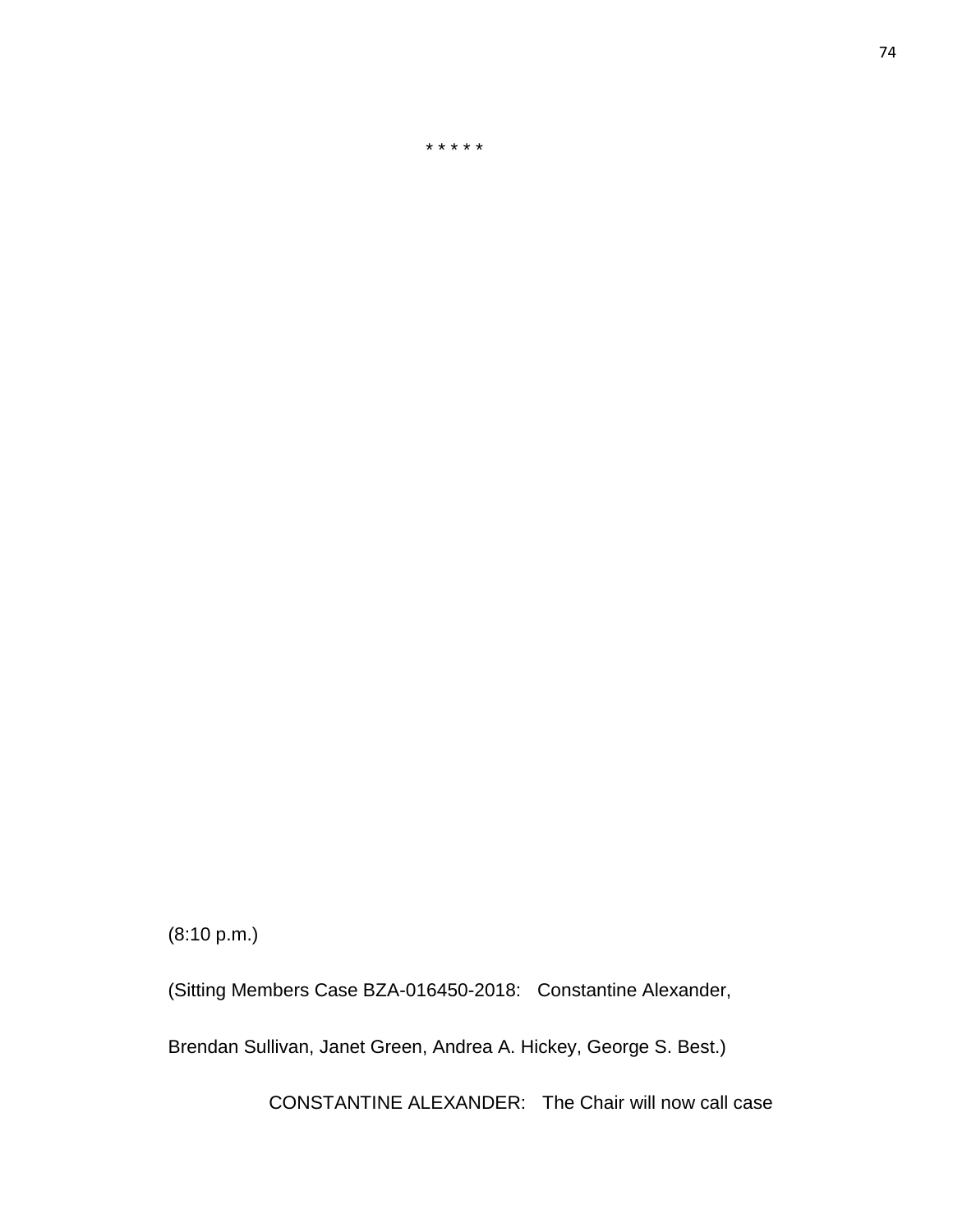No. 016450, 58 Clay Street.

Is there anyone here wishing to be heard in this matter? As you know now by watching what's going on, name and address to the stenographer, please.

PAMELA WINE: I'm Pamela Wine. My current address is 20 Soden Street.

> JANET GREEN: You have to put it close to your mouth. PAMELA WINE: How's that? JANET GREEN: Good. ANDREA HICKEY: Perfect. PAMELA WINE: I'm Pamela Wine. My current address is

20 Soden Street, No. 3 in Cambridge. And this is Scott Vaughn who is the architect and that's Charles Murphy.

So I'm appealing for a Variance. I bought this house on 58 Clay Street, which is functioning as a two-family house effectively as a boarding house, and it's about 1700 square foot house. And I'm hoping to put two dormers on the top floor that would allow me to make that a habitable space for my 11-year-old daughter as she grows up, and also be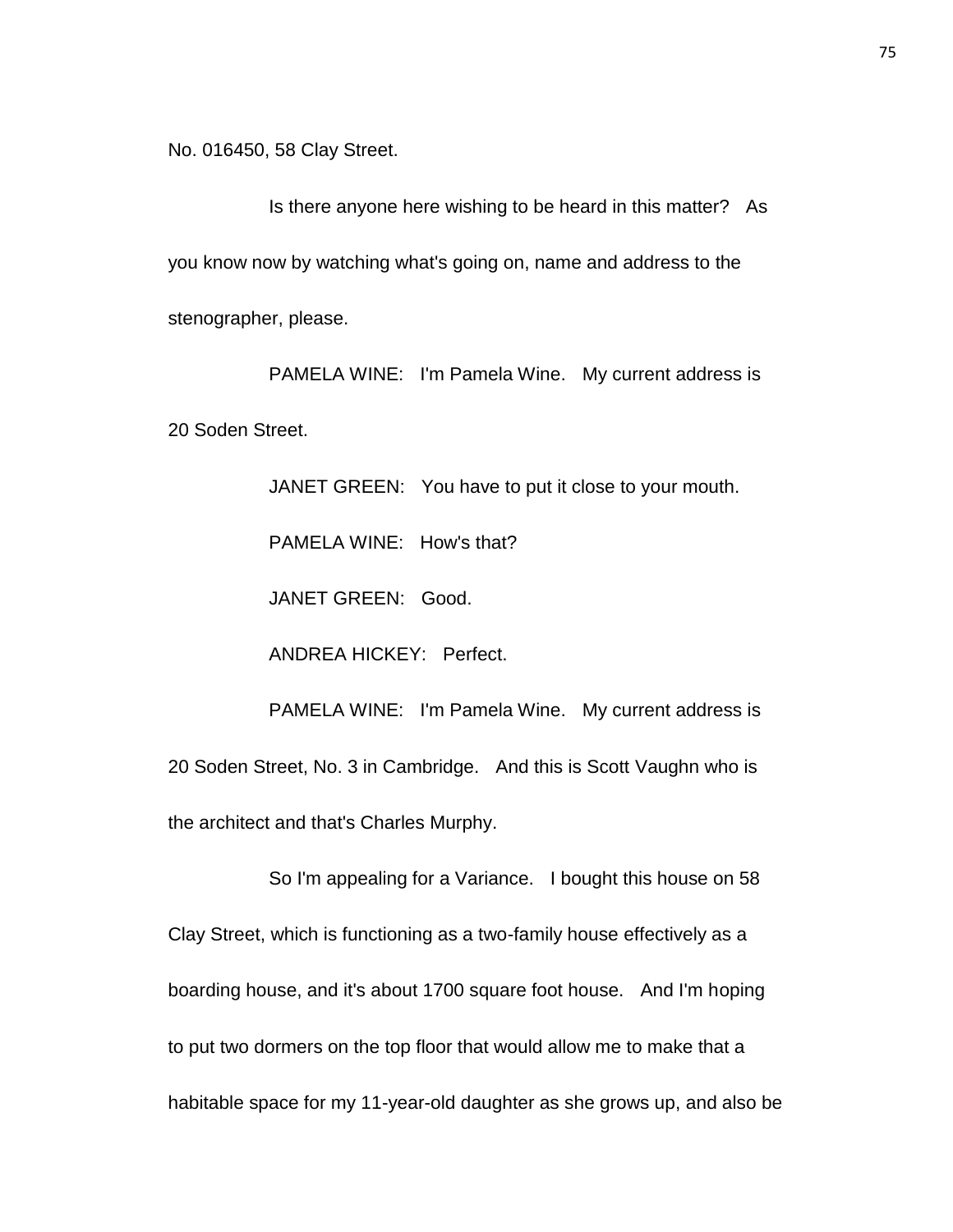able to put a bathroom up there, and have a bathroom on the second floor as well so that potentially my aging parents can come and move in and also be a part of my daughter's life. I've lived in Cambridge for 30 years. I live in a condo. It's really too small. I'm hope to make this a space for my growing family. I've talked to five of the neighbors who all have approved, one of whom sent a letter in. It's not gonna change the footprint of the house. And in fact, it's going to make it a more appealing space for the other families of the kids in the neighborhood.

We do have a hardship. Maybe you should talk about the hardship part. I don't know if you have any other questions for me.

SCOTT VAUGHN: Good evening, Mr. Chairman, members of the Board. My name is Scott Vaughn. I'm an architect. My office is at One Midland Place here in Cambridge, and I'm representing Doctor Wine and her daughter this evening. And as she's already described, this is an application for two dormers on the roof of the existing structure. And I have an aerial photograph which was included in the package. And 58 Clay is this building which tends to be a little bit smaller than its neighbors'. Other of the adjacent neighbors have in this case a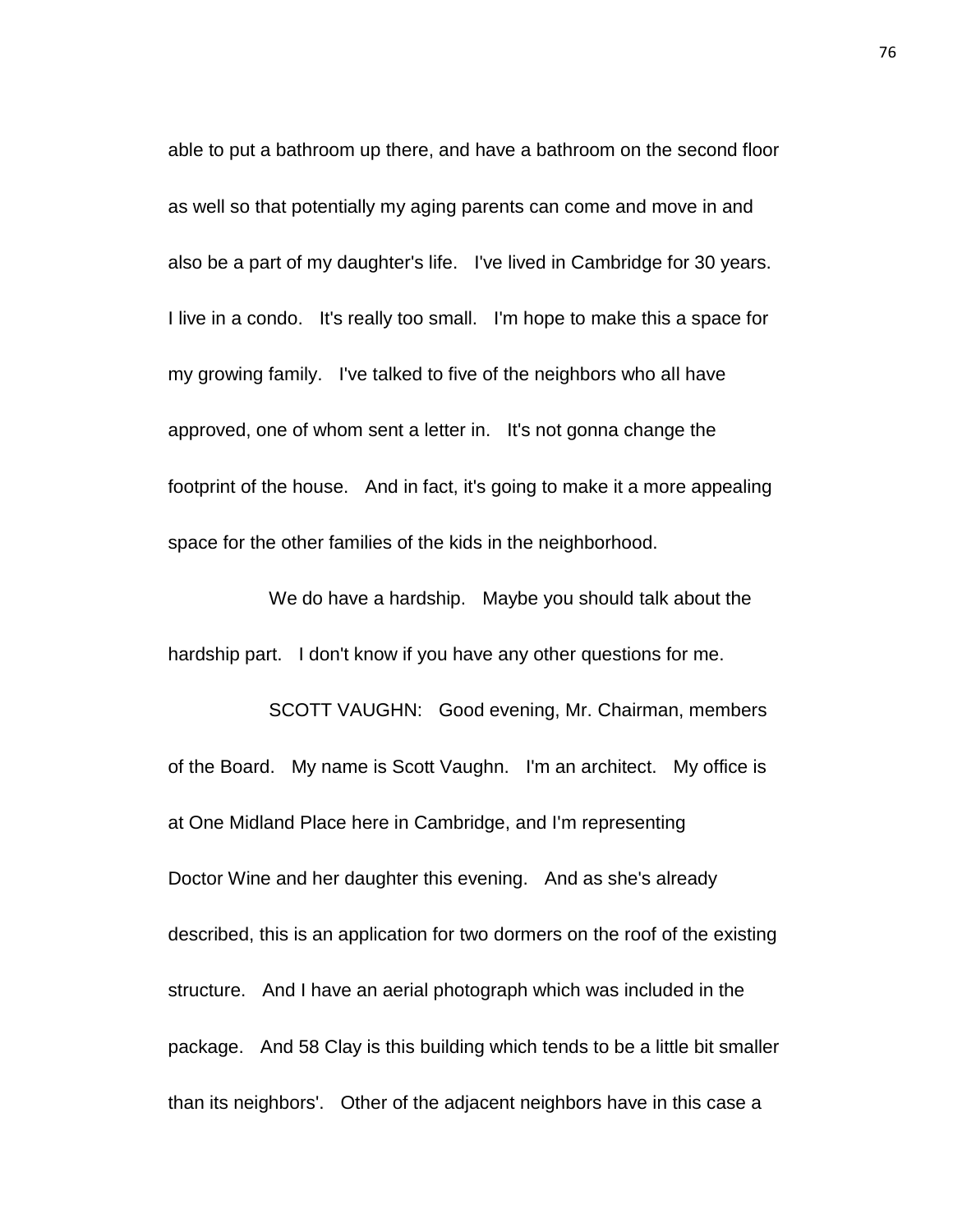double dormer, and many of them have single dormers on the third floors. So it's something which is relatively typical for the neighborhood.

The specific element of hardship is like many of these two-and-a-half story buildings in Cambridge, they have a very low roof area up in the attic space. They'd like to use it for a bedroom, but it's difficult to access because currently the stairway is not at the edge, it's more sort of halfway through the roof. It comes in right underneath the eave and there's no headroom. It's only five and a half feet at the top of the stair. So on the one side they need to add that dormer. The complication is, and it's shown by this line, that the building is non-conforming. It's into the seven-and-a-half foot setback on that side. So in this side where the stair is, we're actually conforming for setback. So that dormer was held back to comply with the side yard setback requirement. Whereas, the other dormer which is on the driveway side is a full, full depth dormer so that they could get a bathroom upstairs.

The other element of the design that Doctor Wine mentioned is on the second floor. At the rear of the building there is currently a series of past additions. So it's sort of like a little set of building blocks in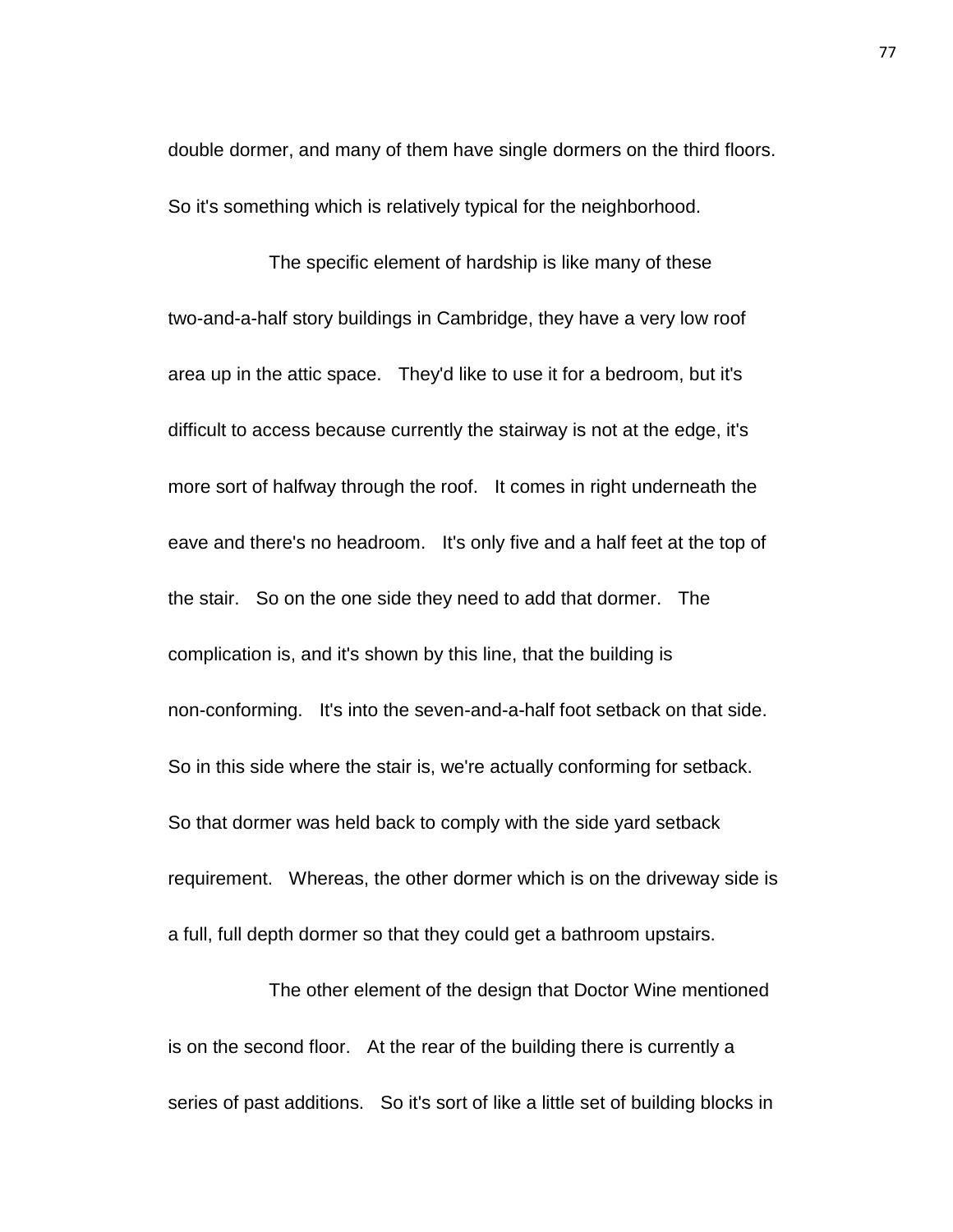the back. So the rear of the structure coming off of the top floor, the third floor attic space, does not extend to the back. The second floor comes up, but only half of that floor is currently extended back, and the request is to add a bathroom on that little piece of flat roof area. And once again, that is conforming to the side yard setback. So we're asking to add a very modest amount of additional habitable space to reorganize the building to make it a better environment.

CONSTANTINE ALEXANDER: I agree with everything you've said, but the one thing you haven't dealt with are the dormer guidelines. This is a 16-foot dormer and the guidelines say no more than 15 feet.

> SCOTT VAUGHN: Actually, I've sent in a correction. CONSTANTINE ALEXANDER: Oh, you did? SCOTT VAUGHN: Yes. CONSTANTINE ALEXANDER: I don't have it. SCOTT VAUGHN: And these are shown at 15 feet. JANET GREEN: Both of them are 15 feet? SCOTT VAUGHN: They're both 15.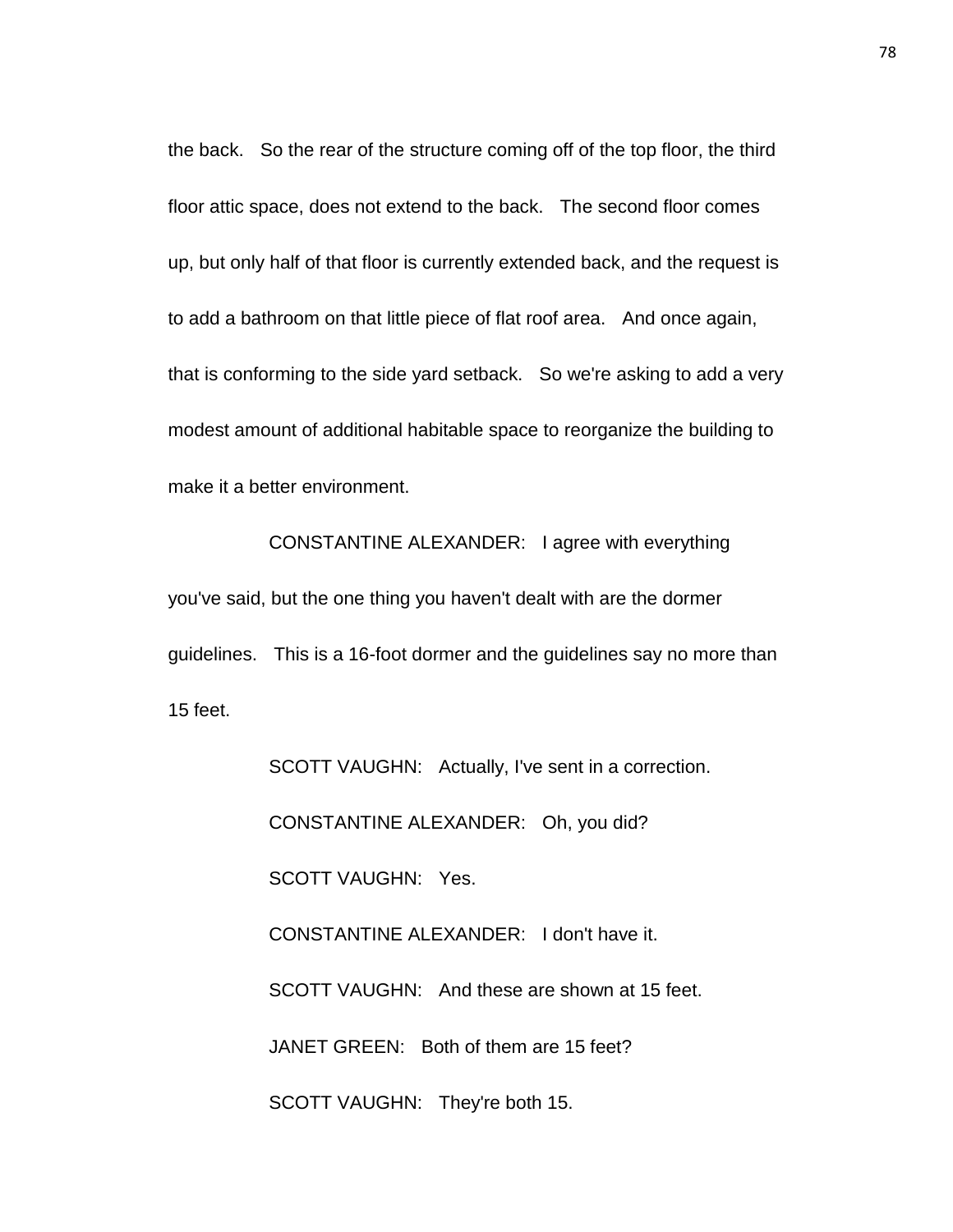JANET GREEN: Not one 15 and one 16?

SCOTT VAUGHN: Correct. They're both 15. There was an error in the original -- in one of the drawings that showed a 15 and a 16. That was a Scribner's error. They're 15's.

CONSTANTINE ALEXANDER: When we -- if we approve, and I think we will, we tie it to plans. I want to make sure I got the right plans. Is this the corrected one?

SCOTT VAUGHN: 15 and -- my eyes are not all that great. CONSTANTINE ALEXANDER: That's all right. Take it. SCOTT VAUGHN: That is the older plan. CONSTANTINE ALEXANDER: Where is the new plan? SCOTT VAUGHN: I can give you this one. CONSTANTINE ALEXANDER: Is it the same as this plan except for the double --

SCOTT VAUGHN: It's the same except I corrected the dimensional....

JANET GREEN: It was funny because I saw on one part of the application it did say 15 and 15.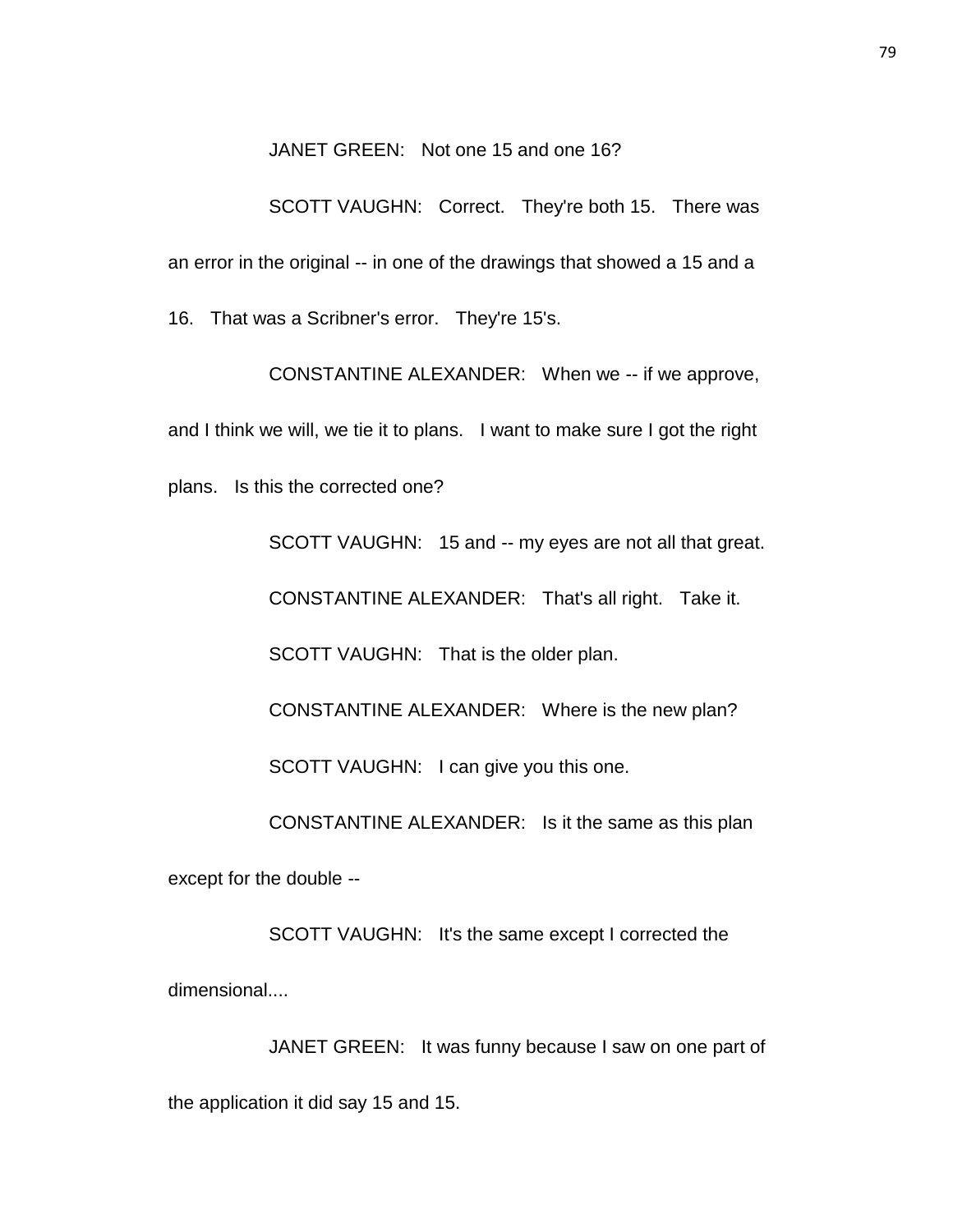JANET GREEN: And then when I got to the drawing, it said 15 and 16.

SCOTT VAUGHN: Right. The reason for that is I had originally had them as 16's, and I reviewed these plans with staff at the Building Department. And they basically said if you ask for a Variance for a foot, they're going to send you home. Change it. So we reduced it down to 15.

CONSTANTINE ALEXANDER: So this is it, right?

SCOTT VAUGHN: This is it.

CONSTANTINE ALEXANDER: This is mine to keep?

SCOTT VAUGHN: That is yours to keep.

I don't, I'm happy to take questions. I don't have much to add

to that.

CONSTANTINE ALEXANDER: Any questions from

members of the Board?

BRENDAN SULLIVAN: Do you have the dimensional form? FAR ratios were missing on the --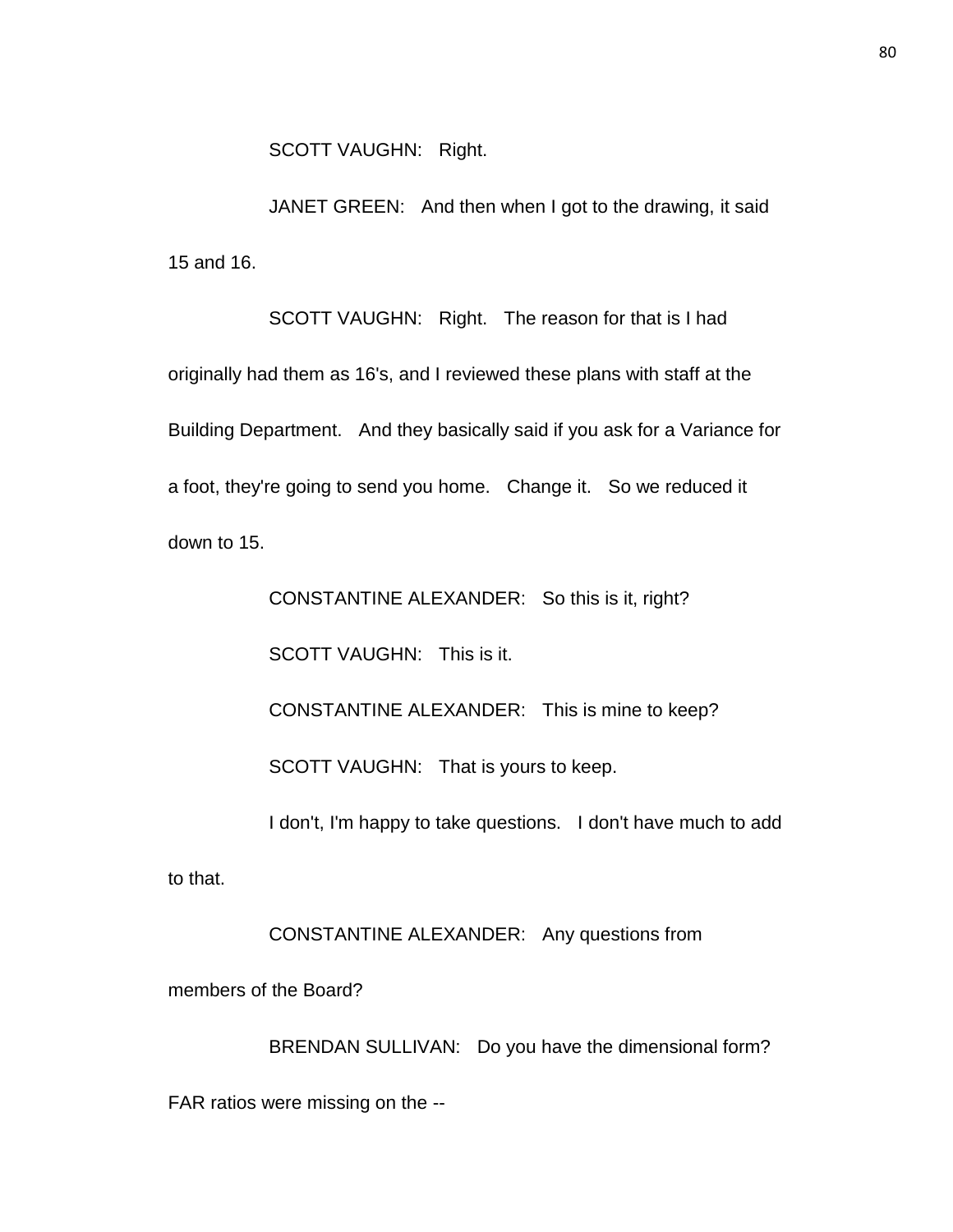CONSTANTINE ALEXANDER: I'll give you the file.

SCOTT VAUGHN: And the FAR ratios were another

question raised by staff, and I sent in a supplemental --

CONSTANTINE ALEXANDER: My notes show that the FAR now is 0.5 in a 0.5 district and they're going to go to 0.56. So they are going to go out of compliance with FAR to a minor, in my opinion, to a minor extent.

BRENDAN SULLIVAN: Okay. So it's a 0.5 for the first five.

SEAN O'GRADY: B Zone is 0.5 for the first 5,000.

BRENDAN SULLIVAN: 5,000.

SEAN O'GRADY: 0.35 after.

BRENDAN SULLIVAN: And the lot area is only 3300

anyway. So 0.5 of that. Yeah, okay.

Okay, good.

CONSTANTINE ALEXANDER: Okay?

Any questions from members of the Board at this point?

(No Response.)

CONSTANTINE ALEXANDER: I'll open the matter up to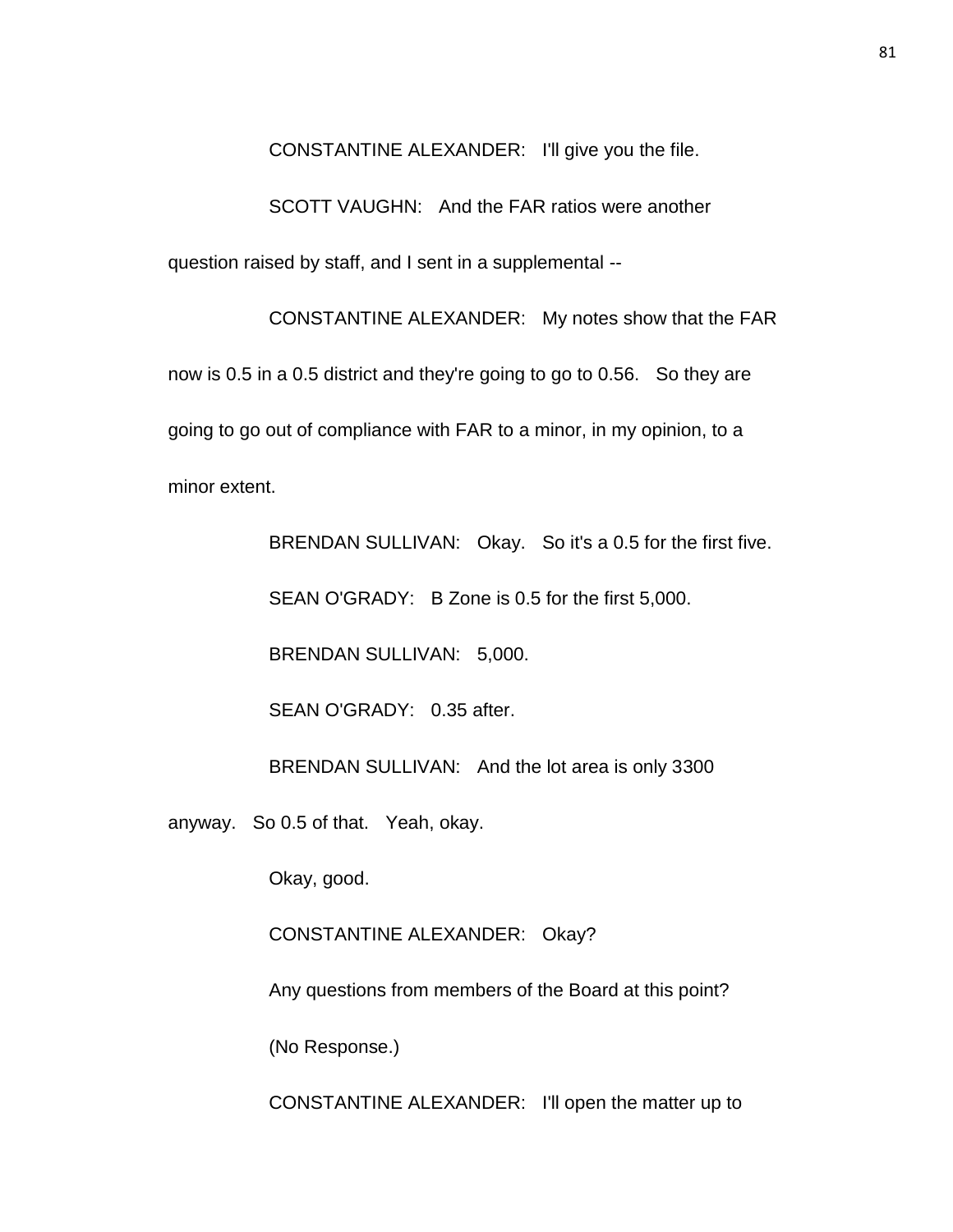public testimony.

Is there anyone here wishing to be heard on this matter? (No Response.)

CONSTANTINE ALEXANDER: Apparently not.

I think we are in receipt of some correspondence. Let's see, one letter here. I'll see if there's anymore. Only one? Yeah.

We have a letter from Clarissa Foy, F-O-Y and Stephen, S-T-E-P-H-E-N Lory, L-O-R-Y. (Reading) I support Pamela Wine's appeal for a Variance at 58 Clay Street to build two dormers on the third floor and add on to the back of the second floor. My husband and I live next-door to 58 Clay Street and we are in support of Pamela Wine's appeal for Variance. We have met Pam and her daughter Xela, X-E-L-A, and are delighted to have them as neighbors. Our reasons for support are the following:

One, the improvement she is seeking to do will not increase the footprint of the home on the ground and the green space of the neighborhood and it will not be touched, changed in any way.

Two, there are several neighboring homes which have built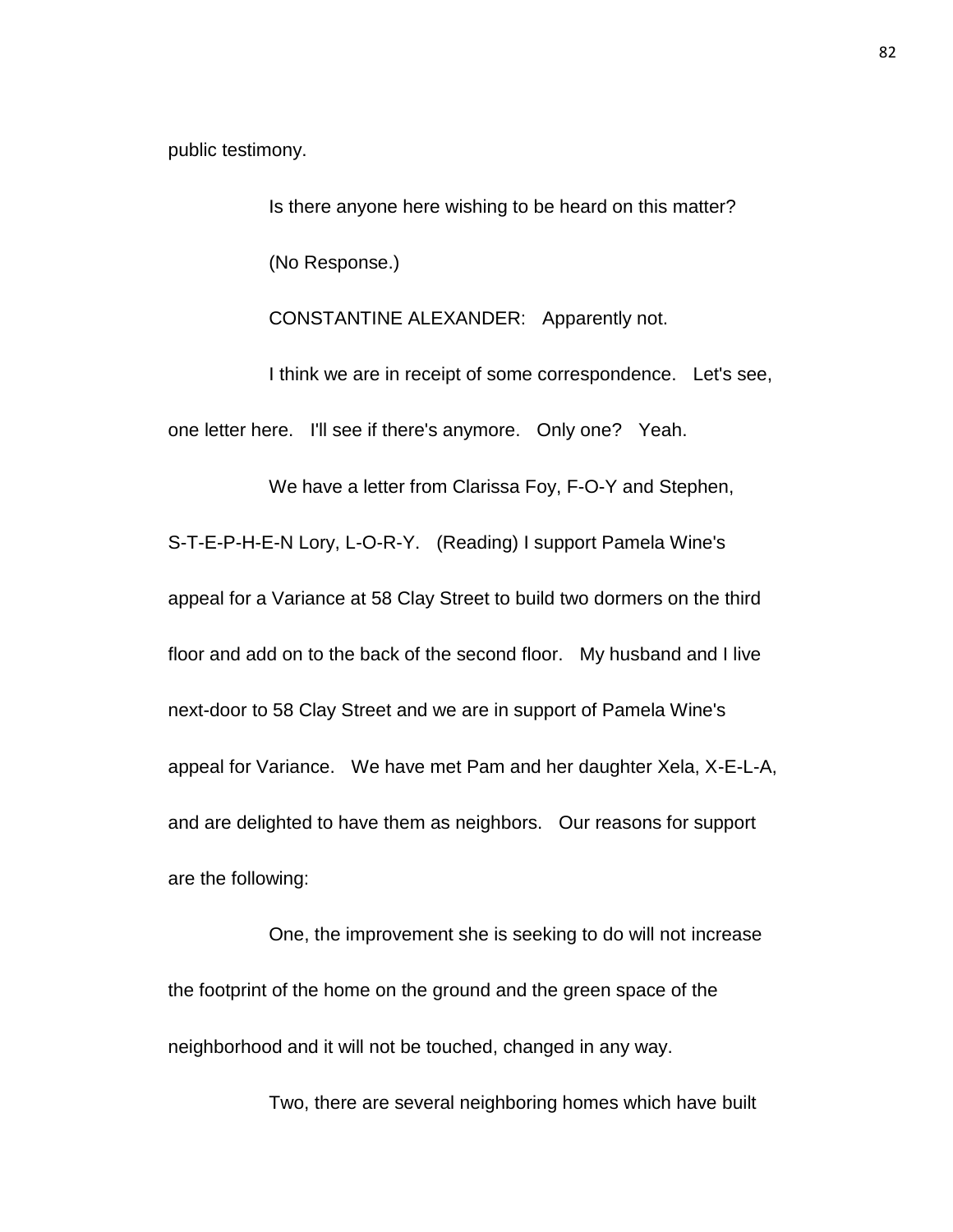the floor dormers, and Pamela's improvements are consistent with the aesthetics and style of Clay Street. We think it will add to the architectural design of the home. She's making many improvements to this home. This house has much potential and we think her eye for design is very aesthetically pleasing.

Three, we think Pamela's house will be a lovely place for her and her daughter. We look forward to another family coming into the neighborhood.

And, four, Pamela is a longtime Cambridge resident, since 1978, with a history being a good neighbor, a tree adopter in her current neighborhood, and a reliable tax paying citizen.

Five, we have spent time with Pam and her daughter and they are a great family, interactive and supportive of the community. We look forward to seeing more of them over the years. We support Pamela's appeal for a Variance.

A very nice and supportive letter. And that's all we seem to have in the file.

Any final comments you want to make before we consider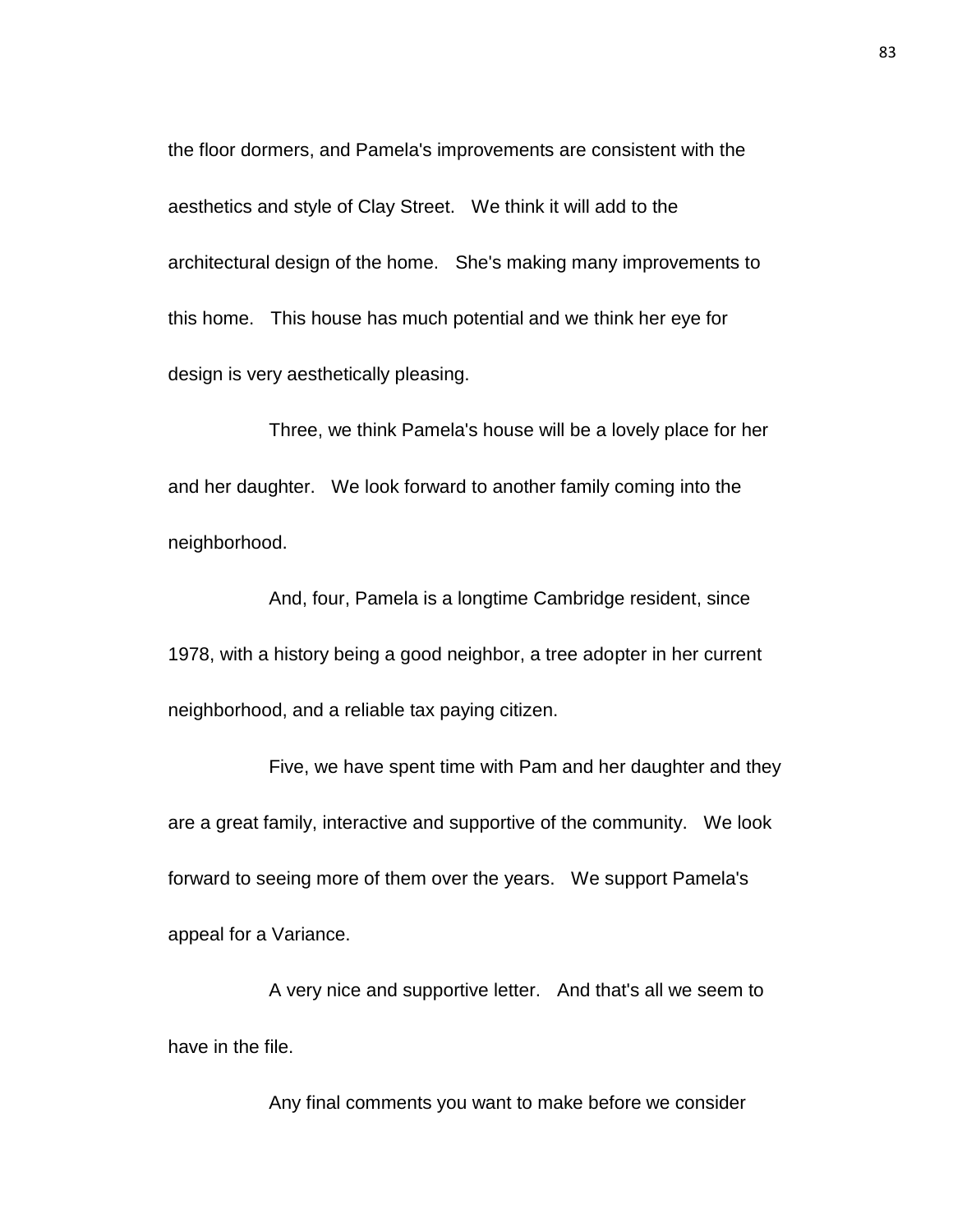SCOTT VAUGHN: The last comment I would make is that this is conversion of the two-family to a single-family so it's a less intensive use.

CONSTANTINE ALEXANDER: Good point.

Discussion or ready for a vote?

ANDREA HICKEY: I'm ready.

JANET GREEN: I'm ready.

CONSTANTINE ALEXANDER: Okay, the Chair moves that

we make the following findings with regard to the Variance being sought:

That a literal enforcement of the provisions of the Ordinance would involve a substantial hardship. Such hardship being this is an older and modestly sized structure, and that whoever occupies it with a family, needs additional living space.

That the hardship is owing to the fact that this is a -- it's a lot that's non-conforming and that -- and any relief, any modification of the structure requires zoning relief.

And that relief may be granted without substantial detriment to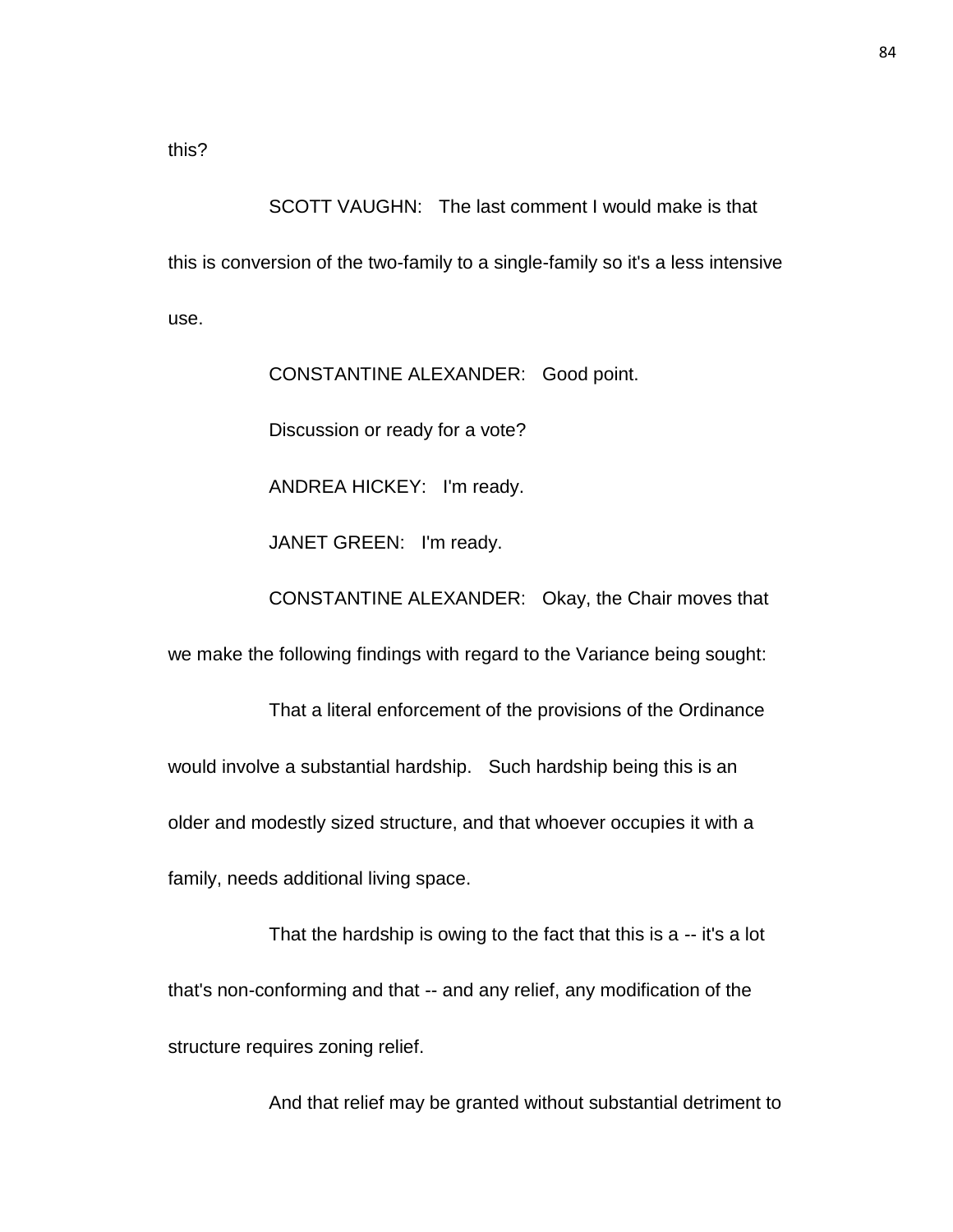the public good or nullifying or substantially derogating from the intent and purpose of the Ordinance.

And that's been testified by the modest relief being sought the neighbor -- the support of the abutter and the absence of any opposition to the petition.

So on the basis of these findings, the Chair moves that we grant the Variance requested on the condition that the work proceed in accordance with a sheet of plans initialled by the Chair. Oh, prepared by Vaughn Associates, the architect. And I've initialled.

Just so you understand, I'm not sure you've been here before us, if you decide to modify the plans going forward, you have to come back. These are the final plans? You're happy with them.

SCOTT VAUGHN: Correct, these are the final plans.

CONSTANTINE ALEXANDER: All those in favor of the granting the Variance, say "Aye."

(Aye.)

CONSTANTINE ALEXANDER: Five in favor.

(Alexander, Sullivan, Green, Hickey, Best.)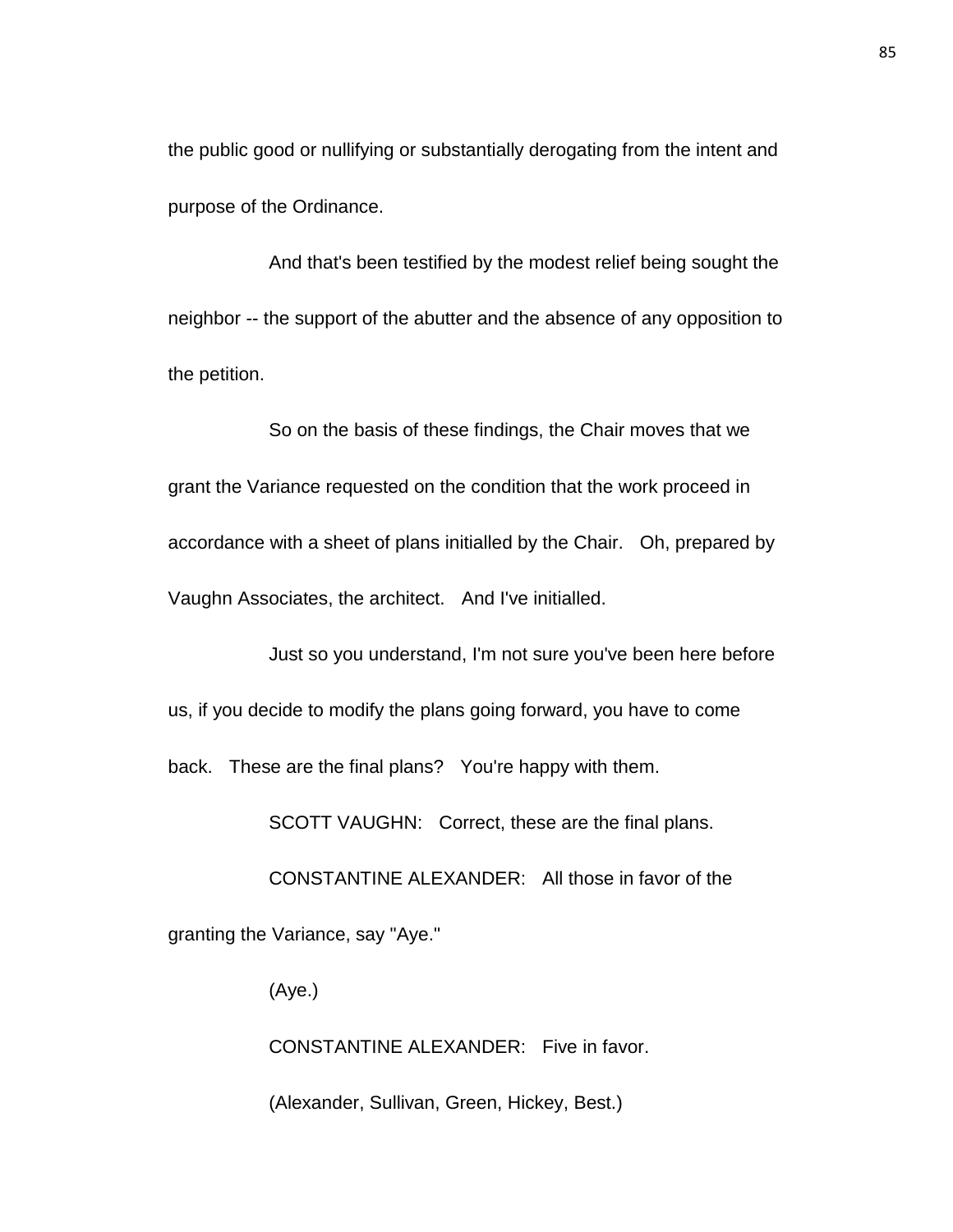CONSTANTINE ALEXANDER: Just eliminate it entirely?

roof deck.

CONSTANTINE ALEXANDER: Don't keep us in suspense.

ATTORNEY JASON PANOS: We're going to eliminate the

Brendan Sullivan, Janet Green, Andrea A. Hickey, George S. Best.)

(Sitting Members Case BZA-016359-2018: Constantine Alexander,

(8:25 p.m.)

\* \* \* \* \*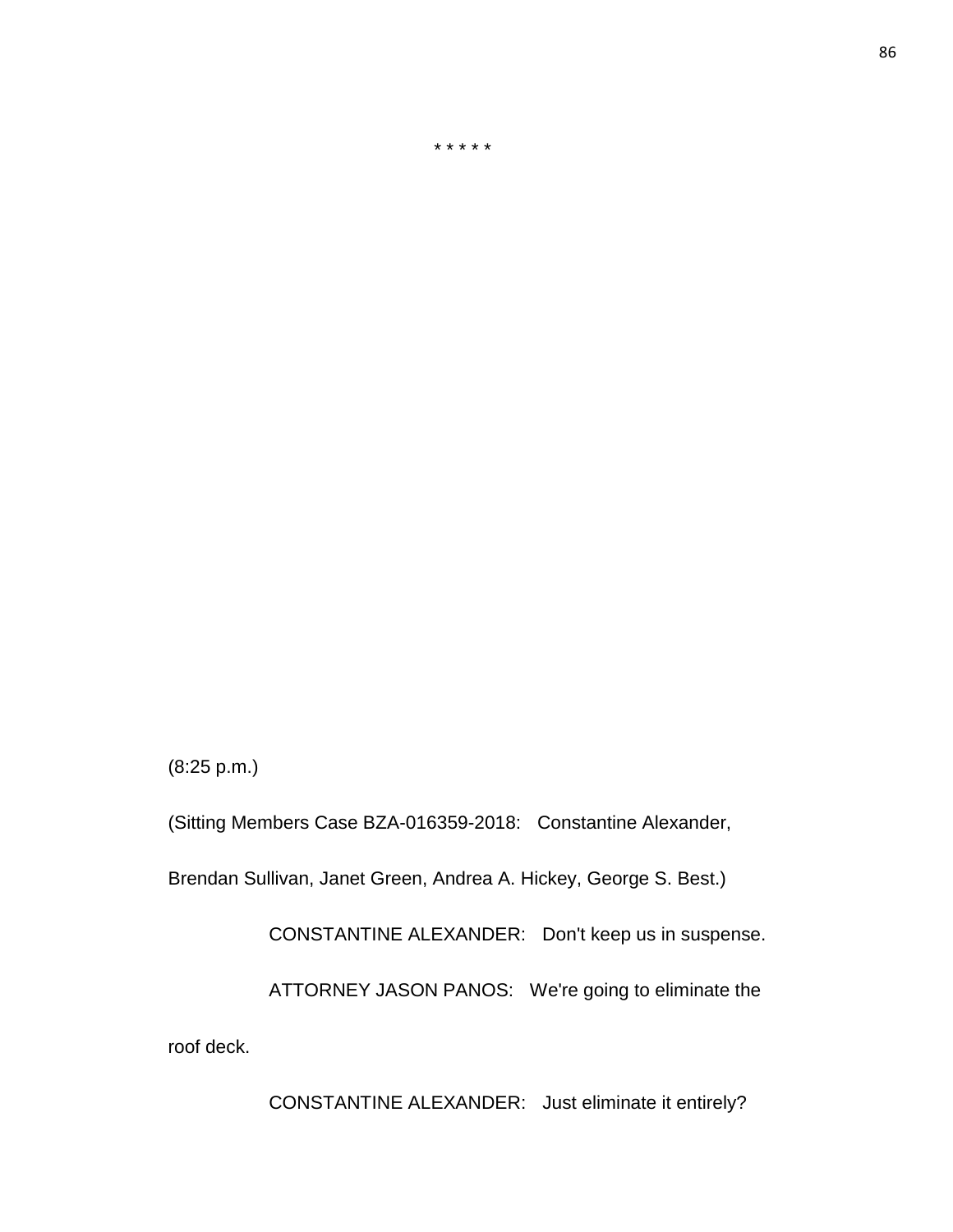ATTORNEY JASON PANOS: Yes.

CONSTANTINE ALEXANDER: No planters, no nothing. ATTORNEY JASON PANOS: No planters, no nothing. CONSTANTINE ALEXANDER: Okay. ATTORNEY JASON PANOS: And just to keep things moving and get some forward momentum to the project. So we would

certainly entertain that condition and accept it to the roof deck only.

CONSTANTINE ALEXANDER: Okay. Do you have

anything more in your presentation?

ATTORNEY JASON PANOS: One thing I'd like to add that wasn't necessarily made clear in the record is we cannot rebuild the existing structures as is. The Building Code and the Accessibility Code and laws and rules and regulations --

CONSTANTINE ALEXANDER: No need to say that.

Because what you're going to do is much better than what was there before anyway, so why would you --

ATTORNEY JASON PANOS: Exactly, exactly.

With that, unless you have any questions of me, I think we hit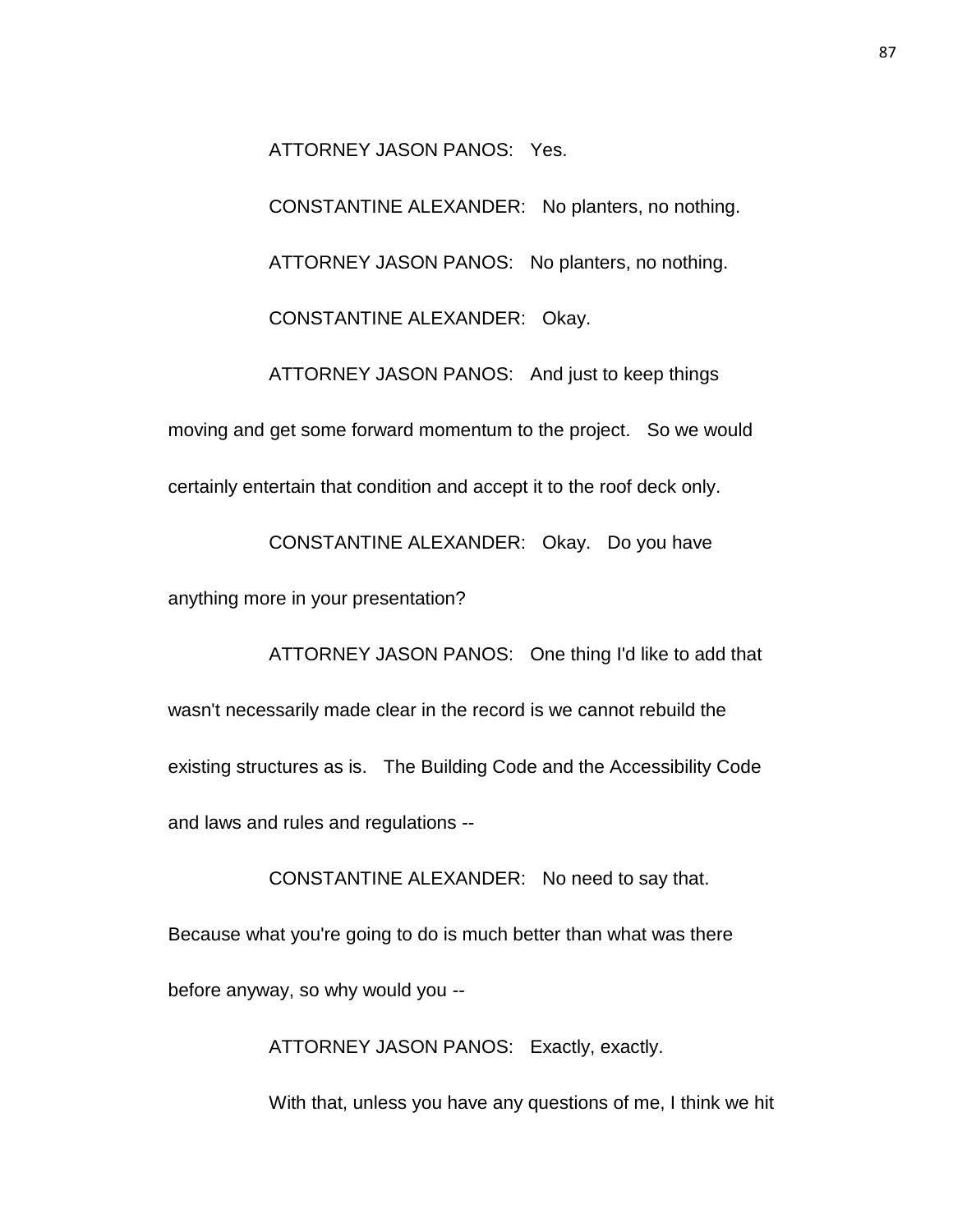all of the hardship criteria and the Special Permit criteria, that's very

expressly stated in the application.

CONSTANTINE ALEXANDER: Okay.

ATTORNEY JASON PANOS: And if you have any questions

of me and the architect and the project engineer and the proponent,

otherwise we're --

CONSTANTINE ALEXANDER: We'll take you on your

invitation. Do you have any questions you want to ask?

ANDREA HICKEY: So the roof deck aspect of your

application is withdrawn?

CONSTANTINE ALEXANDER: The plan -- I'm going to indicate that the plans, if we approve, subject to the plans you submitted except that there will be no roof deck and that will be eliminated. ATTORNEY JASON PANOS: Correct.

CONSTANTINE ALEXANDER: That's how we'll handle it.

ANDREA HICKEY: Thank you.

ATTORNEY JASON PANOS: Correct.

CONSTANTINE ALEXANDER: Okay?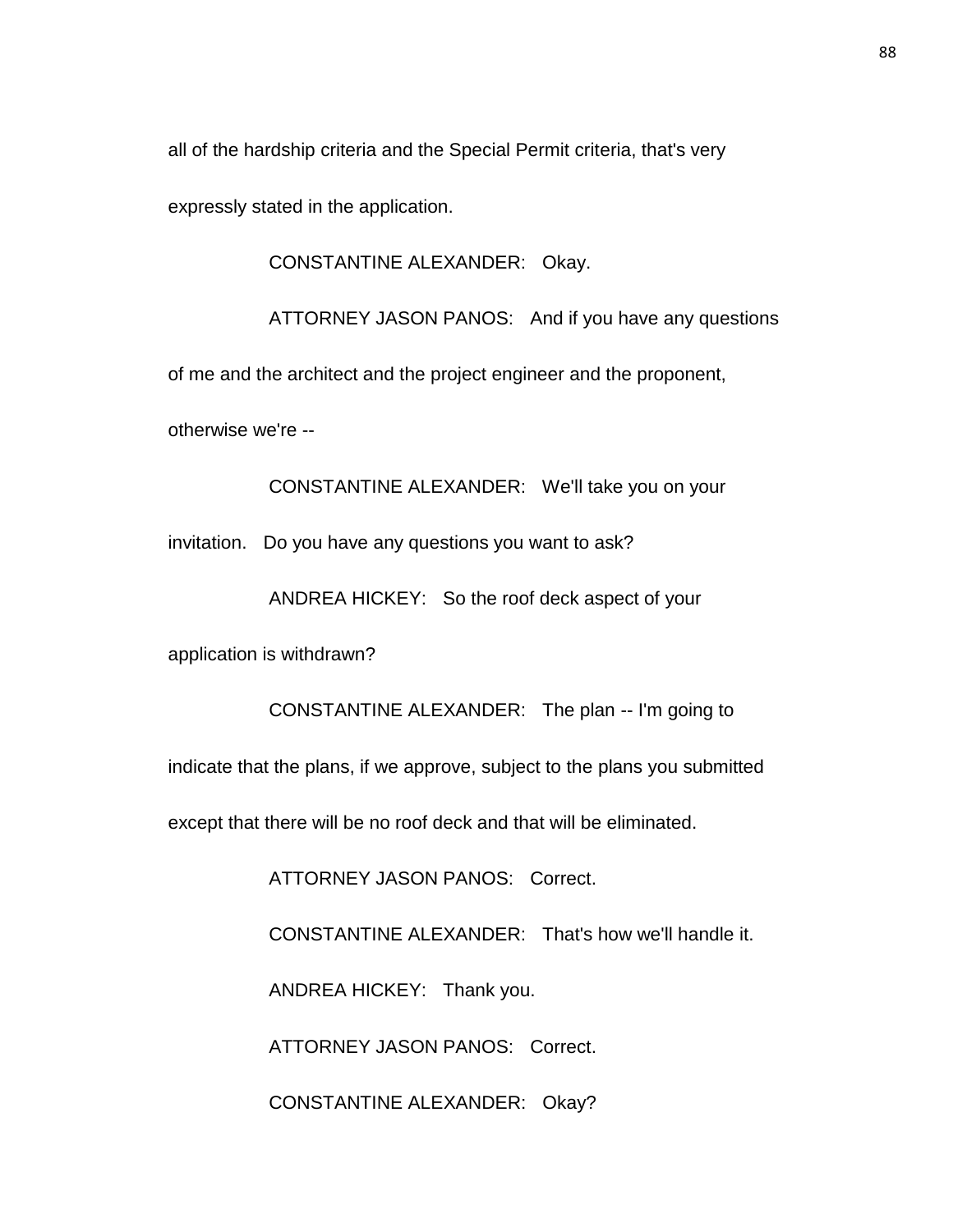ATTORNEY JASON PANOS: Otherwise the plans are as submitted.

ANDREA HICKEY: Thank you.

CONSTANTINE ALEXANDER: I'll open the matter up to public testimony.

Is there anyone here wishing to be heard on this matter?

(No Response.)

CONSTANTINE ALEXANDER: Apparently not. We are in receipt of a letter as you indicated from Councillor Timothy J. Toomey, Jr. (Reading) I am writing in support of this case to replace two fire destroyed buildings containing six apartment dwelling units with one structure comprising of six units which requires a Variance for zoning relief as well as a Special Permit for parking relief. The devastating fire of December 3, 2016, in the densely developed Wellington-Harrington neighborhood caused a massive amount of damage and the displacement of 150 residents. The original structure at this location has been condemned by Inspectional Services as unfit for human occupancy and has been approved by the Historical Commission for demolition. I believe that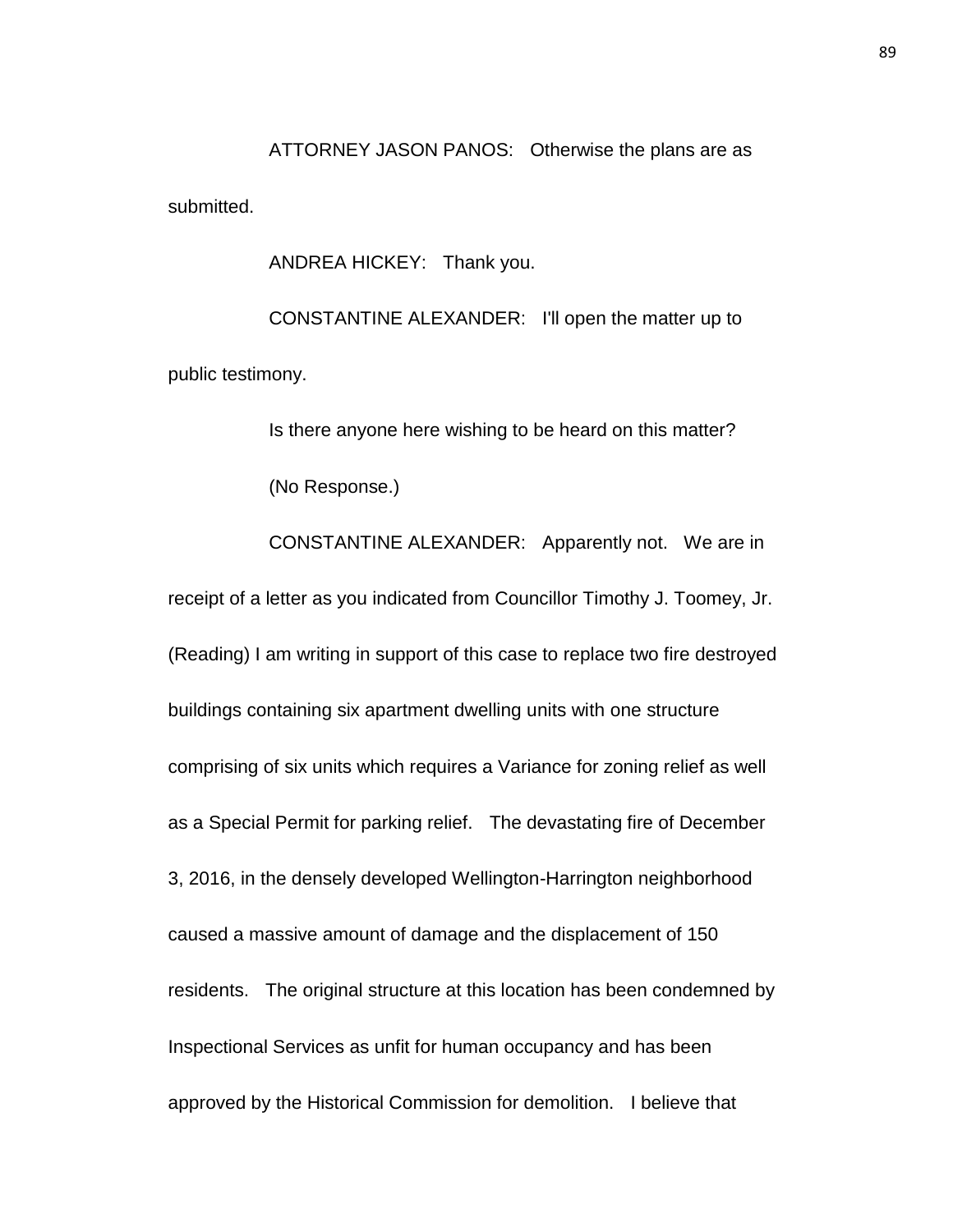zoning relief asked for in this case is more than reasonable, and it is important to note that they are replacing a structure. Replacement of a structure would not add any more congestion to the area, and there is a wide range of support from neighbors. I believe they're providing the property owners the opportunity to rebuild and remain in the community should be the top priority. I hope the Board moves forward with the case and allows the Special Permit and Variance.

And that's all she wrote. Close public testimony.

Do you have any final comments you want to make or ready --

ATTORNEY JASON PANOS: None.

CONSTANTINE ALEXANDER: Okay. Discussion or ready for a vote?

JANET GREEN: Ready.

ANDREA HICKEY: Ready.

CONSTANTINE ALEXANDER: Okay. We have two votes: The first is a Variance to build, what you want to build, except for a roof deck.

The Chair moves we make the following findings with regard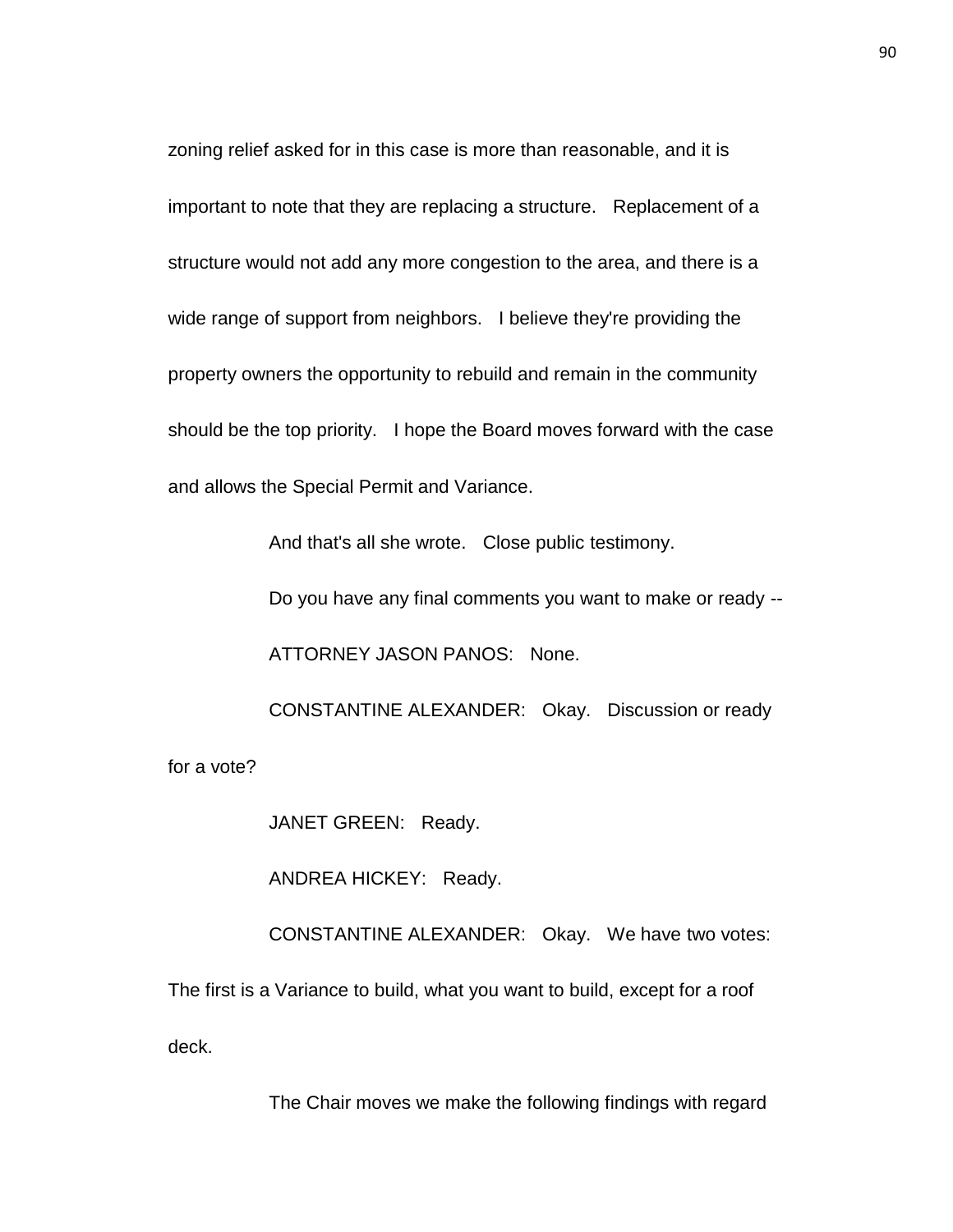to the Variance being sought:

That a literal enforcement of the provisions of the Ordinance would involve a substantial hardship. And such hardship being is that the structures that are there now are going to be virtually -- well, they have been devastated by fire and not in a condition to be rebuilt given the soil conditions. And, therefore, the only alternative to granting relief here is no residential use.

That the hardship is owing to the soil conditions, as I've indicated.

That they can't rebuild what was there before because of the sandy nature of the soil.

And that relief may be granted without substantial detriment to the public good or nullifying or substantially derogating from the intent and purpose of the Ordinance.

In this regard what is -- this is one more example of how we're rebuilding this section of the city that was severely fire damaged.

That the housing stock of the city will be improved by what you want to do, far superior to what was there before.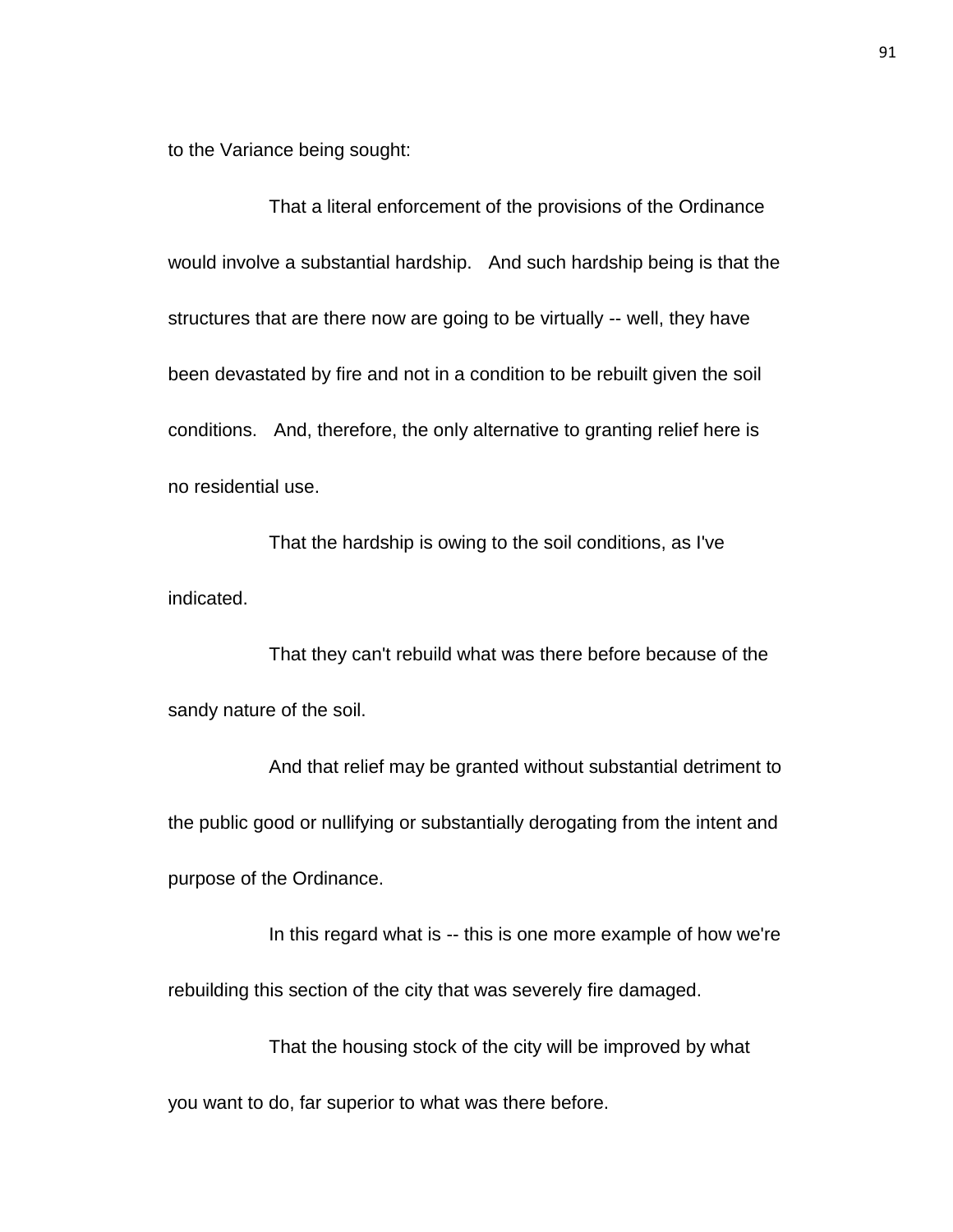And so in all respects the property, the relief actually being sought is actually minor in nature which is surprising giving the density of this area.

So, on the basis of all of these findings, the Chair moves we grant the relief being sought, the Variance being sought on the condition that the work proceed in accordance with plans prepared by Sea Glass Architects, the first page of which has been initialled by the Chair. I don't see a date. Except that the roof deck that is shown on these plans will not -- will be eliminated from the project and that there will be no roof deck on the structure.

All those in favor of granting the Variance on this basis say "Aye."

(Aye.)

CONSTANTINE ALEXANDER: Five in favor.

(Alexander, Sullivan, Green, Hickey, Best.)

CONSTANTINE ALEXANDER: Turning to the Special

Permit. Under our Ordinance you're required to have six

parking -- on-site parking spaces, and you're only proposing three.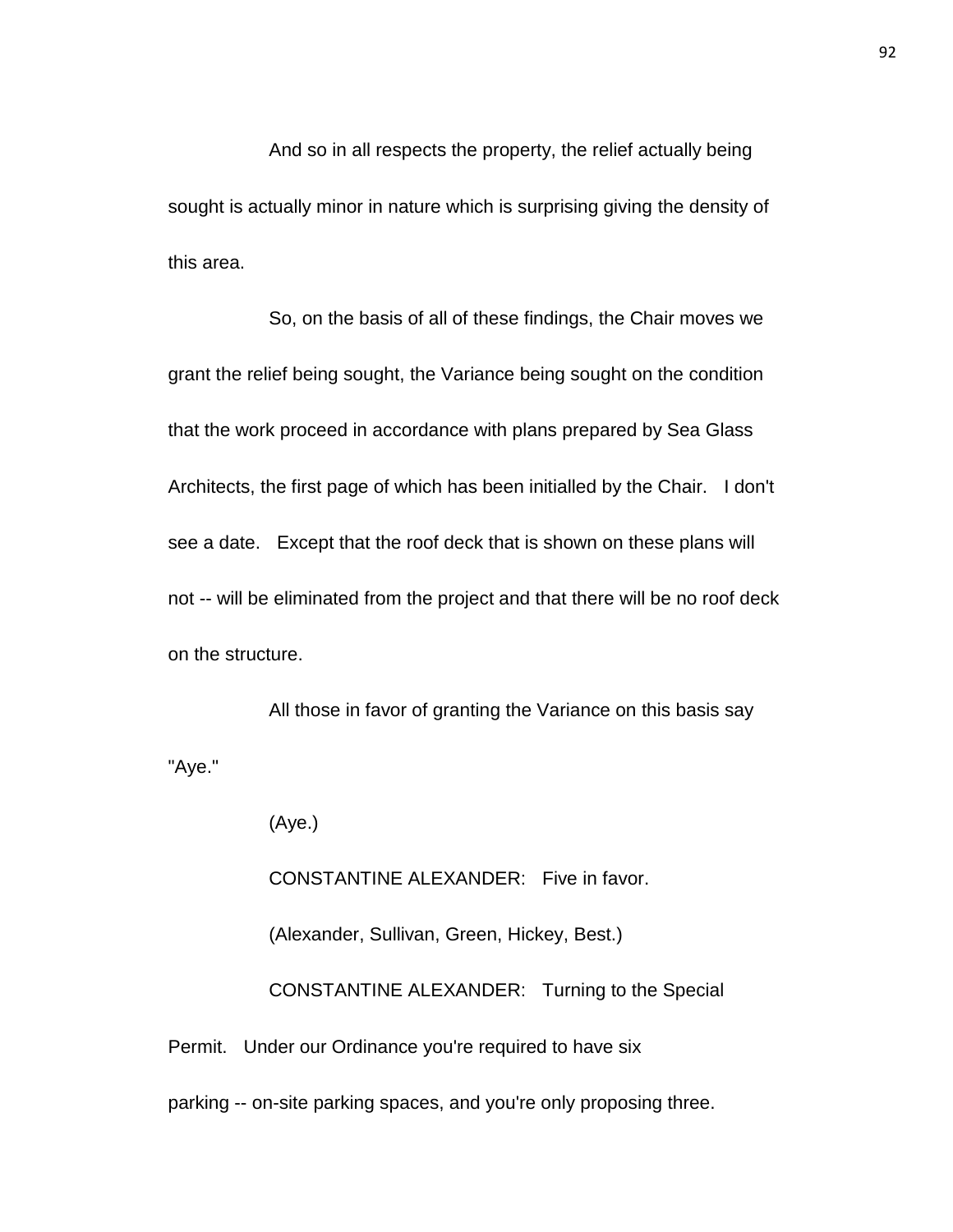Although there was only one before. So we have to make various findings with regard to the Special Permit.

The Chair moves that we find that first the requirements of the Ordinance cannot be met by the project as proposed.

That traffic generated or patterns of access or egress resulting will not cause congestion, hazard, or substantial change in established neighborhood character. In fact, it's going to reduce the congestion by getting more cars off the street than is the case now.

That the continued operation or development of adjacent uses as permitted by the Ordinance will not be adversely affected by what is proposed.

And that no nuisance or hazard will be created to the detriment of the health, safety, and/or welfare of the occupant of the proposed use or the citizens of the city.

And that generally what is being proposed with regard to parking will not impair the integrity of the district or adjoining district or otherwise derogate from the intent and purpose of this Ordinance.

In this regard there is a recent and consistent policy of the city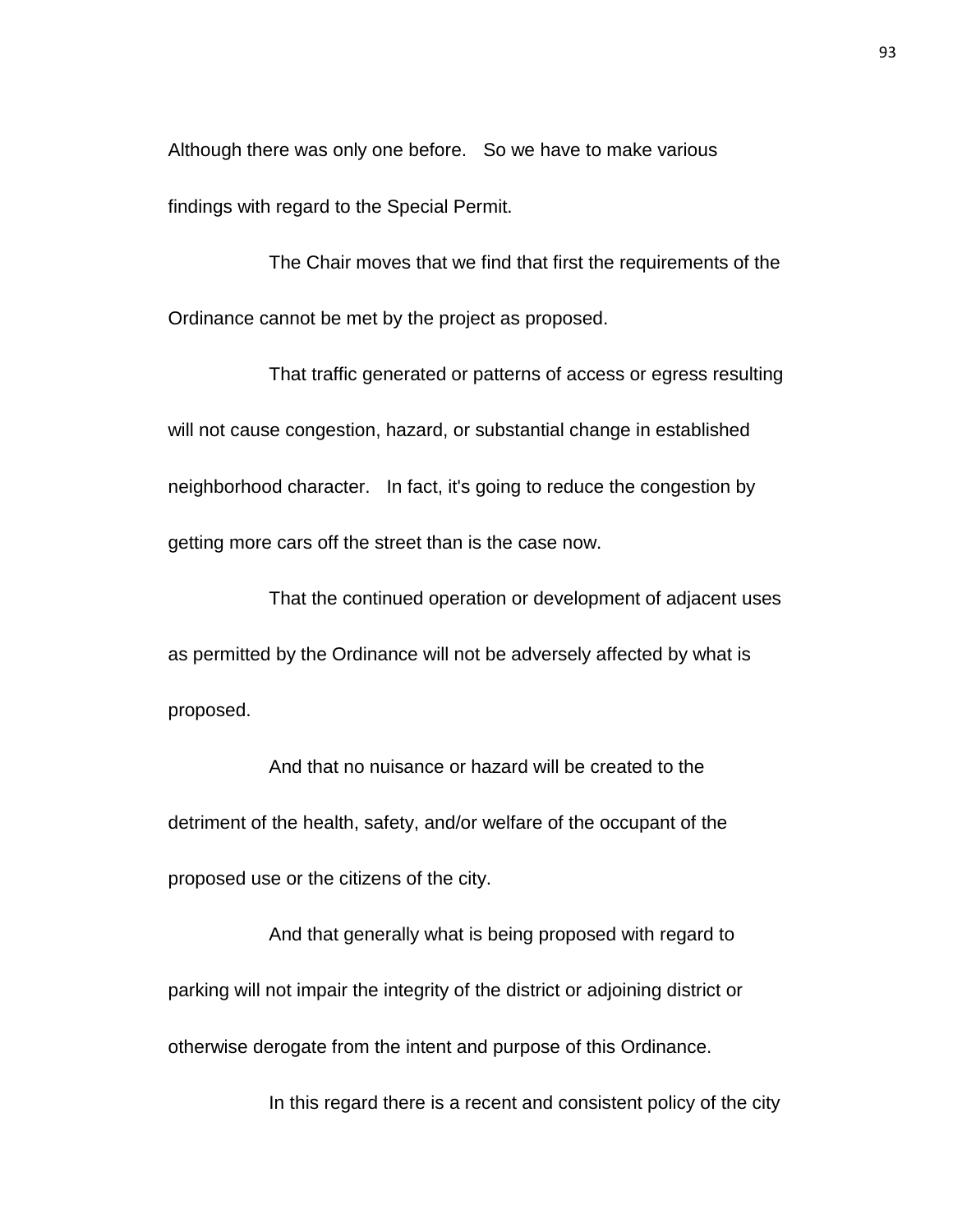to minimize on-site parking with a view toward discouraging people from having automobiles in the city. And so that you're not going to have six is consistent with the city policy and in fact is superior to what was the prior case which was only one on-site.

So on the basis of all these findings, the Board moves that we grant the Special Permit being sought subject to the same condition with regard to the plans we've approved.

All those in favor say "Aye."

(Aye.)

CONSTANTINE ALEXANDER: Five in favor. Relief

granted. Good luck.

(Alexander, Sullivan, Green, Hickey, Best.)

(8:35 p.m.)

(Sitting Members Case BZA-016468-2018: Constantine Alexander,

Brendan Sullivan, Janet Green, Andrea A. Hickey, George S. Best, Laura

Wernick.)

CONSTANTINE ALEXANDER: The Chair will now call case No. 016468, 19 Fayette Street.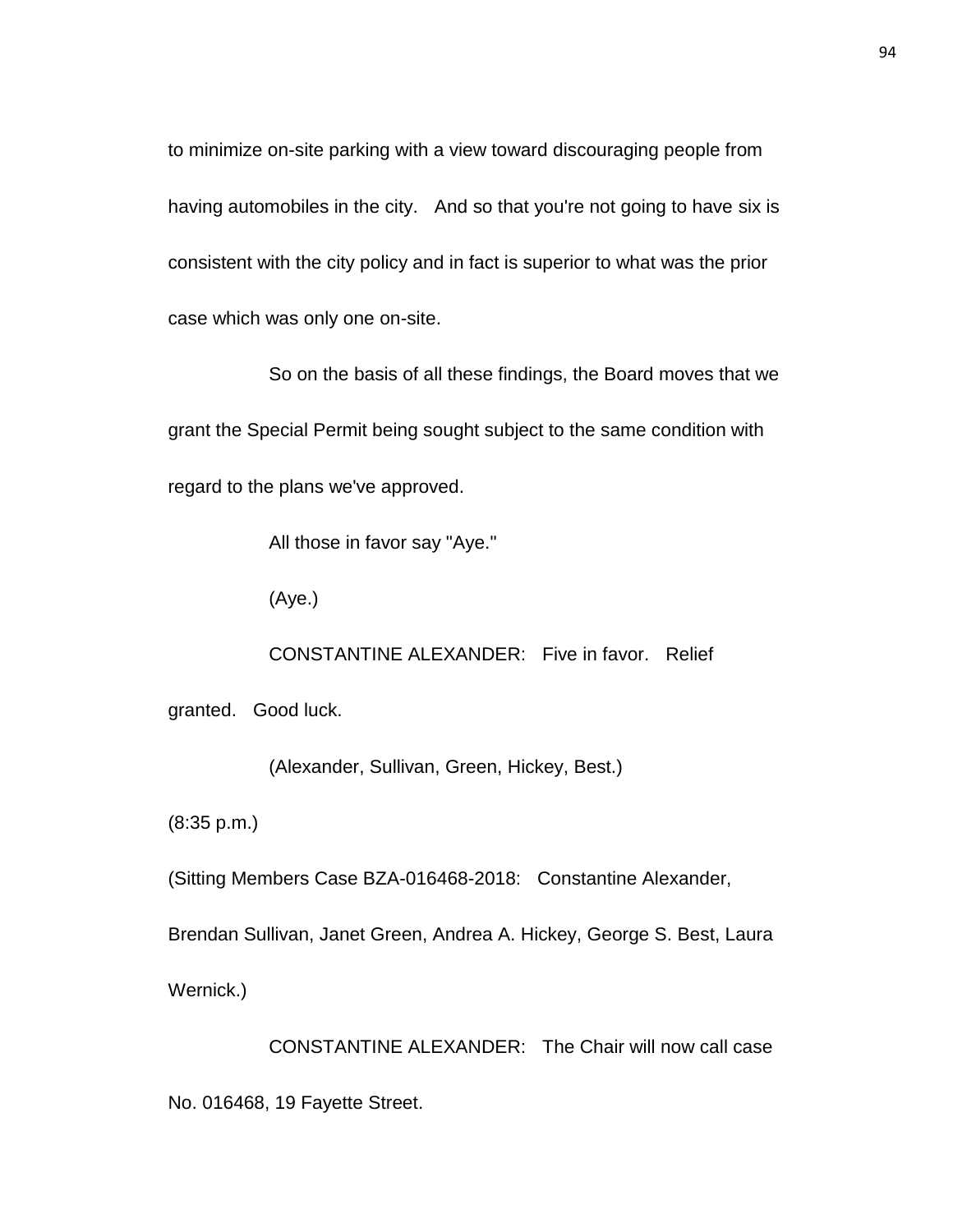Is there anyone here wishing to be heard on this matter?

Good evening.

MARTIN CAFASSO: Good evening, Mr. Chairman,

members of the Board. My name is Martin Cafasso, and I'm the owner of 19 Fayette Street. I'm here tonight with my architect on this project, Mariana Ibanez.

CONSTANTINE ALEXANDER: I'm sorry, you're the architect?

THE STENOGRAPHER: Can you spell your name for me, please?

MARIANA IBANEZ: Yes. I-B-A-N-E-Z. And the office is Ibanez Kim, and the signing architect is Simon Kim, K-I-M.

MARTIN CAFASSO: So, before passing the microphone

over to Mariana to explain how we got to where we are, to give you a brief overview. When Mariana and I were first conceiving this site, we were envisioning the very modern home both inside and out, two modern homes but now it's a beginning. After consultation with both Historical Commission and the neighborhood on two different occasions, and seeing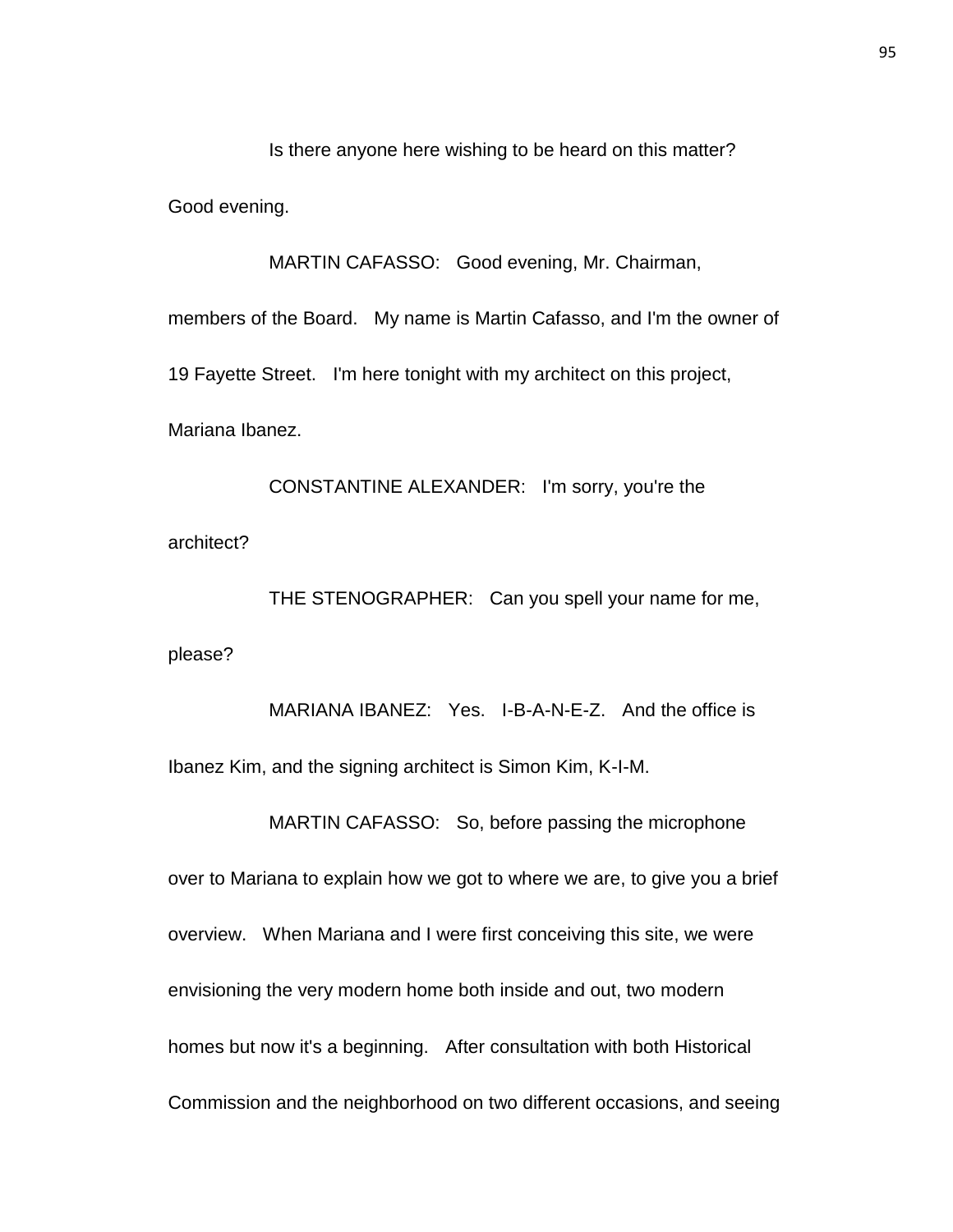some of their concerns, we greatly modified our plans. And she'll tell you about them.

CONSTANTINE ALEXANDER: I need to interject for a second here. I'm going to vent a little bit.

What you're doing is you're taking a parking space that belongs to the neighborhood, if we grant you the curb cut, and appropriating it for the benefit of the people who are going to be where the curb cut is. That's generally not something that we look upon favor upon. The City has been discouraging parking -- on-site parking to encourage people not to have cars. Why can't you just have this side, leave the building the way it is, don't modify the architecture of the building. The person who buys that unit gets it without a parking -- on-site parking space. I mean, this is all about increasing the value of your -- of the property you're going to be selling.

MARTIN CAFASSO: No. It's actually also trying to maintain the symmetry of the building as it is now.

CONSTANTINE ALEXANDER: You don't have to change the building at all.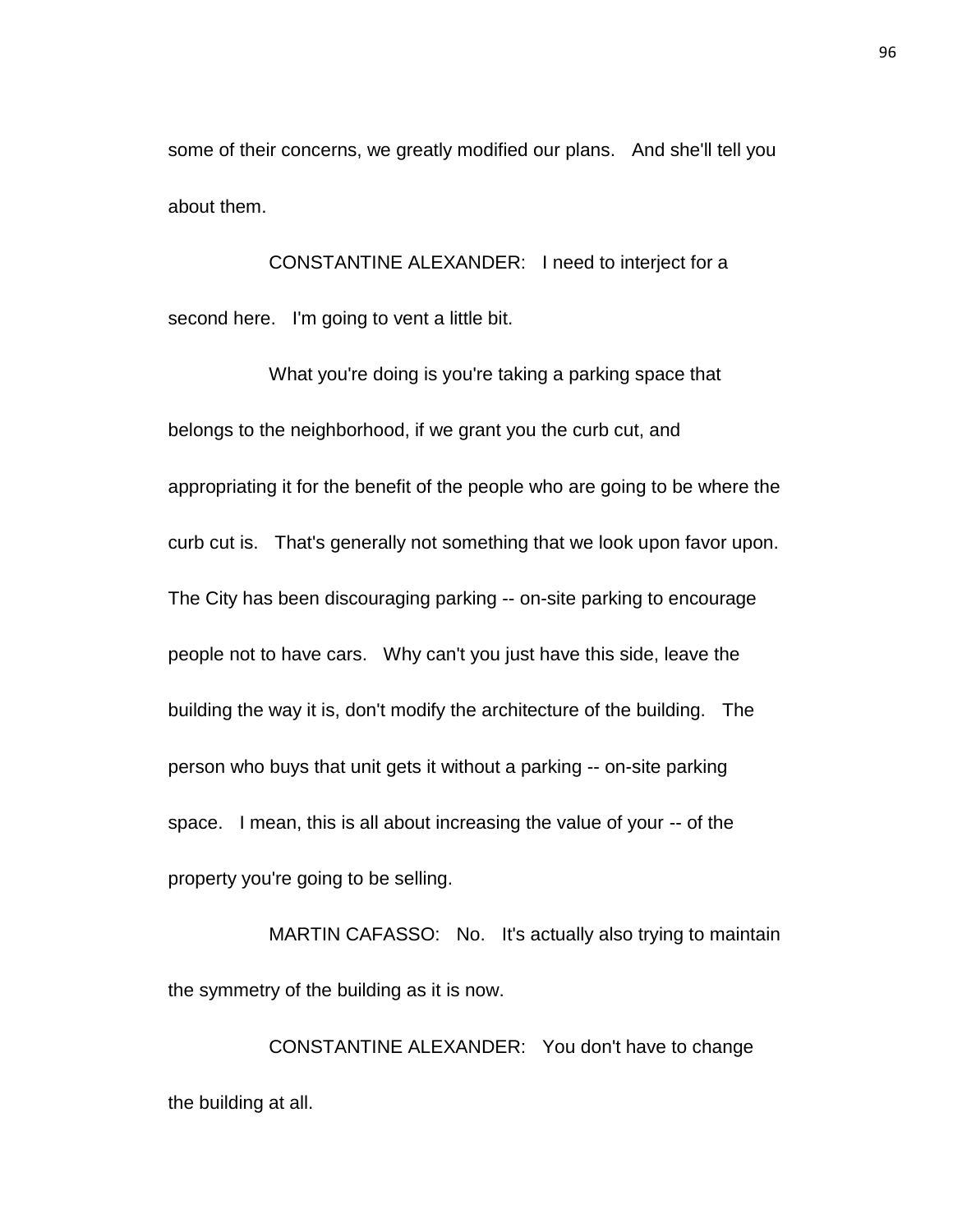MARTIN CAFASSO: The alternative would be to go to the more modern design which would get us a by-right parking spot in front of the yard.

CONSTANTINE ALEXANDER: Well, I know that. That's what you held over the head of the Mid Cambridge and are holding over our head. And it's true. I don't like that. I think what you want, giving you the parking space. What I'm trying to suggest to you is why do you have to provide on-site parking?

MARTIN CAFASSO: Well, I don't think I'm holding anything over anybody's head.

## CONSTANTINE ALEXANDER: I'm sorry?

MARTIN CAFASSO: I don't think I'm holding anything over anybody's head. I think I listened to people's concerns and adjusted my plans accordingly, and took what was important to the neighborhood and some important things to me and we came to a compromise.

CONSTANTINE ALEXANDER: But what was proposed to the neighborhood is, if you don't like the curb cut, this is what we're going to do, we're going to have basically parking in the front yard. I saw your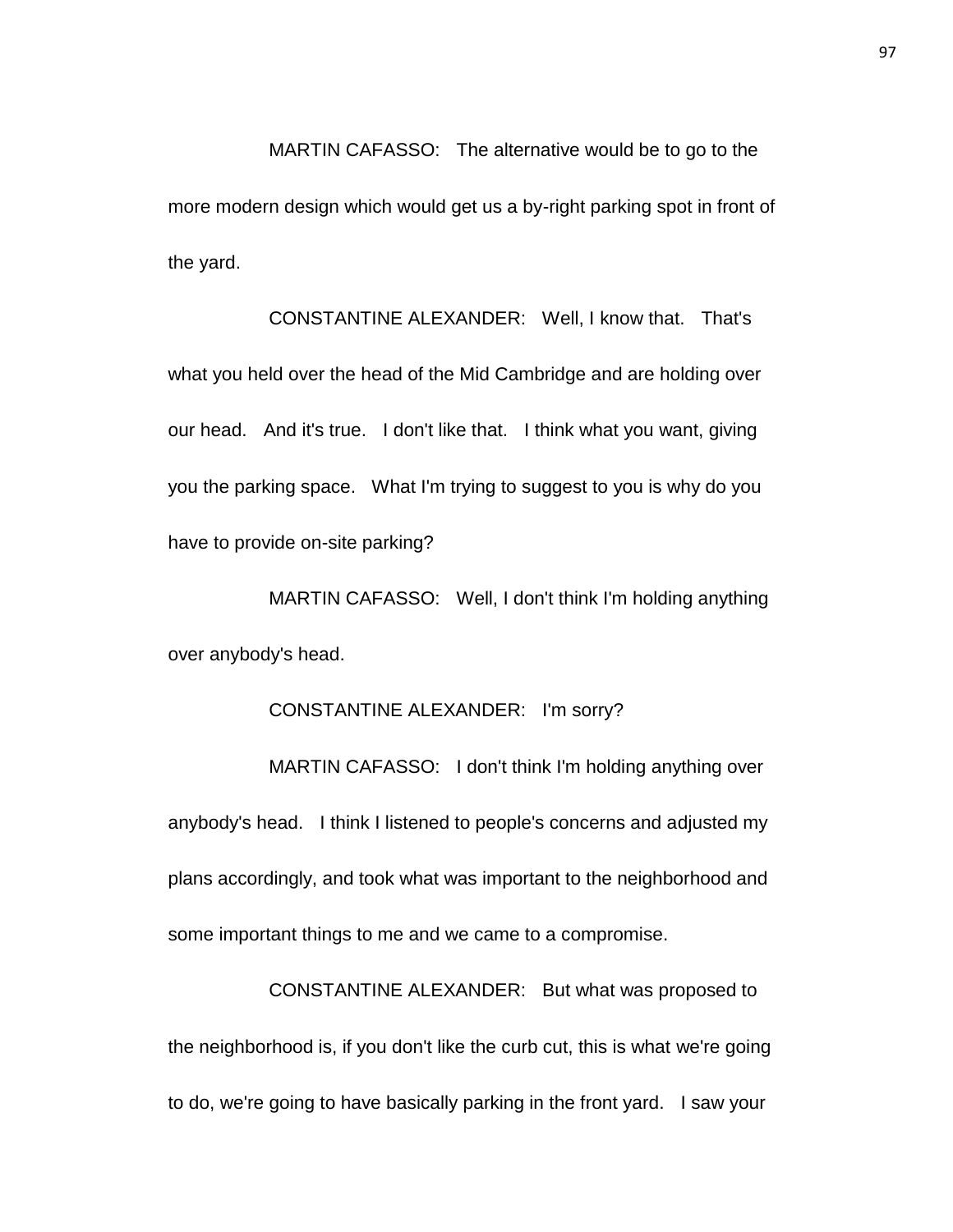submission to Mid Cambridge.

MARTIN CAFASSO: I don't believe I held anything over anybody's head.

CONSTANTINE ALEXANDER: Those are my words, not your words. I'm sorry.

MARTIN CAFASSO: Where in the application does it imply that?

CONSTANTINE ALEXANDER: But you've presented this is we're going to have off-street parking. Give us a curb cut, because if you don't give us a curb cut, we're going to put parking on --

MARTIN CAFASSO: The Ordinance requires one spot for each unit. These are going to be 3600-foot units --

CONSTANTINE ALEXANDER: I understand that.

MARTIN CAFASSO: -- with families. They're going to need

a place to put their car.

CONSTANTINE ALEXANDER: And the City has got a policy, which we just heard in the last case, of encouraging or discouraging on-site parking.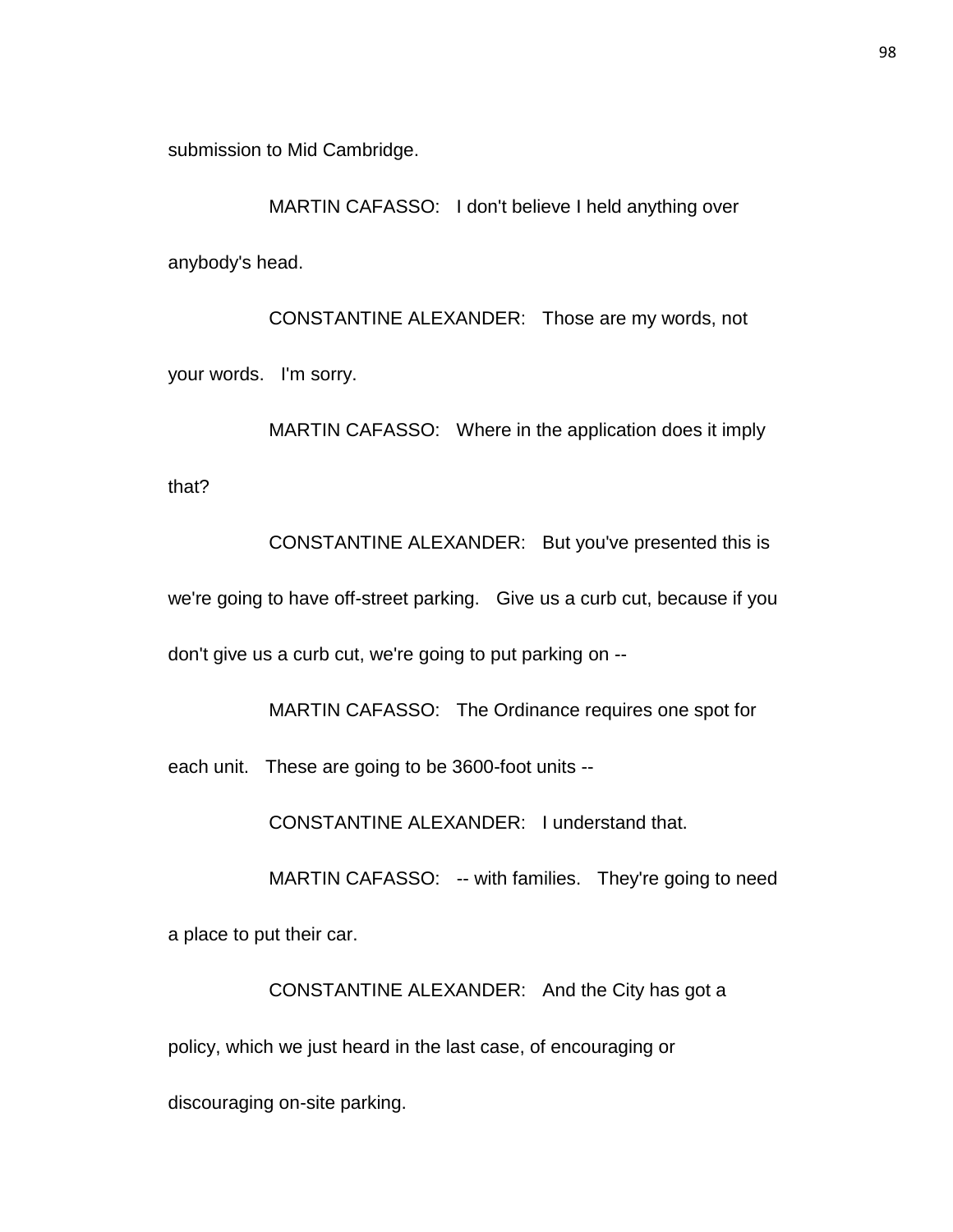MARTIN CAFASSO: But you also just used the argument that by increasing it from one to three, and getting those cars off the street was a good thing.

## CONSTANTINE ALEXANDER: That was different

circumstances. Before you had five cars -- they had five dwelling units that park on the street. And these folks -- they didn't come -- they're not complying with our Ordinance. They're going to add a couple of off-site parking with no impact, no curb cut -- new curb cuts, no impact at all. Okay. No harm, no foul. You'll have a chance, Miss.

Anyway, I'm just venting. That's my trouble with what's being proposed, is I don't like the idea of taking a parking space away from the neighborhood and giving it exclusively to whoever owns this unit.

MARTIN CAFASSO: The people are going to park one place or the other, it's a zero sum game, isn't it?

CONSTANTINE ALEXANDER: I'm sorry, say it again, please?

MARTIN CAFASSO: Isn't a zero sum game, wouldn't the car be parked on the street or in the yard?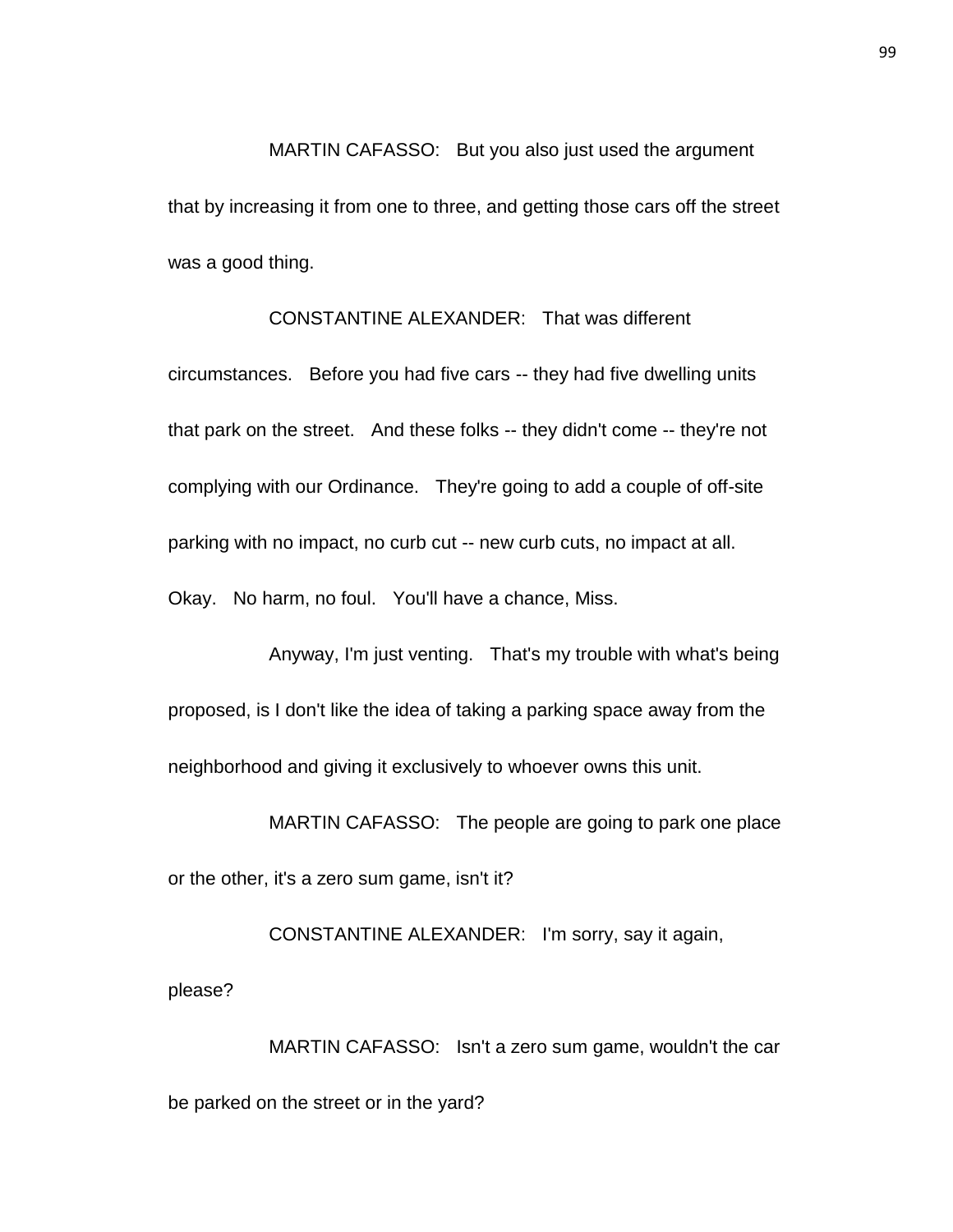CONSTANTINE ALEXANDER: No, no. The zero sum

game is that if I'm living across the street, I have the ability to park if I'm there first where your curb cut --

MARTIN CAFASSO: Almost every house on that street has off-street parking. It's very much in keeping with the neighborhood.

CONSTANTINE ALEXANDER: I'll keep my mouth shut.

MARIANA IBANEZ: Would you like me to go over the plans so everybody can see?

JANET GREEN: Just hold it close.

CONSTANTINE ALEXANDER: Sure.

MARIANA IBANEZ: I'll show the set of drawing first which is the existing condition which now has a very long concrete paved area. And these kind of, kind of shares with the property next-door the space for the, for the parking. And so this is what we originally presented to the neighbors and the Commission. We also met with the Commissioner to make sure this was in line with the Ordinance. And based on the feedback we got from the Commission and the desire to maintain certain historical features of the facade, we tried to work with the elements as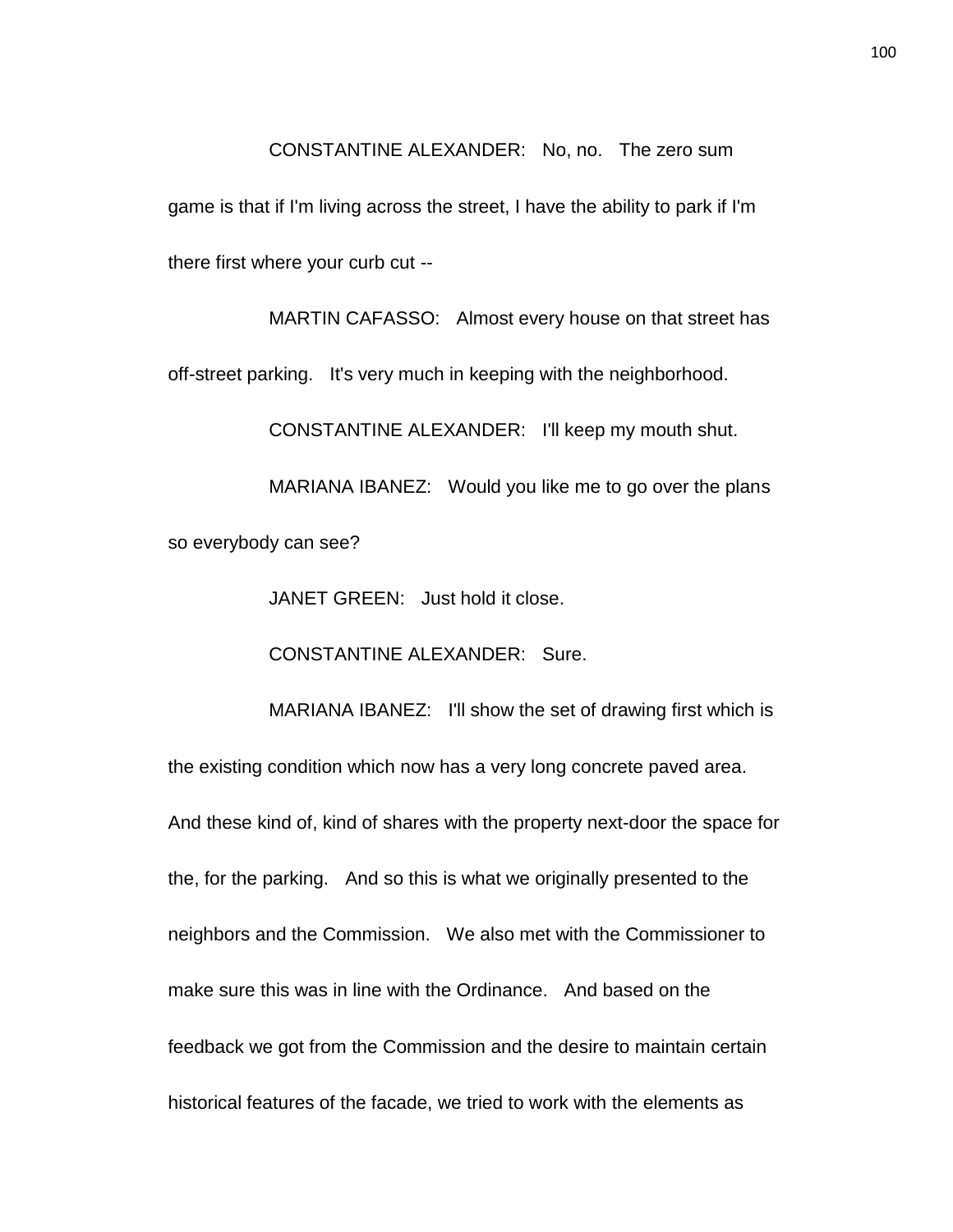they were primarily the central entrance that maintains like side flanking green areas and the overall symmetry of the facade. This came also in line with some changes to the facade where we're preserving the entry porch. And, again, the features that the Historical Commission very much shared with us was important to maintain. Another thing that we thought was very important for the project, was to maintain the ratios between open and green space. And we're not changing the footprint of the building at all.

And on top of that we work hard to maintain the ratios of green space versus paved areas. So we're marginally improving on it, like by a one percent or two percent ratio. So by this proposal, we are not increasing paved areas. We're actually adding just a tiny bit more of green space between the two. So basically these are -- that's the evolution of that aspect.

CONSTANTINE ALEXANDER: Leave that up there for a second.

MARIANA IBANEZ: Yes, of course.

CONSTANTINE ALEXANDER: One more thing and I'm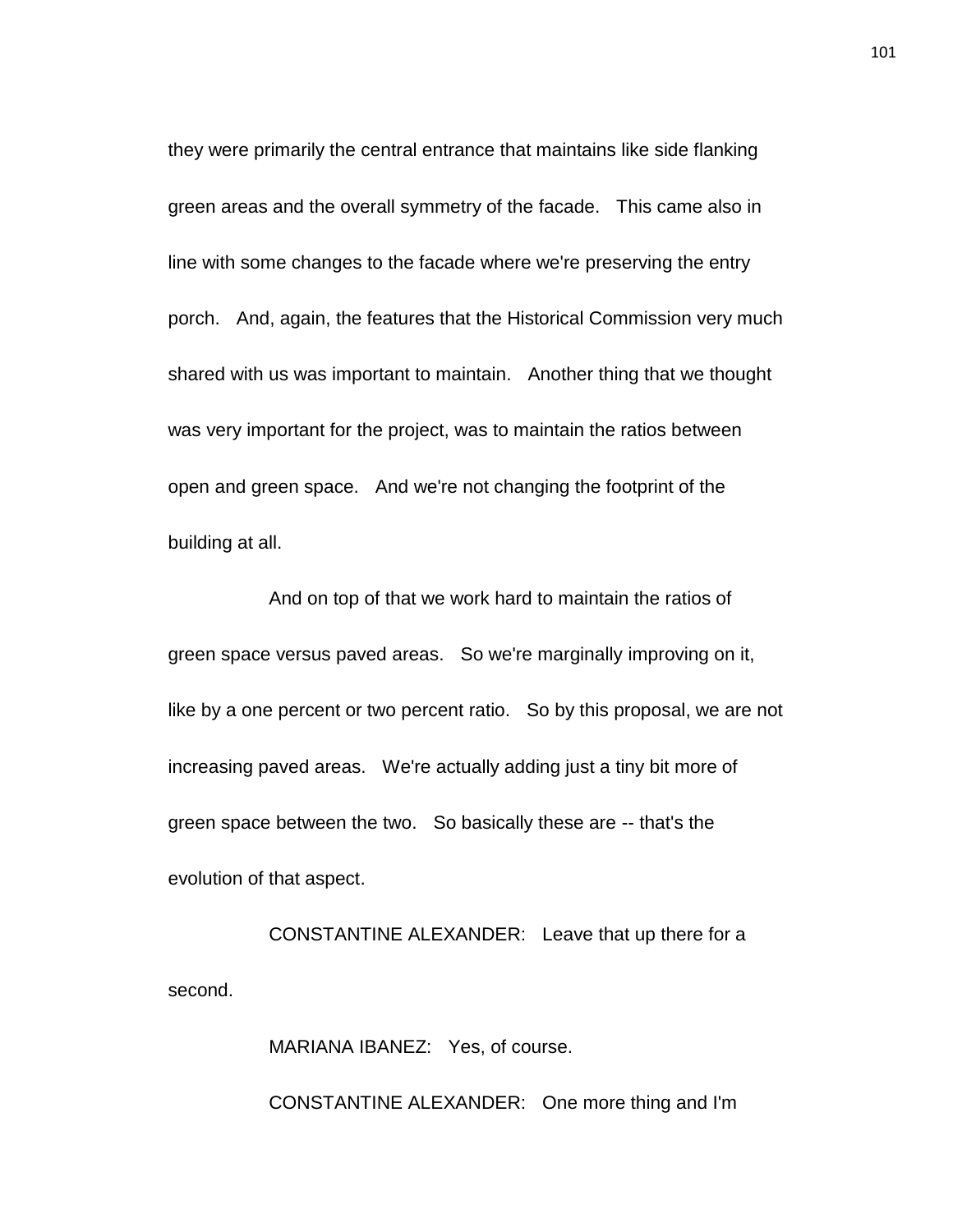going to shut up. This is a -- on the left, the one there, that's the way the parking is right now?

MARIANA IBANEZ: This is where it is right now, yes.

CONSTANTINE ALEXANDER: Okay. If we didn't grant you the curb cut --

MARIANA IBANEZ: Yeah.

CONSTANTINE ALEXANDER: -- and we granted a Special Permit to not have a second parking place, you could continue that. I agree, this -- this is what I meant tonight, and my words were poorly chosen, holding over our head, I agree that the middle one is not desirable. So I don't like that. But you do have the alternative of the one on the left.

MARTIN CAFASSO: That's not wide enough up there for parking.

CONSTANTINE ALEXANDER: No, you're not asking for a curb cut. We get Special Permit relief on that.

MARTIN CAFASSO: It's not wide enough to get a car there on my property. That's a shared driveway with the house next-door.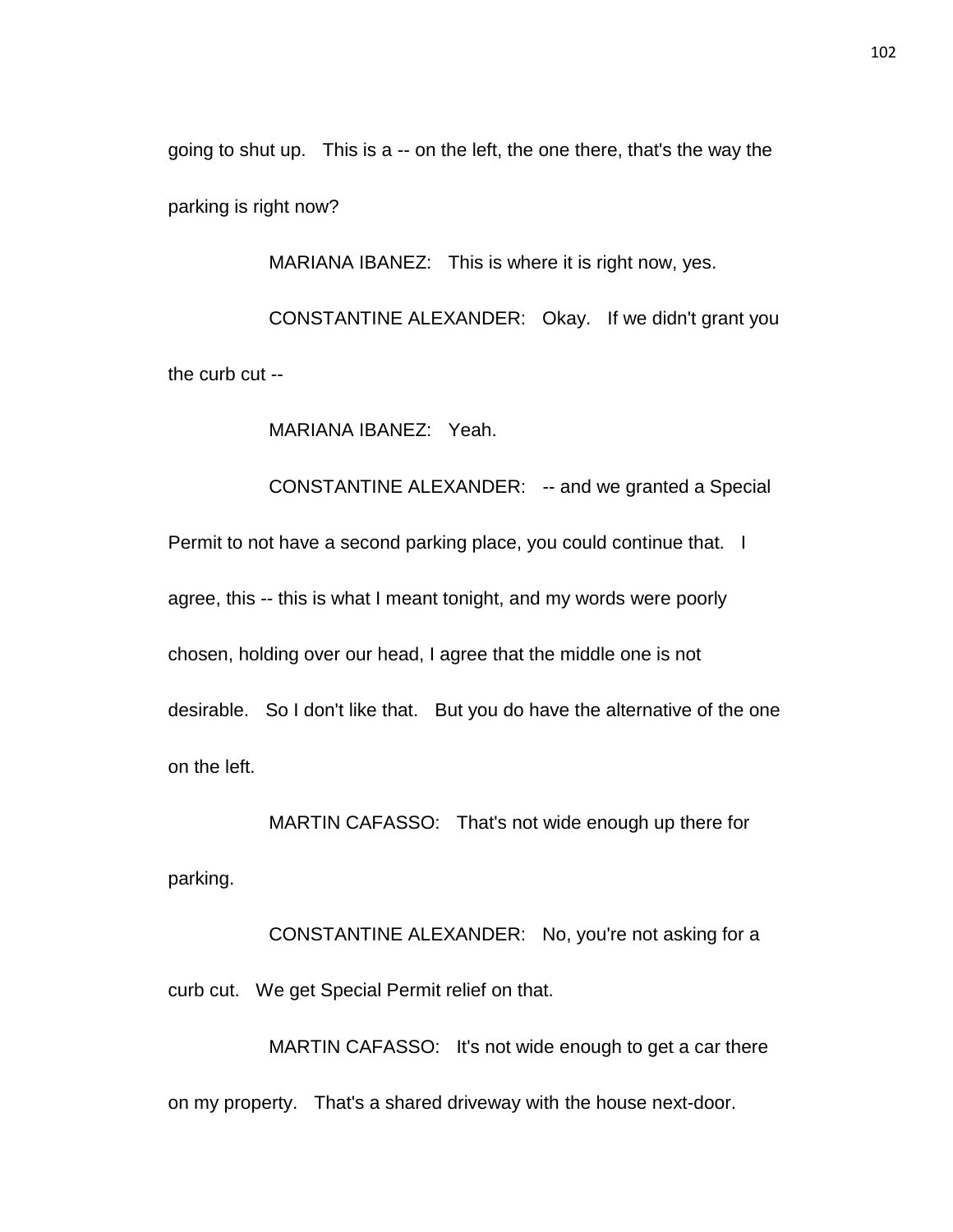CONSTANTINE ALEXANDER: Wait a minute. I don't

understand. If we grant you the relief tonight, you're going to be able to have that one?

MARTIN CAFASSO: This is what I'm trying to explain.

We're okay -- we're okay to here.

CONSTANTINE ALEXANDER: I didn't see anything

requesting relief on that one.

MARTIN CAFASSO: I'm not asking any relief, sir. What I'm

trying to explain is the parking on this side will stop here at the bay.

CONSTANTINE ALEXANDER: Yeah.

MARTIN CAFASSO: Further up it's not wide enough for any

one parking.

CONSTANTINE ALEXANDER: I understand that. But you

have in your mind, and I said I was going so shut up and I will. You need

to have another parking space on the lot.

MARTIN CAFASSO: I do.

CONSTANTINE ALEXANDER: And I'm saying you don't.

We could grant a Special Permit to waive the requirements for the extra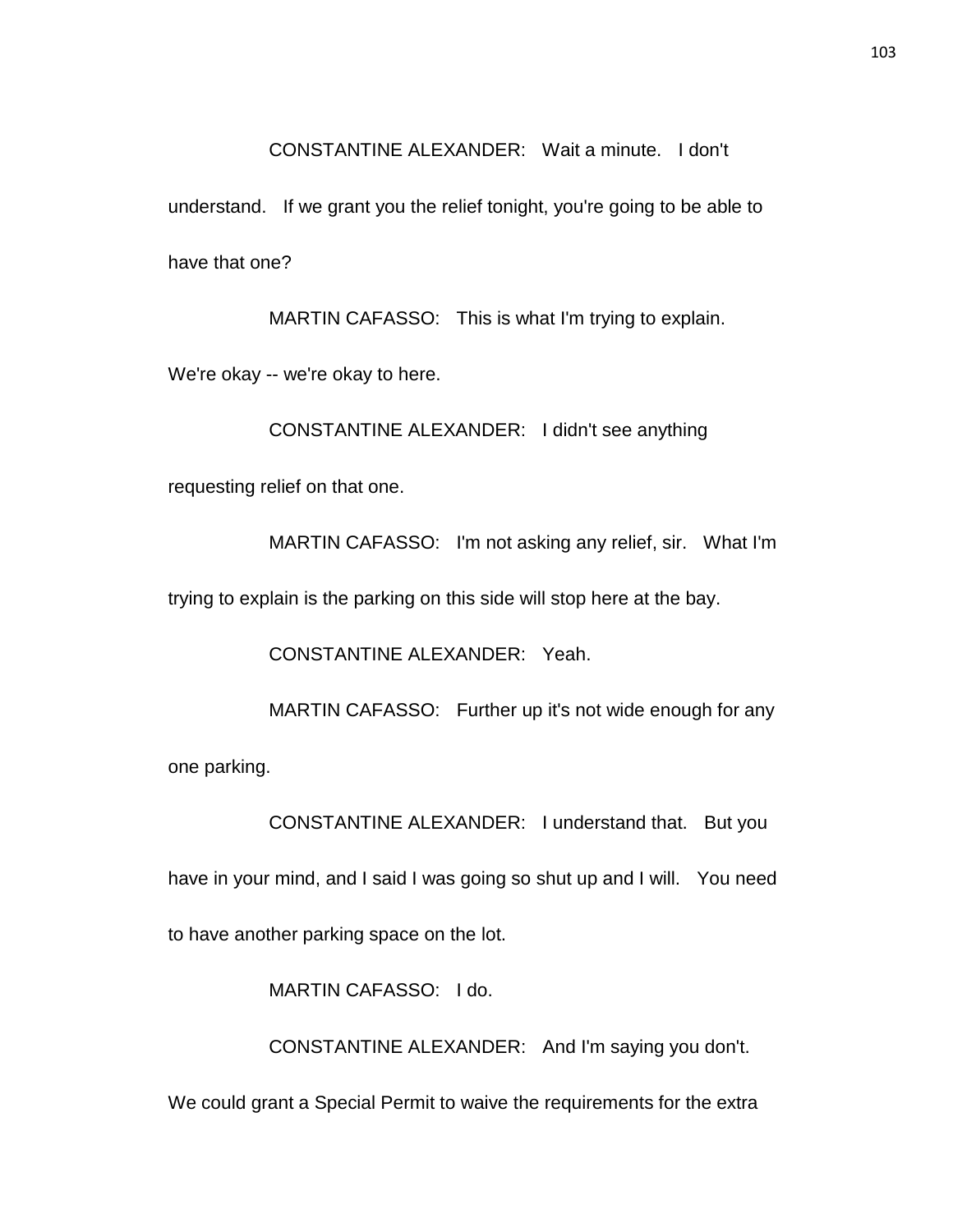parking space. Your problem is that apartment won't be the sold for much money if you can't offer off-street parking. That's what this is all about. That's really what it's all about.

MARTIN CAFASSO: I believe it's about more than that. CONSTANTINE ALEXANDER: I'm sorry? MARTIN CAFASSO: It's about providing a home for new families to come into Cambridge and be able to safely get their kids into their house and get their groceries in.

I'm not being -- dissing you. I'm just saying I don't want to beat the dead horse.

MARTIN CAFASSO: Thank you.

CONSTANTINE ALEXANDER: I understand what you're

CONSTANTINE ALEXANDER: I talked too much already.

saying.

Okay, anything further in your presentation?

MARIANA IBANEZ: I'll show the other two boards just for clarification and how the plans relate to the facade. So the plans you're going to see are the same as in those two boards, but now they include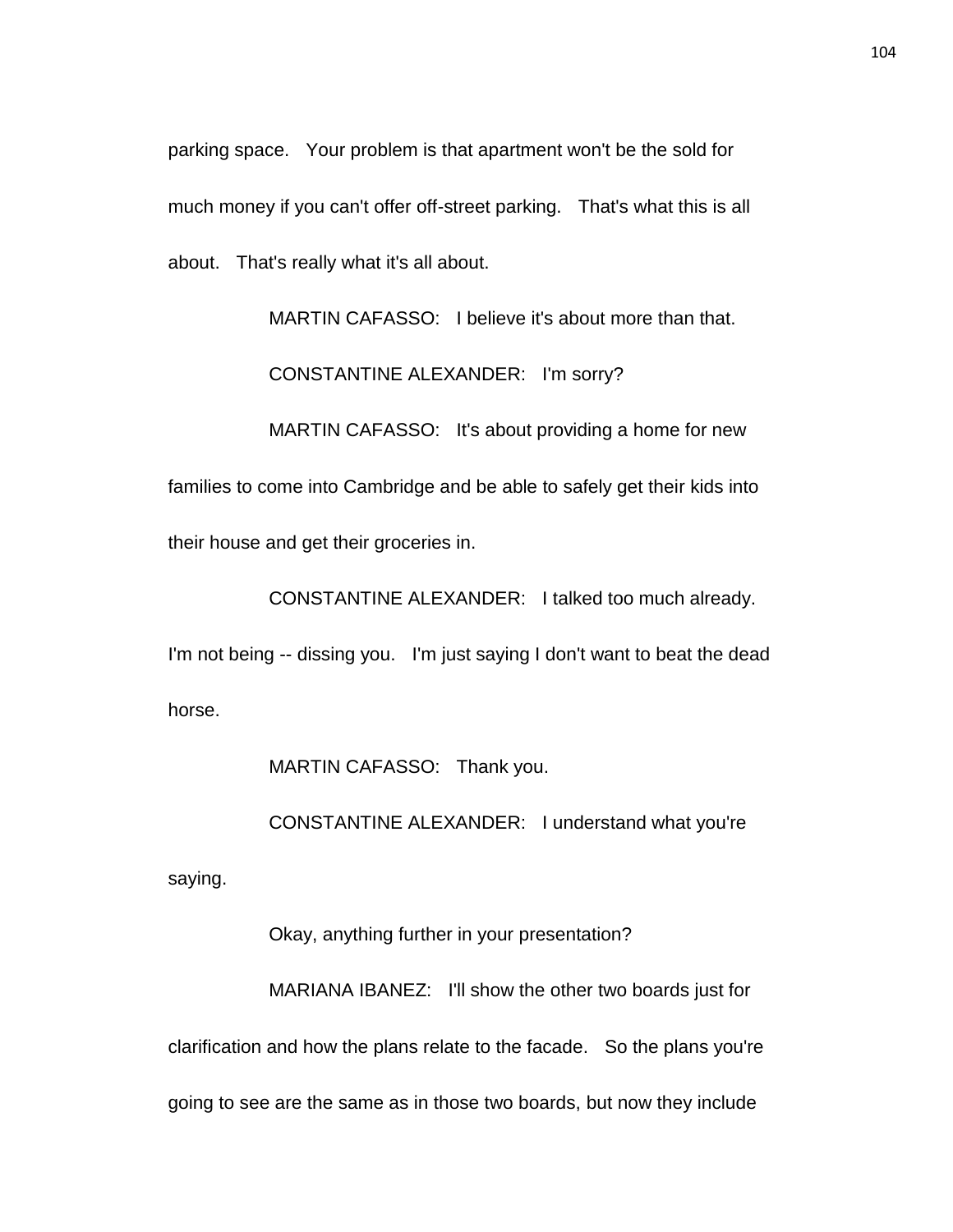the plans and the greenery.

JANET GREEN: And then you can use the microphone.

MARIANA IBANEZ: Yes. So, again, in this case this is the existing condition with all the paved area going all the way to the back of the house. This is the one where we park the car on the front of the property. And this is the one that actually mimics this image, which is something going around the neighborhood, we can actually see in most of the properties that we can find there. And here what we added was the facades for comparison. Where here, again, we're maintaining the historical features of the property with the central entrance, with the shared porch on the hibiscus in the middle, so on and so forth. And so it was very minimal changes. So we presented this to the Commission. We got a lot of the neighbors' support. Basically this was us going back to the drawing board and working with their feedback, and yeah, this is where we're at now.

MARTIN CAFASSO: I believe we have several letters of recommendation that were in the file.

CONSTANTINE ALEXANDER: Yeah.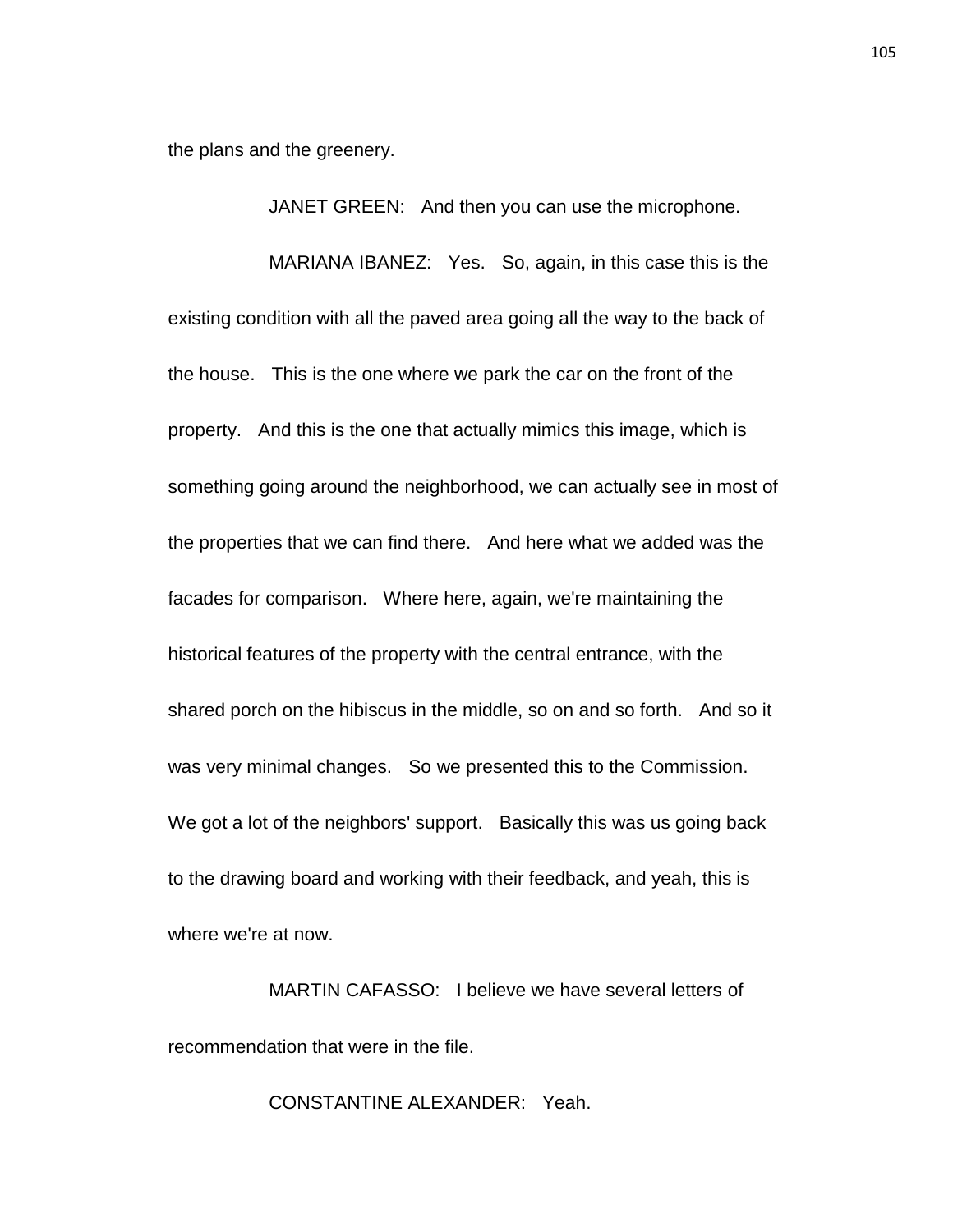What you presented to the neighborhood and Mid Cambridge was two alternatives:

That one there, parking what I call the front yard. Which I agree, is a terrible idea.

Or what you want, which is below that. I'm suggesting that there's a third alternative that was never presented to anybody and that is we'll get a Special Permit from the Zoning Board not to have off-street parking for what I'm going to call the unit on the left.

MARTIN CAFASSO: We didn't find that to be a viable possibility.

CONSTANTINE ALEXANDER: Why?

MARTIN CAFASSO: That's really not -- CONSTANTINE ALEXANDER: It makes it harder to sell the property because you can't offer off-street parking. Anyway, I'm keeping my mouth shut. Okay? Thank you. I know your point of view.

MARIANA IBANEZ: I'm sorry. I'll just add this. I've been living in Cambridge for 11 years. I have very young children. My house doesn't have on-site parking. And I have to say the winter is very difficult.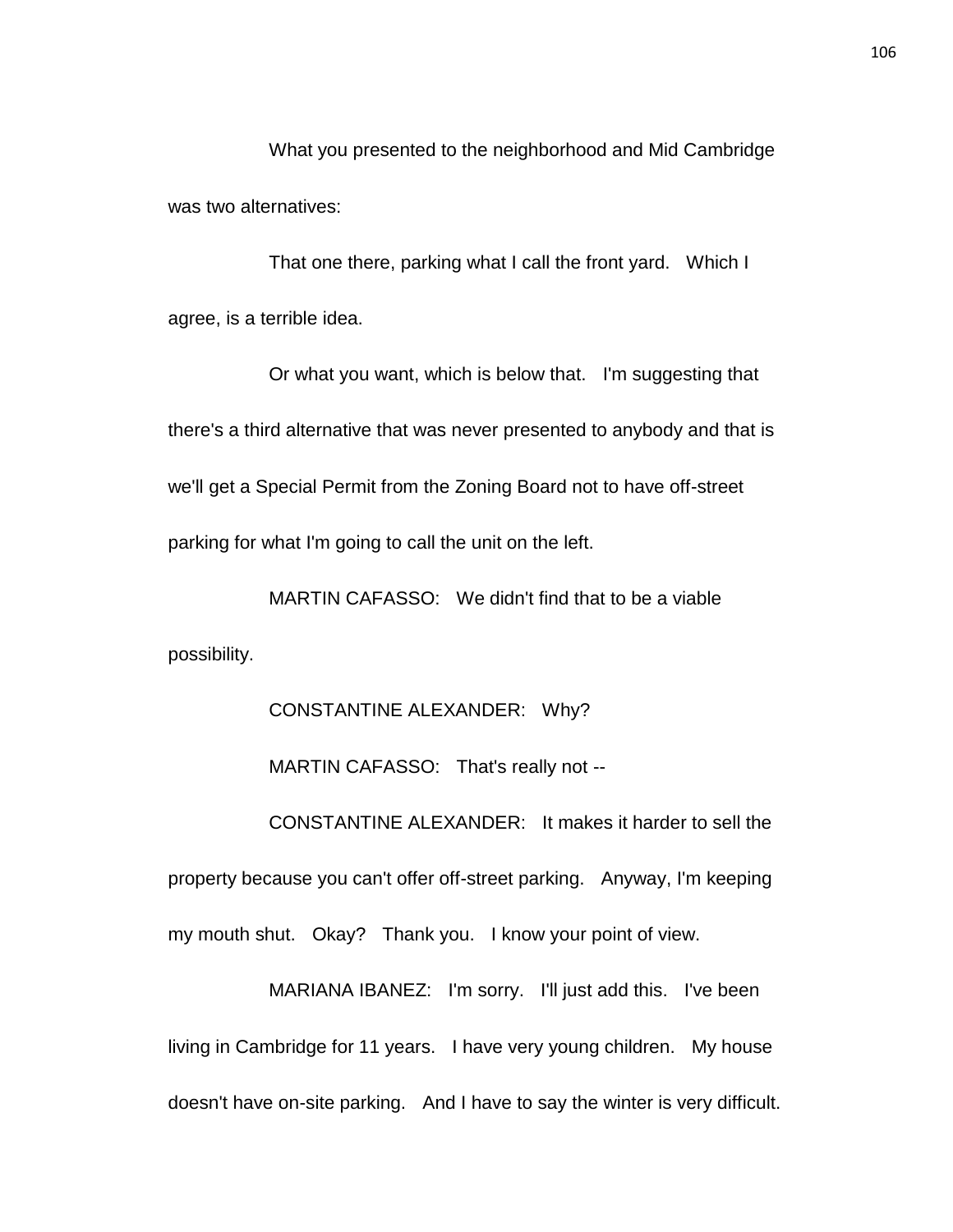I have two toddlers. And I -- the rationale since this is a family house, two-family homes, is thinking how people live these days and how we move around the city. So I think that the idea that we pursued from the beginning is, you know, how to support contemporary living and the house is trying to reflect that.

MARTIN CAFASSO: And that particular street almost every home has off-street parking.

UNIDENTIFIED MEMBER FROM THE AUDIENCE: That's true.

CONSTANTINE ALEXANDER: Okay. MARTIN CAFASSO: So it's not like I'm not keeping with the neighborhood.

CONSTANTINE ALEXANDER: Any comments from

members of the Board?

JANET GREEN: I had a question actually. Because it has asphalt that goes all the way down one side. So basically you'll take that asphalt away and just put it on the other side. So it's not an increase in that.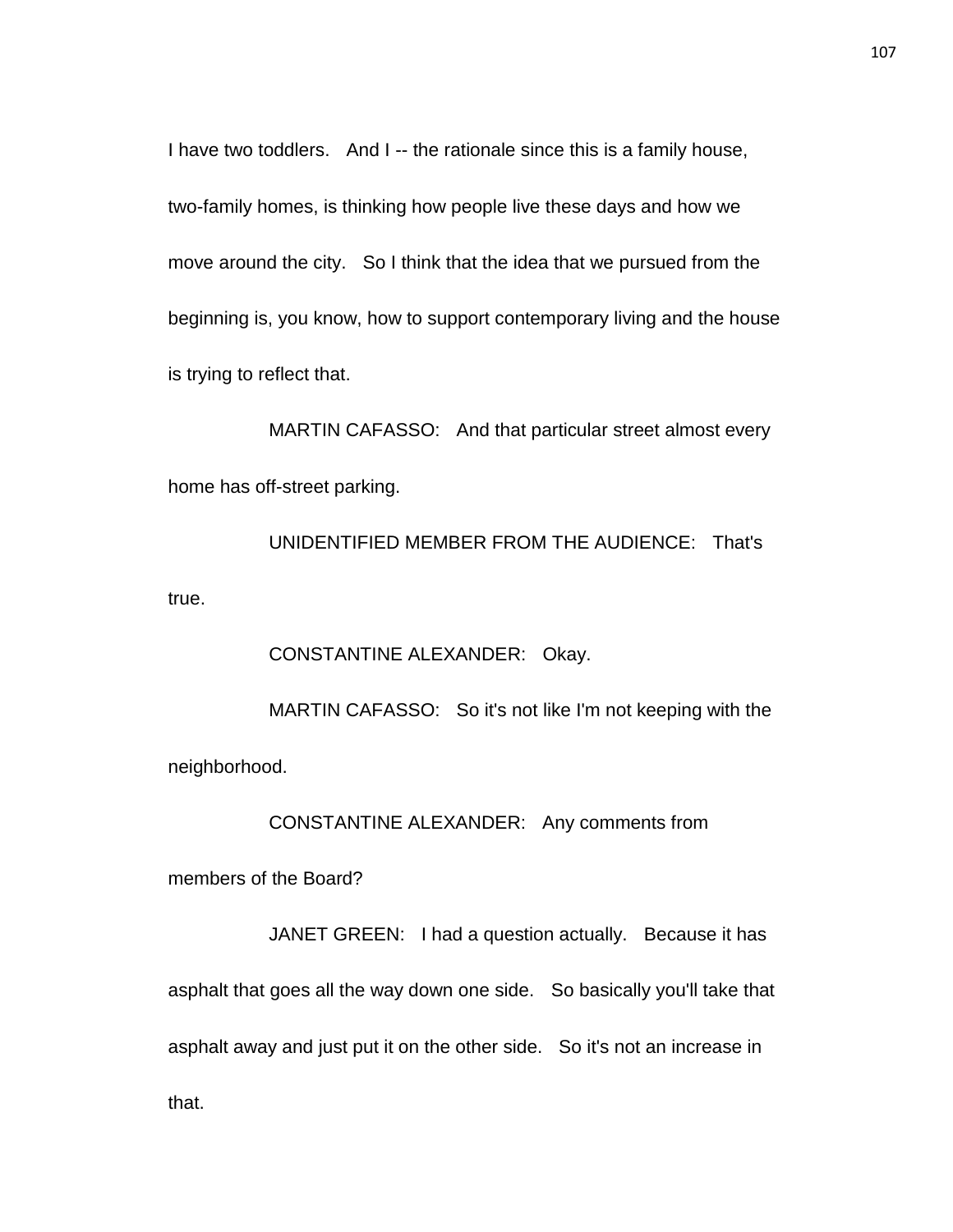MARTIN CAFASSO: It's actually a slight decrease.

MARIANA IBANEZ: It's a slight decrease. We take that area and we turn it into greenery, and then we take that paved area and put it on the --

JANET GREEN: And is that permeable space where the

driveways are now? Where it's going to be?

MARTIN CAFASSO: That's something that if it was

important to people, we could certainly discuss.

JANET GREEN: Yeah. I think it is important.

MARTIN CAFASSO: If permeable pavers made it more

palatable to the Chair and to the Board in general, I'd be happy to explore

that.

ANDREA HICKEY: What was your planned surface area to

be composed of?

MARTIN CAFASSO: I didn't have one exactly. I was thinking pavers, but I wasn't necessarily thinking permeable pavers but I'm open to that.

CONSTANTINE ALEXANDER: Other comments or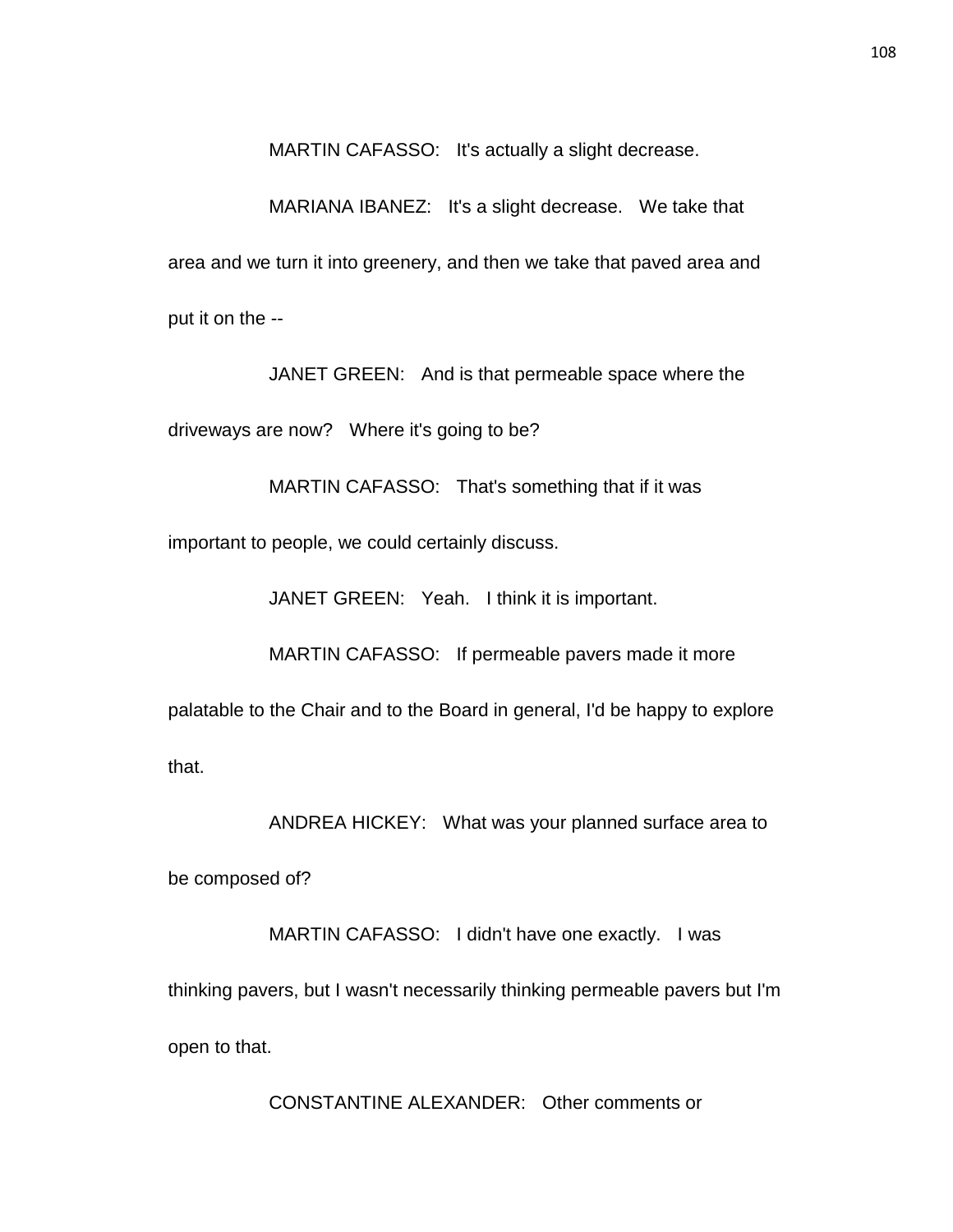questions?

ANDREA HICKEY: I don't hate the idea of a second parking space. I actually think it gets a car off the street leaving a space available for someone that might not have on-site parking. I hate the plan that you do, that has the parking across the front. I get sort of the symmetry of one car on either side, and I sort of see a benefit to the community of getting a car off the street. I don't like asphalt. Something permeable would help sway me personally. That's where I am at the moment.

CONSTANTINE ALEXANDER: George.

GEORGE BEST: Yeah, is -- as a normal rule, is it densely populated with cars? How does that look?

MARTIN CAFASSO: So I've only owned it for a little bit over a year now. I've never had a particularly difficult time parking on that street. But there are neighbors here that can speak to that better than I can.

CONSTANTINE ALEXANDER: I'll open the matter up to public testimony.

Ma'am, you said you wanted to speak. Give your name and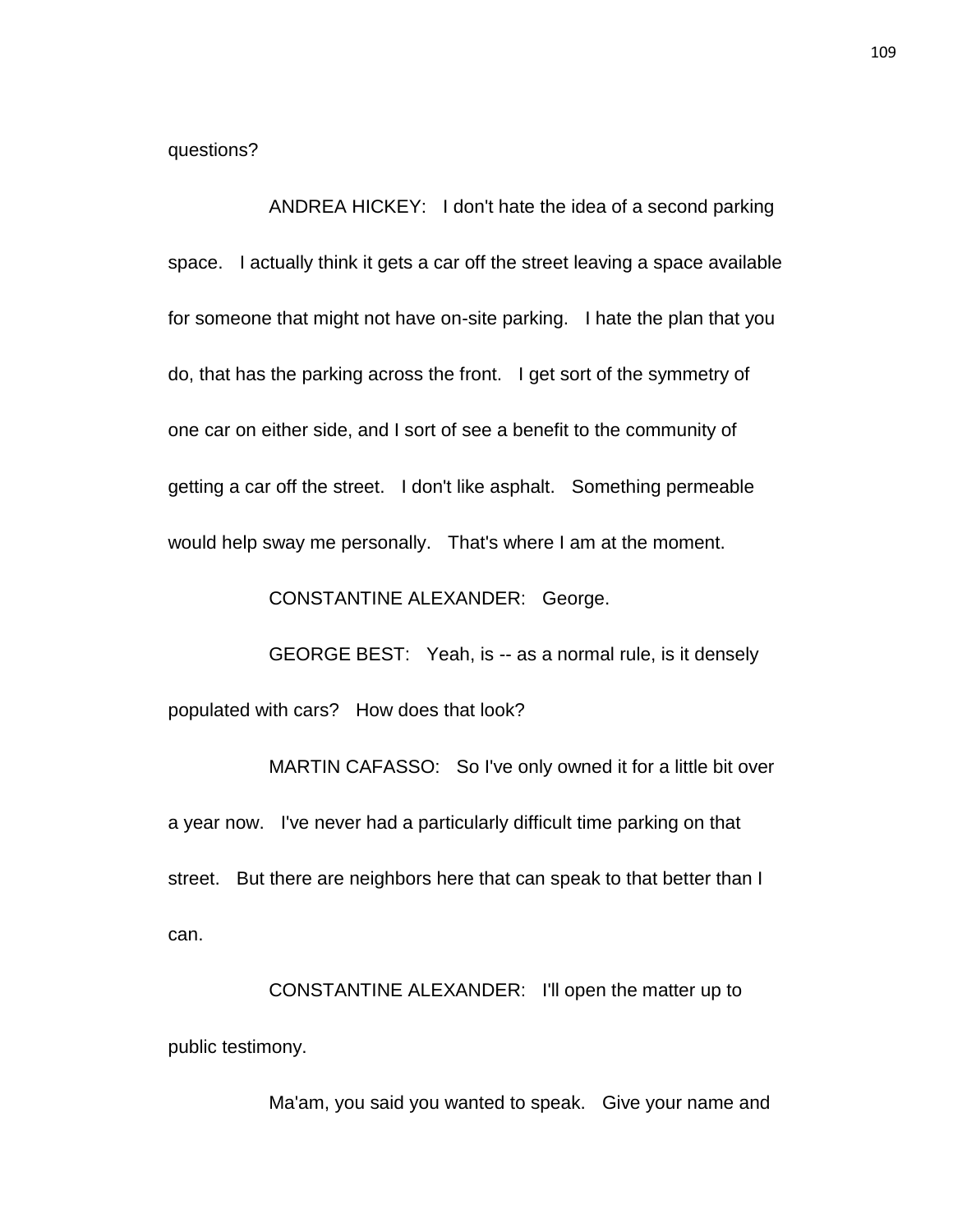address to the stenographer, please.

SARA MAE BERMAN: My name is Sara Mae Berman. That's S-A-R-A M-A-E, two words. That's my first name. Berman is B-E-R-M-A-N. I live at 23 Fayette Street. It's the next building 21-23 to the 19 Fayette Street that they are talking about. I was one of a bunch of neighbors who signed a letter in support of their additional curb cut so they could have parking on the other side of the building. I would like to point out that the previous owner of the building had a handicapped space in front for himself. Now that he is no longer with us, that space is now available. So you're picking up a space on the street.

At 18 Fayette, which is across the street from this, they did take part of their front yard for two parking spaces for the two units in that house.

At 31-33, which is down the street from us, they also took part of their front yard for two parking spaces for each side of the house.

We are lucky enough to have a driveway on one side of our property. The other side of our house also has a driveway which is adjacent to their driveway.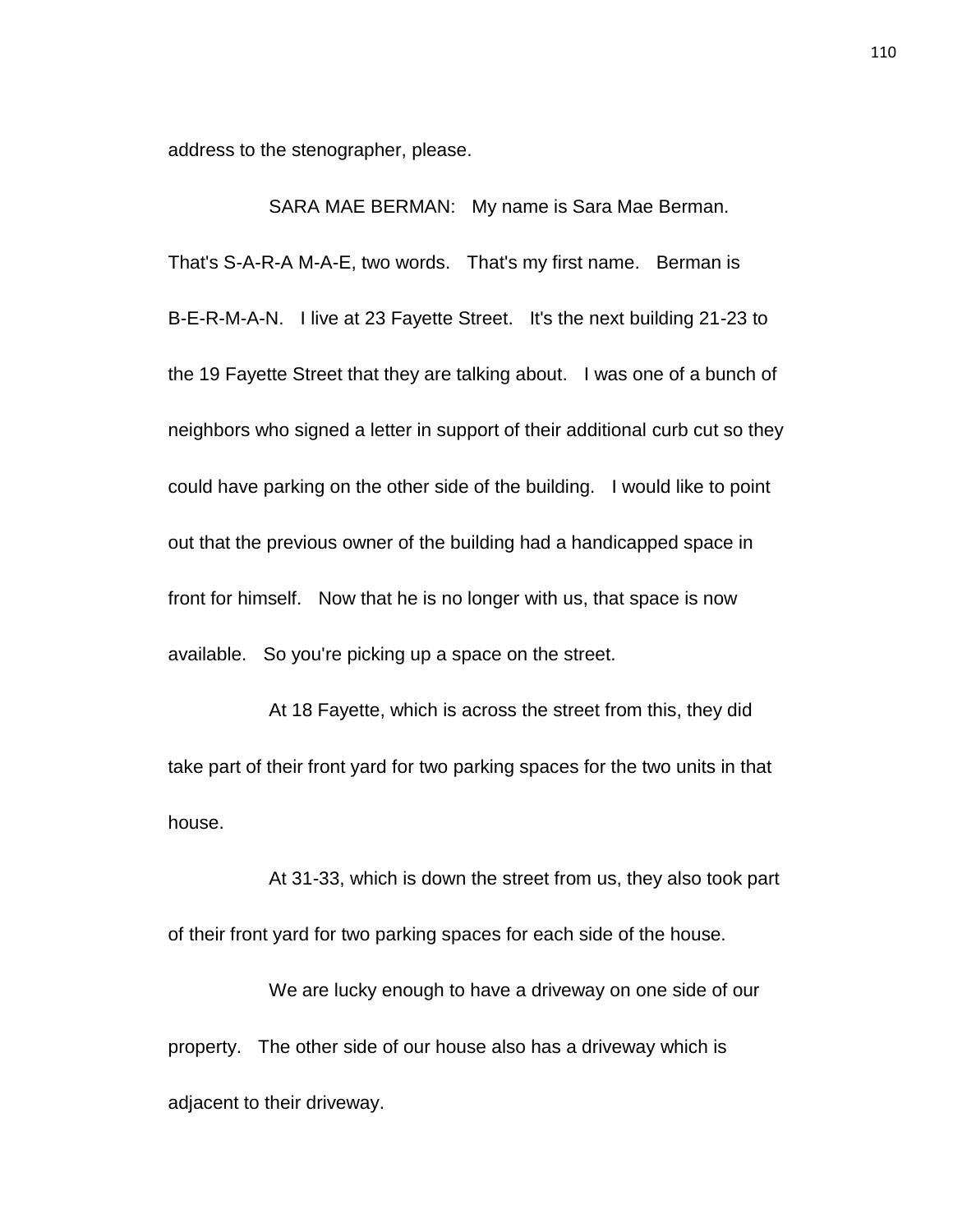Their first plan which had the cars parking in front of the house we thought was terrible frankly. And we are very happy to support their present plan which has a parking space, parking driveway on either side of the building.

Fayette Street was only very -- I've lived here for 60 years. Fayette Street was only really parked up with the Longfellow School was the site of the vote count when we had manual vote counts before they, you know, managed to do it by computer -- by machine. So sometimes the street gets parked up, sometimes it doesn't. It depends on what else is going on. But I did want to point out that they no longer have a handicapped space in front of the building.

CONSTANTINE ALEXANDER: Okay.

SARA MAE BERMAN: And we like the new modification they

did.

Thank you very much.

CONSTANTINE ALEXANDER: Thank you for taking the time to come down. We appreciate that.

Anyone else here wishing to be heard on this matter?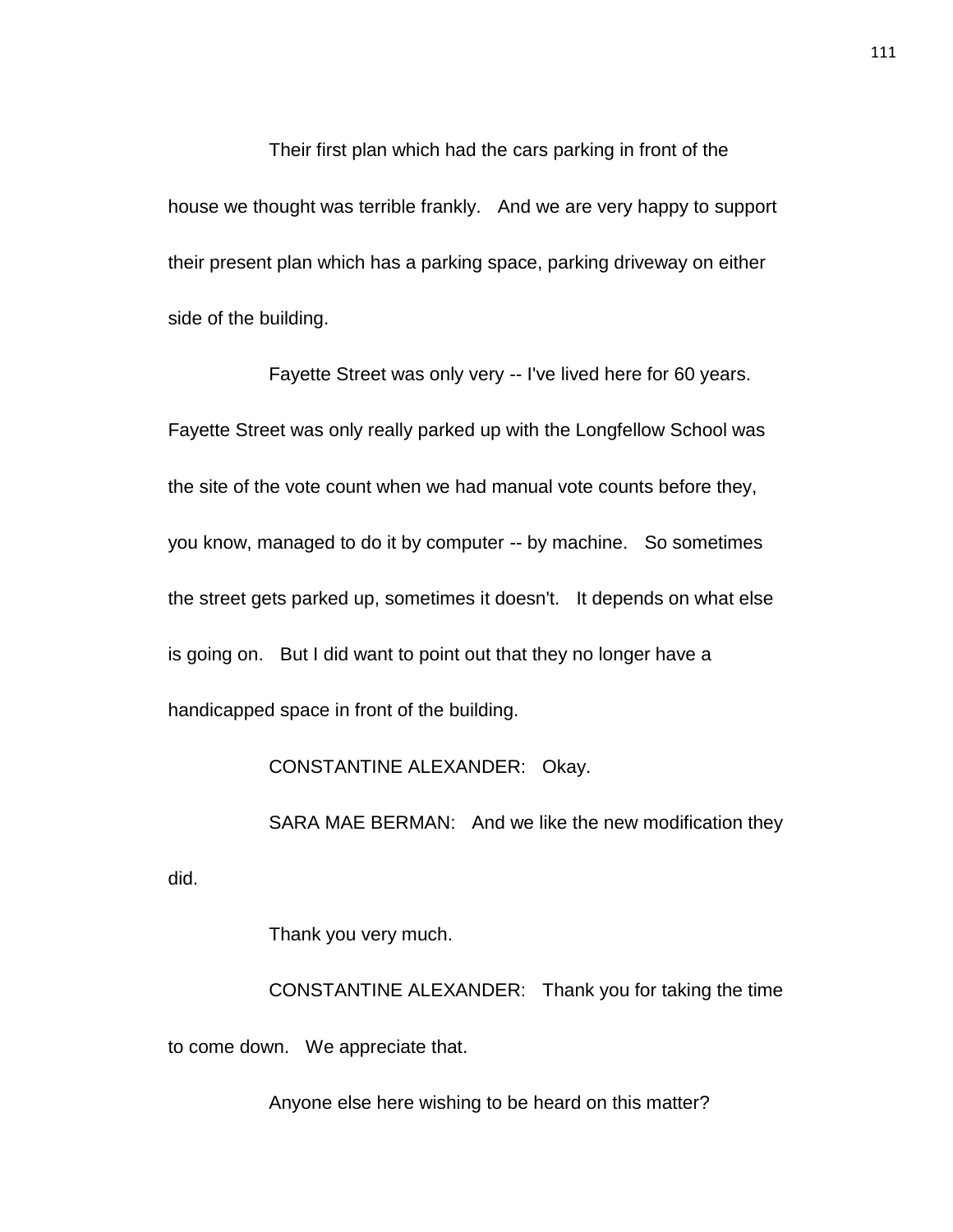(No Response.)

CONSTANTINE ALEXANDER: Apparently not. The letters

of support are in connection with the presentation to the Mid Cambridge Historical, which you've gotten that approval so I don't see any need to read those.

So I'm going to close public testimony unless you have

anything further you want to add.

Ready for a vote you want a discussion?

JANET GREEN: I'm ready.

ANDREA HICKEY: Ready.

CONSTANTINE ALEXANDER: Ready for a vote. Okay.

We're talking about a Special Permit here for the curb cut.

The Chair moves that we make the following findings with

regard to the Special Permit for the curb cut being sought:

That the requirements of the Ordinance cannot be met without

relief from this Board, a Special Permit from this Board.

The traffic generated or patterns of access or egress resulting

from the curb cut will not cause congestion, hazard, or substantial change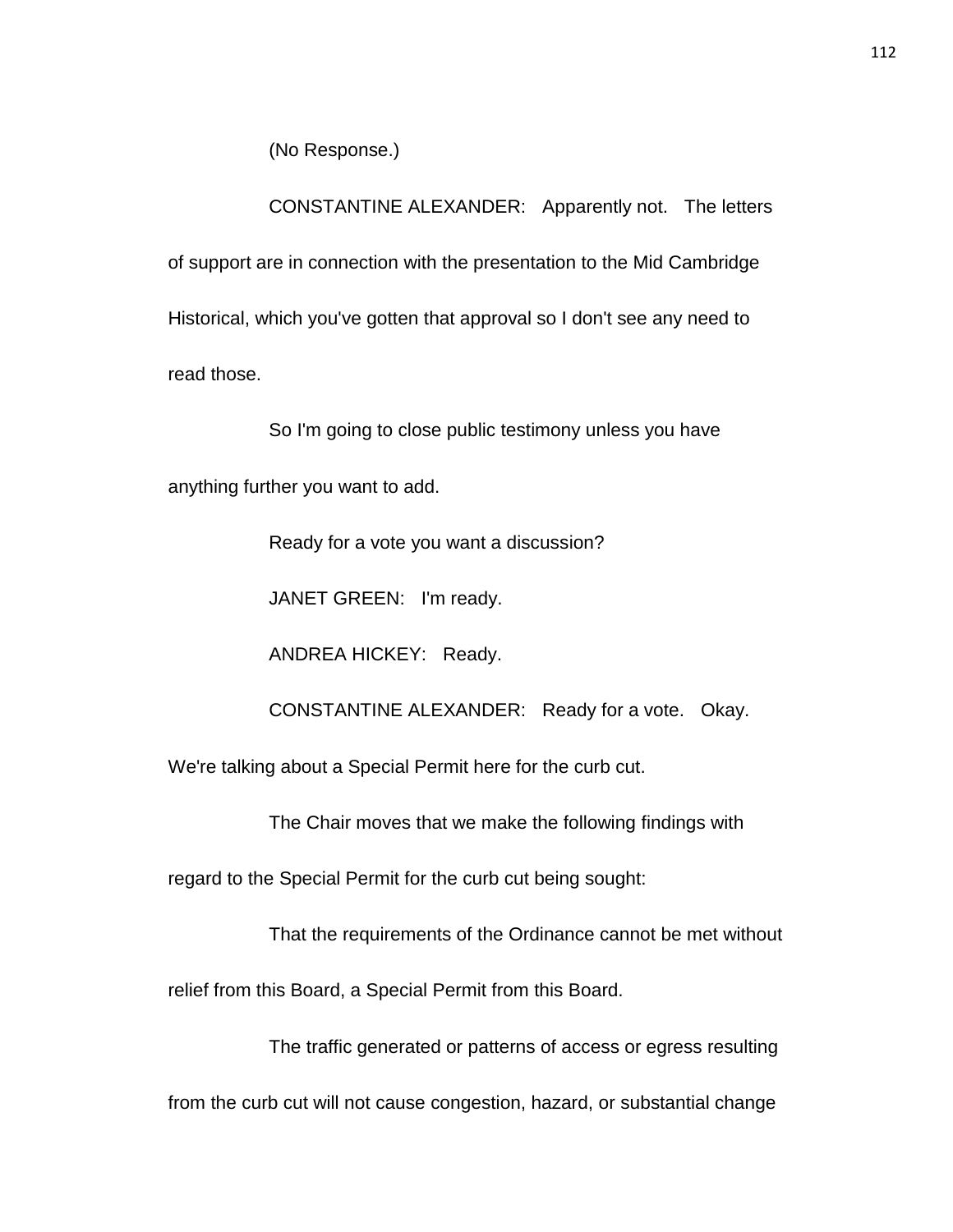in established neighborhood character.

That the continued operation of or development of adjacent uses as permitted in the Ordinance will not be adversely affected by the nature of what is proposed; namely, the creation of the curb cut.

No nuisance or hazard will be created to the detriment of the health, safety, and/or welfare of the occupant of the proposed use or the citizens of the city.

And that generally what is being proposed will not impair the integrity of the district or adjoining district or otherwise derogate the intent and purpose of this Ordinance.

In this regard the Chair would note that this proposal has the support of the Mid Cambridge Historical Commission. It's got neighborhood support. And that what is being proposed is superior in terms of off-street parking then would be that the petitioner could do as a matter of right, in which Mid Cambridge Historical rejected and neighbors rejected. I think it's the sense of this Board that we don't like it either.

So on the basis of all of these findings, the Chair moves we grant the Special Permit for the curb cut so long as it complies with the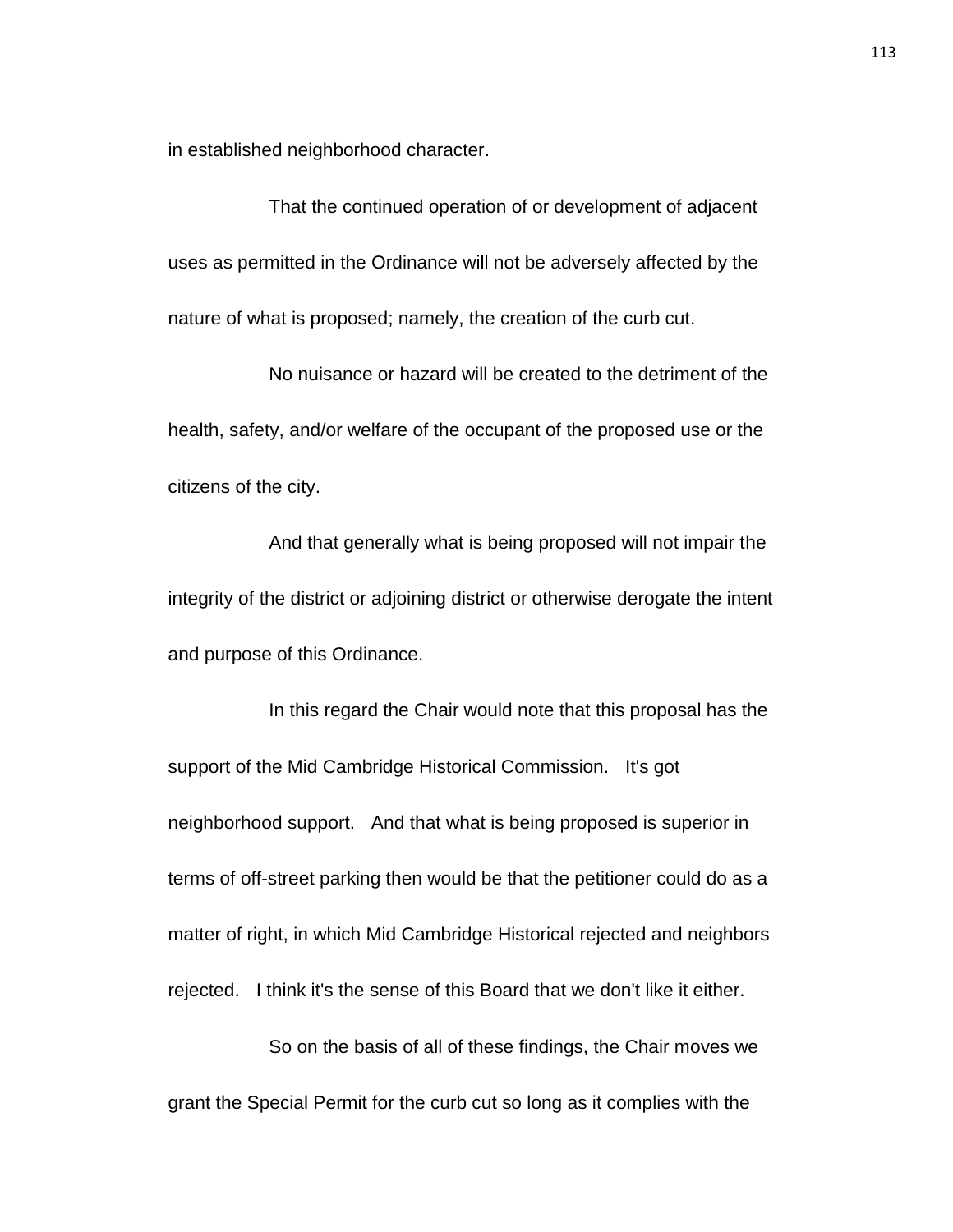plans that you've submitted to Mid Cambridge, which I've initialled.

All those in favor please say "Aye."

(Aye.)

CONSTANTINE ALEXANDER: Five in favor. Relief

granted.

(Alexander, Sullivan, Green, Hickey, Best.)

\* \* \* \* \*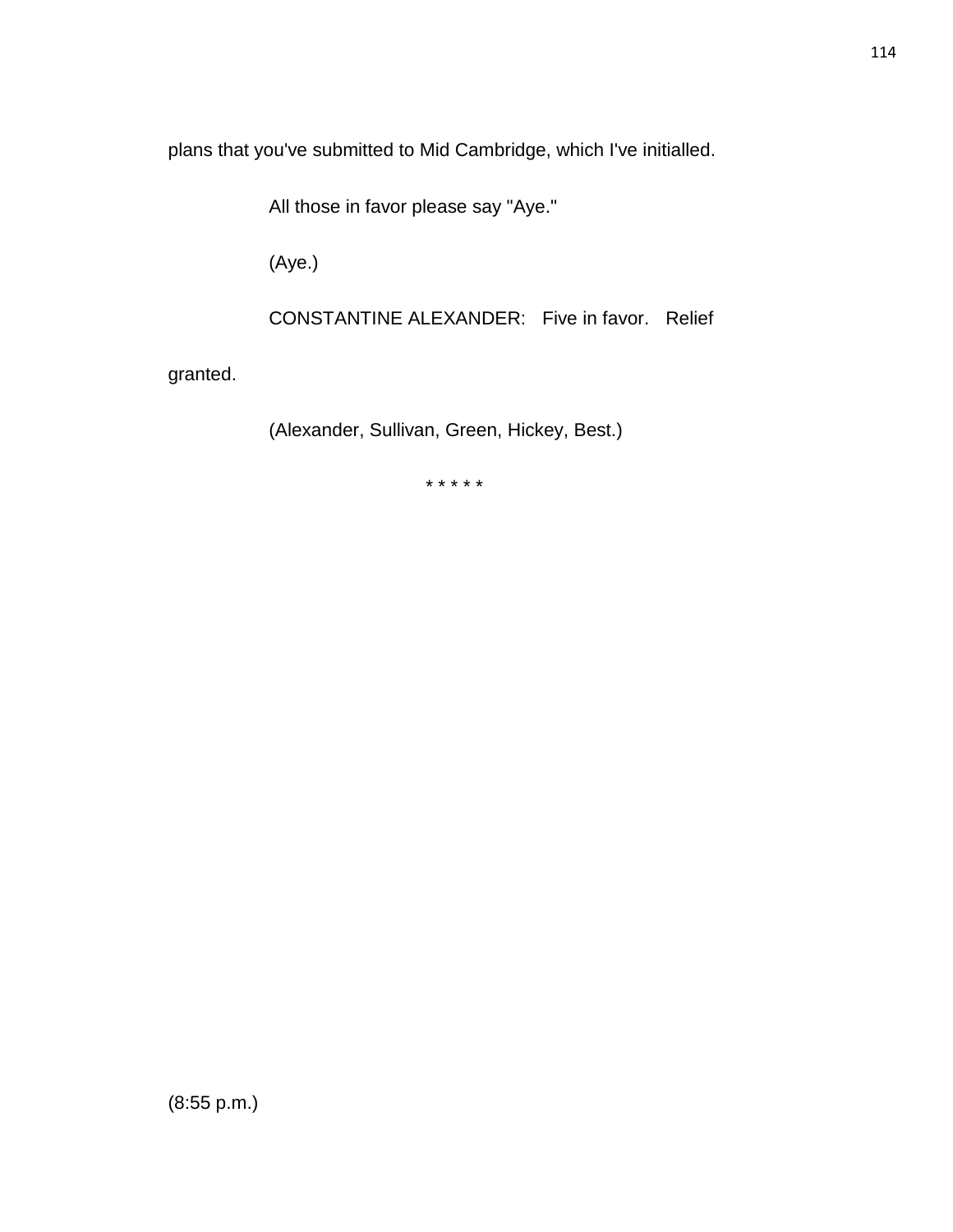(Sitting Members Case BZA-016402-2018: Constantine Alexander,

Brendan Sullivan, Janet Green, Andrea A. Hickey, George S. Best.)

CONSTANTINE ALEXANDER: The Chair will call case No. 016402, 59 Ellery Street.

Is there anyone here wishing to be heard on this matter?

JOAN PICKETT: Good evening. My name is Joan Pickett

and I'm the owner of 59 Ellery Street. And I'm here with my architect

Nancy Allison. And she'll walk us through the plans for the house.

NANCY ALLISON: Hi. My name is Nancy Allison,

A-L-L-I-S-O-N. And I brought handouts of the boards if that's easier for you.

> CONSTANTINE ALEXANDER: That's the same as this? NANCY ALLISON: It's sort of a visual synopsis. CONSTANTINE ALEXANDER: Okay. NANCY ALLISON: But nothing is different in terms of the -- JANET GREEN: Can I have a copy? NANCY ALLISON: Sure.

We're here for two reasons: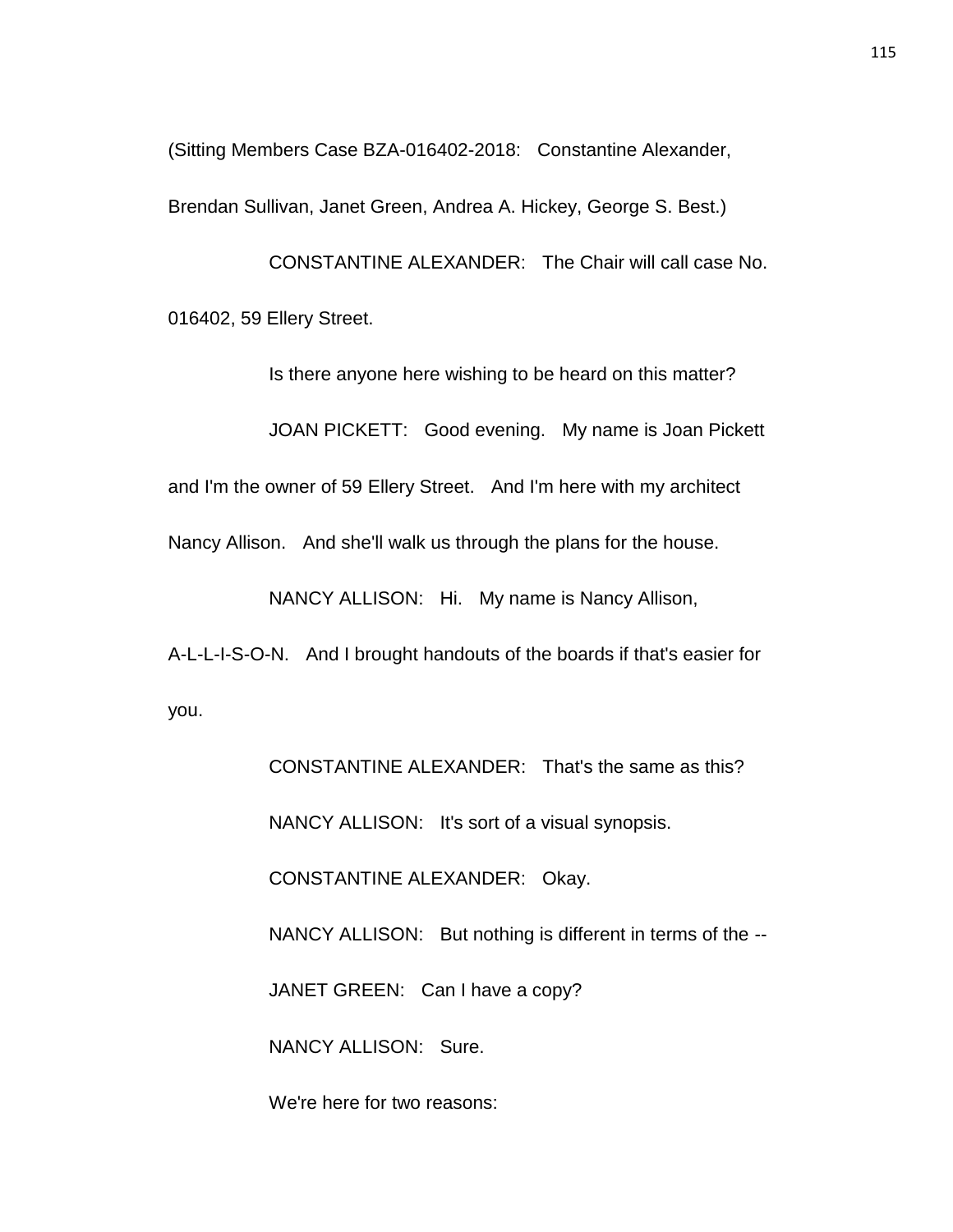One is a Variance for egress stairs that exist within the setback. And I'll show you that. Joan Pickett's residence is a two level, two-family residence and she is modifying it to -- so that she can -- she lives on the first floor, and she will now live and use also a portion of the second floor, converting a portion of the second floor to a one-story -- a one-bedroom unit for rental property. And as a one bedroom, it needs a second means of egress as you know, and that is a new stair from the unit down. And that stair shown in this sketch sits within the setback.

So we are requesting a Variance for the placement of that stair. It's not on a prominent facade on the site. We've clad it similar to the cladding of the house so that it reads as part of the house and is unobtrusive as possible.

Second, item we're here for is a --

JANET GREEN: As you're talking, can you take the microphone and put it right up to your mouth?

NANCY ALLISON: Yes, absolutely.

JANET GREEN: Just because other people may want to hear.

116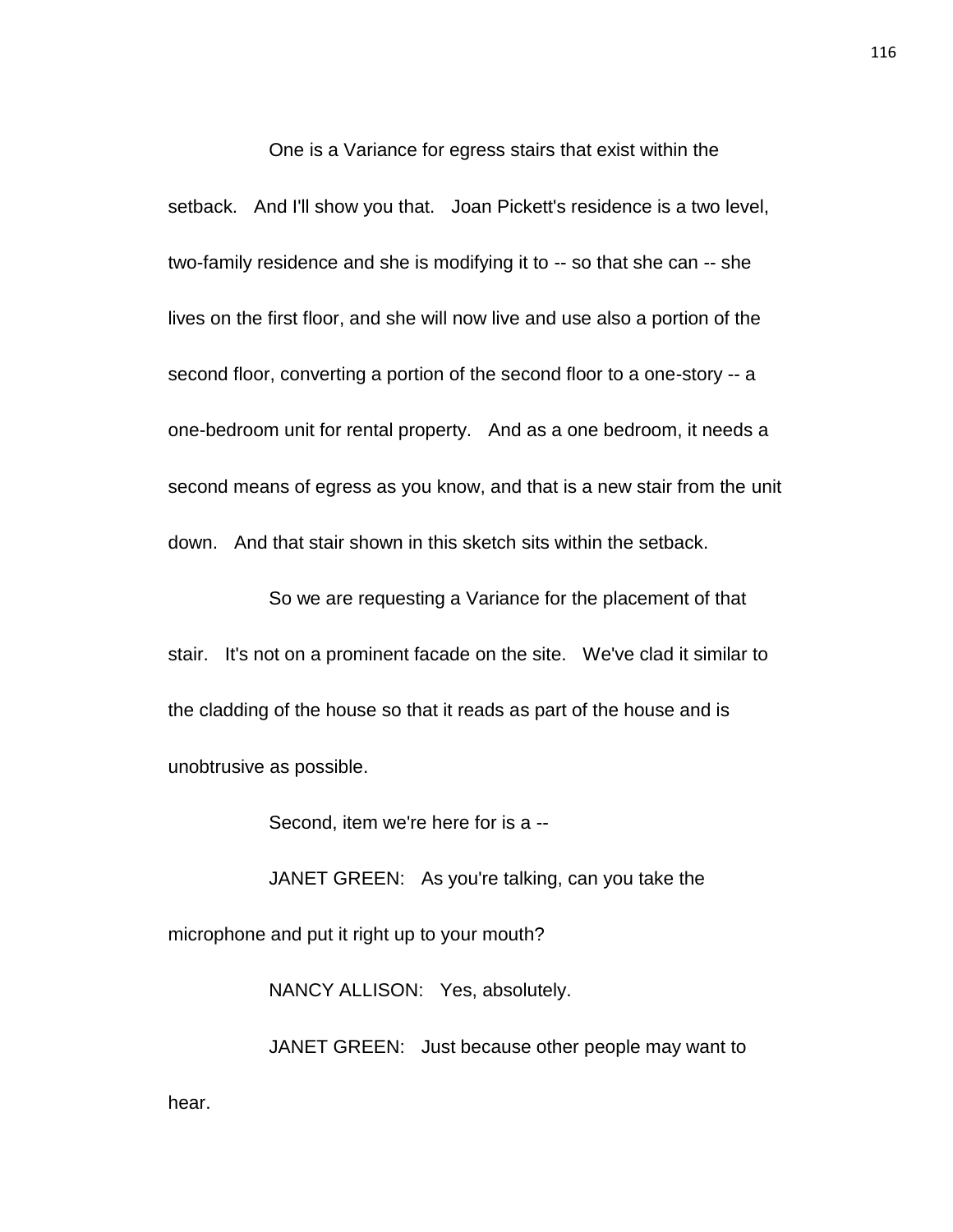NANCY ALLISON: Absolutley. How's that?

The second issue that I want to share with you tonight is a request for a Special Permit because of a change of windows also within the setback. So on the west side of the property we are modifying a study and a small bedroom to become a master bedroom and bathroom. That side currently has three windows on it. We are slightly modifying the three windows because of the different layout. The actual glazed area is reducing and the placement of the windows is slightly different and slightly further away from the window on the abutter's property. So we feel that it's actually an improvement.

CONSTANTINE ALEXANDER: Have you talked to the abutters who are most directly affected by the location?

JOAN PICKETT: I sent letters to all of my neighbors explaining what was happening with the property, and I had an opportunity to sit and meet with four who took me up on the offer to go over the plans in particular. The most --

> CONSTANTINE ALEXANDER: I take it no one objected? JOAN PICKETT: No one objected, and I think actually two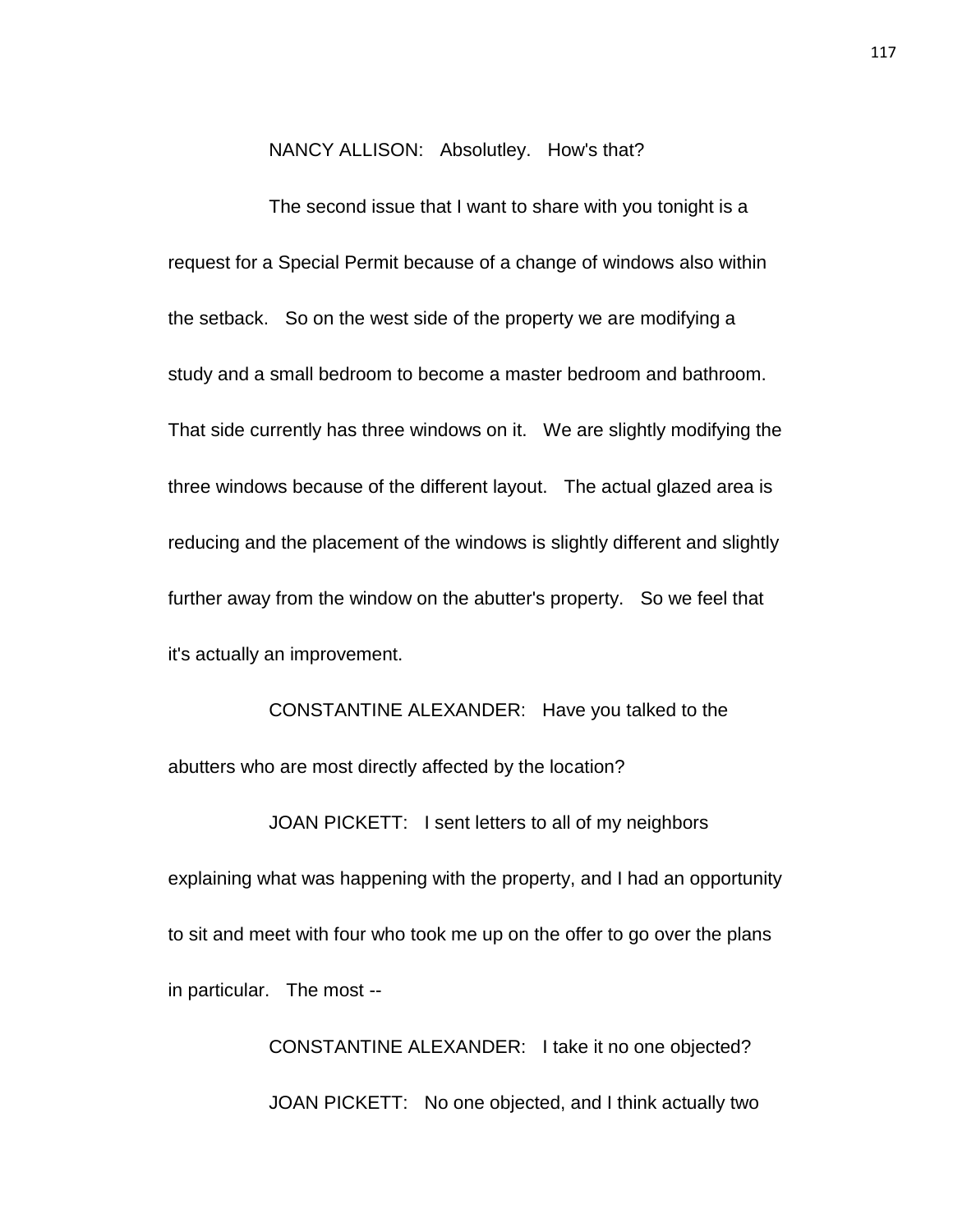people --

CONSTANTINE ALEXANDER: We have some letters that I'm going to read.

JOAN PICKETT: Yes.

CONSTANTINE ALEXANDER: That's it?

NANCY ALLISON: That's the sum of it unless you have

questions.

CONSTANTINE ALEXANDER: Questions from members of

the Board?

ANDREA HICKEY: No.

CONSTANTINE ALEXANDER: No.

The Chair will open the matter up to public testimony.

Is there anyone here wishing to be heard on this matter?

(No Response.)

CONSTANTINE ALEXANDER: Apparently not. We are in

receipt of letters which I'll read into the file.

One from Arks, A-R-K-S Smith who resides at 55 Ellery

Street, anyway. (Reading) I am familiar with the details of the project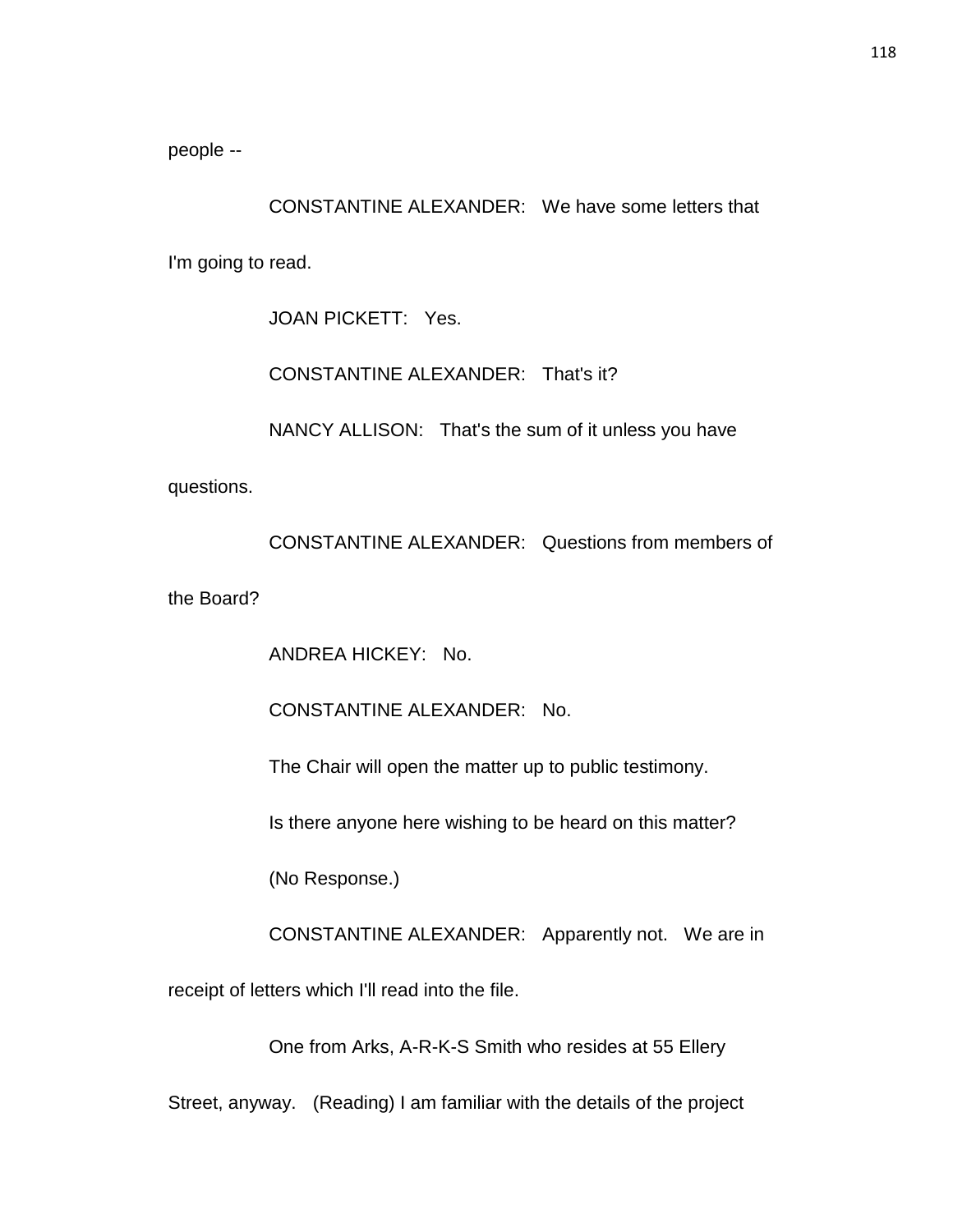planned for 59 Ellery Street, and I have no objection to the project moving forward.

Also a letter from John M. Huyburs -- no, Peter John. And Huyburs, H-U-Y-B-U-R-S. (Reading) I live at 63 Ellery Street and my residence is next to Joan Pickett's property. I am aware of her construction plans and have no objection whatsoever. The plans have my approval.

And that's it.

Any final words you want to say?

NANCY ALLISON: No.

CONSTANTINE ALEXANDER: Smart person.

Ready for a vote?

The Chair moves that -- we have two votes, one for the

Variance and one for the Special Permit for the windows.

The Chair moves that we make the following findings with

regard to the Variance being sought:

That a literal enforcement of the provisions of the Ordinance

would involve a substantial hardship to the petitioner. Such hardship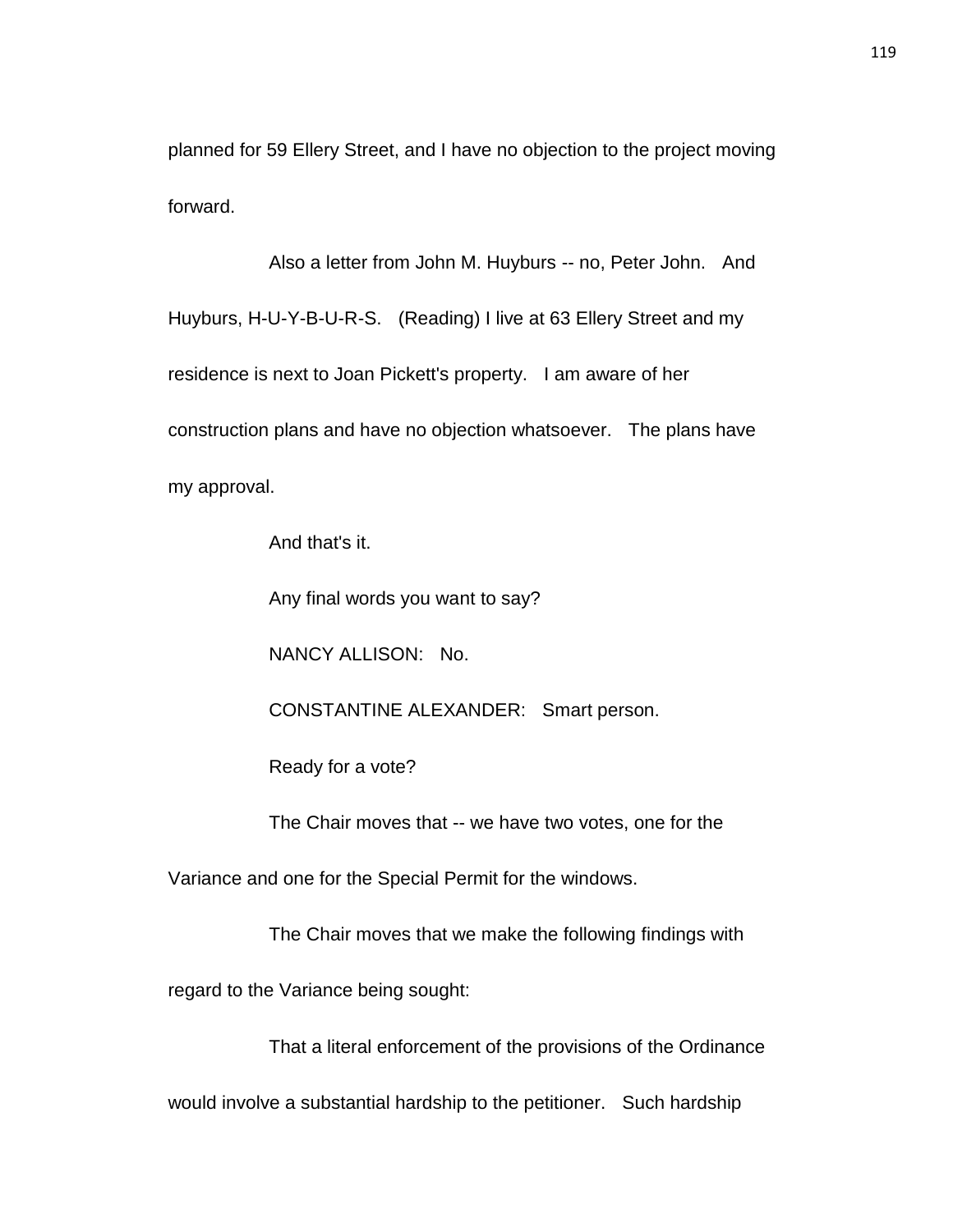being is that there's a need for a second means of egress from the second floor given the proposed construction modification of the structure. This need would, not just for you or for anybody who occupies the property, since our state Building Code requires two means of egress.

That the hardship is owing to the nature of the lot. The size of the lot, it's an older building, and therefore adding a second means of egress by means of the external stair creates zoning -- it creates a need for zoning relief.

And that relief may be granted without substantial detriment to the public good or nullifying or substantially derogating from the intent and purpose of the Ordinance.

What is proposed here is modest in nature. It's not at all unusual for the City of Cambridge. And it is natural progression of the evolution of the residence. I mean, you need an external stair so you can have living accommodations on the second floor.

So on the basis of all of these findings the Chair moves we grant the Variance requested on the condition that the work proceed in accordance with these plans. And these plans being plans prepared by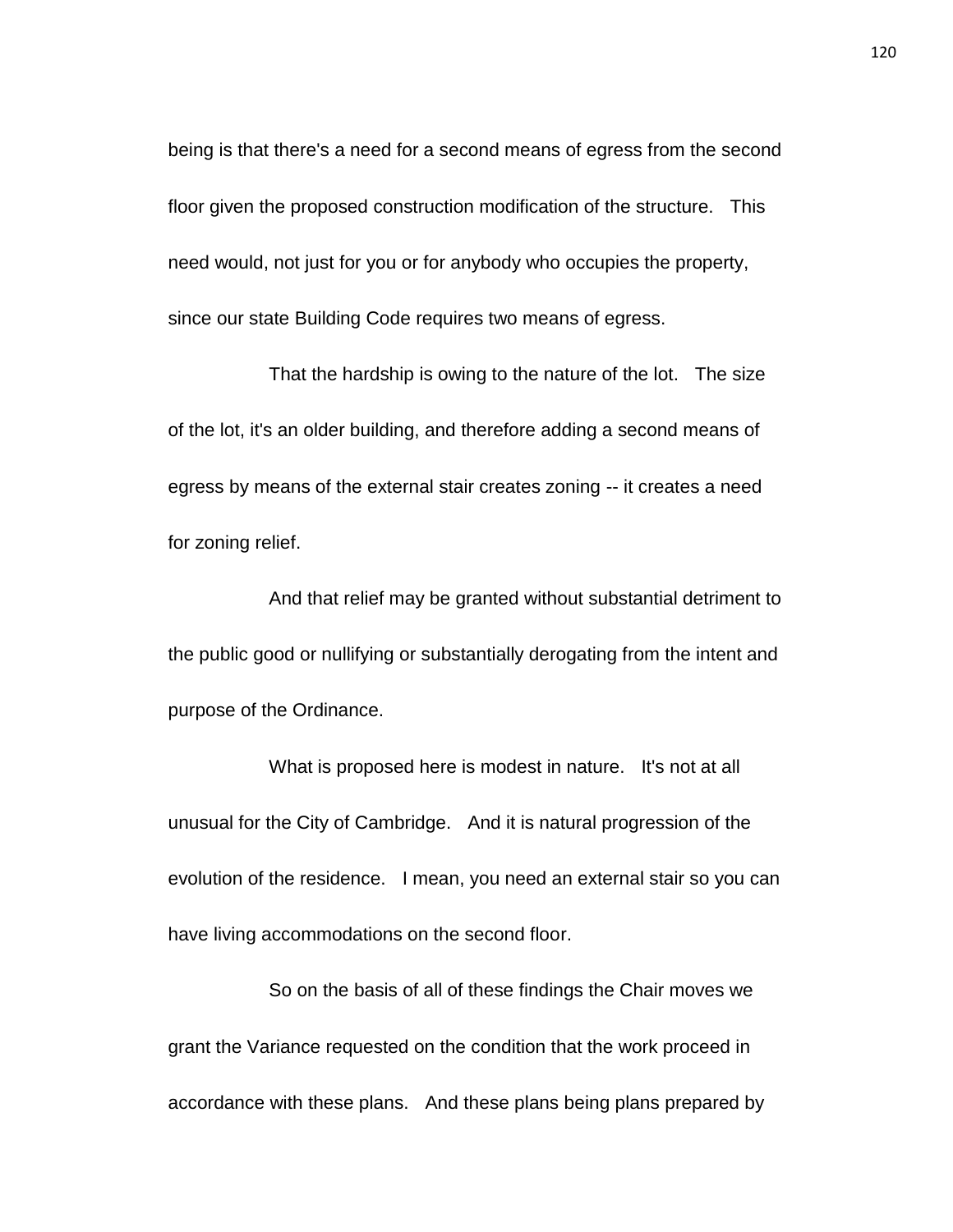New Bridge Architecture, first page of which has been initialled by the

Chair. They're dated March 1, 2018.

All those in favor please say "Aye."

(Aye.)

CONSTANTINE ALEXANDER: Five in favor.

(Alexander, Sullivan, Green, Hickey, Best.)

CONSTANTINE ALEXANDER: Turning now to the Special Permit for the windows.

The Chair moves that we make the following findings:

That the requirements of the Ordinance cannot be met unless

we grant the Special Permit.

That traffic generated or patterns of access or egress will not cause congestion, hazard, or substantial change in established neighborhood character. In fact, the modifications to the windows is modest in nature.

That the continued operation or development of adjacent uses as permitted in the Ordinance will not be adversely affected by what is proposed. In this regard the Chair would note that you have spoken with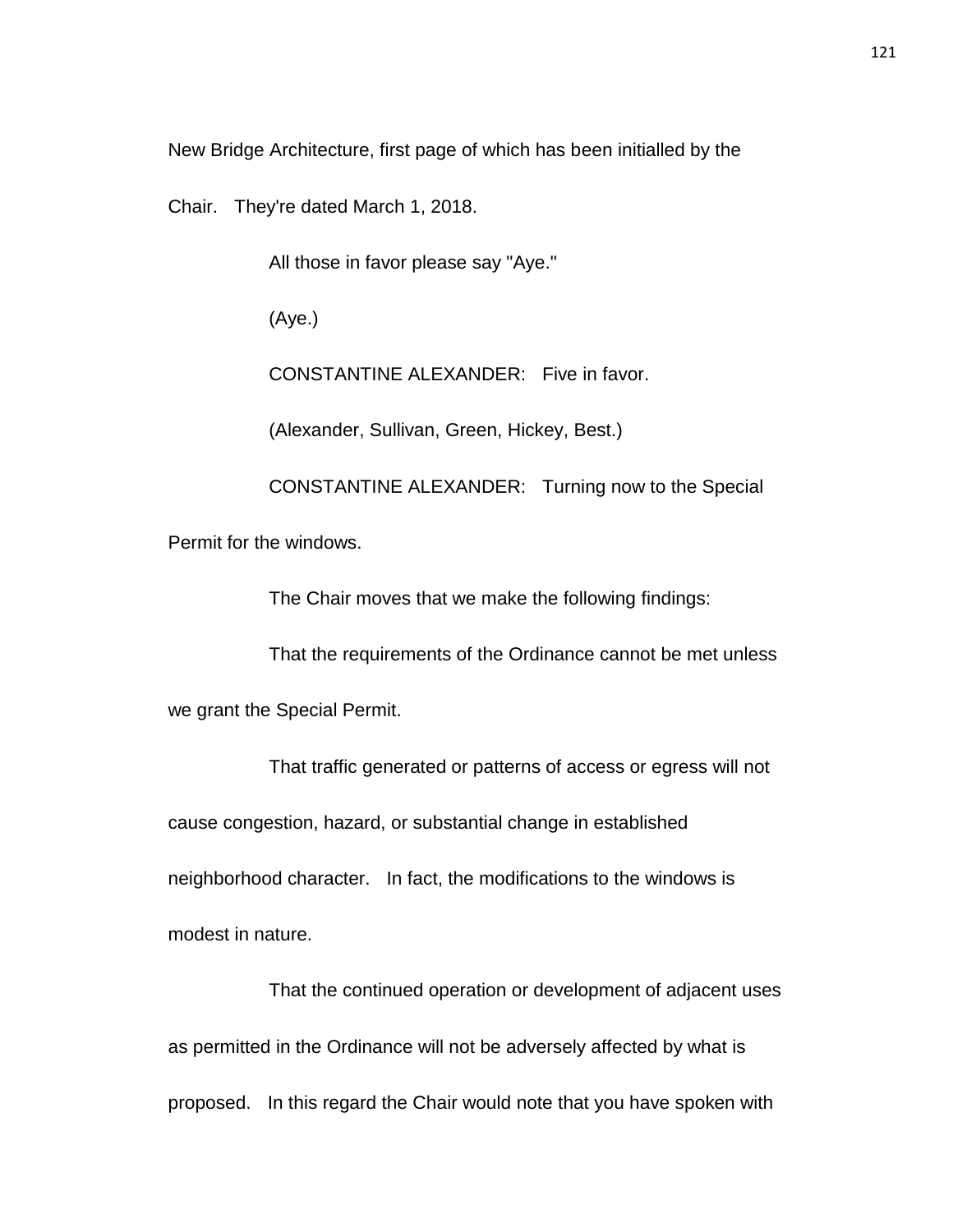the abutters most directly affected by these new windows, and they have no objection. They don't feel their property is being in any way diminished or the enjoyment of it is being diminished by a lack of privacy from these new windows or new window locations.

That no nuisance or hazard will be created to the detriment of the health, safety, and/or welfare of the occupant. That's you. Or the citizens of the city.

And generally what is proposed will not impair integrity of the district or adjoining district or otherwise derogate from the intent and purpose of the Ordinance.

So on the basis of these findings, the Chair moves that we grant the Special Permit that you're requesting on the condition, again, that the work proceed in accordance with the plans referred to with regard to the Variance.

All those in favor please say "Aye."

(Aye.)

CONSTANTINE ALEXANDER: Five in favor. Good luck.

(Alexander, Sullivan, Green, Hickey, Best.)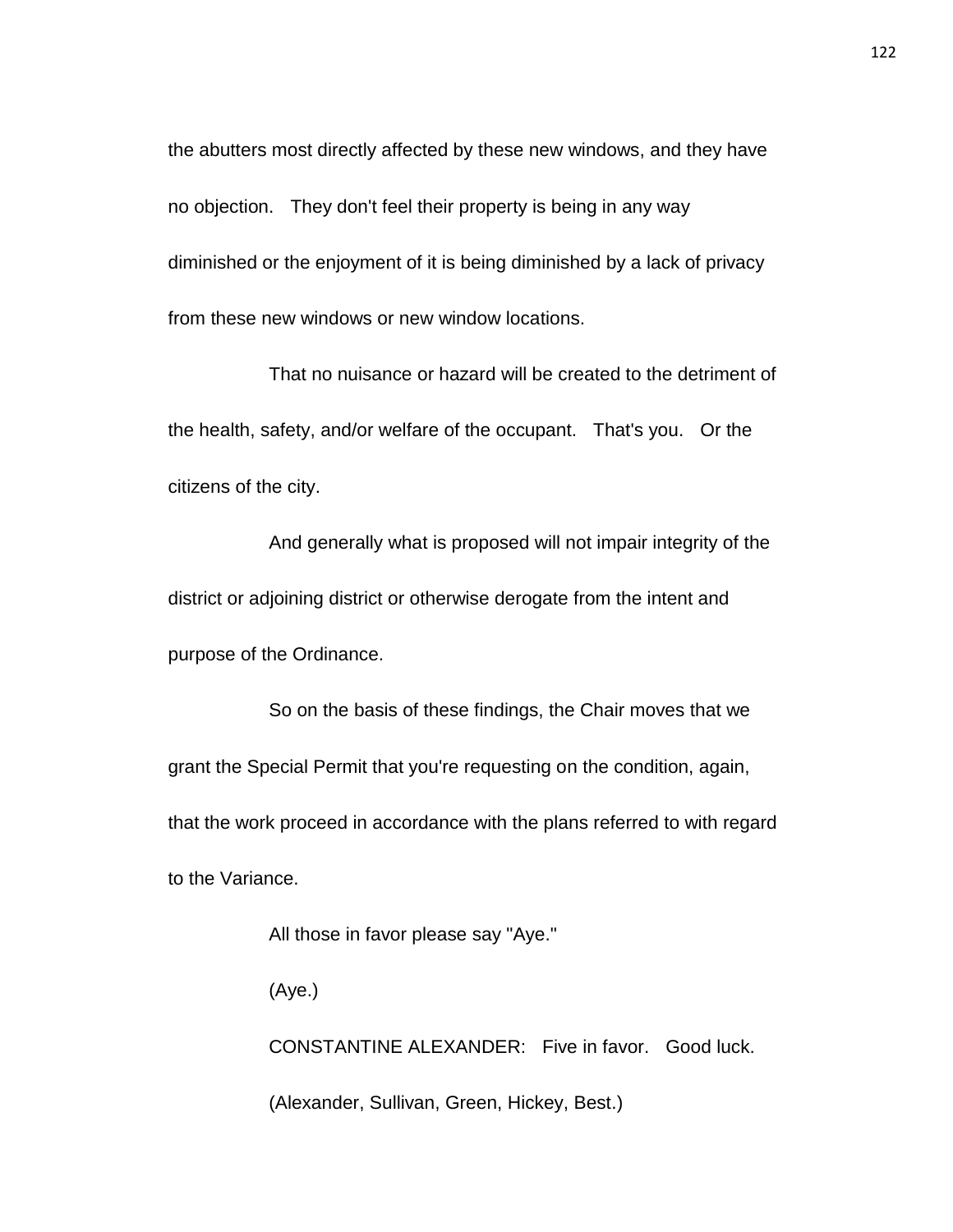(9:00 p.m.)

(Sitting Members Case BZA-016474-2018: Constantine Alexander,

\* \* \* \* \*

Brendan Sullivan, Janet Green, Andrea A. Hickey, George S. Best.)

CONSTANTINE ALEXANDER: The Chair will call case No.

016474, 2 Newell Street.

Is there anyone here wishing to be heard on this matter?

CHRISTOPHER OSBORNE: I'm Christopher Osborne.

This is my wife Tania Maxwell. We own 2 and 3 Newell Street. This is a

two family. This relates to -- I guess you've got the plans. Just

building --

JANET GREEN: Just bring it closer the microphone.

CONSTANTINE ALEXANDER: We have those photos in our

file, don't we?

CHRISTOPHER OSBORNE: I think so. The photo is almost -- almost feels clearer to me than the plan does. But I'm not an architect.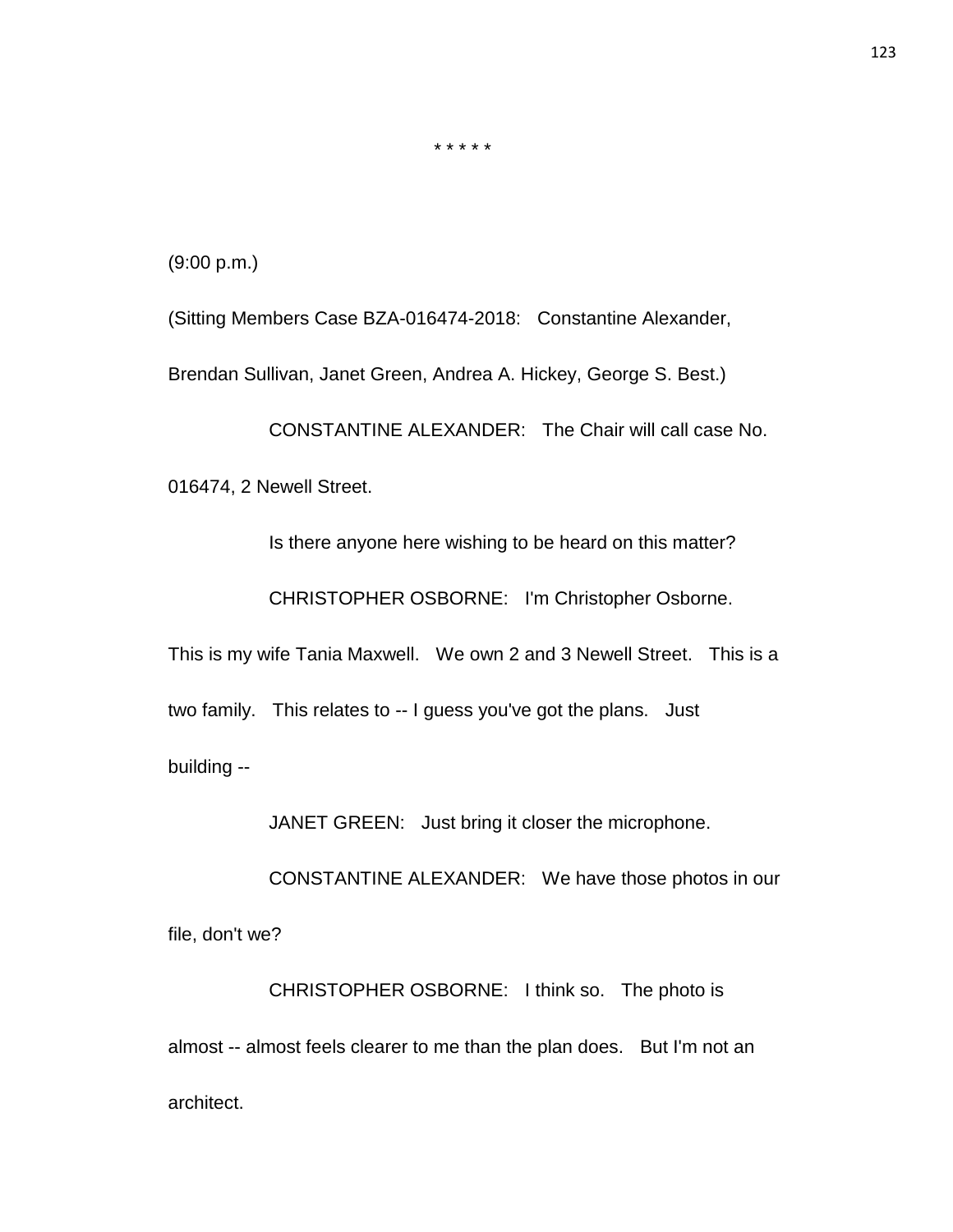But at any rate, that is, that's the existing.

Okay, so this is the existing and you're going to see it right here. And we're just proposing a little additional deck which would run between the end of the existing egress.

CONSTANTINE ALEXANDER: The issue says you're going to be ten feet separation between buildings?

CHRISTOPHER OSBORNE: Exactly.

CONSTANTINE ALEXANDER: And the reason for that is I

believe in our Ordinance safety. That the buildings are too close to one another. Fire, you can't get fire equipment back or the fire can spread from one structure to the other. There is all going to be on your own property in your backyard. And not really -- you're already too close, i.e., you're already within ten feet the garage.

CHRISTOPHER OSBORNE: Yeah.

CONSTANTINE ALEXANDER: So --

TANIA MAXWELL: These are a couple of letters from our two immediate abutters.

CONSTANTINE ALEXANDER: Okay.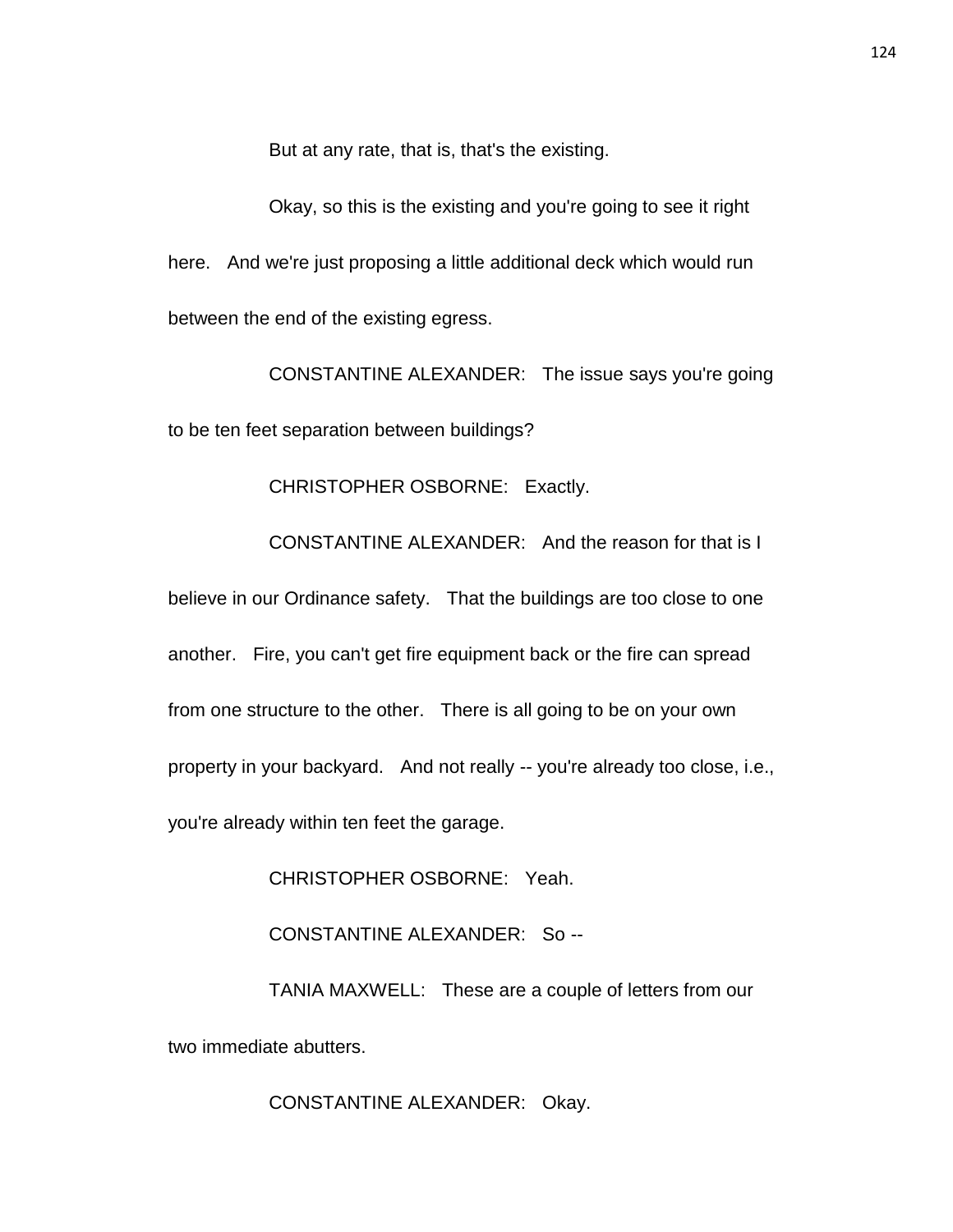CHRISTOPHER OSBORNE: Yeah. All the abutters, the two abutting houses have similar decks. Obviously they don't have garages.

CONSTANTINE ALEXANDER: That's right. CHRISTOPHER OSBORNE: This was -- when we purchased this house, basically this was the arrangement we had. And this is -- I don't think substantially changes that arrangement.

CONSTANTINE ALEXANDER: I agree with you. You

understand the risk.

CHRISTOPHER OSBORNE: I understand.

CONSTANTINE ALEXANDER: There is a risk about being

too close to the garage. Or the garage being too close to the house.

CHRISTOPHER OSBORNE: Right.

CONSTANTINE ALEXANDER: I just wanted to make sure

that was on the record.

CHRISTOPHER OSBORNE: Yeah, no, I understand that.

And our desire to have the deck is we're doing a major

renovation of the interior. We have a nice yard and a garden. We're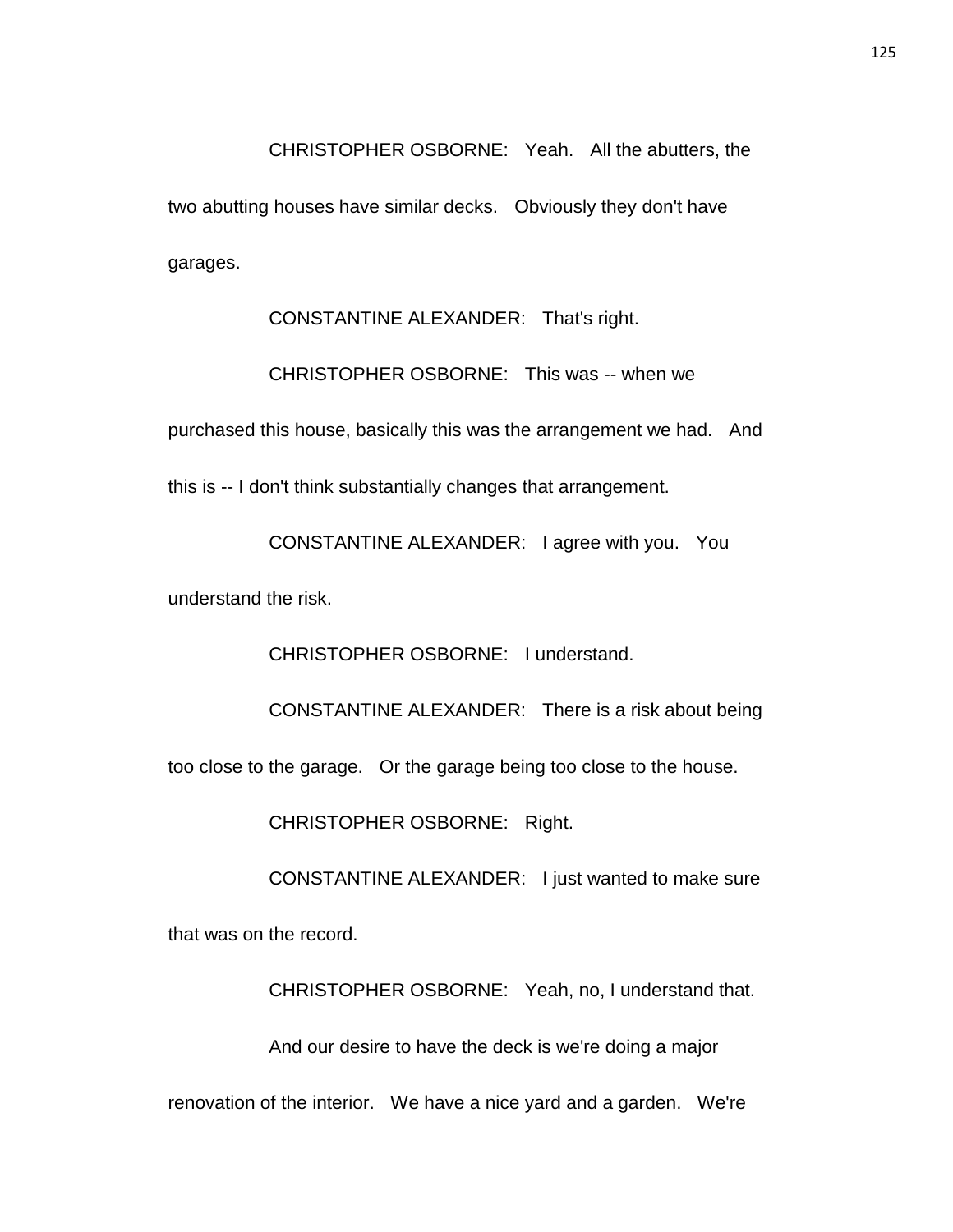going to be living in this unit ourselves, and we just wanted to be able to have a little platform here where we can sit, have a table, and enjoy, enjoy the deck without having to go through this whole rigamarole of going down out here and down the other way.

CONSTANTINE ALEXANDER: Okay.

CHRISTOPHER OSBORNE: I don't know how to state it any more than that.

CONSTANTINE ALEXANDER: I think it's pretty clear.

Any questions from members of the Board?

(No Response.)

CONSTANTINE ALEXANDER: We'll open the matter up to public testimony. Not many left. Is there anyone here wishing to be heard in this matter?

(No Response.)

CONSTANTINE ALEXANDER: Apparently not. We are in receipt of two letters, which you've delivered to us tonight which I'll read into the record.

One is from Peter M. Steven, S-T-E-V-E-N and Elizabeth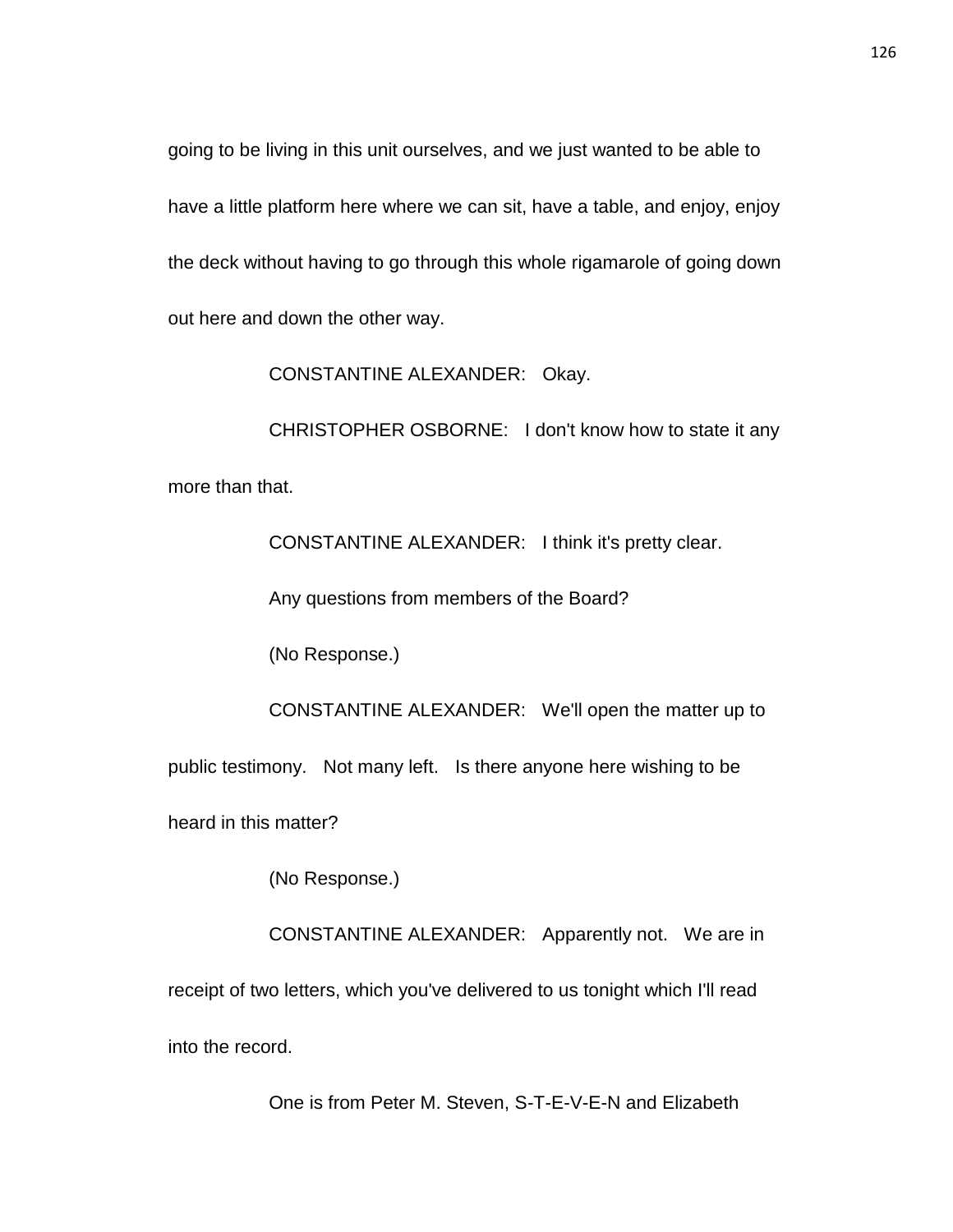Segal, S-E-G-A-L. They reside in 257 Upland Road.

CHRISTOPHER OSBORNE: It's next-door because --

TANIA MAXWELL: The road splits.

CHRISTOPHER OSBORNE: Yeah, the road splits.

CONSTANTINE ALEXANDER: I live in the general area so I

know exactly where you're talking about.

CHRISTOPHER OSBORNE: Oh, okay.

CONSTANTINE ALEXANDER: I'm not abutters or anywhere that close to where you are. But I know Upland Road and I certainly know Newell.

Anyway, the letter says: We are writing as abutters in support of a petition of Chris Osborne and Tania Maxwell of 4 Newell Street to extend their deck in their backyard. The usual setback requirements assume abutting backyards, but it's important to understand that there are no abutters to the rear of the property. Instead the rear of the property abuts Esten Street, E-S-T-E-N. By this logic we were granted our petition for a larger deck in 2001, and we feel that it would only be consistent for the Board to grant permission for Chris and Tania to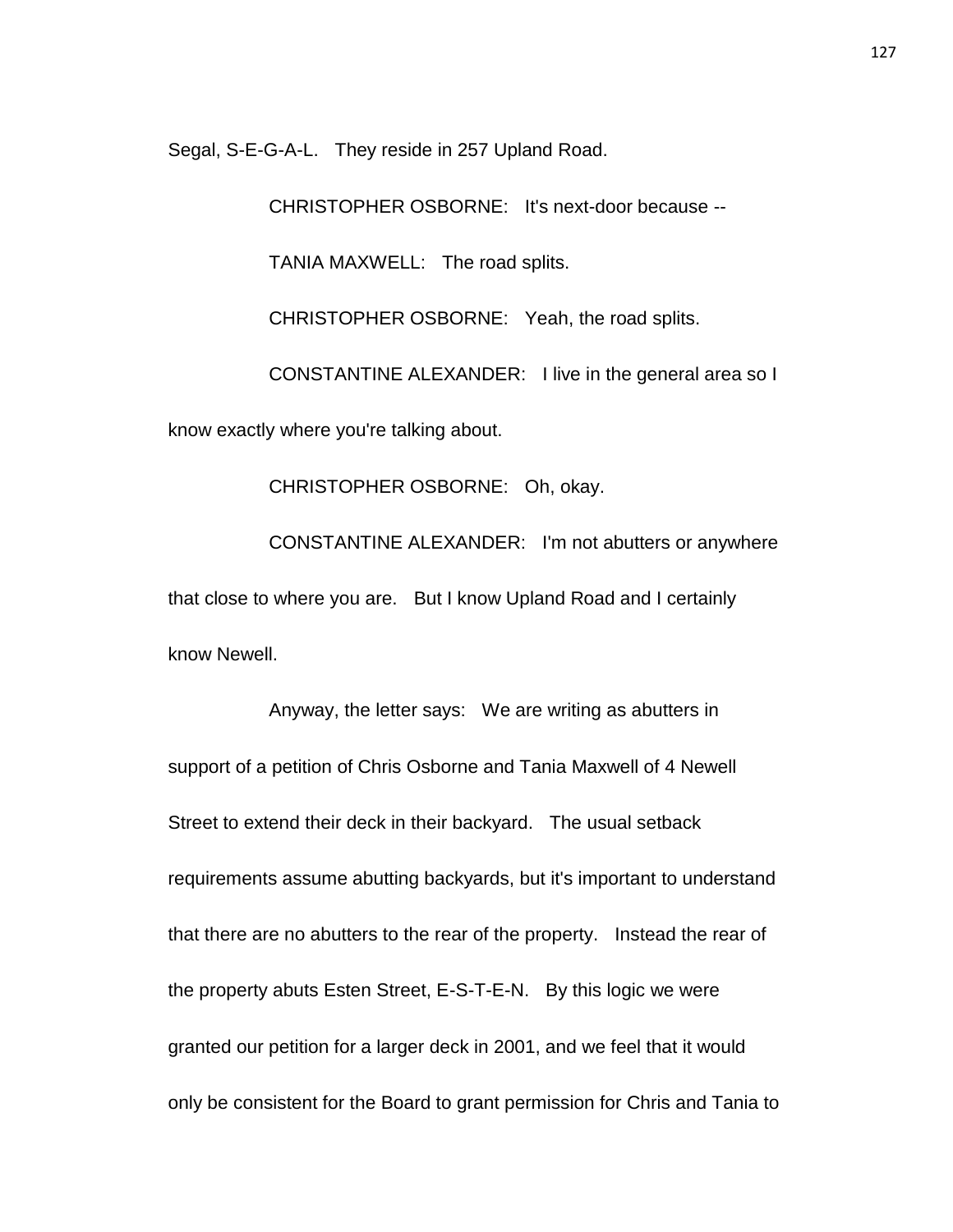do the same. Our house is immediately next-door to Chris and Tania to the south. Note that Newell Street intersects Upland Road at our home making us abutters. Trees and shrubbery maintain sufficient privacy between the two properties and we have no concerns about the deck extension. I hope the Board will consider the petition favorably.

The other letter is from Katherine with a K, Canfield, C-A-N-F-I-E-L-D, who resides at 6 Newell Street. (Reading) I am writing as an abutter in support of the petition filed by Christopher Osborne and Tania Maxwell to extend their first floor deck eight feet from the back of their house at 4 Newell. Their plans are consistent with the other backyard decks and porches in this area. Our house at 6 Newell has decks off the first and second floors. A larger deck off the back of 4 Newell would not be a detriment in any way to the neighborhood or immediate neighbors like myself. I completely support Chris and Tania's plans to build a larger deck.

And that's all we have.

Anything else you want to say at this point? CHRISTOPHER OSBORNE: No.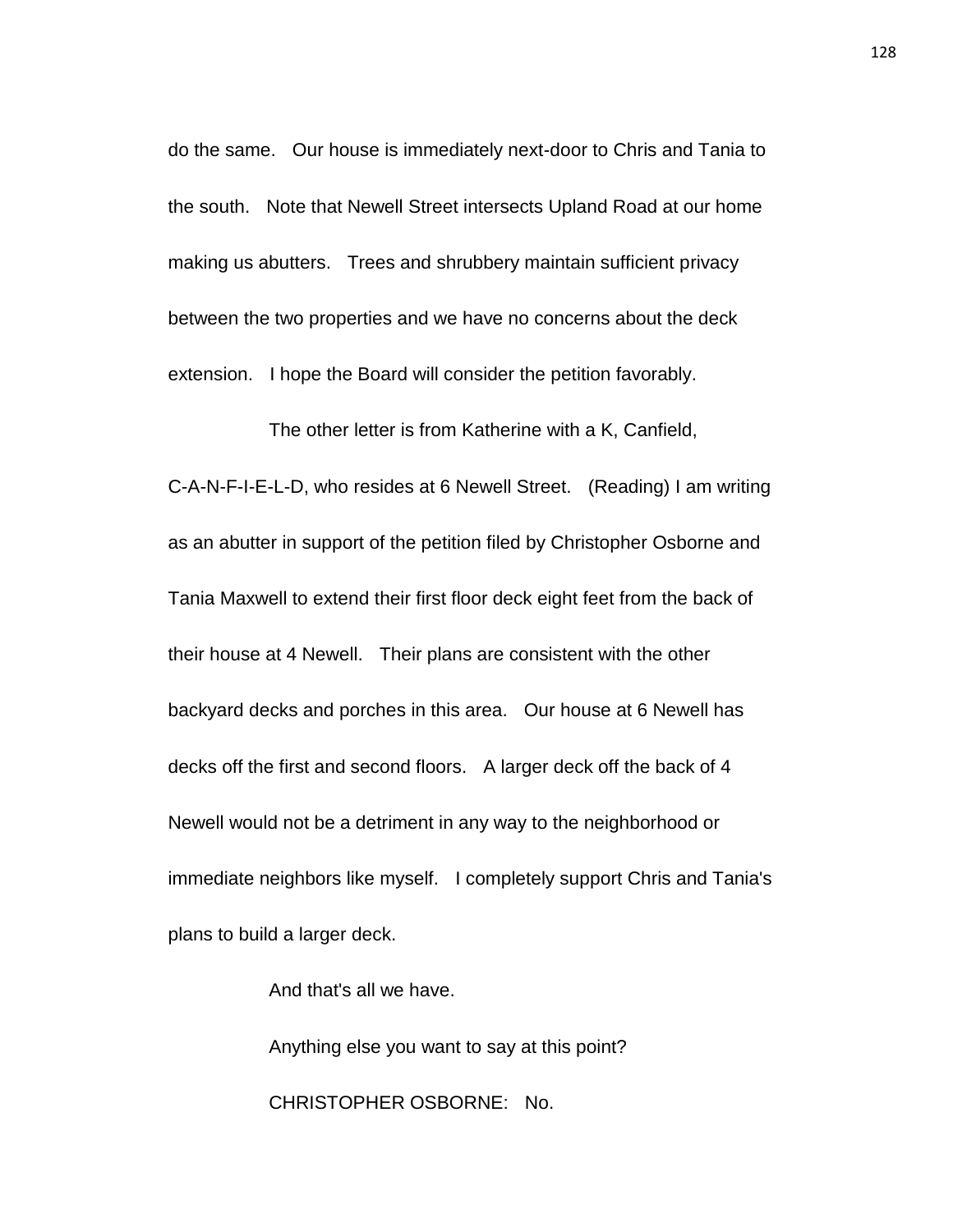CONSTANTINE ALEXANDER: Forever hold your peace. I'll close public testimony.

Any discussion or ready for a vote?

JANET GREEN: Good. Ready.

CONSTANTINE ALEXANDER: Okay. The Chair proposes we make the following findings with regard to the Variance being sought:

That a literal enforcement of the provisions of the Ordinance will involve a substantial hardship. Such hardship being is that the ability to erect a sufficient deck on this property such is consistent with the abutters whether it be for you or for your successors, cannot happen unless we grant you the Variance you're seeking.

That the hardship is owing to the fact that this is an irregularly shaped lot and any modification of the decks requires zoning relief.

And that relief may be granted without substantial detriment to the public good or nullifying or substantially derogating from the intent and purpose of the Ordinance.

So on the basis of these findings, the Chair moves that we grant the Variance requested on the condition that the work proceed in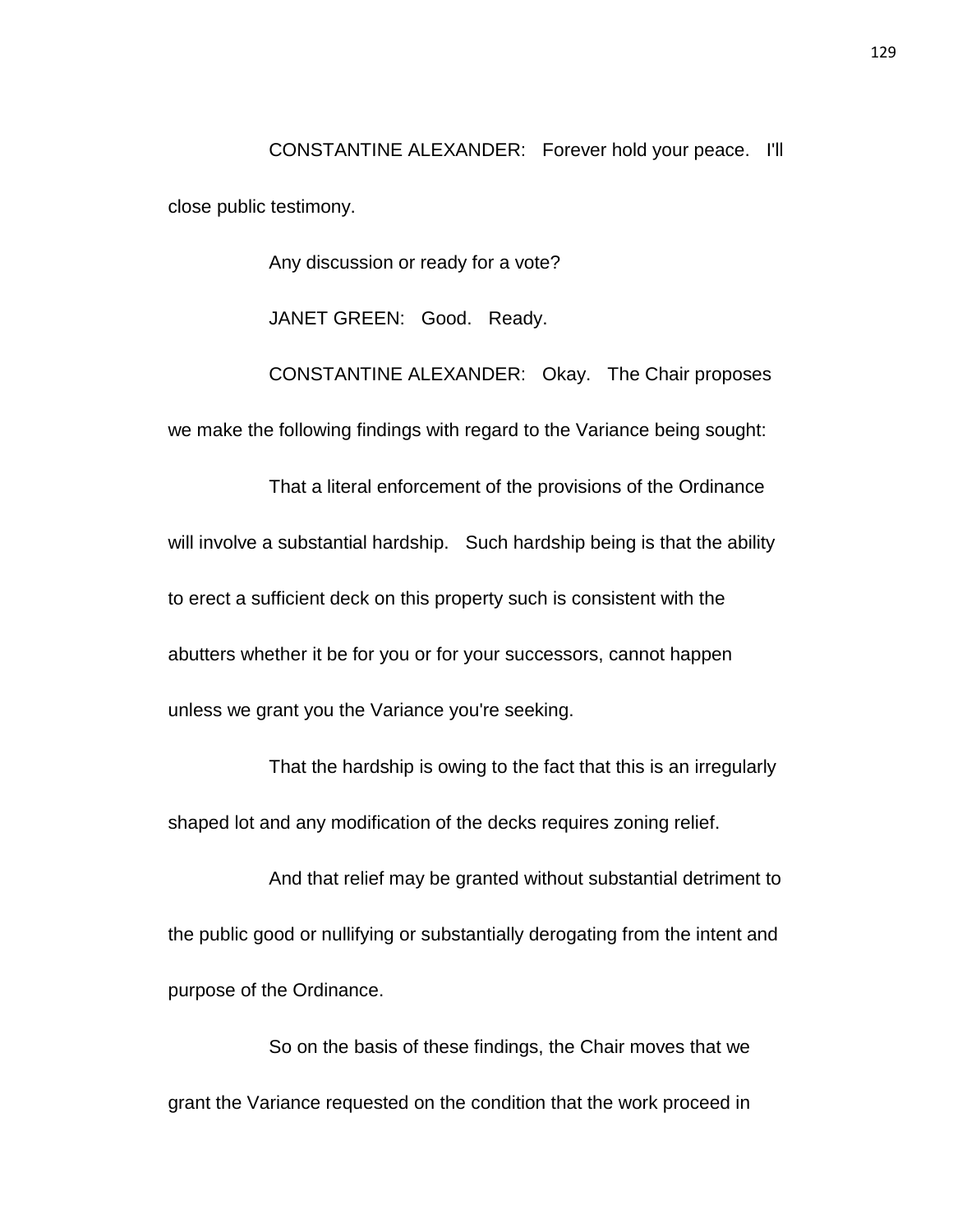accordance with two pages of plans submitted by the petitioner, both of

which have been initialled by the Chair.

All those in favor please say "Aye."

(Aye.)

CONSTANTINE ALEXANDER: Five in favor. Variance

granted.

(Alexander, Sullivan, Green, Hickey, Best.)

\* \* \* \* \*

(9:10 p.m.)

(Sitting Members Case BZA-016573-2018: Constantine Alexander,

Brendan Sullivan, Janet Green, Andrea A. Hickey, George S. Best.)

CONSTANTINE ALEXANDER: Last but not least the Chair

will call case No. 016573, 116 Henry Street.

Is there anyone here wishing to be heard on this matter?

GEOFF PINGREE: Hi.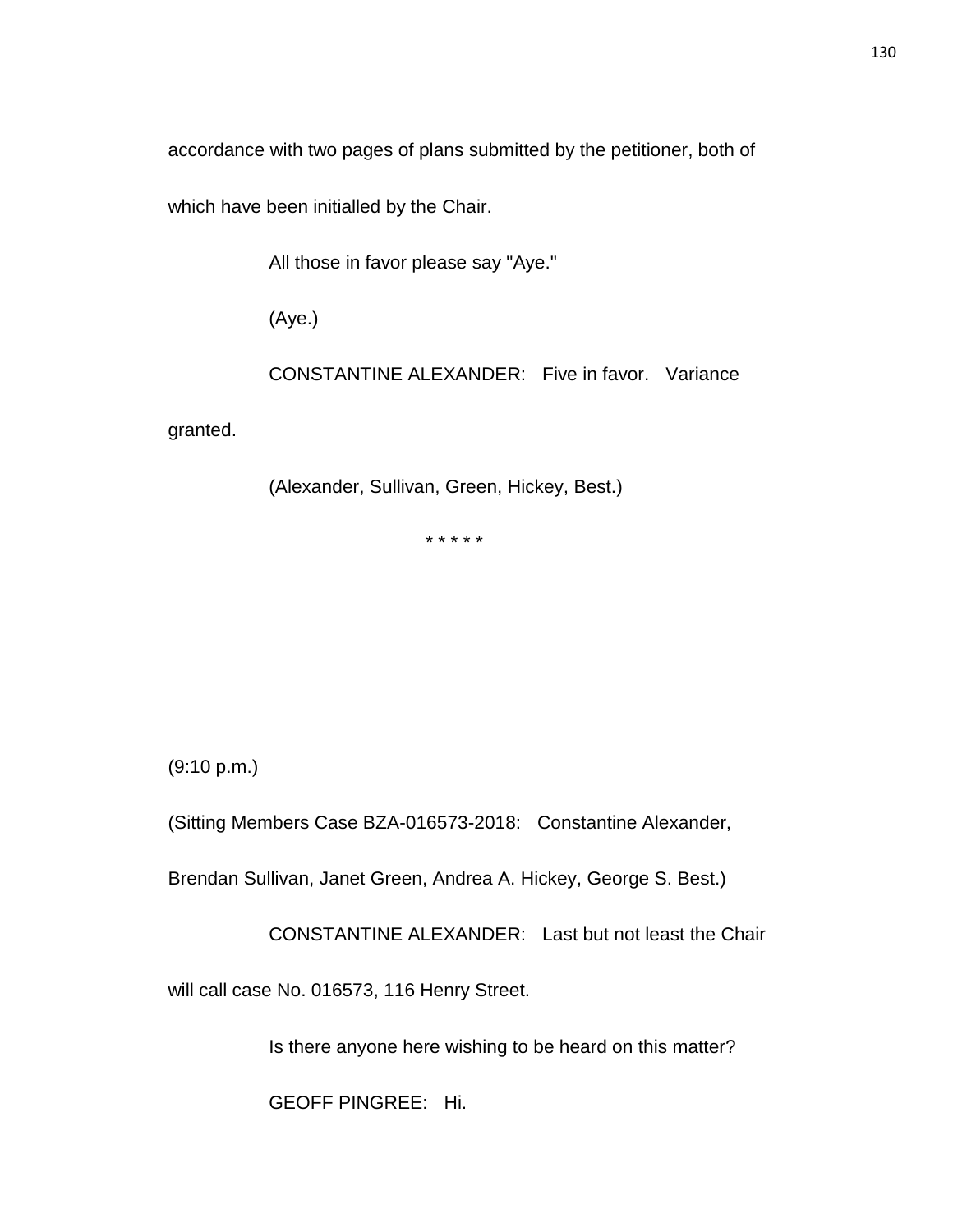CONSTANTINE ALEXANDER: Hello.

GEOFF PINGREE: My name is Geoff Pingree. I'm the architect. This is my client Barbara Bryant.

BARBARA BRYANT: Hello.

GEOFF PINGREE: We're doing some work on her house. We're looking for a Special Permit and a Variance, I believe. I'm pretty sure that's right. I may have a few subtleties not quite right.

The plot line -- the plot plan shows two houses. There is a right-of-way between the two houses that's shared by the two houses. You need to know that condition.

The property line for this house lot B, which is probably what we're working on, is very close to that property line. So we want to replace and add some windows and we need a Special Permit for that. Let me just show you the scope. This is a demolition plan.

CONSTANTINE ALEXANDER: Stick with the Variance first and then get to the Special Permit.

GEOFF PINGREE: Okay.

CONSTANTINE ALEXANDER: It's more orderly that way.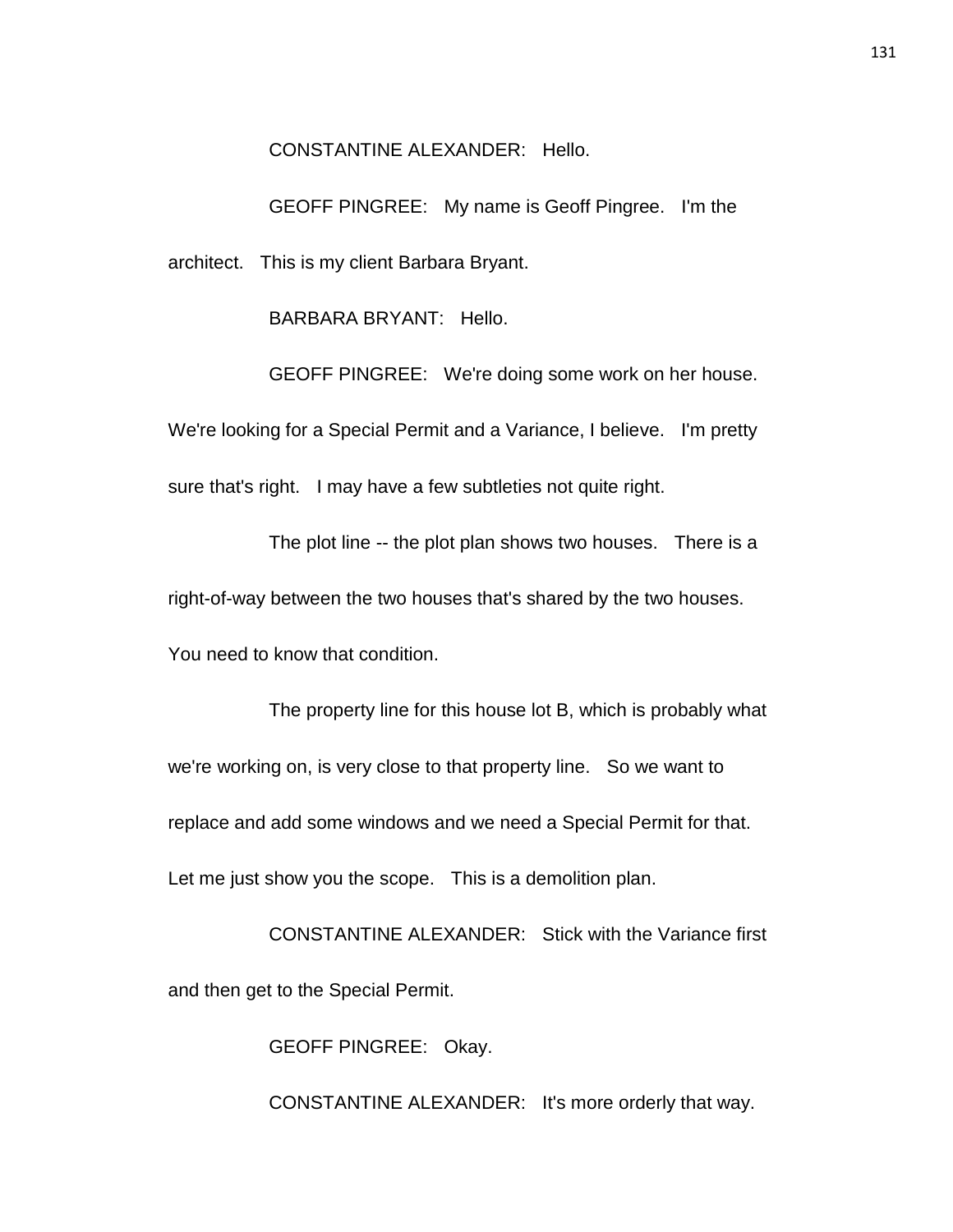GEOFF PINGREE: The Variance is for the rear of the building which we have a setback, but we are in an existing non-conforming condition for the FAR.

CONSTANTINE ALEXANDER: So any modification requires zoning relief.

GEOFF PINGREE: Exactly.

CONSTANTINE ALEXANDER: And a garden window --

GEOFF PINGREE: It's a garden window.

JANET GREEN: Can you show us -- yeah.

GEOFF PINGREE: So there it is. And you can see it in the section here. It comes out about 16, 18 inches out from the front of the house.

JANET GREEN: Oh, I see. So the garden windows means

you can actually plants things in that window?

GEOFF PINGREE: Yeah, yeah. They're in containers.

BARBARA BRYANT: With pots on it.

GEOFF PINGREE: She's got an extensive garden, and she does it all from seeds which she does in her basement. So she'd like to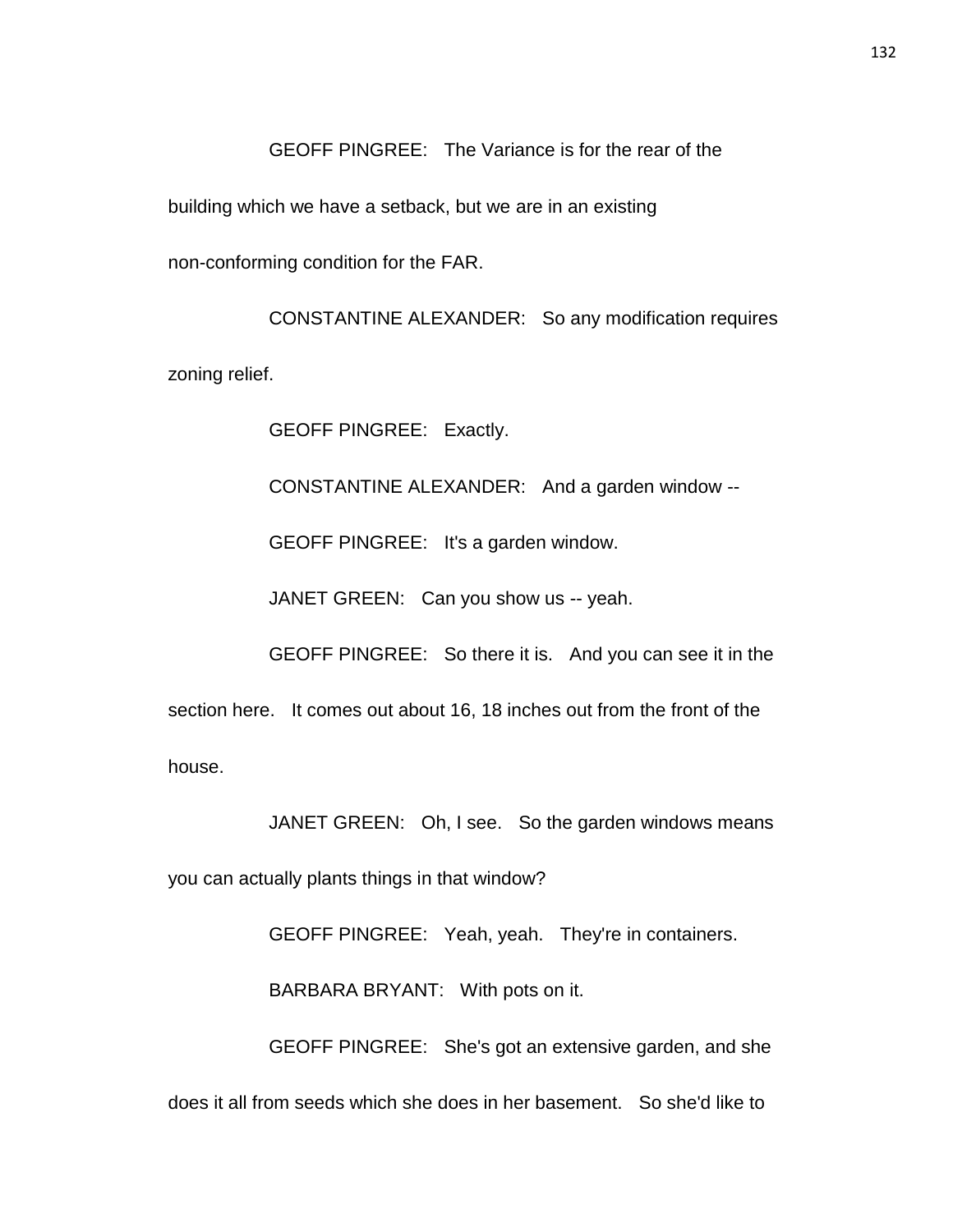do some of it up on the floor where she lives.

CONSTANTINE ALEXANDER: It's not unusual to have a garden window.

GEOFF PINGREE: Yeah.

CONSTANTINE ALEXANDER: I've seen them before. Your problem is your setback issue.

GEOFF PINGREE: Well, no, the setback is an issue for that because that's on the rear elevation and we do have the right setback. The issue is the FAR.

CONSTANTINE ALEXANDER: FAR. Sorry, you're right.

GEOFF PINGREE: So, and that adds about seven square

feet.

CONSTANTINE ALEXANDER: Seven square feet.

GEOFF PINGREE: But it's at a windowsill height, not a floor.

We're just bursting at the seams with that seven feet.

CONSTANTINE ALEXANDER: Okay.

BARBARA BRYANT: And then there's one more window for

the Variance.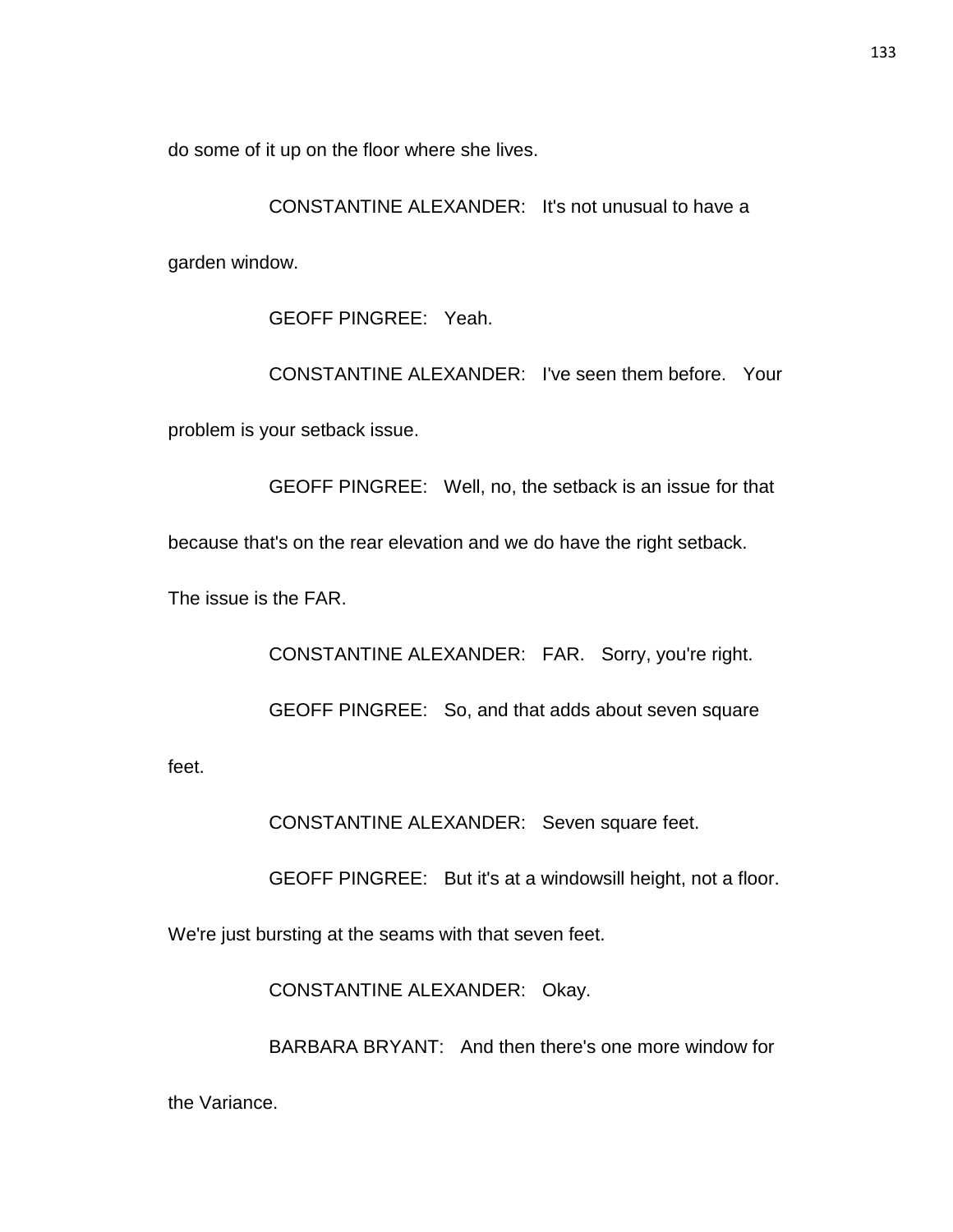GEOFF PINGREE: Yes. I'm not sure if this is for a Variance or not. All the windows here, the ones that are marked, are replacing existing windows. The old windows don't have any insulation value. We're replacing them with a similar window. We're adding one window here.

CONSTANTINE ALEXANDER: That requires a Special Permit, not a Variance.

GEOFF PINGREE: That's a Special Permit. So this is the Special Permit portion of the demonstration here.

CONSTANTINE ALEXANDER: Right. Adding windows in a setback where you're not complying with the setback requirements under our Ordinance says you need a Special Permit, not a Variance. A Special Permit is much easier standard to satisfy.

BARBARA BRYANT: I see.

CONSTANTINE ALEXANDER: And we granted it already a

couple of Special Permits tonight for windows in a setback.

BARBARA BRYANT: Okay.

GEOFF PINGREE: That's the extent of the work. So they're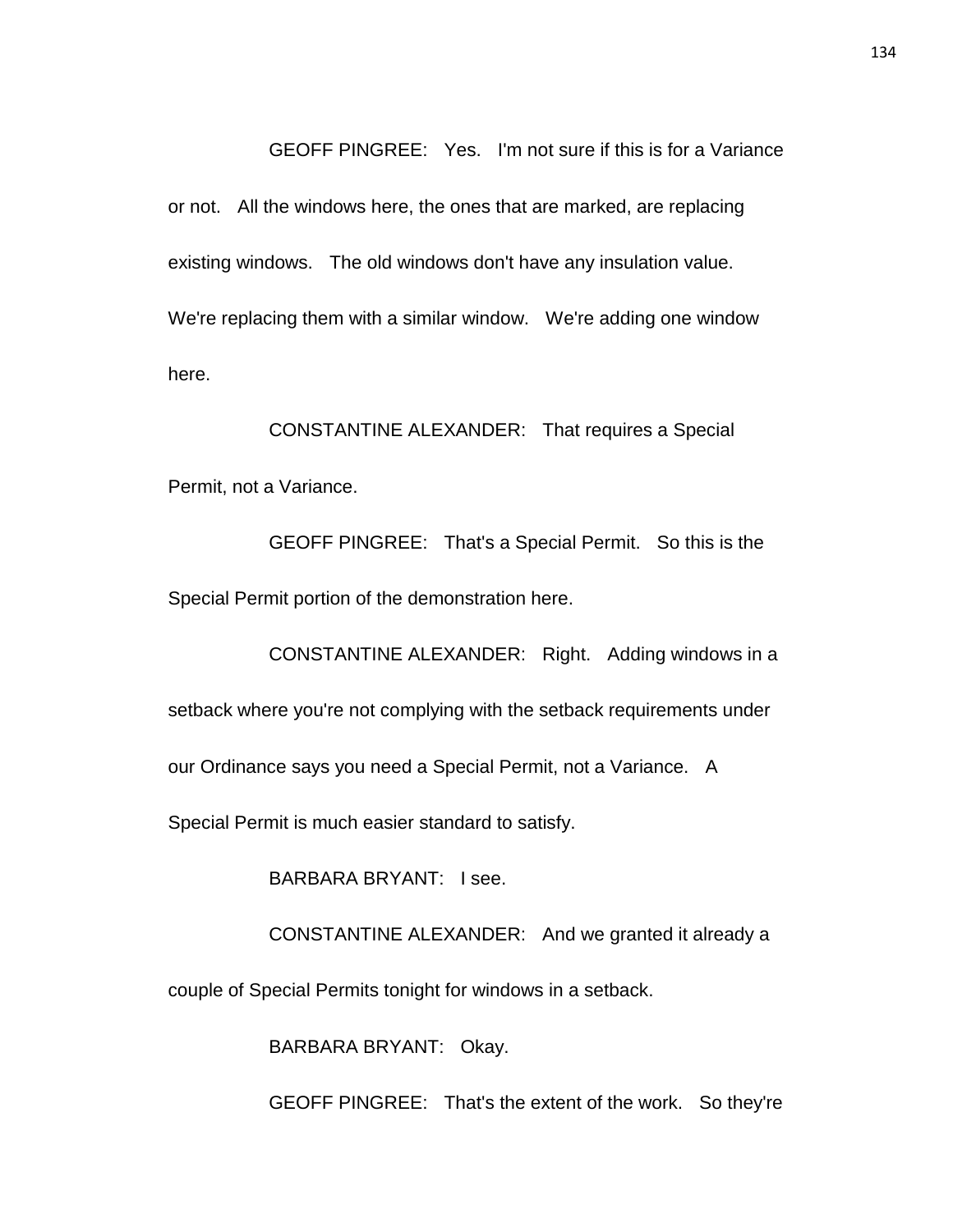doing some more work on the house and they wanted to get this thing resolved so they could move forward with their plans which are on the interior for zoning.

CONSTANTINE ALEXANDER: Members of the Board have any questions?

JANET GREEN: No questions.

CONSTANTINE ALEXANDER: Okay, I'll open the matter for public testimony.

Is there anyone should be heard?

BRAD HARKAVY: I happen to live on the other side --

CONSTANTINE ALEXANDER: You've got to come up here and give your name and address to the stenographer, please.

BRAD HARKAVY: I'm Brad Harkavy. I live on the other side

of the right-of-way. So we're in 120 and 122 Henry Street. And we're totally in support of anything that Barb does, particularly these windows.

That's great for the neighborhood and she's an awesome neighbor.

THE STENOGRAPHER: Spell your last name, please.

BRAD HARKAVY: H-A-R-K-A-V-Y.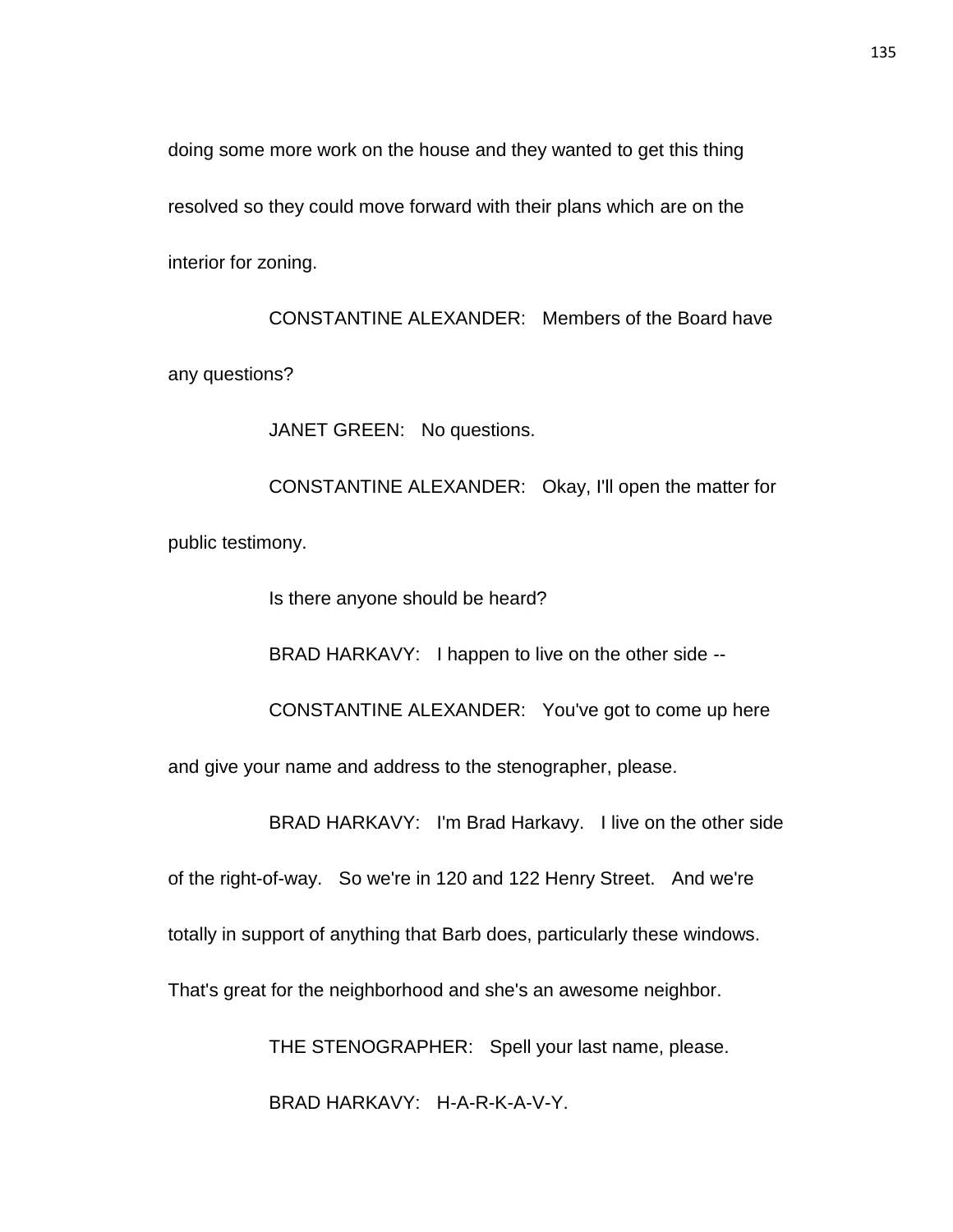CONSTANTINE ALEXANDER: Thank you for coming down.

Very supportive neighbor.

Anyone else?

UNIDENTIFIED MEMBER FROM THE AUDIENCE: No. I'm a member of the household. I'm in support.

GEOFF PINGREE: We're all in support.

CONSTANTINE ALEXANDER: I don't think we have

anything in our files in writing from anybody.

GEOFF PINGREE: I don't think you do. We were going

to -- my clients are very --

CONSTANTINE ALEXANDER: Did you talk to your

neighbors? Particularly the ones that will be affected?

BARBARA BRYANT: Yeah, we had the sign posted and

we've been outside a lot, and people came by and asked about the sign.

And said that if they wanted us to have them write a letter they would.

But then I didn't ask for their name and contact info.

CONSTANTINE ALEXANDER: I'm glad you told us that.

Because the sign posting, people don't seem to realize, it's an important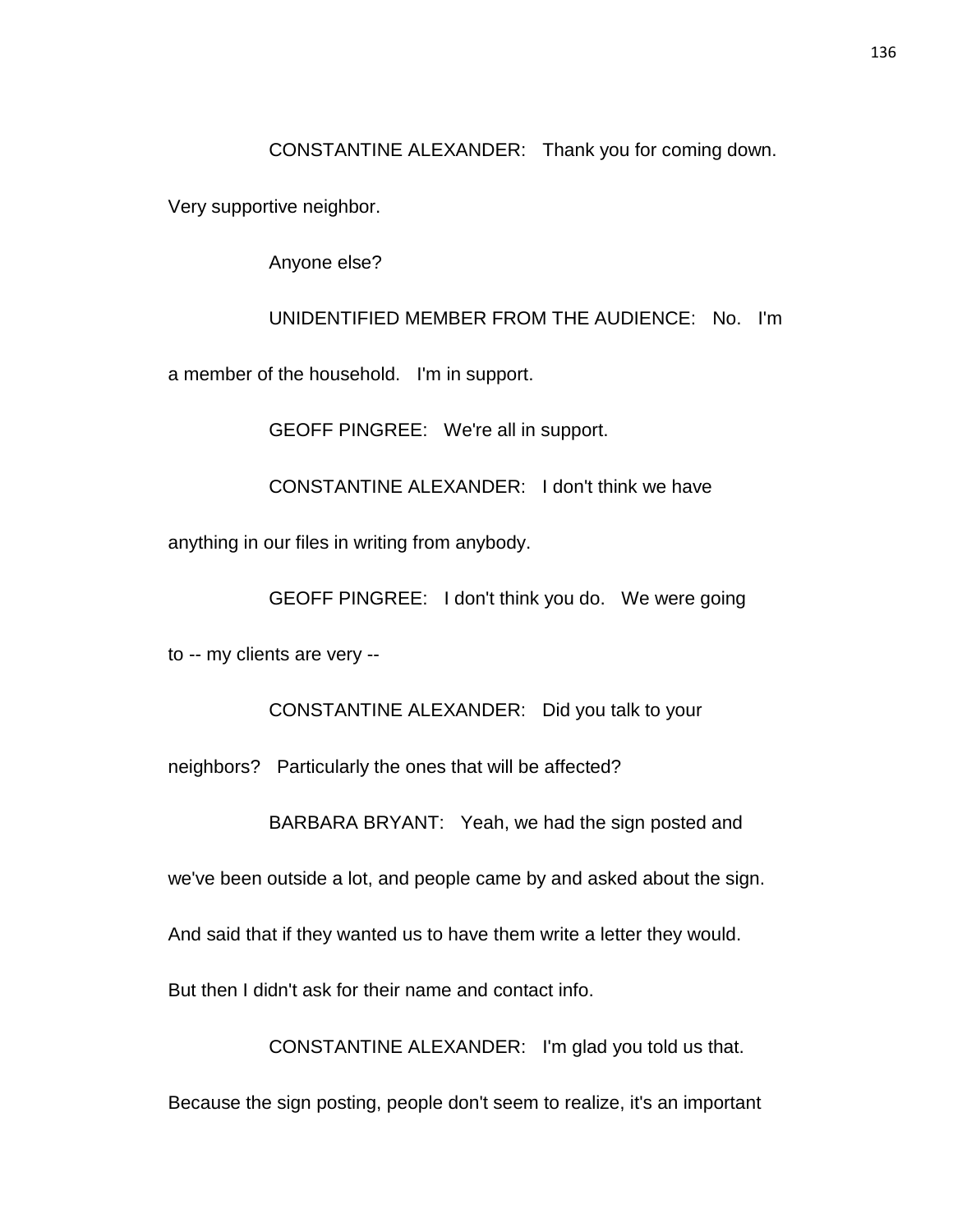thing.

BARBARA BRYANT: Yeah.

CONSTANTINE ALEXANDER: And we're very strict about it.

If you don't post the sign for the 14 days, we don't hear the case. We

want to make sure the citizens of the city have an opportunity to learn

about relief being sought. So I'm glad you told me that.

Ready for a vote?

JANET GREEN: I think so.

CONSTANTINE ALEXANDER: Okay. We have two votes.

One, again, for the Variance and one for the Special Permit.

JANET GREEN: I've never voted for seven square feet

before.

CONSTANTINE ALEXANDER: The Chair moves we make

the following findings with regard to the Variance being sought for the

garden window:

That a literal enforcement of the provisions of the Ordinance would involve a substantial hardship. Such hardship being that given the location of the structure and that the FAR of the structure, that any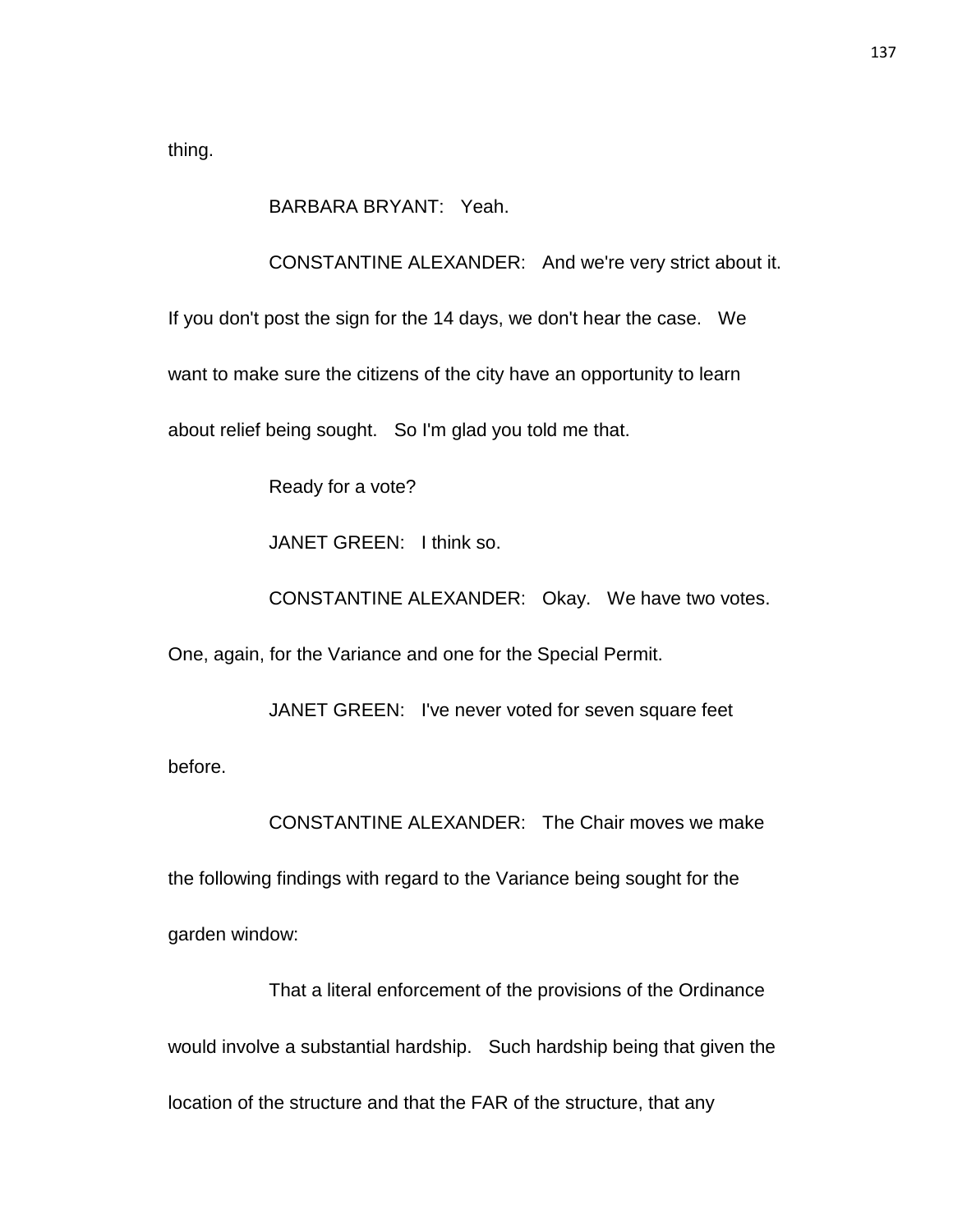modification, increased space, in this case, seven feet, requires zoning relief. This would apply not only for you or anybody else that occupies the property. I say that because if it's only for you, we're not supposed to grant the Variance. It's got to run with the property.

The hardship is owing to the fact that this is already a non-conforming structure, and therefore an addition of FAR requires zoning relief.

And that relief may be granted without substantial detriment to the public good or nullifying or substantially derogating from the intent and purpose of the Ordinance.

So the Board moves -- the Chair moves that we grant the Variance requested on the condition that the work proceed in accordance with the plans that are two pages, prepared by Geoff Pingree, and also which have been initialled by the Chair. I guess there are three pages.

All those in favor please say "Aye."

(Aye.)

CONSTANTINE ALEXANDER: Variance granted.

(Alexander, Sullivan, Green, Hickey, Best.)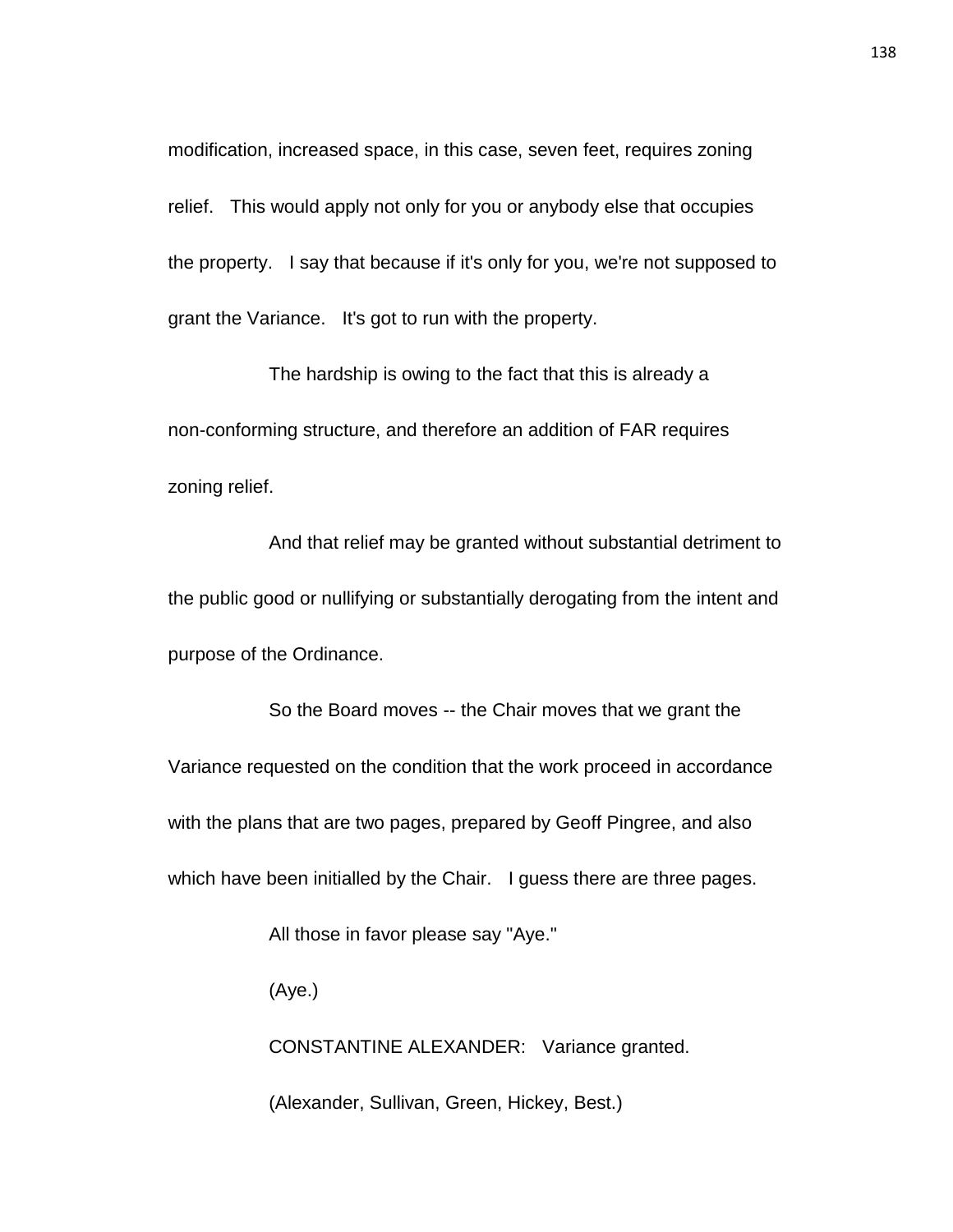CONSTANTINE ALEXANDER: Turning to the Special

Permit, the location of the new window.

The Chair moves that we make the following findings with regard to this relief:

That the requirements of the Ordinance cannot be met without the Special Permit being sought.

That traffic generated or patterns of access or egress resulting from what is proposed will not cause congestion, hazard, or substantial change in established neighborhood character.

But the continued operation or development of adjacent uses as permitted in the Ordinance will not be adversely affected by the nature of the proposed use, which to the extent we have testimony from a neighbor to that effect.

That no nuisance or hazard will be created to the detriment of the health, safety, and/or welfare of the occupant of the proposed use, that's you, or the citizens of the city. And that generally what is being proposed will not impair the integrity of the district or adjoining district or otherwise derogate from the intent and purpose of this Ordinance.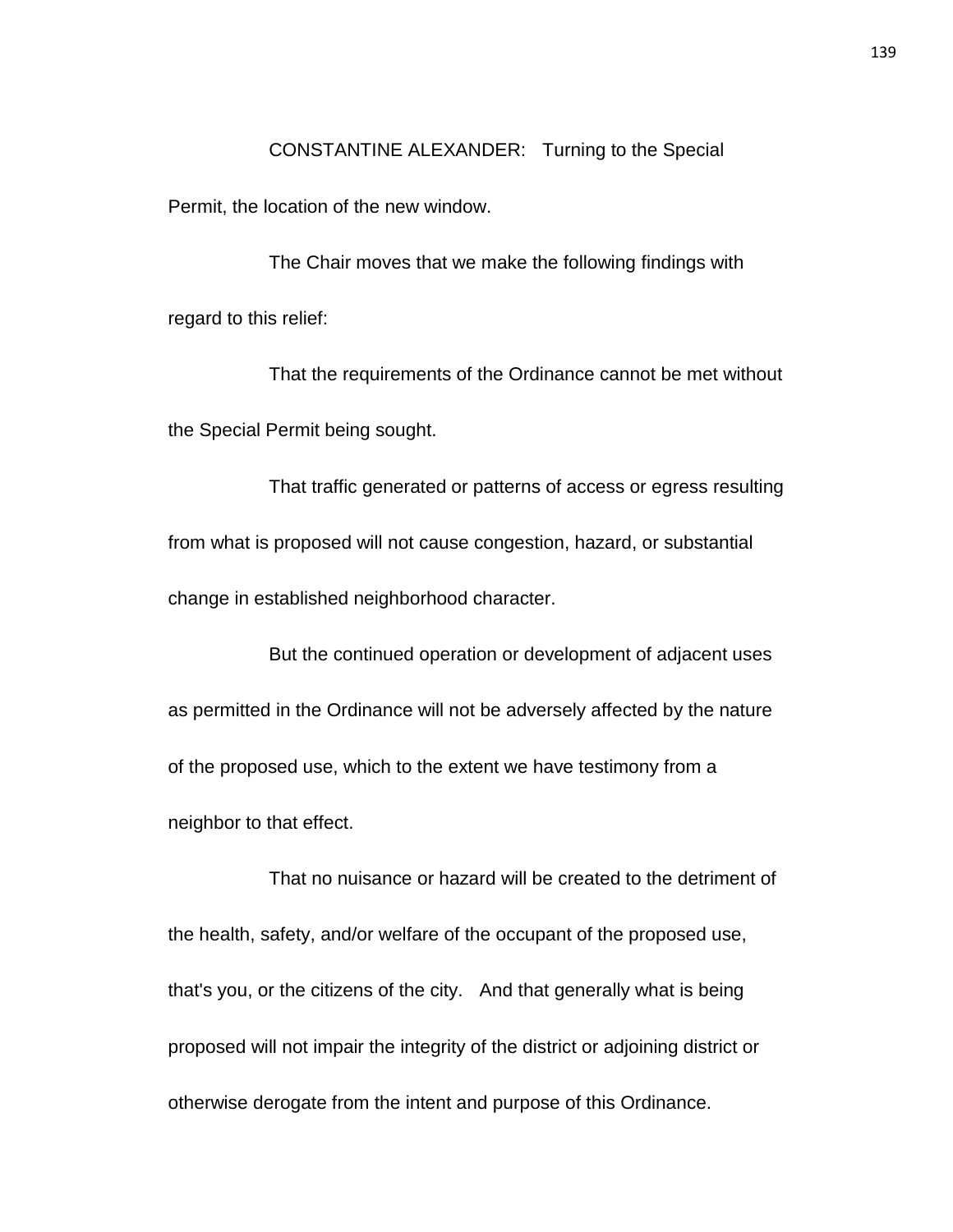The relief being sought in short is very modest in nature with regard to the window.

So the Chair moves that we grant the Special Permit

requested on the condition that the work proceed in accordance with the

same plans referred to with regard to the Variance.

All those in favor please say "Aye."

(Aye.)

CONSTANTINE ALEXANDER: Five in favor. Good luck.

(Alexander, Sullivan, Green, Hickey, Best.)

(Whereupon, at 9:20 p.m., the

Board of Zoning Appeals Adjourned.)

\* \* \* \* \*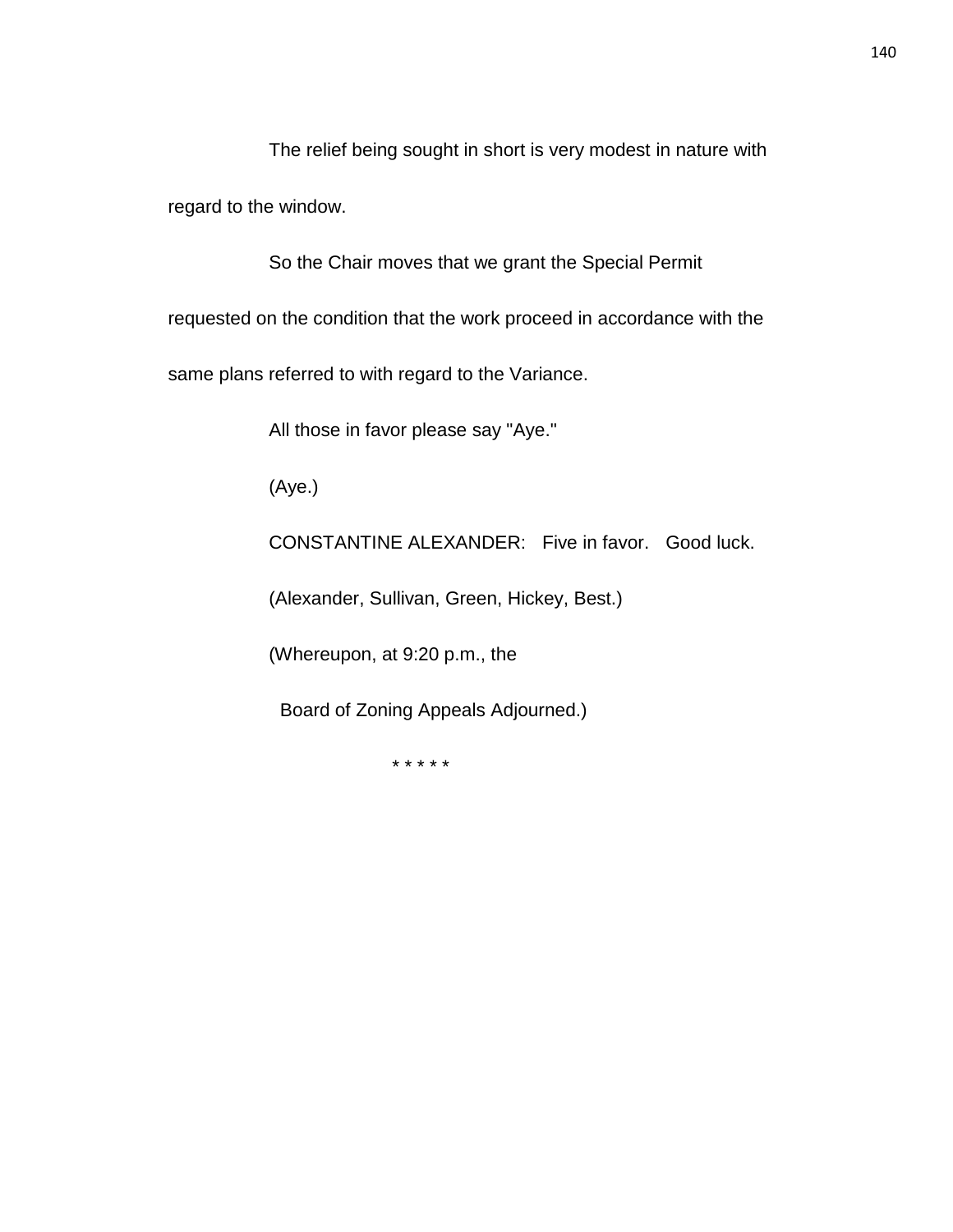## **ERRATA SHEET AND SIGNATURE INSTRUCTIONS**

The original transcript and Errata Sheet has been delivered to

Inspectional Services Department.

## **INSTRUCTIONS**

After reading this volume of the Zoning Board of Appeals

transcript, note any change or correction and the reason therefor on this

sheet. Sign and date this Errata Sheet.

| <b>PAGE</b> | <b>LINE</b> |                           |  |
|-------------|-------------|---------------------------|--|
|             |             | CHANGE: _______________   |  |
|             |             | REASON: _______________   |  |
|             |             | CHANGE: _______________   |  |
|             |             | REASON: _________________ |  |
|             |             | CHANGE: _______________   |  |
|             |             | REASON: ______________    |  |
|             |             | CHANGE: _______________   |  |
|             |             | REASON: ________________  |  |
|             |             | CHANGE: ______________    |  |
|             |             | REASON: _______________   |  |
|             |             | CHANGE: _______________   |  |
|             |             |                           |  |

I have read the foregoing transcript of the Zoning Board of Appeals, and except for any corrections or changes noted above, I hereby subscribe to the transcript as an accurate record of the statement(s) made by me.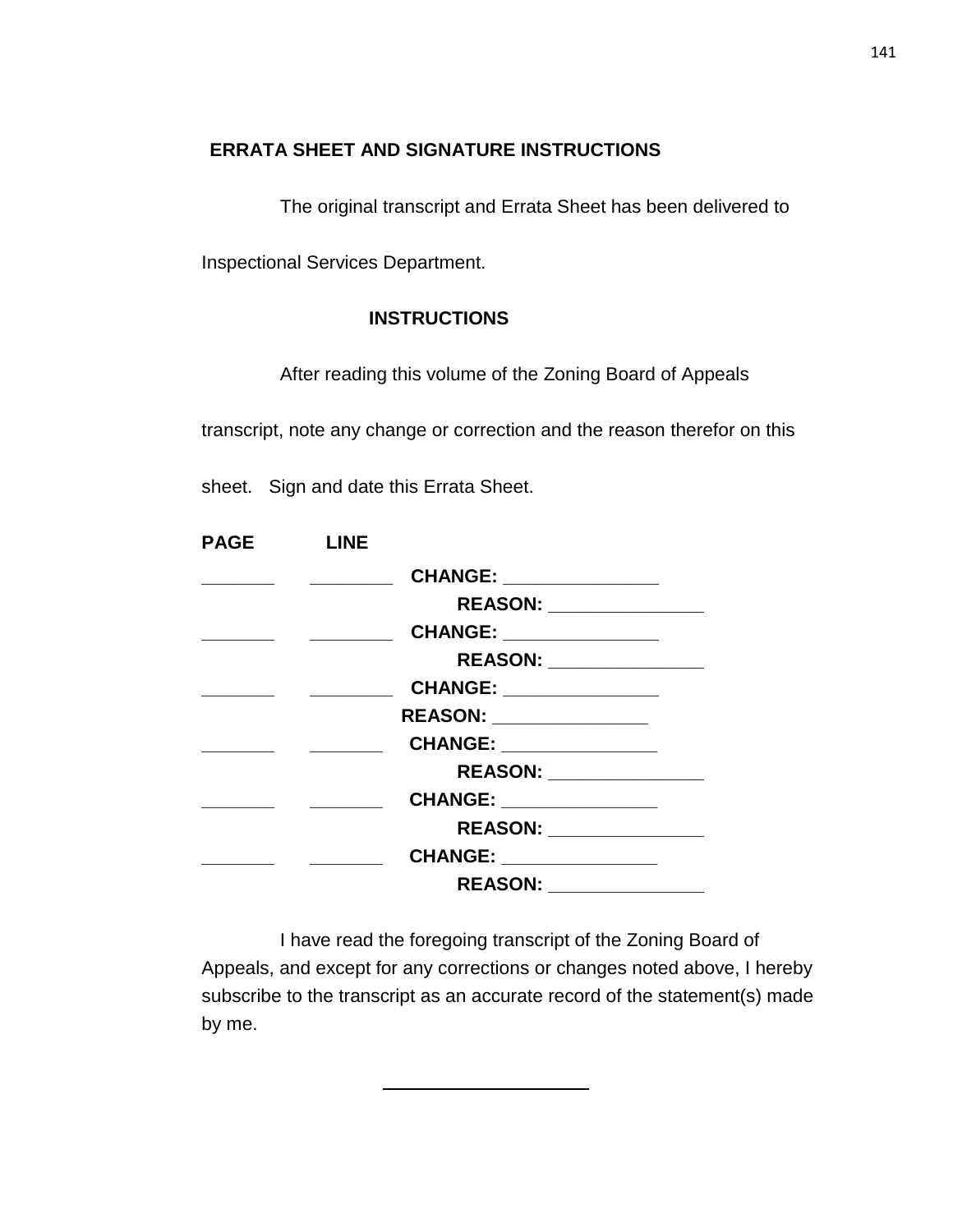## **C E R T I F I C A T E**

# **COMMONWEALTH OF MASSACHUSETTS BRISTOL, SS.**

I, Catherine Lawson Zelinski, a Certified Shorthand Reporter, the undersigned Notary Public, certify:

That the hearing herein before set forth is a true and accurate record of the proceedings.

**IN WITNESS WHEREOF**, I have hereunto set my hand this 9th day of July, 2018.

Catherine L. Zelinski Notary Public Certified Shorthand Reporter License No. 147703

\_\_\_\_\_\_\_\_\_\_\_\_\_\_\_\_\_\_\_\_\_\_

My Commission Expires: April 29, 2022

**THE FOREGOING CERTIFICATION OF THIS TRANSCRIPT DOES NOT APPLY TO ANY REPRODUCTION OF THE SAME IN ANY RESPECT UNLESS UNDER THE DIRECT CONTROL AND/OR DIRECTION OF THE CERTIFYING REPORTER.**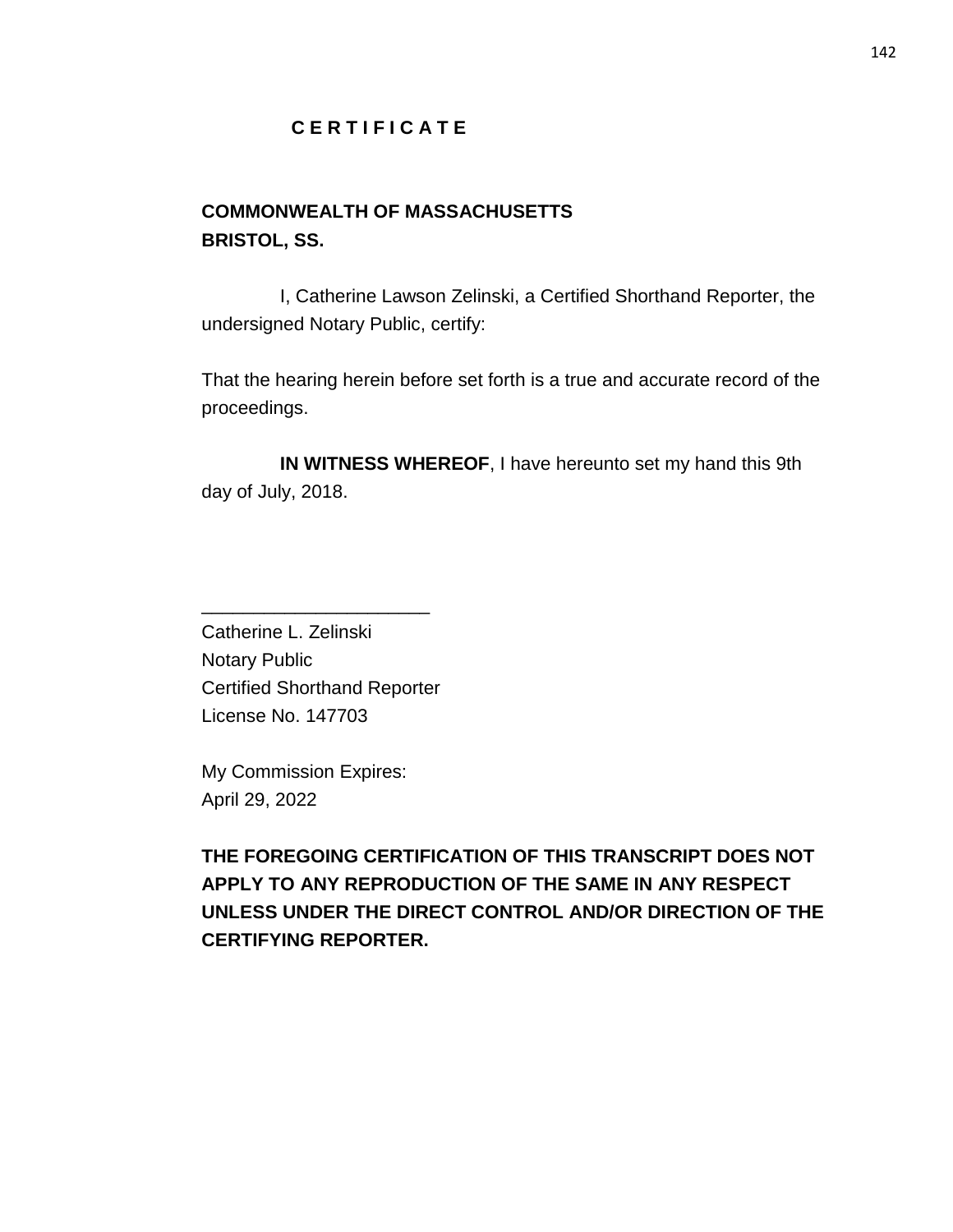#### 

**0.35** [1] - 105:10 **0.5** [5] - 105:1, 105:5, 105:7, 105:12 **0.56** [1] - 105:2 [1] - 42:7 [1] - 5:6 [1] - 33:6 [1] - 55:6 [1] - 150:6 [1] - 96:6 [1] - 123:7 [1] - 161:6 [1] - 171:6 [1] - 45:6 [1] - 5:12 [1] - 1:7 **04/26/18** [1] - 2:3 **05/10/18** [1] - 2:5 **05/11/17** [1] - 2:6

## 

 [2] - 12:13, 158:6 **1.64** [1] - 68:6 **1.79** [1] - 68:5 [1] - 28:3 [5] - 2:8, 45:6, 46:1, 48:13, 66:13 [1] - 139:5 **-year -old** [1] - 97:10 [2] - 2:14, 171:6 [1] - 28:3 [1] - 177:15 [1] - 76:17 [1] - 177:15 [1] - 2:11 [1] - 34:1 [3] - 2:4, 33:6, 34:4 [1] - 37:1 [1] - 179:13 [1] - 186:12 [15] - 28:3, 34:17, 35:2, 101:10, 101:16, 101:18, 102:1, 102:2, 102:3, 102:5, 102:11, 103:6, 103:7, 103:10, 103:17 **15's** [1] - 102:6 [2] - 2:12, 116:8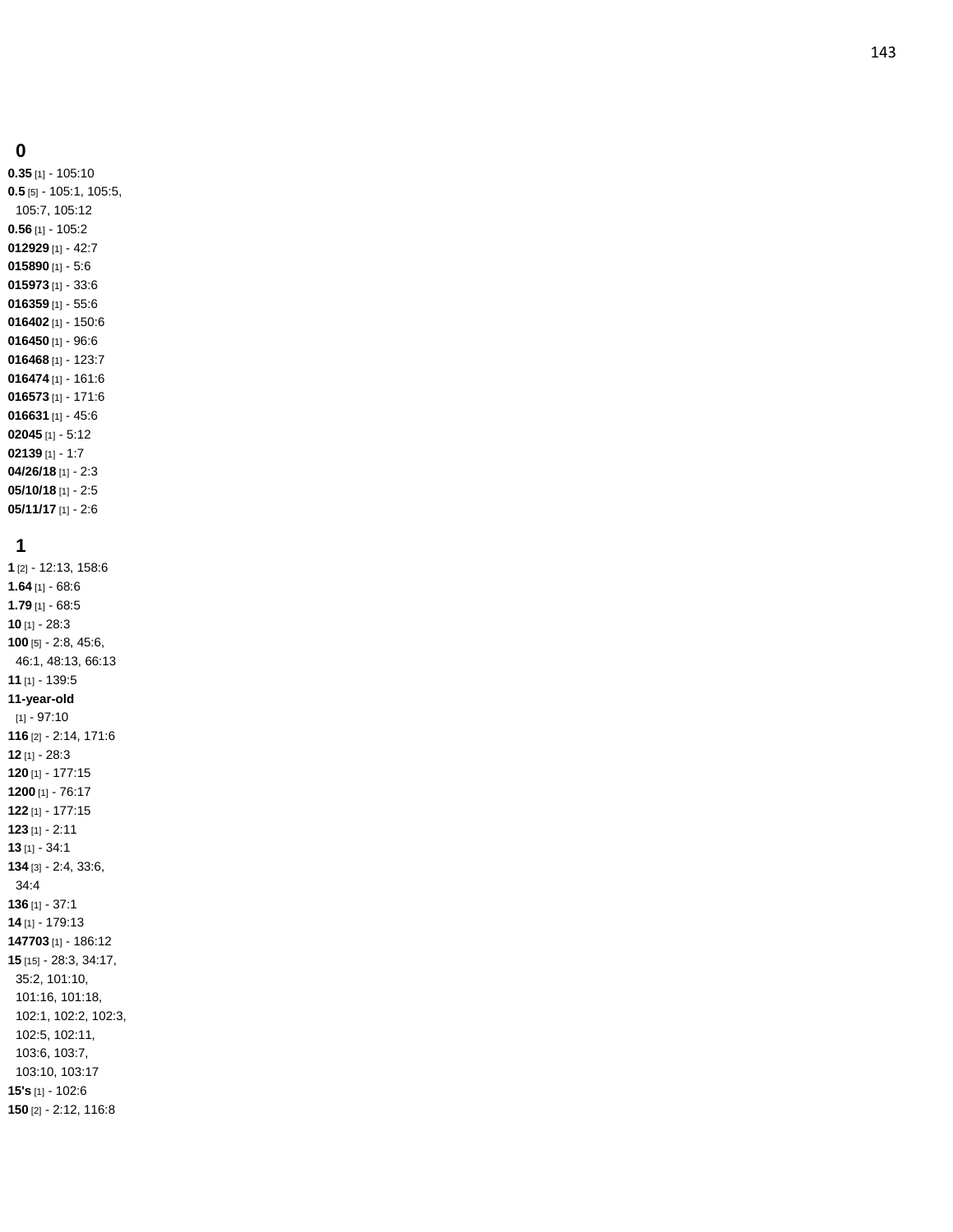### 

[1] - 108:2

 [6] - 2:13, 80:18, 81:2, 161:6, 161:11 **2.3** [1] - 64:12 [2] - 96:12, 97:1 [1] - 87:13 [1] - 167:5 [2] - 58:14, 116:5 [6] - 1:4, 41:10, 61:13, 62:1, 158:6, 186:8 [1] - 186:13 [1] - 9:3 **-23** [1] - 143:11 [3] - 2:9, 55:6, 58:7 [1] - 143:11 **-26** [3] - 2:9, 55:6, 58:7 **24/7** [1] - 23:10 [2] - 55:12, 56:3 [5] - 87:13, 87:16, 89:11, 89:12, 90:3 [1] - 166:1 [1] - 61:18 **26th** [1] - 43:10 [1] - 1:4 [1] - 186:13

## 

 [4] - 58:13, 97:1, 116:5, 161:11 **- D** [1] - 13:5 [3] - 14:7, 14:11, 97:15 **-33** [1] - 144:8 [1] - 2:5 [1] - 105:12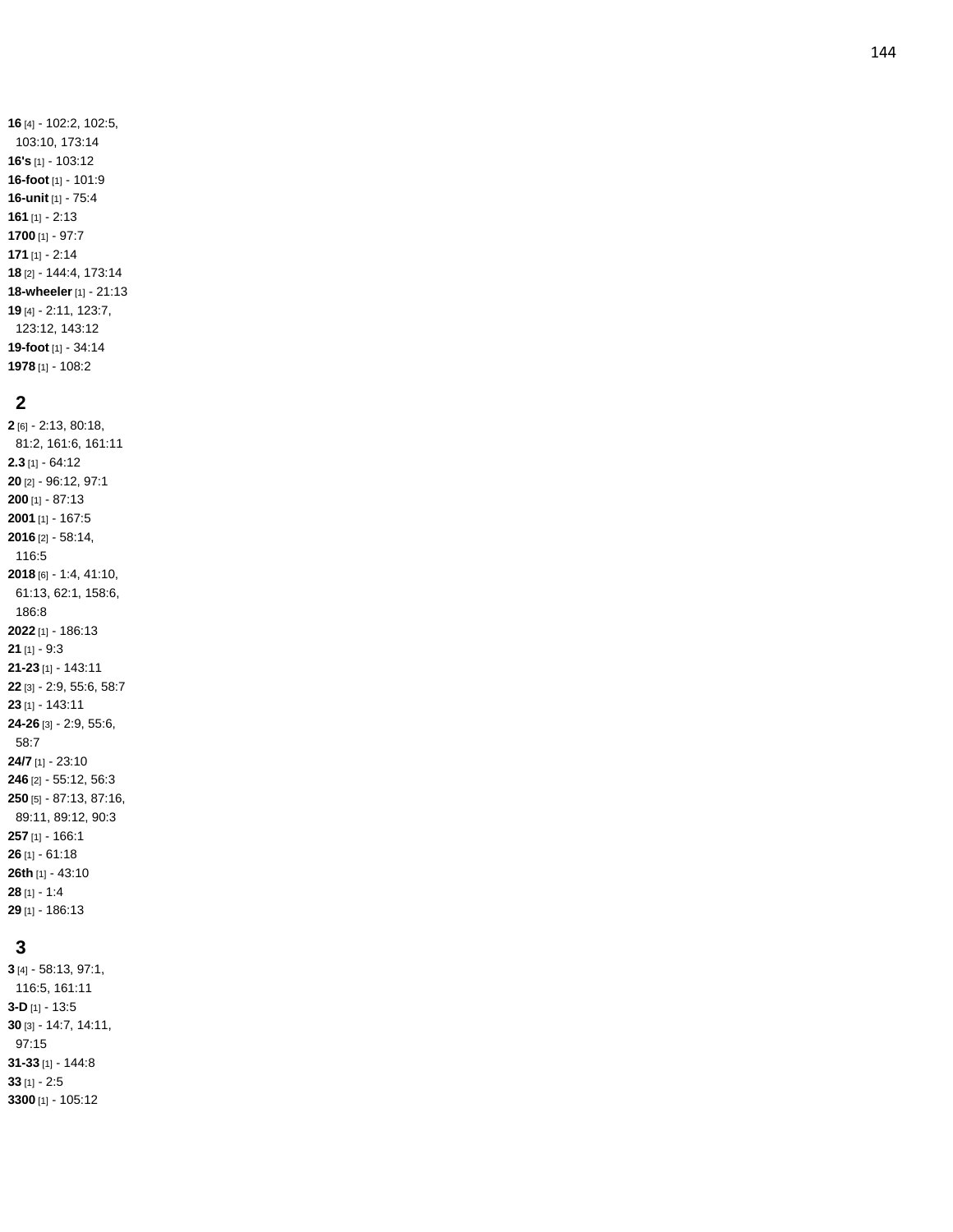**36** [1] - 14:8 **3600 -foot** [1] - 128:4 **37** [1] - 5:11

#### **4**

 [3] - 166:16, 168:4, 168:8 [2] - 28:5, 28:6 [1] - 2:7 [1] - 2:6 [5] - 2:8, 42:7, 46:2, 46:7, 54:3

#### **5**

**5** [1] - 2:3 **5,000** [2] - 105:8, 105:9 **50 -years -old** [1] - 76:6 **500** [8] - 77:6, 87:2, 87:9, 87:15, 89:10, 90:4, 90:5, 91:4 **51** [2] - 74:5, 74:6 **52** [1] - 55:16 **55** [1] - 155:7 **55/112** [1] - 2:9 **58** [6] - 2:10, 96:6, 97:5, 98:18, 106:12, 106:15 **59** [5] - 2:12, 55:14, 150:6, 150:10, 155:9 **5:30** [1] - 38:12

#### **6**

**6** [2] - 167:17, 168:6 **60** [1] - 145:4 **60 -years -old** [1] - 76:7 **605** [3] - 2:3, 5:6, 27:17 **617.786.7783/617.63 9.0396** [1] - 1:17 **63** [1] - 155:13 **66** [1] - 56:1

#### **7**

**7** [1] - 61:13 **70s** [1] - 46:10 **73 -75** [1] - 37:4 **7:00** [3] - 1:4, 3:3, 5:1 **7:20** [1] - 33:1 **7:30** [2] - 42:1, 45:1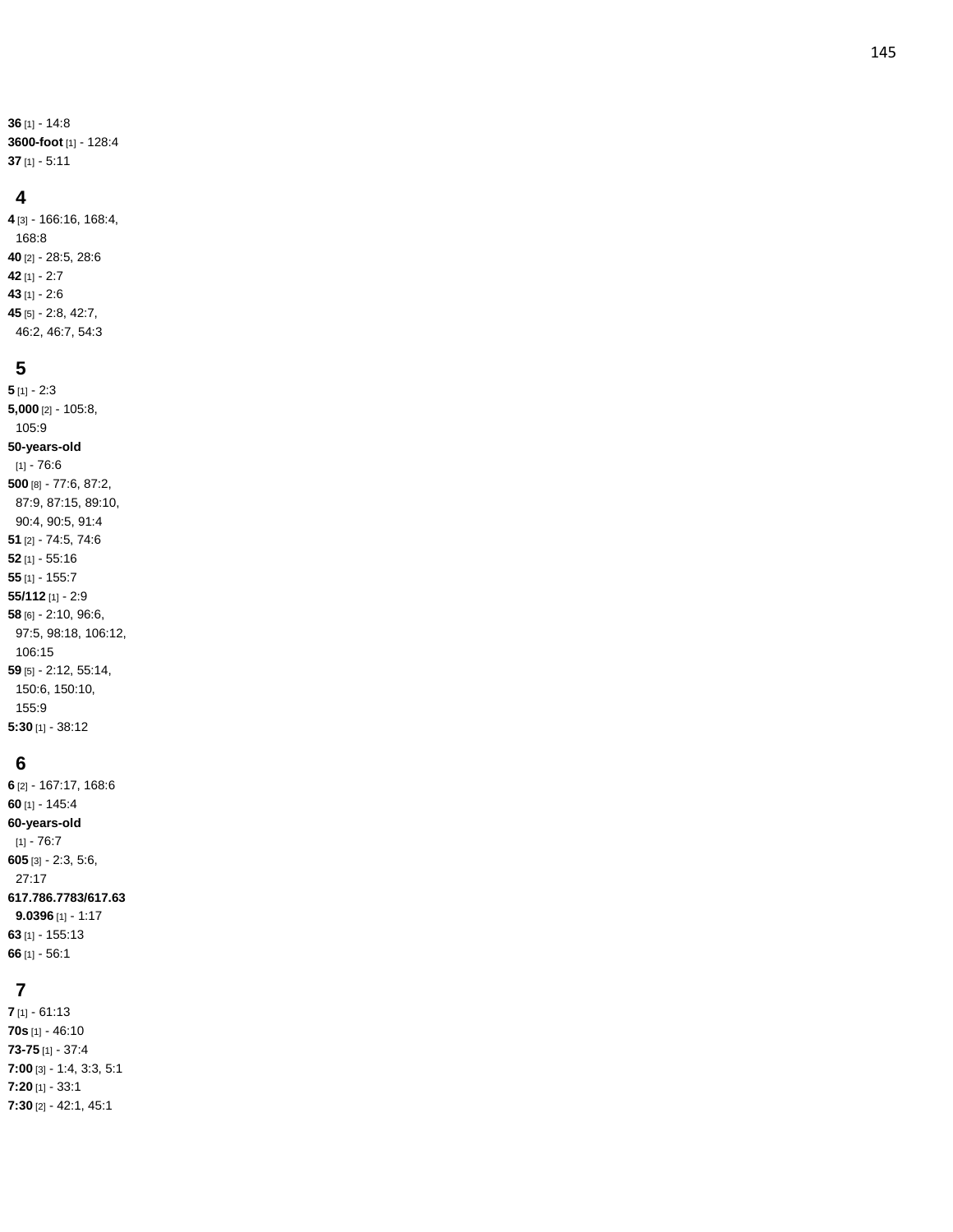**7:45** [1] - 55:1

#### **8**

**8** [1] - 41:10 **80** [1] - 17:15 **806** [1] - 1:6 **86** [1] - 35:3 **8:10** [1] - 96:1 **8:25** [1] - 112:1 **8:35** [1] - 123:1 **8:55** [1] - 150:1

### **9**

**96** [2] - 2:10, 51:3 **9:00** [1] - 161:1 **9:10** [1] - 171:1 **9:20** [1] - 184:4 **9th** [1] - 186:8

## **A**

**A-L-L - I - S - O - N** [1] - 150:15 **Aberdeen** [2] - 22:13, 28:12 **ability** [4] - 80:1, 88:14, 130:5, 169:9 **able** [6] - 63:10, 64:3, 97:11, 134:6, 135:17, 164:14 **above -captioned** [1] - 43:4 **absence** [1] - 110:5 **absolutely** [3] - 38:11, 68:16, 152:13 **absolutley** [1] - 152:16 **abuts** [2] - 43:7, 167:3 **abutter** [2] - 110:5, 168:1 **abutter's** [1] - 153:10 **abutters** [11] - 30:7, 48:18, 153:13, 159:9, 163:7, 163:10, 166:11, 166:15, 167:2, 167:11, 169:11 **abutting** [3] - 72:16, 163:10, 166:18 **accept** [2] - 43:1, 113:2 **access** [17] - 29:12, 47:5, 47:7, 47:10,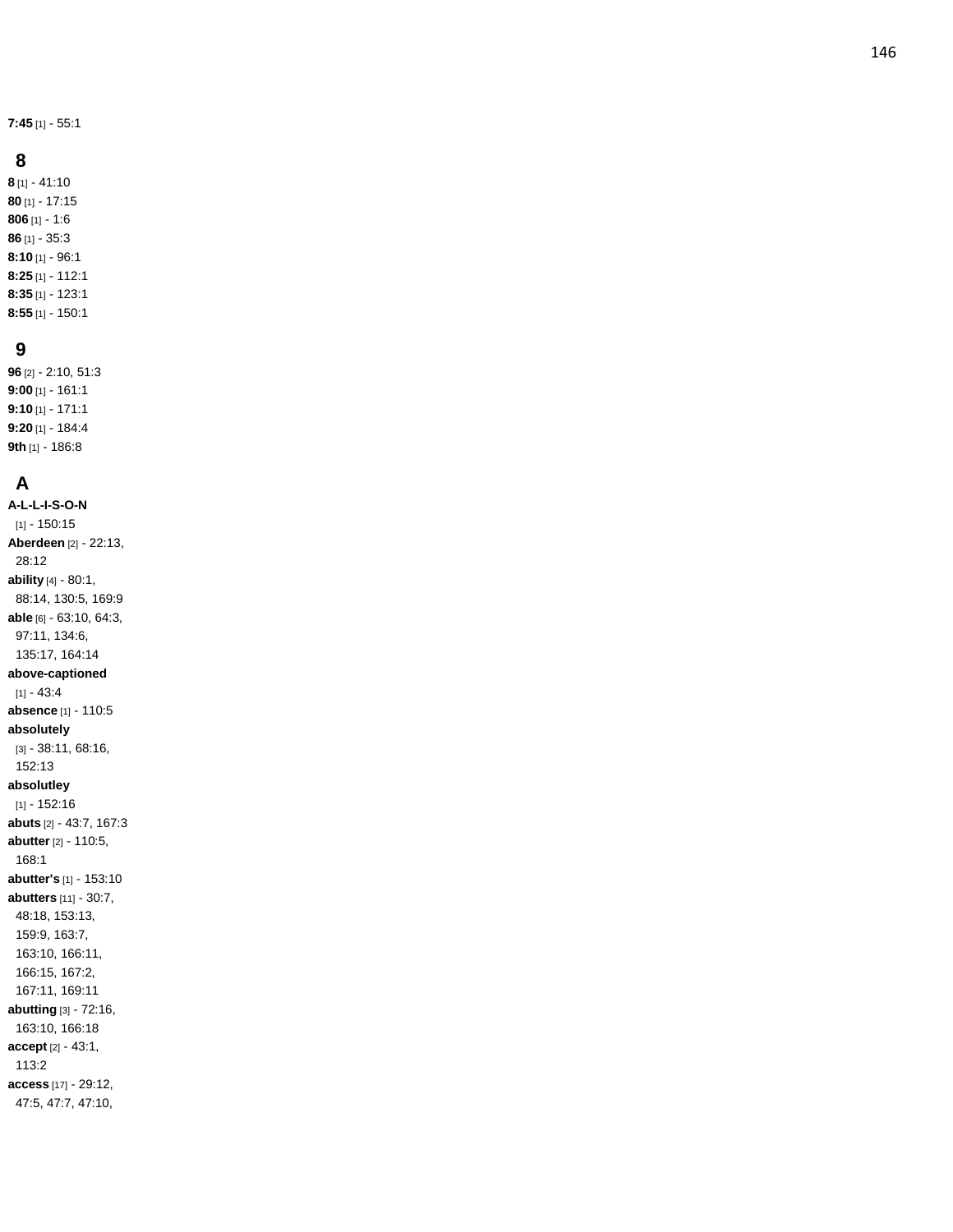53:2, 65:7, 65:13, 66:15, 80:1, 90:8, 91:14, 92:1, 99:10, 121:2, 147:7, 159:1, 182:12 **accesses** [1] - 48:2 **Accessibility** [1] - 113:10 **accessible** [3] - 61:4, 66:5, 66:18 **accessory** [1] - 64:17 **accommodate** [2] - 15:4, 60:9 **accommodations** [3] - 60:14, 71:3, 157:17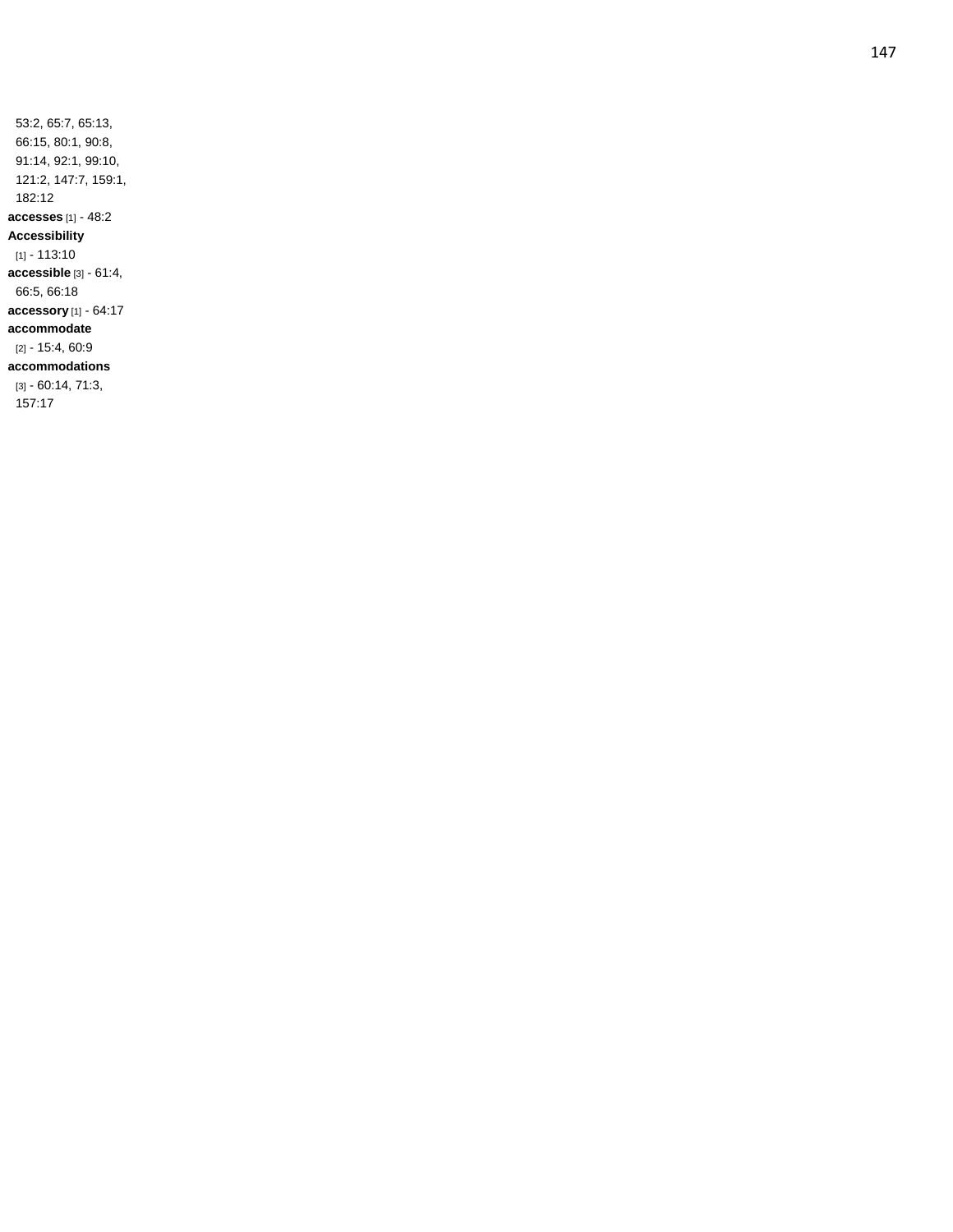**accompanied**  $[1] - 55:13$ **accordance** [11] - 31:8, 40:17, 41:8, 54:8, 110:10, 119:14, 158:3, 160:9, 170:6, 181:12, 183:14 **accordingly** [2] - 49:2, 126:18 **accurate** [3] - 10:2, 185:16, 186:6 **action** [1] - 42:11 **actively** [1] - 43:5 **activities** [1] - 37:9 **actual** [1] - 153:7 **add** [15] - 15:14, 15:15, 75:15, 99:16, 100:17, 101:2, 104:7, 106:13, 107:10, 113:7, 116:16, 129:4, 139:5, 146:11, 172:10 **add -ons** [1] - 75:15 **added** [1] - 137:6 **adding** [4] - 132:9, 157:5, 175:16, 176:4 **addition** [4] - 66:3, 66:4, 75:7, 181:4 **additional** [5] - 39:8, 101:3, 109:11, 143:14, 162:7 **additions** [1] - 100:11 **address** [14] - 11:15, 11:16, 12:1, 45:8, 45:12, 46:3, 54:1, 73:18, 74:3, 96:9, 96:12, 97:1, 143:6, 177:11 **addressed** [3 ] - 10:4, 10:5, 11:18 **adds** [1] - 175:1 **adjacent** [8] - 30:2, 75:5, 99:2, 121:8, 144:13, 147:11, 159:6, 182:16 **adjoining** [5] - 30:18, 121:17, 148:3, 160:3, 183:8 **Adjourned** [1] - 184:5 **adjusted** [1] - 126:17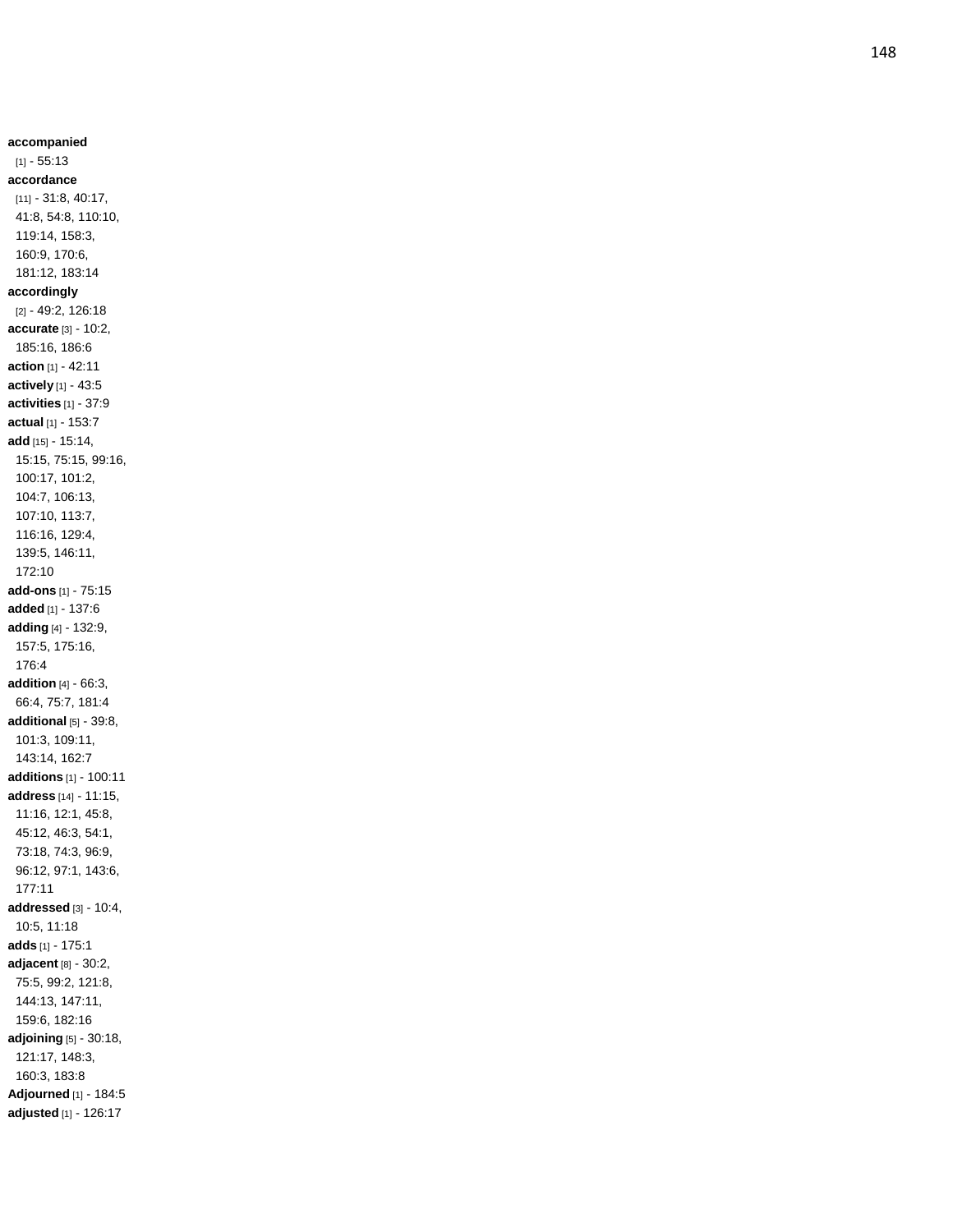**administrative** [1] - 56:5 **adopter** [1] - 108:3 **adversely** [5] - 30:3, 121:9, 147:12, 159:7, 182:17 **advertise** [1] - 7:10 **advise** [2] - 4:9, 5:14 **aerial** [1] - 98:16 **aesthetically** [1] - 107:14 **aesthetics** [1] - 107:9 **affected** [8] - 30:3, 121:9, 147:12, 153:13, 159:7, 159:10, 178:18, 182:17 **afraid** [1] - 20:9 **age** [1] - 19:4 **agenda** [3] - 42:6, 45:6, 95:3 **aging** [2] - 46:13, 97:13 **ago** [4] - 42:9, 66:13, 74:16, 75:16 **agree** [9] - 24:14, 26:1, 82:10, 88:4, 101:6, 133:8, 133:10, 138:6, 163:17 **aimed** [1] - 16:17 **Alexander** [26] - 1:8, 3:4, 5:3, 32:8, 33:3, 41:16, 42:3, 44:6, 45:3, 45:17, 54:16, 55:3, 96:3, 111:6, 112:3, 120:7, 122:17, 123:3, 149:6, 150:3, 158:10, 160:15, 161:3, 171:3, 182:2, 184:2 **ALEXANDER** [291] - 3:7, 4:18, 5:5, 5:13, 8:1, 8:5, 8:13, 8:18, 9:10, 9:14, 10:6, 11:2, 12:7, 13:9, 13:12, 13:16, 14:2, 14:5, 14:9, 15:5, 15:18, 16:7, 16:13, 17:8, 18:13, 18:16, 19:17, 21:1, 22:11, 22:18, 24:8, 25:2, 25:9, 26:3,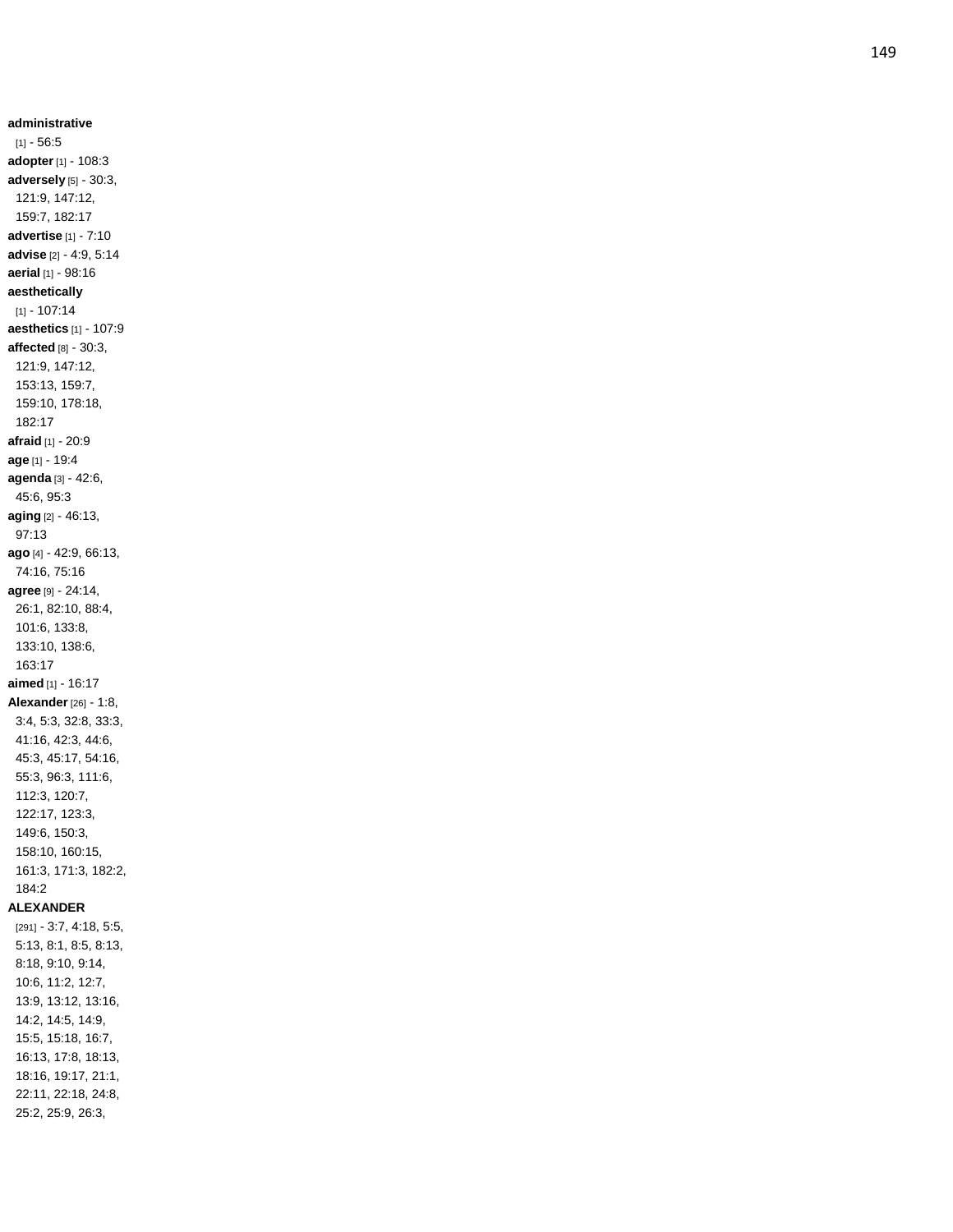26:6, 26:11, 27:16, 28:6, 28:16, 29:4, 31:12, 31:17, 32:3, 33:5, 33:12, 33:16, 35:9, 35:17, 36:4, 36:7, 36:12, 38:1, 38:4, 38:8, 38:14, 39:1, 41:7, 41:14, 42:5, 43:17, 44:4, 45:5, 45:11, 45:14, 45:16, 47:10, 47:16, 48:7, 48:10, 49:6, 49:17, 50:7, 50:11, 50:16, 52:4, 54:14, 55:5, 56:9, 56:15, 57:3, 57:7, 57:16, 58:3, 62:5, 62:9, 62:12, 64:15, 65:6, 65:10, 65:17, 67:14, 67:18, 68:5, 68:8, 68:13, 68:17, 69:2, 69:6, 69:9, 69:13, 70:2, 70:10, 70:16, 72:2, 72:7, 72:14, 73:4, 73:8, 73:10, 74:8, 76:14, 77:2, 77:13, 79:14, 80:3, 80:6, 80:9, 81:4, 81:11, 82:9, 82:14, 82:18, 83:6, 83:14, 84:1, 84:8, 84:13, 84:16, 86:5, 86:16, 87:6, 87:17, 88:8, 88:12, 89:2, 89:6, 89:13, 89:17, 90:3, 90:11, 91:2, 92:2, 92:5, 92:16, 93:2, 93:10, 93:14, 94:2, 94:6, 94:13, 95:1, 96:5, 101:6, 101:13, 101:15, 102:7, 102:13, 102:16, 103:1, 103:18, 104:3, 104:8, 104:13, 104:18, 105:14, 105:18, 106:5, 108:17, 109:3, 111:2, 111:5, 112:5, 112:9, 112:12, 112:16, 113:4, 113:12, 114:3, 114:8, 114:13, 115:1, 115:5, 115:9,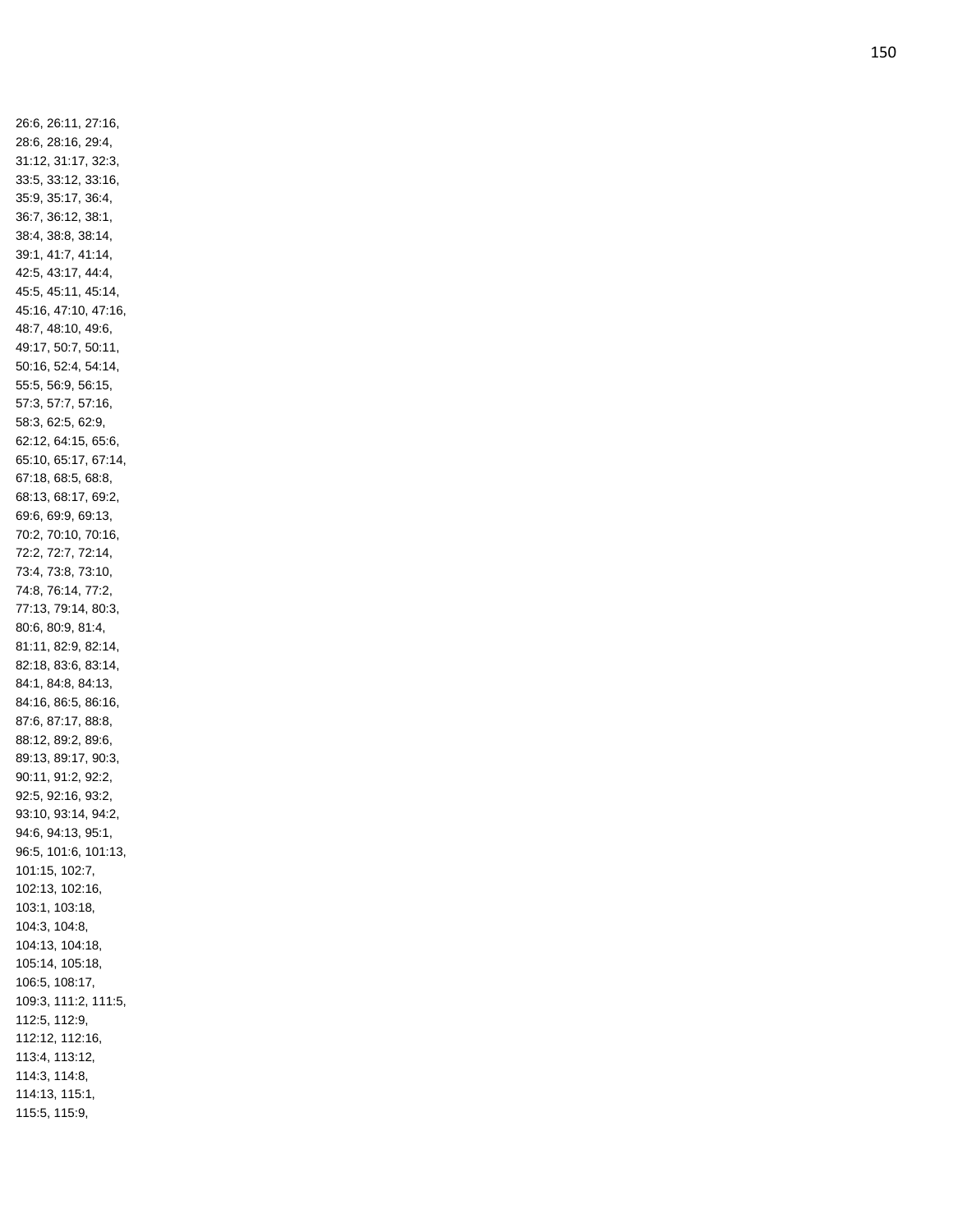115:14, 117:10, 117:14, 120:6, 120:9, 122:15, 123:6, 123:15, 124:15, 125:18, 126:5, 126:14, 127:3, 127:11, 127:15, 128:5, 128:9, 128:17, 129:16, 130:3, 130:10, 130:15, 132:12, 132:15, 133:3, 133:6, 133:16, 134:4, 134:10, 134:15, 134:18, 135:5, 135:14, 136:1, 136:5, 138:2, 138:15, 138:17, 140:2, 140:5, 141:17, 142:12, 143:3, 145:13, 145:17, 146:5, 146:15, 149:4, 150:5, 150:17, 151:3, 153:12, 154:2, 154:6, 154:9, 154:12, 154:15, 155:3, 156:3, 158:9, 158:12, 160:13, 161:5, 161:16, 162:9, 162:13, 163:5, 163:8, 163:12, 163:17, 164:2, 164:6, 165:1, 165:4, 165:8, 165:13, 166:7, 166:11, 168:17, 169:3, 170:11, 171:5, 171:11, 172:13, 172:17, 173:5, 173:8, 174:8, 174:11, 174:17, 175:3, 175:8, 175:17, 176:4, 176:11, 177:2, 177:5, 177:10, 178:4, 178:11, 178:16, 179:7, 179:11, 180:1, 180:6, 182:1, 182:4, 183:18 **alexander** [1] - 170:13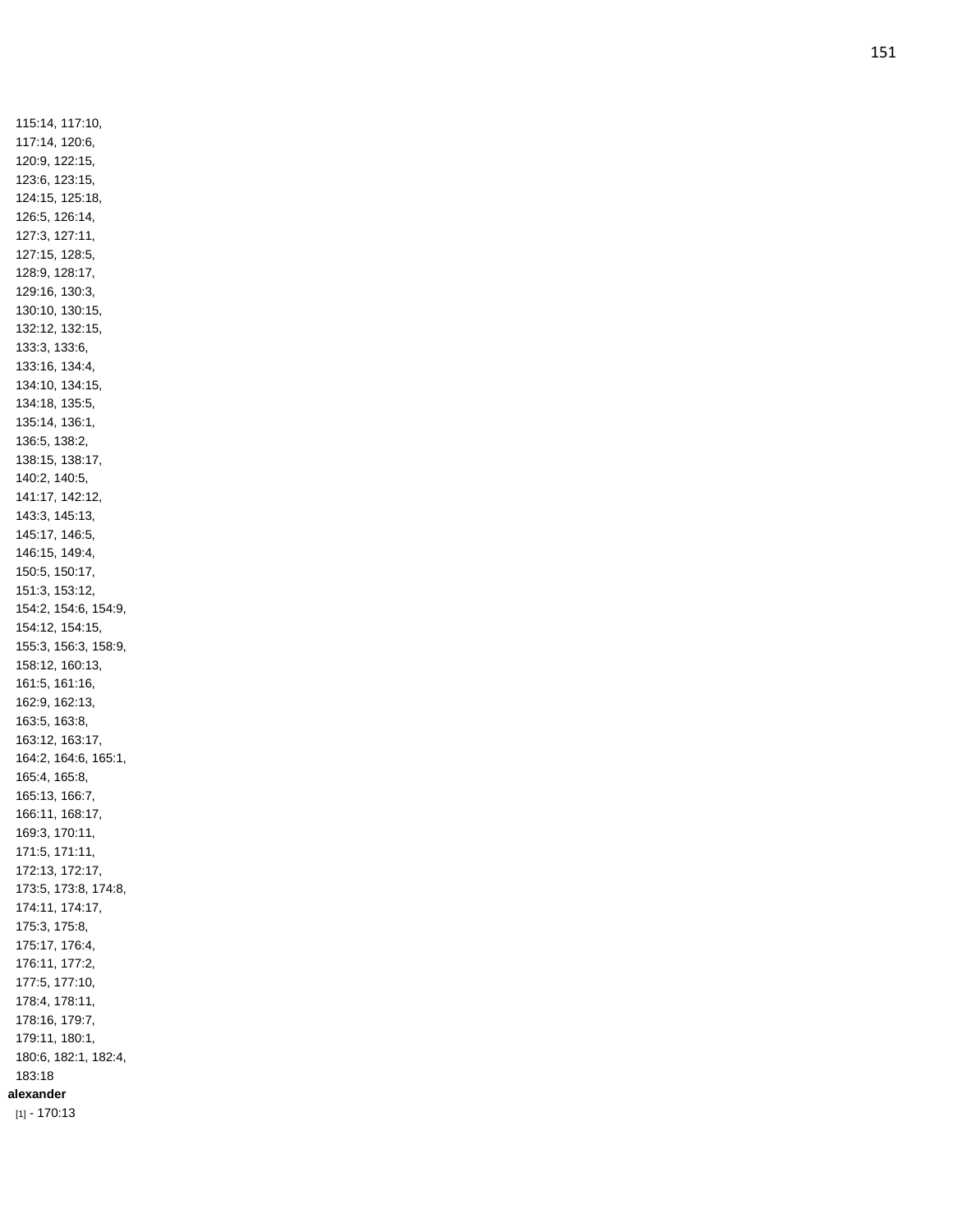**Allison** [2] - 150:12, 150:15 **ALLISON** [8] - 150:14, 151:1, 151:4, 151:7, 152:13, 152:16, 154:10, 156:2 **allow** [3] - 61:3, 92:9, 97:9 **allows** [4] - 40:10, 42:15, 53:18, 117:3 **almost** [4] - 130:7, 139:17, 162:1 **alternative** [5] - 7:2, 118:9, 126:2, 133:12, 138:8 **alternatives**  $[1] - 138.4$ **altogether** [1] - 94:5 **ambient** [1] - 22:15 **amenities** [1] - 67:3 **amenity** [2] - 72:1, 83:3 **amount** [4] - 87:4, 87:10, 101:3, 116:7 **Analytics** [1] - 17:16 **AND** [1] - 185:1 **AND/OR** [1] - 186:15 **Andover** [2] - 55:12, 56:3 **Andrade** [1] - 55:14 **ANDREA** [20] - 24:14, 24:17, 52:2, 82:10, 82:17, 83:2, 88:17, 89:5, 89:8, 94:4, 96:17, 109:1, 114:11, 115:3, 115:8, 117:13, 141:11, 142:1, 146:14, 154:14 **Andrea** [13] - 1:9, 3:5, 5:4, 33:4, 42:4, 45:3, 55:4, 96:4, 112:4, 123:4, 150:4, 161:4, 171:4 **anniversary**  $[1] - 43:10$ **answer** [1] - 71:10 **answered** [3] - 51:11, 51:12, 62:2 **anticipate** [2] - 24:1, 25:14 **antifreeze** [2] - 21:16, 21:17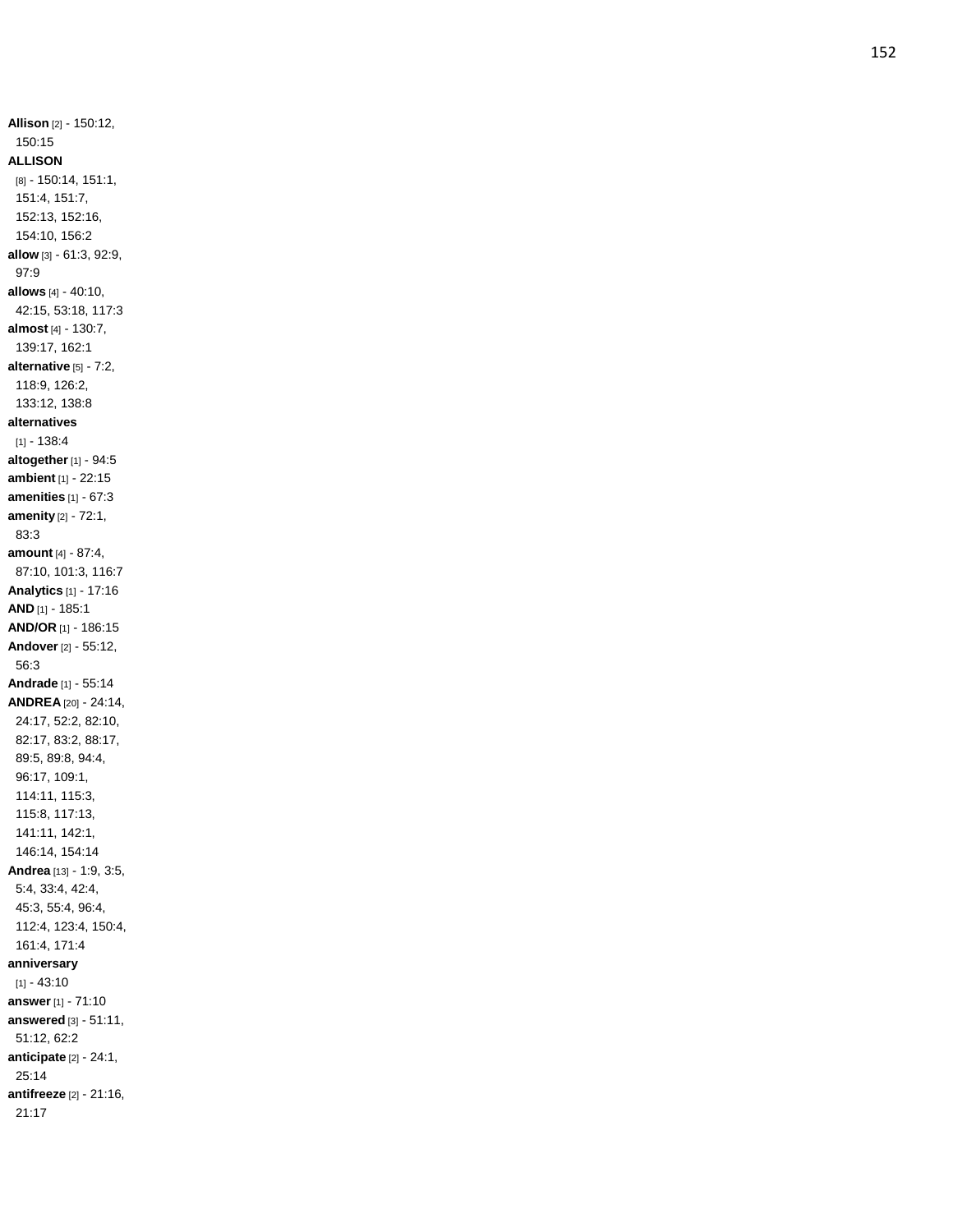**ANY** [2] - 186:15, 186:15 **anyhow** [2] - 23:15, 93:13 **anyway** [10] - 28:16, 35:10, 48:11, 62:6, 105:12, 113:14, 129:8, 139:1, 155:7, 166:14 **anyways** [2] - 40:1, 48:4 **apartment** [2] - 116:1, 135:8 **Apocalypse**  $[1] - 17:10$ **apologize** [1] - 7:14 **apparent** [1] - 43:9 **appeal** [5] - 8:12, 8:14, 106:11, 106:16, 108:9 **Appeal** [1] - 43:3 **APPEAL** [1] - 1:1 **appealing** [2] - 97:4, 98:4 **Appeals** [4] - 3:8, 184:5, 185:6, 185:15 **applicable** [1] - 66:9 **application** [14] - 7:5, 56:13, 60:8, 60:15, 60:18, 61:1, 61:11, 61:15, 61:18, 98:15, 103:6, 114:2, 114:12, 127:13 **APPLY** [1] - 186:15 **apply** [1] - 180:15 **appreciate** [3] - 7:17, 10:9, 145:18 **approach** [1] - 86:10 **appropriating**  $[1] - 125:2$ **approval** [5] - 27:7, 62:6, 62:13, 146:8, 155:17 **approve** [2] - 102:8, 114:14 **approved** [3] - 98:1, 116:11, 122:12 **april** [1] - 186:13 **architect** [13] - 9:3, 34:1, 56:2, 97:3, 98:11, 110:12, 114:5, 123:13, 123:16, 124:3,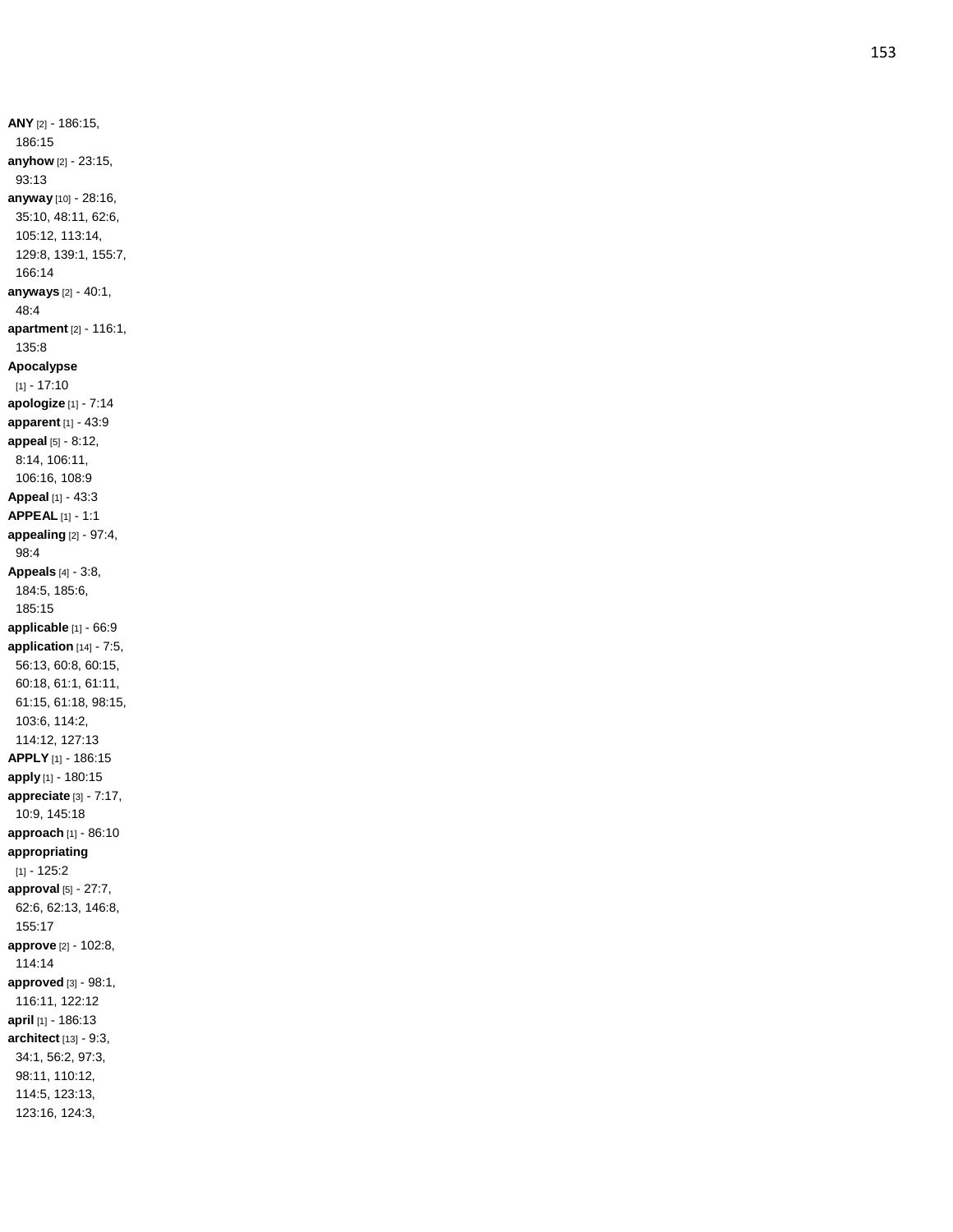150:11, 162:2, 171:13 **Architects** [2] - 56:3, 119:15 **architectural** [3] - 58:18, 66:15, 107:11 **Architecture**  $[1] - 158.4$ **architecture** [2] - 13:3, 125:9 **area** [24] - 47:8, 75:3, 76:1, 80:5, 80:7, 85:12, 87:15, 87:18, 89:10, 89:12, 92:13, 99:8, 100:18, 105:11, 116:16, 119:10, 130:18, 136:18, 140:15, 140:16, 141:12, 153:7, 166:8, 168:6 **areas** [3] - 131:12, 132:6, 132:8 **argument** [1] - 128:14 **arguments** [1] - 92:10 **Arks** [1] - 155:6 **ARKS** [1] - 155:6 **arrangement** [2] - 163:15, 163:16 **aspect** [3] - 83:9, 114:11, 132:11 **aspects** [1] - 66:12 **asphalt** [3] - 140:8, 140:9, 142:9 **assist** [1] - 4:11 **Associate** [2] - 1:10, 1:10 **associate** [1] - 11:5 **Associates** [2] - 41:9, 110:11 **assume** [1] - 166:18 **attempt** [1] - 12:15 **attendees** [1] - 4:7 **attention** [1] - 50:1 **attic** [2] - 99:9, 100:14 **attorney** [1] - 55:11 **ATTORNEY** [80] - 5:10, 7:17, 8:2, 8:6, 8:11, 8:15, 10:3, 10:8, 10:15, 11:4, 22:12, 25:4, 28:4, 28:11, 55:10, 56:12, 56:17, 57:4, 57:11, 57:14, 57:17,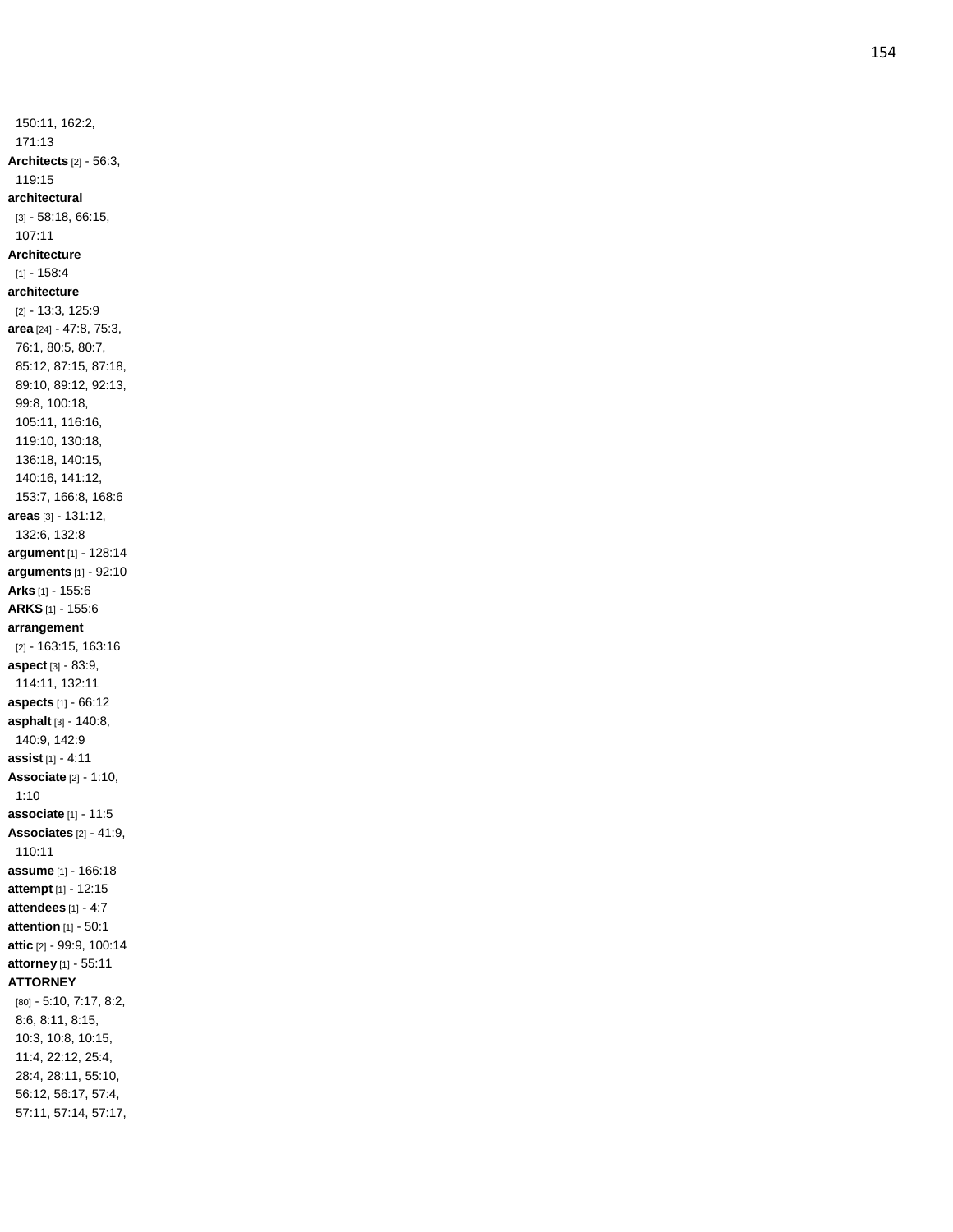58:4, 62:8, 62:11, 62:15, 64:16, 65:8, 65:11, 66:1, 67:17, 68:3, 68:7, 68:12, 68:16, 69:1, 69:5, 69:8, 69:12, 70:1, 71:10, 72:6, 72:12, 72:17, 73:6, 73:14, 73:18, 74:3, 74:6, 77:4, 77:9, 77:16, 78:1, 80:14, 80:17, 81:2, 81:9, 82:4, 83:17, 84:4, 84:7, 84:12, 84:15, 85:7, 88:3, 90:15, 93:16, 94:8, 94:11, 94:16, 112:7, 112:11, 112:14, 112:17, 113:6, 113:16, 114:4, 114:18, 115:4, 115:6, 117:9 **attractiveness** [1] - 51:9 **Auburn** [5] - 2:3, 5:7, 22:2, 27:18, 28:8 **audience** [2] - 4:10, 8:10 **AUDIENCE** [2] - 139:18, 178:7 **audio** [1] - 3:18 **authority** [1] - 37:13 **Auto** [2] - 27:2, 27:17 **automobiles** [1] - 122:5 **available** [2] - 142:3, 144:2 **Avenue** [4] - 1:6, 2:6, 28:15, 42:7 **aware** [2] - 20:3, 155:15 **awesome** [3] - 22:7, 28:9, 177:18 **Aye** [26] - 32:4, 32:7, 41:12, 41:13, 44:2, 44:3, 54:12, 54:13, 111:3, 111:4, 120:4, 120:5, 122:13, 122:14, 149:2, 149:3, 158:7, 158:8, 160:11, 160:12, 170:9, 170:10, 181:17, 181:18, 183:16, 183:17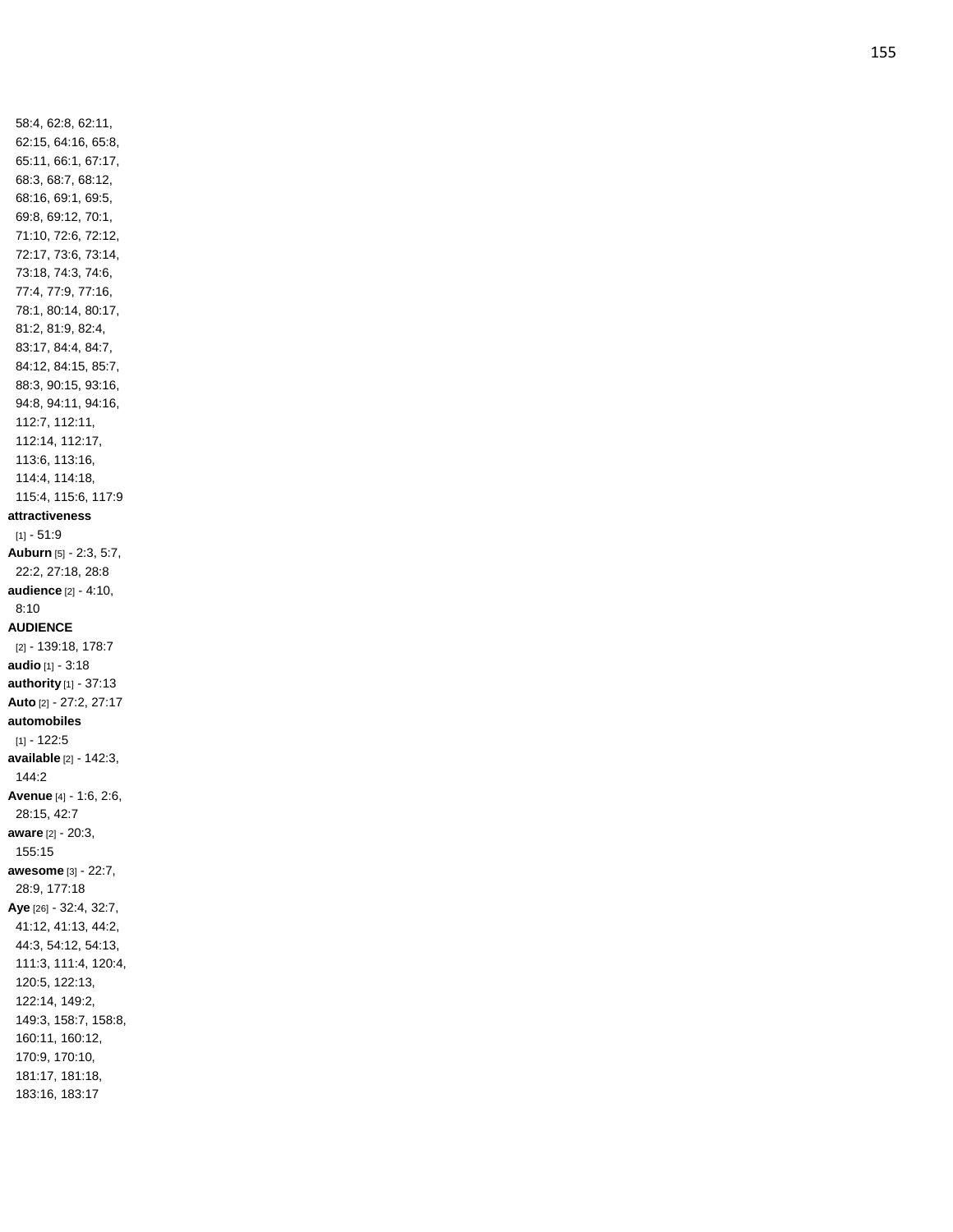**B - E - R - M - A-N** [1] - 143:10 **B - O - U - R - J - I** [1] - 26:16 **backyard** [3] - 163:1, 166:17, 168:5 **backyards** [1] - 166:18 **bad** [1] - 23:6 **BAIROS** [2] - 70:6, 70:11 **Bairos** [2] - 55:14, 59:10 **balconies** [3] - 69:17, 70:5, 71:18 **balcony** [2] - 72:1, 81:16 **ballasts** [1] - 16:8 **ban** [2] - 24:15 **Barb** [1] - 177:16 **Barbara** [1] - 171:13 **BARBARA** [7] - 171:15, 174:3, 175:9, 176:10, 176:14, 179:1, 179:10 **based** [1] - 131:6 **basement** [1] - 174:6 **basements**  $[1] - 59:18$ **basin** [1 ] - 15:3 **basis** [12] - 12:18, 31:5, 40:14, 54:5, 110:7, 119:11, 120:4, 122:9, 148:15, 157:18, 160:6, 170:3 **bathroom** [6] - 34:13, 97:11, 97:12, 100:7, 100:17, 153:4 **bay** [1] - 134:14 **beacon** [1] - 23:14 **beat** [1] - 136:3 **beautiful** [1] - 75:4 **become** [2] - 43:8, 153:4 **becomes** [1] - 78:16 **becoming** [1] - 46:10 **bed** [1] - 35:2 **bedroom** [7] - 34:12, 35:1, 99:10, 151:17, 151:18, 153:3,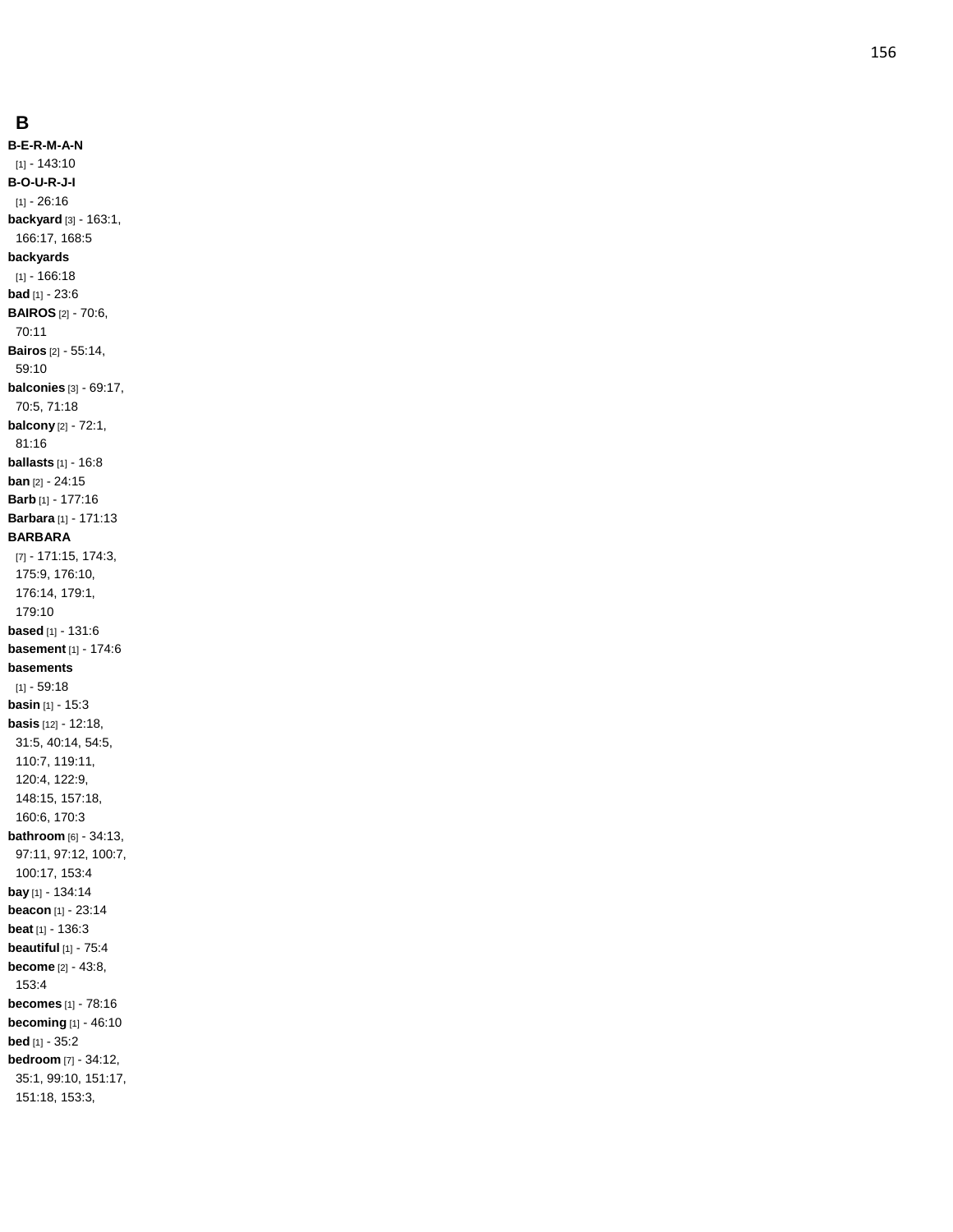153:4 **beds** [1] - 34:18 **beginning** [4] - 4:6, 33:18, 124:10, 139:13 **behind** [3] - 58:10, 75:7, 85:13 **Belmont** [2] - 9:4, 25:6 **belongs** [1] - 125:1 **below** [2] - 82:8, 138:7 **beneath** [1] - 65:4 **benefit** [3] - 68:9, 125:3, 142:8 **benefits** [1] - 63:14 **Berkshire** [5] - 2:9, 55:6, 58:7, 58:9, 78:7 **BERMAN** [2] - 143:8, 145:14 **Berman** [2] - 143:9, 143:10 **BEST** [2] - 82:5, 142:13 **best** [3] - 31:4, 38:10, 41:4 **Best** [20] - 1:10, 3:6, 45:4, 54:16, 55:4, 96:4, 111:7, 112:4, 120:8, 122:18, 123:4, 149:7, 150:4, 158:11, 160:16, 161:4, 170:14, 171:4, 182:3, 184:3 **better** [7] - 25:13, 50:3, 63:3, 76:3, 101:4, 113:14, 143:2 **between** [8] - 57:2, 90:7, 132:1, 132:10, 162:8, 162:10, 167:12, 172:4 **beyond** [1] - 8:12 **bicycle** [1] - 67:4 **bicycles** [1] - 60:12 **big** [2] - 47:3, 76:14 **biggest** [1] - 75:14 **bike** [1] - 75:12 **birds** [2] - 47:2, 47:9 **bit** [10] - 7:9, 11:10, 36:3, 63:13, 71:5, 83:10, 99:1, 124:17, 132:9, 142:17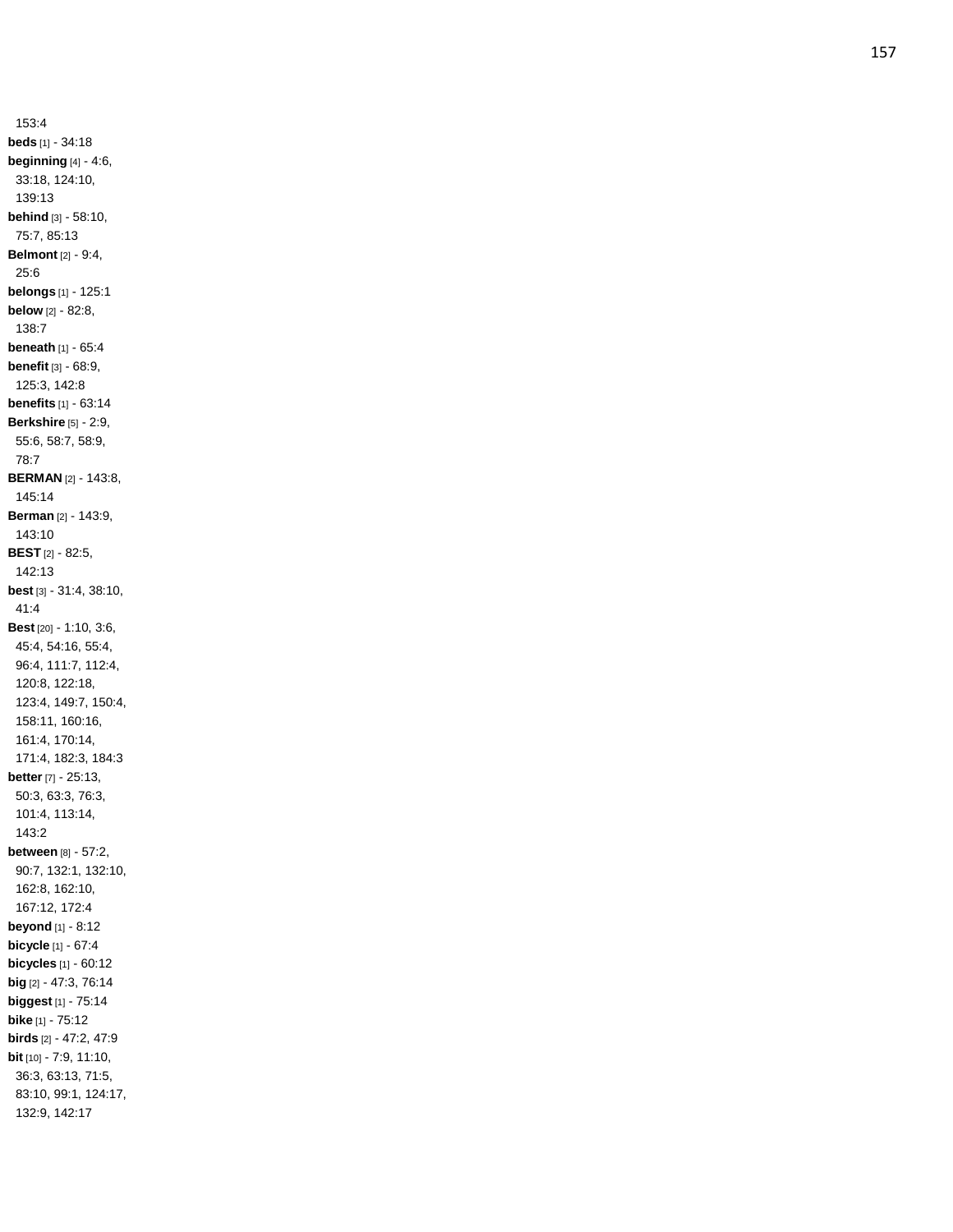**blocked** [1] - 22:16 **blocks** [2] - 22:14, 100:12 **blue** [2] - 13:7, 23:18 **Board** [43] - 3:8, 7:4, 7:14, 23:1, 24:6, 26:2, 26:4, 36:5, 38:16, 43:2, 45:18, 49:3, 49:8, 61:17, 62:3, 69:10, 69:14, 71:13, 73:12, 81:6, 88:13, 91:3, 98:10, 104:9, 105:15, 117:3, 122:10, 123:11, 138:10, 140:6, 141:9, 147:4, 147:5, 148:13, 154:13, 165:6, 167:6, 167:14, 177:3, 181:10, 184:5, 185:6, 185:15 **BOARD** [1] - 1:1 **board** [6] - 6:7, 6:9, 19:16, 66:16, 70:18, 137:15 **boarding** [1] - 97:7 **boards** [3] - 136:10, 136:12, 150:16 **Boston** [2] - 70:14, 72:4 **bought** [1] - 97:5 **Bourji** [1] - 26:15 **BRAD** [3] - 177:8, 177:13, 178:3 **Brad** [1] - 177:13 **Brattle** [1] - 28:15 **break** [1] - 10:16 **BRENDAN** [16] - 23:3, 23:17, 24:5, 24:16, 25:15, 26:1, 82:2, 83:8, 93:12, 94:7, 94:9, 94:17, 104:10, 105:5, 105:9, 105:11 **Brendan** [13] - 1:8, 3:4, 5:3, 33:3, 42:3, 55:3, 83:7, 96:3, 112:3, 123:3, 150:3, 161:3, 171:3 **Bridge** [1] - 158:4 **brief** [2] - 62:1, 124:6 **briefly** [2] - 33:17, 33:18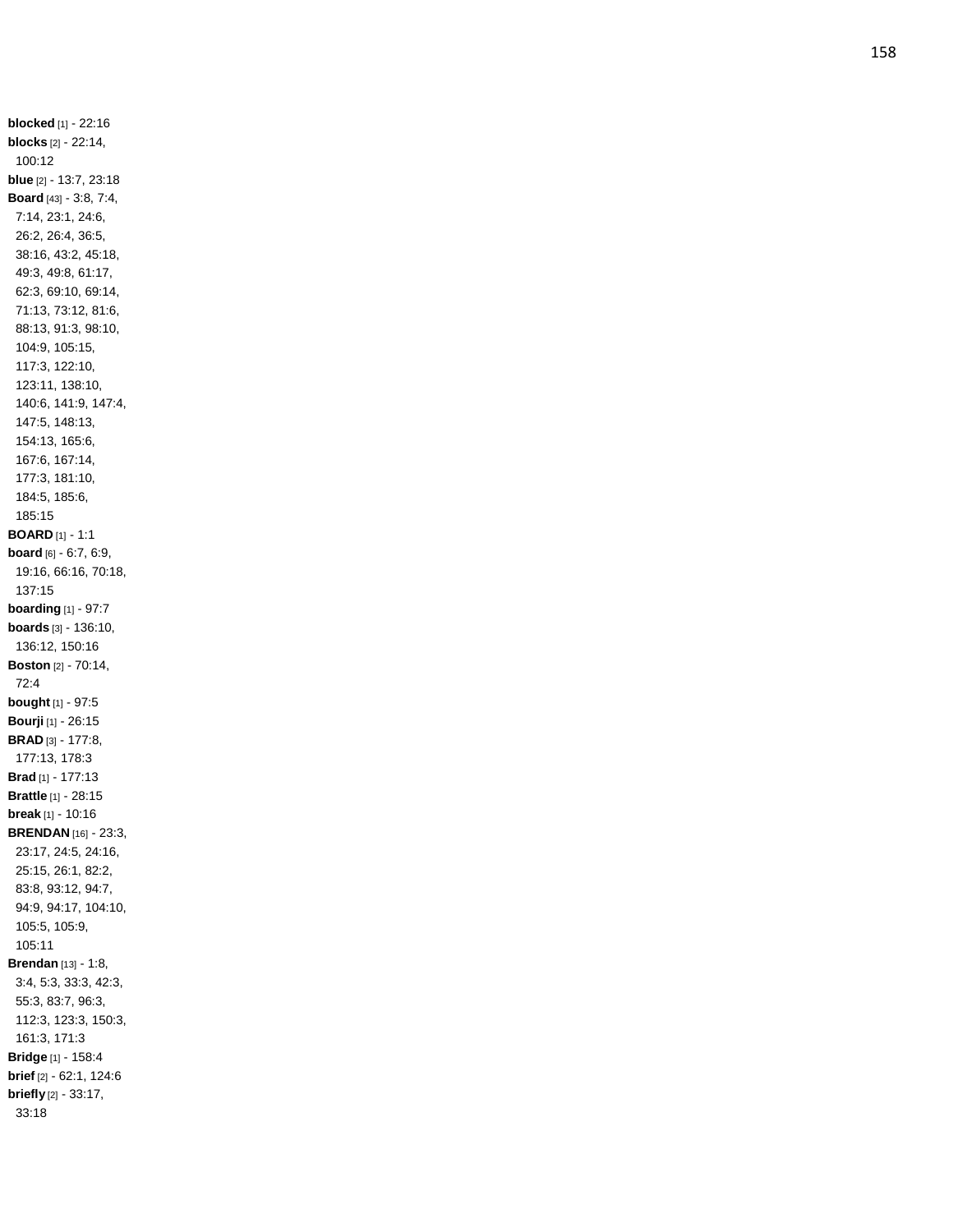**bring** [3] - 21:18, 62:14, 161:14 **BRISTOL** [1] - 186:3 **brought** [4] - 34:6, 35:1, 49:13, 150:15 **Bryant** [1] - 171:14 **BRYANT** [7] - 171:15, 174:3, 175:9, 176:10, 176:14, 179:1, 179:10 **build** [4] - 106:12, 117:15, 117:16, 168:11 **Building** [8] - 43:6, 43:9, 59:5, 66:10, 66:12, 103:13, 113:9, 157:1 **building** [38] - 17:15, 17:18, 18:10, 23:9, 23:13, 28:9, 43:7, 61:8, 64:10, 65:5, 66:13, 66:14, 67:2, 69:7, 71:2, 75:3, 75:4, 85:3, 86:4, 90:18, 98:18, 99:17, 100:10, 100:12, 101:4, 125:8, 125:10, 125:16, 126:1, 132:2, 143:11, 143:16, 143:17, 145:2, 145:12, 157:5, 161:13, 173:2 **building's** [1] - 91:7 **buildings** [9] - 60:2, 64:13, 66:17, 70:4, 86:1, 99:7, 115:18, 162:11, 162:15 **built** [2] - 66:13, 107:8 **bulkiness** [2] - 11:5, 12:11 **bulky** [1] - 11:10 **bunch** [1] - 143:13 **burned** [1] - 75:1 **bursting** [1] - 175:6 **bus** [1] - 23:8 **business** [2] - 11:1, 42:6 **but...** [1] - 83:5 **buy** [1] - 92:9 **buys** [1] - 125:10 **by -right** [1] - 126:4 **BZA** [1] - 60:15 **BZA -012929 -2017**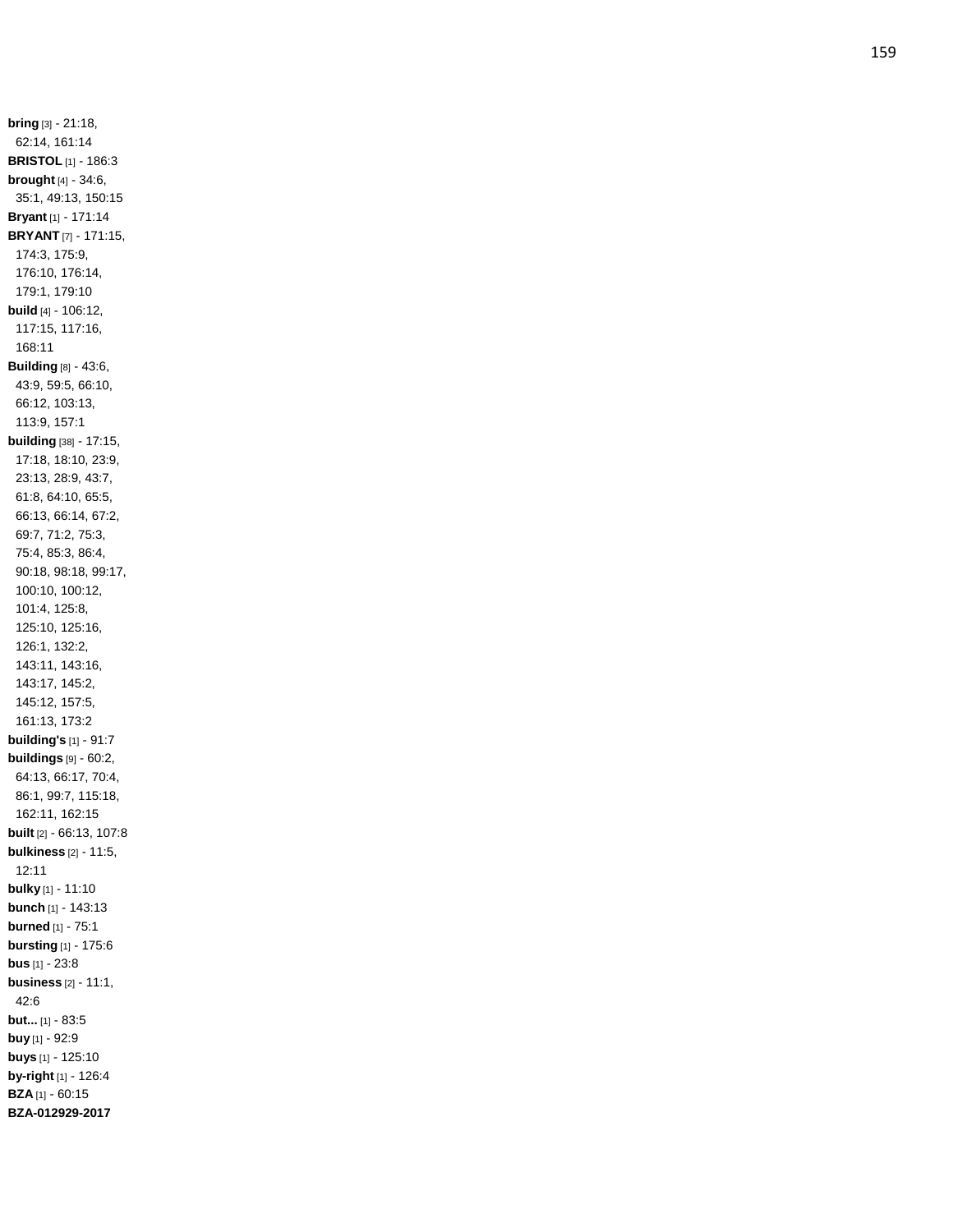[2] - 2:6, 42:2 **BZA -015890 -2018** [2] - 2:3, 5:2 **BZA -015973 -2018** [2] - 2:4, 33:2 **BZA -016359 -2018** [3] - 2:9, 55:2, 112:2 **BZA -016402 -2018** [2] - 2:12, 150:2 **BZA -016450 -2018** [2] - 2:10, 96:2 **BZA -016468 -2018** [2] - 2:11, 123:2 **BZA -016474 -2018** [2] - 2:13, 161:2 **BZA -016573 -2018** [2] - 2:14, 171:2

**BZA -016631 -2018** [2] - 2:8, 45:2

## **C**

**C - 1** [1] - 58:10 **CAFASSO** [33] - 123:10, 124:4, 125:15, 126:2, 126:12, 126:15, 127:9, 127:13, 128:2, 128:7, 128:13, 129:13, 129:18, 130:7, 133:14, 134:1, 134:8, 134:12, 134:16, 135:4, 135:12, 135:15, 136:4, 137:17, 138:13, 138:16, 139:16, 140:3, 140:12, 141:3, 141:8, 141:13, 142:16 **Cafasso** [1] - 123:12 **CAMBRIDGE** [1] - 1:2 **Cambridge** [34] - 1:7, 17:11, 27:18, 34:2, 40:11, 40:12, 48:15, 54:1, 55:15, 58:2, 59:4, 67:8, 71:7, 74:13, 74:16, 75:17, 76:3, 76:7, 85:11, 97:2, 97:15, 98:12, 99:8, 108:1, 126:7, 127:8, 135:16, 138:4, 139:5, 146:7,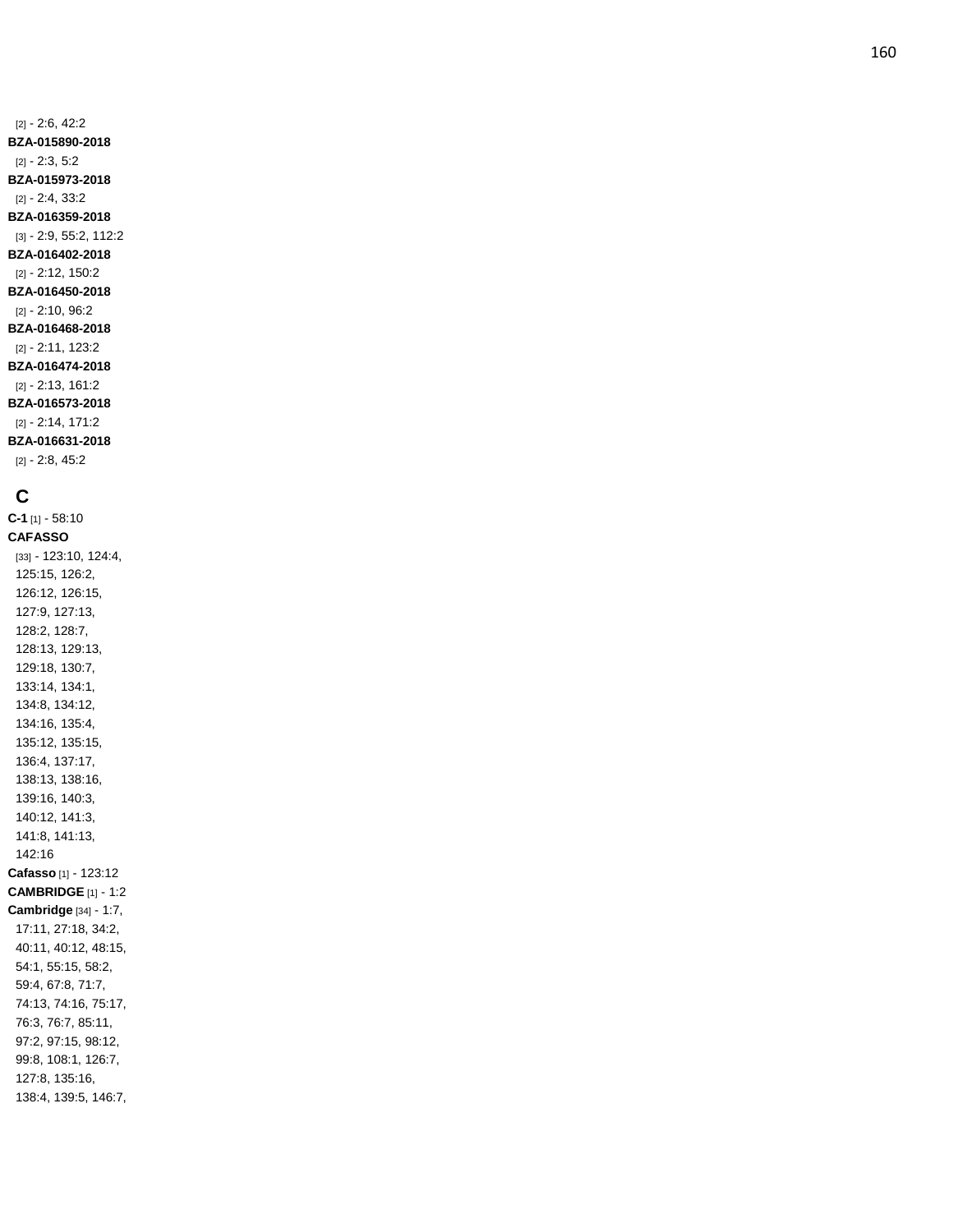148:7, 148:11, 148:18, 157:14 **camera** [1] - 18:10 **Cameron** [2] - 55:18, 56:1 **CAMERON** [3] - 80:16, 80:18, 92:4 **Canfield** [1] - 167:17 **CANFIELD** [1] - 167:17 **cannot** [8] - 29:9, 43:9, 113:8, 120:17, 147:4, 158:17, 169:12, 182:9 **canopies** [1] - 13:8 **canopy** [12] - 9:15, 12:11, 13:6, 14:18, 18:13, 20:3, 24:2, 27:4, 28:1, 29:15, 30:9, 30:15 **captioned** [1] - 43:4 **CAPTURING** [1] - 1:16 **car** [9] - 60:13, 67:5, 128:8, 130:1, 134:2, 137:1, 142:3, 142:7, 142:8 **cardiac** [1] - 46:11 **care** [1] - 90:4 **cars** [7] - 23:7, 121:6, 125:7, 128:15, 129:1, 142:14, 144:15 **CASE** [1] - 2:1 **case** [39] - 3:15, 5:6, 5:14, 5:18, 6:2, 6:3, 6:6, 6:7, 7:6, 33:6, 42:5, 42:6, 42:7, 42:8, 52:18, 55:6, 84:3, 84:10, 92:17, 94:10, 94:14, 95:4, 96:6, 99:2, 115:17, 116:13, 117:3, 121:6, 122:8, 123:7, 128:11, 136:17, 150:6, 161:6, 171:6, 179:13, 180:14 **Case** [12] - 5:2, 33:2, 42:2, 45:2, 45:6, 55:2, 96:2, 112:2, 123:2, 150:2, 161:2, 171:2 **cases** [3] - 3:10,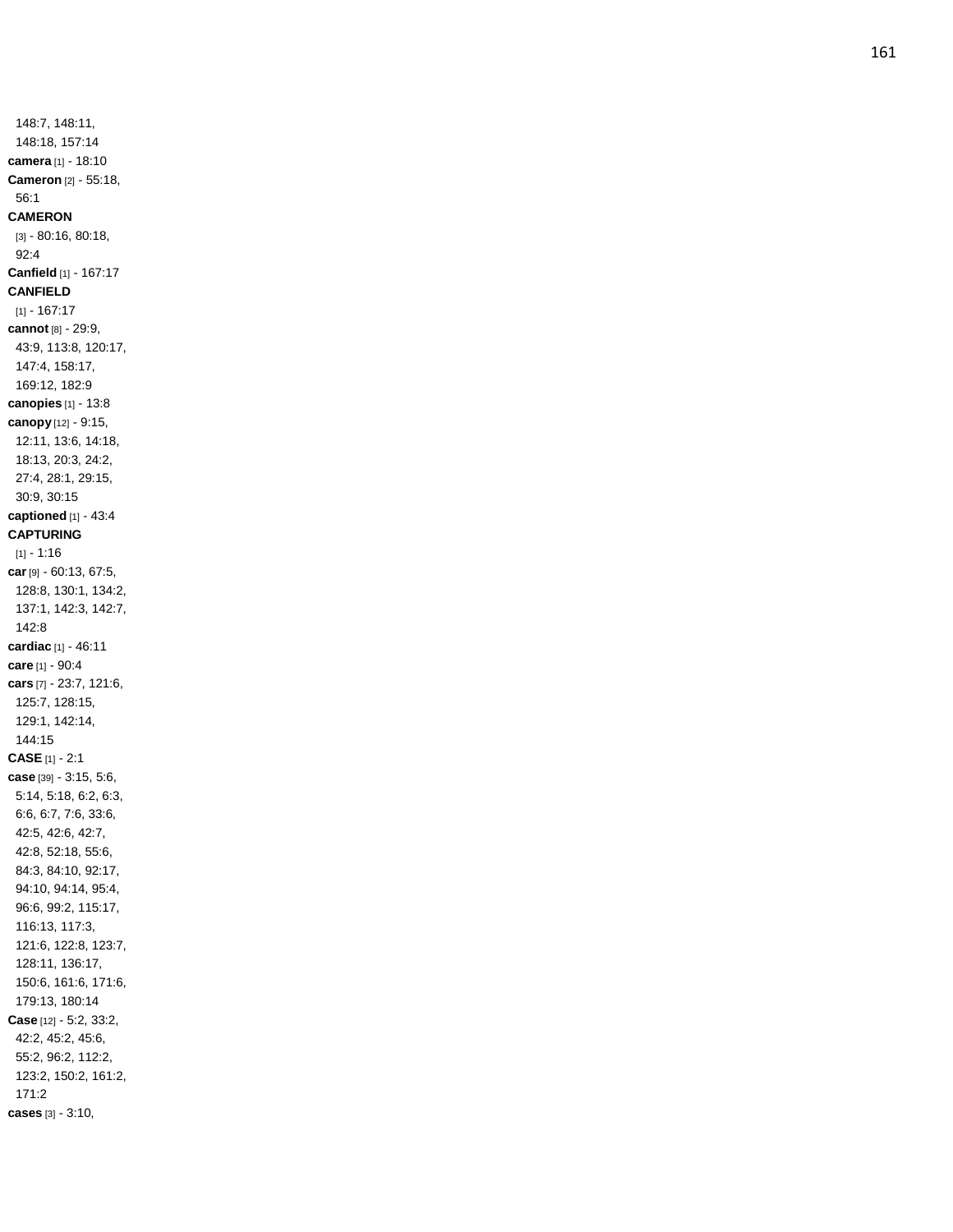49:18 **catch** [1] - 15:3 **Catherine** [2] - 186:4, 186:10 **caused** [2] - 9:15, 116:6 **causing** [1] - 59:18 **Cemetery** [1] - 28:8 **cemetery** [1] - 17:6 **Center** [1] - 1:5 **central** [2] - 131:10, 137:9 **CEO** [1] - 28:8 **certain** [2] - 42:12, 131:8 **certainly** [8] - 7:18, 10:8, 12:1, 69:15, 71:11, 113:1, 141:4, 166:13 **CERTIFICATION** [1] - 186:14 **Certified** [2] - 186:4, 186:11 **certifier** [1] - 57:13 **certify** [1] - 186:5 **CERTIFYING** [1] - 186:16 **Chair** [50] - 1:8, 1:8, 3:7, 3:17, 4:3, 4:7, 26:6, 29:5, 31:6, 33:5, 39:1, 40:15, 41:11, 43:12, 43:17, 52:5, 54:6, 55:5, 96:5, 109:3, 110:8, 110:11, 117:17, 119:12, 119:17, 120:16, 123:6, 141:9, 146:18, 148:5, 148:16, 150:5, 154:16, 156:5, 156:8, 158:1, 158:6, 158:14, 159:8, 160:7, 161:5, 169:3, 170:4, 170:8, 171:6, 180:6, 181:10, 181:15, 182:6, 183:12 **Chairman** [2] - 98:10, 123:11 **challenging**  $[1] - 46:10$ **chance** [1] - 129:7 **CHANDRASEKHAR** [2] - 34:3, 38:11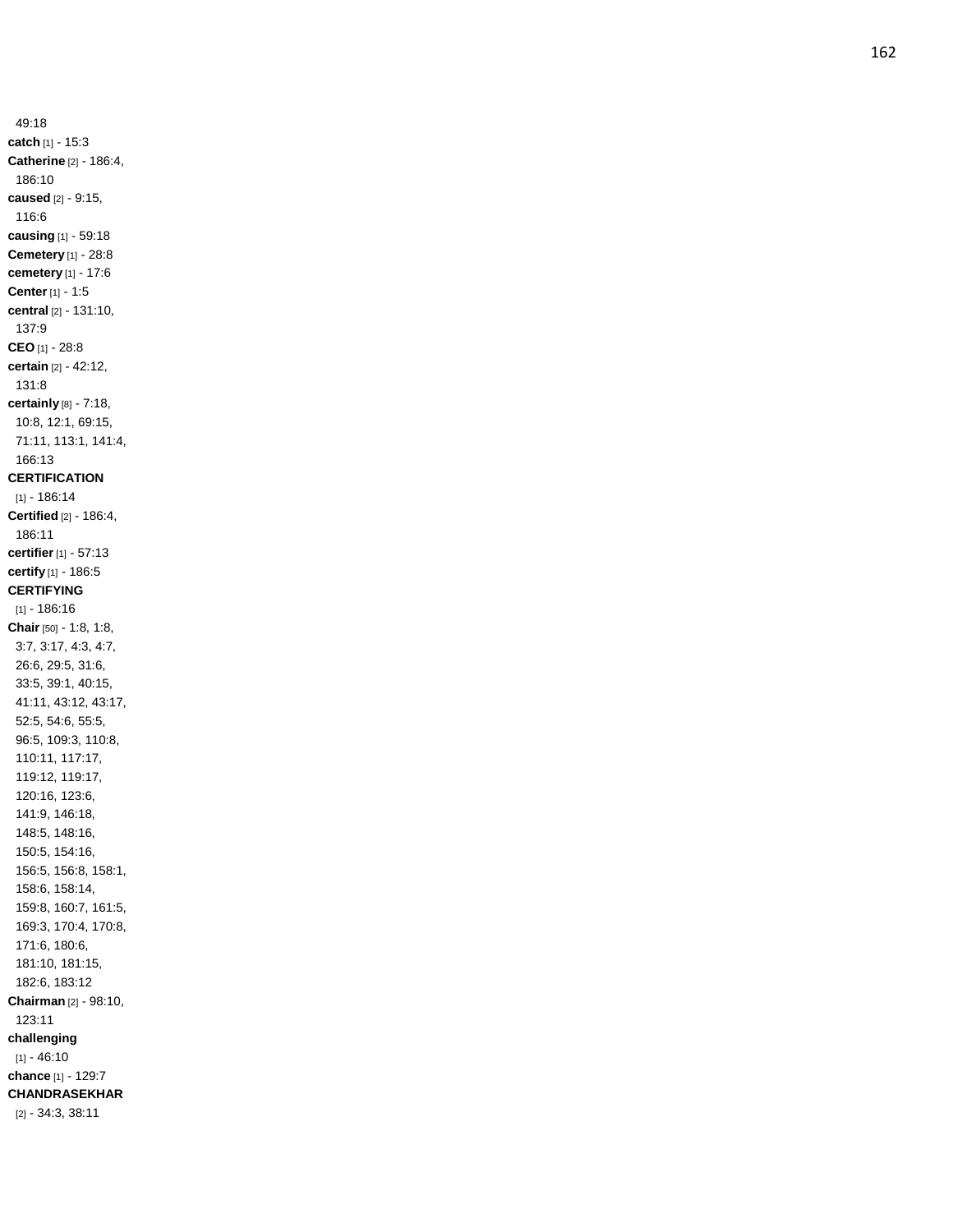**Chandrasekhar** [1] - 34:4 **CHANGE** [6] - 185:8, 185:9, 185:10, 185:11, 185:12, 185:13 **change** [15] - 29:13, 29:17, 31:9, 36:16, 59:8, 60:5, 98:2, 103:16, 121:3, 126:1, 147:9, 153:1, 159:2, 182:14, 185:6 **changed** [1] - 107:5 **changes** [4] - 131:13, 137:12, 163:16, 185:16 **changing** [3] - 74:18, 76:1, 132:2 **character** [6] - 29:14, 29:18, 121:4, 147:9, 159:3, 182:14 **characterize**  $[1] - 35:10$ **charging** [2] - 60:12, 67:5 **Charles** [2] - 17:16, 97:3 **cheat** [1] - 78:10 **children** [1] - 139:6 **Chilton** [1] - 37:4 **choice** [1] - 7:1 **choices** [1] - 7:11 **chooses** [1] - 6:17 **chosen** [1] - 133:10 **Chris** [4] - 166:15, 167:7, 167:9, 168:11 **CHRISTOPHER** [14] - 161:9, 161:18, 162:12, 163:4, 163:9, 163:13, 164:1, 164:5, 164:8, 165:2, 166:2, 166:5, 166:10, 168:16 **Christopher** [2] - 161:9, 168:2 **circumstances** [3] - 7:3, 63:8, 128:18 **Citgo** [3] - 25:4, 25:10, 25:12 **citizen** [1] - 108:4 **citizens** [7] - 28:17,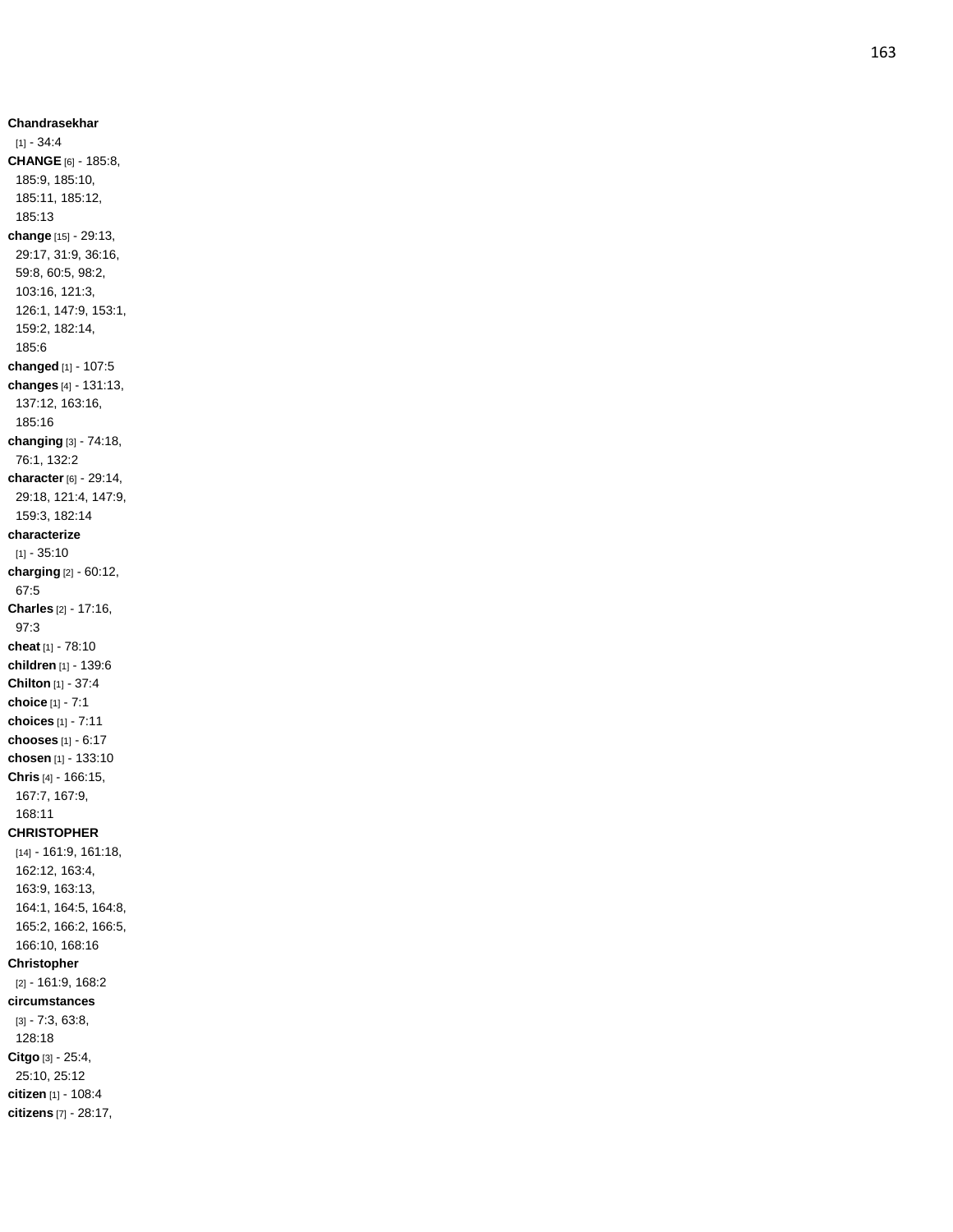30:13, 121:14, 147:18, 160:1, 179:14, 183:5 **City** [8] - 40:11, 40:12, 58:2, 59:4, 71:6, 125:5, 128:9, 157:13 **city** [17] - 30:13, 37:14, 38:8, 40:13, 68:9, 82:1, 119:3, 119:4, 121:14, 122:3, 122:5, 122:7, 139:12, 147:18, 160:1, 179:14, 183:5 **CITY** [1] - 1:2 **civil** [1] - 55:18 **clad** [1] - 152:6 **cladding** [1] - 152:7 **clarification** [1] - 136:10 **Clarissa** [1] - 106:9 **Clay** [7] - 2:10, 96:6, 97:5, 98:18, 106:12, 106:15, 107:10 **clean** [1] - 13:2 **clear** [4] - 18:6, 34:15, 113:7, 165:5 **clearer** [1] - 162:1 **client** [3] - 72:18, 83:18, 171:13 **clients** [2] - 34:8, 178:15 **Clint** [1] - 22:7 **close** [19] - 17:2, 28:5, 28:6, 29:1, 38:15, 50:6, 51:17, 92:12, 96:13, 117:5, 130:14, 146:10, 162:15, 163:2, 164:3, 164:4, 166:12, 168:18, 172:9 **closer** [2] - 10:13, 161:14 **cloudy** [1] - 17:4 **Code** [5] - 66:11, 66:12, 113:9, 113:10, 157:1 **Coelho** [3] - 55:15, 73:16, 74:5 **COELHO** [20] - 73:15, 74:2, 74:4, 74:7, 74:10, 84:6, 85:8,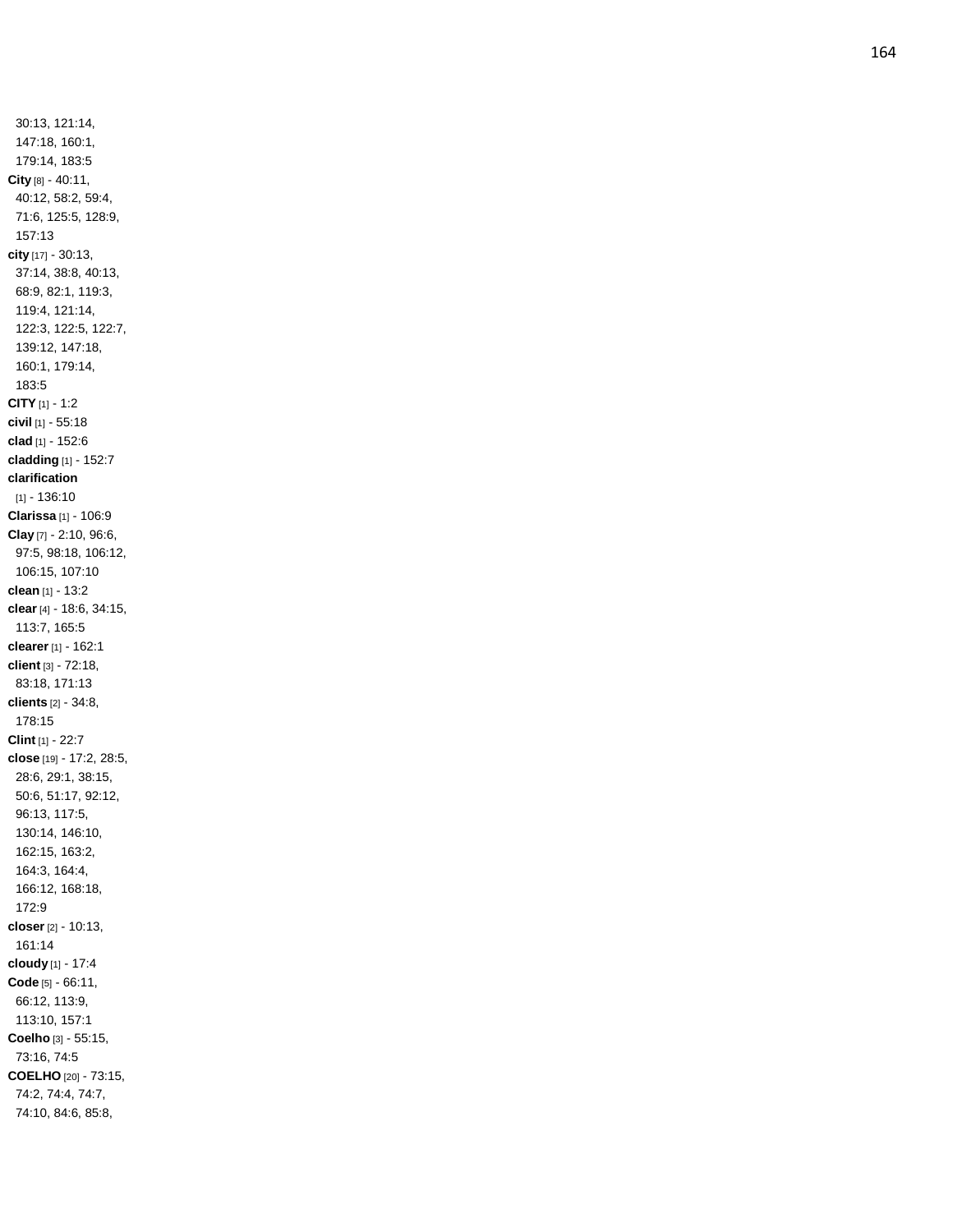86:14, 86:17, 87:9, 88:2, 88:10, 89:9, 89:15, 90:1, 90:5, 90:8, 90:13, 91:10, 91:18 **coffee** [1] - 47:1 **cogent** [1] - 49:7 **collapsing** [1] - 60:3 **color** [1] - 23:18 **column** [1] - 21:7 **columns** [1] - 21:5 **comfortable** [2] - 31:13, 41:3 **coming** [6] - 23:7, 62:18, 65:3, 100:13, 107:17, 178:5 **comment** [3] - 49:9, 62:4, 108:14 **comments** [9] - 26:4, 50:1, 50:7, 63:1, 71:13, 108:12, 117:7, 140:5, 141:17 **commercial**  $[1] - 17:15$ **Commission** [10] - 61:12, 61:13, 116:11, 124:11, 131:4, 131:7, 131:16, 137:12, 148:7, 186:13 **Commissioner** [2] - 59:5, 131:5 **COMMONWEALTH**  $[1] - 186:2$ **communication** [1] - 58:1 **communications** [2] - 26:13, 50:18 **community** [4] - 63:4, 108:7, 117:2, 142:8 **commuter** [1] - 67:4 **commuter -friendly**  $[1] - 67:4$ **company** [1] - 17:17 **comparison**  $[1] - 137:7$ **competitor** [1] - 30:5 **complain** [2] - 17:7, 17:14 **completed** [1] - 61:1 **completely** [2] - 76:1, 168:10 **compliance**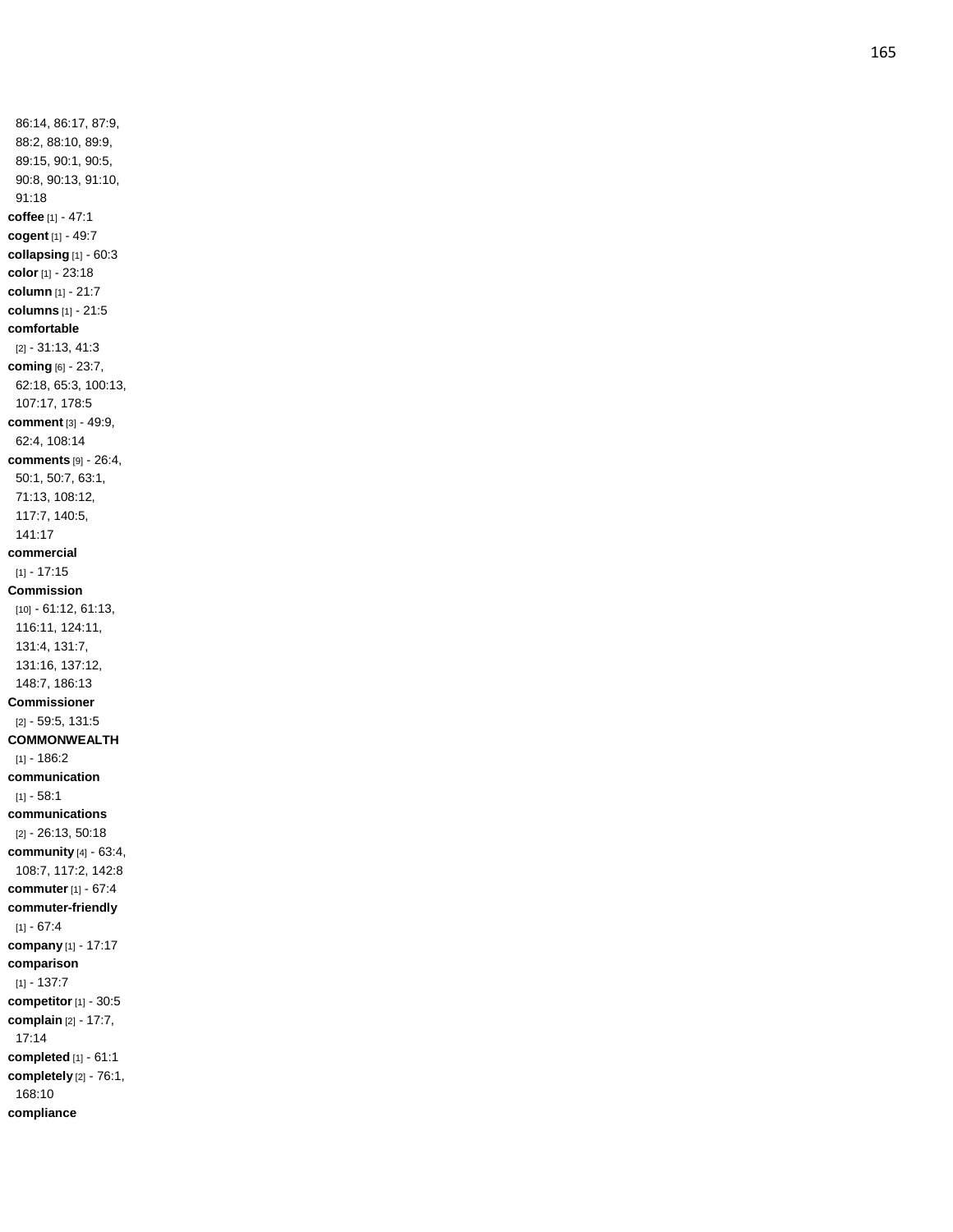$[1] - 105:3$ **compliant** [3] - 31:4, 66:9, 66:15 **complication** [1] - 99:16 **complications** [1] - 13:3 **complies** [3] - 24:11, 40:9, 148:17 **comply** [4] - 35:11, 61:9, 67:7, 100:3 **complying** [2] - 129:3, 176:5 **composed** [1] - 141:12 **composition**  $[1] - 59:15$ **comprehensive** [1] - 84:9 **comprising**  $[1] - 116:2$ **compromise** [3] - 86:7, 88:18, 127:2 **compromised**  $[1] - 59:16$ **computer** [1] - 145:8 **con** [2] - 50:1, 62:10 **conceal** [1] - 75:9 **conceiving**  $[1] - 124:7$ **concept** [1] - 14:14 **concern** [3] - 12:10, 49:12, 87:11 **concerned** [3] - 21:14, 30:8, 86:17 **concerns** [8] - 10:4, 11:5, 11:16, 37:7, 71:14, 124:13, 126:17, 167:13 **concession**  $[1] - 46.12$ **conclude** [1] - 93:17 **concluded** [1] - 48:15 **concrete** [1] - 130:18 **condemned** [2] - 59:4, 116:9 **condensing** [2] - 79:5, 79:6 **condition** [24] - 31:7, 40:16, 41:8, 54:7, 56:14, 58:12, 61:6,

67:6, 88:5, 88:7,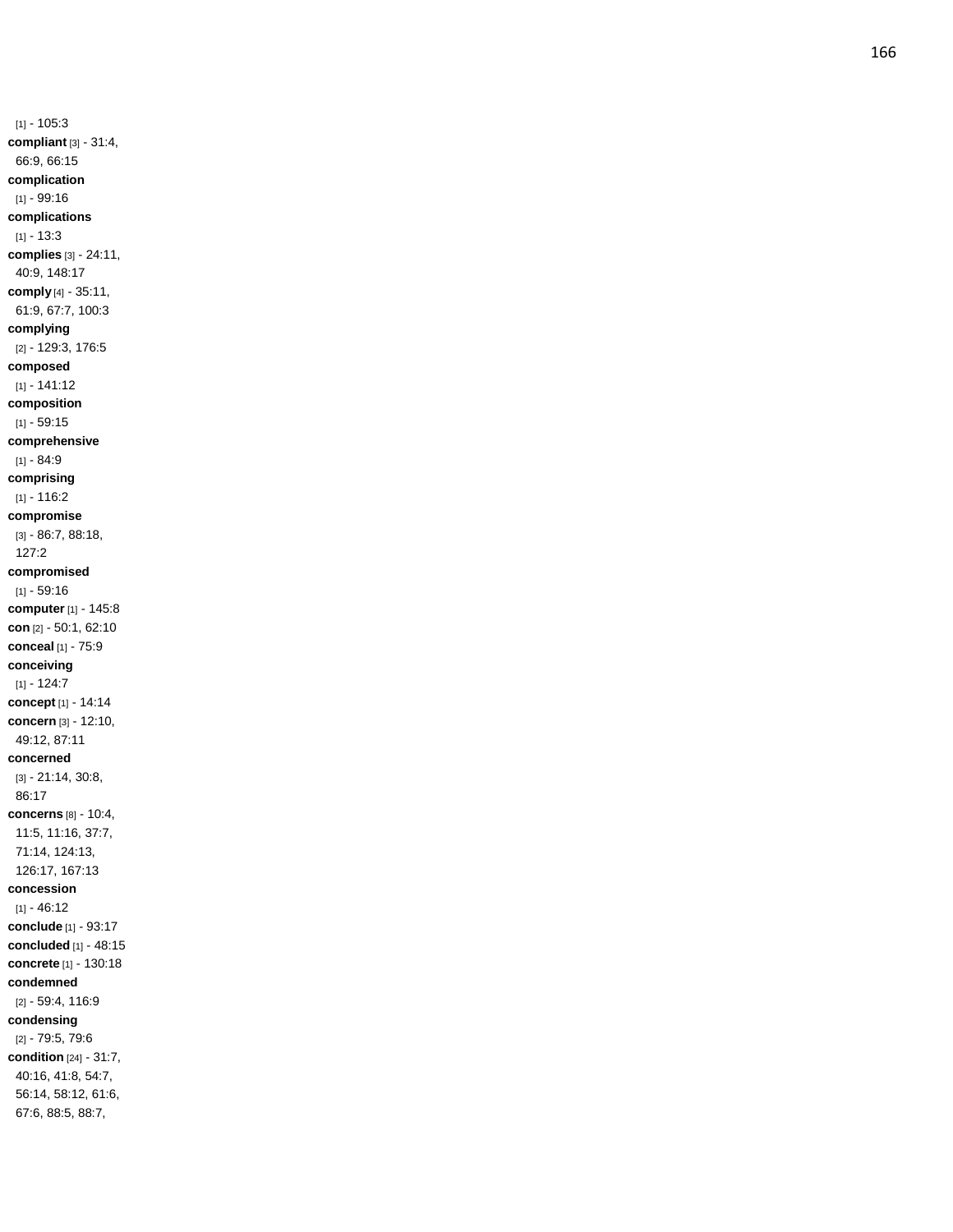110:9, 113:2, 118:7, 119:14, 122:11, 130:17, 136:17, 158:2, 160:8, 170:5, 172:6, 173:3, 181:12, 183:13 **conditions** [3] - 59:13, 118:8, 118:12 **condo** [1] - 97:16 **condominium** [2] - 34:9 **condos** [1] - 72:10 **conduct** [1] - 4:5 **conforming** [11] - 35:5, 39:11, 40:3, 48:6, 53:8, 99:18, 100:2, 101:1, 109:14, 173:3, 181:3 **conformities**  $[1] - 66:3$ **congestion** [8] - 29:12, 29:17, 116:16, 121:3, 121:5, 147:8, 159:1, 182:13 **congregate**  $[1] - 92:14$ **congregating** [2] - 87:7, 91:9 **congregation** [1] - 88:1 **connection**  $[1] - 146:6$ **connects** [1] - 15:1 **consequences**  $[1] - 6:11$ **consider** [2] - 108:13, 167:14 **consideration**  $[1] - 90:10$ **consistent** [7] - 81:14, 107:9, 122:3, 122:6, 167:6, 168:5, 169:10 **CONSTANTINE** [291] - 3:7, 4:18, 5:5, 5:13, 8:1, 8:5, 8:13, 8:18, 9:10, 9:14, 10:6, 11:2, 12:7, 13:9, 13:12, 13:16, 14:2, 14:5, 14:9,

15:5, 15:18, 16:7,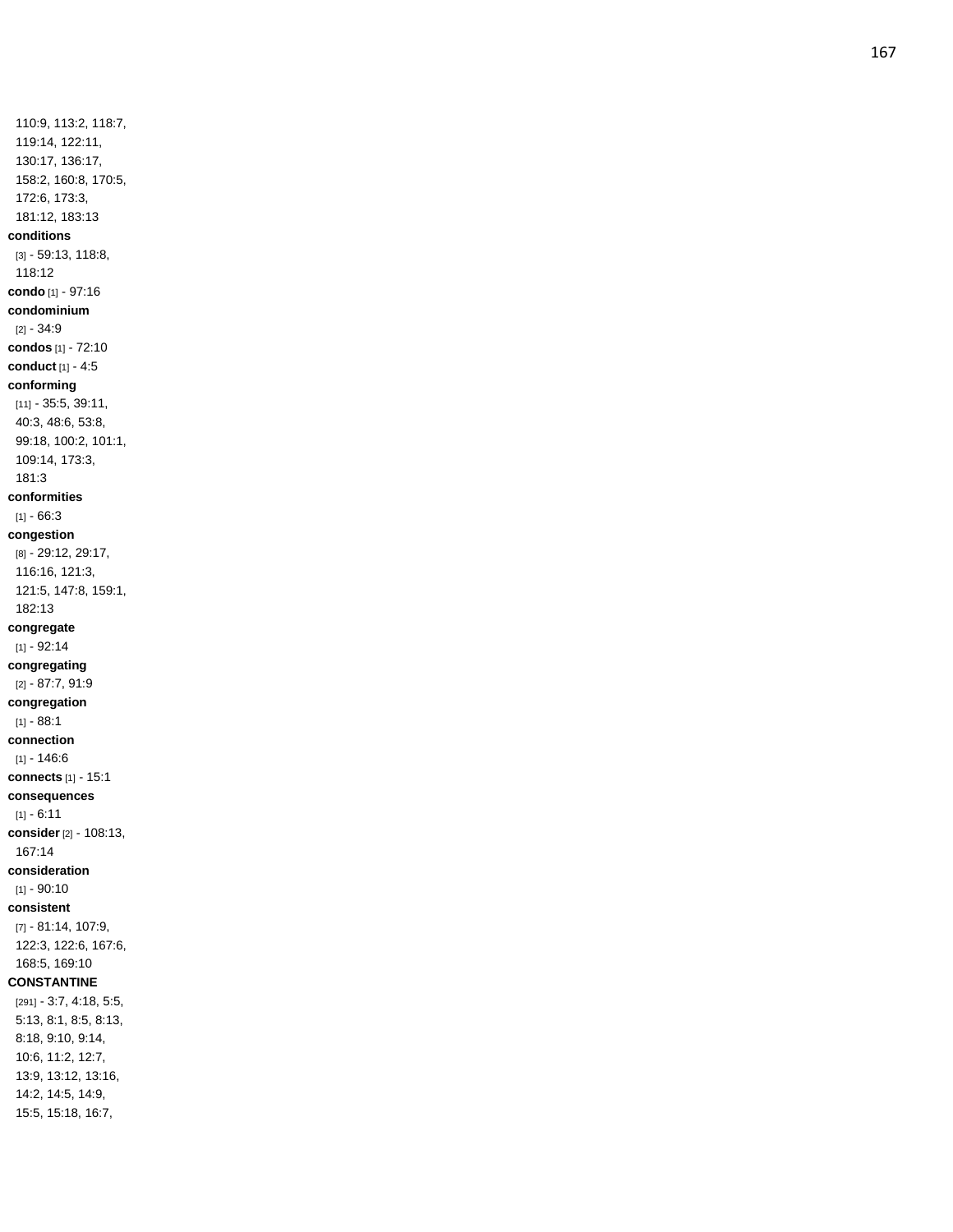16:13, 17:8, 18:13, 18:16, 19:17, 21:1, 22:11, 22:18, 24:8, 25:2, 25:9, 26:3, 26:6, 26:11, 27:16, 28:6, 28:16, 29:4, 31:12, 31:17, 32:3, 33:5, 33:12, 33:16, 35:9, 35:17, 36:4, 36:7, 36:12, 38:1, 38:4, 38:8, 38:14, 39:1, 41:7, 41:14, 42:5, 43:17, 44:4, 45:5, 45:11, 45:14, 45:16, 47:10, 47:16, 48:7, 48:10, 49:6, 49:17, 50:7, 50:11, 50:16, 52:4, 54:14, 55:5, 56:9, 56:15, 57:3, 57:7, 57:16, 58:3, 62:5, 62:9, 62:12, 64:15, 65:6, 65:10, 65:17, 67:14, 67:18, 68:5, 68:8, 68:13, 68:17, 69:2, 69:6, 69:9, 69:13, 70:2, 70:10, 70:16, 72:2, 72:7, 72:14, 73:4, 73:8, 73:10, 74:8, 76:14, 77:2, 77:13, 79:14, 80:3, 80:6, 80:9, 81:4, 81:11, 82:9, 82:14, 82:18, 83:6, 83:14, 84:1, 84:8, 84:13, 84:16, 86:5, 86:16, 87:6, 87:17, 88:8, 88:12, 89:2, 89:6, 89:13, 89:17, 90:3, 90:11, 91:2, 92:2, 92:5, 92:16, 93:2, 93:10, 93:14, 94:2, 94:6, 94:13, 95:1, 96:5, 101:6, 101:13, 101:15, 102:7, 102:13, 102:16, 103:1, 103:18, 104:3, 104:8, 104:13, 104:18, 105:14, 105:18, 106:5, 108:17, 109:3, 111:2, 111:5, 112:5, 112:9, 112:12, 112:16,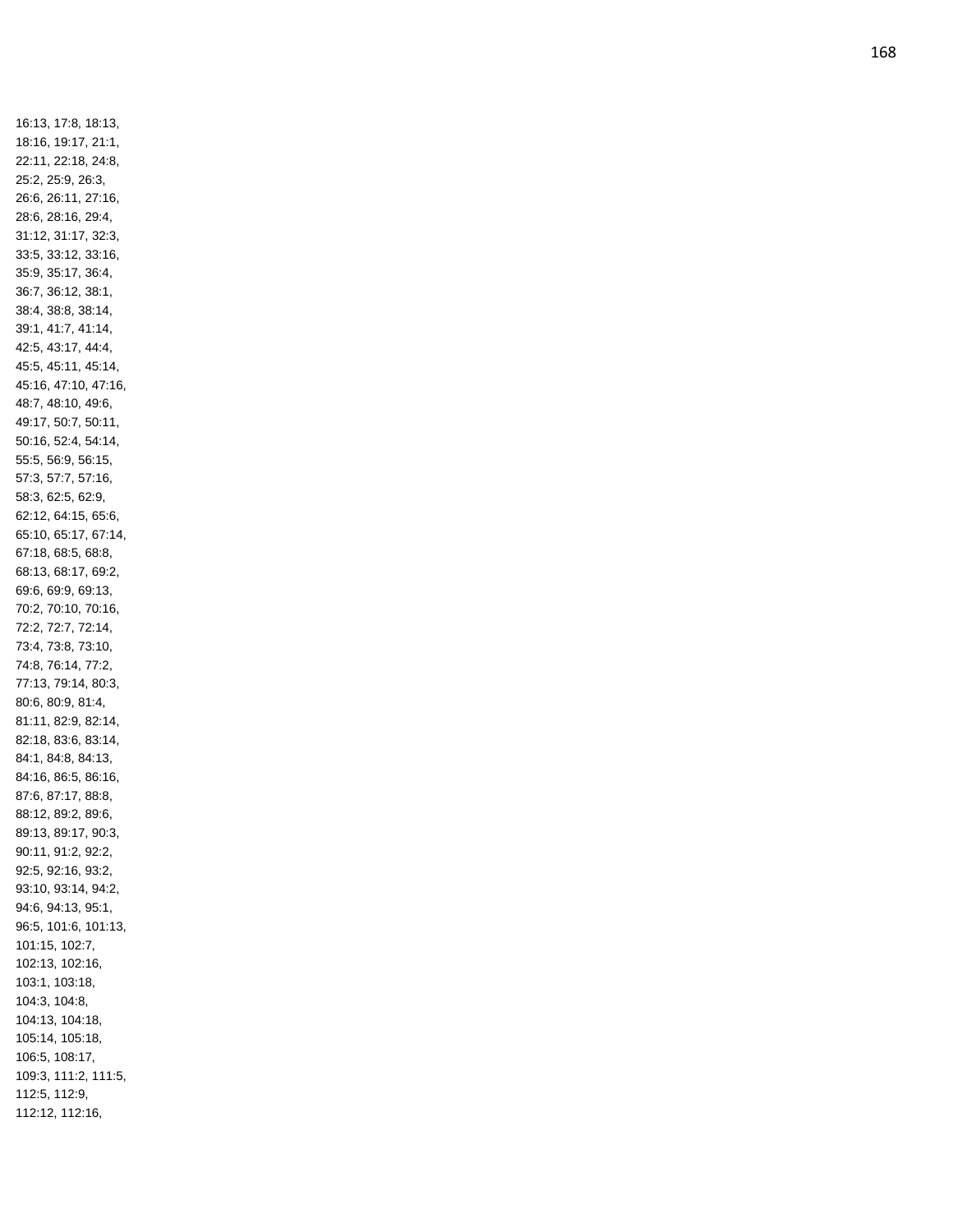113:4, 113:12, 114:3, 114:8, 114:13, 115:1, 115:5, 115:9, 115:14, 117:10, 117:14, 120:6, 120:9, 122:15, 123:6, 123:15, 124:15, 125:18, 126:5, 126:14, 127:3, 127:11, 127:15, 128:5, 128:9, 128:17, 129:16, 130:3, 130:10, 130:15, 132:12, 132:15, 133:3, 133:6, 133:16, 134:4, 134:10, 134:15, 134:18, 135:5, 135:14, 136:1, 136:5, 138:2, 138:15, 138:17, 140:2, 140:5, 141:17, 142:12, 143:3, 145:13, 145:17, 146:5, 146:15, 149:4, 150:5, 150:17, 151:3, 153:12, 154:2, 154:6, 154:9, 154:12, 154:15, 155:3, 156:3, 158:9, 158:12, 160:13, 161:5, 161:16, 162:9, 162:13, 163:5, 163:8, 163:12, 163:17, 164:2, 164:6, 165:1, 165:4, 165:8, 165:13, 166:7, 166:11, 168:17, 169:3, 170:11, 171:5, 171:11, 172:13, 172:17, 173:5, 173:8, 174:8, 174:11, 174:17, 175:3, 175:8, 175:17, 176:4, 176:11, 177:2, 177:5, 177:10, 178:4, 178:11, 178:16, 179:7, 179:11, 180:1,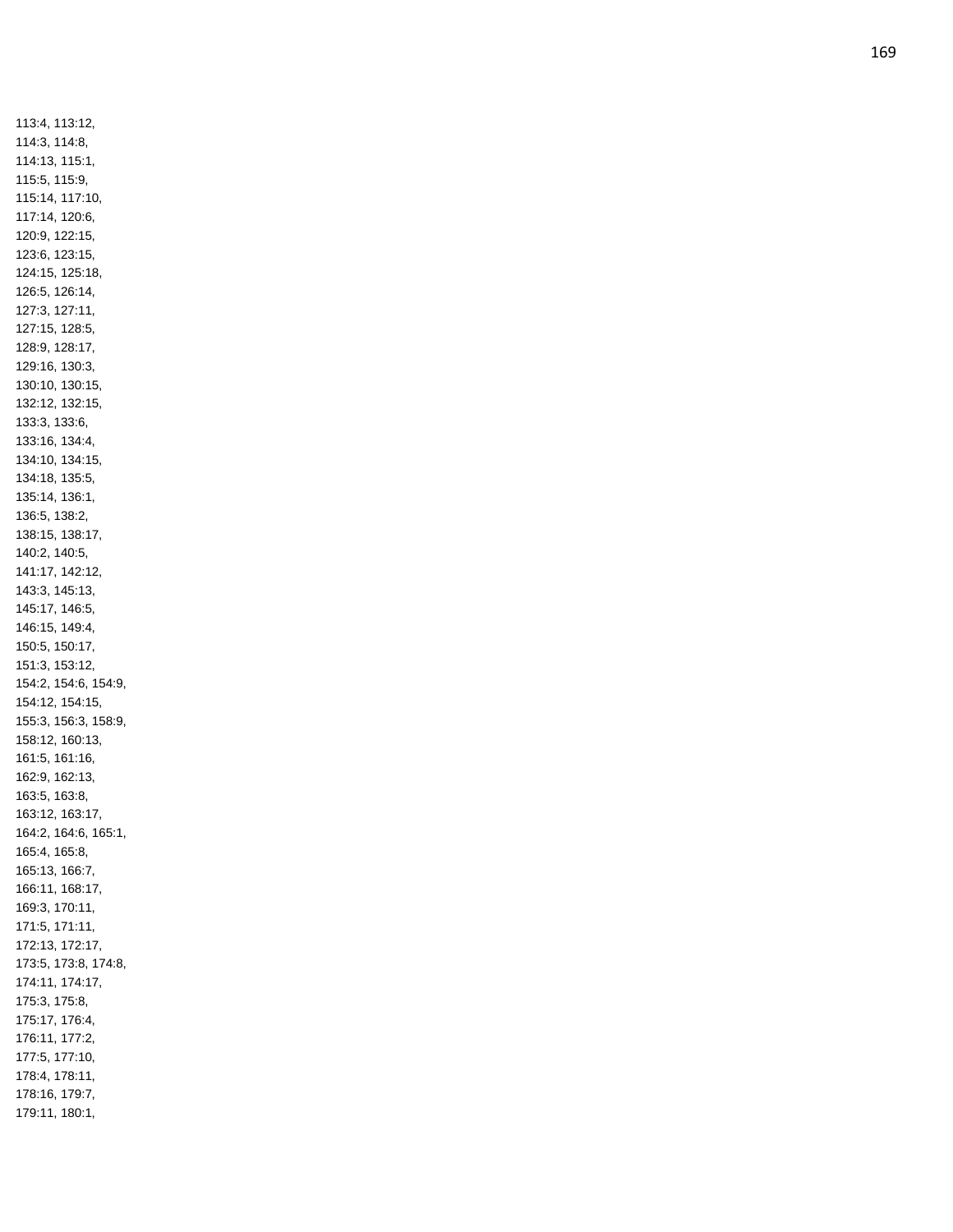180:6, 182:1, 182:4, 183:18 **Constantine** [13] - 1:8, 3:4, 5:3, 33:3, 42:3, 45:3, 55:3, 96:3, 112:3, 123:3, 150:3, 161:3, 171:3 **constraint** [1] - 94:1 **construct** [3] - 27:3, 87:14, 91:11 **constructed** [1] - 85:4 **constructing**  $[1] - 64.14$ **construction** [7] - 31:10, 37:6, 37:7, 37:16, 49:4, 155:15, 156:16 **constructive**  $[1] - 63:1$ **consultation** [1] - 124:10 **consuming** [1] - 16:2 **contact** [1] - 179:6 **containers** [1] - 174:2 **containing** [1] - 115:18 **contains** [1] - 79:1 **contemporary** [2] - 31:4, 139:14 **continuation** [1] - 11:8 **continue** [6] - 40:11, 54:1, 75:10, 78:13, 92:17, 133:8 **continued** [10] - 3:10, 3:15, 5:6, 6:3, 30:1, 42:6, 121:7, 147:10, 159:5, 182:15 **contract** [1] - 25:11 **contractor** [3] - 55:16, 73:17, 74:12 **CONTROL** [1] - 186:15 **control** [2] - 24:10, 83:13 **conventional** [2] - 11:7, 11:12 **conversation**  $[1] - 85:10$ **conversion** [2] - 43:7, 108:15 **converted** [1] - 15:17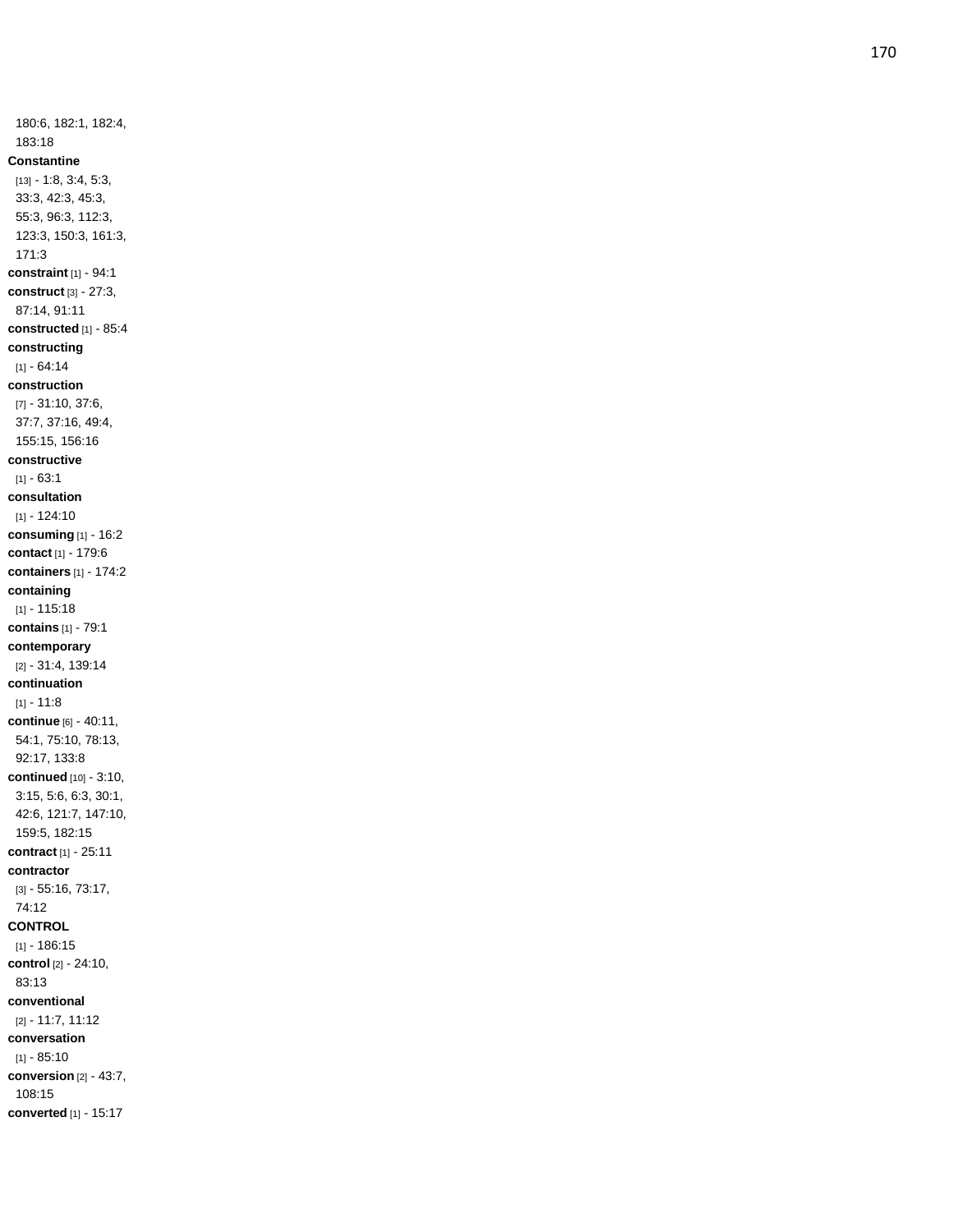**converting** [1] - 151:15 **cool** [1] - 20:14 **copies** [1] - 57:5 **copy** [2] - 33:14, 151:6 **corner** [5] - 23:5, 23:14, 58:8, 70:12, 70:13 **correct** [9] - 9:11, 13:18, 68:7, 89:5, 91:14, 102:3, 110:18, 114:18, 115:4 **corrected** [2] - 102:10, 103:4 **correction** [2] - 101:12, 185:7 **corrections** [1] - 185:16 **correspondence** [2] - 43:2, 106:7 **Councillor** [2] - 58:2, 115:16 **counsel** [1] - 42:18 **count** [1] - 145:6 **counting** [1] - 80:12 **counts** [1] - 145:7 **couple** [5] - 11:13, 56:5, 129:4, 163:6, 176:12 **course** [1] - 132:14 **courts** [1] - 8:14 **create** [5] - 34:12, 71:17, 85:15, 87:4, 91:15 **created** [5] - 30:11, 121:12, 147:15, 159:17, 183:3 **creates** [3] - 78:10, 157:6, 157:7 **creating** [5] - 68:9, 75:6, 75:15, 76:11, 85:17 **creation** [1] - 147:13 **criteria** [2] - 114:1 **crosswalk** [1] - 23:8 **cup** [2] - 47:1 **curb** [19] - 65:9, 65:11, 65:18, 125:2, 125:4, 127:5, 127:17, 127:18, 129:5, 130:6, 133:4, 133:17, 143:15,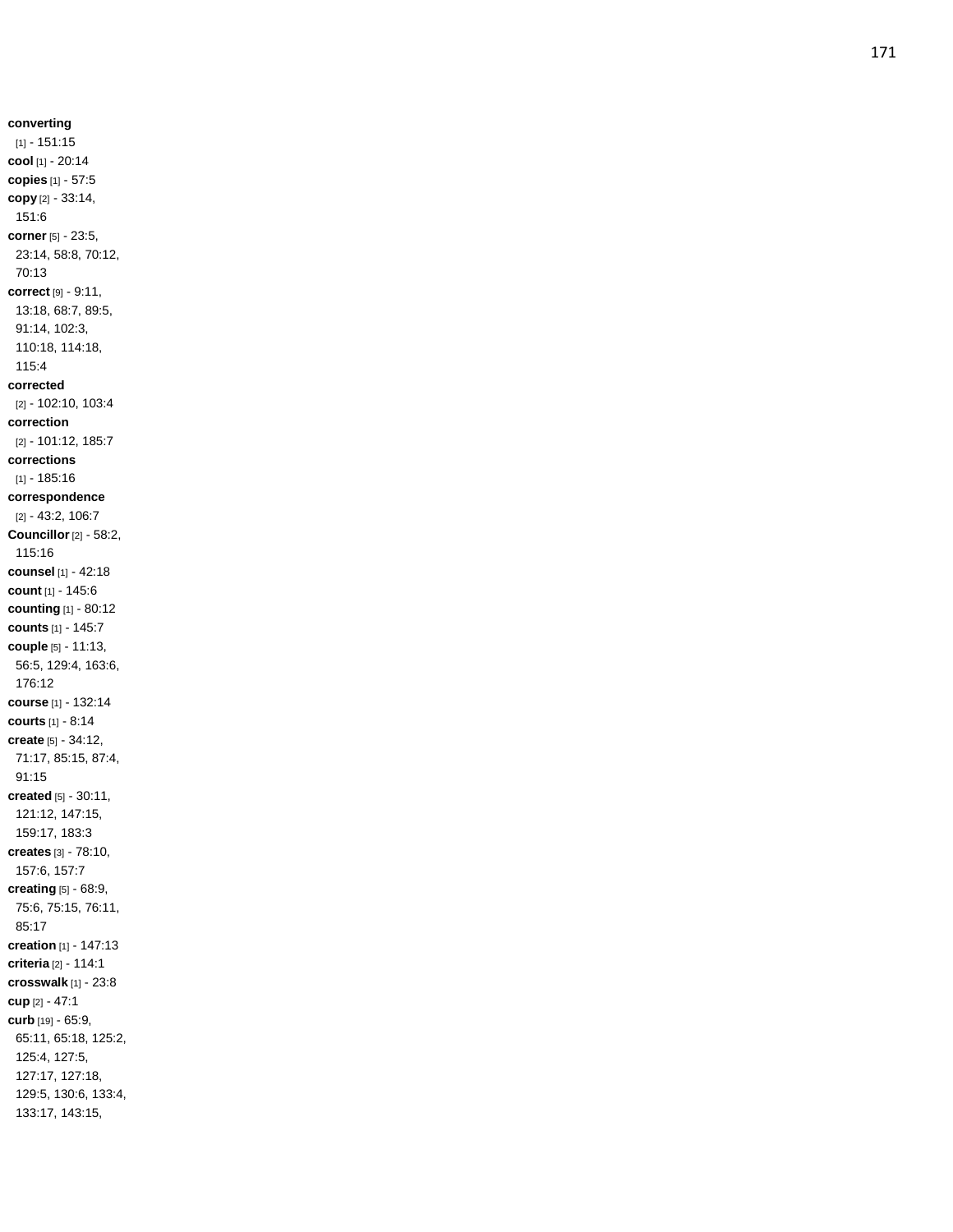25:8 **custom** [1] - 3:9 **customers** [1] - 20:6 **cut** [18] - 65:9, 65:12, 65:18, 125:2, 125:4, 127:5, 127:17, 127:18, 129:5, 130:6, 133:4, 133:17, 143:15, 146:17, 147:2, 147:7, 147:14, 148:17 **cuts** [1] - 129:5 **cutting** [1] - 48:5

# **D**

**d/b/a** [1] - 27:2 **dad** [2 ] - 19:3, 74:11 **damage** [1] - 116:7 **damaged** [2] - 58:16, 119:3 **Danvers** [1] - 56:1 **Date** [3] - 2:3, 2:5, 2:6 **date** [6] - 3:11, 3:14, 6:1, 119:17, 185:7 **dated** [2] - 41:10, 158:6 **daughter** [5] - 97:10, 98:13, 106:17, 107:16, 108:6 **daughter's** [1] - 97:15 **daughters** [1] - 34:5 **days** [2] - 139:11, 179:13 **De** [1] - 55:13 **dead** [1] - 136:3 **dealing** [2] - 58:6, 75:18 **dealt** [1] - 101:8 **DeANDRADE** [2] - 70:6, 70:11 **December** [2] - 58:13, 116:4 **decide** [2] - 41:2, 110:14 **decided** [1] - 62:3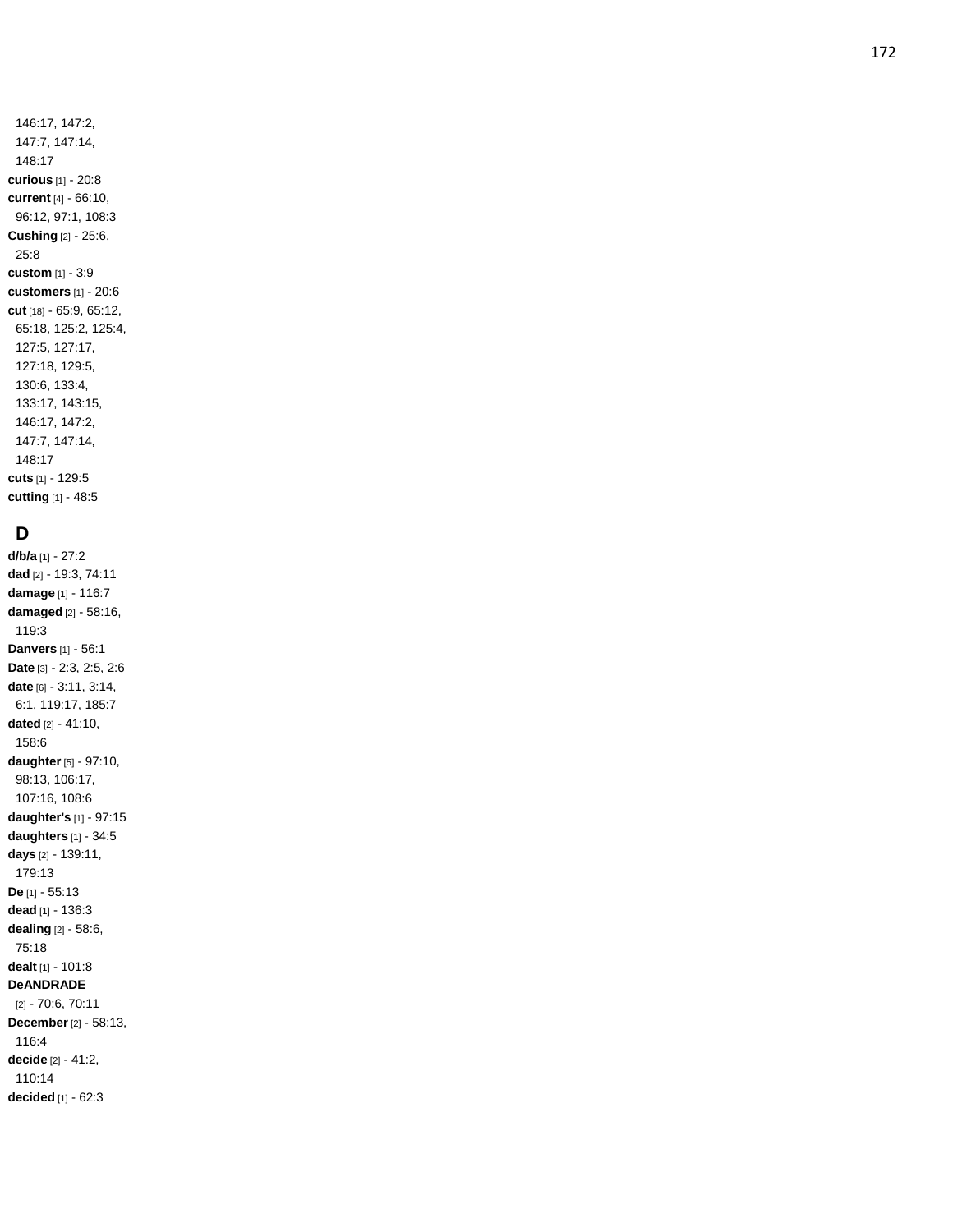**decision** [2] - 3:12, 27:8 **deck** [50] - 46:17, 48:2, 53:4, 53:6, 69:4, 71:1, 71:5, 71:17, 73:7, 74:13, 76:15, 77:3, 77:4, 77:6, 77:11, 78:3, 78:5, 78:17, 81:10, 81:12, 82:16, 83:2, 83:16, 84:18, 85:5, 85:9, 86:11, 87:3, 88:18, 89:4, 91:11, 94:4, 112:8, 113:2, 114:11, 114:16, 117:16, 119:18, 120:2, 162:7, 164:10, 164:16, 166:17, 167:5, 167:13, 168:3, 168:8, 168:12, 169:9 **decks** [10] - 69:9, 70:5, 70:7, 73:8, 82:12, 92:9, 163:11, 168:5, 168:7, 169:16 **decrease** [2] - 140:13, 140:14 **decreasing**  $[1] - 77:15$ **deference** [1] - 38:9 **definition** [1] - 71:16 **delay** [1] - 7:9 **delighted** [1] - 106:17 **delivered** [2] - 165:15, 185:3 **deliveries** [1] - 11:14 **delivery** [2] - 21:12, 22:6 **demolition** [3] - 61:15, 116:12, 172:12 **demonstration**  $[1] - 176:3$ **denied** [3] - 6:18, 53:1, 53:2 **dense** [2] - 69:14, 72:3 **densely** [2] - 116:5, 142:14 **density** [2] - 85:1, 119:9 **Department**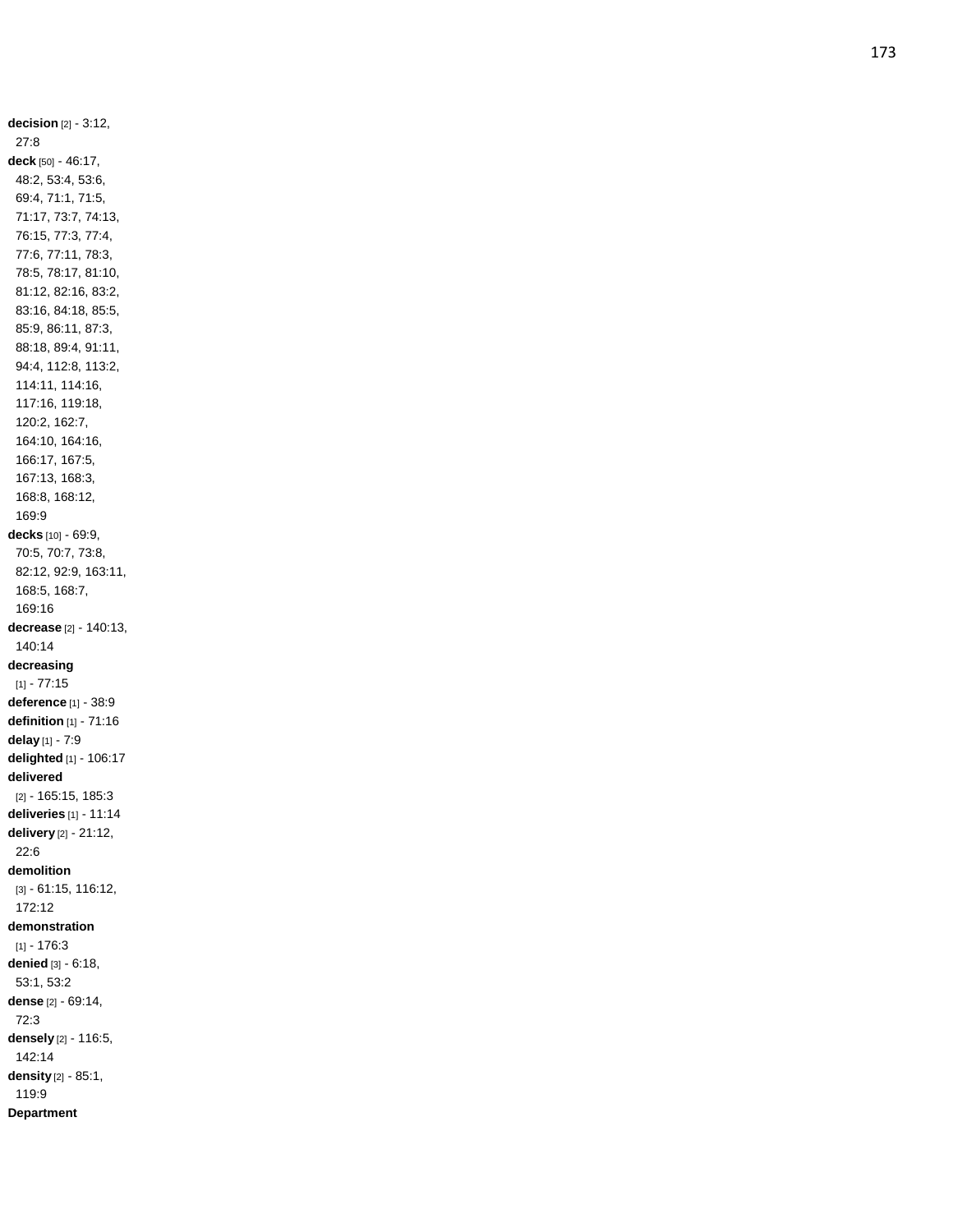[2] - 103:14, 185:4 **department**  $[1] - 90:18$ **depict** [1] - 88:5 **depicted** [1] - 60:7 **depth** [1] - 100:6 **derogate** [5] - 30:18, 121:18, 148:3, 160:4, 183:8 **derogating** [7] - 40:6, 53:15, 110:1, 118:17, 157:10, 170:1, 181:8 **described** [1] - 98:14 **design** [11] - 9:14, 12:3, 14:12, 20:4, 20:9, 20:13, 34:18, 100:8, 107:11, 107:14, 126:3 **desirable** [2] - 40:12, 133:11 **desire** [2] - 131:8, 164:10 **destroyed** [4] - 58:13, 58:16, 59:3, 115:18 **detail** [1] - 64:5 **details** [2] - 9:7, 155:8 **detriment** [13] - 30:11, 40:5, 53:14, 109:18, 118:16, 121:12, 147:16, 157:9, 159:17, 168:9, 169:18, 181:7, 183:3 **devastated**  $[1] - 118:7$ **devastating**  $[1] - 116:4$ **developed** [2] - 92:8, 116:5 **development** [6] - 30:2, 67:7, 121:8, 147:11, 159:6, 182:16 **device** [1] - 4:15 **difference** [2] - 56:7, 57:1 **different** [9] - 36:3, 74:16, 76:1, 81:17, 124:12, 128:18, 151:4, 153:7, 153:9 **difficult** [3] - 99:10, 139:8, 142:18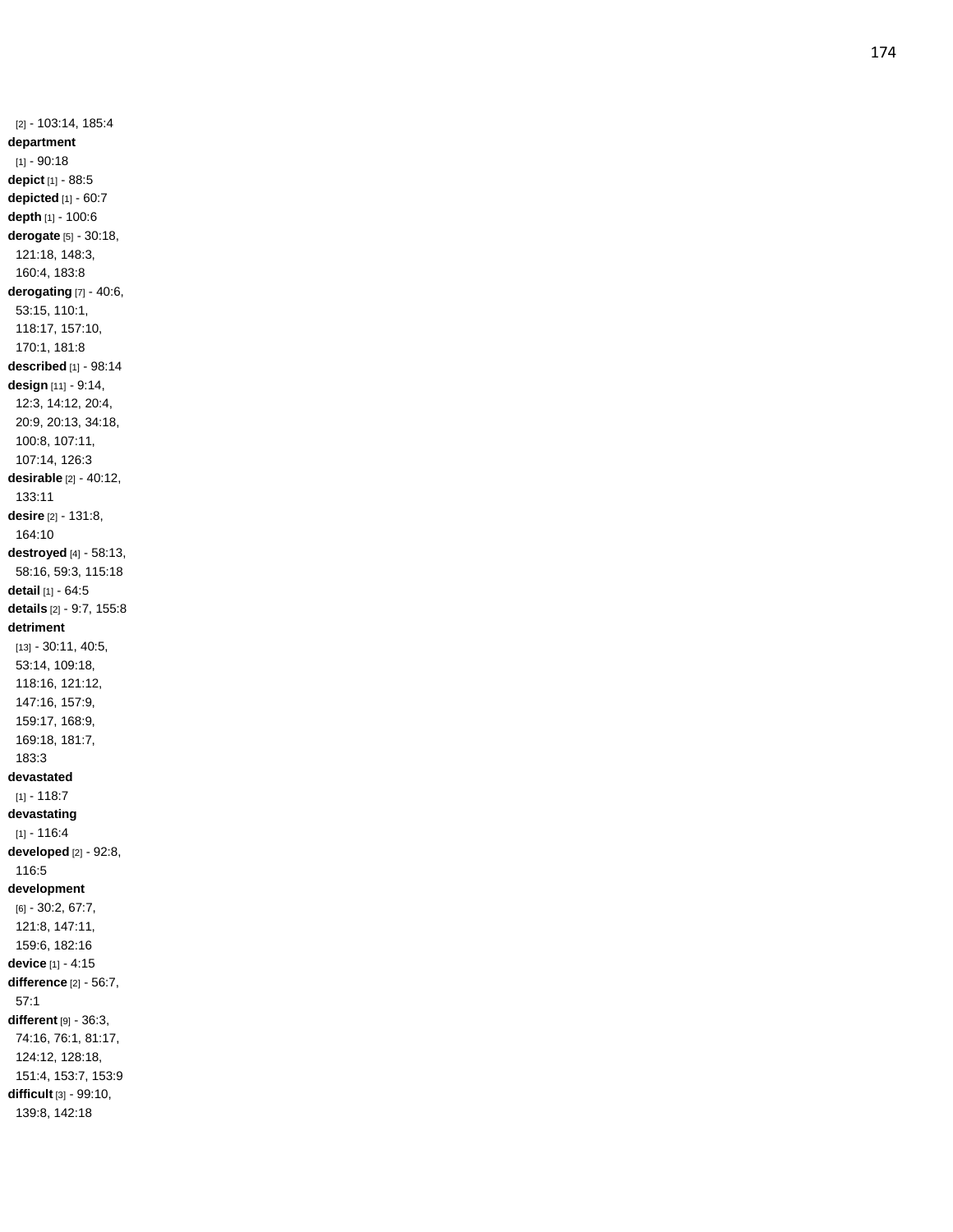**dimensional** [5] - 60:16, 64:1, 64:2, 64:6, 104:11 **Dimensional** [2] - 60:18, 63:16 **dimensional...**  $[1] - 103:4$ **diminished** [2] - 159:12, 159:13 **DIRECT** [1] - 186:15 **direct** [3] - 22:15, 47:14, 53:3 **direction** [1] - 93:13 **DIRECTION** [1] - 186:16 **directly** [3] - 47:7, 153:13, 159:10 **Director** [1] - 61:14 **disabilities** [1] - 67:1 **disappear** [1] - 91:7 **discouraging** [3] - 122:4, 125:6, 128:11 **discuss** [2] - 73:9, 141:5 **discussion** [9] - 11:17, 29:1, 38:16, 43:13, 52:1, 108:18, 117:10, 146:12, 169:1 **displaced** [1] - 59:11 **displacement**  $[1] - 116:7$ **disruptive** [1] - 83:13 **disservice** [1] - 72:8 **dissing** [1] - 136:2 **distance** [1] - 64:10 **district** [11] - 30:17, 30:18, 105:1, 121:17, 148:2, 148:3, 160:3, 160:4, 183:7, 183:8 **District** [1] - 58:10 **disturb** [1] - 79:12 **disturbing** [1] - 59:18 **Doctor** [2] - 98:13, 100:9 **document** [2] - 57:12, 57:13 **DOES** [1] - 186:15 **done** [1] - 11:12 **door** [10] - 21:9, 28:9, 30:5, 48:1, 51:6, 106:14, 131:2,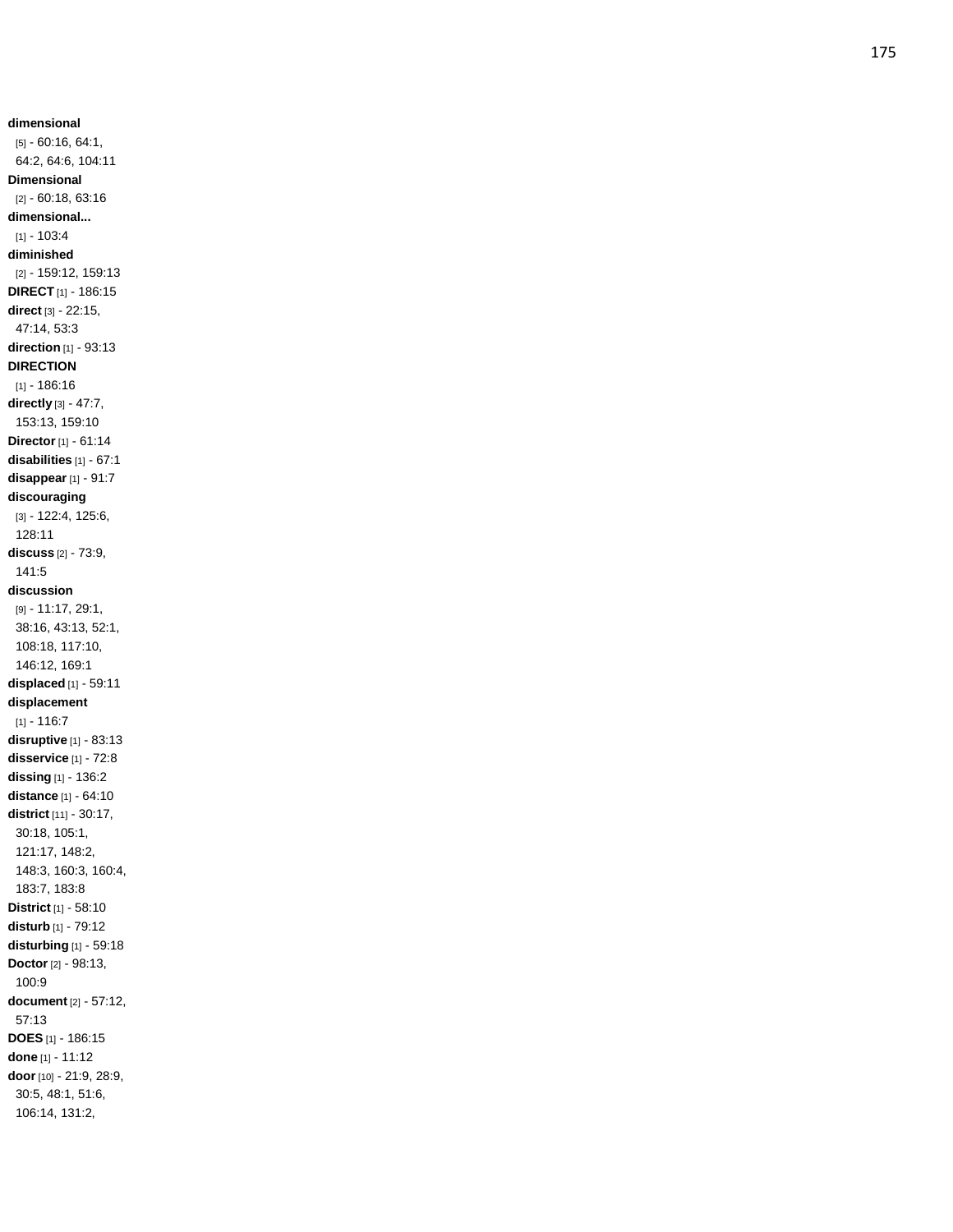134:3, 166:2, 167:8 **doors** [1] - 47:15 **dormer** [12] - 33:10, 34:14, 35:11, 39:9, 40:9, 99:3, 99:16, 100:3, 100:5, 100:6, 101:8, 101:9 **dormers** [5] - 97:8, 98:15, 99:3, 106:12, 107:8 **DOROTHY** [3] - 47:15, 47:17, 50:6 **Dory** [3] - 46:1, 46:7, 46:11 **double** [2] - 99:2, 103:2 **down** [21] - 16:17, 22:2, 22:16, 28:12, 35:1, 46:13, 47:8, 47:13, 65:3, 75:2, 75:10, 78:10, 78:11, 103:16, 140:8, 144:8, 145:18, 152:2, 164:17, 178:5 **DOWNER** [7] - 33:11, 33:14, 34:1, 34:8, 35:15, 36:1, 41:6 **Downer** [2] - 34:1, 41:9 **downloaded** [1] - 56:6 **draft** [2] - 56:7, 57:1 **drawing** [3] - 103:10, 130:17, 137:14 **drawings** [2] - 82:3, 102:5 **dreams** [1] - 27:6 **drenched** [1] - 19:1 **driver** [1] - 22:6 **driveway** [6] - 100:5, 134:3, 144:11, 144:13, 144:14, 145:1 **driveways** [1] - 141:1 **drone** [1] - 92:3 **during** [1] - 64:3 **dwelling** [3] - 60:9, 116:1, 129:1

## **E**

**E - S - T - E - N** [1] - 167:4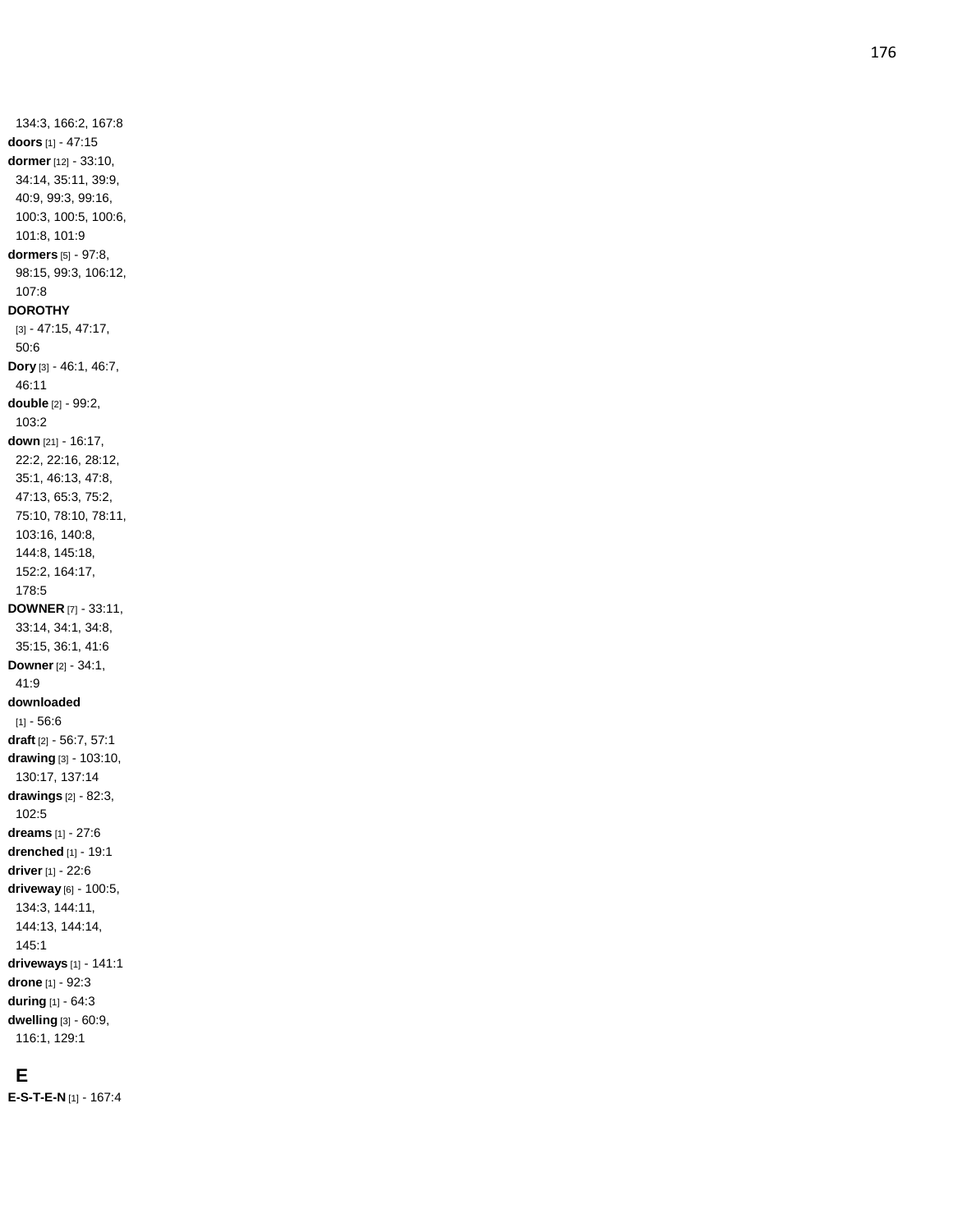**early** [1] - 34:6 **easier** [2] - 150:16, 176:8 **easiest** [1] - 73:5 **easy** [2] - 15:15, 53:2 **eave** [1] - 99:13 **edge** [1] - 99:11 **effect** [3] - 12:17, 51:15, 183:1 **effectively** [3] - 53:1, 53:2, 97:6 **efficient** [1] - 67:11 **efforts** [2] - 43:6, 63:17 **egress** [11] - 29:12, 121:2, 147:7, 151:9, 151:18, 156:15, 157:2, 157:6, 159:1, 162:8, 182:12 **eight** [2] - 65:1, 168:3 **eight -and - a -half**  $[1] - 65:1$ **either** [10] - 22:8, 72:1, 82:15, 86:9, 86:10, 92:7, 92:9, 142:7, 145:1, 148:14 **electric** [3] - 37:8, 60:13, 67:5 **electrical** [1] - 75:13 **electricity** [2] - 16:3, 16:11 **elegant** [2] - 19:13, 25:14 **element** [3] - 78:11, 99:6, 100:8 **elements** [3] - 18:14, 70:8, 131:10 **elevation** [1] - 174:15 **eliminate** [5] - 73:5, 73:6, 83:16, 112:8, 112:9 **eliminated** [5] - 64:7, 64:12, 65:3, 114:17, 120:1 **elimination** [1] - 64:8 **Elizabeth** [1] - 165:18 **Ellery** [6] - 2:12, 150:6, 150:10, 155:7, 155:9, 155:13 **Elm** [1] - 56:1 **EMANUEL** [20] - 73:15, 74:2,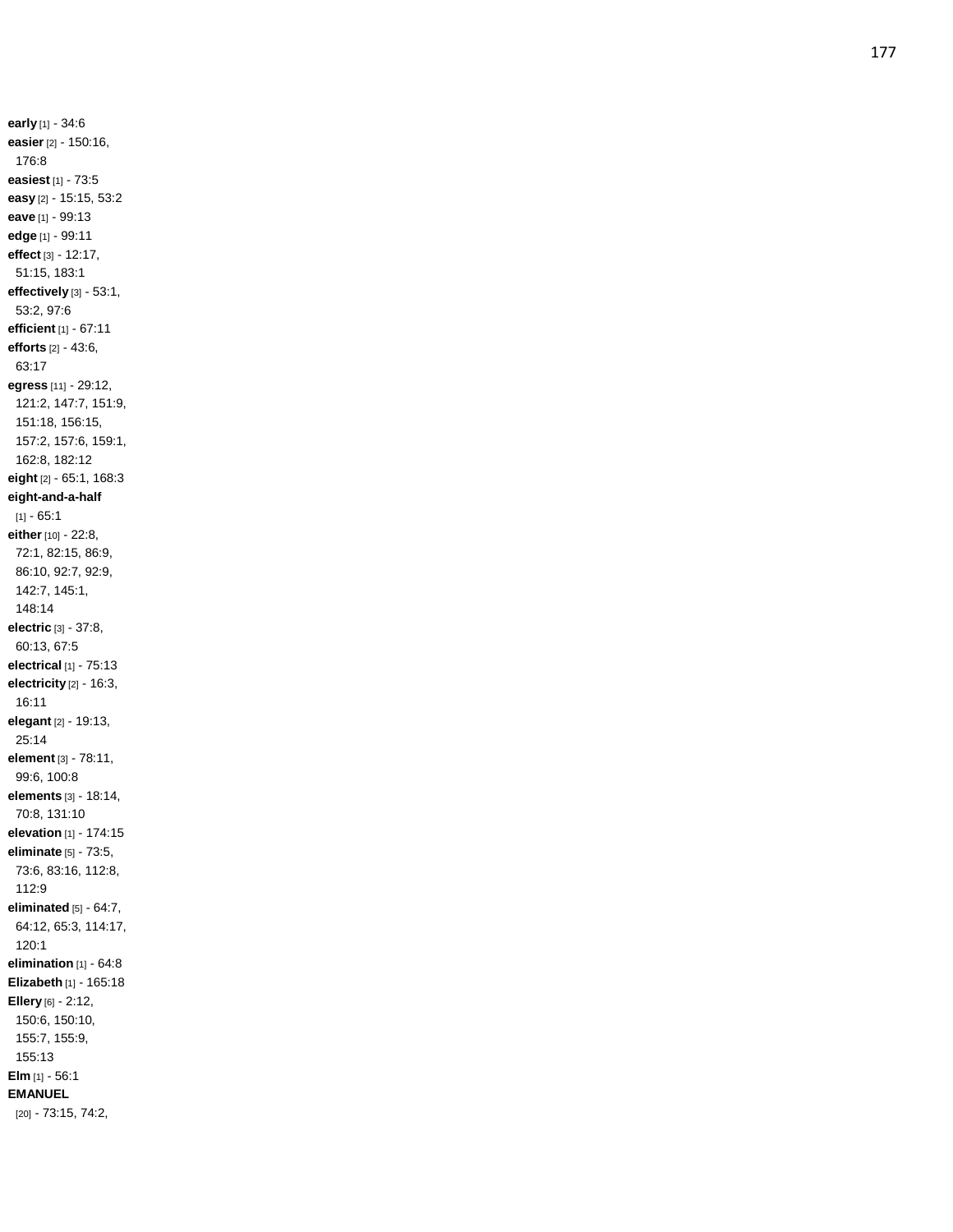74:4, 74:7, 74:10, 84:6, 85:8, 86:14, 86:17, 87:9, 88:2, 88:10, 89:9, 89:15, 90:1, 90:5, 90:8, 90:13, 91:10, 91:18 **Emanuel** [3] - 55:15, 73:16, 74:4 **employees** [1] - 17:17 **encourage** [1] - 125:7 **encouraging** [1] - 128:11 **encroaching**  $[1] - 64:18$ **End** [1] - 72:4 **end** [2] - 13:11, 162:8 **enforce** [1] - 82:15 **enforceable**  $[1] - 82:13$ **enforcement** [8] - 39:4, 52:12, 91:6, 109:6, 118:2, 156:11, 169:6, 180:9 **engaged** [1] - 43:5 **engineer** [2] - 55:18, 114:6 **enhance** [2] - 51:7, 85:17 **enjoy** [5] - 46:16, 47:2, 47:9, 164:15 **enjoyment** [1] - 159:13 **entertain** [4] - 71:12, 73:1, 83:15, 113:1 **entirely** [1] - 112:10 **entitled** [1] - 52:10 **entrance** [2] - 131:11, 137:9 **entry** [1] - 131:14 **environment**  $[1] - 101:5$ **environmentally**  $[1] - 16:10$ **envisioning**  $[1] - 124:8$ **equipment** [2] - 4:4, 162:16 **erect** [1] - 169:9 **ERIC** [10] - 76:17, 77:5, 78:6, 79:5, 79:8, 79:10, 79:17, 80:5, 80:8, 80:13 **Eric** [2] - 56:2, 85:10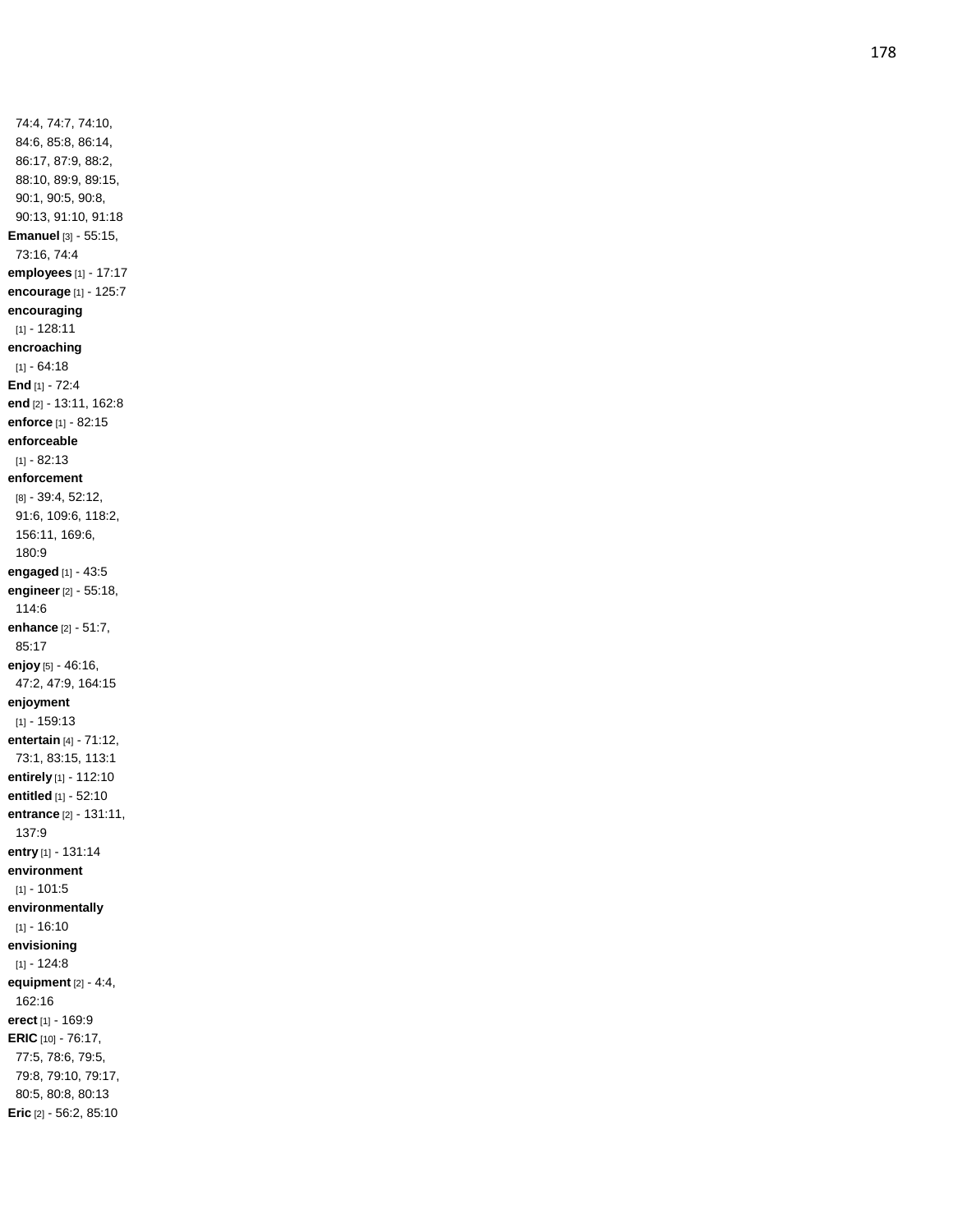**ERRATA** [1] - 185:1 **Errata** [2] - 185:2, 185:7 **error** [2] - 102:4, 102:6 **especially** [1] - 23:8 **essentially** [2] - 17:5, 40:9 **established** [6] - 29:13, 29:18, 121:4, 147:9, 159:2, 182:14 **Esten** [1] - 167:3 **etcetera** [1] - 37:8 **evening** [6] - 55:10, 98:9, 98:14, 123:9, 123:10, 150:9 **event** [1] - 90:17 **evolution** [2] - 132:11, 157:15 **Ex** [1] - 21:11 **exactly** [7] - 11:12, 113:16, 141:14, 162:12, 166:8, 173:7 **example** [2] - 15:16, 119:2 **excellent** [1] - 84:15 **except** [6] - 103:2, 103:3, 114:15, 117:16, 119:17, 185:15 **excited** [1] - 27:5 **exclusively** [1] - 129:11 **Executive** [1] - 61:14 **exist** [1] - 151:10 **existing** [25] - 21:8, 27:4, 34:13, 56:13, 58:12, 58:15, 59:14, 60:1, 61:6, 63:7, 64:3, 65:9, 65:11, 67:6, 93:4, 93:5, 98:16, 113:8, 130:17, 136:17, 162:4, 162:5, 162:8, 173:3, 175:14 **exists** [5] - 60:11, 64:6, 65:14, 66:6, 68:10 **exits** [1] - 70:15 **expense** [1] - 7:10 **Expires** [1] - 186:13 **explain** [4] - 64:5,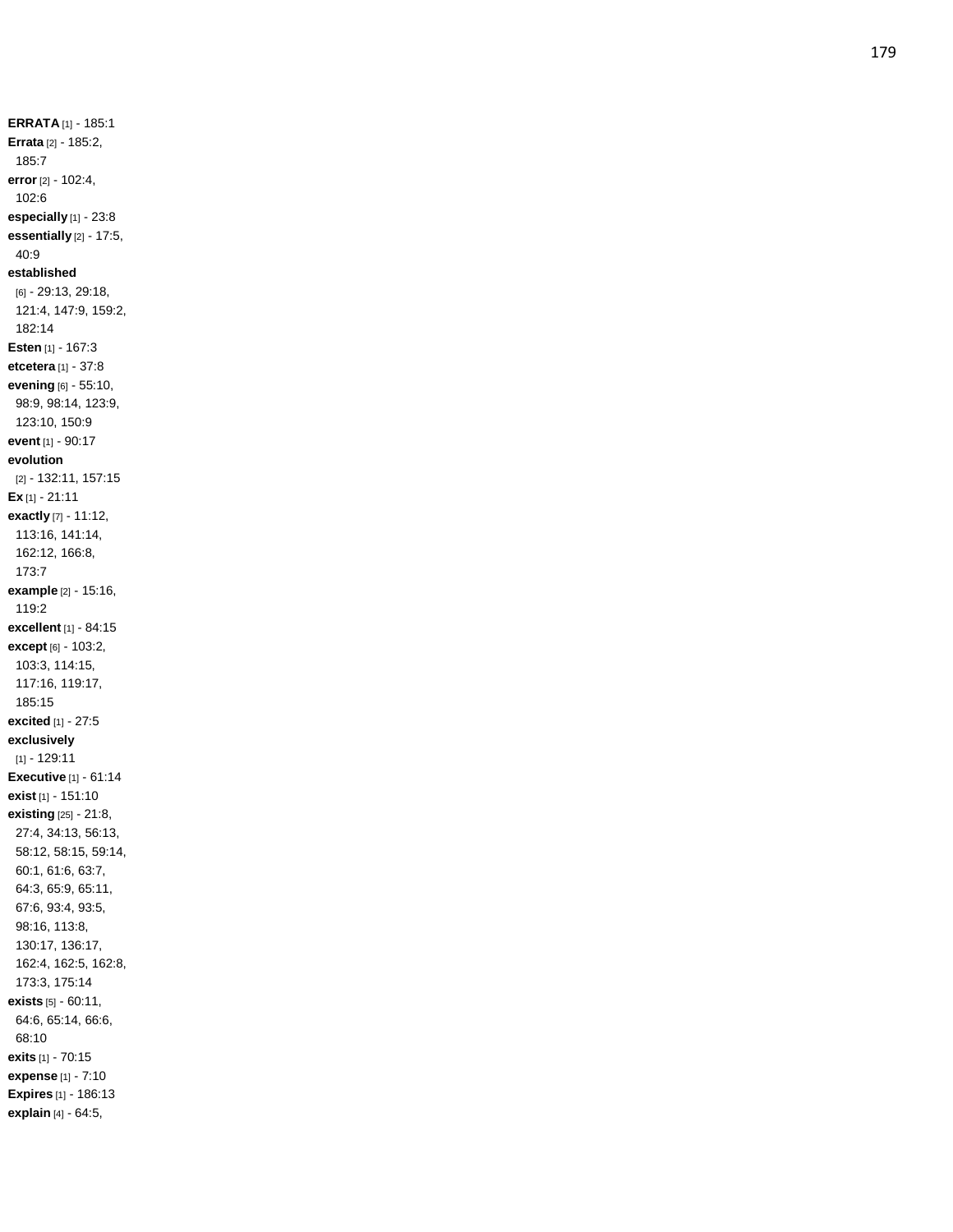124:5, 134:9, 134:13 **explaining** [1] - 153:16 **explore** [1] - 141:10 **expressed** [1] - 13:2 **expressly** [1] - 114:2 **extend** [4] - 43:3, 100:15, 166:17, 168:2 **extended** [1] - 100:16 **EXTENSION** [1] - 2:7 **extension** [6] - 42:15, 42:16, 43:15, 43:18, 44:5, 167:13 **extensive** [1] - 174:4 **extensively**  $[1] - 71:14$ **extent** [3] - 105:4, 176:15, 182:18 **external** [2] - 157:6, 157:16 **extra** [1] - 135:7 **eye** [1] - 107:13 **eyes** [1] - 102:11

## **F**

**facade** [5] - 131:9, 131:12, 131:14, 136:11, 152:6 **facades** [1] - 137:7 **faces** [1] - 76:3 **facilities** [1] - 66:18 **fact** [12] - 30:13, 39:10, 40:2, 53:7, 93:3, 98:3, 109:12, 121:4, 122:7, 159:3, 169:14, 181:2 **facts** [1] - 7:16 **familiar** [1] - 155:8 **families** [4] - 70:7, 98:4, 128:7, 135:16 **family** [15] - 40:10, 46:14, 65:1, 70:12, 97:6, 97:18, 107:17, 108:6, 108:15, 108:16, 109:10, 139:10, 151:12, 161:11 **fan** [1] - 82:11 **fantasies** [1] - 13:4 **FAR** [16] - 35:3, 35:4, 35:6, 67:16, 77:8,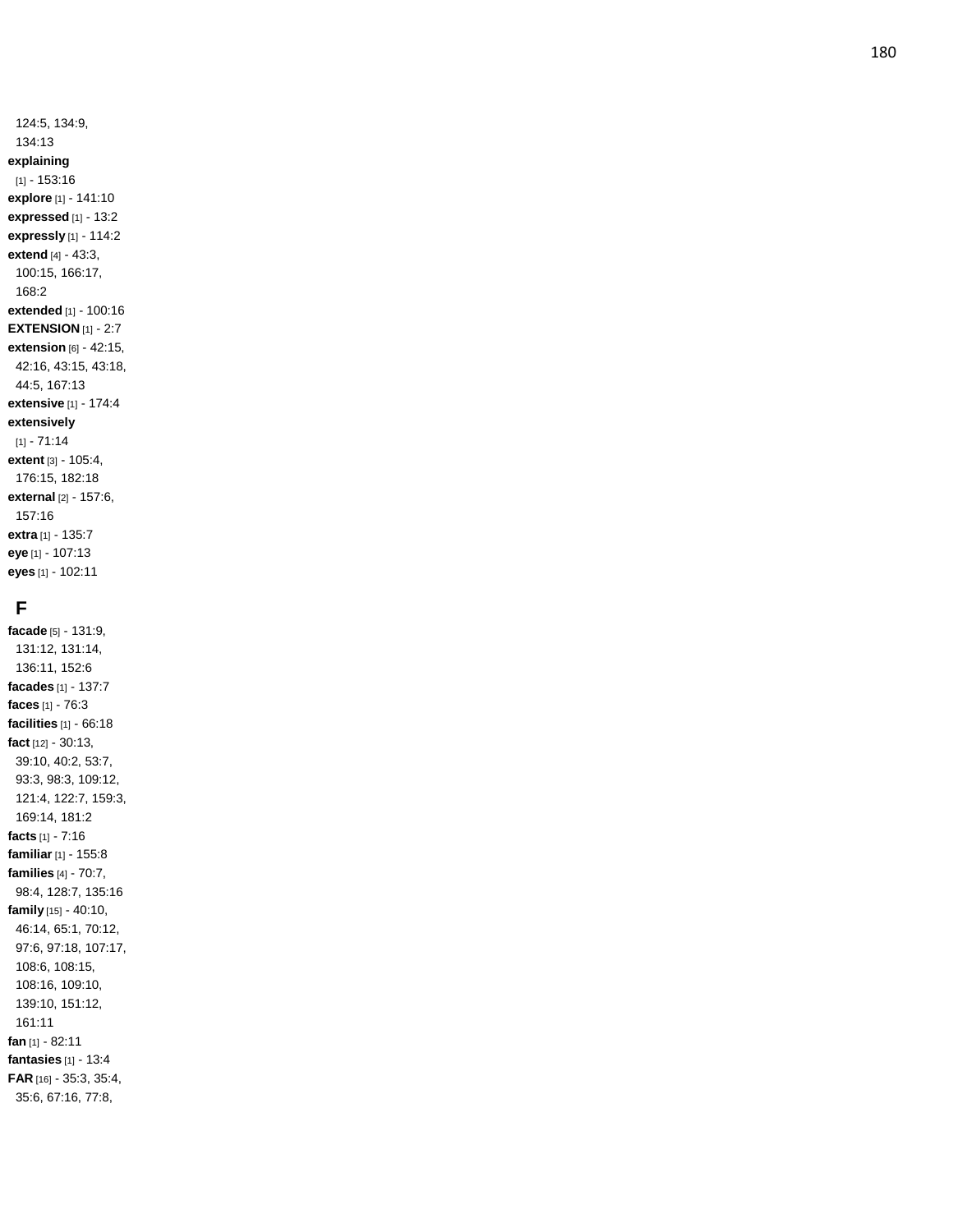77:12, 77:14, 104:11, 104:15, 105:1, 105:3, 173:4, 174:16, 174:17, 180:13, 181:4 **far** [1] - 119:5 **favor** [27] - 31:18, 32:4, 41:12, 41:14, 44:2, 44:4, 54:12, 54:14, 69:10, 111:3, 111:5, 120:3, 120:6, 122:13, 122:15, 125:5, 149:2, 149:4, 158:7, 158:9, 160:11, 160:13, 170:9, 170:11, 181:17, 183:16, 183:18 **favorable** [1] - 9:6 **favorably** [1] - 167:15 **Fax** [1] - 1:17 **Fayette** [8] - 2:11, 123:7, 123:12, 143:11, 143:12, 144:4, 145:3, 145:4 **fear** [2] - 83:11 **feature** [1] - 86:3 **features** [3] - 131:9, 131:15, 137:8 **Fed** [1] - 21:11 **feedback** [2] - 131:7, 137:15 **feelings** [1] - 81:7 **feet** [32] - 34:17, 35:2, 35:4, 64:11, 64:12, 65:1, 76:15, 76:17, 77:6, 87:2, 87:9, 87:13, 87:15, 87:16, 89:11, 89:12, 90:4, 91:4, 99:14, 101:10, 101:17, 101:18, 162:10, 163:2, 168:3, 175:2, 175:4, 175:7, 180:5, 180:14 **fellow** [1] - 9:16 **few** [4] - 20:12, 20:13, 172:1 **file** [8] - 7:4, 56:16, 57:5, 104:14, 108:11, 138:1, 155:5, 161:17 **filed** [1] - 168:1 **files** [3] - 33:13,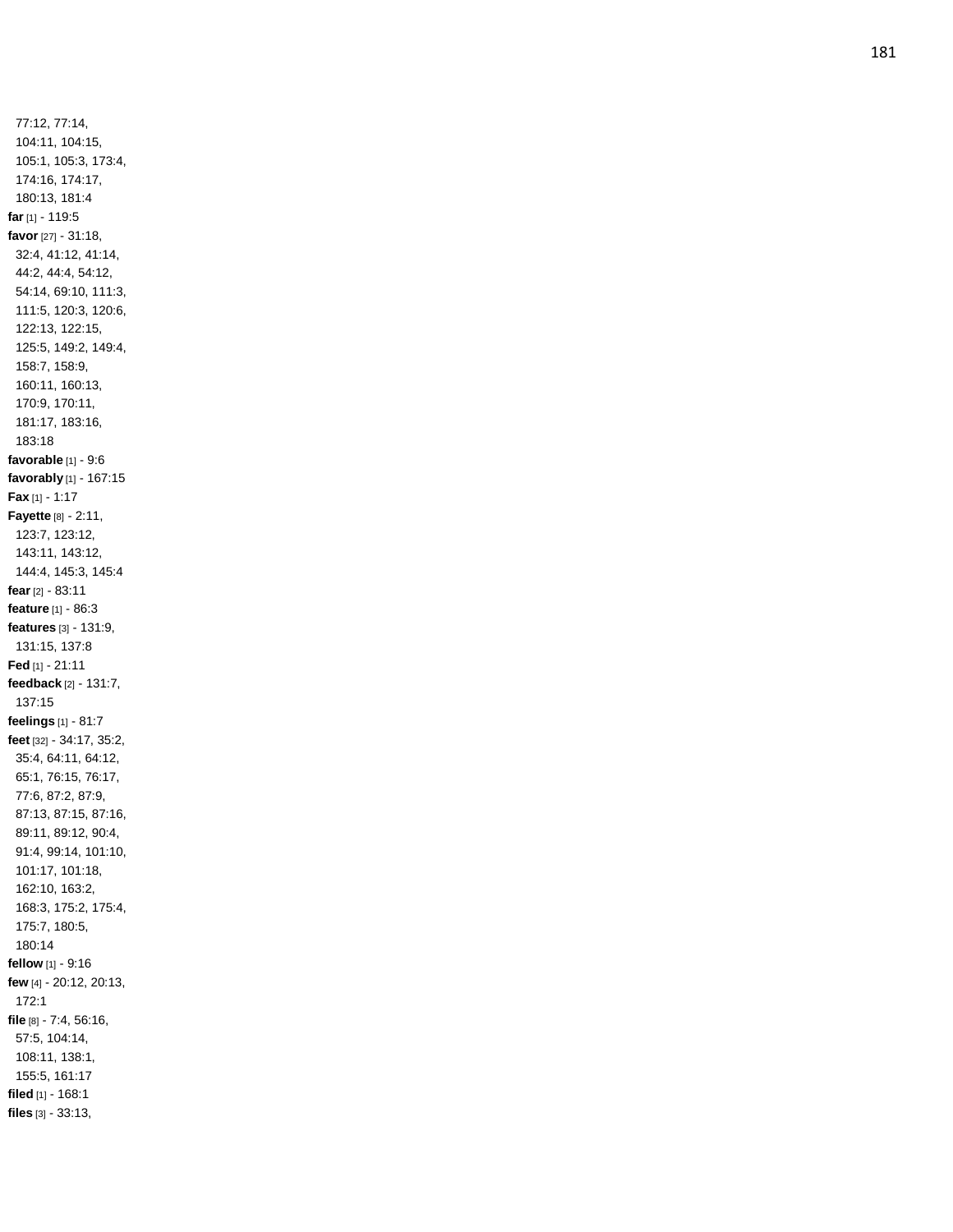56:10, 178:12 **fill** [1] - 87:10 **final** [7] - 31:14, 41:4, 108:12, 110:16, 111:1, 117:7, 156:1 **finalize** [1] - 9:7 **findings** [25] - 29:6, 31:5, 39:2, 39:15, 39:16, 40:14, 52:6, 52:9, 54:5, 109:4, 110:7, 117:18, 119:12, 120:14, 122:9, 147:1, 148:15, 156:9, 157:18, 158:15, 160:6, 169:4, 170:3, 180:7, 182:7 **fine** [4] - 23:18, 57:10, 57:11, 81:18 **finish** [1] - 84:5 **finished** [1] - 34:10 **fire** [16] - 15:5, 15:9, 58:13, 58:17, 59:12, 59:16, 75:2, 90:17, 90:18, 115:18, 116:4, 118:7, 119:3, 162:16, 162:17 **firs** [1] - 47:17 **first** [30] - 3:15, 5:6, 6:6, 12:2, 12:11, 17:1, 24:8, 24:9, 26:16, 41:10, 46:13, 47:4, 47:6, 48:3, 52:12, 105:6, 105:8, 117:15, 119:16, 120:16, 124:7, 130:5, 130:17, 143:10, 144:15, 151:13, 158:5, 168:3, 168:7, 172:14 **First** [1] - 1:6 **five** [27] - 6:1, 6:5, 6:14, 7:5, 7:14, 7:15, 17:3, 37:10, 41:14, 44:4, 54:14, 75:16, 92:18, 97:18, 99:14, 105:6, 108:5, 111:5, 120:6, 122:15, 128:18, 129:1, 149:4, 158:9, 160:13, 170:11, 183:18 **flag** [1] - 85:12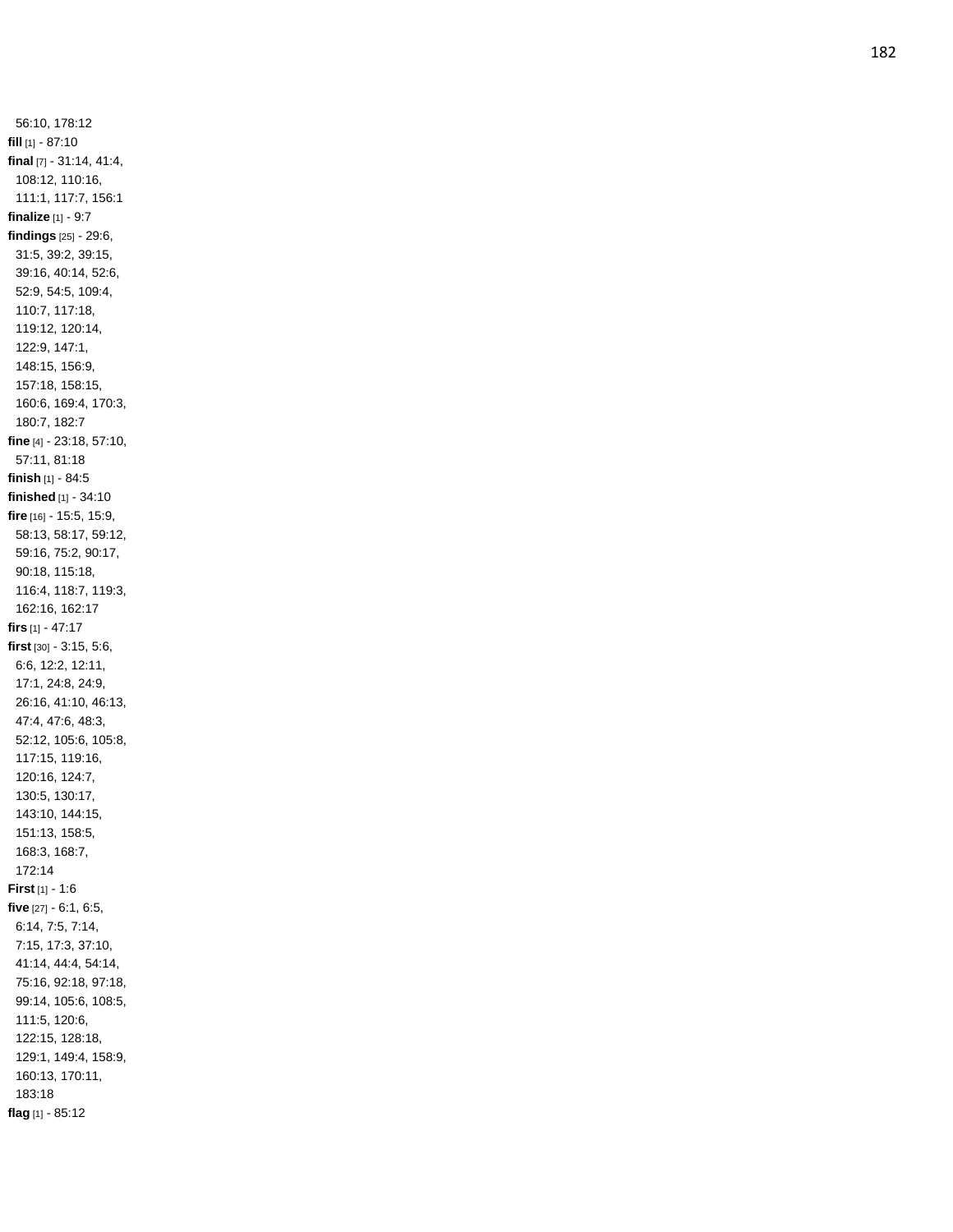**flanking** [1] - 131:11 **FLANNELLY** [8] - 45:10, 45:17, 47:12, 48:1, 48:8, 48:12, 49:16, 50:5 **Flannelly** [1] - 45:18 **flat** [1] - 100:18 **flipping** [1] - 58:11 **flooded** [1] - 59:17 **floor** [30] - 34:10, 34:12, 35:1, 39:9, 46:8, 46:13, 46:18, 47:4, 47:6, 47:17, 48:2, 48:3, 97:9, 97:12, 100:9, 100:14, 100:15, 100:16, 106:13, 106:14, 107:8, 151:14, 151:15, 151:16, 156:15, 157:17, 168:3, 174:7, 175:6 **Floor** [1] - 1:6 **floors** [2] - 99:4, 168:7 **fly** [1] - 34:16 **fold** [1] - 66:6 **folks** [1] - 129:2 **followed** [1] - 77:17 **following** [12] - 29:6, 39:2, 52:6, 107:1, 109:4, 117:17, 147:1, 156:9, 158:15, 169:4, 180:7, 182:7 **follows** [2] - 3:16, 6:11 **foot** [6] - 13:7, 78:17, 89:10, 97:7, 100:1, 103:15 **footprint** [3] - 98:2, 107:3, 132:2 **FOR** [1] - 1:1 **FOREGOING** [1] - 186:14 **foregoing** [1] - 185:15 **forever** [1] - 168:17 **form** [2] - 60:18, 104:11 **former** [1] - 6:9 **forth** [5] - 60:17, 63:15, 91:1, 137:11, 186:6 **forward** [12] - 6:12,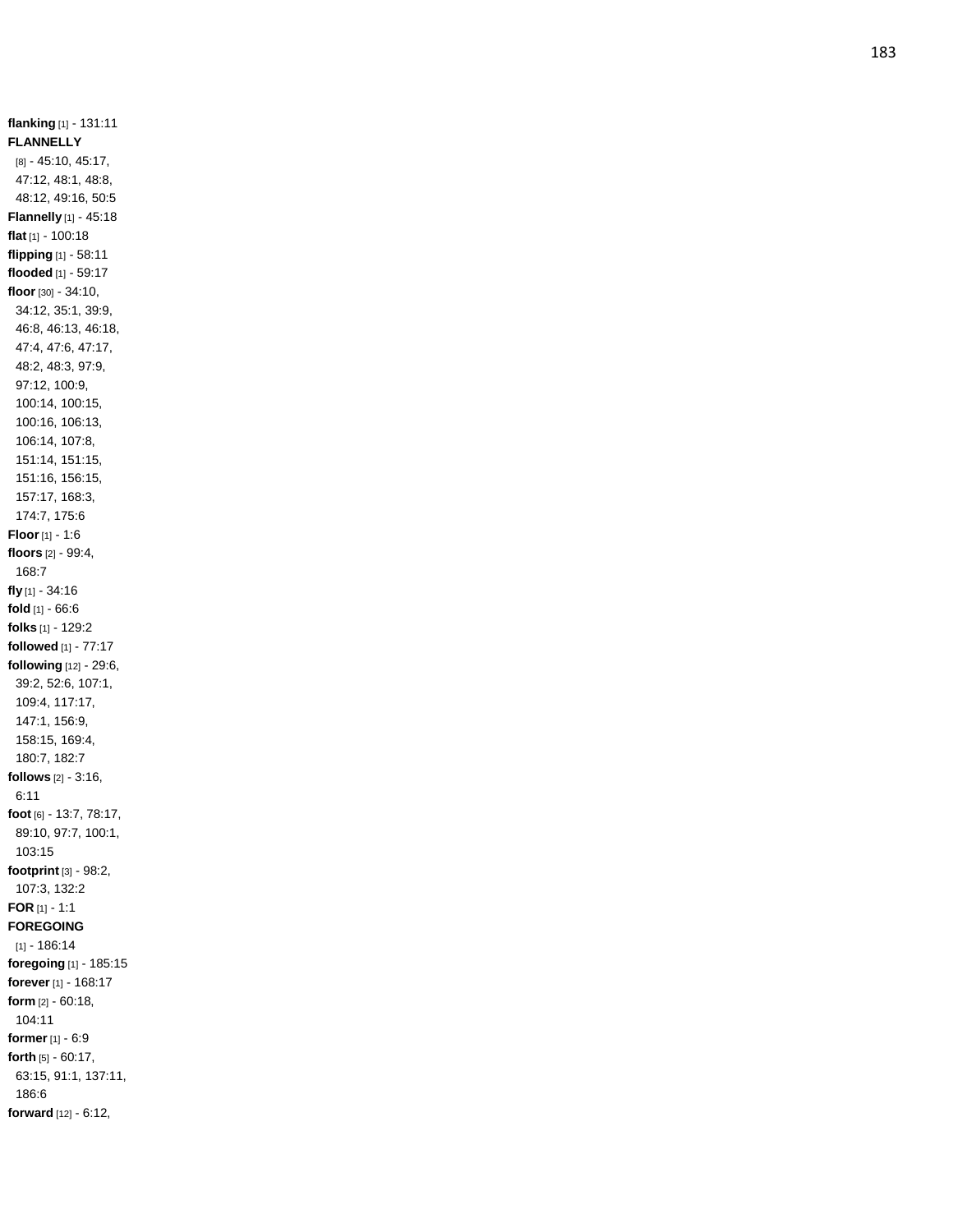7:1, 8:16, 9:1, 10:5, 107:17, 108:7, 110:15, 112:18, 117:3, 155:10, 176:18 **foul** [1] - 129:6 **foundations** [3] - 59:15, 60:1, 60:3 **four** [13] - 6:10, 6:12, 6:13, 6:15, 6:16, 7:7, 17:2, 22:6, 59:7, 65:1, 108:1, 153:18 **four -family** [1] - 65:1 **Foy** [1] - 106:9 **FOY** [1] - 106:9 **frame** [1] - 91:12 **frankly** [2] - 86:10, 144:17 **FRANZ** [14] - 5:10, 7:17, 8:2, 8:6, 8:11, 8:15, 10:3, 10:8, 10:15, 11:4, 22:12, 25:4, 28:4, 28:11 **Franz** [3] - 5:10, 10:10, 12:9 **fresh** [1] - 7:6 **Friday** [2] - 38:3, 38:5 **friendly** [2] - 16:10, 67:4 **friends** [3] - 26:18, 30:5, 46:5 **FROM** [2] - 139:18, 178:7 **front** [15] - 17:6, 21:9, 21:11, 22:3, 126:4, 127:7, 137:2, 138:6, 142:6, 143:18, 144:5, 144:9, 144:16, 145:12, 173:14 **fruition** [1] - 27:6 **fuel** [2] - 21:12, 27:4 **full** [5] - 15:7, 15:11, 26:17, 100:6 **fully** [1] - 51:6 **functional** [1] - 66:18 **functioning** [1] - 97:6 **funny** [1] - 103:5

# **G**

**gables** [1] - 78:8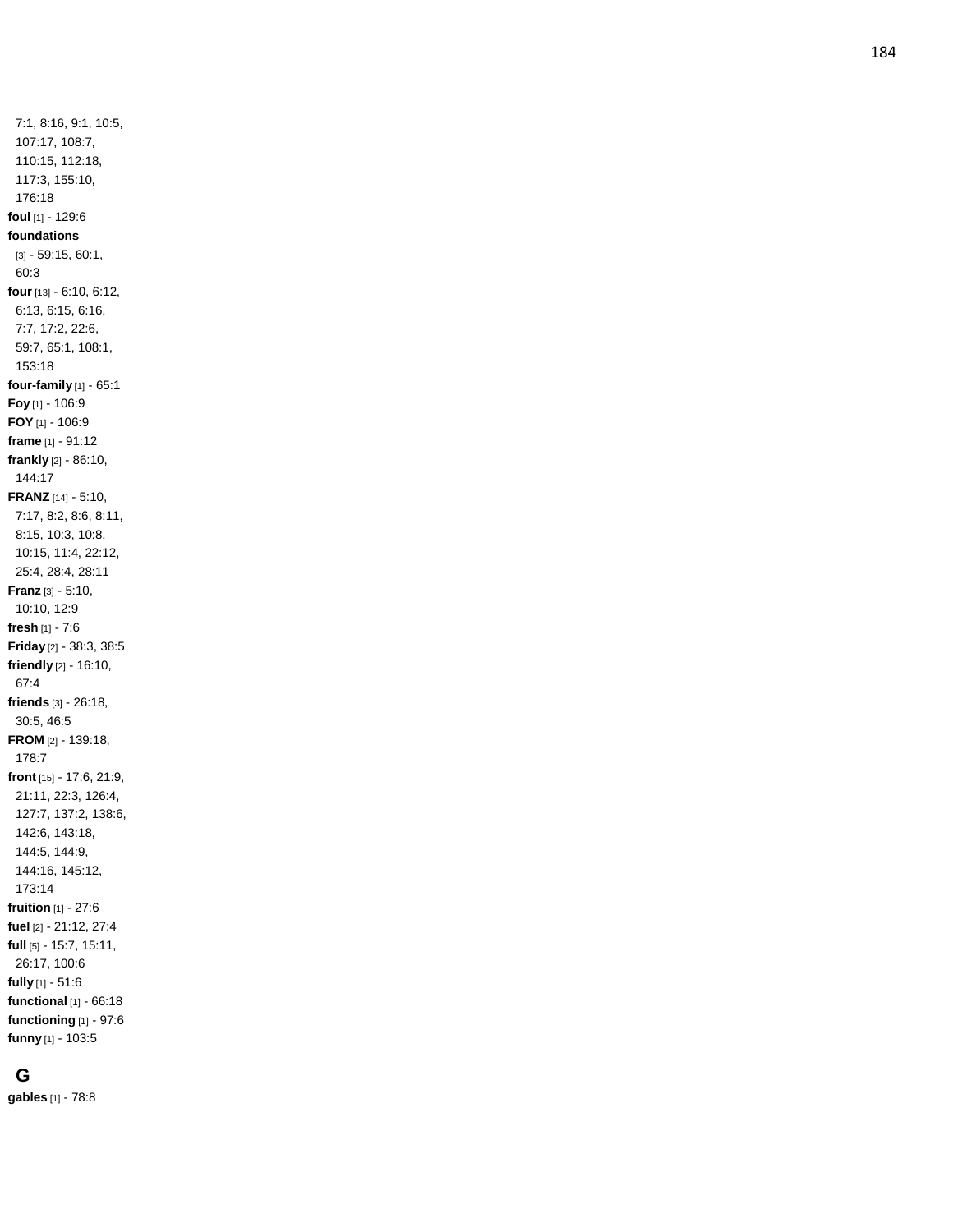**gallons** [1] - 59:17 **game** [3] - 129:15, 129:18, 130:4 **garage** [8] - 17:1, 64:17, 65:3, 65:7, 65:12, 163:3, 164:3, 164:4 **garages** [1] - 163:11 **garden** [13] - 76:5, 80:5, 80:6, 89:1, 89:3, 164:12, 173:8, 173:10, 173:16, 174:5, 174:9, 180:8 **gardens** [1] - 75:14 **gas** [10] - 11:10, 11:11, 19:4, 21:10, 22:4, 22:14, 22:17, 25:5, 28:1, 29:15 **gauge** [1] - 62:16 **GENERAL** [1] - 1:3 **general** [5] - 55:16, 73:16, 74:11, 141:10, 166:8 **generally** [9] - 30:16, 63:10, 67:10, 67:12, 121:15, 125:4, 148:1, 160:2, 183:6 **generated** [5] - 29:11, 121:1, 147:6, 158:18, 182:11 **GEOFF** [19] - 171:10, 171:12, 171:16, 172:16, 173:1, 173:7, 173:10, 173:12, 174:1, 174:4, 174:10, 174:13, 175:1, 175:5, 175:11, 176:1, 176:15, 178:10, 178:14 **Geoff** [2] - 171:12, 181:14 **George** [11] - 1:10, 3:5, 45:4, 55:4, 96:4, 112:4, 123:4, 142:12, 150:4, 161:4, 171:4 **GEORGE** [2] - 82:5, 142:13 **GERALD** [8] - 45:10, 45:17, 47:12, 48:1, 48:8, 48:12, 49:16, 50:5 **Gerry** [1] - 45:18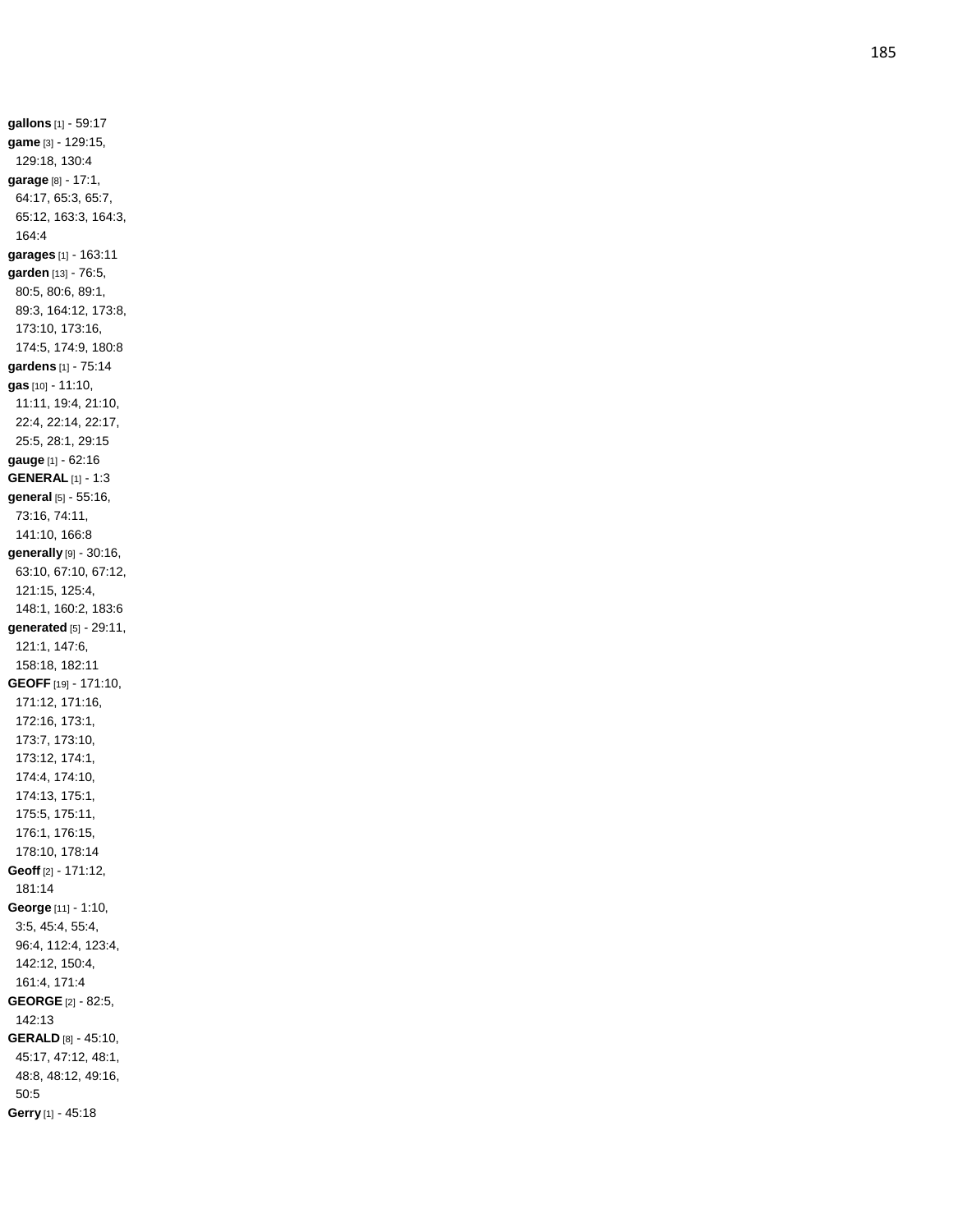**giant** [1] - 15:1 **given** [3] - 118:8, 156:16, 180:12 **GJERDE** [10] - 76:17, 77:5, 78:6, 79:5, 79:8, 79:10, 79:17, 80:5, 80:8, 80:13 **Gjerde** [1] - 56:2 **glad** [2] - 179:7, 179:16 **glare** [5] - 16:13, 16:16, 17:5, 21:2, 22:13 **Glass** [2] - 56:3, 119:15 **glazed** [1] - 153:7 **goal** [1] - 40:13 **gonna** [5] - 13:7, 34:16, 46:14, 91:16, 98:2 **grade** [2] - 72:1, 79:11 **grant** [29] - 6:16, 9:18, 30:15, 31:6, 39:14, 40:15, 43:12, 43:18, 49:3, 50:3, 54:6, 69:11, 110:8, 119:12, 122:10, 125:2, 133:4, 134:5, 135:6, 148:16, 158:1, 158:17, 160:7, 167:7, 169:12, 170:4, 180:18, 181:11, 183:12 **granted** [19] - 40:4, 41:15, 42:9, 42:10, 44:5, 53:13, 54:15, 109:17, 118:15, 122:16, 133:6, 149:5, 157:8, 167:4, 169:17, 170:12, 176:11, 181:6, 182:1 **granting** [5] - 43:11, 43:14, 111:3, 118:9, 120:3 **grapevine** [2] - 76:6, 76:9 **great** [7] - 22:6, 46:15, 49:15, 63:17, 102:12, 108:6, 177:17 **greatly** [2] - 59:16,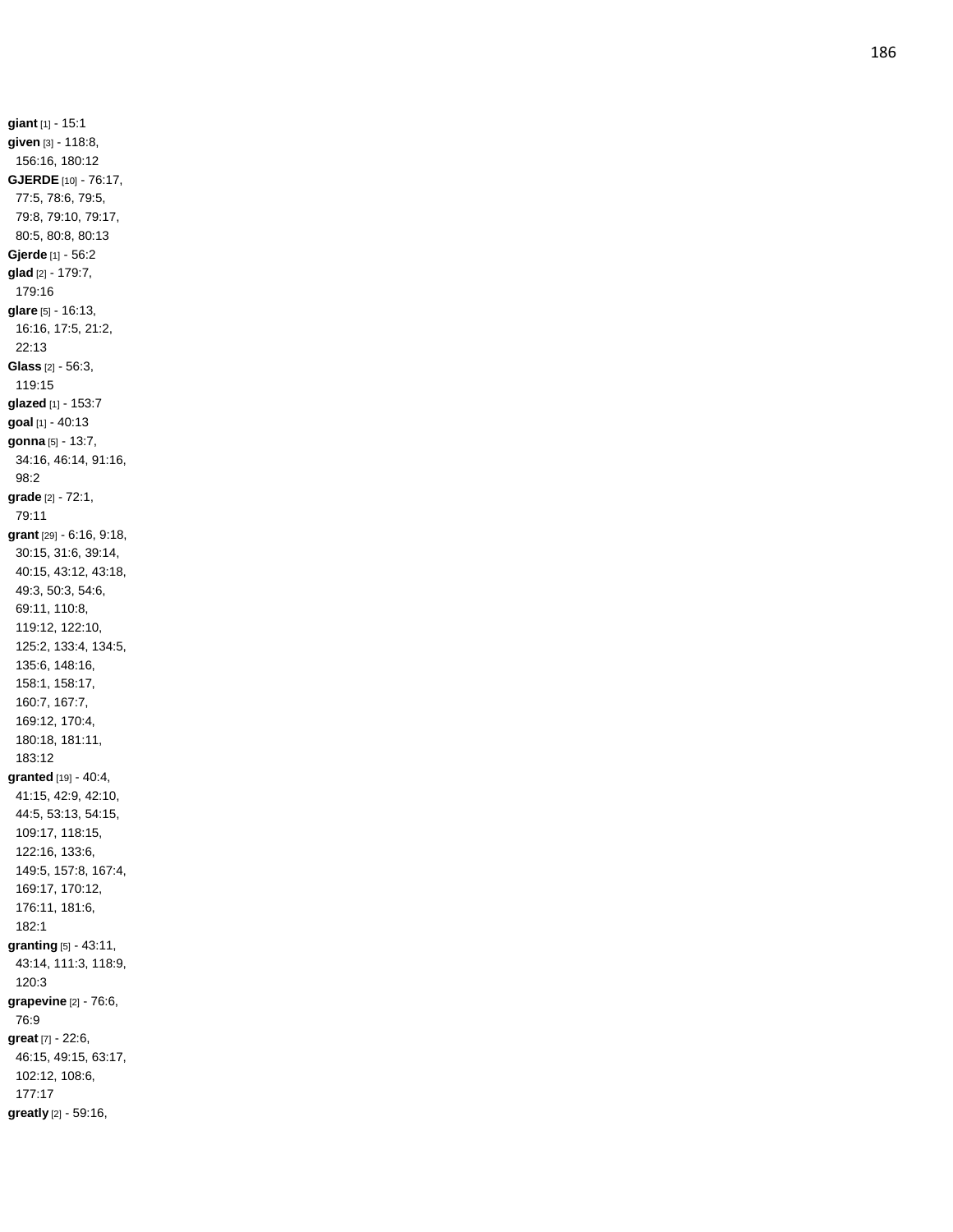124:13 **green** [13] - 67:3, 75:9, 82:6, 85:16, 85:17, 92:8, 93:5, 107:4, 131:11, 132:1, 132:5, 132:10 **GREEN** [46] - 8:4, 8:8, 10:11, 17:11, 23:2, 29:3, 38:18, 45:13, 45:15, 49:9, 52:3, 73:9, 78:2, 79:3, 79:6, 79:9, 81:13, 90:6, 90:9, 91:16, 93:4, 93:7, 96:13, 96:16, 101:18, 102:2, 103:5, 103:9, 109:2, 117:12, 130:14, 136:14, 140:7, 140:18, 141:6, 146:13, 151:6, 152:10, 152:14, 161:14, 169:2, 173:11, 173:16, 177:4, 179:18, 180:4 **Green** [26] - 1:9, 3:5, 5:4, 32:8, 33:4, 41:16, 42:4, 44:6, 45:3, 54:16, 55:4, 96:4, 111:6, 112:4, 120:7, 122:17, 123:4, 149:6, 150:4, 158:10, 160:15, 161:4, 170:13, 171:4, 182:2, 184:2 **greenery** [2] - 136:13, 140:15 **greens** [1] - 76:10 **grew** [1] - 74:17 **Grigor** [3] - 10:17, 26:18, 27:3 **groceries** [1] - 135:18 **ground** [3] - 85:9, 88:11, 107:4 **Group** [1] - 56:1 **grow** [3] - 40:10, 75:13, 90:11 **growing** [2] - 86:2, 97:18 **grown** [1] - 76:4 **grows** [1] - 97:11 **guess** [3] - 83:13, 161:12, 181:15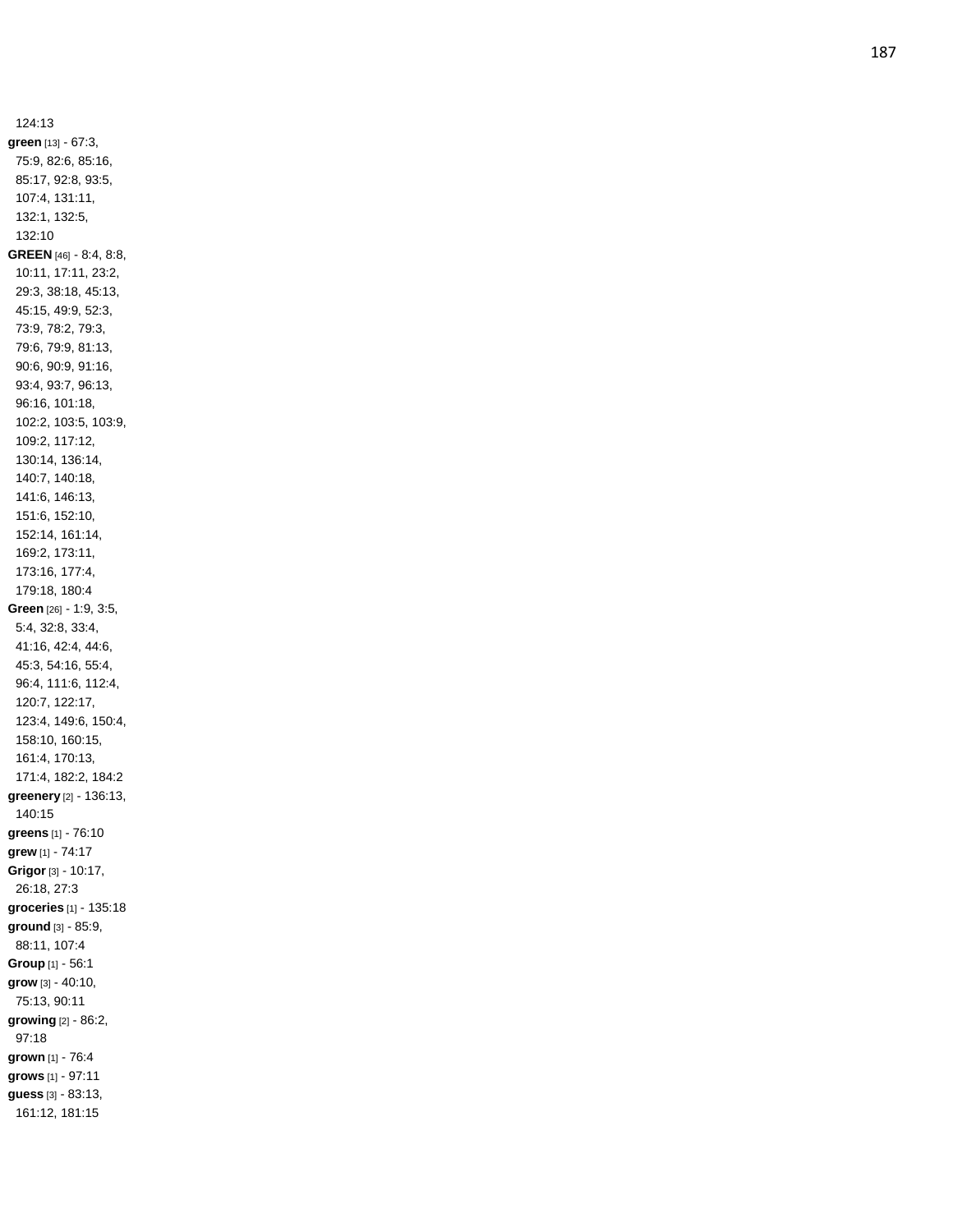#### **guidelines**

[4] - 35:12, 40:10, 101:8, 101:9 **guy** [1] - 22:7 **guys** [2] - 19:16, 31:16

#### **H**

**H - A - R - K - A - V - Y** [1] - 178:3 **H - U - Y - B - U - R - S** [1] - 155:12 **habitable** [2] - 97:10, 101:3 **half** [10] - 65:1, 87:3, 87:4, 88:18, 89:3, 99:7, 99:14, 99:18, 100:16 **Half** [1] - 9:3 **halfway** [1] - 99:12 **hammering** [1] - 37:8 **hand** [2] - 87:1, 186:8 **handicapped** [2] - 143:18, 145:12 **handle** [1] - 115:2 **handouts** [1] - 150:15 **happy** [6] - 31:15, 72:16, 104:6, 110:16, 141:10, 144:17 **hard** [2] - 82:12, 132:4 **harder** [1] - 138:18 **hardship** [29] - 39:5, 39:6, 39:10, 40:2, 48:4, 52:14, 52:15, 52:18, 53:7, 67:13, 98:6, 98:7, 99:6, 109:8, 109:12, 113:18, 118:4, 118:11, 156:13, 156:14, 157:3, 169:8, 169:14, 180:11, 181:2 **HARKAVY** [3] - 177:8, 177:13, 178:3 **Harkavy** [1] - 177:13 **harm** [1] - 129:6 **Harringto n** [2] - 58:8, 116:6 **hate** [2] - 142:1, 142:5 **Hawthorne**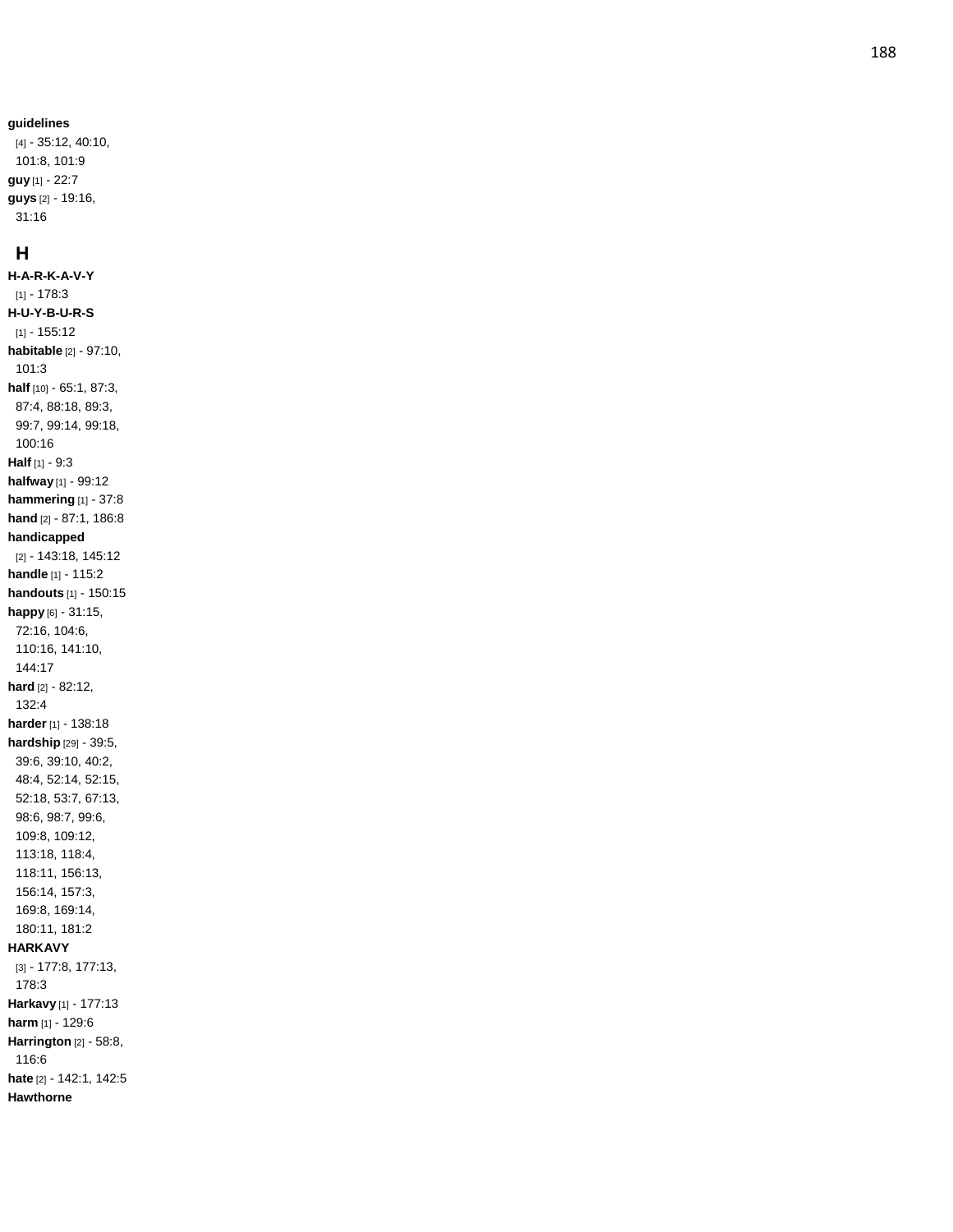[2] - 55:17, 74:5 **HAYG** [1] - 27:2 **Hayg** [2] - 27:2, 27:17 **hazard** [11] - 29:13, 29:17, 30:10, 121:3, 121:11, 147:8, 147:15, 159:2, 159:16, 182:13, 183:2 **head** [6] - 126:6, 126:7, 126:13, 126:16, 127:10, 133:10 **heading** [1] - 93:12 **headroom** [3] - 34:11, 35:16, 99:14 **health** [5] - 30:11, 121:12, 147:16, 159:17, 183:3 **hear** [7] - 8:3, 8:10, 84:2, 85:12, 93:15, 152:15, 179:13 **heard** [25] - 5:8, 6:3, 6:6, 18:1, 26:8, 33:7, 36:9, 42:8, 50:13, 55:8, 89:7, 89:8, 92:17, 96:7, 106:2, 115:11, 123:8, 128:10, 146:2, 150:7, 154:18, 161:7, 165:10, 171:8, 177:7 **HEARING** [1] - 1:3 **hearing** [4] - 33:15, 61:12, 61:18, 186:6 **Hearing** [3] - 2:3, 2:5, 2:6 **height** [3] - 13:7, 14:7, 175:6 **held** [3] - 100:3, 126:6, 127:9 **hell** [1] - 75:17 **hello** [2] - 171:11, 171:15 **help** [1] - 142:10 **helping** [1] - 16:12 **helps** [1] - 27:8 **Henry** [3] - 2:14, 171:7, 177:15 **hereby** [1] - 185:16 **herein** [1] - 186:6 **hereunto** [1] - 186:7 **hi** [2] - 150:14, 171:10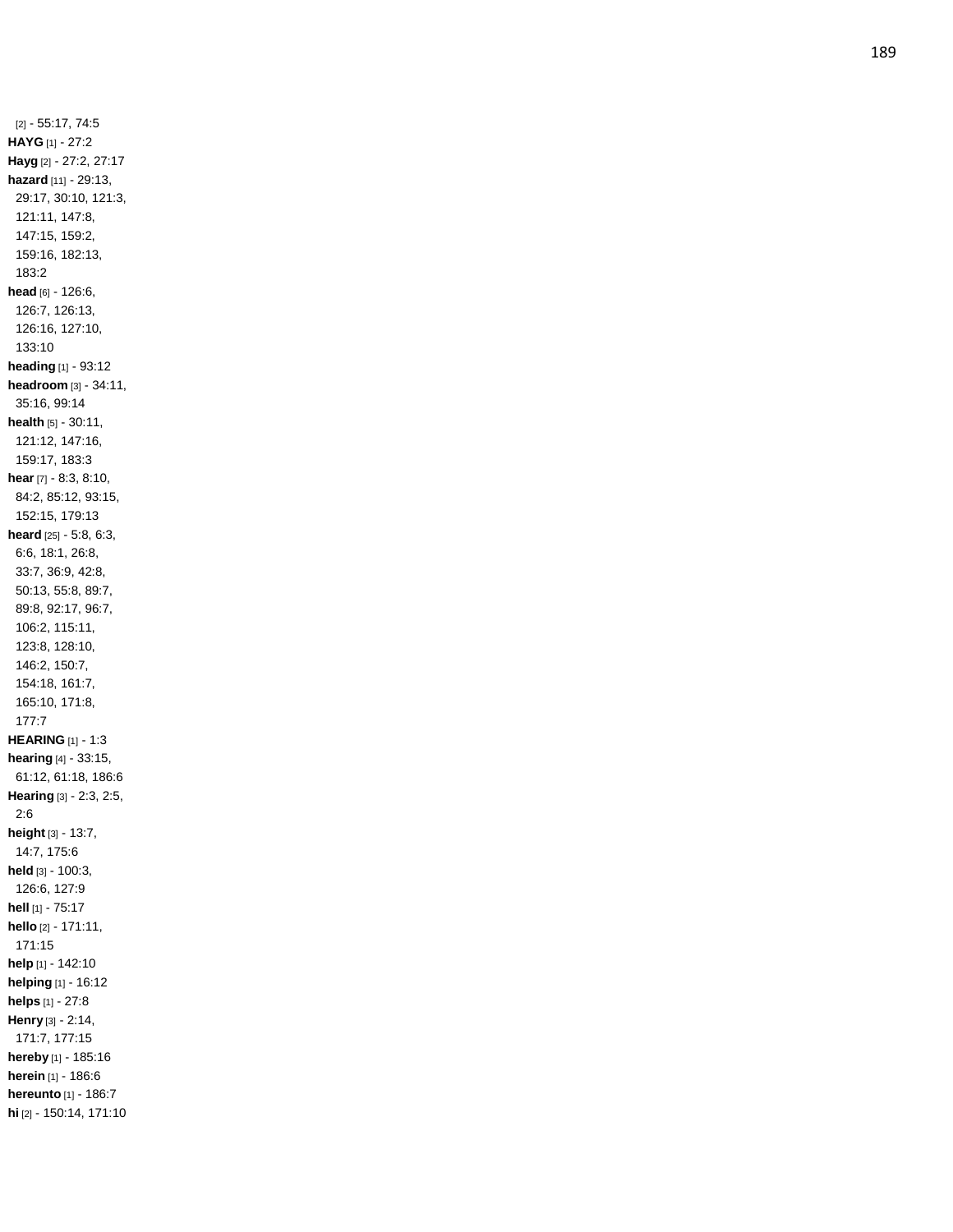**hibiscus** [1] - 137:10 **HICKEY** [20] - 24:14, 24:17, 52:2, 82:10, 82:17, 83:2, 88:17, 89:5, 89:8, 94:4, 96:17, 109:1, 114:11, 115:3, 115:8, 117:13, 141:11, 142:1, 146:14, 154:14 **Hickey** [25] - 3:5, 5:4, 32:8, 33:4, 41:16, 42:4, 44:6, 45:4, 54:16, 55:4, 96:4, 111:6, 112:4, 120:7, 122:17, 123:4, 149:6, 150:4, 158:10, 160:15, 161:4, 170:13, 171:4, 182:2, 184:2 **hickey** [1] - 1:9 **high** [1] - 91:17 **himself** [1] - 143:18 **Historical** [8] - 61:12, 61:13, 116:11, 124:11, 131:15, 146:7, 148:7, 148:12 **historical** [2] - 131:8, 137:8 **history** [1] - 108:2 **hit** [1] - 113:18 **hold** [7] - 10:13, 14:17, 45:14, 45:15, 130:14, 168:17 **holding** [4] - 126:7, 126:13, 126:16, 133:10 **home** [10] - 38:12, 38:13, 103:16, 107:3, 107:11, 107:12, 124:8, 135:16, 139:17, 167:10 **homes** [5] - 59:11, 63:9, 107:7, 124:9, 139:10 **hope** [5] - 7:18, 27:7, 97:17, 117:2, 167:14 **hopefully** [1] - 93:17 **hoping** [1] - 97:8 **horse** [1] - 136:3 **hours** [2] - 23:12,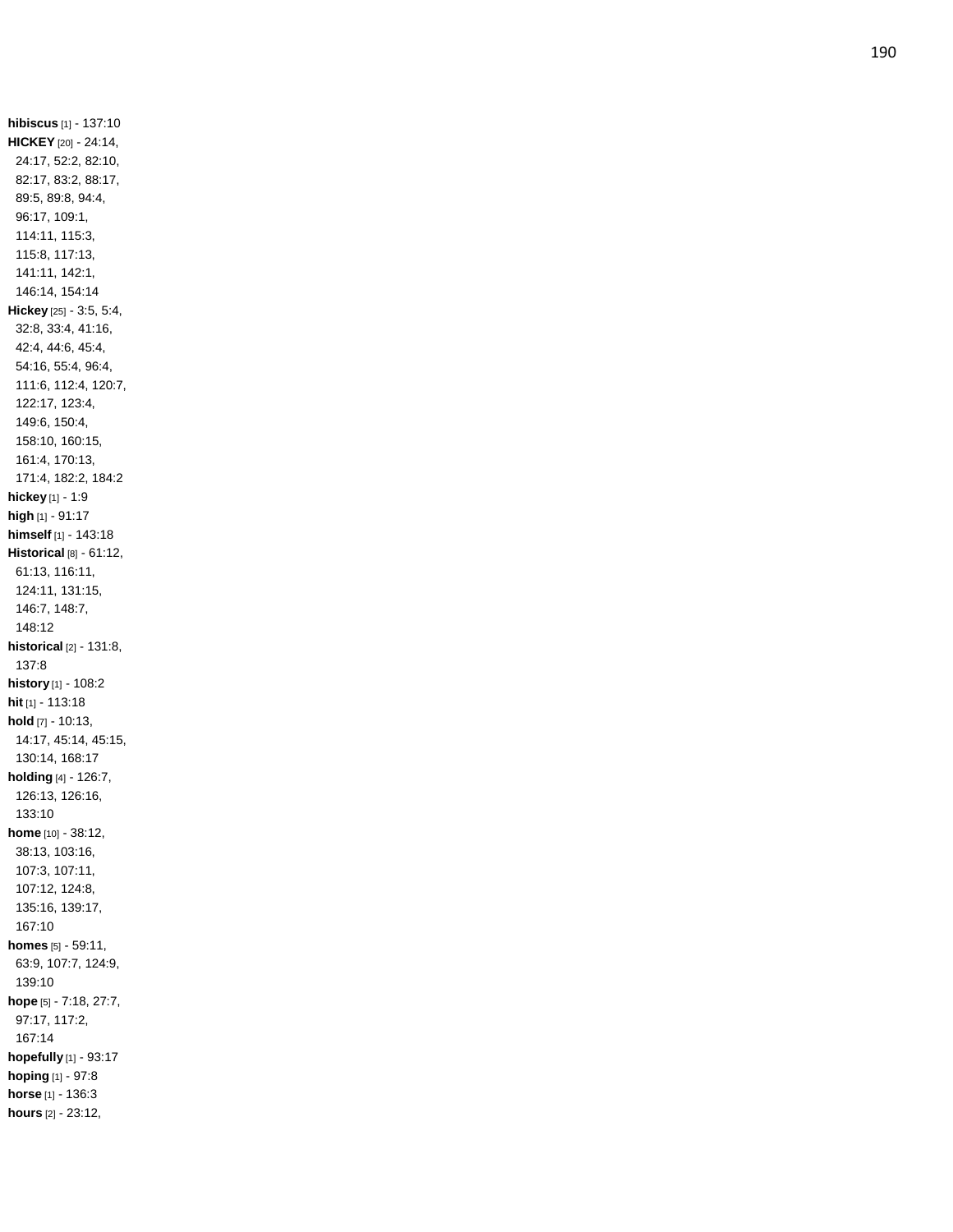37:15 **house** [36] - 46:4, 46:8, 47:11, 48:12, 51:8, 53:4, 97:5, 97:6, 97:7, 97:8, 98:3, 107:13, 107:15, 130:7, 134:3, 135:17, 137:1, 139:6, 139:10, 139:14, 144:7, 144:10, 144:13, 144:16, 150:13, 152:7, 152:8, 163:14, 164:4, 167:8, 168:4, 168:6, 171:17, 172:7, 173:15, 176:17 **household** [1] - 178:8 **houses** [5] - 22:13, 163:10, 172:4, 172:5 **housing** [3] - 59:6, 59:7, 119:4 **huddle** [1] - 94:7 **Hull** [1] - 5:11 **human** [1] - 116:10 **Huron** [1] - 28:15 **husband** [1] - 106:14 **Huyburs** [2] - 155:11, 155:12

# **I**

**I - B - A - N - E - Z**  $[1] - 124:1$ **i.e** [2] - 37:7, 163:2 **Ibanez** [2] - 123:14, 124:2 **IBANEZ** [10] - 124:1, 130:12, 130:16, 132:14, 133:1, 133:5, 136:9, 136:16, 139:4, 140:14 **idea** [10] - 14:1, 14:12, 25:18, 76:11, 85:13, 92:4, 129:10, 138:6, 139:12, 142:1 **identified** [1] - 40:2 **image** [1] - 137:3 **immediate** [2] - 163:7, 168:10 **immediately**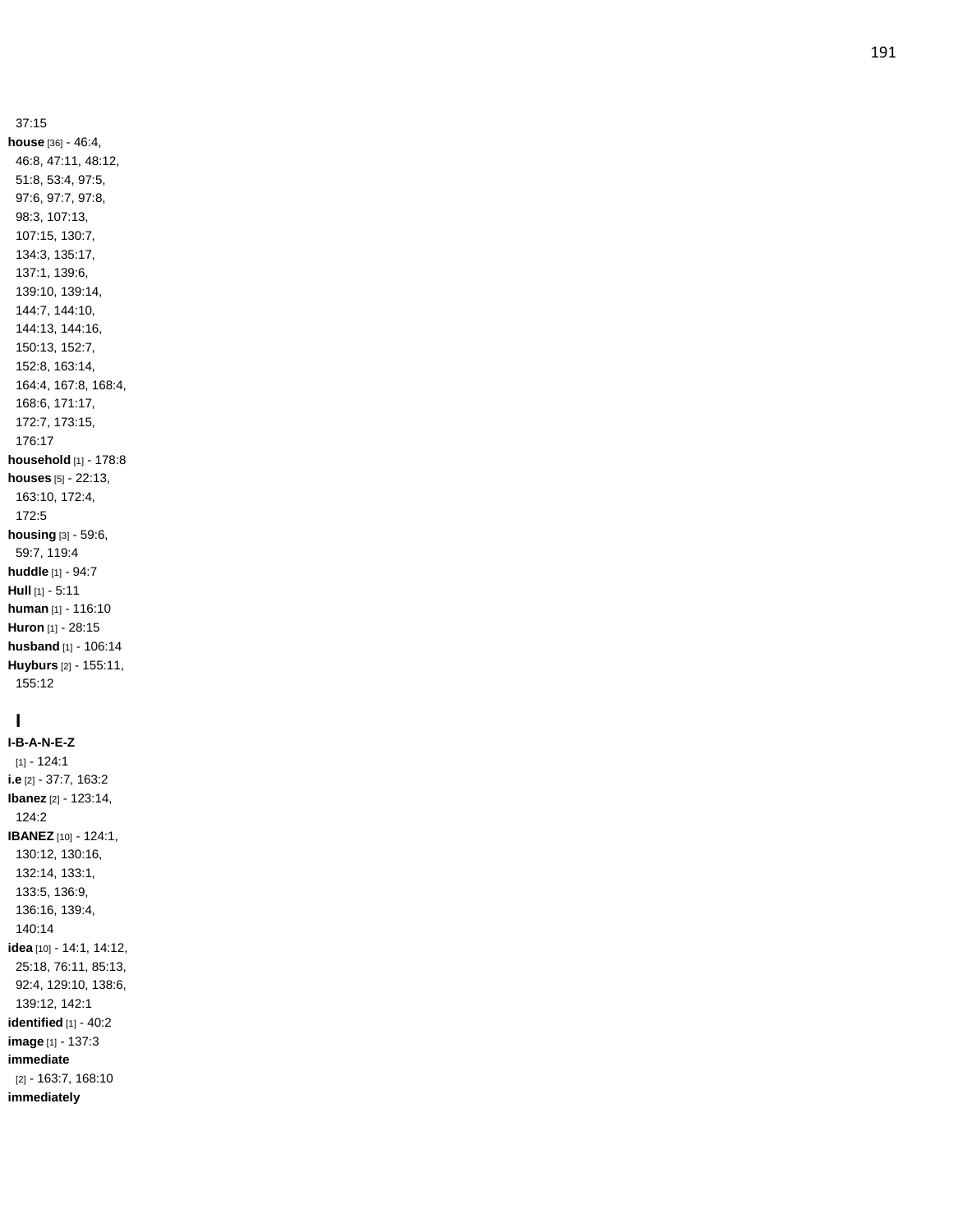$[1] - 167:8$ **impact** [3] - 69:16, 129:5, 129:6 **impair** [5] - 30:17, 121:16, 148:2, 160:3, 183:7 **implement** [1] - 42:11 **imply** [1] - 127:14 **important** [10] - 49:18, 116:14, 126:18, 127:1, 131:16, 131:18, 141:4, 141:7, 167:1, 179:9 **importantly** [2] - 63:1, 66:14 **impose** [1] - 4:3 **impression** [3] - 9:8, 9:11, 13:6 **improve** [5] - 19:8, 34:12, 51:8, 84:14 **improved** [1] - 119:5 **improvement** [3] - 84:18, 107:2, 153:11 **improvements** [2] - 107:9, 107:12 **improving** [2] - 85:2, 132:6 **IN** [2] - 186:7, 186:15 **Inc** [1] - 27:2 **INC** [1] - 1:16 **inches** [3] - 14:7, 34:15, 173:14 **include** [3] - 67:2, 77:8, 136:13 **included** [3] - 67:6, 71:15, 98:17 **including** [4] - 9:15, 28:7, 61:4, 66:4 **incorporate** [1] - 63:2 **increase** [4] - 35:4, 66:6, 107:3, 140:11 **increased** [1] - 180:14 **increases** [1] - 35:3 **increasing** [6] - 35:7, 77:14, 85:1, 125:12, 128:14, 132:8 **indicate** [1] - 114:14 **indicated** [6] - 52:7, 59:4, 60:5, 61:14, 115:15, 118:12 **industrial** [1] - 43:7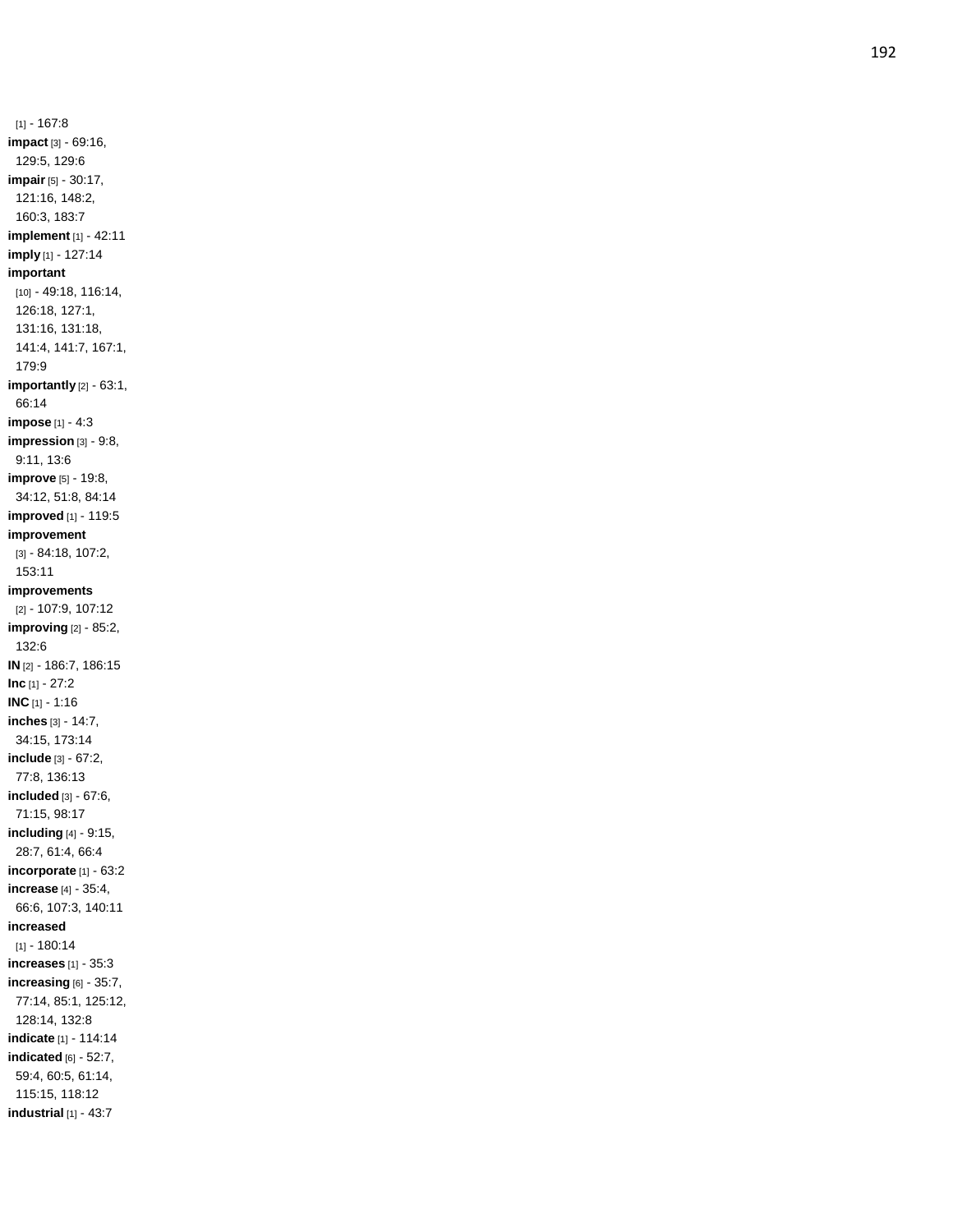**industry** [1] - 14:3 **info** [1] - 179:6 **inform** [1] - 4:7 **Information** [2] - 60:18, 63:16 **informed** [1] - 51:4 **initialled** [9] - 41:11, 54:9, 110:10, 110:12, 119:16, 149:1, 158:5, 170:8, 181:15 **innate** [1] - 79:18 **inside** [3] - 14:15, 14:16, 124:9 **Inspectional** [2] - 116:9, 185:3 **instead** [3] - 34:18, 86:14, 167:2 **instinct** [2] - 24:9 **instincts** [1] - 10:1 **INSTRUCTIONS** [2] - 185:1, 185:5 **insulation** [2] - 82:7, 175:15 **integrity** [5] - 30:17, 121:17, 148:2, 160:3, 183:7 **intensive** [2] - 68:14, 108:16 **intent** [12] - 31:1, 40:7, 53:16, 110:2, 118:18, 121:18, 148:4, 157:11, 160:4, 170:2, 181:9, 183:9 **interactive** [1] - 108:6 **interested** [2] - 57:8, 77:2 **interfere** [1] - 4:5 **interior** [2] - 164:11, 177:1 **interject** [1] - 124:16 **intersects** [1] - 167:10 **invitation** [1] - 114:9 **involve** [7] - 39:5, 52:13, 109:7, 118:3, 156:12, 169:7, 180:10 **involves** [1] - 46:9 **involving** [1] - 42:8 **irregular** [1] - 53:9 **irregularly** [2] - 48:11, 169:15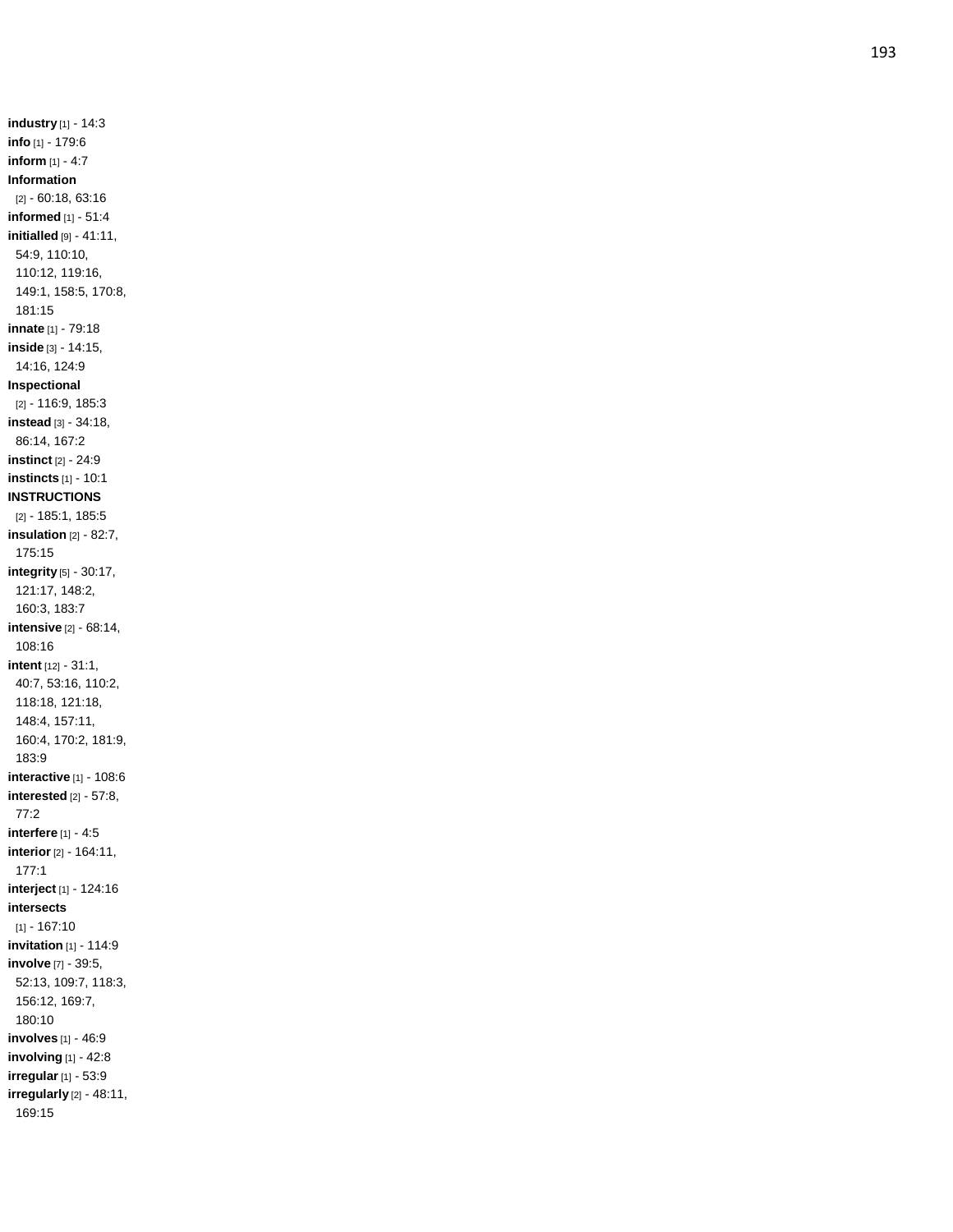**irrigation** [1] - 91:13 **island** [1] - 21:8 **issue** [10] - 16:14, 37:12, 70:3, 81:12, 91:6, 152:17, 162:9, 174:12, 174:14, 174:16 **issued** [1] - 43:10 **issues** [5] - 11:13, 22:9, 42:13, 46:11 **item** [1] - 152:9 **itself** [3] - 22:14, 22:17, 53:5

### **J**

**James** [2] - 36:18, 42:18 **JANET** [46] - 8:4, 8:8, 10:11, 17:11, 23:2, 29:3, 38:18, 45:13, 45:15, 49:9, 52:3, 73:9, 78:2, 79:3, 79:6, 79:9, 81:13, 90:6, 90:9, 91:16, 93:4, 93:7, 96:13, 96:16, 101:18, 102:2, 103:5, 103:9, 109:2, 117:12, 130:14, 136:14, 140:7, 140:18, 141:6, 146:13, 151:6, 152:10, 152:14, 161:14, 169:2, 173:11, 173:16, 177:4, 179:18, 180:4 **Janet** [14] - 1:9, 3:5, 5:3, 33:3, 42:3, 45:3, 50:17, 55:3, 96:3, 112:3, 123:3, 150:3, 161:3, 171:3 **JASON** [66] - 55:10, 56:12, 56:17, 57:4, 57:11, 57:14, 57:17, 58:4, 62:8, 62:11, 62:15, 64:16, 65:8, 65:11, 66:1, 67:17, 68:3, 68:7, 68:12, 68:16, 69:1, 69:5, 69:8, 69:12, 70:1, 71:10, 72:6, 72:12, 72:17, 73:6, 73:14, 73:18, 74:3, 74:6,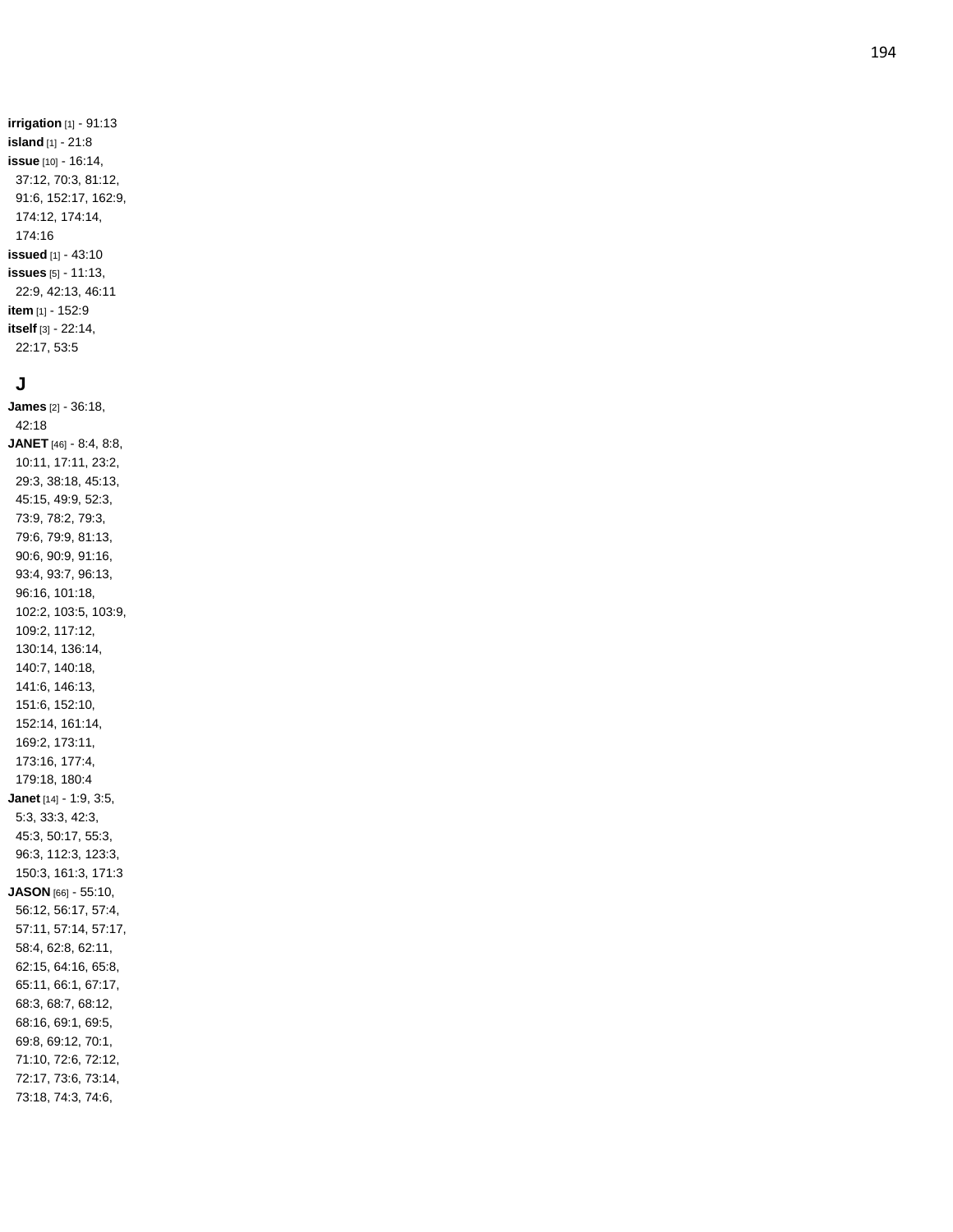77:4, 77:9, 77:16, 78:1, 80:14, 80:17, 81:2, 81:9, 82:4, 83:17, 84:4, 84:7, 84:12, 84:15, 85:7, 88:3, 90:15, 93:16, 94:8, 94:11, 94:16, 112:7, 112:11, 112:14, 112:17, 113:6, 113:16, 114:4, 114:18, 115:4, 115:6, 117:9 **Jason** [3] - 55:11, 82:3, 84:6 **JOAN** [4] - 150:9, 153:15, 154:4, 154:8 **Joan** [3] - 150:10, 151:11, 155:14 **JOAO** [2] - 70:6, 70:11 **Joao** [3] - 55:13, 74:10, 76:4 **job** [2] - 49:15, 71:5 **John** [2] - 155:11, 155:12 **Jr** [1] - 115:16 **July** [2] - 43:10, 186:8 **JUNE** [1] - 1:4 **June** [3] - 41:10, 61:13, 61:18

# **K**

**K-I-M** [1] - 124:3 **Katherine** [1] - 167:16 **keep** [10] - 15:12, 46:3, 79:11, 85:9, 90:16, 104:4, 104:5, 112:5, 112:17, 130:10 **keeping** [4] - 51:4, 130:9, 139:1, 140:4 **Ken** [1] - 37:3 **kept** [1] - 35:2 **KeyWordIndex** [1] - 2:15 **kherlop** [1] - 12:3 **KHERLOP** [7] - 8:17, 9:2, 9:13, 12:5, 12:9, 13:11, 13:14 **Kherlop** [1] - 9:3 **kids** [2] - 98:5, 135:17 **Kim** [2] - 124:2, 124:3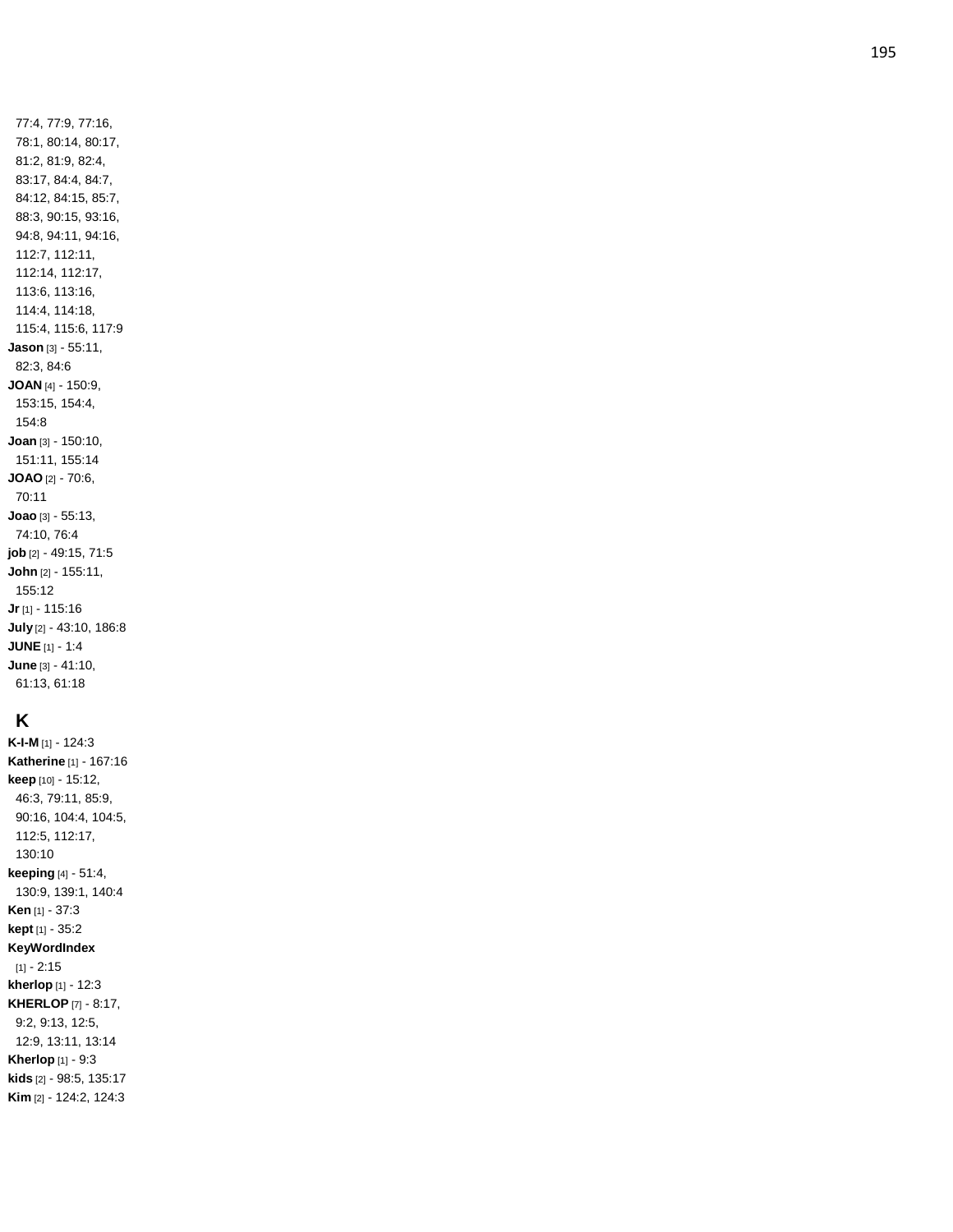## **L**

**L - O - R - Y** [1] - 106:10 **labeled** [1] - 77:5 **labelled** [2] - 56:7, 57:1 **lack** [1] - 159:13 **land** [1] - 52:16 **landscaping** [1] - 80:12 **Lane** [4] - 2:4, 33:6, 34:5, 37:1 **lapses** [1] - 42:13 **larger** [4] - 85:18, 167:5, 168:7, 168:11 **last** [11] - 7:16, 9:5, 12:10, 13:6, 13:15, 21:5, 42:5, 108:14, 128:10, 171:5, 178:1 **late** [2] - 18:5, 58:1 **Laura** [6] - 1:10, 3:6, 33:4, 42:4, 45:4, 123:4 **law** [6] - 6:13, 39:16, 42:10, 42:15, 52:8, 55:11 **laws** [2] - 24:10, 113:10 **Lawson** [1] - 186:4 **layout** [1] - 153:7 **learn** [1] - 179:15 **least** [4] - 22:1, 70:16, 84:11, 171:6 **leave** [3] - 62:3, 125:8, 132:12 **leaving** [1] - 142:3 **LED** [2] - 15:17, 16:17 **left** [7] - 17:3, 17:10, 17:12, 132:17, 133:13, 138:12, 165:9 **legally** [1] - 90:14 **less** [2] - 65:14,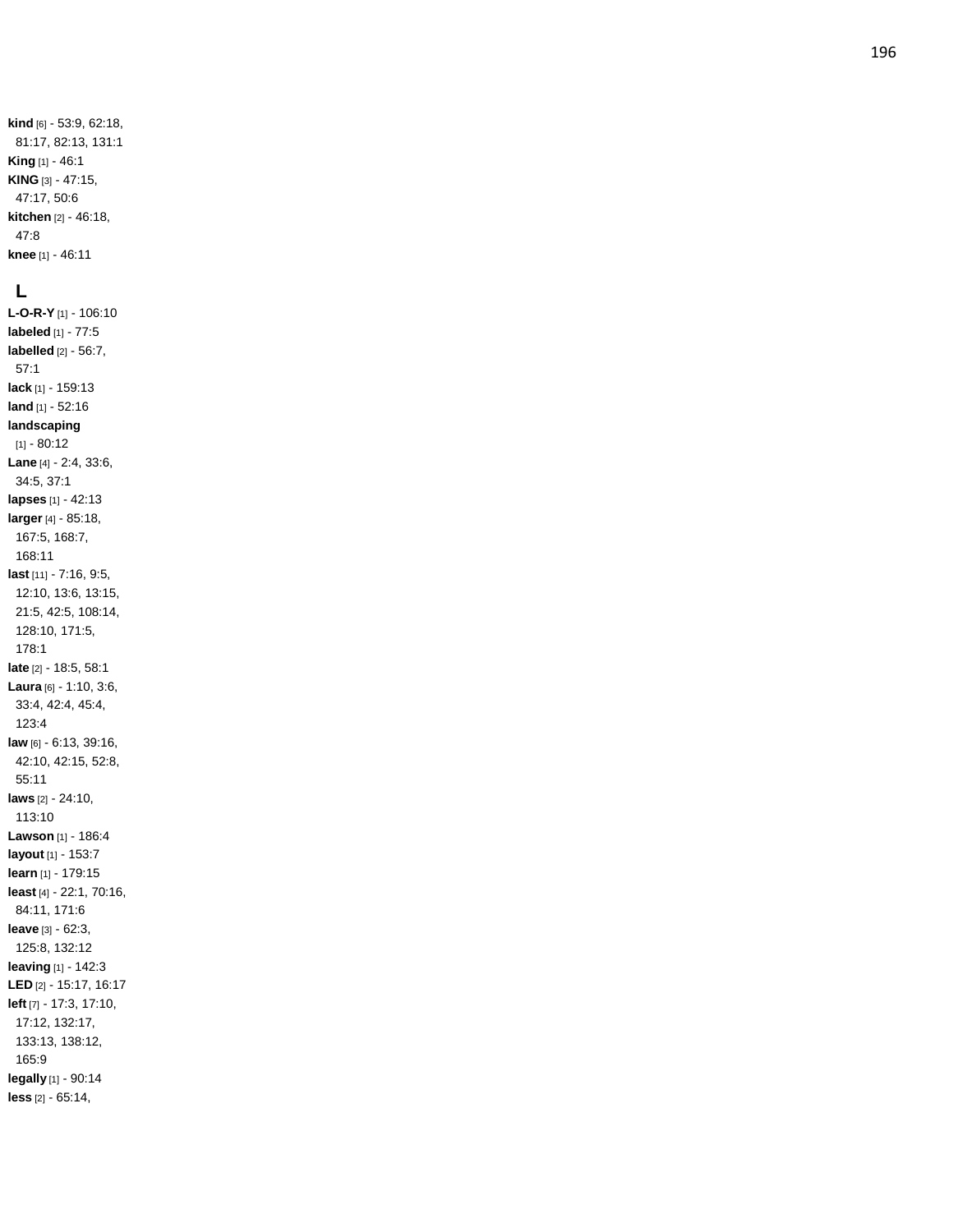108:16 **letter** [19] - 19:18, 26:15, 27:7, 27:10, 27:13, 30:5, 37:3, 42:17, 98:2, 106:7, 106:9, 108:10, 115:15, 143:14, 155:11, 166:14, 167:16, 179:4 **letters** [11] - 26:13, 36:13, 36:14, 51:13, 137:18, 146:6, 153:15, 154:7, 155:4, 163:7, 165:14 **level** [3] - 87:14, 91:12, 151:11 **License** [1] - 186:12 **licensed** [1] - 74:12 **life** [1] - 97:15 **lifting** [1] - 76:8 **light** [4] - 16:11, 16:18, 22:15, 22:16 **lighting** [1] - 11:18 **lights** [10] - 15:16, 15:17, 16:3, 17:4, 18:2, 18:9, 18:10, 23:4, 23:10, 23:13 **limit** [2] - 42:14, 80:1 **limited** [2] - 35:16, 92:9 **LINE** [1] - 185:8 **line** [7] - 35:13, 99:17, 131:6, 131:13, 172:3, 172:7, 172:9 **lined** [1] - 91:12 **listen** [1] - 47:2 **listened** [1] - 126:17 **litera l** [7] - 39:4, 52:12, 109:6, 118:2, 156:11, 169:6, 180:9 **live** [11] - 34:4, 40:11, 97:16, 106:14, 139:11, 143:10, 151:14, 155:13, 166:7, 177:8, 177:13 **lived** [4] - 46:1, 46:8, 97:15, 145:4 **lives** [3] - 63:9, 151:13, 174:7 **living** [11] - 39:8, 46:3, 46:17, 72:15,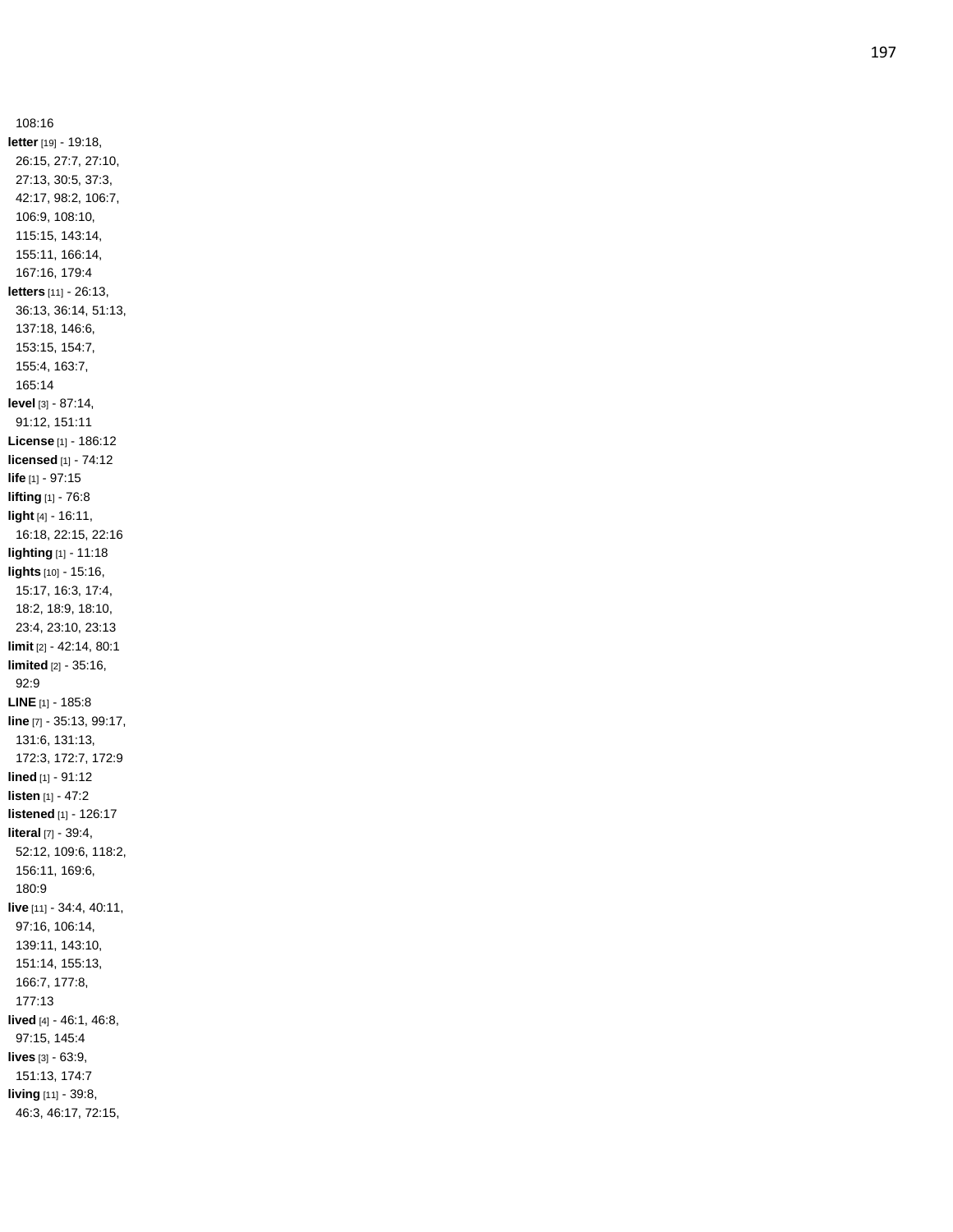83:4, 109:11, 130:4, 139:5, 139:14, 157:16, 164:13 **located** [3] - 58:7, 58:14, 59:2 **location** [6] - 19:6, 74:18, 116:9, 153:14, 180:12, 182:5 **locations** [1] - 159:15 **locus** [1] - 58:6 **logic** [1] - 167:4 **lone** [1] - 81:7 **Longfellow**  $[1] - 145:5$ **longtime** [2] - 53:18, 108:1 **look** [12] - 10:5, 11:8, 12:11, 12:16, 13:2, 13:17, 25:13, 69:3, 107:16, 108:7, 125:5, 142:15 **looked** [2] - 39:13, 69:10 **looking** [2] - 76:4, 171:17 **looks** [2] - 25:13, 28:2 **Lory** [1] - 106:10 **lost** [2] - 76:5 **love** [1] - 17:13 **lovely** [2] - 49:12, 107:16 **loves** [1] - 19:10 **low** [4] - 18:11, 87:14, 91:12, 99:8 **luck** [5] - 41:15, 54:15, 122:16, 160:14, 184:1 **lucky** [1] - 144:11

## **M**

**Ma'am** [1] - 143:5 **machine** [1] - 145:8 **MAE** [3] - 143:8, 143:9, 145:14 **Mae** [1] - 143:8 **magic** [1] - 12:6 **main** [1] - 14:17 **maintain** [6] - 125:16, 131:8, 131:17, 131:18, 132:5, 167:11 **maintaining**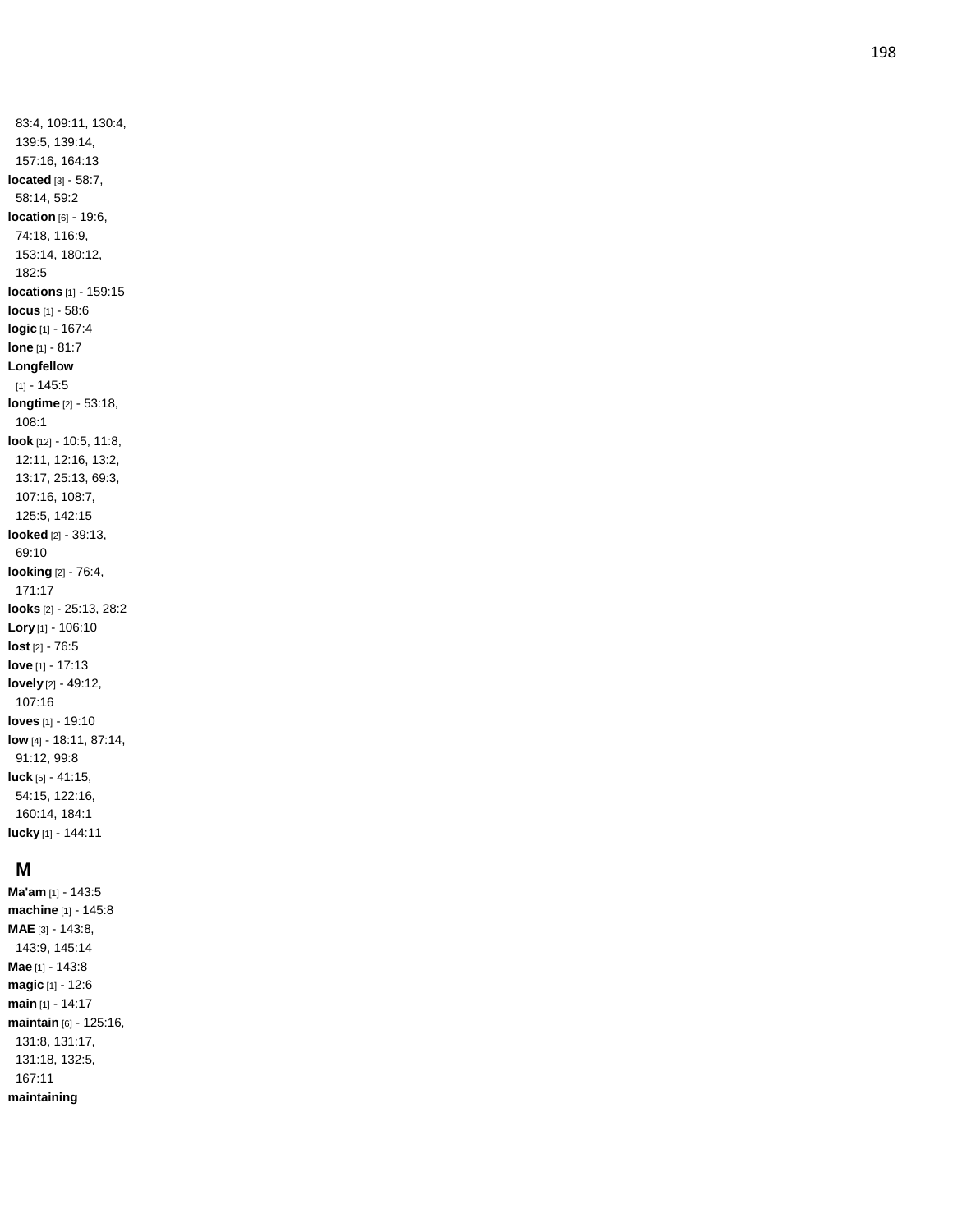$[1] - 137:8$ **maintains** [1] - 131:11 **major** [1] - 164:11 **Malden** [2] - 55:17, 74:7 **managed** [1] - 145:7 **management**  $[1] - 67:8$ **maneuver** [1] - 21:14 **maneuvers** [1] - 22:2 **Manna** [1] - 36:17 **MANNA** [1] - 36:17 **manual** [1] - 145:6 **March** [1] - 158:6 **marginally** [1] - 132:6 **Mariana** [3] - 123:14, 124:5, 124:7 **MARIANA** [10] - 124:1, 130:12, 130:16, 132:14, 133:1, 133:5, 136:9, 136:16, 139:4, 140:14 **Marie** [1] - 36:17 **marijuana** [1] - 90:12 **marked** [1] - 175:13 **MARTIN** [33] - 123:10, 124:4, 125:15, 126:2, 126:12, 126:15, 127:9, 127:13, 128:2, 128:7, 128:13, 129:13, 129:18, 130:7, 133:14, 134:1, 134:8, 134:12, 134:16, 135:4, 135:12, 135:15, 136:4, 137:17, 138:13, 138:16, 139:16, 140:3, 140:12, 141:3, 141:8, 141:13, 142:16 **Martin** [1] - 123:12 **mass** [1] - 20:10 **Mass** [2] - 9:4, 74:7 **MASSACHUSETTS**  $[1] - 186:2$ **Massachusetts** [5] - 1:6, 1:7, 5:12, 55:13, 55:17 **massive** [1] - 116:7 **master** [1] - 153:4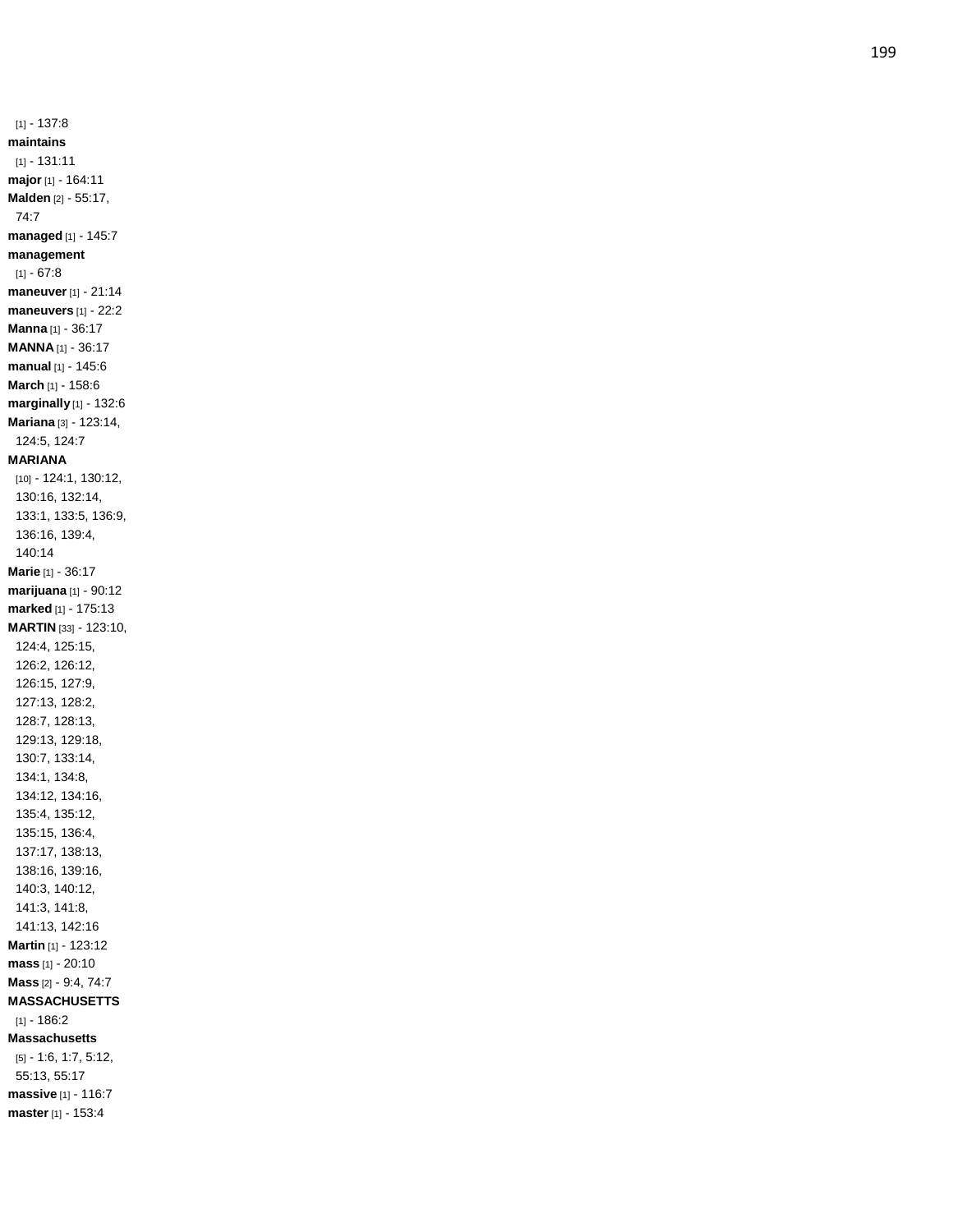**material** [1] - 13:1 **materials** [1] - 84:10 **matter** [30] - 5:9, 15:14, 26:7, 26:9, 33:8, 36:8, 36:10, 50:8, 50:12, 50:14, 55:9, 62:3, 62:13, 96:8, 106:1, 106:3, 115:10, 115:12, 123:9, 143:4, 146:3, 148:11, 150:8, 154:16, 155:1, 161:8, 165:9, 165:11, 171:9, 177:6 **matters** [1] - 56:5 **Maxwell** [3] - 161:10, 166:16, 168:2 **MAXWELL** [2] - 163:6, 166:4 **McCreight** [1] - 36:18 **MCCREIGHT**  $[1] - 36:18$ **mean** [15] - 9:11, 9:18, 49:11, 69:11, 71:1, 73:5, 84:8, 84:13, 88:5, 88:6, 88:13, 91:5, 93:2, 125:12, 157:15 **means** [10] - 7:8, 7:9, 77:13, 92:16, 151:18, 156:15, 157:1, 157:5, 157:6, 173:17 **meant** [1] - 133:9 **mechanicals** [1] - 78:4 **medium** [1] - 4:2 **meet** [3] - 48:8, 93:8, 153:18 **meeting** [9] - 3:8, 4:2, 4:6, 4:8, 4:11, 4:13, 4:15, 20:6 **meetings** [1] - 62:17 **meets** [1] - 24:18 **Member** [4] - 1:9, 1:9, 1:10, 1:10 **member** [7] - 6:8, 6:9, 6:17, 7:3, 69:13, 178:8 **MEMBER** [2] - 139:18, 178:7 **members** [31] - 6:5, 6:7, 6:8, 7:5, 7:15,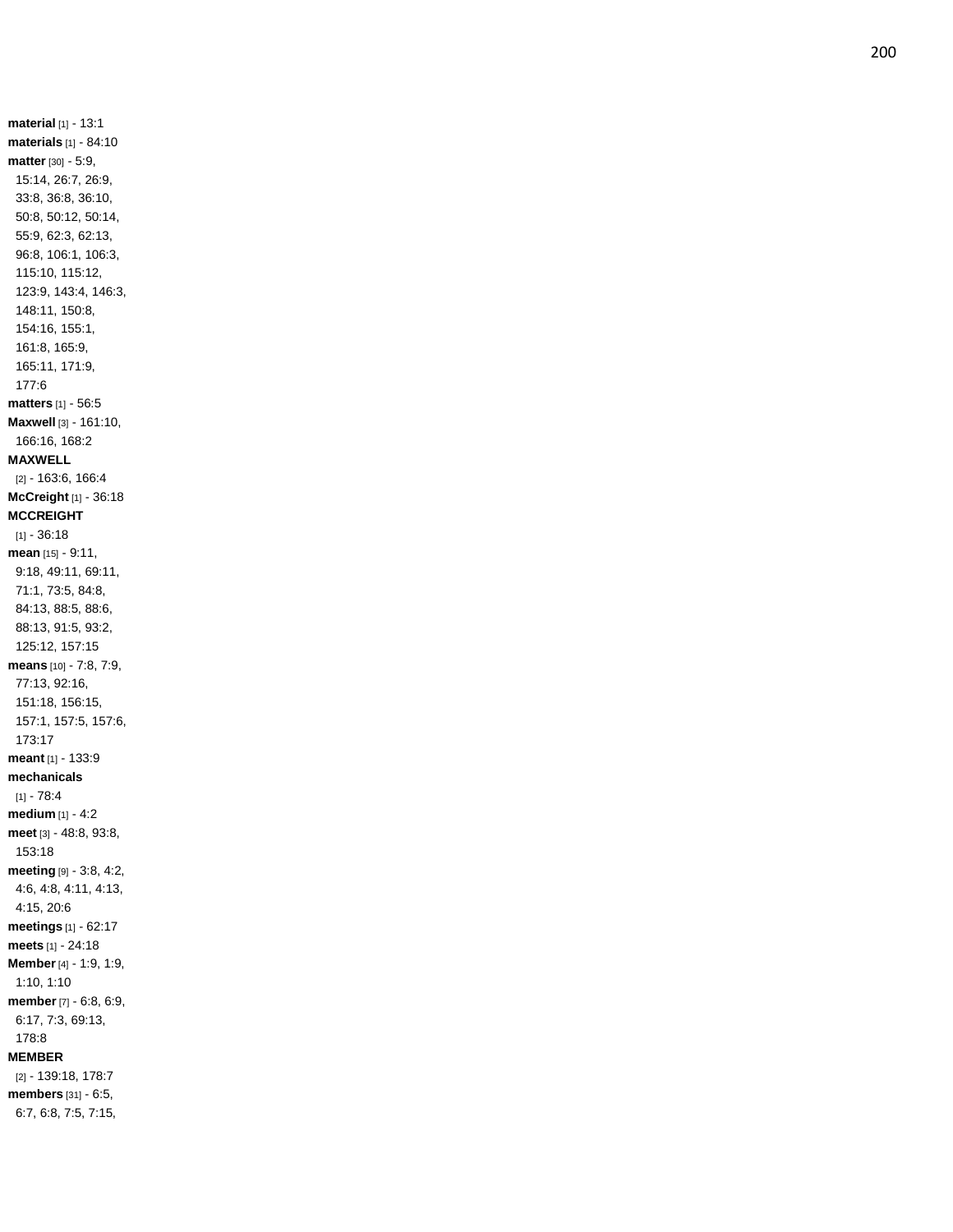9:15, 23:1, 26:4, 36:5, 38:16, 45:18, 49:8, 63:6, 70:18, 71:8, 71:12, 73:12, 81:6, 88:13, 91:3, 92:18, 93:10, 98:10, 104:9, 105:15, 123:11, 140:6, 154:13, 165:6, 177:2 **Members** [12] - 3:4, 5:2, 33:2, 42:2, 45:2, 55:2, 96:2, 112:2, 123:2, 150:2, 161:2, 171:2 **memory** [1] - 10:2 **mention** [2] - 20:1, 67:15 **mentioned** [7] - 11:6, 22:10, 22:13, 23:4, 50:17, 61:6, 100:9 **merits** [2] - 5:14, 6:2 **MESROBIAN** [27] - 13:10, 13:18, 14:3, 14:6, 14:11, 15:7, 16:1, 16:8, 16:16, 17:9, 17:12, 18:15, 18:18, 20:5, 21:3, 23:16, 24:3, 25:7, 25:10, 25:17, 27:15, 28:7, 28:14, 31:11, 31:15, 32:1, 32:5 **Mesrobian** [4] - 10:17, 10:18, 27:1 **met** [8] - 29:9, 48:18, 106:16, 120:17, 131:5, 147:4, 158:17, 182:9 **mic** [1] - 45:13 **microphone** [5] - 8:9, 124:5, 136:15, 152:11, 161:15 **Mid** [7] - 126:7, 127:7, 138:4, 146:7, 148:6, 148:11, 148:18 **mid** [2] - 46:10, 48:15 **middle** [4] - 85:9, 88:10, 133:11, 137:10 **Midland** [1] - 98:12 **MIDUTURU** [2] - 34:3, 38:11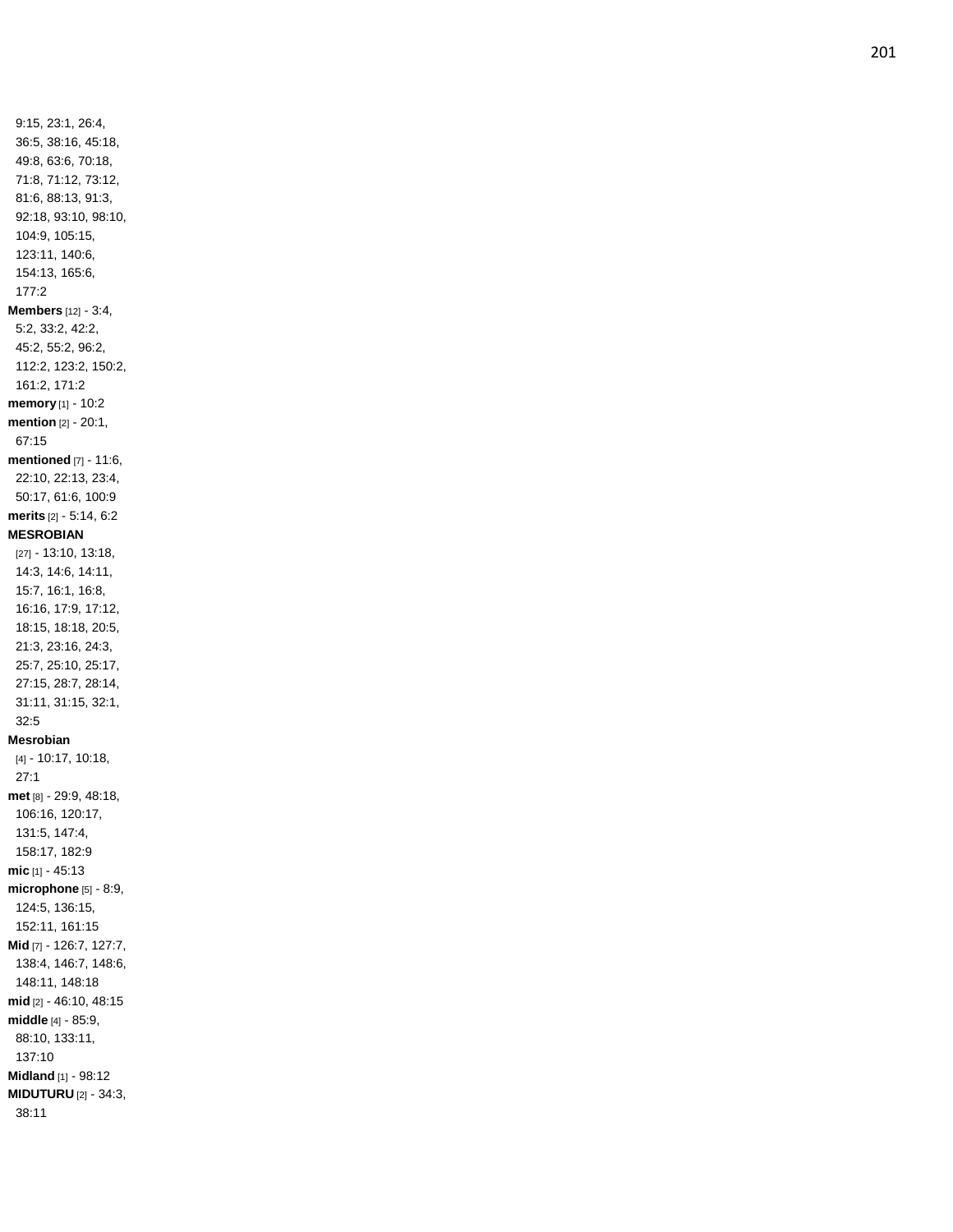**Miduturu** [1] - 34:4 **might** [3] - 10:15, 17:8, 142:4 **mimics** [1] - 137:3 **mind** [6] - 58:11, 84:11, 86:12, 86:13, 94:11, 135:1 **mine** [1] - 104:3 **miner**[1] - 40:9 **minimal** [3] - 16:17, 34:11, 137:11 **minimalistic** [3] - 14:13, 19:13, 25:18 **minimize** [1] - 122:3 **minimum** [2] - 14:18, 61:4 **minor** [4] - 35:11, 105:3, 105:4, 119:8 **minute** [1] - 134:4 **Miss** [1] - 129:7 **missed** [1] - 89:7 **missing** [1] - 104:11 **misunderstood** [1] - 89:14 **mitigation** [1] - 63:14 **mix** [1] - 58:18 **modern** [4] - 71:3, 124:8, 124:9, 126:3 **modest** [6] - 53:18, 101:2, 110:3, 157:12, 159:4, 183:11 **modestly** [1] - 109:9 **modification** [9] - 39:12, 51:5, 53:10, 109:15, 145:15, 156:16, 169:16, 173:6, 180:13 **modifications**  $[1] - 159.4$ **modified** [2] - 36:16, 124:13 **modify** [5] - 41:2, 54:10, 86:8, 110:15, 125:9 **modifying** [5] - 53:6, 88:4, 151:12, 153:3, 153:6 **moment** [1] - 142:11 **momentum** [1] - 112:18 **Monday** [2] - 38:3,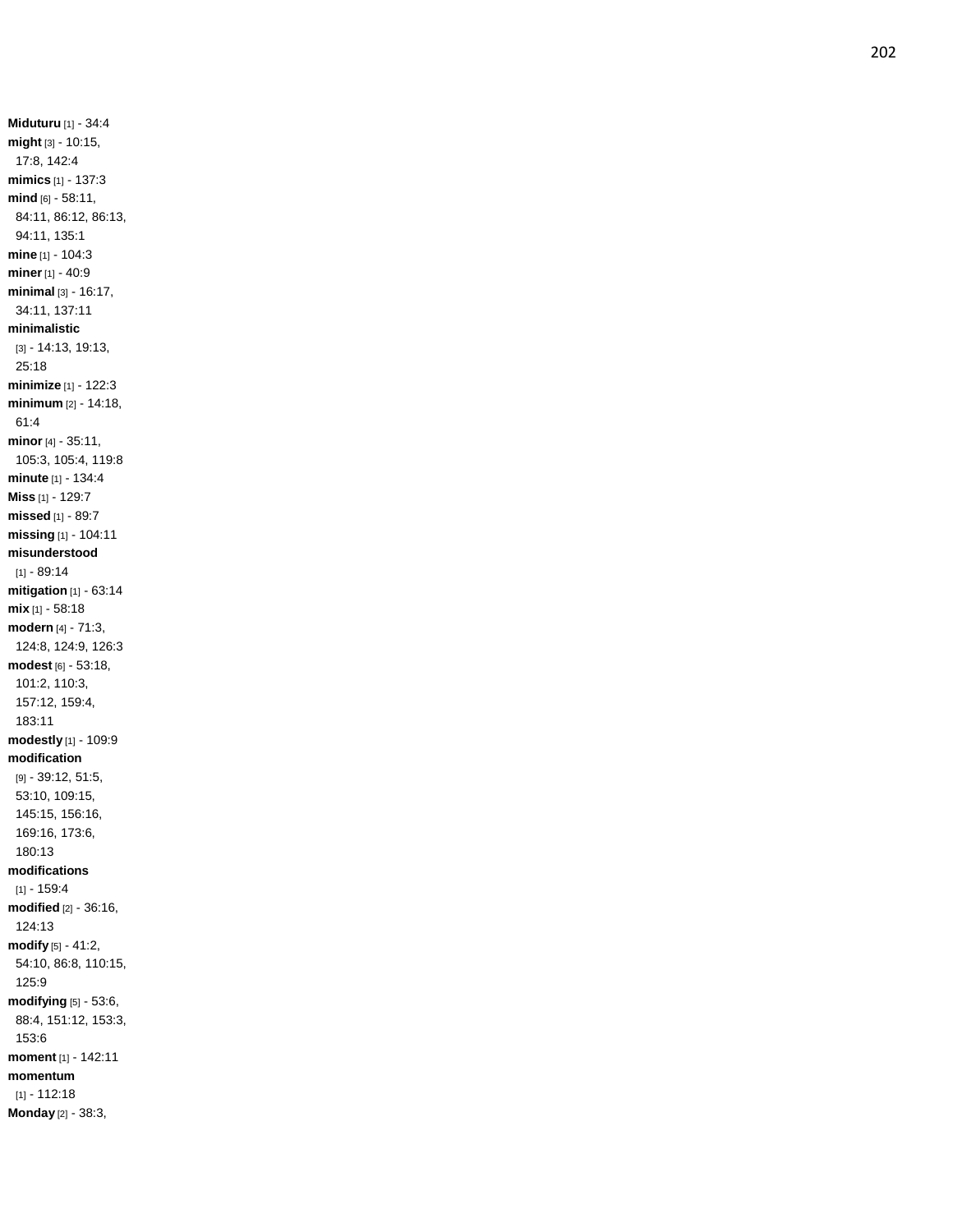38:4 **Mondays** [1] - 37:18 **money** [2] - 18:17, 135:9 **month** [1] - 22:1 **months** [3] - 43:5, 44:1, 91:7 **Morin** [1] - 56: 1 **Morin -Cameron** [1] - 56:1 **most** [8] - 13:8, 14:11, 46:16, 76:18, 137:5, 153:13, 154:1, 159:9 **Mount** [4] - 5:7, 22:2, 27:18, 28:8 **mounted** [1] - 67:3 **mounting** [1] - 15:1 **mouth** [5] - 81:8, 96:14, 130:11, 139:2, 152:12 **move** [5] - 46:14, 95:3, 97:14, 139:11, 176:18 **moved** [1] - 19:5 **moves** [28] - 29:5, 31:6, 39:2, 40:15, 43:12, 43:17, 52:5, 54:6, 109:4, 110:8, 117:3, 117:17, 119:12, 120:16, 122:10, 146:18, 148:16, 156:5, 156:8, 158:1, 158:14, 160:7, 170:4, 180:6, 181:10, 182:6, 183:12 **moving** [4] - 46:12, 46:13, 112:18, 155:10 **Mt** [1] - 2:3 **Murphy** [1] - 97:3 **must** [3] - 6:6, 12:7, 42:11

### **N**

**Naim** [1] - 26:15 **NAIM** [1] - 26:16 **name** [18] - 26:16, 34:3, 45:8, 45:11, 55:11, 96:9, 98:10, 123:11, 123:18,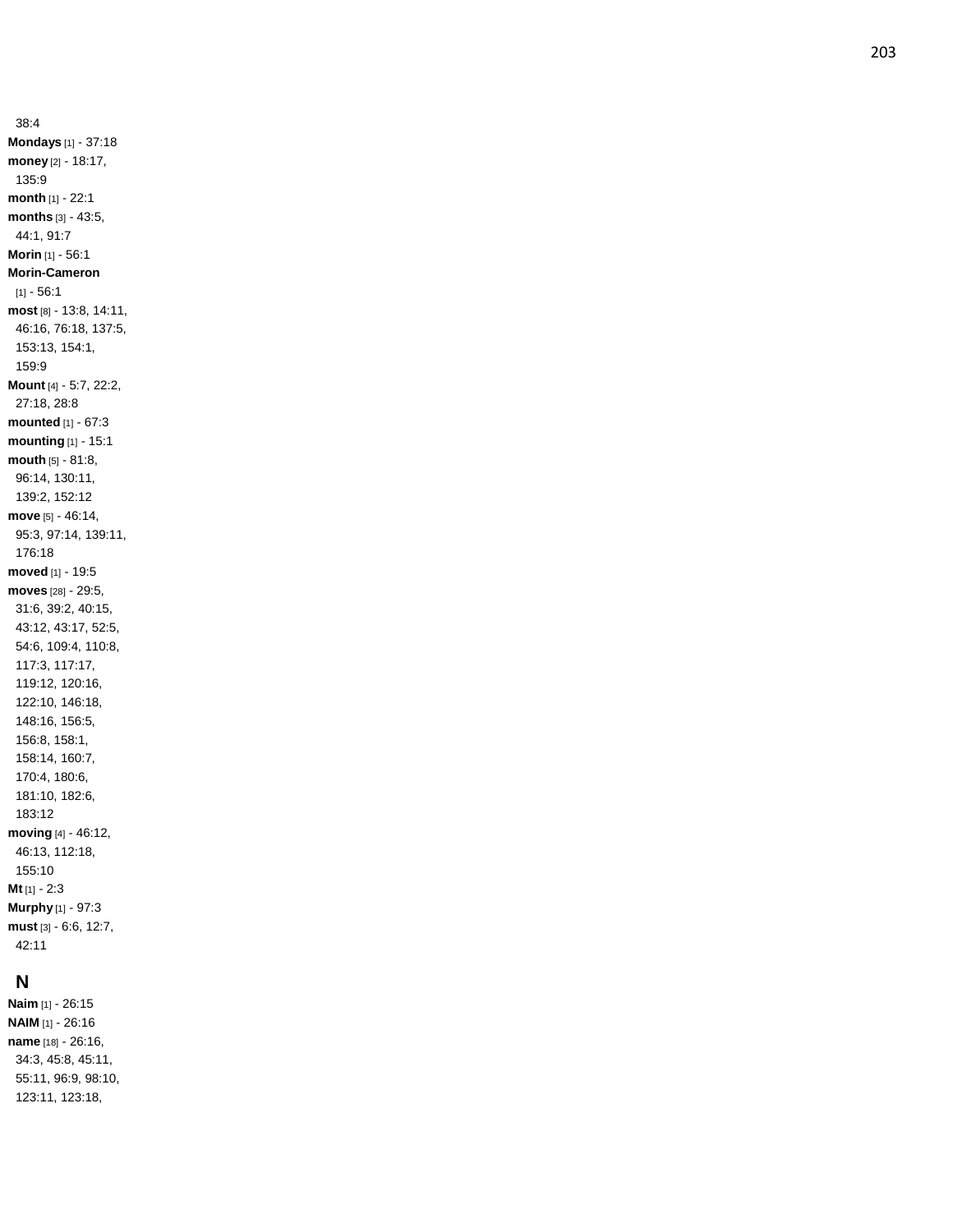143:6, 143:8, 143:10, 150:9, 150:14, 171:12, 177:11, 178:1, 179:5 **namely** [1] - 147:13 **names** [1] - 46:3 **Nancy** [2] - 150:11, 150:14 **NANCY** [8] - 150:14, 151:1, 151:4, 151:7, 152:13, 152:16, 154:10, 156:2 **natural** [1] - 157:14 **nature** [8] - 118:14, 119:9, 147:13, 157:3, 157:13, 159:4, 182:18, 183:11 **nearest** [1] - 64:10 **necessarily** [3] - 51:12, 113:7, 141:15 **need** [26] - 6:13, 7:7, 25:1, 35:4, 39:7, 48:16, 49:3, 62:13, 70:17, 71:1, 90:9, 91:14, 91:15, 99:15, 113:12, 124:15, 128:8, 135:2, 146:9, 156:14, 156:17, 157:7, 157:15, 172:5, 172:10, 176:7 **needs** [3] - 63:4, 109:10, 151:18 **negative** [1] - 85:7 **negatives** [1] - 85:5 **neighbor** [7] - 27:17, 28:17, 108:3, 110:4, 177:18, 178:5, 183:1 **neighborhood** [37] - 29:14, 29:18, 46:5, 50:2, 51:9, 54:4, 58:8, 58:15, 63:5, 63:7, 70:4, 71:6, 72:3, 72:9, 84:14, 98:5, 99:5, 107:5, 107:18, 108:4, 116:6, 121:4, 124:11, 125:1, 127:1, 127:4, 129:11, 130:9,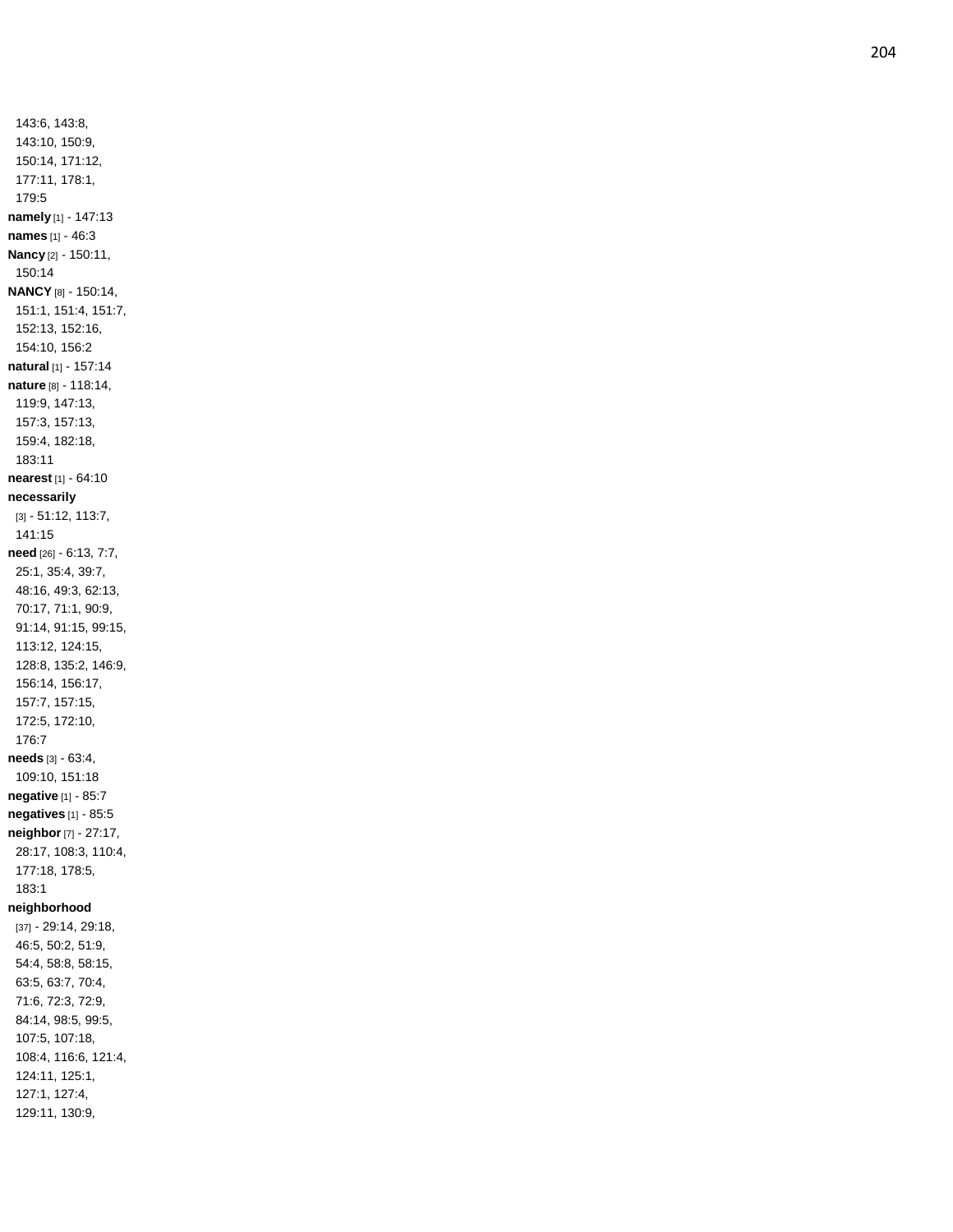137:4, 138:3, 140:4, 147:9, 148:8, 159:3, 168:9, 177:18, 182:14 **neighborhoods** [2] - 69:15, 82:11 **neighboring**  $[1] - 107:7$ **neighbors** [26] - 17:5, 17:13, 19:15, 21:2, 26:18, 27:14, 28:10, 30:6, 38:10, 46:6, 49:11, 49:13, 51:1, 51:7, 79:12, 98:1, 99:2, 106:18, 116:17, 131:4, 143:1, 143:13, 148:12, 153:16, 168:10, 178:17 **neighbors'** [3] - 50:1, 99:1, 137:13 **never** [6] - 9:8, 17:9, 17:13, 138:9, 142:17, 180:4 **new** [24] - 7:4, 7:5, 11:3, 12:4, 13:14, 16:17, 21:17, 27:4, 28:9, 33:12, 63:14, 76:2, 85:3, 92:10, 102:16, 129:5, 135:16, 145:14, 152:1, 159:10, 159:14, 182:5 **New** [1] - 158:4 **Newell** [10] - 2:13, 161:6, 161:11, 166:13, 166:16, 167:9, 167:18, 168:4, 168:6, 168:8 **next** [16] - 19:9, 22:4, 23:9, 28:9, 30:5, 33:6, 51:6, 94:10, 94:14, 106:14, 131:2, 134:3, 143:11, 155:14, 166:2, 167:8 **next -door** [8] - 28:9, 30:5, 51:6, 106:14, 131:2, 134:3, 166:2, 167:8 **nice** [8] - 13:2, 27:10, 50:2, 71:2, 83:2, 86:3, 108:10, 164:12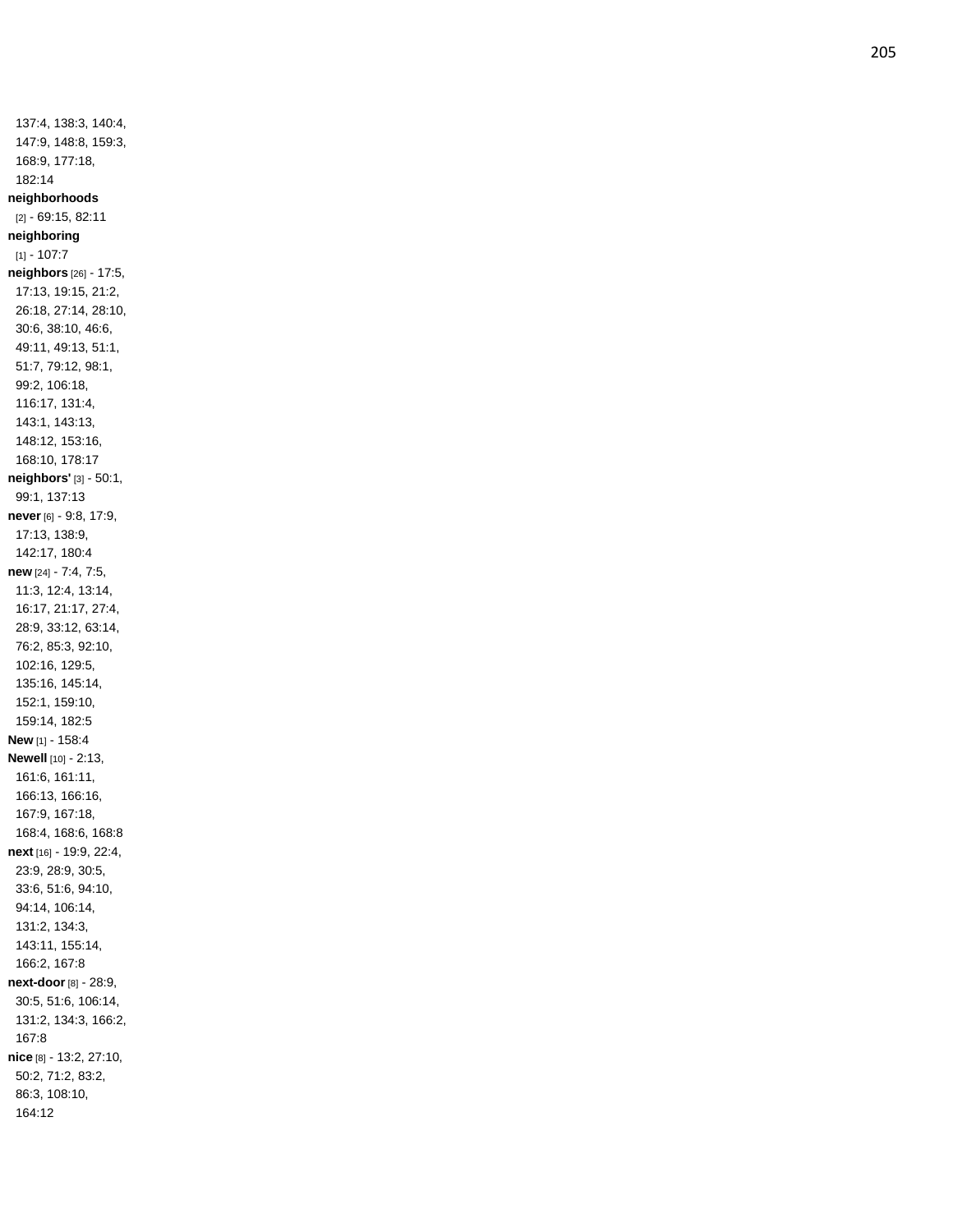**nicest** [1] - 49:10 **Nick** [1] - 17:13 **night** [3] - 6:4, 23:13, 86:9 **nine** [1] - 38:6 **noise** [5] - 37:7, 38:12, 69:16, 86:18, 87:12 **noisy** [1] - 79:10 **non** [10] - 35:5, 39:11, 40:3, 48:6, 53:8, 66:3, 99:18, 109:14, 173:3, 181:3 **non -conforming** [9] - 35:5, 39:11, 40:3, 48:6, 53:8, 99:18, 109:14, 173:3, 181:3 **non -conformities**  $[1] - 66:3$ **noncompliant** [3] - 66:11, 67:16, 68:1 **nonconformity** [3] - 64:2, 64:6, 64:9 **none** [2] - 4:18, 117:9 **normal** [1] - 142:13 **NORMAN** [7] - 8:17, 9:2, 9:13, 12:5, 12:9, 13:11, 13:14 **Norman** [1] - 9:3 **NOT** [1] - 186:15 **Notary** [2] - 186:4, 186:11 **note** [9] - 80:17, 80:18, 81:2, 116:14, 148:5, 159:8, 167:9, 185:6 **noted** [1] - 185:16 **notes** [2] - 80:15, 104:18 **nothing** [3] - 112:13, 112:15, 151:4 **notice** [1] - 21:10 **notifying** [1] - 3:17 **nowadays** [1] - 85:18 **nuisance** [5] - 30:10, 121:11, 147:15, 159:16, 183:2 **nullifying** [7] - 40:6, 53:15, 110:1, 118:17, 157:10, 170:1, 181:8 **number** [2] - 4:4, 35:8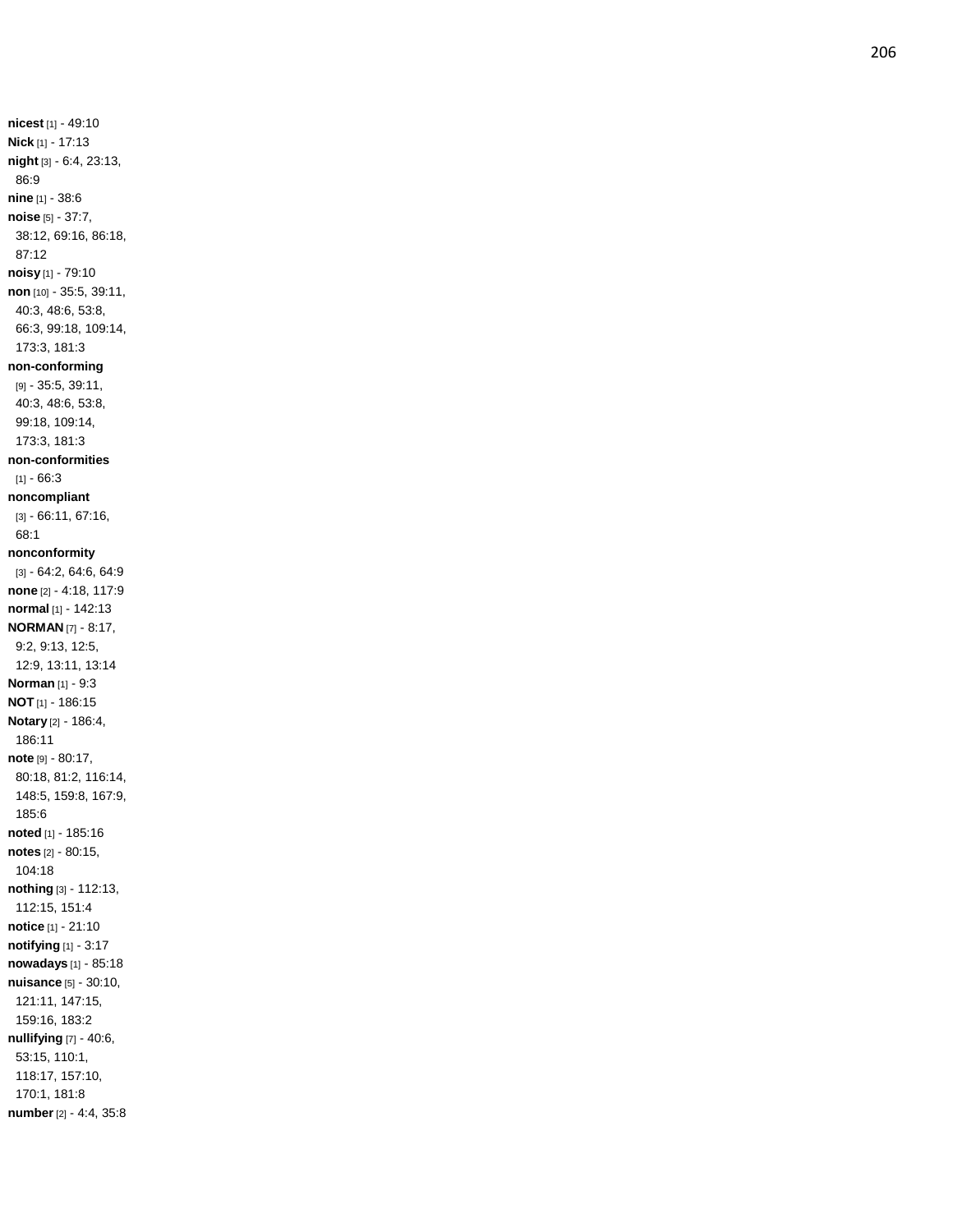# **O**

**O'GRADY** [14] - 37:17, 38:3, 38:6, 57:10, 57:12, 77:7, 77:11, 77:18, 80:11, 92:7, 93:1, 93:6, 105:7, 105:10 **O'Grady** [1] - 1:11 **objected** [2] - 154:3, 154:4 **objection** [4] - 28:1, 155:9, 155:16, 159:11 **objections** [1] - 37:5 **obscured** [1] - 78:12 **obtain** [1] - 43:6 **obviously** [3] - 38:10, 62:10, 163:11 **occasions** [1] - 124:12 **occupancy** [1] - 116:10 **occupant** [5] - 30:12, 121:13, 147:17, 159:18, 183:4 **occupies** [6] - 39:6, 52:17, 53:1, 109:10, 156:18, 180:16 **occur** [1] - 74:15 **OF** [7] - 1:1, 1:2, 2:7, 186:2, 186:14, 186:15, 186:16 **off -site** [1] - 129:4 **off -street** [7] - 127:16, 130:8, 135:10, 138:11, 139:1, 139:17, 148:9 **offer** [4] - 62:10, 135:9, 139:1, 153:18 **office** [4] - 21:9, 21:11, 98:11, 124:2 **OFFICIAL** [1] - 1:16 **offline** [1] - 56:6 **often** [1] - 37:12 **oftentimes** [1] - 62:17 **oil** [1] - 21:18 **old** [6] - 16:2, 16:5, 20:3, 47:4, 48:13, 175:14 **older** [3] - 102:15, 109:9, 157:4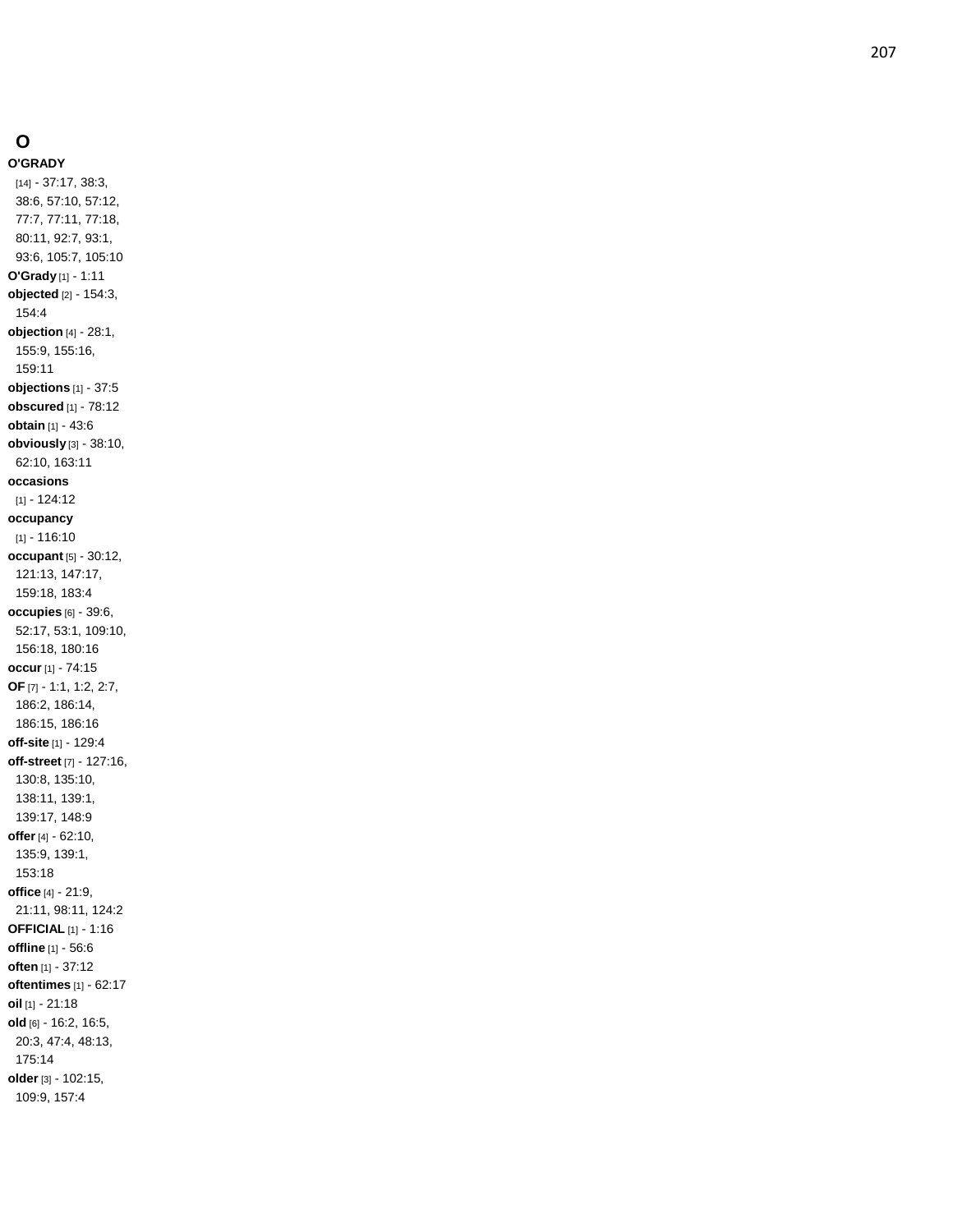**on -site** [10] - 59:2, 120:11, 122:3, 122:8, 125:6, 125:11, 126:11, 128:11, 139:7, 142:4 **once** [2] - 22:1, 100:18 **one** [99] - 3:11, 4:14, 6:8, 6:14, 6:16, 7:8, 9:2, 14:7, 14:9, 16:4, 20:3, 21:3, 21:7, 21:8, 21:10, 21:15, 33:12, 35:9, 36:17, 40:1, 42:15, 43:10, 46:16, 47:17, 49:9, 51:2, 52:15, 53:11, 56:9, 56:10, 59:5, 59:6, 59:7, 60:10, 60:12, 61:4, 61:6, 64:14, 66:5, 67:14, 68:11, 68:18, 75:14, 81:17, 83:9, 85:6, 85:7, 98:1, 99:15, 101:7, 102:2, 102:4, 102:10, 102:18, 103:6, 106:7, 106:8, 107:2, 113:6, 116:1, 119:1, 120:13, 122:8, 128:3, 128:14, 129:14, 132:7, 132:15, 132:17, 133:11, 133:13, 134:7, 134:11, 134:17, 137:1, 137:2, 138:5, 140:9, 141:13, 142:7, 143:13, 144:12, 151:9, 151:16, 151:17, 151:18, 154:2, 154:4, 155:6, 156:6, 162:15, 162:17, 165:17, 175:9, 175:16, 180:2 **One** [1] - 98:12 **one's** [1] - 22:10 **one -bedroom** [1] - 151:17 **one -story** [1] - 151:16 **one -structure** [1] - 59:7 **ones** [5] - 14:8, 41:4,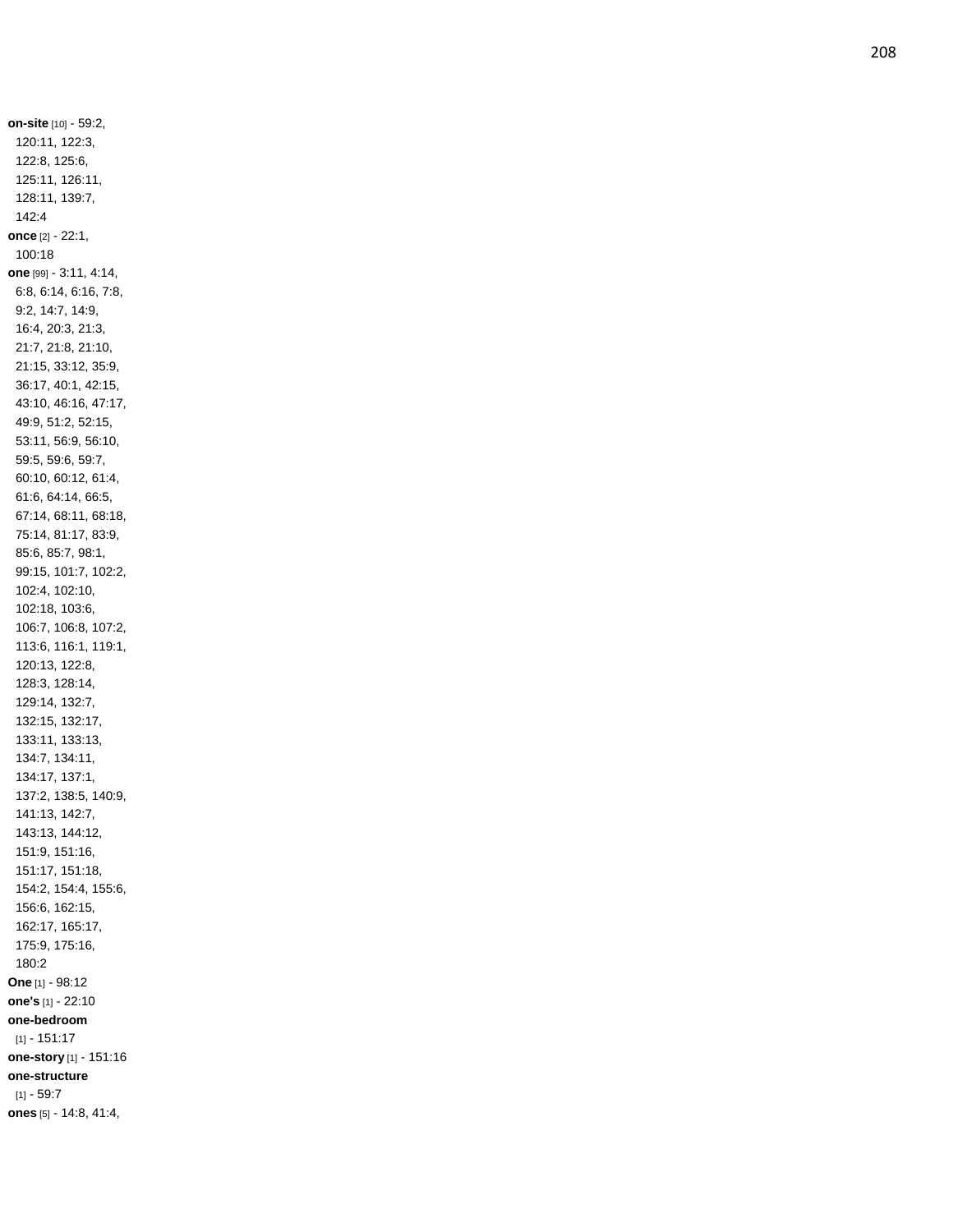56:18, 175:13, 178:17 **online** [1] - 56:18 **ons** [1] - 75:15 **onsite** [1] - 66:4 **open** [22] - 3:18, 26:7, 36:7, 50:8, 50:11, 66:7, 67:11, 71:16, 84:11, 85:14, 87:2, 89:12, 90:17, 91:7, 105:18, 115:9, 132:1, 141:16, 143:3, 154:16, 165:8, 177:5 **operation** [6] - 4:4, 30:1, 121:7, 147:10, 159:5, 182:15 **opinion** [4] - 35:10, 62:10, 71:4, 105:4 **opportunity** [3] - 117:1, 153:17, 179:15 **opposed** [2] - 6:14, 24:15 **opposite** [1] - 70:13 **opposition** [2] - 9:9, 110:5 **oppressive**  $[1] - 12:15$ **option** [1] - 15:8 **options** [1] - 20:11 **order** [1] - 3:9 **orderly** [1] - 172:17 **Ordinance** [39] - 29:8, 30:3, 31:1, 39:5, 40:7, 52:13, 53:16, 60:17, 61:10, 63:18, 77:17, 109:7, 110:2, 118:3, 118:18, 120:10, 120:17, 121:9, 122:1, 128:2, 129:3, 131:6, 147:3, 147:12, 148:4, 156:12, 157:11, 158:16, 159:7, 160:5, 162:14, 169:7, 170:2, 176:6, 180:10, 181:9, 182:8, 182:17, 183:9 **original** [4] - 36:15, 102:4, 116:8, 185:2 **Original** [3] - 2:3, 2:5, 2:6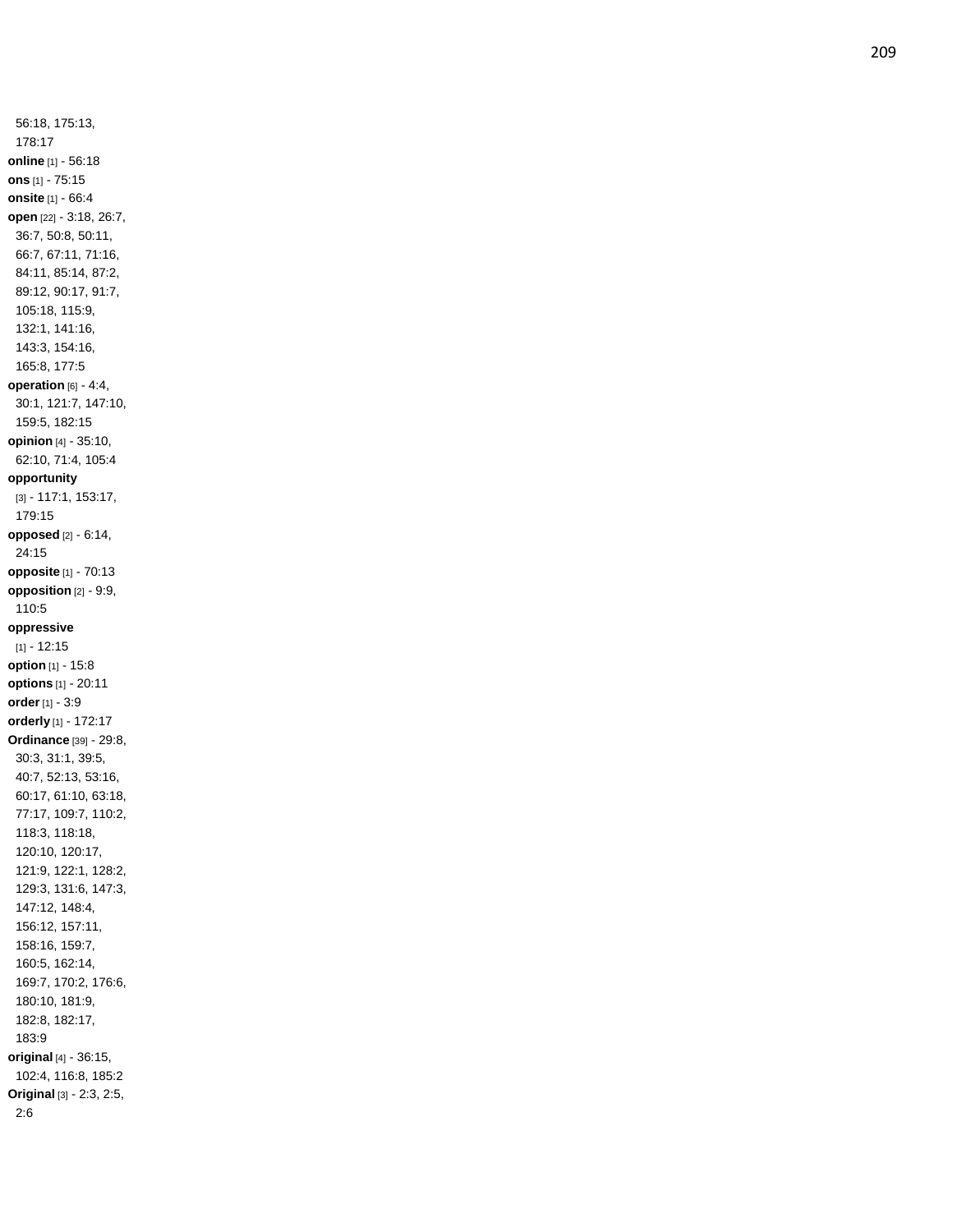**originally** [2] - 103:12, 131:3 **OSBORNE** [14] - 161:9, 161:18, 162:12, 163:4, 163:9, 163:13, 164:1, 164:5, 164:8, 165:2, 166:2, 166:5, 166:10, 168:16 **Osborne** [3] - 161:10, 166:16, 168:2 **otherwise** [10] - 18:8, 22:8, 30:18, 84:11, 114:6, 115:6, 121:18, 148:3, 160:4, 183:8 **ourselves** [1] - 164:13 **outdoor** [5] - 71:18, 75:6, 76:11, 81:15, 81:18 **outdoors** [1] - 53:3 **outreach** [1] - 49:10 **outright** [1] - 24:15 **outside** [2] - 36:2, 179:2 **overall** [1] - 131:12 **overkill** [1] - 71:6 **overview** [1] - 124:6 **owing** [7] - 39:10, 53:7, 109:12, 118:11, 157:3, 169:14, 181:2 **own** [3] - 19:6, 161:10, 162:18 **owned** [1] - 142:16 **owner** [6] - 28:10, 55:14, 74:10, 123:12, 143:17, 150:10 **owners** [1] - 116:18 **owners/operators**  $[1] - 27:2$ **owns** [1] - 129:12

### **P**

**p.m** [15] - 1:4, 3:3, 5:1, 33:1, 37:10, 42:1, 45:1, 55:1, 96:1, 112:1, 123:1, 150:1, 161:1, 171:1, 184:4 **package** [1] - 98:17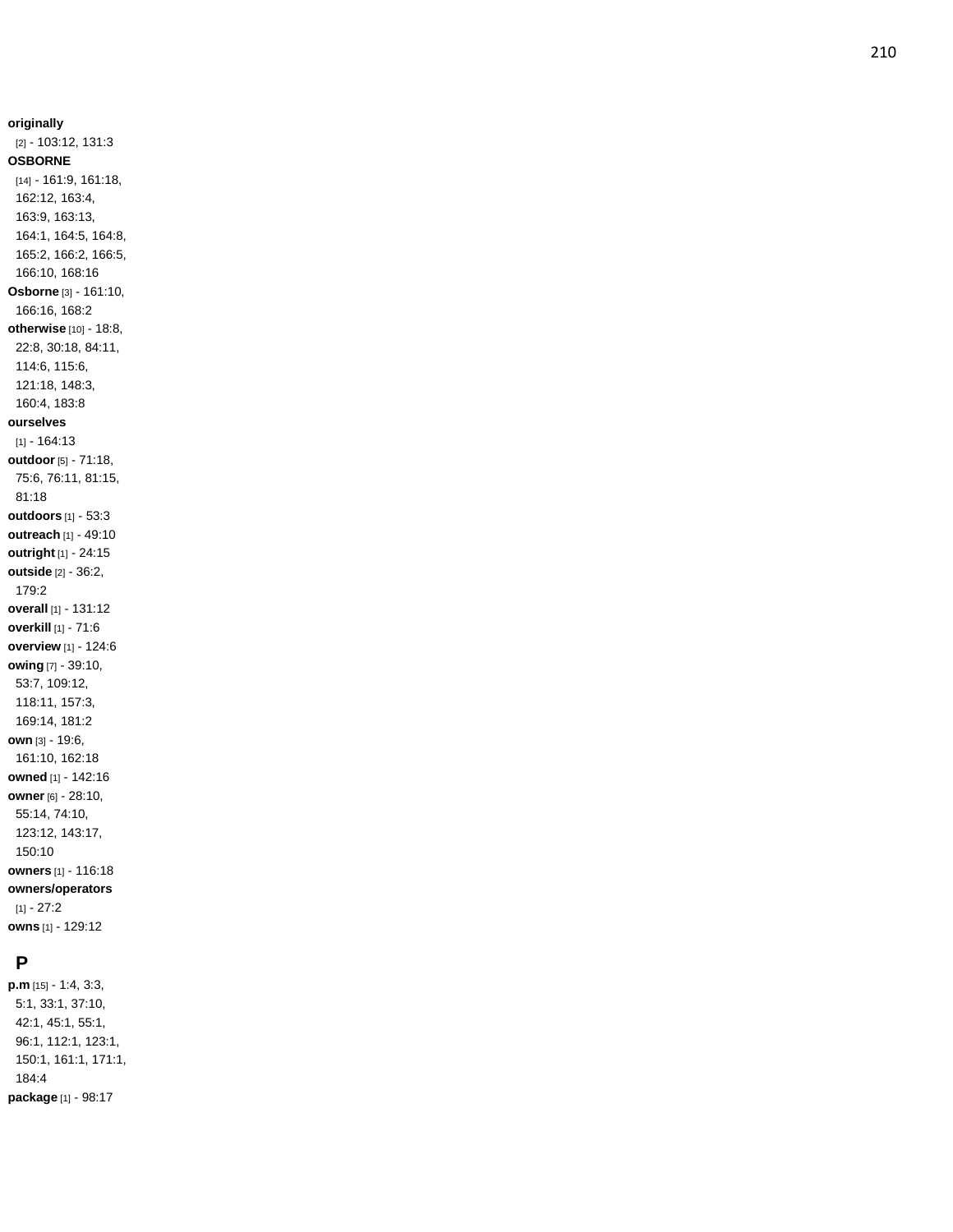**PAGE** [2] - 2:1, 185:8 **page** [4] - 13:6, 41:10, 119:16, 158:5 **pages** [3] - 170:6, 181:13, 181:16 **palatable** [1] - 141:9 **Pam** [2] - 106:16, 108:5 **PAMELA** [3] - 96:11, 96:15, 96:18 **Pamela** [5] - 96:11, 96:18, 106:11, 106:15, 108:1 **Pamela's** [3] - 107:8, 107:15, 108:9 **panels** [4] - 67:4, 75:8, 75:13, 78:14 **PANOS** [66] - 55:10, 56:12, 56:17, 57:4, 57:11, 57:14, 57:17, 58:4, 62:8, 62:11, 62:15, 64:16, 65:8, 65:11, 66:1, 67:17, 68:3, 68:7, 68:12, 68:16, 69:1, 69:5, 69:8, 69:12, 70:1, 71:10, 72:6, 72:12, 72:17, 73:6, 73:14, 73:18, 74:3, 74:6, 77:4, 77:9, 77:16, 78:1, 80:14, 80:17, 81:2, 81:9, 82:4, 83:17, 84:4, 84:7, 84:12, 84:15, 85:7, 88:3, 90:15, 93:16, 94:8, 94:11, 94:16, 112:7, 112:11, 112:14, 112:17, 113:6, 113:16, 114:4, 114:18, 115:4, 115:6, 117:9 **Panos** [1] - 55:11 **parapet** [2] - 78:16, 79:1 **pardon** [1] - 65:12 **parents** [1] - 97:13 **park** [4] - 129:1, 129:14, 130:5, 137:1 **parked** [3] - 130:1, 145:5, 145:9 **parking** [55] - 60:10, 60:12, 61:3, 65:4, 66:2, 66:4, 66:5,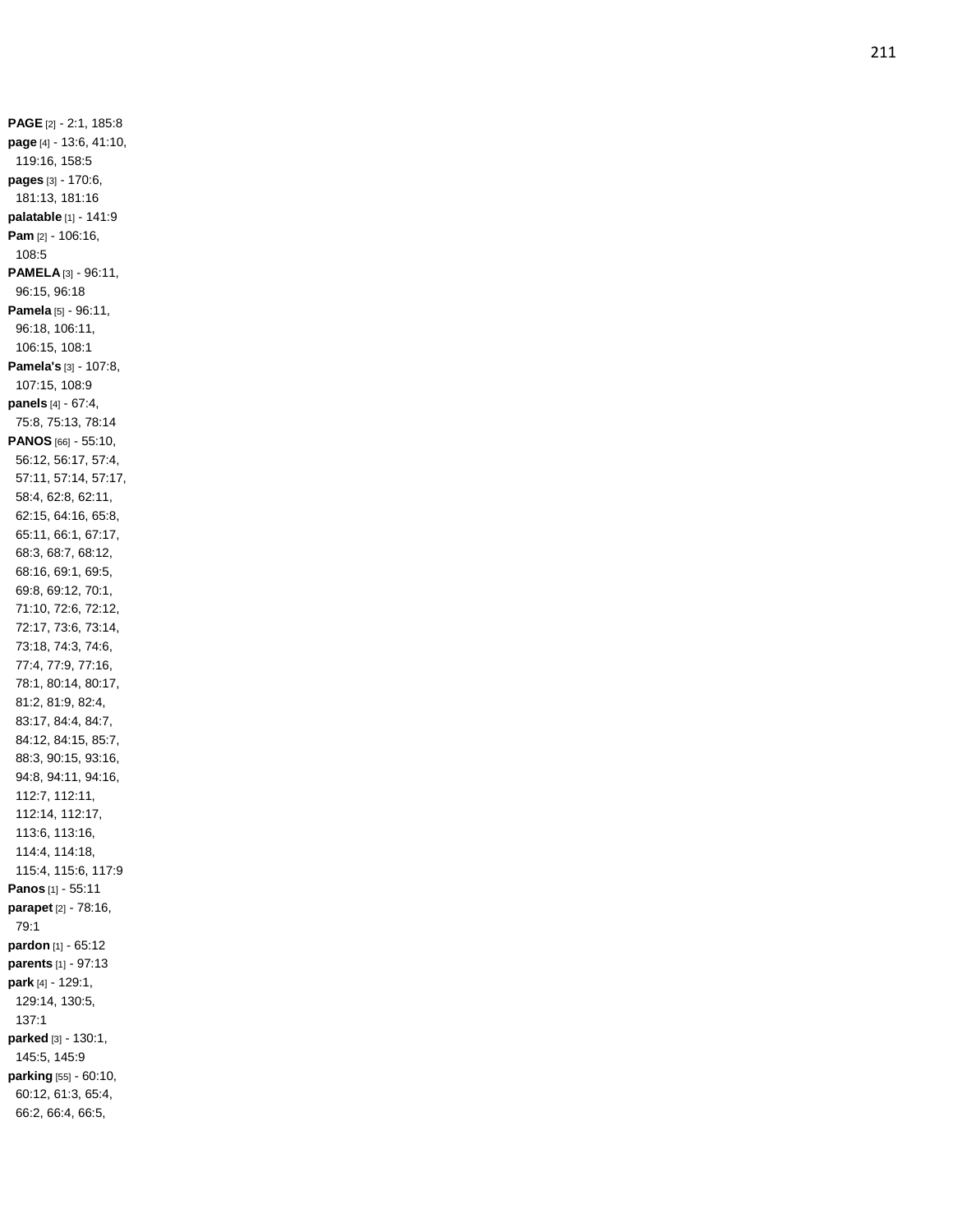68:10, 85:2, 116:4, 120:11, 121:16, 122:4, 125:1, 125:6, 125:11, 126:4, 126:9, 126:11, 127:6, 127:17, 128:1, 128:12, 129:4, 129:10, 130:8, 131:3, 132:17, 133:7, 133:15, 134:14, 134:17, 135:3, 135:7, 135:10, 138:5, 138:11, 139:1, 139:7, 139:17, 142:2, 142:4, 142:5, 142:18, 143:15, 144:6, 144:10, 144:16, 144:18, 145:1, 148:10 **parks** [2] - 22:3, 22:5 **part** [13] - 28:18, 64:4, 71:15, 71:16, 78:3, 87:15, 91:11, 97:14, 98:7, 103:6, 144:5, 144:9, 152:7 **particular** [3] - 80:2, 139:16, 154:1 **particularly** [8] - 60:7, 60:17, 63:18, 64:8, 69:14, 142:18, 177:17, 178:17 **parties** [5] - 72:15, 73:2, 74:15, 87:12, 88:15 **parts** [1] - 23:11 **party** [3] - 75:15, 75:17, 76:12 **passed** [1] - 8:5 **passing** [1] - 124:4 **past** [2] - 46:7, 100:11 **patterns** [5] - 29:11, 121:1, 147:6, 158:18, 182:11 **pause** [2] - 83:10, 85:6 **paved** [5] - 130:18, 132:5, 132:8, 136:18, 140:16 **pavers** [3] - 141:8, 141:14, 141:15 **pay** [1] - 49:18 **paying** [1] - 108:4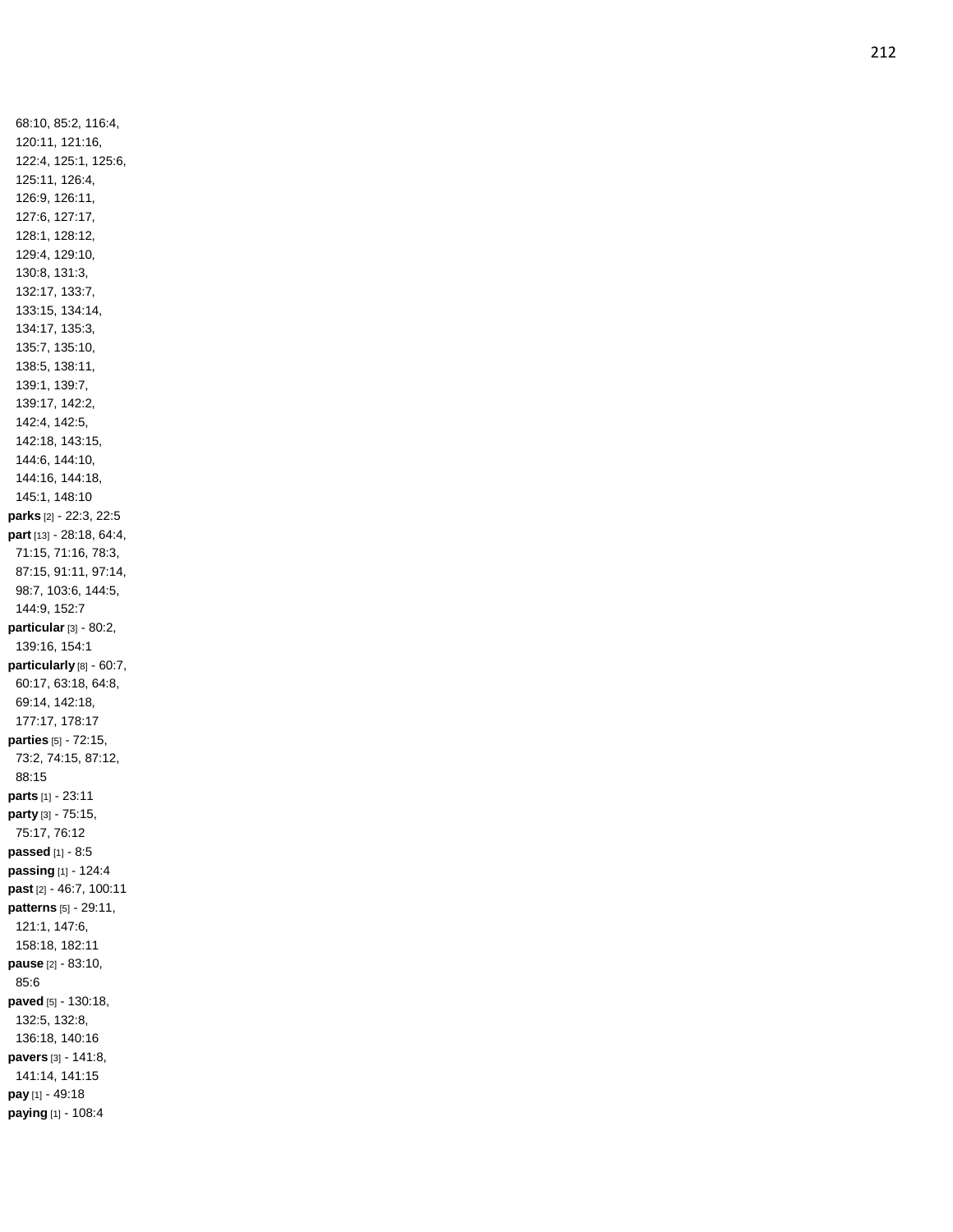**Peabody** [2] - 55:12, 56:4 **peace** [1] - 168:18 **penetration**  $[1] - 90:18$ **penny** [1] - 19:1 **people** [28] - 8:9, 16:15, 18:7, 18:14, 20:7, 20:12, 20:13, 20:14, 21:14, 23:7, 28:14, 63:8, 72:15, 75:12, 81:15, 87:7, 91:8, 92:13, 122:4, 125:3, 125:7, 129:13, 139:11, 141:4, 152:14, 154:5, 179:2, 179:8 **people's** [1] - 126:17 **per** [1] - 75:16 **percent** [4] - 17:15, 35:7, 132:7 **perfect** [1] - 96:17 **period** [2] - 42:12, 43:4 **permanently** [1] - 7:4 **permeable** [4] - 140:18, 141:8, 141:15, 142:10 **permission**  $[1] - 167:7$ **Permit** [38] - 27:9, 29:7, 29:9, 31:6, 43:6, 43:9, 61:2, 114:1, 116:3, 117:4, 120:10, 120:15, 122:10, 133:7, 133:17, 135:6, 138:10, 146:16, 147:2, 147:5, 148:16, 153:1, 156:7, 158:13, 158:17, 160:7, 171:17, 172:11, 172:15, 175:18, 176:1, 176:2, 176:7, 176:8, 180:3, 182:5, 182:9, 183:13 **permit** [1] - 61:15 **Permits** [1] - 176:12 **permitted** [5] - 30:2, 121:8, 147:11, 159:6, 182:16 **persnickety** [1] - 69:3 **person** [4] - 3:17,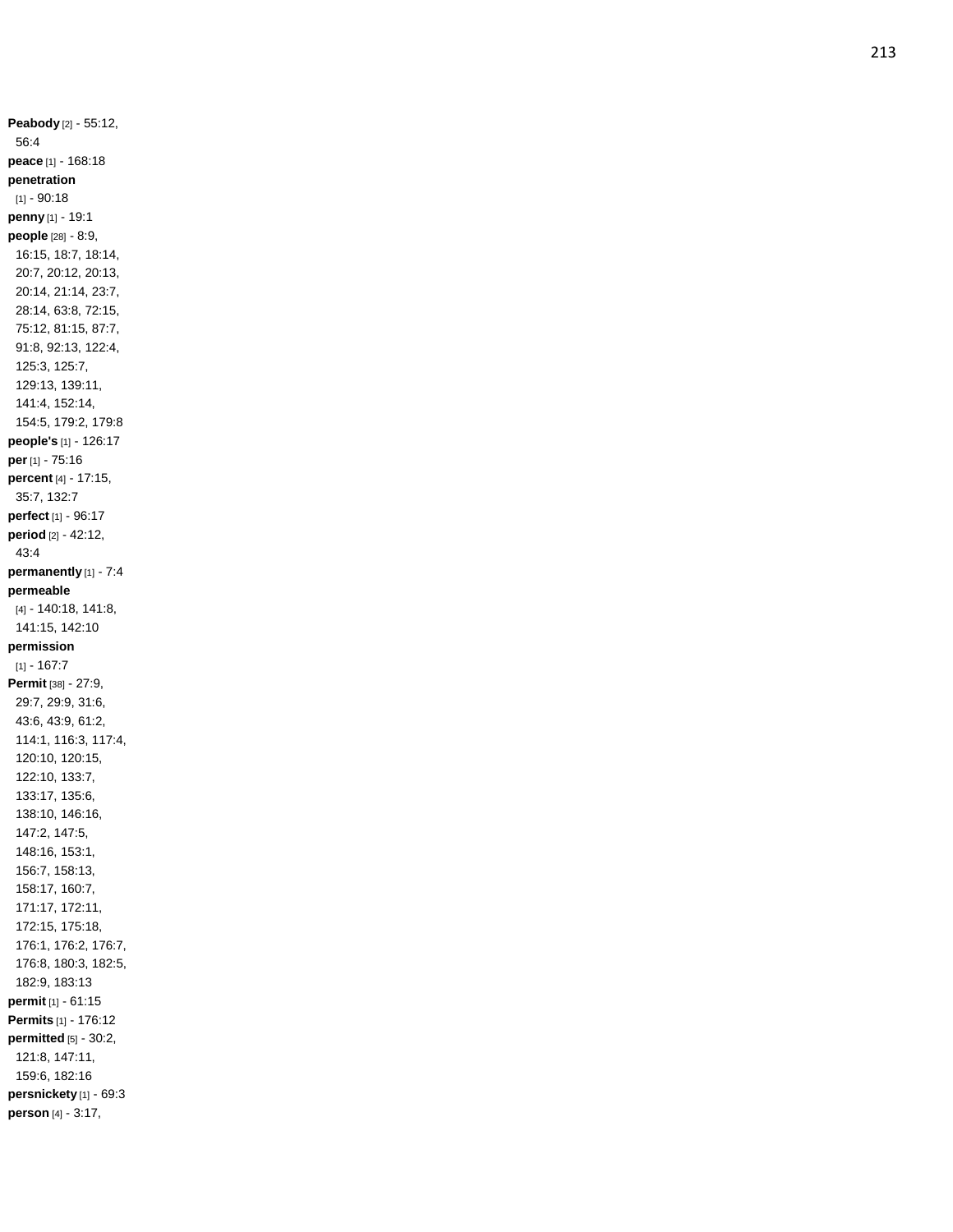6:14, 125:10, 156:3 **personally** [2] - 25:12, 142:10 **persons** [1] - 67:1 **Peter** [2] - 155:12, 165:17 **petition** [10] - 19:18, 27:9, 27:11, 27:12, 27:16, 110:6, 166:15, 167:5, 167:14, 168:1 **petitioner** [10] - 3:13, 42:13, 42:16, 43:5, 52:8, 52:14, 59:1, 148:10, 156:13, 170:7 **phase** [1] - 78:15 **phased** [1] - 16:9 **photo** [1] - 162:1 **photograph**  $[1] - 98:17$ **photos** [3] - 12:3, 13:12, 161:17 **PICKETT** [4] - 150:9, 153:15, 154:4, 154:8 **Pickett** [1] - 150:10 **Pickett's** [2] - 151:11, 155:14 **picking** [1] - 144:2 **picture** [2] - 15:16, 22:5 **pictures** [4] - 16:5, 21:9, 58:11, 60:2 **piece** [1] - 100:18 **PINGREE** [19] - 171:10, 171:12, 171:16, 172:16, 173:1, 173:7, 173:10, 173:12, 174:1, 174:4, 174:10, 174:13, 175:1, 175:5, 175:11, 176:1, 176:15, 178:10, 178:14 **Pingree** [2] - 171:12, 181:14 **place** [7] - 37:10, 74:16, 79:13, 107:16, 128:8, 129:14, 133:8 **Place** [1] - 98:12 **placement** [3] - 4:4,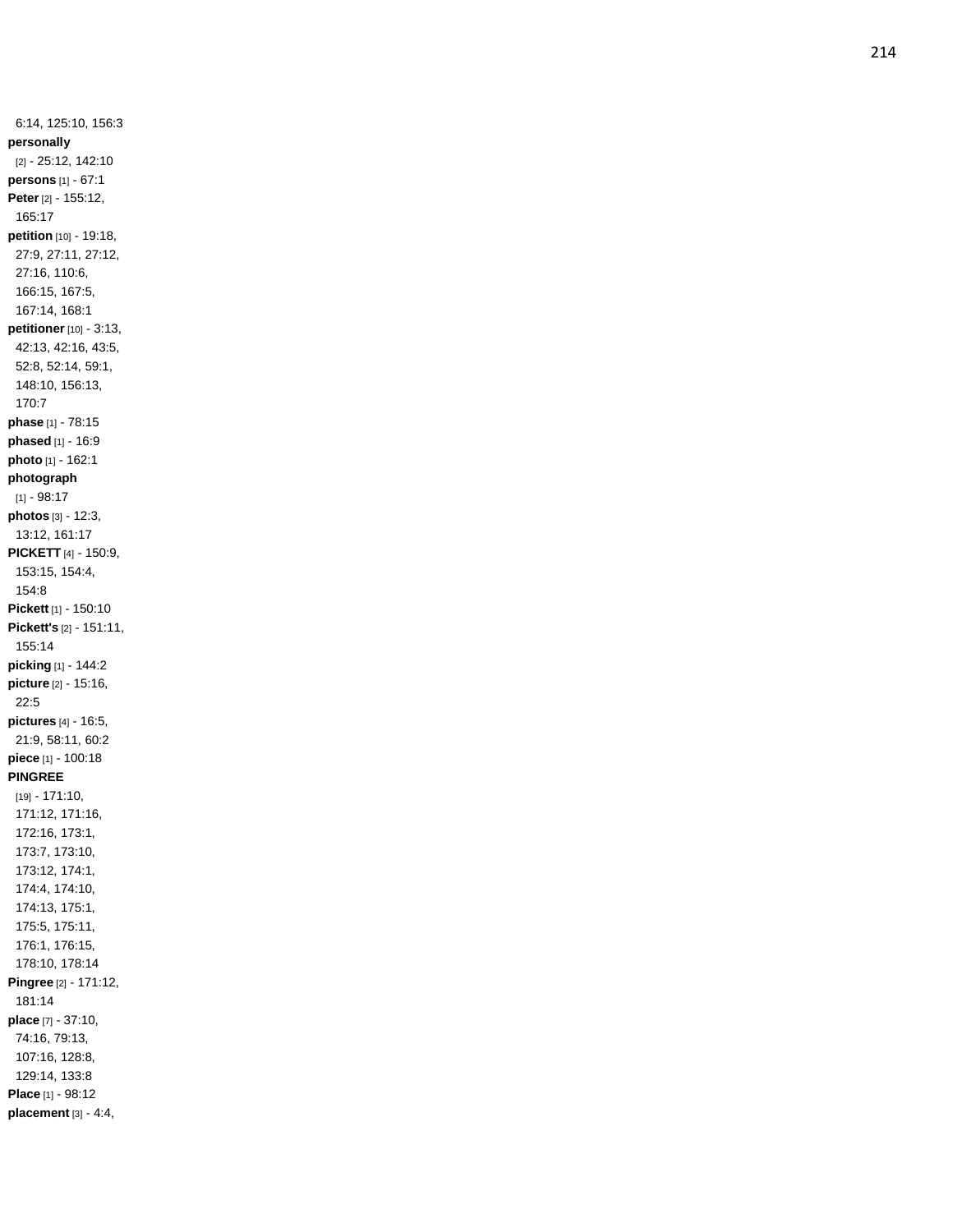152:5, 153:8 **plan** [20] - 11:7, 21:7, 36:15, 57:8, 63:3, 78:6, 81:1, 82:4, 88:4, 88:6, 102:15, 102:17, 103:2, 114:13, 142:5, 144:15, 144:18, 162:2, 172:3, 172:12 **planned** [2] - 141:11, 155:8 **planning** [1] - 49:14 **Planning** [2] - 61:17, 62:2 **plans** [63] - 11:3, 12:4, 13:10, 14:17, 31:8, 31:9, 31:14, 36:16, 40:18, 41:9, 51:4, 51:6, 51:7, 54:8, 56:6, 56:8, 56:13, 56:18, 57:5, 60:7, 61:18, 63:2, 69:3, 83:15, 86:8, 92:7, 92:10, 93:9, 102:8, 102:9, 103:13, 110:10, 110:15, 110:16, 111:1, 114:14, 114:15, 115:7, 119:15, 119:18, 122:12, 124:13, 126:18, 130:13, 136:10, 136:11, 136:13, 148:18, 150:12, 154:1, 155:15, 155:16, 158:3, 158:4, 160:9, 161:12, 168:4, 168:11, 170:6, 176:18, 181:13, 183:15 **planter** [2] - 92:11, 92:12 **planters** [15] - 87:5, 87:14, 88:14, 89:16, 89:18, 90:2, 90:3, 90:4, 90:7, 91:4, 91:5, 91:6, 91:13, 112:12, 112:14 **planting** [1] - 87:15 **plants** [3] - 86:2, 92:3, 173:17 **platform** [1] - 164:14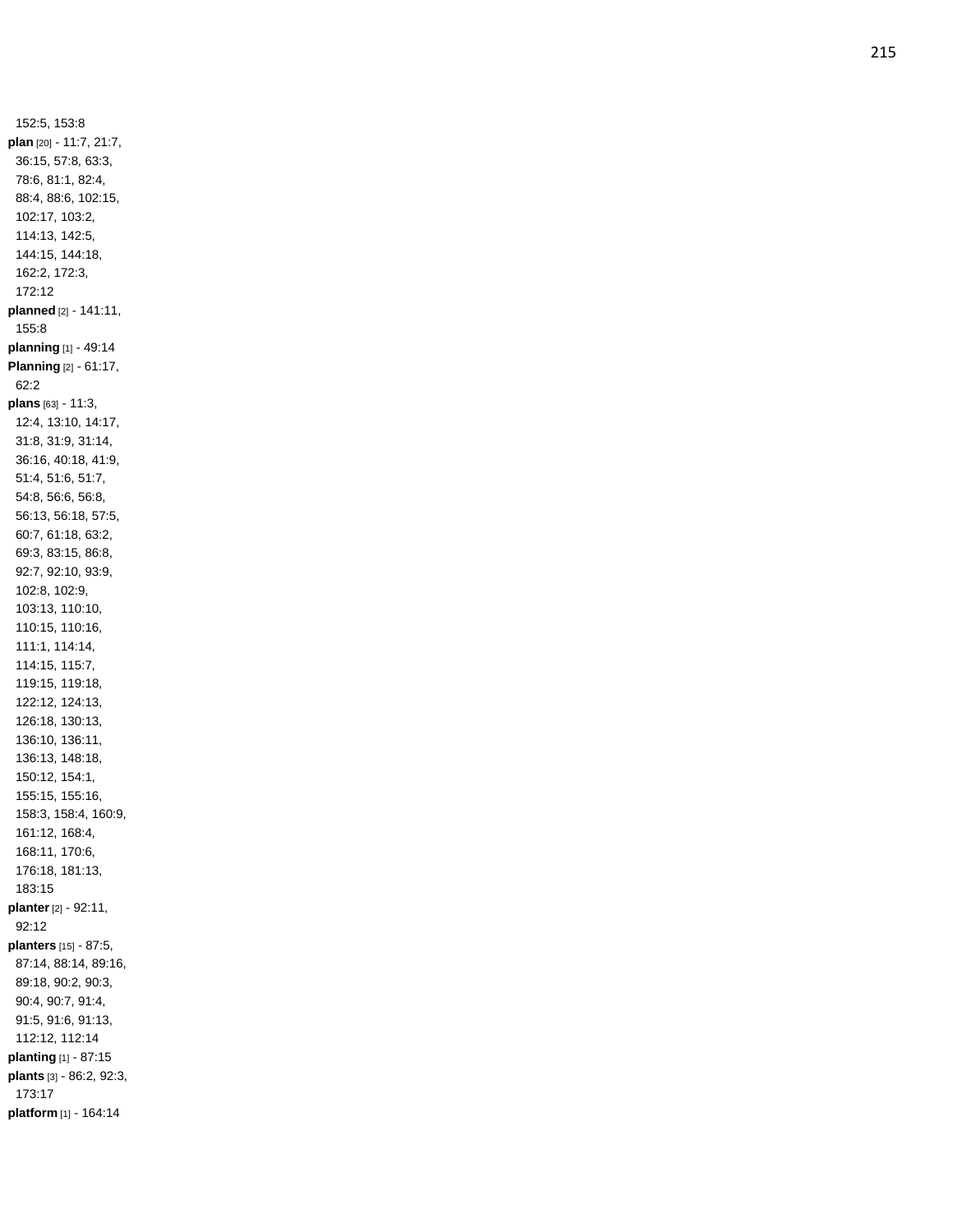**pleasing** [1] - 107:14 **plot** [2] - 172:3 **plus** [1] - 7:8 **Plymouth** [8] - 55:14, 58:9, 65:9, 65:13, 65:14, 70:12, 78:8, 78:9 **poin t** [13] - 19:6, 40:13, 41:1, 50:8, 63:5, 71:13, 74:14, 105:16, 108:17, 139:2, 143:16, 145:11, 168:15 **policy** [3] - 122:3, 122:7, 128:10 **pollution** [1] - 16:12 **poorly** [1] - 133:10 **populated** [2] - 58:17, 142:14 **porch** [8] - 47:5, 47:7, 47:11, 48:5, 51:5, 53:4, 131:14, 137:10 **porches** [1] - 168:6 **portion** [3] - 151:15, 176:2 **position** [1] - 83:5 **possibility** [1] - 138:14 **possible** [1] - 152:8 **possibly** [1] - 27:5 **post** [2] - 48:5, 179:12 **posted** [1] - 179:2 **posting** [1] - 179:8 **posts** [3] - 14:17, 15:10, 15:11 **potential** [1] - 107:13 **potentially** [1] - 97:13 **pots** [1] - 174:3 **powerful** [1] - 16:2 **practical** [1] - 90:16 **practices** [1] - 31:4 **practicing** [1] - 55:12 **preference** [2] - 13:1, 93:17 **prepared** [5] - 41:9, 110:11, 119:15, 158:4, 181:13 **prepares** [1] - 4:12 **prescribing**  $[1] - 66:16$ **present** [1] - 144:18 **presentation** [9] - 49:7, 62:1, 64:4,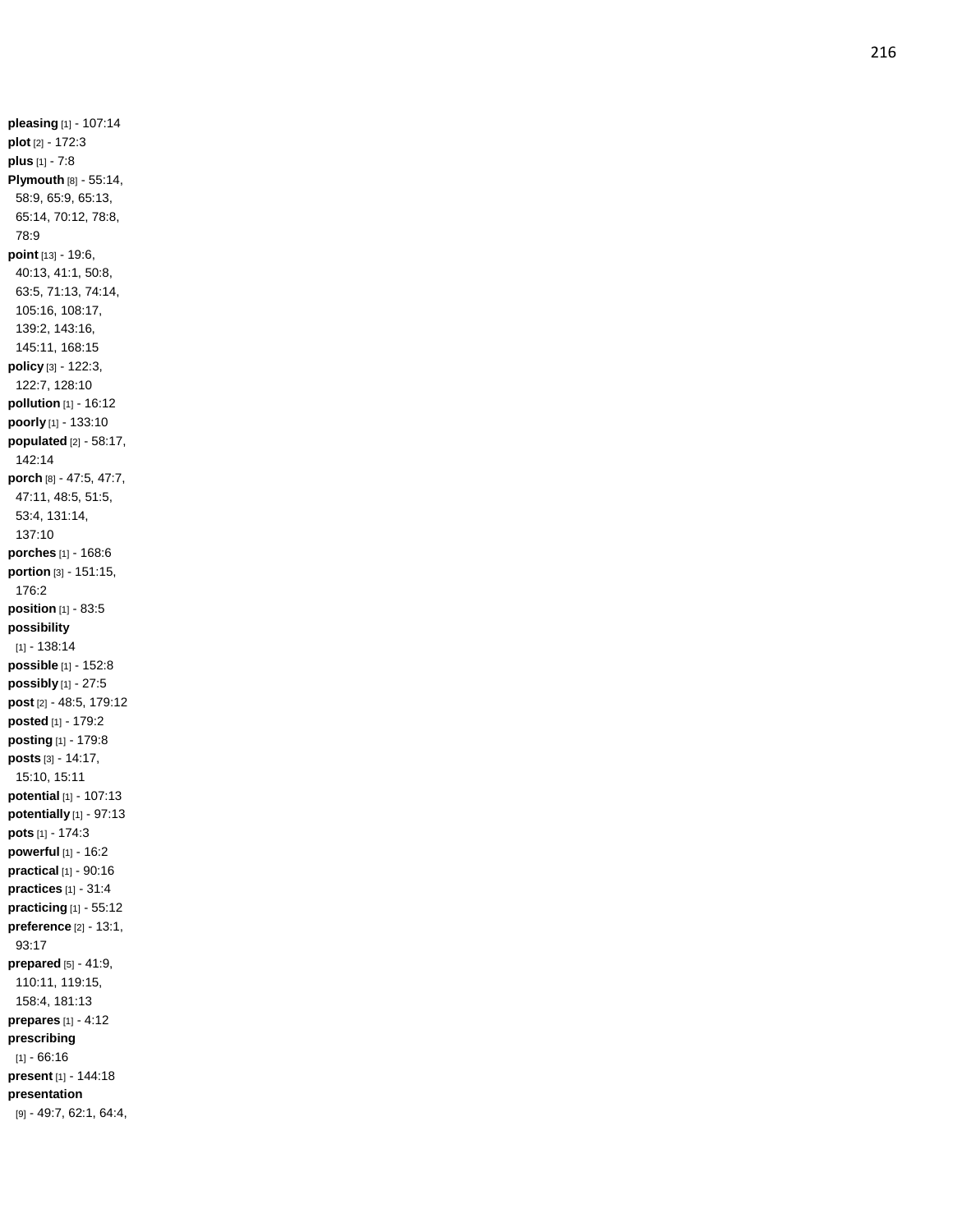84:5, 84:9, 84:10, 113:5, 136:8, 146:7 **presented** [6] - 11:11, 127:16, 131:4, 137:12, 138:3, 138:9 **preserves** [1] - 67:10 **preserving** [1] - 131:14 **President** [1] - 28:8 **pretty** [2] - 165:5, 171:18 **previous** [1] - 143:17 **primarily** [2] - 58:17, 131:10 **principal** [2] - 59:2, 59:14 **priority** [1] - 117:2 **privacy** [3] - 69:16, 159:14, 167:12 **privately** [1] - 95:1 **pro** [2] - 50:1, 62:10 **probable** [1] - 9:9 **problem** [7] - 21:5, 22:8, 43:14, 73:13, 86:6, 135:8, 174:12 **problems** [2] - 9:16, 88:16 **proceed** [13] - 31:8, 40:17, 41:1, 41:8, 49:4, 54:7, 110:9, 119:14, 158:2, 160:9, 170:5, 181:12, 183:14 **proceedings**  $[1] - 186:6$ **process** [2] - 8:12, 8:14 **progression** [1] - 157:14 **prohibit** [1] - 73:2 **project** [17] - 9:6, 27:8, 36:14, 49:13, 55:16, 56:2, 62:6, 71:2, 83:9, 113:1, 114:6, 120:1, 120:18, 123:14, 131:18, 155:8, 155:10 **projection** [1] - 16:18 **projects** [1] - 37:13 **prominent** [1] - 152:5 **proof** [1] - 30:4 **properties** [4] - 72:16,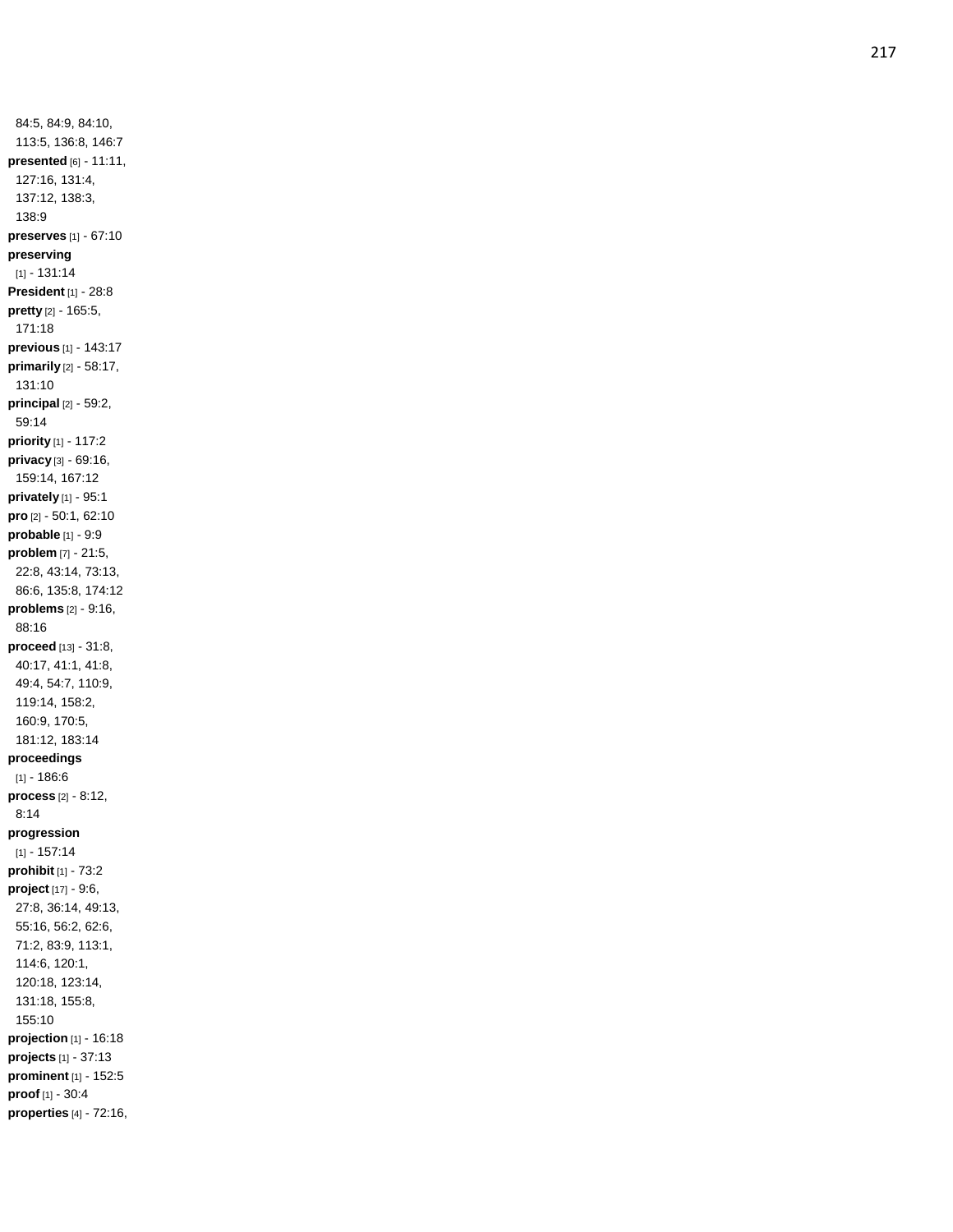75:5, 137:5, 167:12 **property** [35] - 30:8, 37:2, 43:8, 55:14, 58:13, 58:14, 59:3, 61:8, 67:12, 68:14, 74:11, 116:18, 119:7, 125:13, 131:2, 134:2, 137:2, 137:9, 138:18, 144:12, 151:17, 153:2, 153:10, 153:17, 155:14, 156:18, 159:12, 162:18, 167:2, 167:3, 169:10, 172:7, 172:9, 180:17, 181:1 **proponent** [1] - 114:6 **proportional**  $[1] - 12:17$ **proposal** [7] - 24:17, 34:14, 63:14, 67:10, 88:18, 132:8, 148:6 **proposed** [31] - 29:15, 30:12, 30:16, 31:2, 37:5, 59:8, 60:6, 61:8, 66:8, 66:14, 67:2, 67:7, 120:18, 121:10, 121:13, 121:15, 127:4, 129:9, 147:13, 147:17, 148:1, 148:9, 156:16, 157:12, 159:8, 160:2, 182:12, 182:18, 183:4, 183:6 **proposes** [2] - 59:1, 169:4 **proposing** [4] - 30:4, 83:15, 120:12, 162:7 **proprietors**  $[1] - 10:18$ **protection** [1] - 18:7 **provide** [3] - 21:17, 30:14, 126:11 **provided** [2] - 61:7, 66:7 **providin g** [2] - 116:18, 135:15 **provisions** [8] - 52:13, 61:9,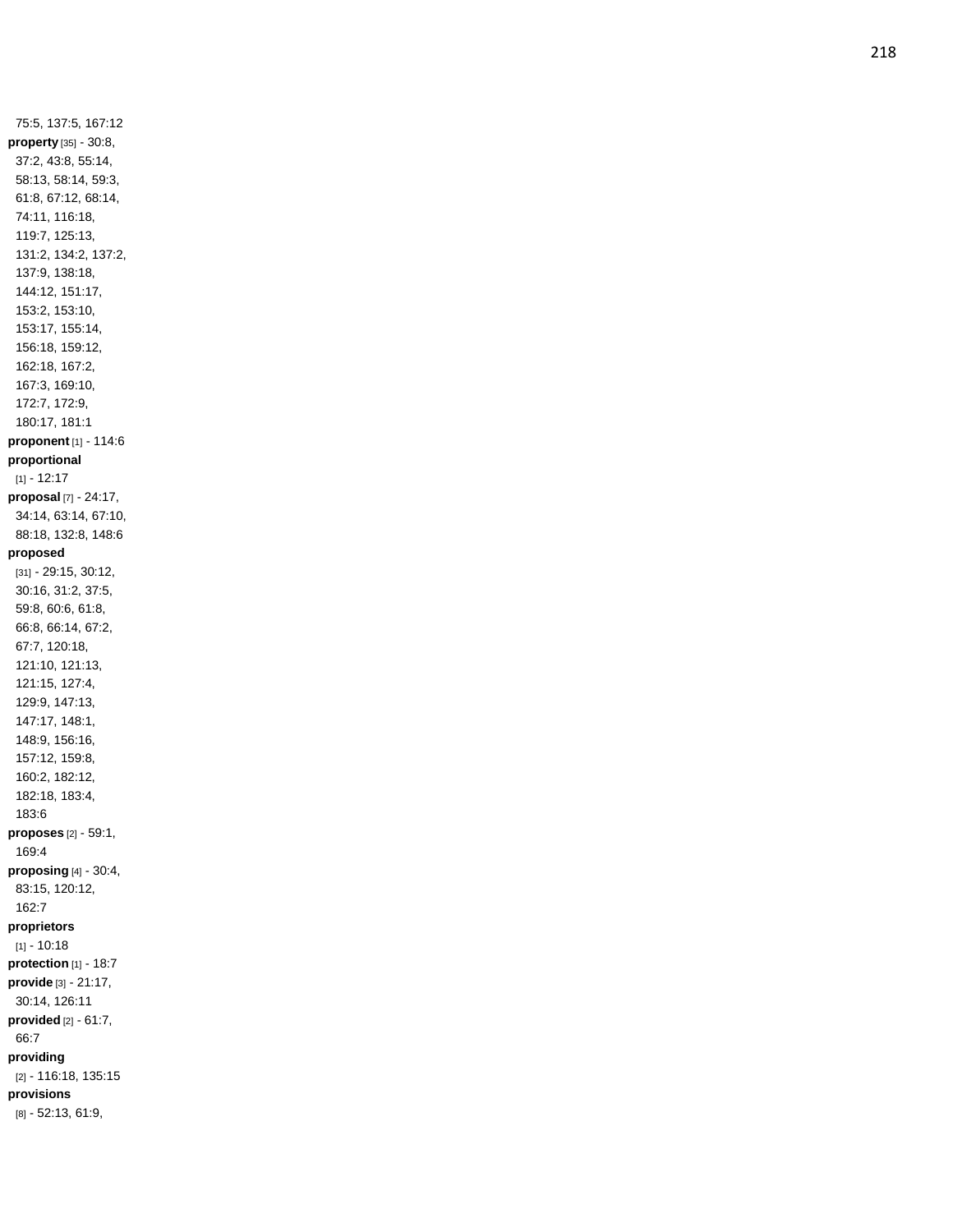66:10, 109:7, 118:3, 156:12, 169:7, 180:10 **Public** [2] - 186:4, 186:11 **public** [26] - 12:8, 26:7, 29:1, 36:8, 38:15, 40:5, 48:16, 50:9, 50:12, 51:17, 53:14, 66:17, 106:1, 109:18, 115:10, 117:5, 118:16, 143:4, 146:10, 154:17, 157:9, 165:9, 168:18, 169:18, 177:6, 181:7 **pull** [1] - 64:1 **pulling** [1] - 68:3 **pump** [1] - 21:8 **pumps** [4] - 18:3, 27:4, 28:1, 29:16 **purchased** [1] - 163:14 **purpose** [12] - 31:1, 40:7, 53:16, 110:2, 118:18, 121:18, 148:4, 157:11, 160:5, 170:2, 181:9, 183:9 **purposes** [2] - 21:17, 88:1 **pursued** [1] - 139:12 **put** [12] - 16:18, 24:10, 26:14, 65:4, 96:13, 97:8, 97:11, 127:18, 128:8, 140:10, 140:16, 152:11 **puts** [1] - 58:5 **putting** [2] - 71:17, 76:8 **puzzled** [1] - 39:14

# **Q**

**questions** [18] - 23:1, 36:4, 49:8, 62:2, 71:12, 98:8, 104:6, 104:8, 105:15, 113:17, 114:5, 114:9, 141:18, 154:11, 154:12, 165:6, 177:3, 177:4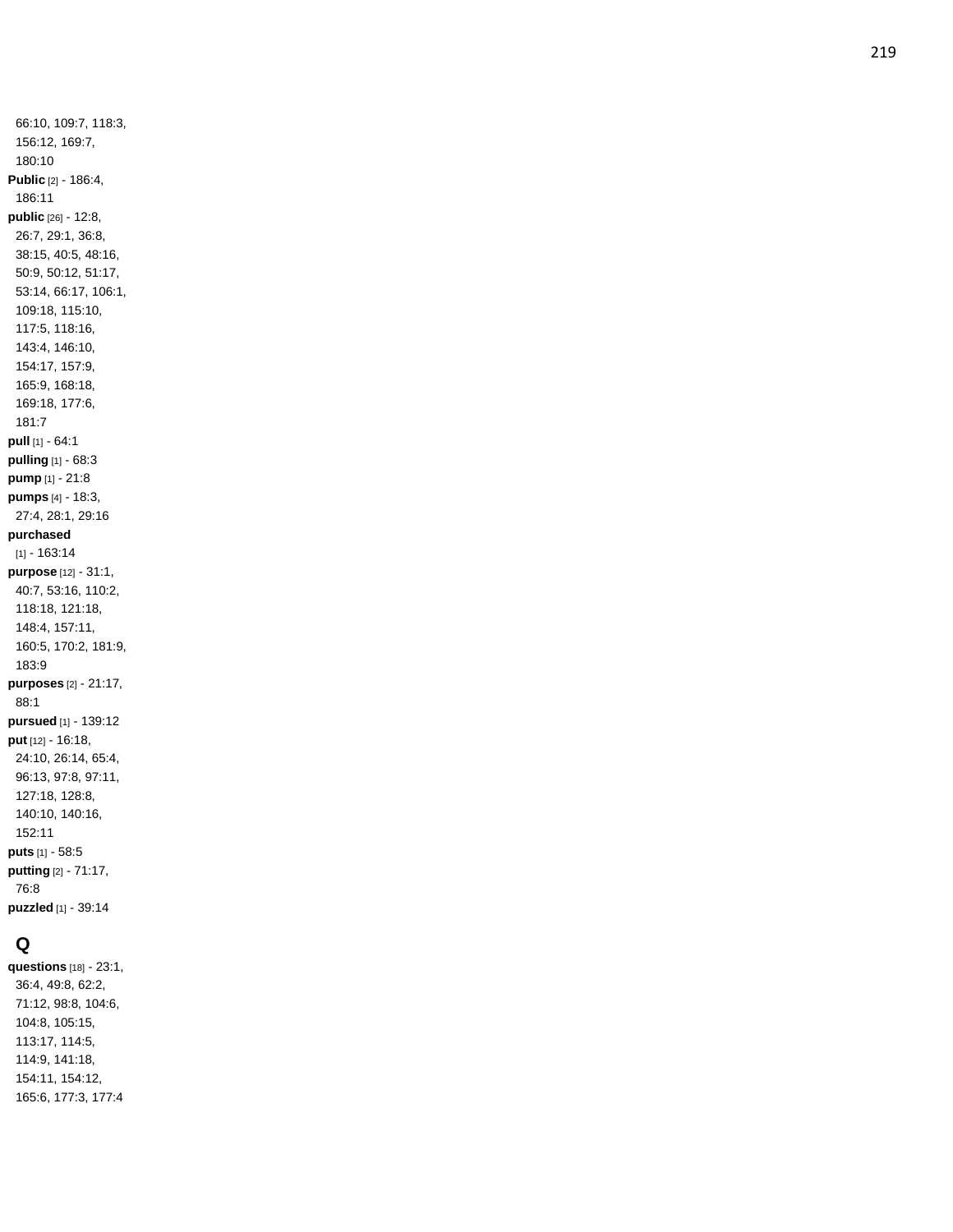**quite** [1] - 172:2 **Quonset** [1] - 5:11

#### **R**

**radius** [1] - 11:14 **Rafferty** [1] - 42:18 **rail** [1] - 78:5 **railing** [1] - 78:2 **railroad** [1] - 43:8 **rain** [2] - 15:3, 30:14 **raised** [2] - 10:4, 104:16 **range** [1] - 116:17 **rarely** [2] - 18:2, 18:8 **rate** [2] - 22:16, 162:3 **rather** [2] - 68:10, 77:14 **ratio** [1] - 132:7 **rationale** [1] - 139:9 **ratios** [4] - 104:11, 104:15, 132:1, 132:5 **re** [1] - 7:10 **re -advertise** [1] - 7:10 **reach** [2] - 3:12, 63:6 **read** [9] - 3:16, 10:7, 42:17, 51:14, 146:9, 154:7, 155:4, 165:15, 185:15 **reading** [3] - 26:16, 43:1, 185:6 **Reading** [6] - 51:3, 106:11, 115:16, 155:7, 155:13, 167:18 **reads** [1] - 152:7 **ready** [23] - 29:2, 29:3, 38:17, 38:18, 52:1, 52:2, 52:3, 95:2, 108:18, 109:1, 109:2, 117:8, 117:11, 117:12, 117:13, 146:12, 146:13, 146:14, 146:15, 156:4, 169:1, 169:2, 179:17 **real** [1] - 82:11 **realize** [1] - 179:9 **really** [12] - 10:13, 18:14, 19:10, 49:12, 49:15, 82:12, 83:11, 97:16, 135:11,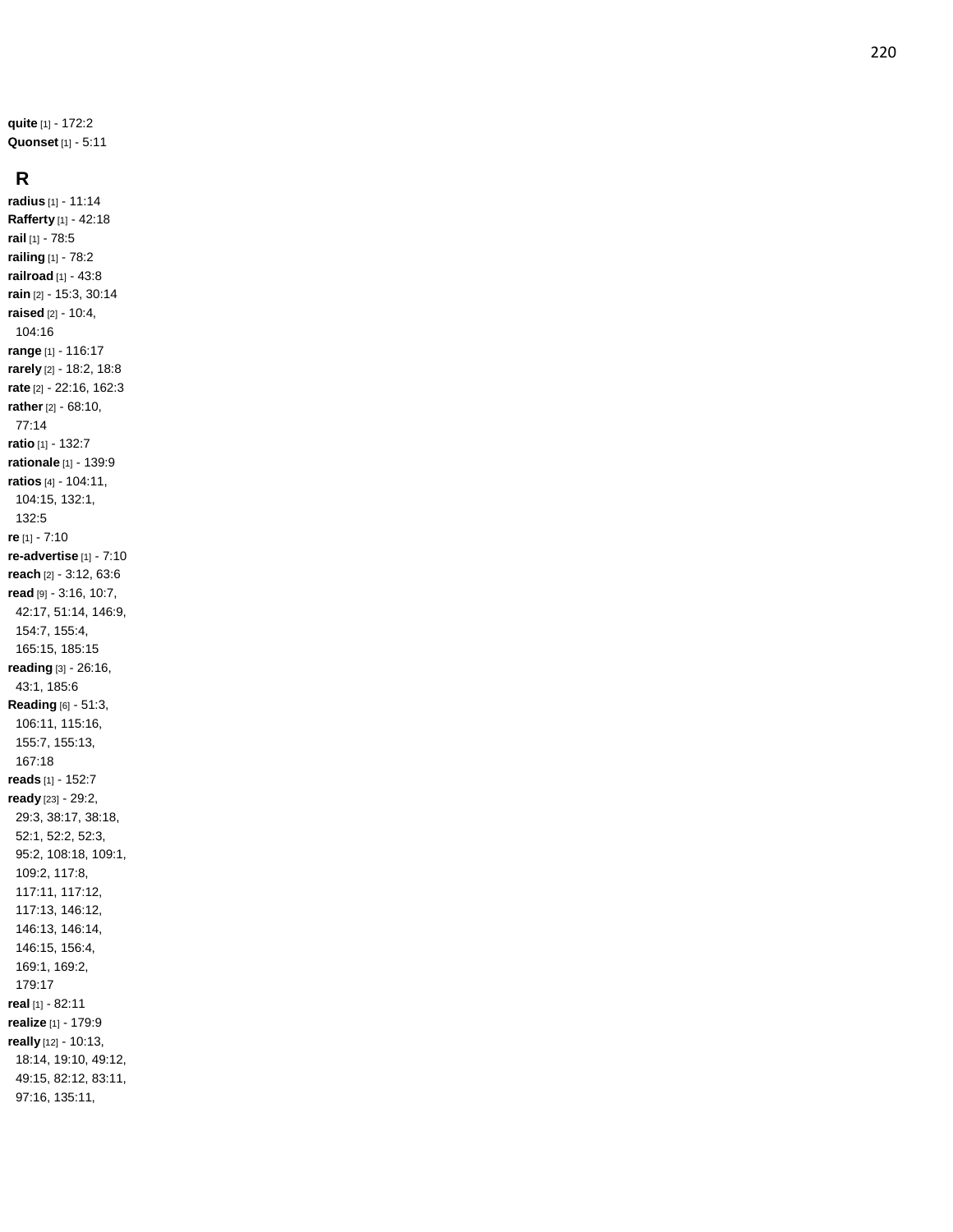138:16, 145:5, 163:1 **rear** [11] - 49:1, 53:10, 64:17, 64:18, 78:15, 100:10, 100:13, 167:2, 167:3, 173:2, 174:14 **REASON** [6] - 185:9, 185:10, 185:11, 185:12, 185:13, 185:14 **reason** [9] - 3:12, 35:14, 35:15, 39:9, 53:6, 93:18, 103:11, 162:13, 185:7 **reasonable** [2] - 4:2, 116:13 **reasons** [2] - 106:18, 151:8 **rebuild** [5] - 47:6, 94:1, 113:8, 117:1, 118:13 **rebuilding** [2] - 63:9, 119:2 **rebuilt** [1] - 118:8 **receipt** [7] - 36:13, 50:18, 58:1, 106:6, 115:15, 155:4, 165:14 **recent** [1] - 122:2 **recess** [1] - 84:2 **recessed** [1] - 95:4 **recollection** [1] - 38:2 **recommendation** [1] - 137:18 **recommendations** [1] - 13:5 **record** [9] - 5:17, 26:14, 28:18, 35:18, 113:8, 164:7, 165:16, 185:16, 186:6 **RECORD** [1] - 1:16 **recorded** [1] - 4:13 **recording** [5] - 3:18, 4:8, 4:10, 4:15 **recreation** [1] - 80:10 **recreational** [1] - 80:4 **recycling** [1] - 21:16 **red** [1] - 85:12 **redesign** [1] - 9:18 **reduce** [3] - 33:9, 87:1, 121:5 **reduced** [2] - 64:7,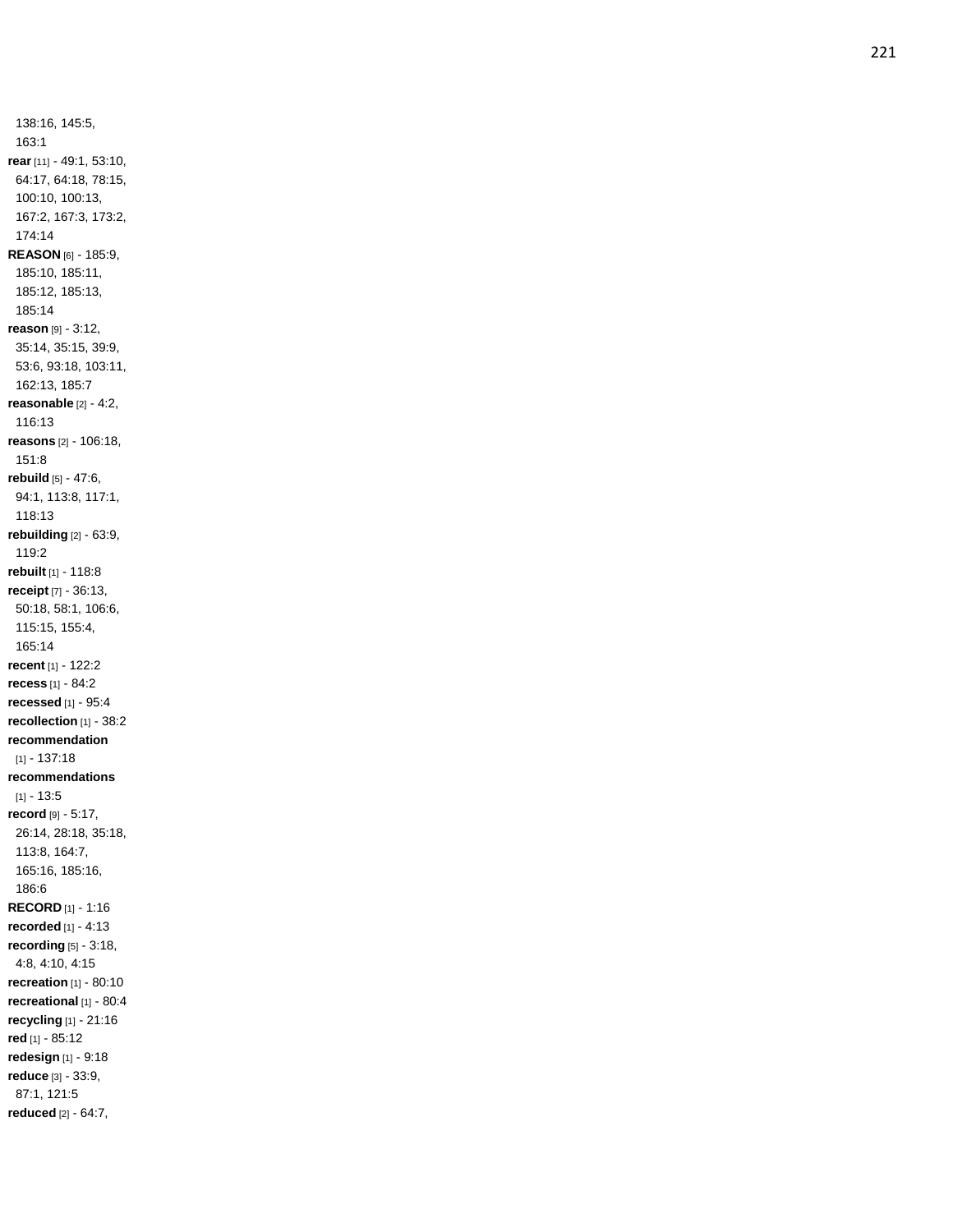103:16 **reducing** [2] - 68:13, 153:8 **reduction** [1] - 66:2 **referred** [3] - 63:16, 160:10, 183:15 **reflect** [1] - 139:15 **regard** [26] - 29:6, 31:2, 39:3, 40:8, 52:6, 53:17, 63:2, 67:16, 81:5, 109:5, 117:18, 119:1, 120:14, 121:16, 122:2, 122:12, 147:1, 148:5, 156:9, 159:8, 160:10, 169:5, 180:7, 182:7, 183:11, 183:15 **regards** [1] - 74:13 **Regent** [1] - 34:2 **regret** [1] - 19:1 **regular** [2] - 45:6, 48:14 **regulations** [6] - 66:16, 66:17, 67:9, 73:2, 93:5, 113:11 **rejected** [2] - 148:12 **relate** [1] - 136:11 **relates** [1] - 161:12 **relative** [1] - 11:13 **relatively** [1] - 99:5 **relevant** [1] - 51:11 **reliable** [1] - 108:4 **relief** [47] - 6:13, 6:15, 6:16, 6:18, 9:12, 10:1, 24:13, 39:12, 39:17, 40:4, 40:8, 49:3, 50:3, 53:11, 53:12, 53:13, 53:17, 60:15, 109:14, 109:16, 109:17, 110:4, 116:3, 116:4, 116:12, 118:10, 118:15, 119:8, 119:12, 122:16, 133:18, 134:5, 134:11, 134:13, 147:4, 149:5, 157:7, 157:8, 169:16, 169:17, 173:6, 179:15, 180:15, 181:5, 181:6, 182:7, 183:10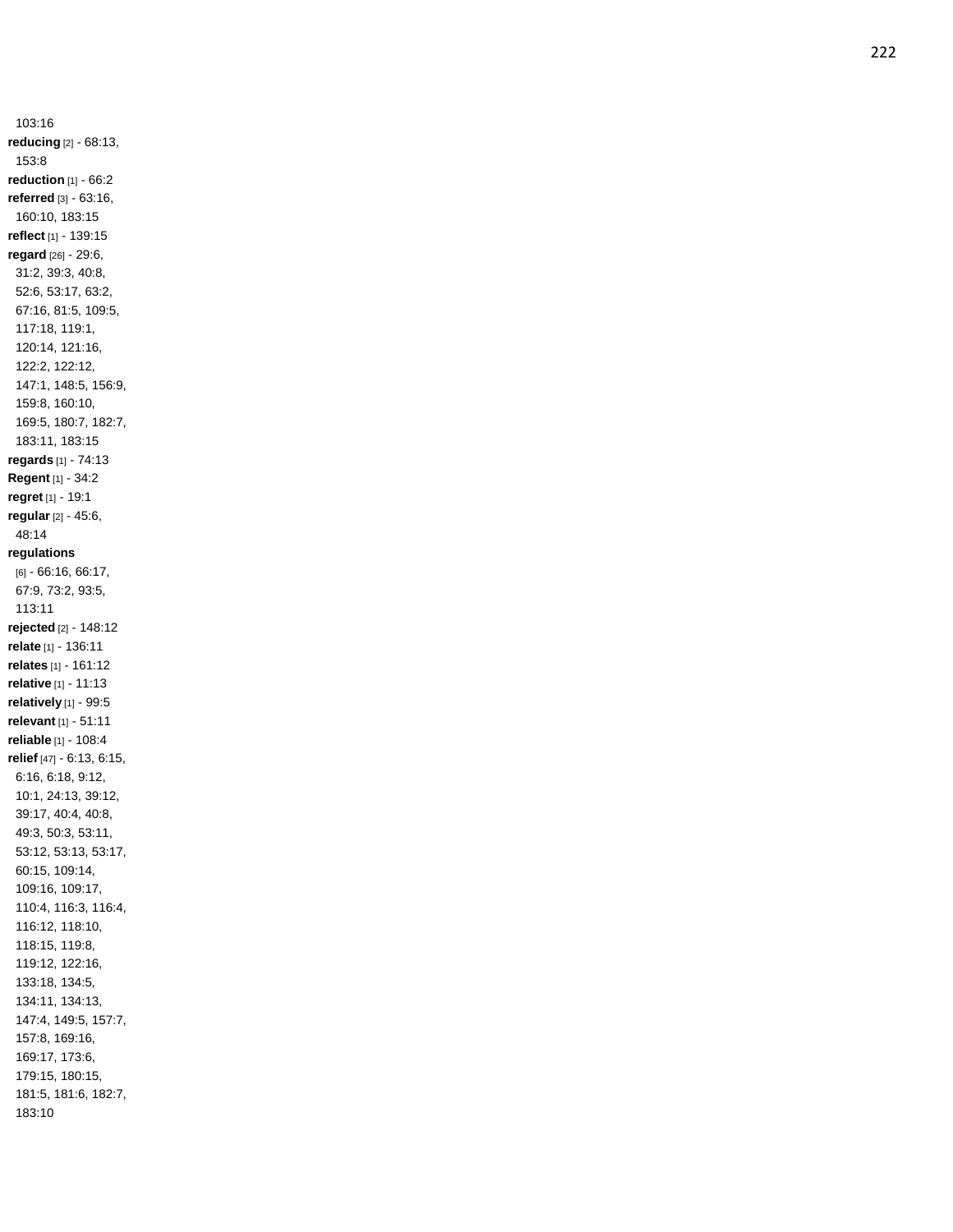**remain** [2] - 15:10, 117:1 **remove** [1] - 21:16 **renovation** [1] - 164:11 **rental** [1] - 151:17 **rentals** [2] - 72:11, 72:13 **reorganize** [1] - 101:4 **Repair** [1] - 27:3 **replace** [2] - 115:17, 172:10 **replacement** [1] - 116:15 **replacing** [5] - 59:1, 61:5, 116:14, 175:13, 175:15 **report** [1] - 26:12 **Reporter** [2] - 186:4, 186:11 **REPORTER** [1] - 186:16 **REPORTERS** [1] - 1:16 **representing** [1] - 98:13 **REPRODUCTION** [1] - 186:15 **REQUEST** [1] - 2:7 **request** [5] - 24:6, 37:9, 43:2, 100:17, 152:18 **requested** [9] - 34:16, 42:16, 43:18, 54:7, 110:8, 158:1, 170:4, 181:11, 183:13 **requesting** [5] - 31:7, 40:16, 134:11, 152:4, 160:8 **required** [3] - 25:8, 61:5, 120:11 **requirement** [4] - 14:18, 64:9, 83:4, 100:4 **requirements** [14] - 4:3, 24:18, 29:8, 48:9, 60:16, 64:1, 77:17, 120:17, 135:7, 147:3, 158:16, 166:18, 176:6, 182:8 **requires** [11] - 39:12, 53:10, 109:15, 116:2, 128:2, 157:1,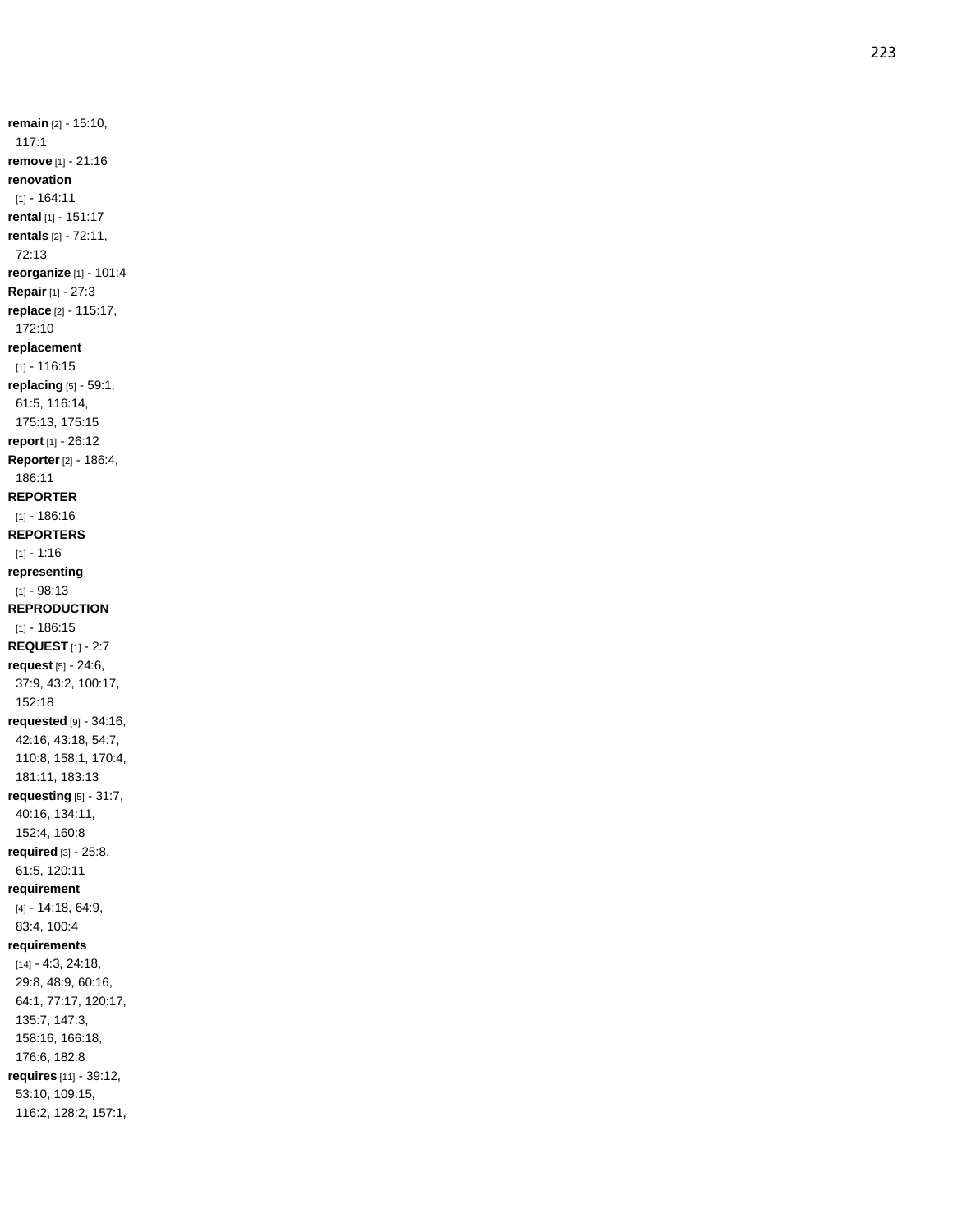169:16, 173:6, 175:17, 180:15, 181:4 **requiring** [1] - 64:11 **resettling** [1] - 60:1 **reside** [4] - 36:18, 51:3, 54:2, 165:18 **Residence** [1] - 58:10 **residence** [4] - 151:11, 151:12, 155:14, 157:15 **resident** [1] - 108:2 **residential** [4] - 12:16, 58:17, 60:9, 118:10 **residents** [2] - 53:18, 116:8 **resides** [2] - 155:6, 167:17 **residing** [1] - 54:3 **resolved** [1] - 176:17 **respect** [3] - 35:9, 35:11, 48:4 **RESPECT** [1] - 186:15 **respectfully** [2] - 37:9, 49:2 **respects** [3] - 61:10, 66:9, 119:7 **response** [1] - 49:11 **Response** [15] - 4:17, 26:5, 26:10, 36:6, 36:11, 43:16, 50:10, 50:15, 105:17, 106:4, 115:13, 146:4, 155:2, 165:7, 165:12 **rest** [2] - 58:5, 84:5 **restrict** [1] - 25:1 **restricting** [1] - 87:12 **result** [5] - 30:9, 59:11, 59:16, 61:16, 62:3 **resulting** [3] - 121:2, 147:7, 182:12 **results** [2] - 36:16, 46:12 **review** [2] - 48:17, 61:11 **reviewed** [2] - 61:17, 103:13 **revised** [2] - 34:18, 40:18 **revitalization**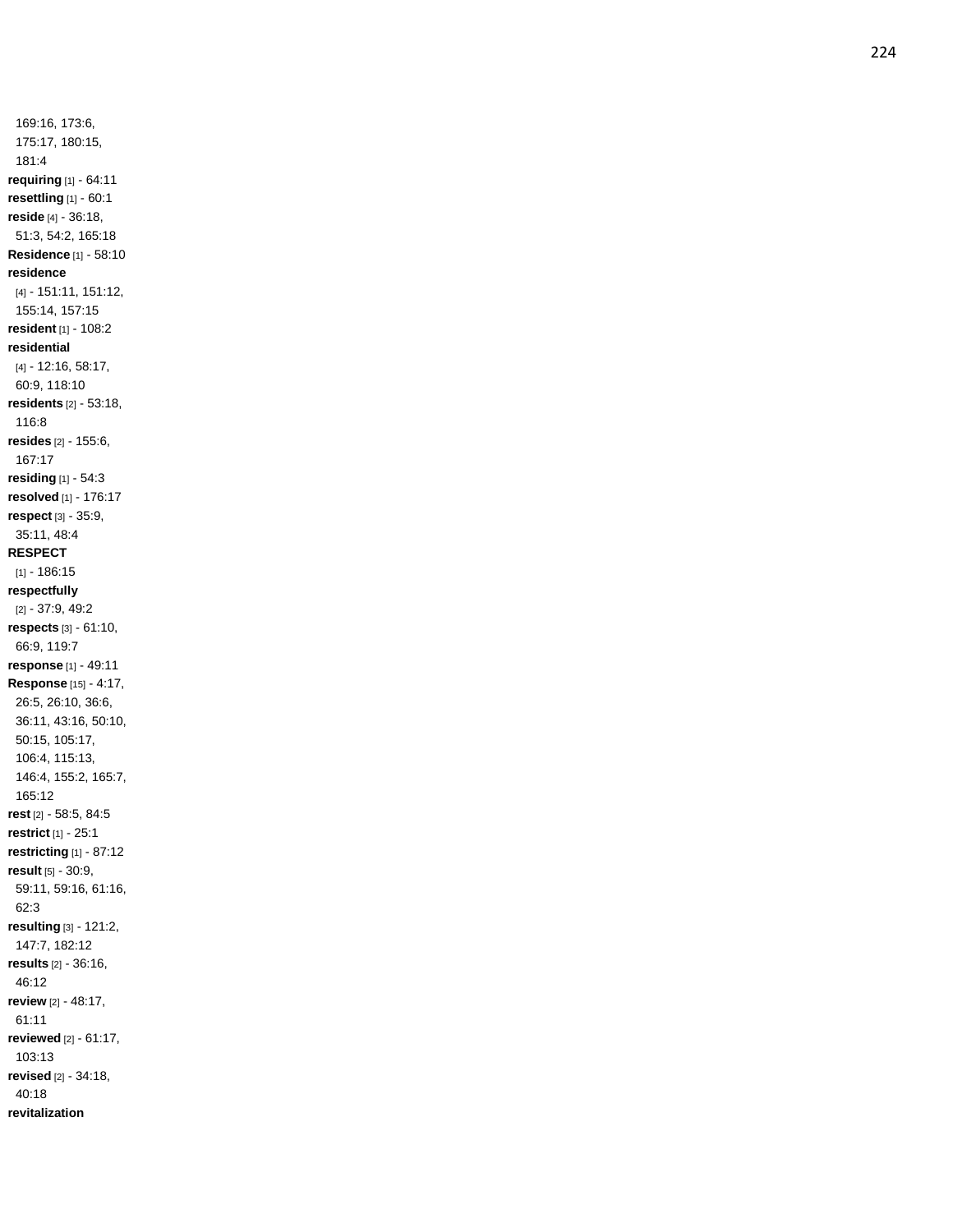[1] - 75:3 **Richdale** [2] - 2:6, 42:7 **ridge** [2] - 35:13, 78:10 **rigamarole** [1] - 164:17 **right -of -way** [2] - 172:4, 177:14 **rights** [1] - 10:7 **risk** [2] - 163:18, 164:2 **Road** [4] - 9:4, 166:1, 166:13, 167:10 **road** [3] - 75:10, 166:4, 166:5 **robot** [1] - 17:17 **Rogers** [1] - 51:2 **roof** [46] - 11:8, 67:3, 69:3, 69:9, 70:5, 70:6, 71:1, 71:5, 71:17, 73:6, 73:8, 74:13, 76:15, 77:3, 77:4, 77:6, 78:7, 78:11, 78:14, 78:17, 78:18, 79:1, 81:9, 81:11, 82:12, 82:16, 83:2, 83:16, 84:18, 85:5, 85:17, 87:18, 90:12, 91:1, 93:5, 98:15, 99:8, 99:12, 100:18, 112:8, 113:2, 114:11, 114:16, 117:16, 119:17, 120:2 **roofs** [1] - 92:8 **rooftop** [4] - 75:8, 75:9, 75:14, 76:10 **room** [2] - 4:14, 94:14 **roughly** [2] - 76:14, 76:16 **round** [1] - 79:3 **routes** [1] - 22:3 **routine** [1] - 21:15 **rubber** [1] - 91:13 **rule** [1] - 142:14 **rules** [11] - 37:15, 38:9, 66:16, 73:1, 82:13, 82:15, 83:1, 92:8, 92:10, 113:10 **run** [3] - 52:16, 162:8, 181:1 **running** [1] - 42:14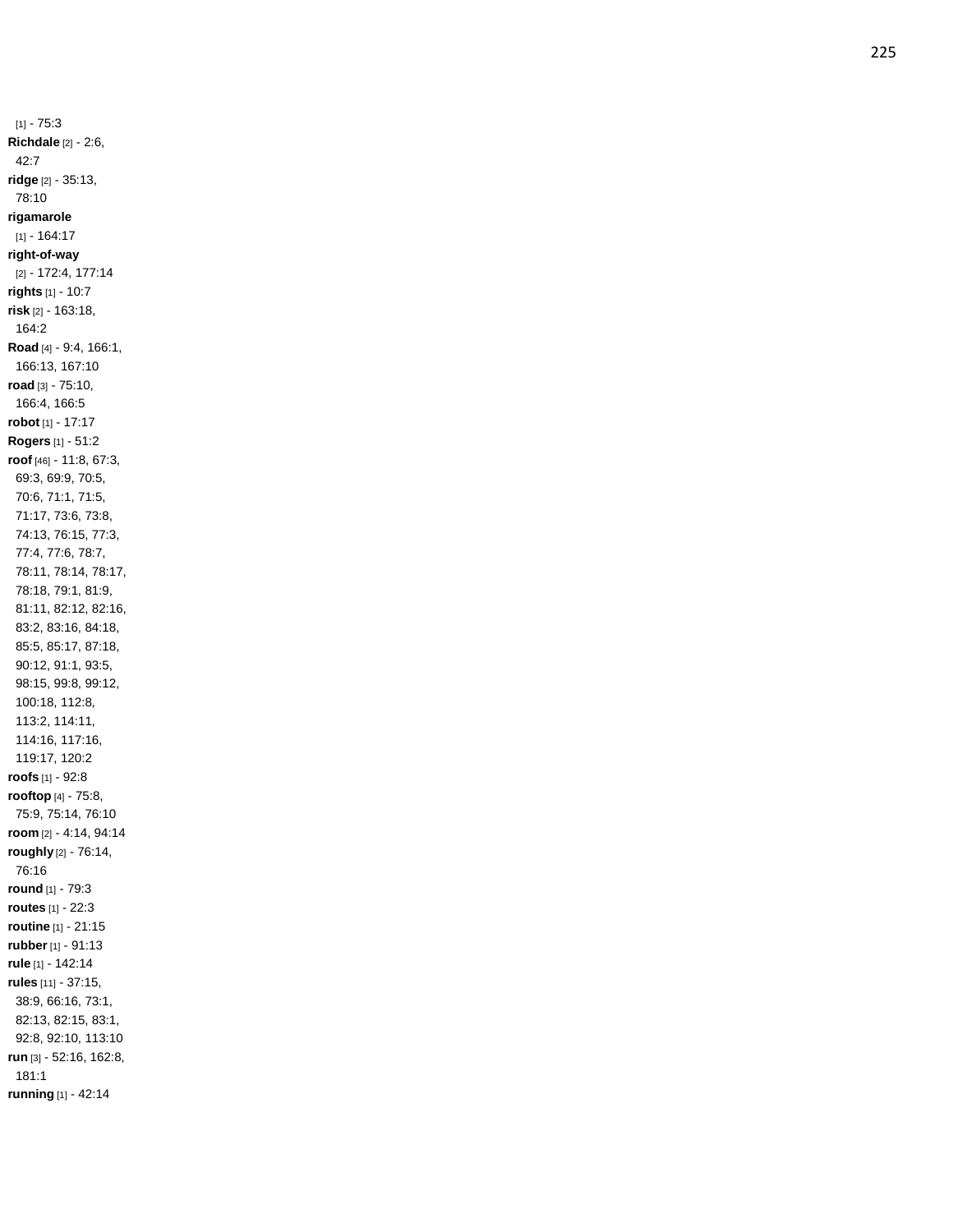### **S**

**S - E - G - A - L** [1] - 165:18 **safe** [1] - 67:1 **safely** [1] - 135:17 **safety** [6] - 30:11, 121:12, 147:16, 159:17, 162:14, 183:3 **SAME** [1] - 186:15 **sandy** [2] - 59:15, 118:14 **SARA** [3] - 143:8, 143:9, 145:14 **Sara** [1] - 143:8 **SARKIS** [27] - 13:10, 13:18, 14:3, 14:6, 14:11, 15:7, 16:1, 16:8, 16:16, 17:9, 17:12, 18:15, 18:18, 20:5, 21:3, 23:16, 24:3, 25:7, 25:10, 25:17, 27:15, 28:7, 28:14, 31:11, 31:15, 32:1, 32:5 **Sarkis** [4] - 10:18, 11:15, 27:1, 27:3 **sat** [1] - 6:5 **satisfy** [2] - 39:18, 176:9 **satisfying** [1] - 12:17 **Saturday** [1] - 38:6 **Saturdays** [1] - 37:11 **saw** [3] - 21:13, 103:5, 127:7 **saws** [1] - 37:8 **scaffolding**  $[1] - 14:15$ **scale** [2] - 85:15, 87:16 **scaling** [2] - 86:12, 89:11 **School** [1] - 145:5 **scope** [1] - 172:12 **Scott** [4] - 55:18, 58:10, 97:2, 98:11 **SCOTT** [20] - 80:16, 80:18, 92:4, 98:9, 101:11, 101:14, 101:16, 102:1, 102:3, 102:11, 102:15, 102:18, 103:3, 103:8,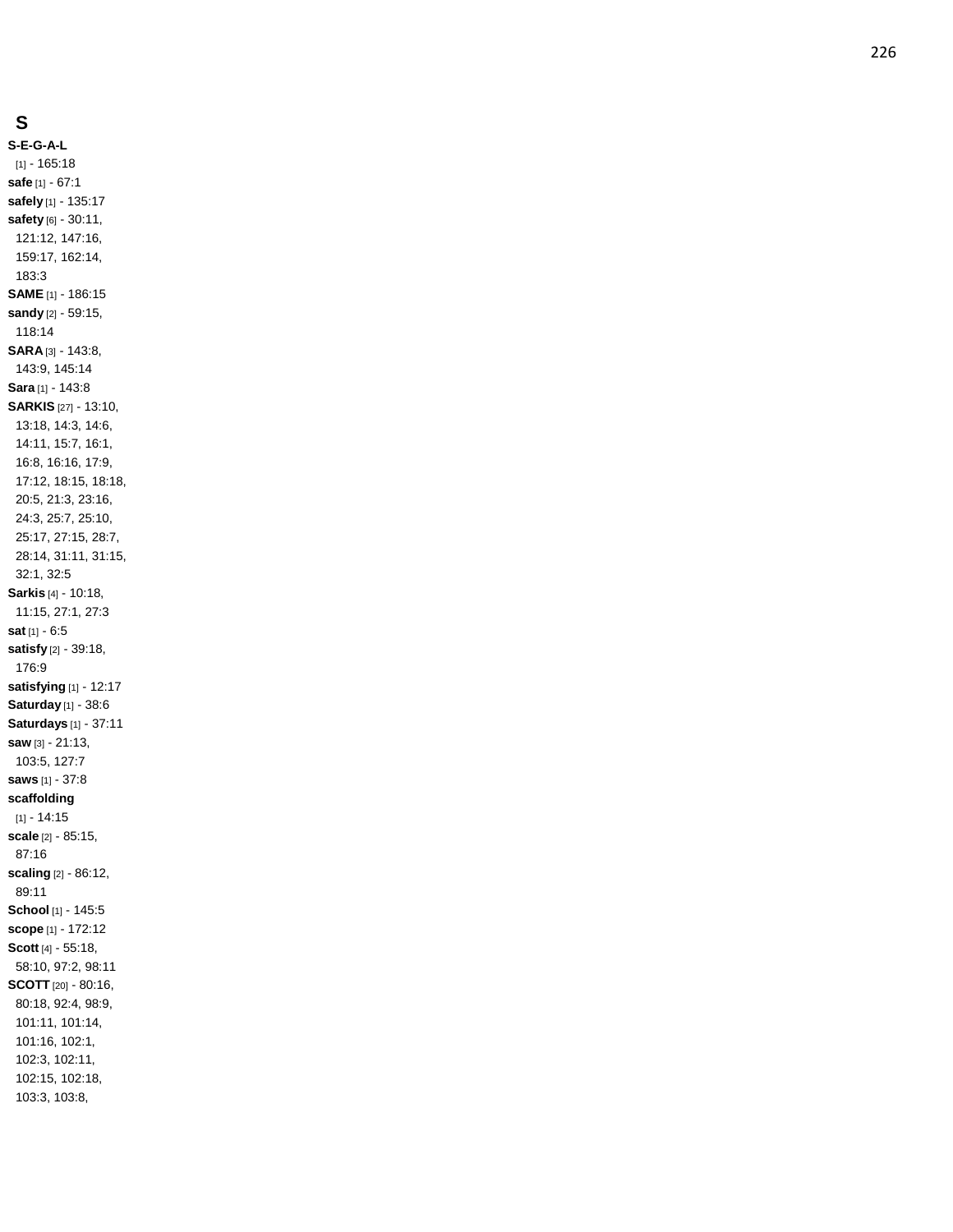103:11, 104:2, 104:5, 104:15, 108:14, 110:18 **screening** [1] - 51:10 **Scribner's** [1] - 102:6 **scuffers** [1] - 79:2 **se** [1] - 75:16 **Sea** [2] - 56:3, 119:15 **seams** [1] - 175:7 **Sean** [2] - 1:11, 57:9 **sean** [1] - 92:5 **SEAN** [14] - 37:17, 38:3, 38:6, 57:10, 57:12, 77:7, 77:11, 77:18, 80:11, 92:7, 93:1, 93:6, 105:7, 105:10 **second** [22] - 40:1, 46:8, 46:18, 48:2, 97:12, 100:9, 100:15, 106:14, 124:16, 132:13, 133:7, 142:2, 151:15, 151:16, 151:18, 152:9, 152:17, 156:15, 157:5, 157:17, 168:7 **section** [2] - 119:2, 173:13 **see** [41] - 6:10, 12:12, 14:14, 14:16, 15:14, 15:17, 16:4, 21:7, 22:4, 22:9, 25:1, 27:6, 34:17, 35:17, 39:17, 49:12, 50:2, 60:2, 62:18, 69:3, 69:17, 70:14, 74:14, 78:9, 78:14, 82:2, 85:5, 88:15, 106:7, 106:8, 119:17, 130:13, 134:10, 136:12, 137:5, 142:7, 146:8, 162:6, 173:13, 173:16, 176:10 **seeds** [1] - 174:5 **seeing** [3] - 18:7, 108:8, 124:12 **seeking** [4] - 29:10, 52:7, 107:2, 169:13 **seem** [2] - 108:11, 179:9 **Segal** [1] - 165:18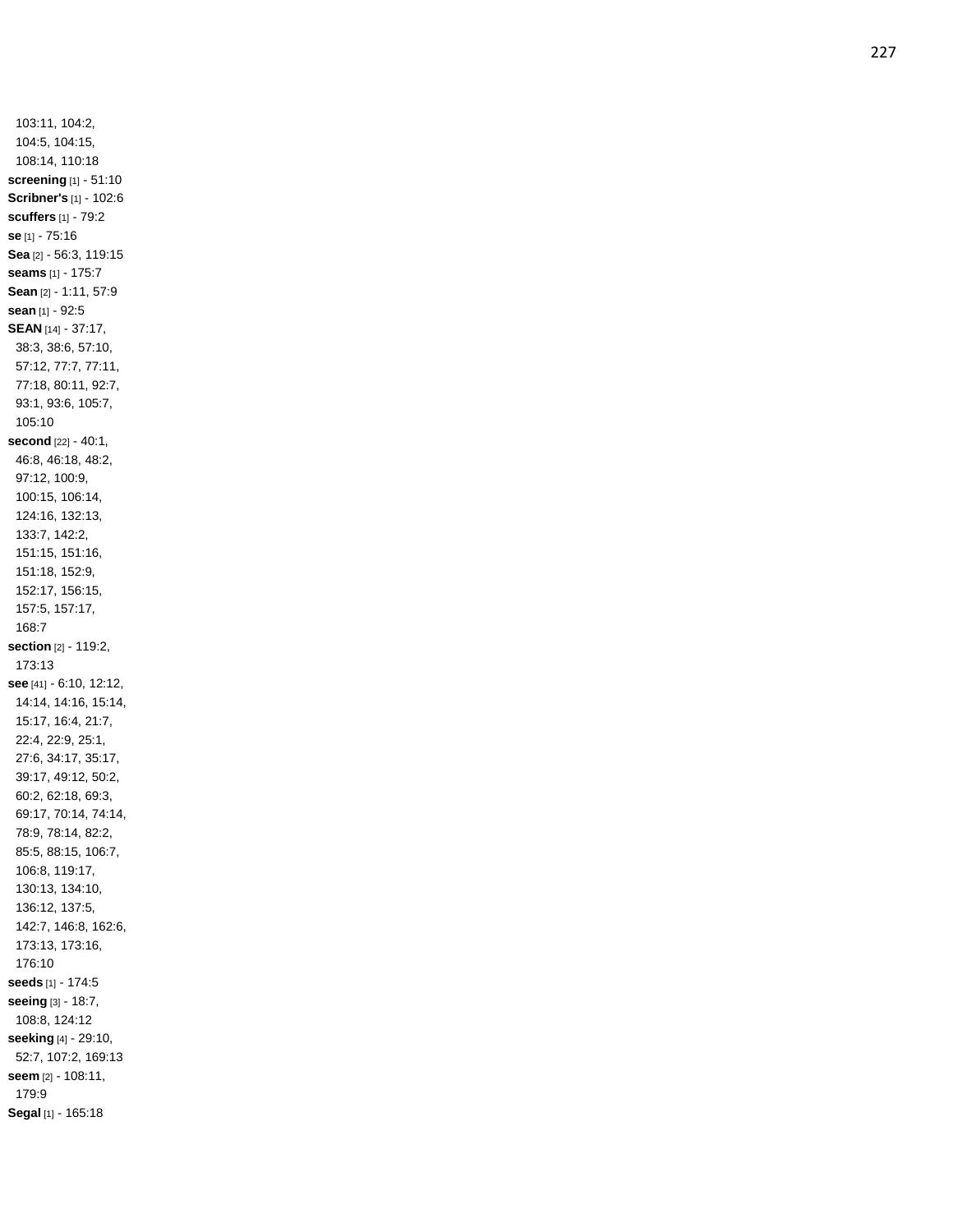**self** [1] - 15:13 **self -service**  $[1] - 15:13$ **sell** [1] - 138:18 **selling** [1] - 125:14 **send** [1] - 103:15 **Senior** [1] - 1:5 **sense** [2] - 8:16, 148:13 **sensitive** [1] - 63:4 **sent** [5] - 28:13, 98:1, 101:11, 104:16, 153:15 **separation** [1] - 162:10 **series** [1] - 100:11 **service** [3] - 15:11, 15:13, 31:3 **Services** [2] - 116:10, 185:3 **services** [1] - 15:7 **sessions** [1] - 4:1 **set** [7] - 22:14, 60:17, 63:15, 100:12, 130:16, 186:6, 186:7 **setback** [18] - 48:9, 53:11, 64:18, 100:1, 100:3, 100:4, 101:2, 151:10, 152:3, 153:2, 166:18, 173:2, 174:12, 174:13, 174:15, 176:5, 176:6, 176:13 **seven** [9] - 19:7, 37:17, 37:18, 99:18, 175:2, 175:3, 175:7, 180:4, 180:14 **seven -and - a -half** [1] - 99:18 **several** [2] - 107:7, 137:18 **severely** [2] - 58:16, 119:3 **shaded** [1] - 79:15 **shall** [2] - 12:6 **shame** [1] - 63:11 **shaped** [2] - 48:11, 169:15 **share** [1] - 152:17 **shared** [4] - 131:16, 134:2, 137:10, 172:5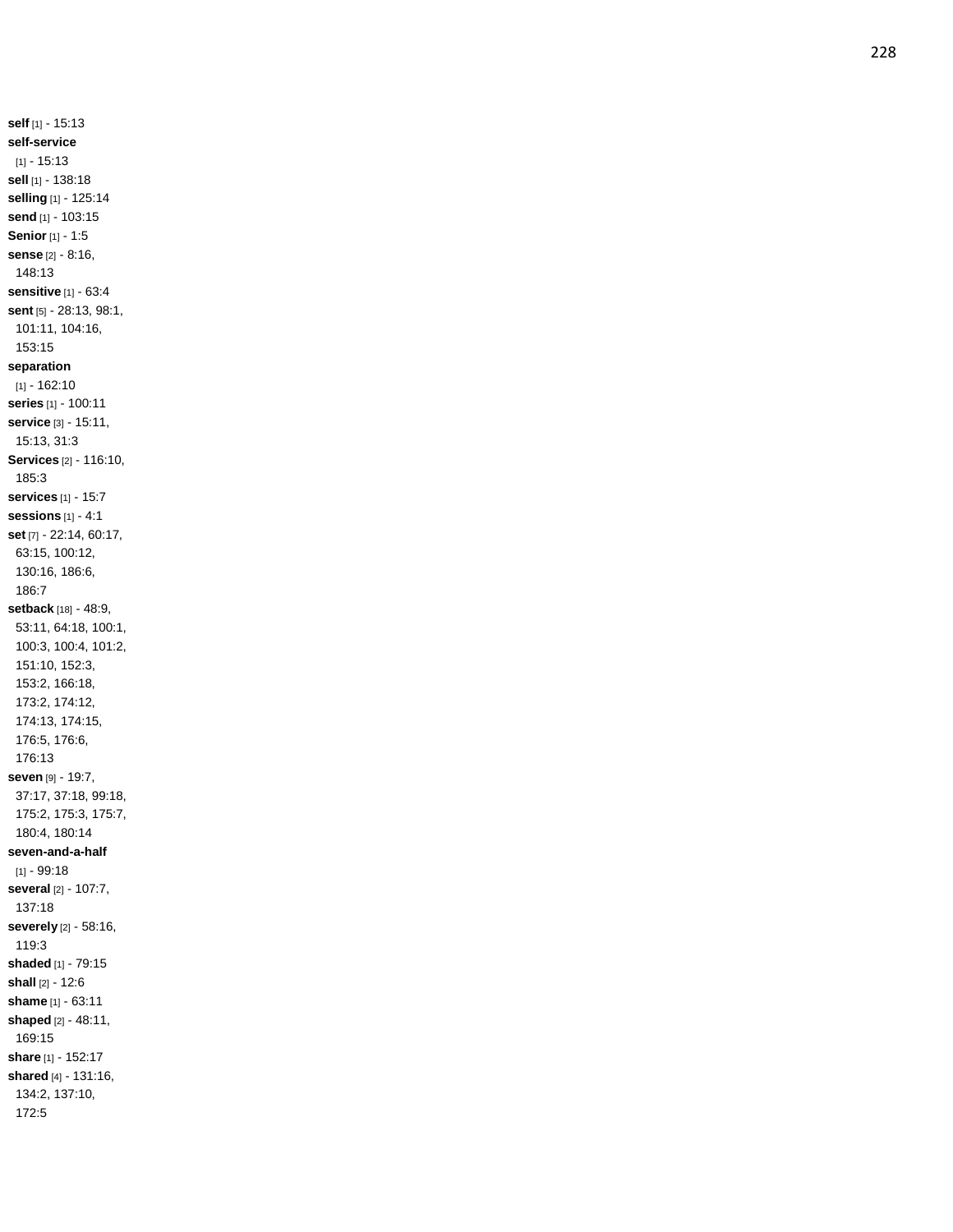**shares** [1] - 131:1 **SHEET** [1] - 185:1 **sheet** [2] - 110:10, 185:7 **Sheet** [2] - 185:2, 185:7 **shelter** [1] - 30:14 **shield** [1] - 18:14 **shines** [1] - 22:16 **shingles** [1] - 12:14 **shoes** [1] - 63:11 **shoot** [1] - 70:18 **short** [1] - 183:10 **Shorthand** [2] - 186:4, 186:11 **show** [10] - 12:6, 26:17, 56:13, 58:11, 104:18, 130:16, 136:9, 151:10, 172:11, 173:11 **showed** [2] - 20:11, 102:5 **shown** [4] - 99:17, 101:16, 119:18, 152:2 **shows** [2] - 13:5, 172:3 **shrubbery** [1] - 167:11 **shut** [6] - 81:8, 84:11, 130:11, 132:16, 135:2, 139:2 **side** [22] - 48:9, 99:15, 100:1, 100:4, 100:5, 101:1, 125:8, 131:11, 134:14, 140:9, 140:10, 142:7, 143:16, 144:10, 144:12, 145:1, 153:2, 153:4, 177:9, 177:14 **sidewalks** [1] - 18:6 **Sign** [1] - 185:7 **sign** [8] - 24:10, 24:13, 25:1, 61:15, 179:1, 179:3, 179:8, 179:12 **signage** [3] - 24:1, 24:7 **SIGNATUR E**  $[1] - 185:1$ **signed** [7] - 20:7, 27:16, 28:2, 30:6,

56:18, 57:6, 143:14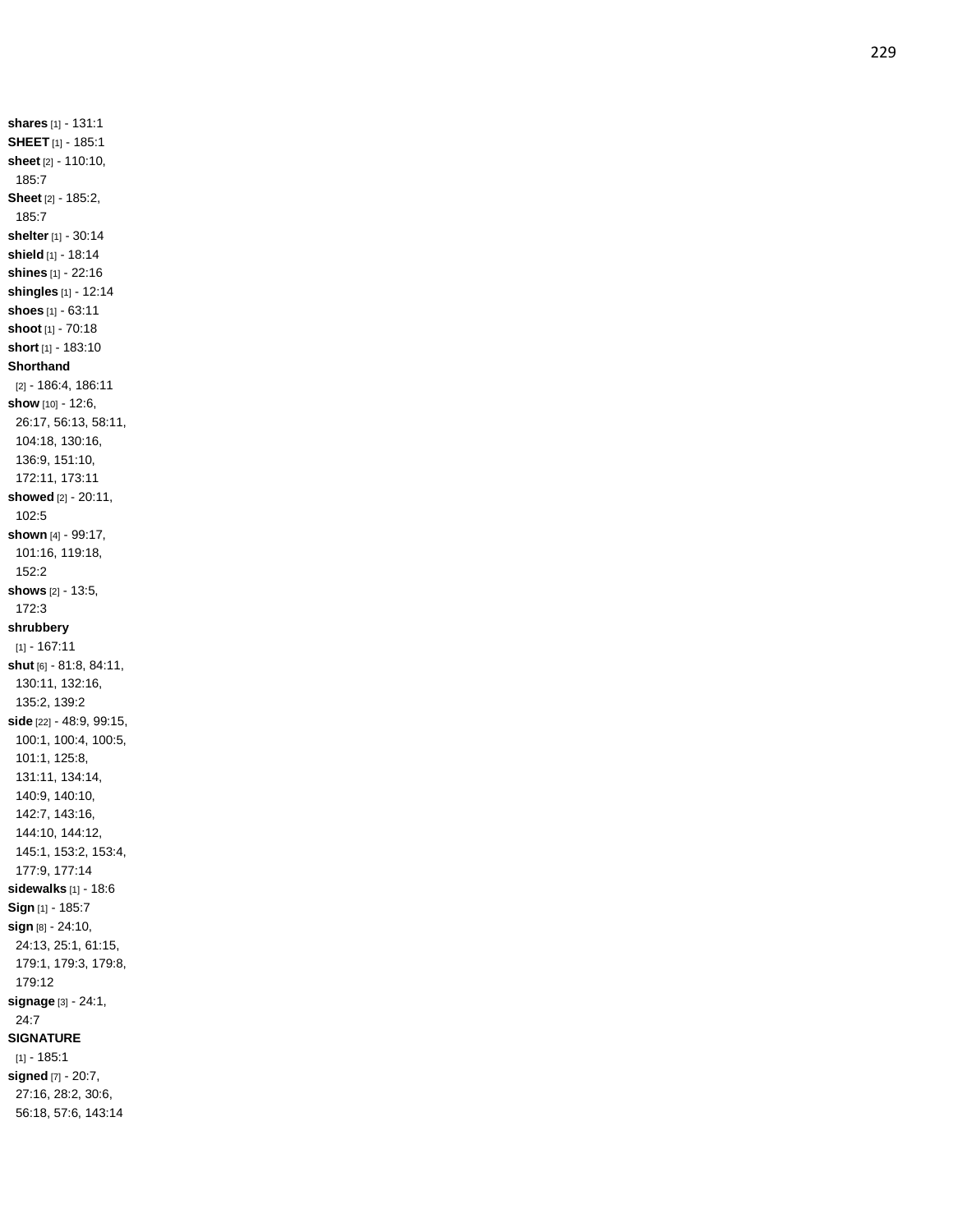**significantly**  $[1] - 68:2$ **signing** [1] - 124:2 **similar** [4] - 70:3, 152:6, 163:10, 175:16 **similarly** [1] - 58:16 **Simon** [1] - 124:3 **simple** [1] - 19:13 **simpler** [1] - 86:9 **sing** [1] - 12:6 **single** [4] - 35:2, 64:2, 99:3, 108:16 **single -family** [1] - 108:16 **sit** [4] - 6:6, 59:14, 153:17, 164:15 **site** [16] - 59:2, 71:5, 81:1, 120:11, 122:3, 122:8, 124:8, 125:6, 125:11, 126:11, 128:11, 129:4, 139:7, 142:4, 145:6, 152:6 **sits** [1] - 152:2 **Sitting** [12] - 3:4, 5:2, 33:2, 42:2, 45:2, 55:2, 96:2, 112:2, 123:2, 150:2, 161:2, 171:2 **situation** [2] - 14:16, 85:3 **six** [17] - 17:2, 17:3, 34:15, 37:18, 43:4, 43:18, 59:7, 60:9, 61:5, 78:17, 85:1, 85:2, 91:7, 115:18, 116:2, 120:11, 122:6 **size** [4] - 33:10, 87:1, 89:3, 157:4 **sized** [1] - 109:9 **sketch** [1] - 152:2 **skew** [1] - 83:4 **slanted** [3] - 12:13, 79:14, 79:15 **sleek** [3] - 14:12, 20:13, 23:17 **sleeve** [1] - 10:12 **slight** [2] - 140:12, 140:14 **slightly** [3] - 153:6, 153:9 **slim** [1] - 14:11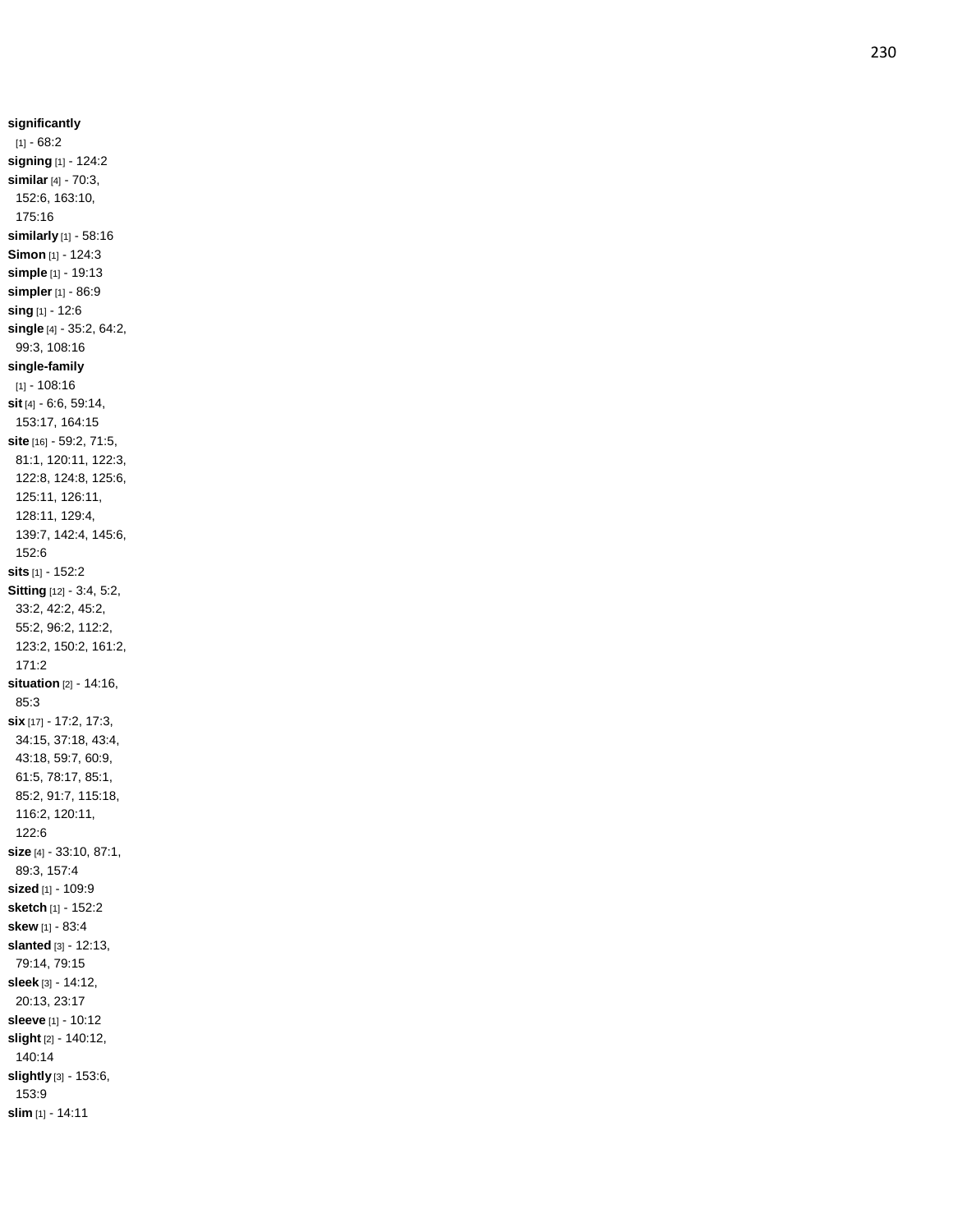**slopes** [1] - 78:14 **small** [3] - 48:13, 97:17, 153:3 **smaller** [1] - 99:1 **smart** [1] - 156:3 **Smith** [1] - 155:6 **snow** [1] - 20:17 **snowplowing** [1] - 18:5 **Soden** [2] - 96:12, 97:1 **soft** [1] - 59:15 **soil** [4] - 59:13, 118:8, 118:11, 118:14 **soils** [1] - 59:18 **solar** [4] - 67:3, 75:7, 75:13, 78:13 **sold** [1] - 135:9 **solve** [1] - 83:1 **someone** [1] - 142:4 **sometime** [1] - 42:9 **sometimes** [2] - 145:8, 145:9 **somewhere**  $[1] - 27:12$ **son** [3] - 10:17, 27:1, 46:14 **song** [1] - 10:16 **soon** [2] - 32:2, 32:5 **sorry** [13] - 8:2, 8:7, 74:2, 74:4, 78:5, 80:11, 123:15, 126:14, 127:12, 129:16, 135:14, 139:4, 174:17 **sort** [15] - 11:9, 11:16, 23:6, 23:14, 52:18, 82:11, 83:3, 83:4, 86:7, 88:18, 99:12, 100:11, 142:6, 142:7, 151:1 **sought** [19] - 29:7, 39:3, 40:8, 53:17, 61:2, 109:5, 110:4, 118:1, 119:8, 119:13, 122:11, 147:2, 156:10, 169:5, 179:15, 180:8, 182:10, 183:10 **sound** [1] - 82:8 **South** [1] - 72:4 **south** [2] - 48:18, 167:9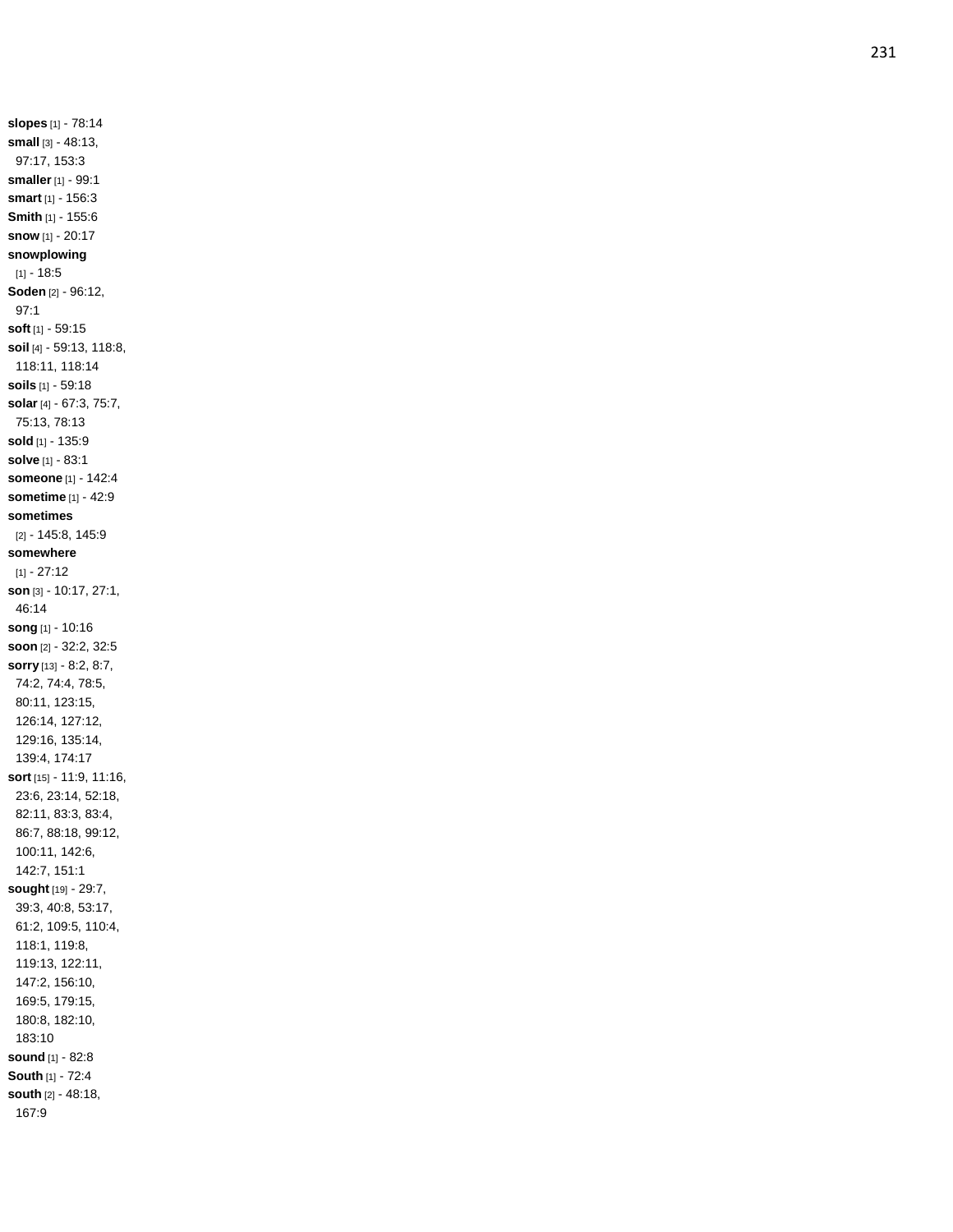**space** [45] - 39:8, 61:4, 61:6, 66:5, 66:7, 67:11, 71:16, 75:6, 75:16, 76:11, 80:4, 81:15, 81:18, 85:16, 87:10, 90:9, 97:10, 97:17, 98:4, 99:9, 100:14, 101:3, 107:4, 109:11, 125:1, 125:11, 126:9, 129:10, 131:2, 132:1, 132:5, 132:10, 135:3, 135:8, 140:18, 142:2, 142:3, 143:18, 144:1, 144:2, 145:1, 145:12, 180:14 **spaces** [8] - 60:10, 61:3, 61:5, 66:4, 68:10, 120:12, 144:6, 144:10 **speaking** [1] - 12:8 **Special** [37] - 27:9, 29:6, 29:9, 31:6, 61:2, 114:1, 116:3, 117:4, 120:10, 120:15, 122:10, 133:7, 133:17, 135:6, 138:10, 146:16, 147:1, 147:5, 148:16, 152:18, 156:7, 158:13, 158:17, 160:7, 171:17, 172:11, 172:14, 175:18, 176:1, 176:2, 176:7, 176:8, 176:12, 180:3, 182:5, 182:9, 183:13 **Specialist** [1] - 1:11 **specific** [1] - 99:6 **spell** [2] - 123:17, 178:1 **spend** [1] - 18:17 **spent** [1] - 108:5 **splits** [2] - 166:4, 166:6 **spoken** [2] - 20:6, 159:9 **spot** [2] - 126:4, 128:3 **spread** [1] - 162:17 **spun** [1] - 83:13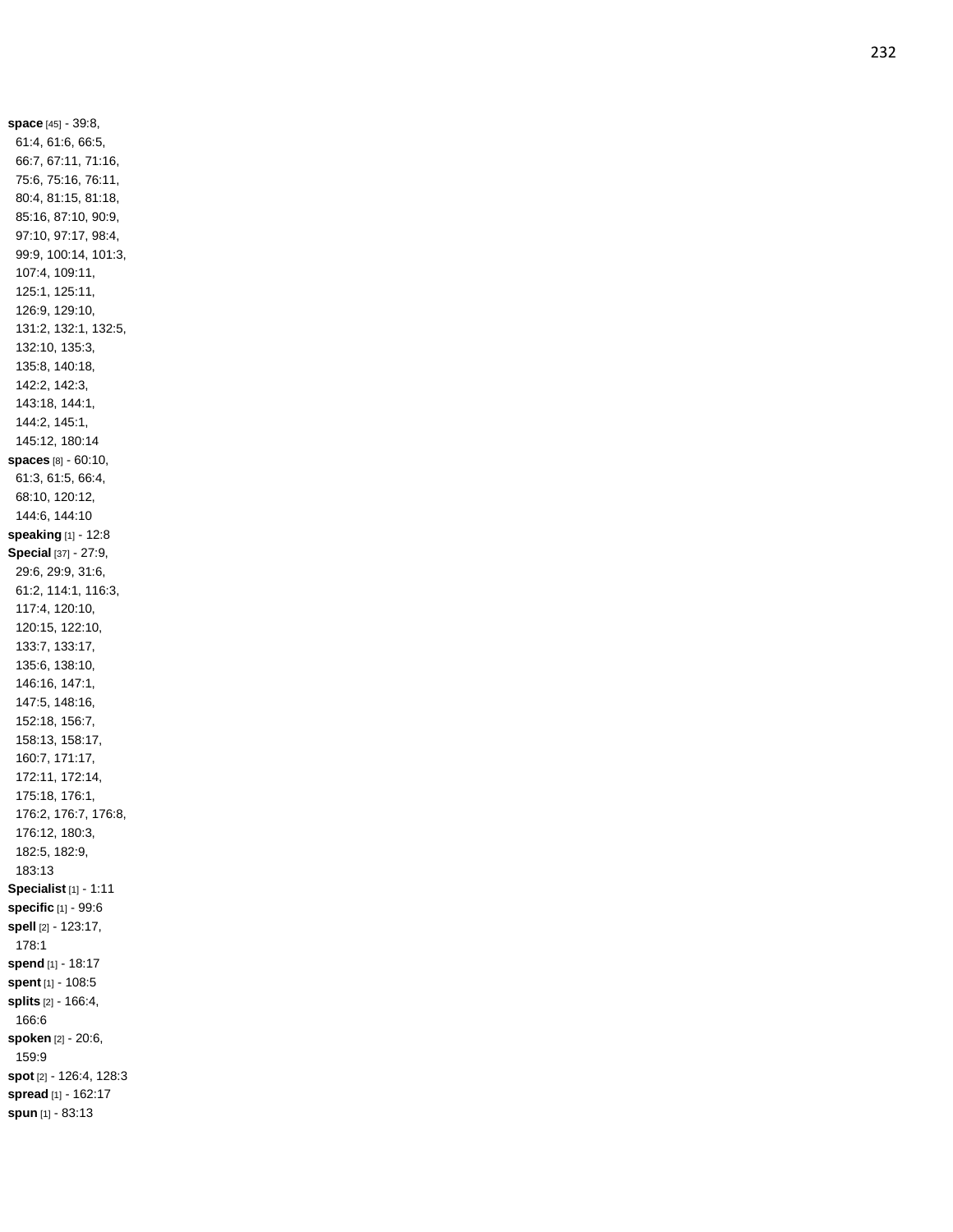**square** [17] - 76:15, 76:17, 77:6, 87:2, 87:9, 87:13, 87:15, 87:16, 89:10, 89:11, 89:12, 97:7, 175:2, 175:3, 180:5 **Square** [2] - 25:6, 25:8 **SS** [1] - 186:3 **staff** [2] - 103:13, 104:16 **stair** [8] - 78:13, 99:15, 100:2, 152:1, 152:2, 152:5, 157:6, 157:16 **stairs** [2] - 46:9, 151:9 **stairway** [1] - 99:11 **stamped** [2] - 56:18, 57:6 **standard** [2] - 14:4, 176:8 **standards** [1] - 39:18 **standing** [1] - 92:13 **standpoint** [1] - 90:16 **start** [4] - 3:10, 7:6, 33:18, 48:11 **started** [2] - 3:11, 5:18 **state** [5] - 39:16, 42:10, 42:14, 157:1, 165:3 **statement** [2] - 3:16, 93:3 **statement(s** [1] - 185:17 **station** [13] - 11:10, 11:11, 16:4, 19:4, 21:10, 22:4, 22:14, 22:17, 23:9, 25:6, 31:3, 60:13, 67:5 **stations** [1] - 15:8 **stay** [1] - 13:4 **steel** [2] - 13:2, 14:14 **stenographer** [6] - 4:11, 45:9, 45:12, 96:10, 143:6, 177:12 **STENOGRAPHER** [2] - 123:17, 178:1 **step** [2] - 19:9, 74:11 **step -dad** [1] - 74:11 **Stephen** [1] - 106:10 **STEPHEN** [1] - 106:10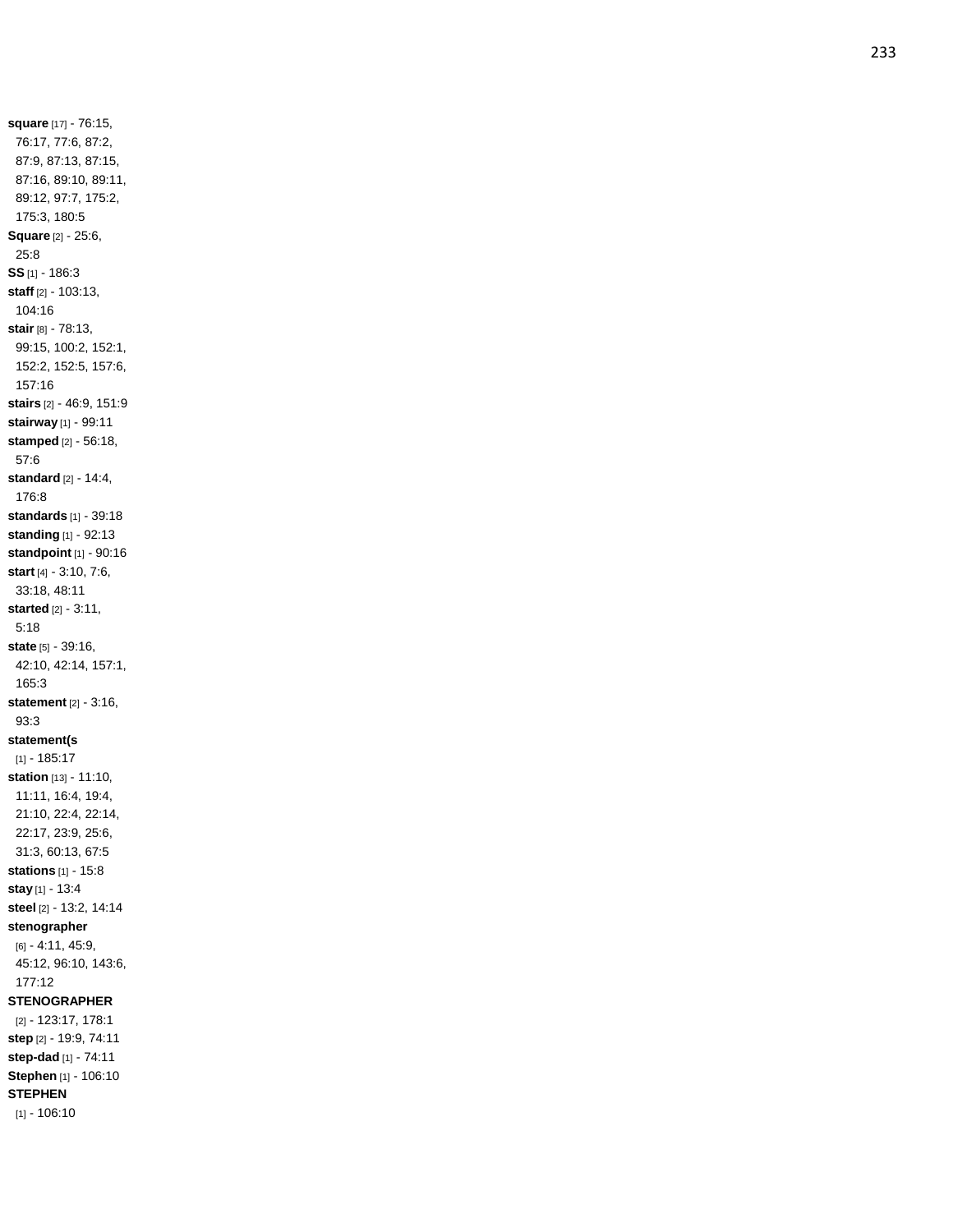**stepped** [1] - 36:2 **steps** [3] - 47:8, 47:13 **Steven** [1] - 165:17 **STEVEN** [1] - 165:17 **stick** [2] - 11:6, 172:13 **still** [5] - 6:15, 35:3, 47:9, 68:1, 68:17 **stock** [1] - 119:4 **stop** [1] - 134:14 **storage** [2] - 67:4, 75:12 **storm** [1] - 67:8 **story** [4] - 34:9, 77:12, 99:7, 151:16 **STRASSMAN** [3] - 8:6, 8:11, 8:15 **STRASSMANN** [11] - 5:10, 7:17, 8:2, 10:3, 10:8, 10:15, 11:4, 22:12, 25:4, 28:4, 28:11 **Strassmann** [2] - 5:11, 10:10 **Street** [57] - 2:3, 2:8, 2:9, 2:10, 2:11, 2:12, 2:13, 2:14, 5:7, 5:11, 22:2, 27:18, 28:15, 34:2, 37:4, 45:7, 46:2, 51:3, 55:7, 55:12, 55:15, 55:17, 56:1, 56:3, 58:7, 58:9, 65:9, 65:13, 65:14, 74:5, 96:6, 96:12, 97:1, 97:5, 106:12, 106:15, 107:10, 123:7, 123:13, 143:11, 143:12, 145:3, 145:4, 150:6, 150:11, 155:7, 155:9, 155:13, 161:6, 161:11, 166:16, 167:3, 167:10, 167:18, 171:7, 177:15 **street** [25] - 65:7, 65:15, 70:9, 75:4, 121:6, 127:16, 128:15, 129:2, 130:1, 130:4, 130:8, 135:10, 138:11, 139:1, 139:17, 142:3, 142:9, 143:1,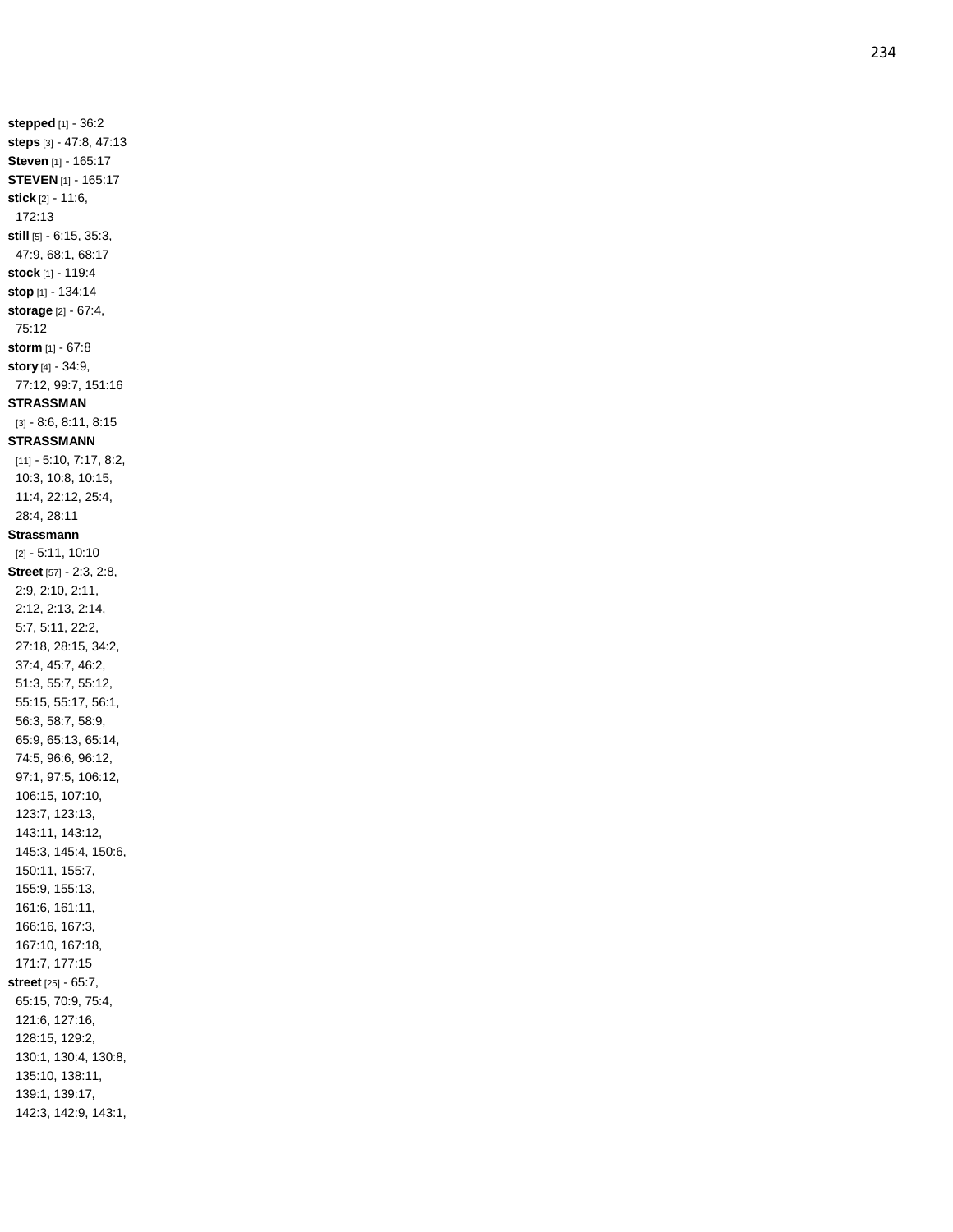144:3, 144:4, 144:8, 145:9, 148:9 **strict** [1] - 179:12 **structure** [27] - 35:6, 39:11, 40:3, 52:17, 53:2, 53:10, 54:2, 59:5, 59:7, 60:6, 65:2, 66:8, 78:18, 98:16, 100:13, 109:9, 109:15, 116:1, 116:8, 116:15, 120:2, 156:17, 162:17, 180:12, 180:13, 181:3 **structures** [8] - 58:15, 59:2, 59:6, 59:14, 67:15, 75:1, 113:9, 118:5 **stuck** [1] - 83:9 **study** [1] - 153:3 **style** [5] - 16:2, 16:6, 16:17, 16:18, 107:10 **styles** [1] - 58:18 **subject** [3] - 4:2, 114:15, 122:11 **submission**  $[1] - 127:7$ **submitted** [10] - 33:15, 40:18, 54:9, 60:8, 61:1, 61:11, 114:15, 115:7, 148:18, 170:6 **subscribe** [1] - 185:16 **substantial** [20] - 29:13, 29:17, 39:5, 40:5, 52:14, 53:14, 109:8, 109:18, 118:4, 118:16, 121:3, 147:8, 156:13, 157:9, 159:2, 169:8, 169:18, 180:11, 181:7, 182:13 **substantially** [8] - 40:6, 53:15, 110:1, 118:17, 157:10, 163:16, 170:1, 181:8 **subtleties** [1] - 172:1 **successors**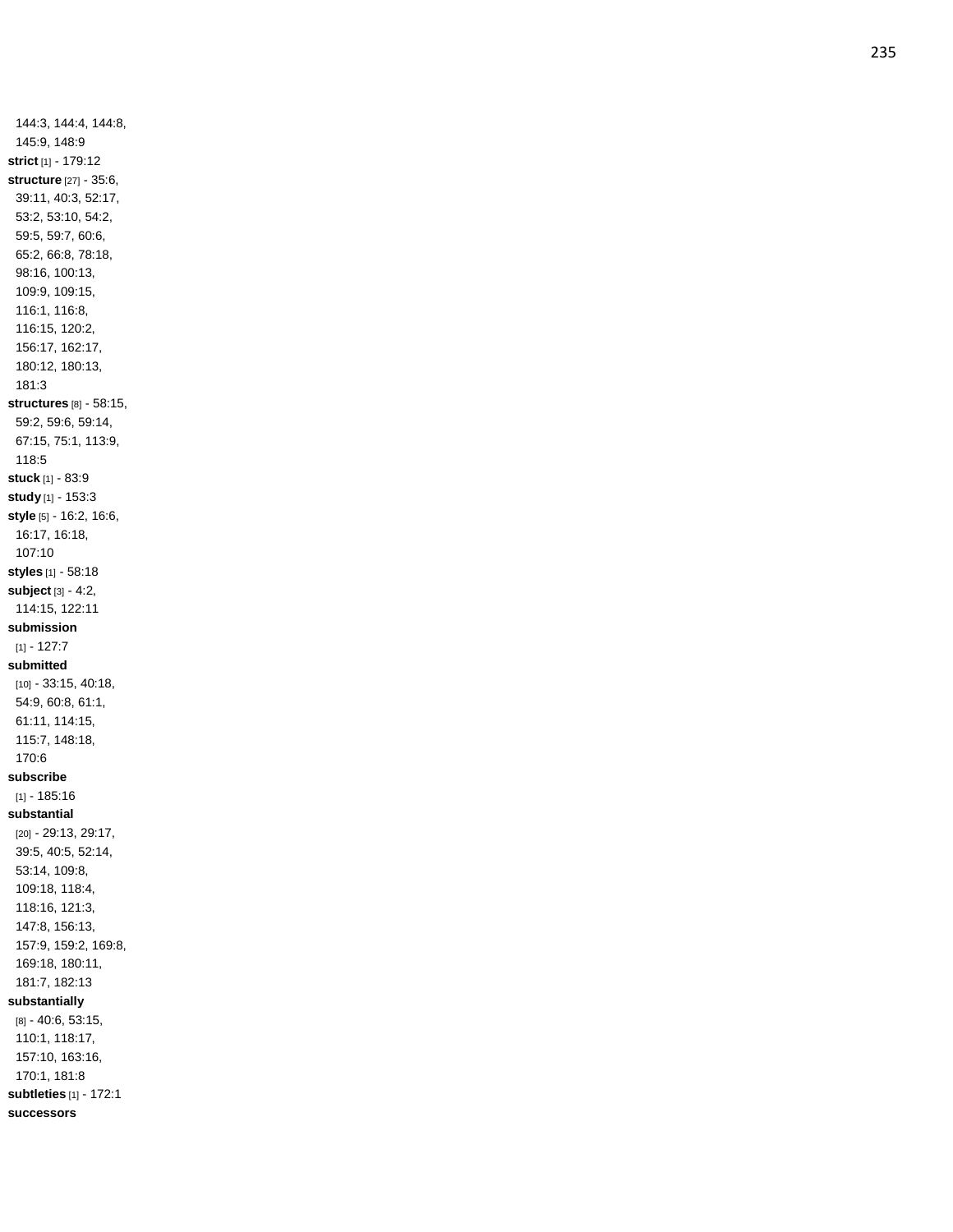[2] - 39:7, 169:12 **sucks** [1] - 16:10 **sufficient** [2] - 167:12, 169:9 **suggest** [1] - 126:10 **suggesting**  $[1] - 138.8$ **suggestions**  $[1] - 85.14$ **SULLIVAN** [16] - 23:3, 23:17, 24:5, 24:16, 25:15, 26:1, 82:2, 83:8, 93:12, 94:7, 94:9, 94:17, 104:10, 105:5, 105:9, 105:11 **Sullivan** [25] - 1:8, 3:5, 5:3, 32:8, 33:3, 41:16, 42:3, 44:6, 55:3, 61:14, 96:3, 111:6, 112:3, 120:7, 122:17, 123:3, 149:6, 150:3, 158:10, 160:15, 161:3, 170:13, 171:3, 182:2, 184:2 **sum** [4] - 129:14, 129:18, 130:4, 154:10 **Sundays** [1] - 37:11 **superior** [3] - 119:5, 122:7, 148:9 **supplemental** [1] - 104:17 **suppliers** [1] - 21:15 **supplies** [1] - 21:18 **support** [32] - 14:15, 26:17, 27:7, 28:17, 28:18, 36:13, 49:1, 50:2, 51:6, 51:15, 54:4, 63:11, 106:11, 106:15, 106:18, 108:9, 110:4, 115:17, 116:17, 137:13, 139:13, 143:14, 144:18, 146:6, 148:6, 148:8, 166:15, 168:1, 168:11, 177:16, 178:9, 178:10 **supportive** [3] - 108:7, 108:10, 178:5 **supposed**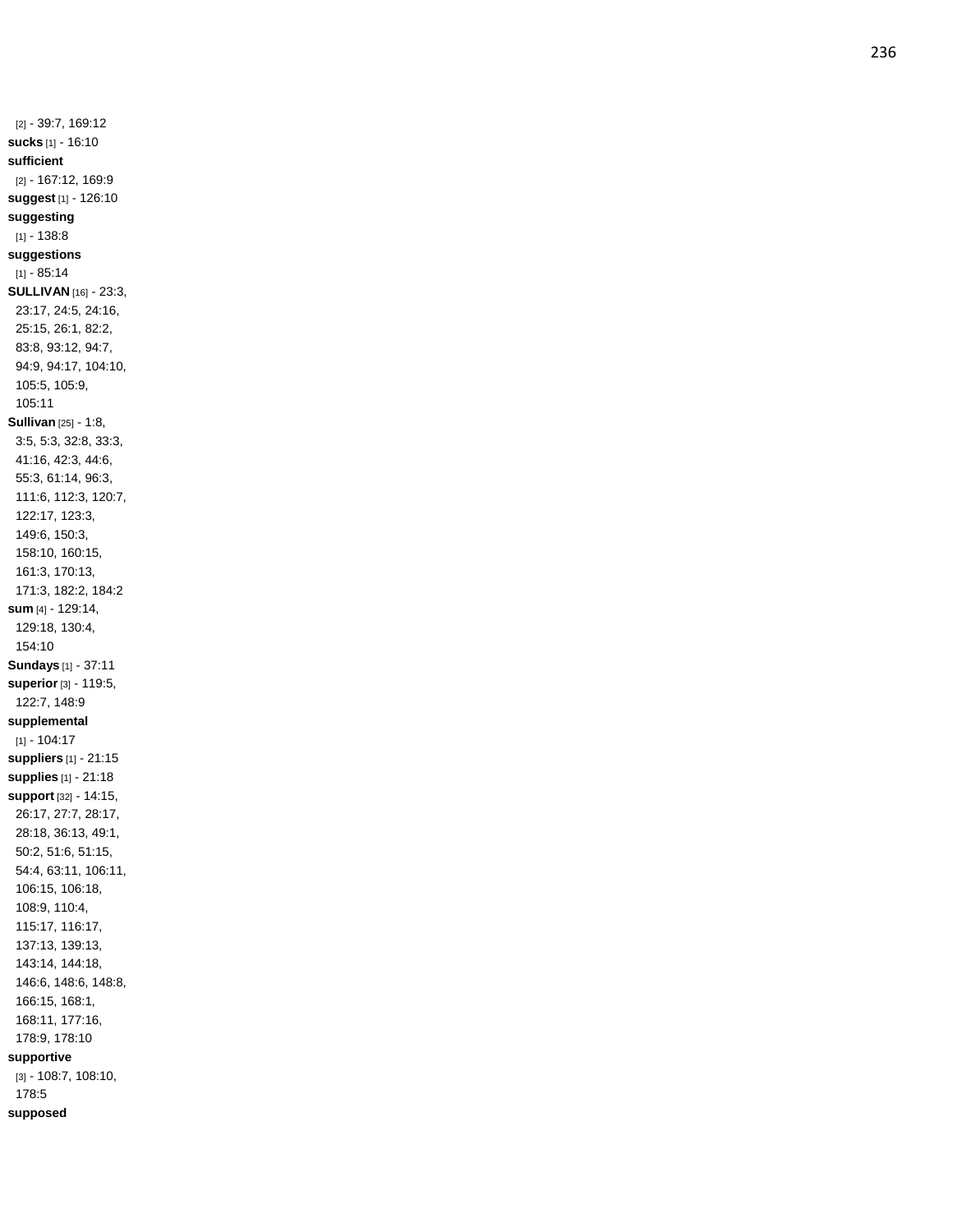[1] - 180:18 **suppression** [2] - 15:6, 15:9 **surface** [3] - 78:11, 79:17, 141:12 **surprising** [1] - 119:9 **surrounding**  $[1] - 63.5$ **suspense** [1] - 112:6 **sway** [1] - 142:10 **symmetry** [3] - 125:16, 131:12, 142:6 **sympathy** [1] - 9:12 **synopsis** [1] - 151:2 **system** [3] - 15:6, 15:9, 91:13 **systems** [2] - 15:3,

# **T**

18:11

**Table** [2] - 60:18, 63:16 **table** [1] - 164:15 **talent** [1] - 12:5 **Tamara** [3] - 51:2, 51:4, 51:5 **Tania** [5] - 161:10, 166:16, 167:7, 167:9, 168:2 **TANIA** [2] - 163:6, 166: 4 **Tania's** [1] - 168:11 **tapes** [1] - 4:11 **tax** [1] - 108:4 **tea** [1] - 47:1 **technical** [1] - 64:4 **ten** [3] - 64:11, 162:10, 163:2 **tenants** [10] - 59:10, 69:7, 72:9, 75:10, 75:11, 76:2, 76:12, 79:16, 80:4, 82:8 **tend** [1] - 79:10 **tends** [1] - 98:18 **terms** [5] - 69:15, 69:16, 83:15, 148:9, 151:5 **terrible** [2] - 138:6, 144:17 **terrific** [1] - 58:4 **testified** [1] - 110:3 **testimony** [17] - 26:7,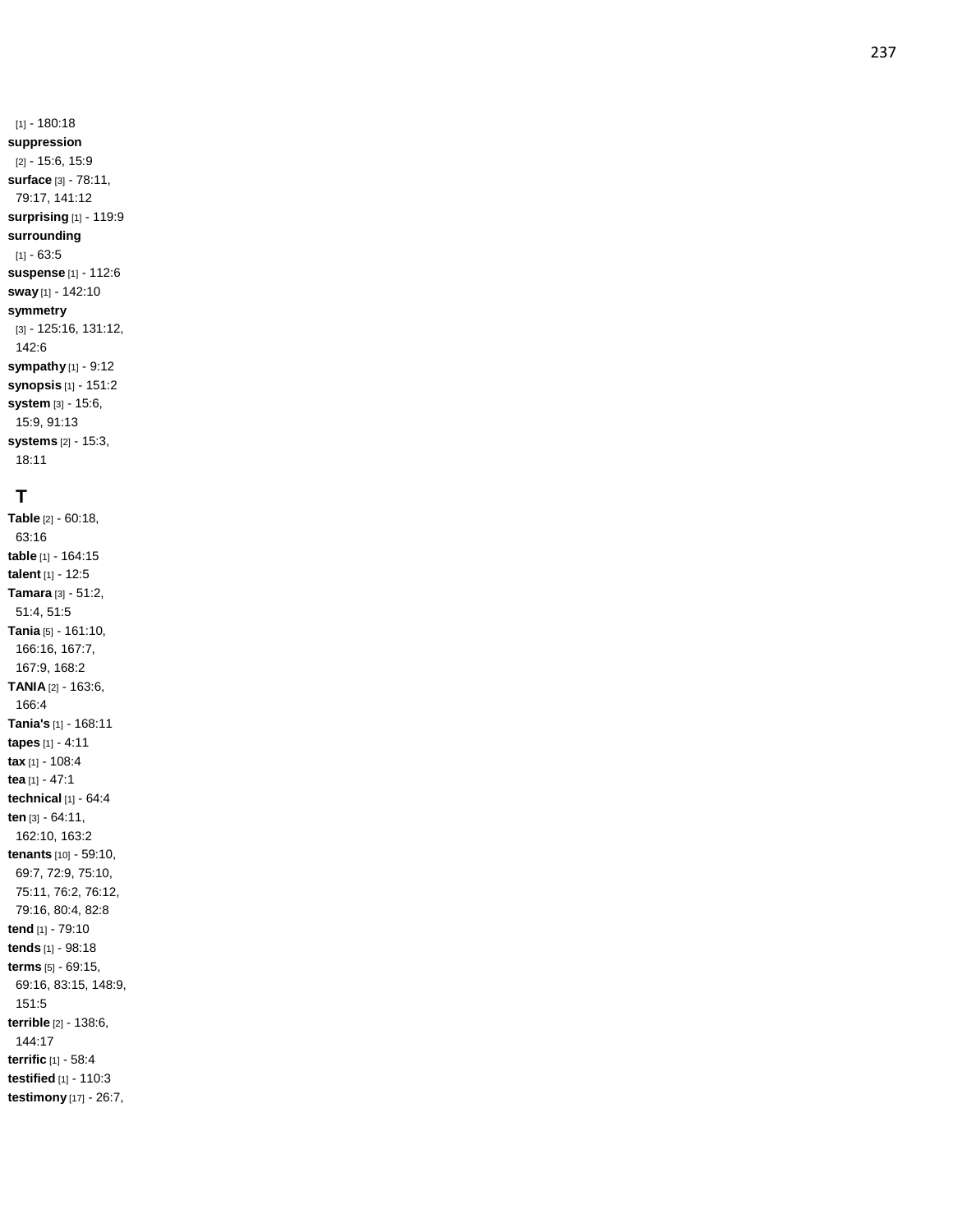29:1, 36:8, 38:15, 50:9, 50:12, 51:18, 106:1, 115:10, 117:6, 143:4, 146:10, 154:17, 165:9, 168:18, 177:6, 183:1 **THE** [10] - 1:1, 1:16, 123:17, 139:18, 178:1, 178:7, 186:14, 186:15, 186:15, 186:16 **themselves** [1] - 60:4 **therefor** [1] - 185:7 **therefore** [5] - 29:16, 53:9, 118:9, 157:5, 181:4 **they've** [3] - 18:11, 20:7, 49:1 **thinking** [3] - 139:10, 141:14, 141:15 **third** [9] - 34:10, 35:1, 39:8, 46:8, 77:11, 99:4, 100:14, 106:13, 138:8 **thirty** [1] - 74:15 **THIS** [1] - 186:14 **THOMAS** [7] - 33:11, 33:14, 34:1, 34:8, 35:15, 36:1, 41:6 **thoughts** [5] - 62:17, 75:7, 83:7, 92:6, 93:11 **thousands** [1] - 59:17 **three** [18] - 13:6, 35:7, 39:15, 52:8, 52:10, 60:10, 61:3, 66:6, 68:10, 70:7, 70:12, 78:17, 107:15, 120:12, 128:15, 153:5, 153:6, 181:15 **three -family**  $[1] - 70:12$ **three -fold** [1] - 66:6 **three -foot** [1] - 78:17 **thrilled** [1] - 27:5 **THURSDAY** [1] - 1:4 **tie** [1] - 102:8 **tight** [1] - 82:11 **Tim** [1] - 58:2 **TIME** [1] - 2:7 **Timothy** [1] - 115:16 **tiny** [1] - 132:9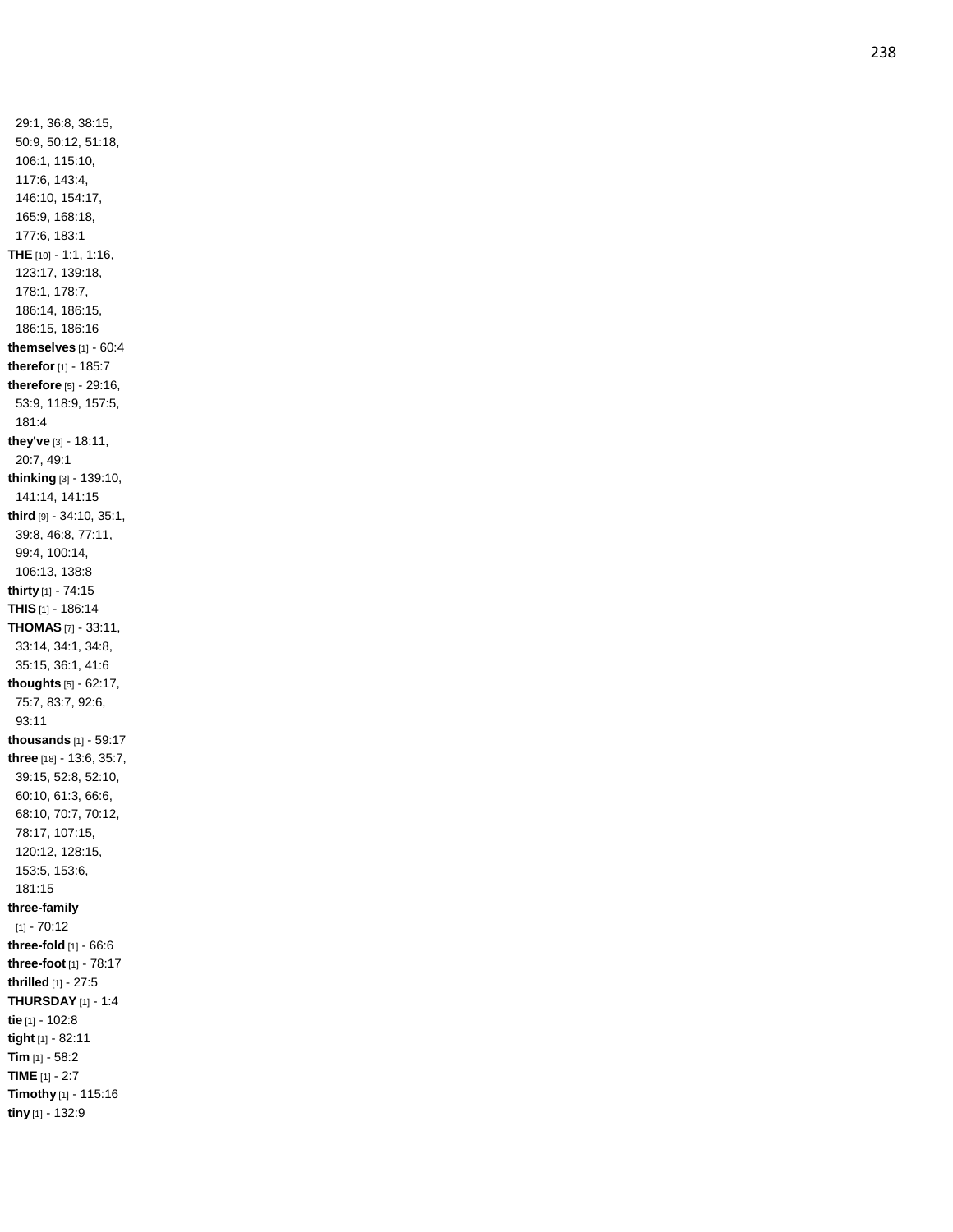**TO** [1] - 186:15 **today** [5] - 17:3, 19:1, 26:17, 34:7, 75:11 **toddlers** [1] - 139:9 **Tom** [1] - 34:1 **tomatoes** [2] - 76:9, 90:14 **tonight** [14] - 6:4, 6:5, 6:12, 10:1, 83:16, 86:9, 92:17, 93:17, 123:13, 133:9, 134:6, 152:18, 165:15, 176:12 **Tony** [1] - 51:2 **took** [3] - 126:18, 144:9, 153:18 **Toomey** [2] - 58:2, 115:16 **top** [8] - 14:15, 15:1, 91:1, 97:9, 99:15, 100:13, 117:2, 132:4 **total** [1] - 75:2 **totall y** [3] - 59:3, 64:12, 177:15 **touched** [1] - 107:5 **toward** [2] - 83:5, 122:4 **traditional** [1] - 70:14 **traffic** [5] - 29:11, 121:1, 147:6, 158:18, 182:11 **tragic** [1] - 63:8 **TRANSCRIPT** [1] - 186:14 **transcript** [5] - 4:12, 185:2, 185:6, 185:15, 185:16 **transition** [1] - 36:3 **transmit** [1] - 4:1 **traveled** [1] - 65:15 **tree** [1] - 108:3 **trees** [3] - 47:2, 47:9, 167:11 **tried** [2] - 13:4, 131:9 **trouble** [1] - 129:9 **Trowbridge** [4] - 2:8, 45:7, 46:2, 51:3 **truck** [2] - 21:11, 22:3 **trucks** [1] - 21:6 **true** [4] - 27:6, 126:8, 140:1, 186:6 **trust** [1] - 4:14 **try** [1] - 82:18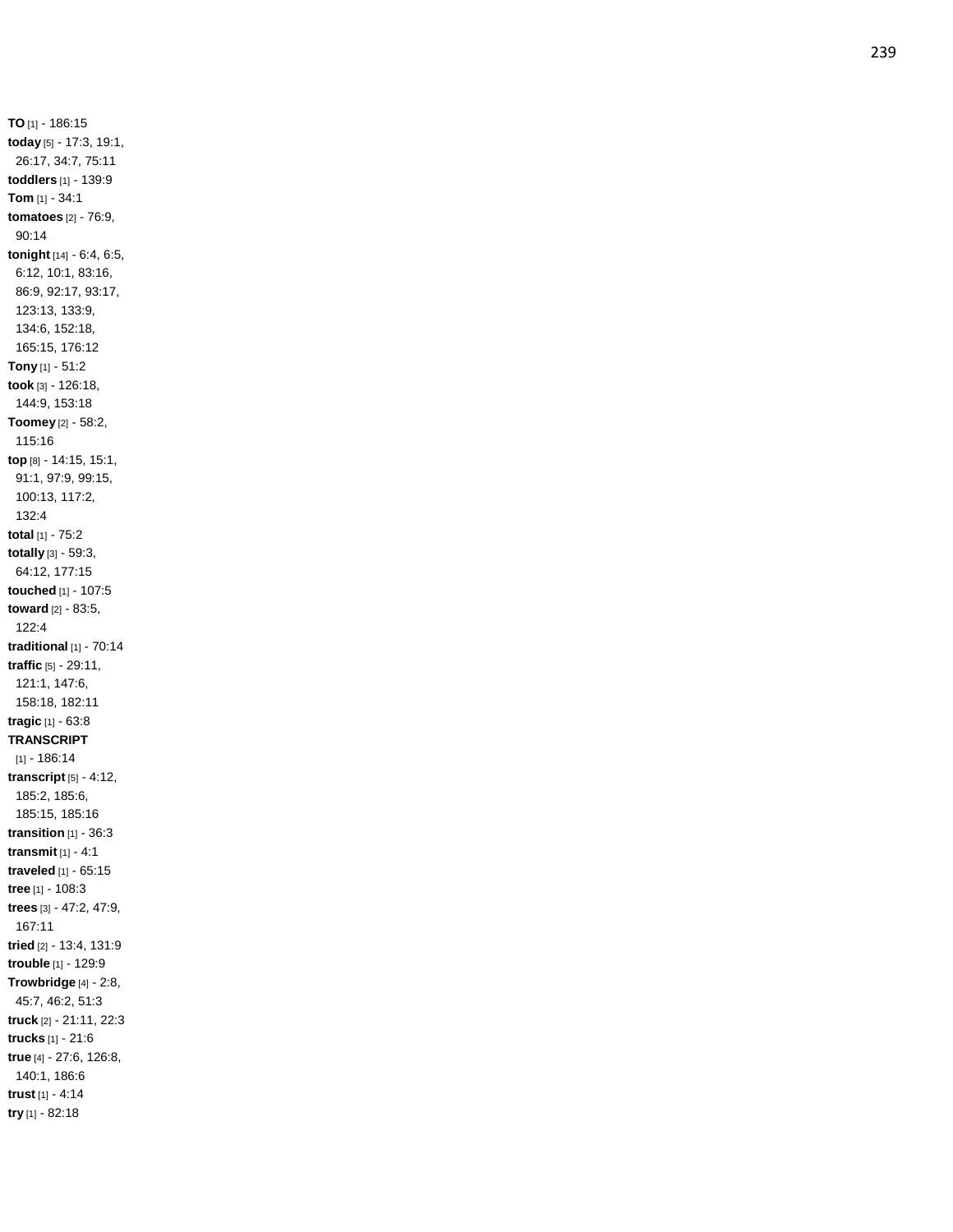**trying** [7] - 11:7, 81:15, 125:16, 126:10, 134:8, 134:13, 139:14 **turn** [2] - 18:4, 140:15 **turning** [4] - 11:14, 120:9, 158:12, 182:4 **Turnvull** [1] - 37:3 **TURNVULL** [1] - 37:4 **twenty** [1] - 75:16 **twenty-five**  $[1] - 75.16$ **two** [53] - 14:6, 14:17, 34:5, 34:9, 34:18, 47:15, 59:1, 59:5, 59:6, 59:7, 64:13, 66:4, 78:8, 97:6, 97:8, 98:15, 99:7, 106:12, 107:7, 108:15, 115:18, 117:15, 124:9, 124:11, 132:7, 132:10, 136:9, 136:12, 138:4, 139:8, 139:10, 143:9, 144:6, 144:10, 151:8, 151:11, 151:12, 154:5, 156:5, 157:1, 161:11, 163:7, 163:10, 165:14, 167:12, 170:6, 172:3, 172:4, 172:5, 180:2, 181:13 **two -and - a -half** [1] - 99:7 **two -family** [4] - 97:6, 108:15, 139:10, 151:12 **two -story** [1] - 34:9 **two -unit** [1] - 34:9 **typical** [1] - 99:5

# **U**

**unanimous** [3] - 28:17, 50:2, 54:3 **unbranded** [1] - 24:3 **uncle's** [2] - 19:4, 25:5 **under** [6] - 7:2, 35:7, 42:10, 63:8, 120:10,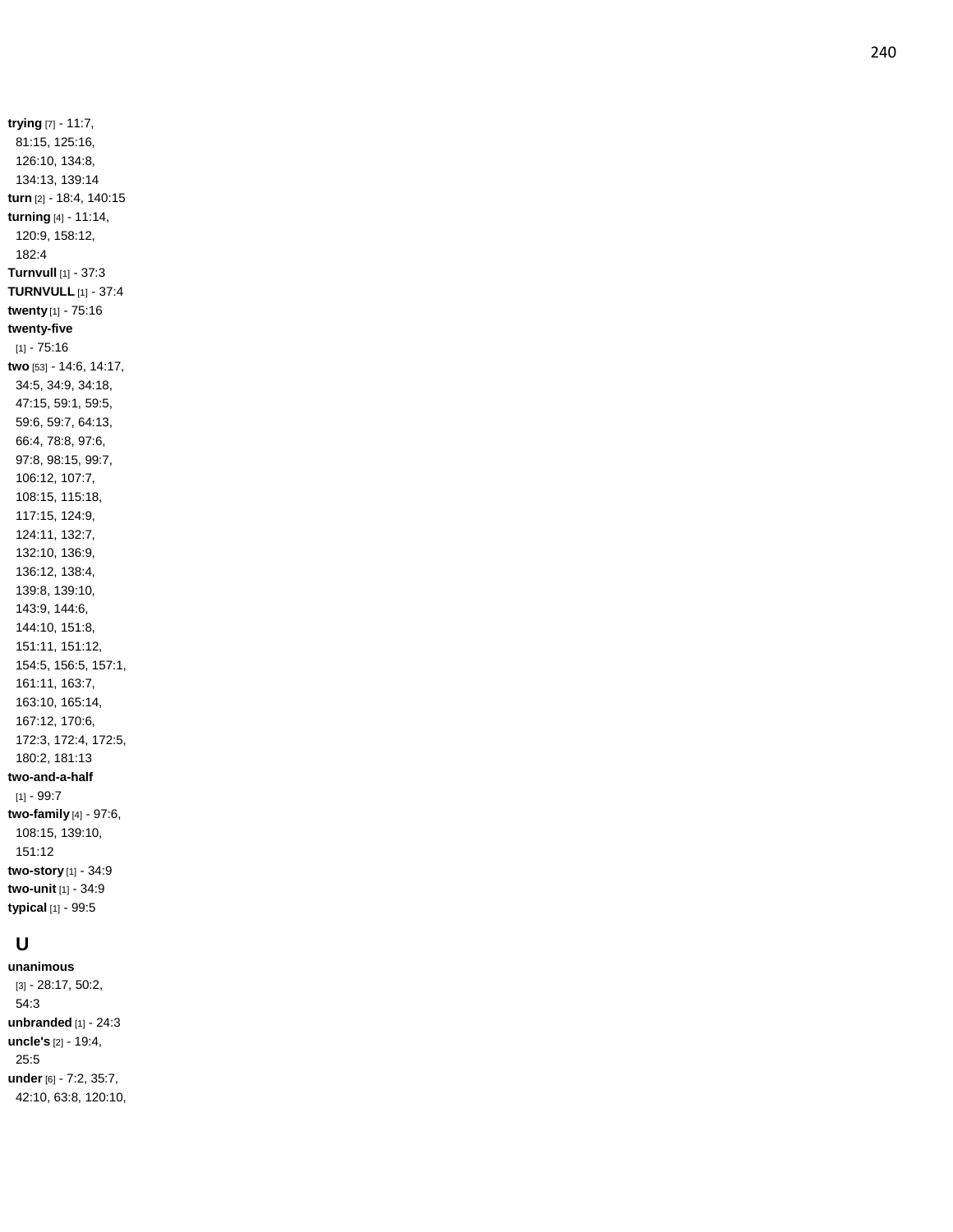176:6 **UNDER** [1] - 186:15 **underground**  $[1] - 65:7$ **underneath** [1] - 99:13 **undersigned**  $[1] - 186:4$ **unfit** [1] - 116:10 **unfortunately** [1] - 75:1 **UNIDENTIFIED** [2] - 139:18, 178:7 **unit** [11] - 34:9, 39:7, 47:18, 71:18, 125:10, 128:3, 129:12, 138:12, 151:17, 152:1, 164:13 **units** [15] - 59:6, 59:7, 59:8, 60:9, 69:18, 75:9, 79:5, 79:7, 85:2, 116:1, 116:2, 128:4, 129:1, 144:6 **unknown** [1] - 83:11 **unless** [8] - 31:13, 43:13, 57:8, 113:17, 146:11, 154:11, 158:17, 169:12 **UNLESS** [1] - 186:15 **unobtrusive**  $[1] - 152:8$ **unusual** [2] - 157:13, 174:8 **up** [47] - 16:10, 22:9, 24:11, 26:7, 36:8, 37:12, 45:15, 47:8, 47:13, 50:8, 50:12, 70:8, 71:17, 72:15, 74:17, 76:10, 78:4, 78:12, 78:13, 79:1, 85:14, 86:2, 88:15, 89:15, 91:8, 94:4, 97:11, 97:12, 99:8, 100:15, 106:1, 115:10, 132:12, 132:16, 133:15, 134:16, 135:2, 143:4, 144:2, 145:5, 145:9, 152:11, 153:18, 154:16, 165:9, 174:7, 177:11 **upgrade** [1] - 31:3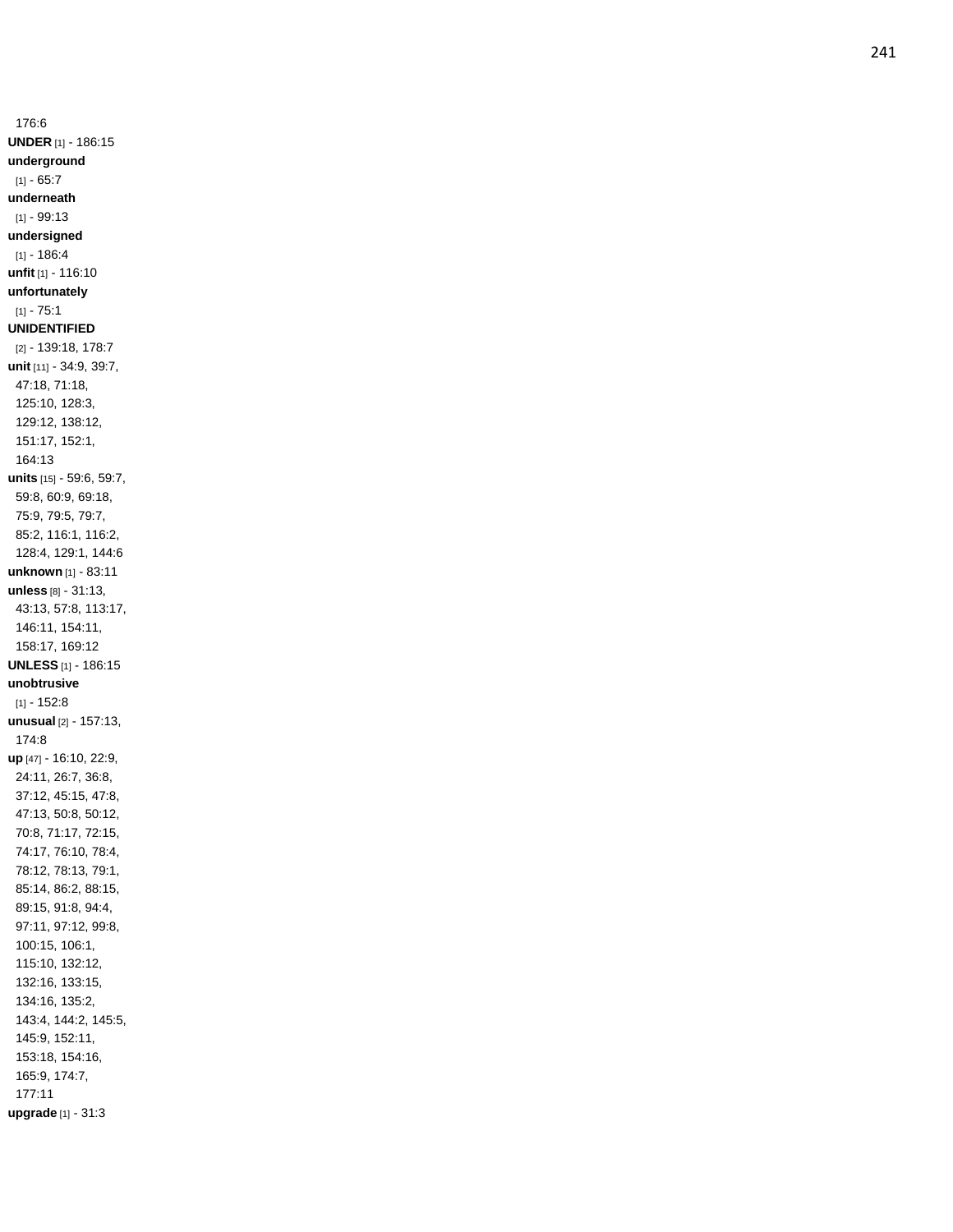#### **V**

**value** [2] - 125:12, 175:15 **Variance** [52] - 35:4, 39:3, 39:15, 40:15, 41:15, 42:8, 42:9, 42:11, 42:12, 43:4, 43:11, 52:6, 52:11, 54:6, 54:15, 97:4, 103:15, 106:12, 106:16, 108:9, 109:5, 110:8, 111:3, 116:2, 117:4, 117:15, 117:18, 119:13, 120:4, 151:9, 152:4, 156:6, 156:9, 158:1, 160:10, 169:5, 169:13, 170:4, 170:12, 171:18, 172:14, 173:1, 175:10, 175:12, 175:18, 176:7, 180:2, 180:8, 180:18, 181:11, 182:1, 183:15 **variances** [1] - 75:6 **various** [1] - 120:14 **Vassal** [4] - 2:4, 33:6, 34:4, 37:1 **Vaughn** [3] - 97:2, 98:11, 110:11 **VAUGHN** [17] - 98:9, 101:11, 101:14, 101:16, 102:1, 102:3, 102:11, 102:15, 102:18, 103:3, 103:8, 103:11, 104:2, 104:5, 104:15,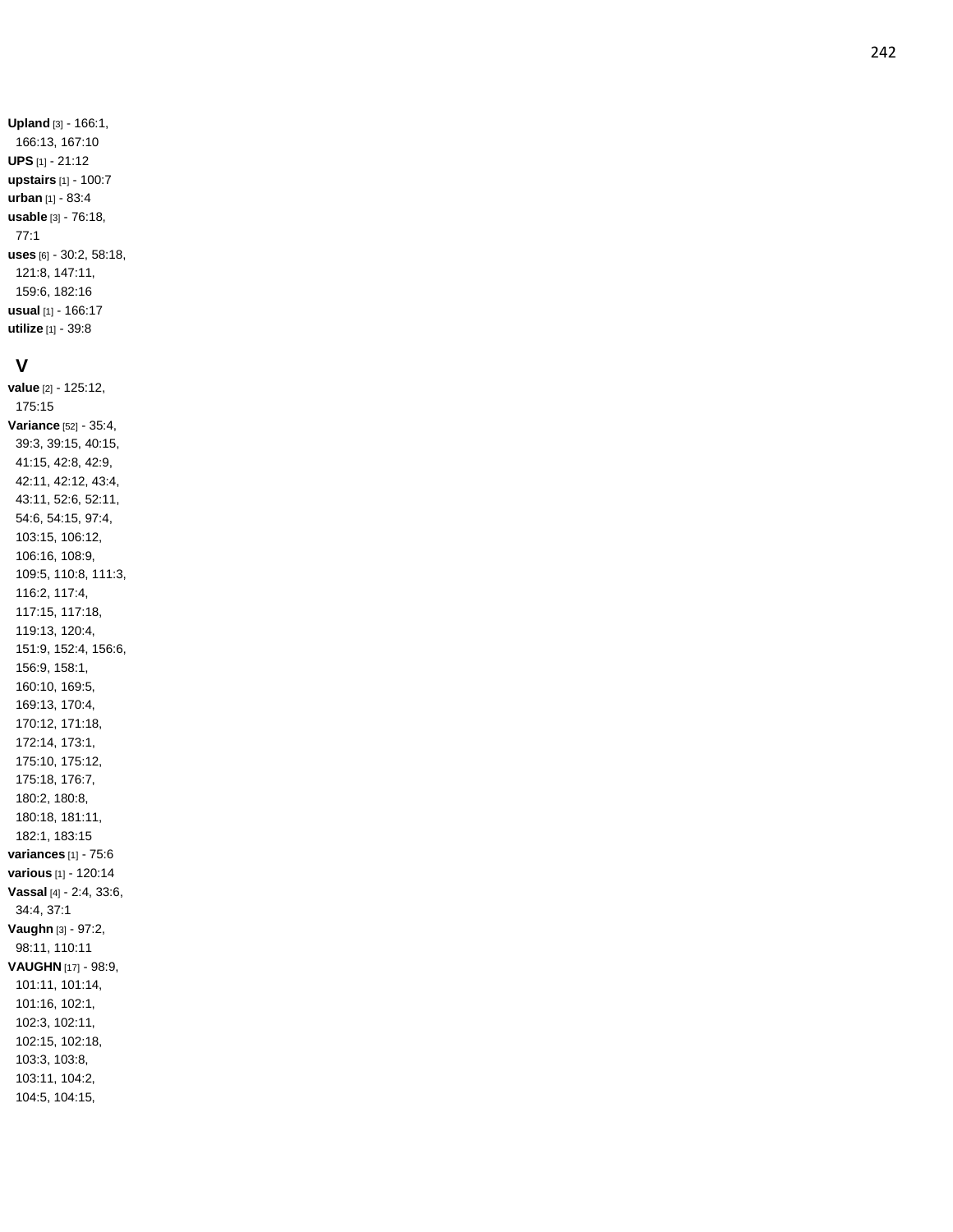108:14, 110:18 **vegetables** [1] - 86:2 **vent** [1] - 124:16 **venting** [1] - 129:8 **version** [1] - 66:10 **versions** [1] - 14:7 **versus** [1] - 132:5 **viable** [1 ] - 138:14 **Vice** [1] - 1:8 **video** [1] - 3:18 **view** [5] - 40:13, 78:12, 84:17, 122:4, 139:3 **violated** [1] - 53:12 **virtually** [1] - 118:6 **visible** [1] - 48:16 **visual** [3] - 12:15, 23:7, 151:1 **volume** [2] - 87:11, 185:6 **vote** [14] - 29:2, 31:18, 38:17, 40:17, 52:1, 108:18, 117:11, 145:6, 145:7, 146:12, 146:15, 156:4, 169:1, 179:17 **voted** [1] - 180:4 **votes** [5] - 6:13, 6:18, 117:15, 156:6, 180:2

#### **W**

**wait** [1] - 134:4 **waive** [1] - 135:7 **walk** [3] - 80:1, 150:12 **walkable** [1] - 79:17 **wall** [4] - 36:2, 48:6, 78:10, 92:12 **waste** [1] - 21:16 **watching** [1] - 96:8 **water** [2] - 59:17, 67:8 **watering** [1] - 92:3 **wee** [1] - 23:12 **weeds** [1] - 91:16 **weekdays** [1] - 37:10 **weekends** [1] - 38:13 **welfare** [5] - 30:12, 121:13, 147:17, 159:18, 183:4 **Wellington** [2] - 58:8, 116:6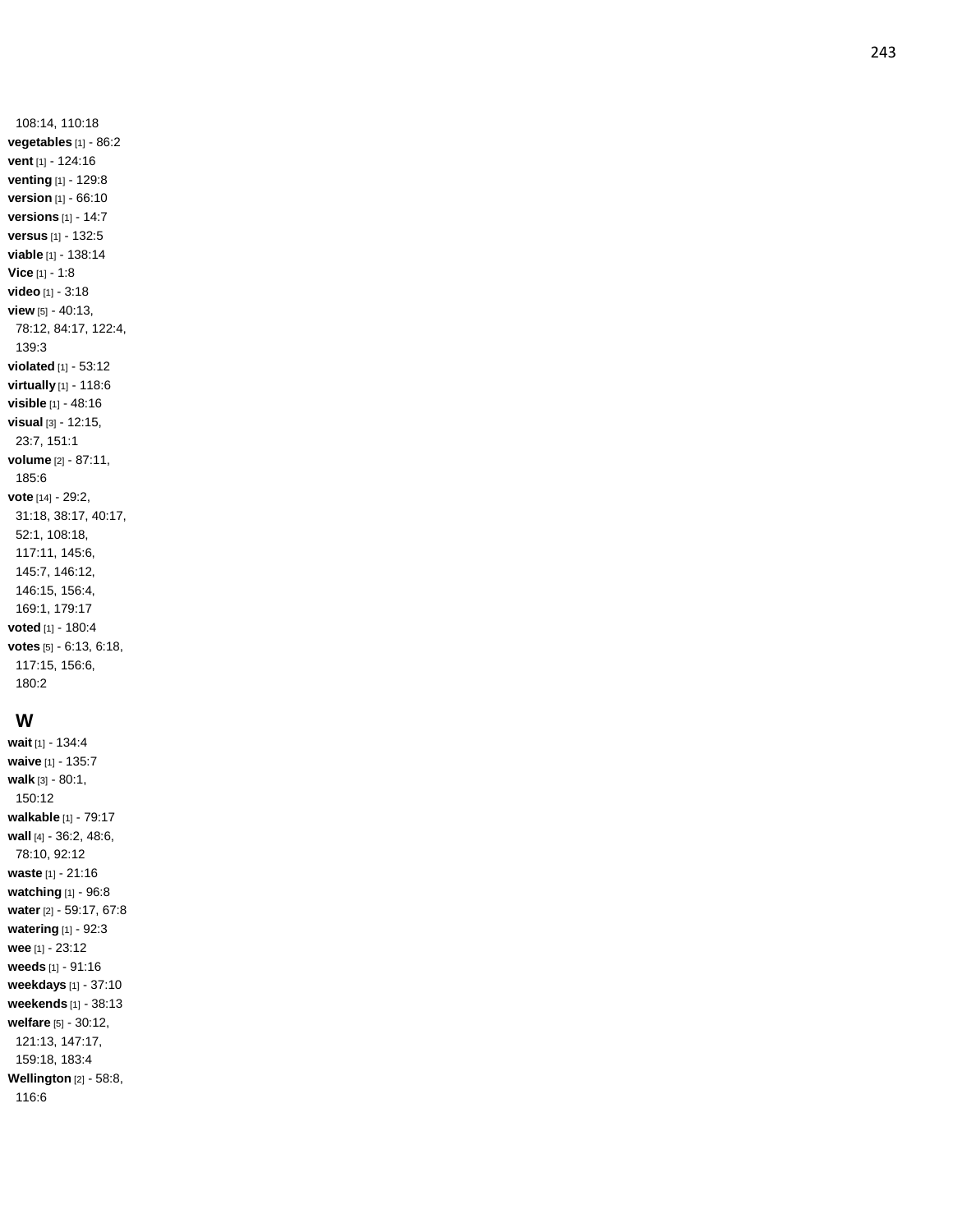**Wellington -Harringt on** [2] - 58:8, 116:6 **Wernick** [9] - 1:10, 3:6, 33:4, 41:17, 42:4, 44:7, 45:4, 54:17, 123:5 **west** [1] - 153:2 **whatsoever** [1] - 155:16 **whereas** [1] - 100:4 **WHEREOF** [1] - 186:7 **whole** [3] - 76:1, 83:9, 164:16 **wide** [4] - 116:17, 133:14, 134:1, 134:16 **wife** [3] - 34:5, 46:1, 161:10 **willing** [3] - 71:11, 73:1, 81:8 **window** [12] - 153:10, 159:14, 173:9, 173:10, 173:18, 174:9, 175:10, 175:16, 180:8, 182:5, 183:11 **windows** [17] - 153:1, 153:5, 153:6, 153:8, 156:7, 158:13, 159:4, 159:10, 159:14, 172:10, 173:17, 175:12, 175:14, 176:5, 176:13, 177:17 **windowsill** [1] - 175:5 **WINE** [3] - 96:11, 96:15, 96:18 **Wine** [2] - 96:11, 96:18 **wine** [2] - 98:13, 100:9 **Wine's** [2] - 106:11, 106:16 **winter** [1] - 139:8 **wintertime** [3] - 17:2, 18:5, 23:5 **wish** [2] - 4:9, 27:3 **wishing** [16] - 5:8, 26:8, 33:7, 36:9, 50:13, 55:8, 96:7, 106:2, 115:11, 123:8, 146:2, 150:7, 154:18, 161:7, 165:10, 171:8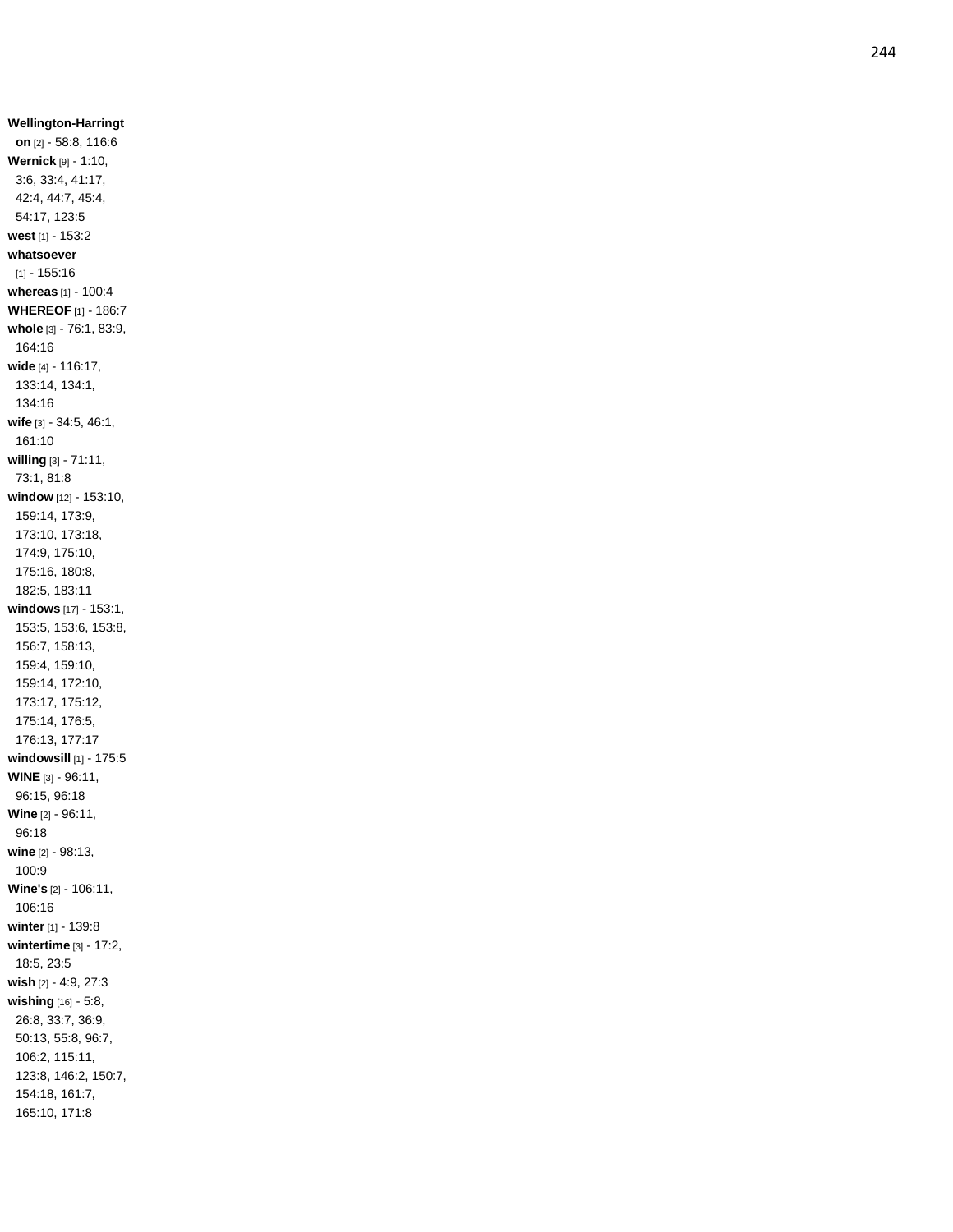#### **withdrawn**

[1] - 114:12 **WITNESS** [1] - 186:7 **wolf** [1] - 81:7 **wonder** [1] - 72:7 **wood** [1] - 91:12 **words** [5] - 127:12, 133:9, 143:9, 156:1 **worry** [2] - 16:15, 50:4 **worse** [1] - 76:3 **worth** [1] - 18:18 **write** [1] - 179:4 **writing** [5] - 26:17, 115:17, 166:14, 167:18, 178:12 **written** [3] - 4:12, 26:13, 50:18 **wrote** [1] - 117:5 **www.reportersinc.c om** [1] - 1:17

### **X**

**Xela** [1] - 106:17 **XELA** [1] - 106:17

#### **Y**

**yard** [13] - 47:2, 47:9, 48:9, 51:8, 100:4, 101:1, 126:4, 127:7, 130:2, 138:6, 144:5, 144:9, 164:12 **year** [2] - 43:10, 142:17 **years** [14] - 18:12, 19:7, 22:6, 46:2, 46:7, 48:13, 54:3, 66:13, 74:15, 75:16, 97:16, 108:8, 139:6, 145:4 **yesterday** [1] - 75:11 **young** [2] - 40:10, 139:6 **yourselves** [1] - 95:2

## **Z**

**Zelinski** [2] - 186:4, 186:10 **zero** [3] - 129:14, 129:18, 130:3 **zombie** [1] - 17:10 **Zone** [1] - 105:7 **zoning** [15] - 24:10,